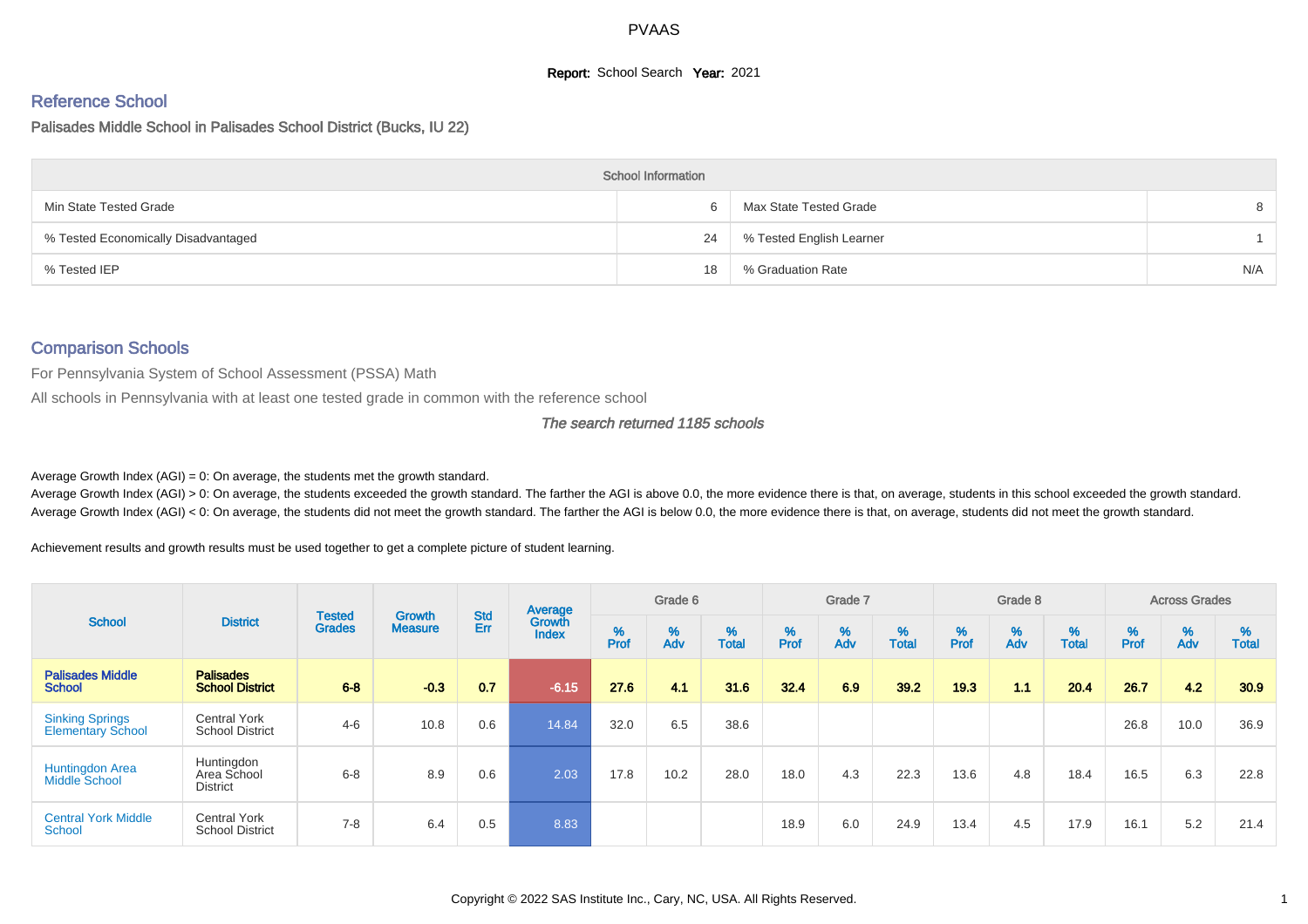|                                                                                 |                                                       |                                | <b>Growth</b>  | <b>Std</b> |                                          |                  | Grade 6  |                   |           | Grade 7  |                   |           | Grade 8     |                   |           | <b>Across Grades</b> |                   |
|---------------------------------------------------------------------------------|-------------------------------------------------------|--------------------------------|----------------|------------|------------------------------------------|------------------|----------|-------------------|-----------|----------|-------------------|-----------|-------------|-------------------|-----------|----------------------|-------------------|
| <b>School</b>                                                                   | <b>District</b>                                       | <b>Tested</b><br><b>Grades</b> | <b>Measure</b> | Err        | <b>Average</b><br>Growth<br><b>Index</b> | %<br><b>Prof</b> | %<br>Adv | %<br><b>Total</b> | %<br>Prof | %<br>Adv | %<br><b>Total</b> | %<br>Prof | $\%$<br>Adv | %<br><b>Total</b> | %<br>Prof | $\%$<br>Adv          | %<br><b>Total</b> |
| <b>Palisades Middle</b><br><b>School</b>                                        | <b>Palisades</b><br><b>School District</b>            | $6 - 8$                        | $-0.3$         | 0.7        | $-6.15$                                  | 27.6             | 4.1      | 31.6              | 32.4      | 6.9      | 39.2              | 19.3      | 1.1         | 20.4              | 26.7      | 4.2                  | 30.9              |
| <b>Selinsgrove Area</b><br><b>Middle School</b>                                 | Selinsgrove<br>Area School<br><b>District</b>         | $6-9$                          | 7.3            | 0.5        | 1.48                                     | 32.0             | 17.0     | 49.0              | 26.6      | 18.8     | 45.4              | 25.6      | 10.5        | 36.1              | 27.9      | 15.1                 | 43.0              |
| <b>Penns Valley Area</b><br><b>Elementary and</b><br><b>Intermediate School</b> | Penns Valley<br>Area School<br><b>District</b>        | $3-6$                          | 11.0           | 0.8        | 10.66                                    | 38.8             | 17.5     | 56.3              |           |          |                   |           |             |                   | 37.8      | 16.0                 | 53.8              |
| <b>Saucon Valley Middle</b><br>School                                           | Saucon Valley<br>School District                      | $5-8$                          | 6.7            | 0.5        | 3.15                                     | 33.6             | 11.0     | 44.5              | 31.1      | 12.1     | 43.2              | 32.8      | 16.0        | 48.8              | 32.4      | 15.8                 | 48.2              |
| <b>Hickory Grove</b><br><b>Elementary School</b>                                | <b>Brookville Area</b><br><b>School District</b>      | $3-6$                          | 9.0            | 0.9        | 10.46                                    | 28.1             | 16.8     | 44.9              |           |          |                   |           |             |                   | 24.6      | 11.6                 | 36.1              |
| <b>Hopewell Elementary</b><br>School                                            | Oxford Area<br><b>School District</b>                 | $5-6$                          | 7.0            | 0.6        | 10.63                                    | 28.3             | 7.3      | 35.6              |           |          |                   |           |             |                   | 26.2      | 7.6                  | 33.8              |
| <b>David E Williams</b><br><b>Middle School</b>                                 | Montour School<br><b>District</b>                     | $5-8$                          | 5.0            | 0.4        | 6.18                                     | 31.1             | 24.9     | 56.0              | 26.1      | 30.4     | 56.5              | 26.9      | 31.6        | 58.6              | 29.0      | 28.2                 | 57.1              |
| <b>Homer-Center</b><br><b>Junior/Senior High</b><br><b>School</b>               | Homer-Center<br><b>School District</b>                | $7 - 11$                       | 11.2           | 1.0        | 4.77                                     |                  |          |                   | 20.3      | 0.0      | 20.3              | 26.9      | 13.4        | 40.3              | 23.4      | 6.4                  | 29.8              |
| <b>Butler Middle School</b>                                                     | <b>Butler Area</b><br><b>School District</b>          | $5-6$                          | 4.6            | 0.4        | 5.25                                     | 23.2             | 5.4      | 28.6              |           |          |                   |           |             |                   | 29.7      | 9.5                  | 39.2              |
| <b>Mountain View Middle</b><br>School                                           | Cumberland<br><b>Valley School</b><br><b>District</b> | $6 - 8$                        | 3.7            | 0.3        | 2.21                                     | 34.9             | 15.5     | 50.4              | 27.7      | 21.3     | 49.0              | 26.5      | 14.3        | 40.8              | 29.8      | 17.0                 | 46.9              |
| Landisville<br><b>Intermediate Center</b>                                       | Hempfield<br>School District                          | $4 - 6$                        | 8.1            | 0.8        | 8.58                                     | 32.5             | 26.5     | 59.0              |           |          |                   |           |             |                   | 30.0      | 22.0                 | 51.9              |
| <b>Williamsport Area</b><br><b>Middle School</b>                                | Williamsport<br>Area School<br><b>District</b>        | $7 - 8$                        | 4.7            | 0.5        | 3.58                                     |                  |          |                   | 21.8      | 8.4      | 30.2              | 16.4      | 5.2         | 21.6              | 19.2      | 6.8                  | 26.0              |
| <b>S S Palmer</b><br><b>Elementary School</b>                                   | Palmerton Area<br><b>School District</b>              | $3-6$                          | 7.5            | 1.0        | 7.18                                     | 34.8             | 1.4      | 36.2              |           |          |                   |           |             |                   | 30.8      | 4.7                  | 35.6              |
| <b>Gerald G Huesken</b><br><b>Middle School</b>                                 | Conestoga<br>Valley School<br><b>District</b>         | $7 - 8$                        | 5.6            | 0.5        | 6.60                                     |                  |          |                   | 20.4      | 14.0     | 34.4              | 23.1      | 13.6        | 36.8              | 21.8      | 13.8                 | 35.6              |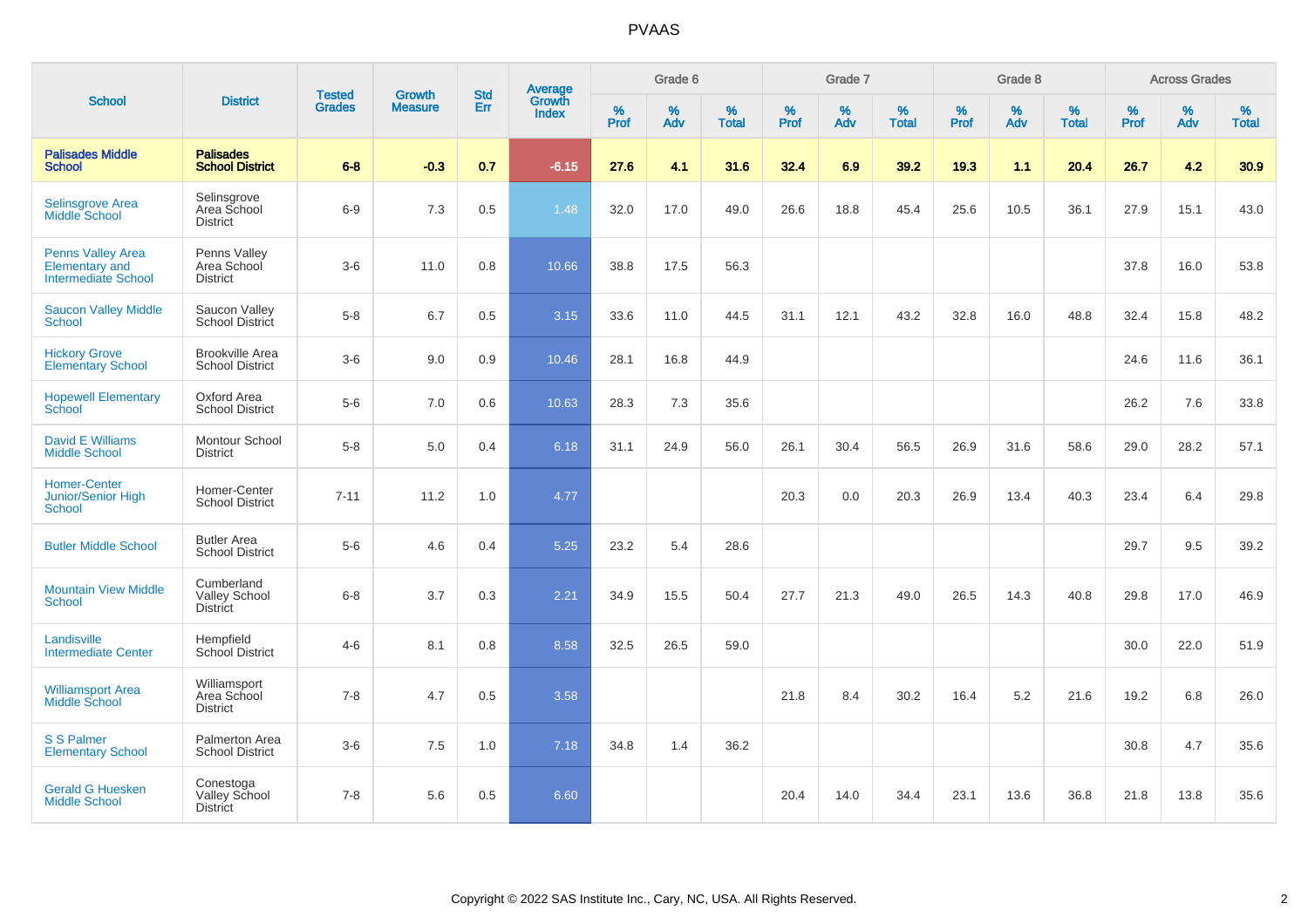|                                                         |                                                  |                                |                                 | <b>Std</b> |                                          |           | Grade 6  |                   |           | Grade 7  |                   |           | Grade 8  |                   |              | <b>Across Grades</b> |                   |
|---------------------------------------------------------|--------------------------------------------------|--------------------------------|---------------------------------|------------|------------------------------------------|-----------|----------|-------------------|-----------|----------|-------------------|-----------|----------|-------------------|--------------|----------------------|-------------------|
| <b>School</b>                                           | <b>District</b>                                  | <b>Tested</b><br><b>Grades</b> | <b>Growth</b><br><b>Measure</b> | Err        | <b>Average</b><br>Growth<br><b>Index</b> | %<br>Prof | %<br>Adv | %<br><b>Total</b> | %<br>Prof | %<br>Adv | %<br><b>Total</b> | %<br>Prof | %<br>Adv | %<br><b>Total</b> | $\%$<br>Prof | %<br>Adv             | %<br><b>Total</b> |
| <b>Palisades Middle</b><br><b>School</b>                | <b>Palisades</b><br><b>School District</b>       | $6 - 8$                        | $-0.3$                          | 0.7        | $-6.15$                                  | 27.6      | 4.1      | 31.6              | 32.4      | 6.9      | 39.2              | 19.3      | 1.1      | 20.4              | 26.7         | 4.2                  | 30.9              |
| <b>Floyd C Fretz Middle</b><br>School                   | <b>Bradford Area</b><br><b>School District</b>   | $6 - 8$                        | 5.6                             | 0.5        | 2.37                                     | 23.4      | 8.8      | 32.2              | 18.9      | 13.9     | 32.8              | 28.0      | 7.7      | 35.7              | 23.1         | 10.3                 | 33.4              |
| <b>Circle Of Seasons</b><br><b>Charter School</b>       | Circle Of<br>Seasons<br><b>Charter School</b>    | $3-8$                          | 12.3                            | 1.2        | 5.55                                     | 16.7      | 6.7      | 23.3              | 25.0      | 11.1     | 36.1              |           |          |                   | 20.9         | 7.9                  | 28.8              |
| <b>Russell B Walter</b><br><b>Elementary School</b>     | Northern Tioga<br><b>School District</b>         | $3-6$                          | 5.6                             | 1.1        | 5.09                                     | 32.3      | 4.8      | 37.1              |           |          |                   |           |          |                   | 31.2         | 11.7                 | 42.9              |
| <b>Donald H Eichhorn</b><br><b>Middle School</b>        | Lewisburg Area<br>School District                | $6 - 8$                        | 6.0                             | 0.6        | 4.46                                     | 40.0      | 24.2     | 64.2              | 33.1      | 29.4     | 62.5              | 18.0      | 31.6     | 49.6              | 30.1         | 28.5                 | 58.6              |
| <b>Spring-Ford Middle</b><br>School 7th Grade<br>Center | Spring-Ford<br>Area School<br><b>District</b>    | $7 - 7$                        | 4.9                             | 0.5        | 9.86                                     |           |          |                   | 34.3      | 16.3     | 50.6              |           |          |                   | 34.3         | 16.3                 | 50.6              |
| John R Bonfield<br><b>Elementary School</b>             | <b>Warwick School</b><br><b>District</b>         | $3-6$                          | 9.5                             | 1.0        | 6.89                                     | 23.7      | 5.1      | 28.8              |           |          |                   |           |          |                   | 27.4         | 9.9                  | 37.3              |
| <b>Walton Farm</b><br><b>Elementary School</b>          | North Penn<br><b>School District</b>             | $3-6$                          | 3.5                             | 1.0        | 3.61                                     | 27.4      | 26.2     | 53.6              |           |          |                   |           |          |                   | 31.3         | 18.7                 | 50.0              |
| <b>Eshleman Elementary</b><br>School                    | Penn Manor<br><b>School District</b>             | $3-6$                          | 13.0                            | 1.4        | 7.96                                     | 34.3      | 37.1     | 71.4              |           |          |                   |           |          |                   | 32.9         | 25.9                 | 58.8              |
| <b>Reiffton School</b>                                  | Exeter<br>Township<br>School District            | $5-6$                          | 5.1                             | 0.5        | 8.16                                     | 27.3      | 9.1      | 36.4              |           |          |                   |           |          |                   | 28.0         | 9.4                  | 37.4              |
| <b>Brockway Area</b><br><b>Elementary School</b>        | <b>Brockway Area</b><br><b>School District</b>   | $3-6$                          | 6.4                             | 1.0        | 6.67                                     | 29.4      | 36.8     | 66.2              |           |          |                   |           |          |                   | 32.5         | 25.1                 | 57.6              |
| <b>West Hills</b><br><b>Intermediate School</b>         | Armstrong<br><b>School District</b>              | $4 - 6$                        | 3.3                             | 0.7        | 4.80                                     | 25.0      | 16.2     | 41.2              |           |          |                   |           |          |                   | 26.3         | 11.5                 | 37.8              |
| <b>Central Elementary</b><br><b>School</b>              | Franklin Area<br><b>School District</b>          | $3-6$                          | 6.2                             | 1.1        | 5.47                                     | 25.0      | 3.8      | 28.8              |           |          |                   |           |          |                   | 15.0         | 2.4                  | 17.4              |
| <b>Letort Elementary</b><br><b>School</b>               | Penn Manor<br><b>School District</b>             | $3-6$                          | 6.8                             | 1.4        | 4.82                                     | 27.3      | 31.8     | 59.1              |           |          |                   |           |          |                   | 33.6         | 29.0                 | 62.5              |
| <b>Greater Latrobe Junior</b><br><b>High School</b>     | <b>Greater Latrobe</b><br><b>School District</b> | $7 - 8$                        | 4.1                             | 0.6        | 1.32                                     |           |          |                   | 32.2      | 18.5     | 50.7              | 23.4      | 8.0      | 31.4              | 27.6         | 13.0                 | 40.6              |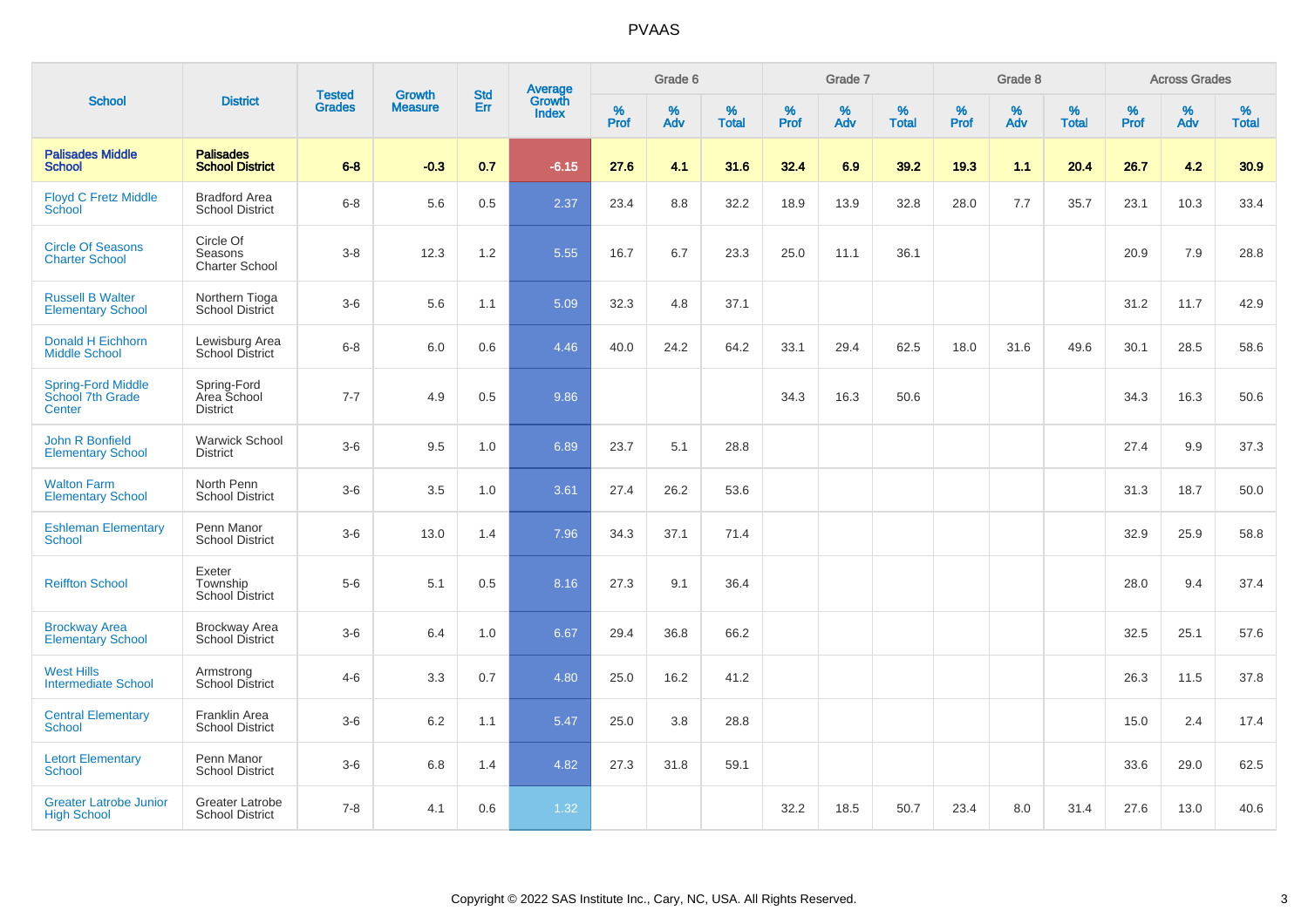|                                                         |                                                 |                                | <b>Growth</b>  | <b>Std</b> |                                          |                  | Grade 6     |                   |                  | Grade 7     |                   |           | Grade 8  |                   |                  | <b>Across Grades</b> |                   |
|---------------------------------------------------------|-------------------------------------------------|--------------------------------|----------------|------------|------------------------------------------|------------------|-------------|-------------------|------------------|-------------|-------------------|-----------|----------|-------------------|------------------|----------------------|-------------------|
| <b>School</b>                                           | <b>District</b>                                 | <b>Tested</b><br><b>Grades</b> | <b>Measure</b> | Err        | <b>Average</b><br>Growth<br><b>Index</b> | %<br><b>Prof</b> | $\%$<br>Adv | %<br><b>Total</b> | %<br><b>Prof</b> | $\%$<br>Adv | %<br><b>Total</b> | %<br>Prof | %<br>Adv | %<br><b>Total</b> | %<br><b>Prof</b> | $\%$<br>Adv          | %<br><b>Total</b> |
| <b>Palisades Middle</b><br><b>School</b>                | <b>Palisades</b><br><b>School District</b>      | $6 - 8$                        | $-0.3$         | 0.7        | $-6.15$                                  | 27.6             | 4.1         | 31.6              | 32.4             | 6.9         | 39.2              | 19.3      | 1.1      | 20.4              | 26.7             | 4.2                  | 30.9 <sub>°</sub> |
| <b>Bear Creek School</b>                                | Elizabethtown<br>Area School<br><b>District</b> | $4 - 6$                        | 4.7            | 0.5        | 0.91                                     | 22.4             | 11.0        | 33.5              |                  |             |                   |           |          |                   | 27.5             | 16.8                 | 44.3              |
| <b>Conewago Valley</b><br>Intermediate School           | Conewago<br>Valley School<br><b>District</b>    | $4-6$                          | 4.5            | 0.5        | 7.18                                     | 30.2             | 10.7        | 40.8              |                  |             |                   |           |          |                   | 28.1             | 10.1                 | 38.2              |
| <b>Gwynedd Square</b><br><b>Elementary School</b>       | North Penn<br><b>School District</b>            | $3-6$                          | 5.6            | 1.1        | 5.21                                     | 38.3             | 36.7        | 75.0              |                  |             |                   |           |          |                   | 37.3             | 24.6                 | 61.9              |
| <b>Elk Lake Elementary</b><br><b>School</b>             | Elk Lake School<br><b>District</b>              | $3-6$                          | 7.5            | 0.9        | 8.24                                     | 35.8             | 12.6        | 48.4              |                  |             |                   |           |          |                   | 27.7             | 8.9                  | 36.6              |
| <b>James W Parker</b><br><b>Middle School</b>           | <b>General Mclane</b><br><b>School District</b> | $5 - 8$                        | 3.9            | 0.5        | 2.14                                     | 27.5             | 12.5        | 40.0              | 25.8             | 23.1        | 49.0              | 26.9      | 7.7      | 34.6              | 29.2             | 14.5                 | 43.8              |
| Foot Of Ten<br><b>Elementary School</b>                 | Hollidaysburg<br>Area School<br><b>District</b> | $3-6$                          | 7.3            | 1.0        | 7.60                                     | 26.2             | 22.5        | 48.8              |                  |             |                   |           |          |                   | 28.0             | 13.2                 | 41.2              |
| <b>Homer-Center</b><br><b>Elementary School</b>         | Homer-Center<br><b>School District</b>          | $3-6$                          | 9.3            | 1.1        | 6.20                                     | 36.4             | 4.6         | 40.9              |                  |             |                   |           |          |                   | 30.2             | 8.1                  | 38.3              |
| <b>North Hills Elementary</b><br><b>School</b>          | <b>Central York</b><br><b>School District</b>   | $3-6$                          | 5.2            | 0.6        | 8.02                                     | 16.4             | 5.1         | 21.5              |                  |             |                   |           |          |                   | 18.0             | 5.2                  | 23.2              |
| <b>Midd-West Middle</b><br><b>School</b>                | Midd-West<br><b>School District</b>             | $6 - 7$                        | 5.2            | 0.8        | 1.96                                     | 35.1             | 9.9         | 45.0              | 18.2             | 14.1        | 32.3              |           |          |                   | 27.8             | 11.7                 | 39.6              |
| <b>Towanda Area</b><br><b>Elementary School</b>         | Towanda Area<br><b>School District</b>          | $3-6$                          | 6.0            | 0.8        | 7.76                                     | 22.6             | 11.3        | 34.0              |                  |             |                   |           |          |                   | 21.0             | 11.6                 | 32.6              |
| <b>Wyalusing Valley</b><br>Junior/Senior High<br>School | Wyalusing Area<br>School District               | $7 - 12$                       | 1.3            | 0.9        | $-6.06$                                  |                  |             |                   | 14.6             | 7.9         | 22.5              | 9.6       | 1.0      | 10.6              | 11.9             | 4.2                  | 16.1              |
| <b>Lenape Elementary</b><br><b>School</b>               | Armstrong<br>School District                    | $3-6$                          | 6.7            | 0.9        | 6.85                                     | 30.3             | 12.1        | 42.4              |                  |             |                   |           |          |                   | 25.1             | 9.0                  | 34.1              |
| <b>Deer Lakes Middle</b><br>School                      | Deer Lakes<br><b>School District</b>            | $6 - 8$                        | 3.2            | 0.6        | $-0.32$                                  | 24.4             | 10.6        | 35.0              | 25.4             | 19.2        | 44.6              | 24.8      | 4.0      | 28.7              | 24.9             | 11.9                 | 36.7              |
| <b>Chestnut Ridge Middle</b><br><b>School</b>           | <b>Chestnut Ridge</b><br>School District        | $3 - 7$                        | 3.3            | 0.7        | 1.31                                     | 22.2             | 3.7         | 25.9              | 36.8             | 4.2         | 41.0              |           |          |                   | 28.6             | 9.5                  | 38.1              |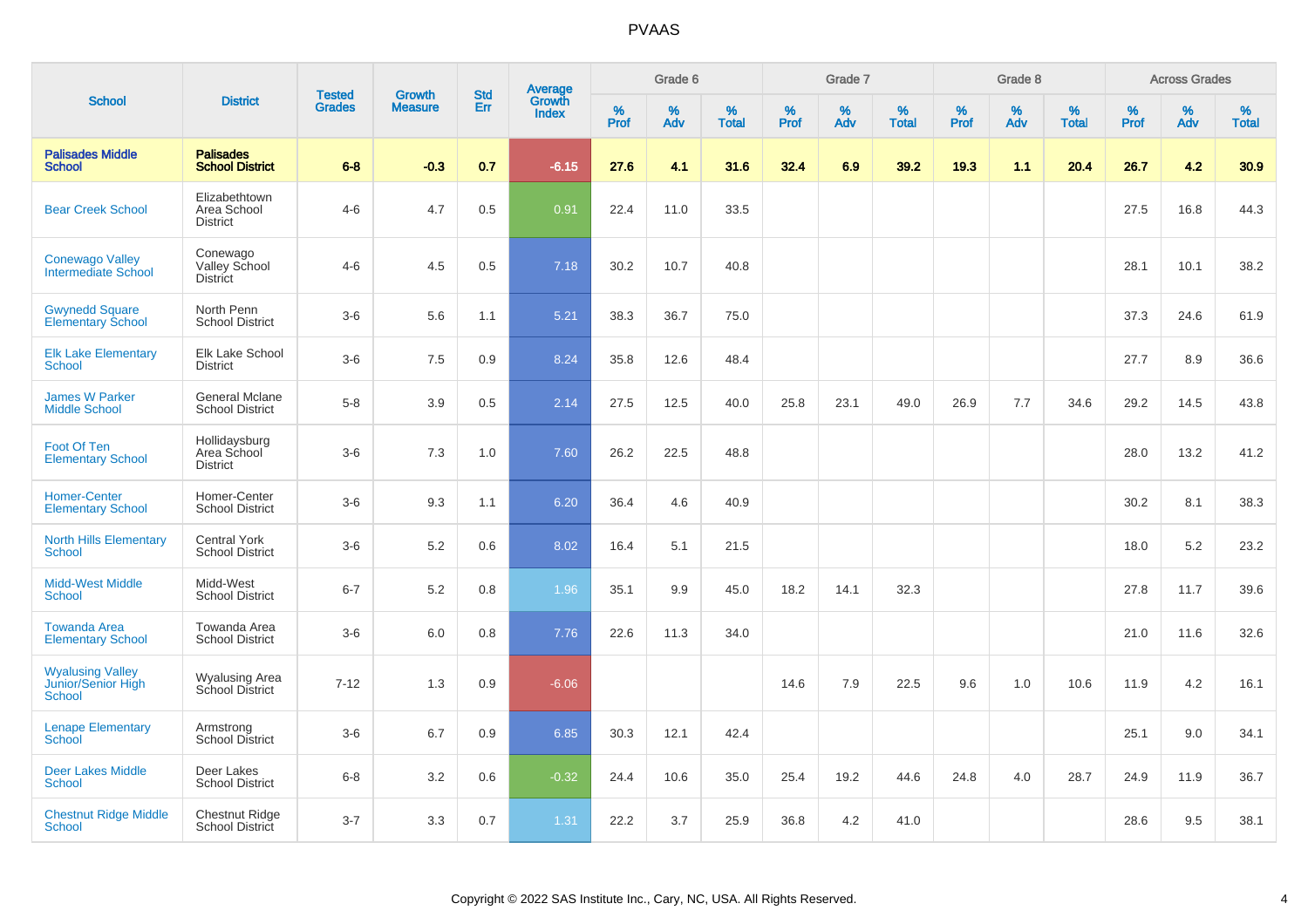|                                                  |                                                        |                                |                                 | <b>Std</b> |                                          |           | Grade 6  |                   |           | Grade 7  |                   |           | Grade 8  |                   |           | <b>Across Grades</b> |                   |
|--------------------------------------------------|--------------------------------------------------------|--------------------------------|---------------------------------|------------|------------------------------------------|-----------|----------|-------------------|-----------|----------|-------------------|-----------|----------|-------------------|-----------|----------------------|-------------------|
| <b>School</b>                                    | <b>District</b>                                        | <b>Tested</b><br><b>Grades</b> | <b>Growth</b><br><b>Measure</b> | Err        | <b>Average</b><br>Growth<br><b>Index</b> | %<br>Prof | %<br>Adv | %<br><b>Total</b> | %<br>Prof | %<br>Adv | %<br><b>Total</b> | %<br>Prof | %<br>Adv | %<br><b>Total</b> | %<br>Prof | %<br>Adv             | %<br><b>Total</b> |
| <b>Palisades Middle</b><br><b>School</b>         | <b>Palisades</b><br><b>School District</b>             | $6 - 8$                        | $-0.3$                          | 0.7        | $-6.15$                                  | 27.6      | 4.1      | 31.6              | 32.4      | 6.9      | 39.2              | 19.3      | 1.1      | 20.4              | 26.7      | 4.2                  | 30.9              |
| <b>Wallenpaupack Area</b><br>Middle School       | Wallenpaupack<br>Area School<br><b>District</b>        | $6 - 8$                        | 2.2                             | 0.6        | $-2.83$                                  | 11.2      | 3.7      | 14.9              | 30.6      | 8.2      | 38.8              | 13.2      | 3.5      | 16.7              | 18.1      | 5.1                  | 23.2              |
| <b>James S Wilson</b><br><b>Middle School</b>    | <b>Millcreek</b><br>Township<br><b>School District</b> | $6 - 8$                        | 1.6                             | 0.6        | $-4.16$                                  | 20.7      | 5.3      | 26.0              | 20.8      | 14.3     | 35.1              | 23.5      | 12.4     | 36.0              | 21.7      | 10.8                 | 32.5              |
| Joseph C Ashkar<br><b>Elementary School</b>      | East Lycoming<br>School District                       | $3-6$                          | 5.1                             | 1.0        | 4.91                                     | 23.0      | 31.2     | 54.1              |           |          |                   |           |          |                   | 31.0      | 20.9                 | 51.9              |
| Frankstown<br><b>Elementary School</b>           | Hollidaysburg<br>Area School<br><b>District</b>        | $3-6$                          | 6.5                             | 0.8        | 3.91                                     | 31.4      | 7.0      | 38.4              |           |          |                   |           |          |                   | 32.4      | 15.6                 | 47.9              |
| <b>Union High School</b>                         | <b>Union School</b><br><b>District</b>                 | $6 - 12$                       | 4.4                             | 1.1        | $-1.57$                                  | 22.0      | 14.6     | 36.6              | 10.5      | 0.0      | 10.5              | 18.2      | 11.4     | 29.6              | 17.1      | 8.9                  | 26.0              |
| <b>Eisenhower M/Hs</b>                           | <b>Warren County</b><br>School District                | $6 - 11$                       | 4.9                             | 0.9        | $-1.30$                                  | 22.2      | 8.3      | 30.6              | 16.4      | 3.6      | 20.0              | 25.9      | 5.6      | 31.5              | 21.6      | 6.1                  | 27.6              |
| <b>Central Columbia</b><br><b>Middle School</b>  | Central<br>Columbia<br><b>School District</b>          | $5-8$                          | 3.8                             | 0.5        | 2.65                                     | 28.2      | 25.2     | 53.3              | 32.6      | 14.9     | 47.5              | 30.6      | 20.1     | 50.7              | 30.5      | 21.4                 | 51.8              |
| <b>Clark Wood</b><br><b>Elementary School</b>    | Northern Tioga<br>School District                      | $3-6$                          | 10.9                            | 1.4        | 5.75                                     | 42.1      | 2.6      | 44.7              |           |          |                   |           |          |                   | 30.6      | 6.4                  | 36.9              |
| <b>Bedford Middle School</b>                     | <b>Bedford Area</b><br><b>School District</b>          | $6 - 8$                        | 3.8                             | 0.6        | 1.26                                     | 32.2      | 7.8      | 40.0              | 25.4      | 8.8      | 34.2              | 24.2      | 7.8      | 32.0              | 27.2      | 8.1                  | 35.3              |
| <b>Lititz Elementary</b><br>School               | <b>Warwick School</b><br><b>District</b>               | $3-6$                          | 4.8                             | 1.1        | 4.42                                     | 36.5      | 9.5      | 46.0              |           |          |                   |           |          |                   | 29.2      | 9.9                  | 39.1              |
| <b>Mid Valley Elementary</b><br>Center           | Mid Valley<br>School District                          | $3-6$                          | 5.9                             | 0.8        | 5.42                                     | 15.0      | 2.4      | 17.3              |           |          |                   |           |          |                   | 21.8      | 7.2                  | 29.0              |
| <b>Universal Daroff</b><br><b>Charter School</b> | <b>Universal Daroff</b><br><b>Charter School</b>       | $3-8$                          | 6.1                             | 0.8        | 3.26                                     | 0.0       | 0.0      | 0.0               | 2.2       | 0.0      | 2.2               | 3.6       | 0.0      | 3.6               | 2.2       | 0.3                  | 2.5               |
| Southern Columbia<br><b>Middle School</b>        | Southern<br>Columbia Area<br><b>School District</b>    | $5-8$                          | 1.8                             | 0.6        | $-0.63$                                  | 18.8      | 5.2      | 24.0              | 29.0      | 14.0     | 43.0              | 15.4      | 2.2      | 17.6              | 24.0      | 7.8                  | 31.8              |
| <b>Cold Spring</b><br><b>Elementary School</b>   | <b>Central Bucks</b><br><b>School District</b>         | $3-6$                          | 7.9                             | 1.1        | 3.40                                     | 33.3      | 11.1     | 44.4              |           |          |                   |           |          |                   | 37.9      | 21.0                 | 58.9              |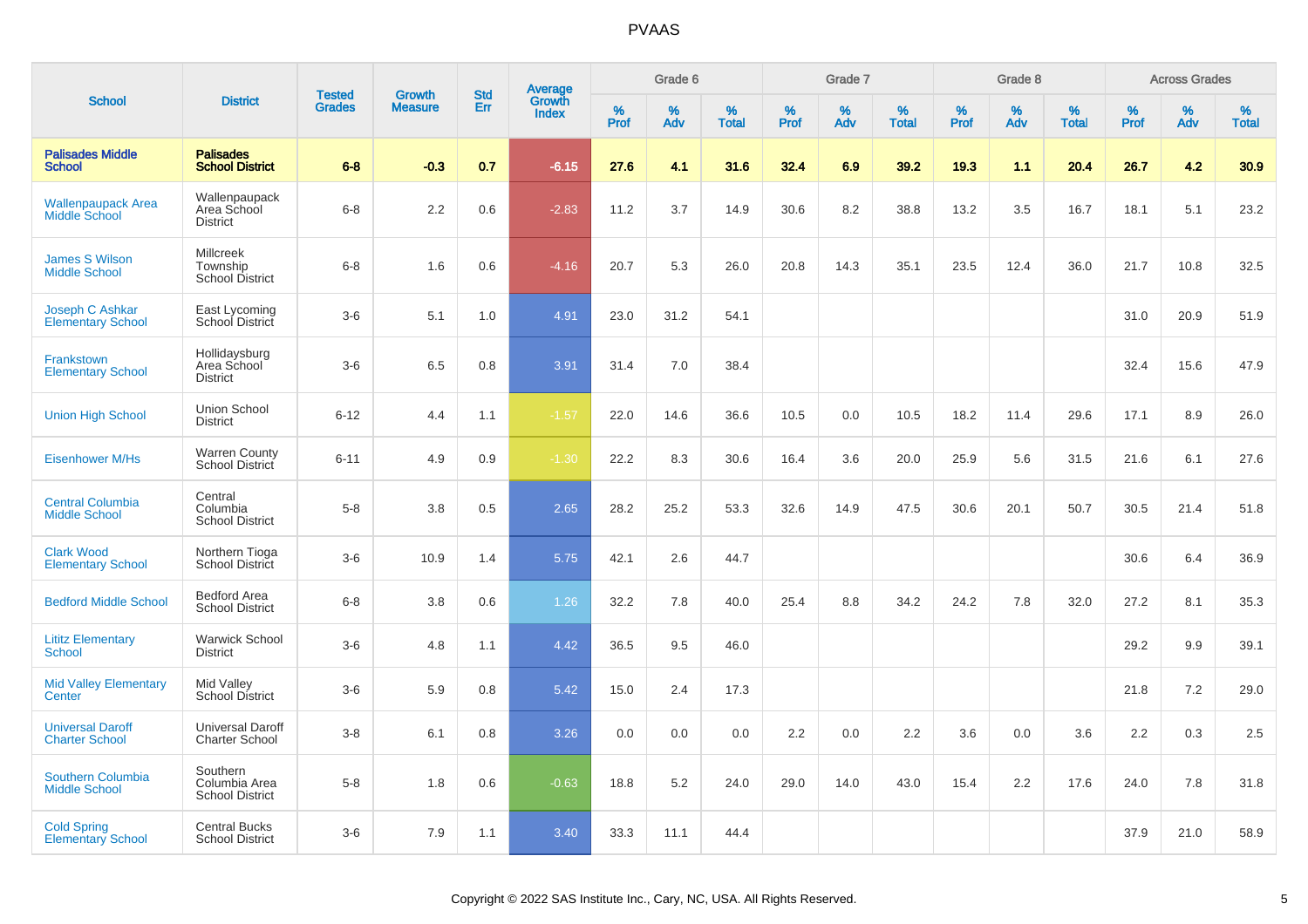|                                                      |                                                        |                                | <b>Growth</b>  | <b>Std</b> |                                          |                  | Grade 6     |                   |           | Grade 7     |                   |              | Grade 8  |                   |                     | <b>Across Grades</b> |                   |
|------------------------------------------------------|--------------------------------------------------------|--------------------------------|----------------|------------|------------------------------------------|------------------|-------------|-------------------|-----------|-------------|-------------------|--------------|----------|-------------------|---------------------|----------------------|-------------------|
| <b>School</b>                                        | <b>District</b>                                        | <b>Tested</b><br><b>Grades</b> | <b>Measure</b> | Err        | <b>Average</b><br>Growth<br><b>Index</b> | %<br><b>Prof</b> | $\%$<br>Adv | %<br><b>Total</b> | %<br>Prof | $\%$<br>Adv | %<br><b>Total</b> | $\%$<br>Prof | %<br>Adv | %<br><b>Total</b> | $\%$<br><b>Prof</b> | $\%$<br>Adv          | %<br><b>Total</b> |
| <b>Palisades Middle</b><br><b>School</b>             | <b>Palisades</b><br><b>School District</b>             | $6 - 8$                        | $-0.3$         | 0.7        | $-6.15$                                  | 27.6             | 4.1         | 31.6              | 32.4      | 6.9         | 39.2              | 19.3         | 1.1      | 20.4              | 26.7                | 4.2                  | 30.9 <sub>°</sub> |
| <b>Fort Couch Middle</b><br><b>School</b>            | <b>Upper Saint</b><br>Clair School<br><b>District</b>  | $7 - 8$                        | 3.6            | 0.5        | 2.51                                     |                  |             |                   | 33.3      | 35.5        | 68.8              | 31.2         | 30.5     | 61.8              | 32.2                | 32.8                 | 65.0              |
| <b>Loyalsock Township</b><br><b>Middle School</b>    | Loyalsock<br>Township<br>School District               | $6 - 8$                        | 3.0            | 0.7        | $-1.66$                                  | 32.6             | 10.2        | 42.9              | 23.6      | 9.4         | 33.1              | 27.0         | 9.0      | 36.0              | 27.4                | 9.5                  | 36.9              |
| <b>John Beck Elementary</b><br>School                | <b>Warwick School</b><br><b>District</b>               | $3-6$                          | 7.9            | 1.1        | 5.15                                     | 37.3             | 5.1         | 42.4              |           |             |                   |              |          |                   | 36.8                | 17.8                 | 54.6              |
| <b>Punxsutawney Area</b><br><b>Elementary School</b> | Punxsutawney<br>Area School<br><b>District</b>         | $3-6$                          | 4.0            | 0.8        | 5.18                                     | 36.3             | 10.6        | 46.9              |           |             |                   |              |          |                   | 30.8                | 13.6                 | 44.4              |
| Indiana Area Junior<br><b>High School</b>            | Indiana Area<br><b>School District</b>                 | $6 - 8$                        | 2.1            | 0.5        | $-3.44$                                  | 23.9             | 11.7        | 35.5              | 36.0      | 10.3        | 46.3              | 23.2         | 14.2     | 37.4              | 27.4                | 12.1                 | 39.5              |
| <b>Farrell Area Es/Lms</b>                           | Farrell Area<br><b>School District</b>                 | $3-6$                          | 7.7            | 1.3        | 6.02                                     | 17.5             | 0.0         | 17.5              |           |             |                   |              |          |                   | 16.4                | 2.3                  | 18.6              |
| <b>Punxsutawney Area</b><br><b>High School</b>       | Punxsutawney<br>Area School<br><b>District</b>         | $7 - 11$                       | 5.2            | 0.8        | 2.41                                     |                  |             |                   | 23.0      | 4.9         | 27.9              | 20.5         | 7.1      | 27.6              | 21.7                | 6.0                  | 27.7              |
| <b>Radnor Middle School</b>                          | Radnor<br>Township<br><b>School District</b>           | $6-8$                          | 2.9            | 0.5        | $-0.58$                                  | 41.7             | 25.4        | 67.1              | 34.3      | 31.8        | 66.2              | 35.0         | 21.5     | 56.5              | 37.4                | 26.3                 | 63.7              |
| South Fayette Middle<br><b>School</b>                | South Fayette<br>Township<br>School District           | $6 - 8$                        | $-0.1$         | 0.4        | $-5.54$                                  | 40.8             | 18.4        | 59.2              | 35.5      | 24.3        | 59.8              | 30.9         | 20.9     | 51.8              | 35.6                | 21.2                 | 56.8              |
| <b>York Suburban Middle</b><br><b>School</b>         | York Suburban<br><b>School District</b>                | $6 - 8$                        | $-0.3$         | 0.5        | $-9.85$                                  | 17.9             | 7.4         | 25.3              | 26.1      | 18.0        | 44.1              | 22.5         | 10.6     | 33.1              | 22.2                | 12.0                 | 34.2              |
| <b>Smethport Area</b><br><b>Elementary School</b>    | Smethport Area<br>School District                      | $3-6$                          | 7.1            | 1.1        | 6.19                                     | 24.6             | 8.8         | 33.3              |           |             |                   |              |          |                   | 23.6                | 11.8                 | 35.5              |
| <b>Upper Perkiomen</b><br>Middle School              | Upper<br>Perkiomen<br><b>School District</b>           | $6 - 8$                        | 1.7            | 0.5        | $-2.65$                                  | 23.0             | 6.1         | 29.1              | 28.0      | 11.6        | 39.6              | 22.9         | 10.0     | 32.8              | 24.7                | 9.2                  | 34.0              |
| <b>Rayne Elementary</b><br><b>School</b>             | <b>Marion Center</b><br>Area School<br><b>District</b> | $3-6$                          | 4.6            | 1.3        | 3.45                                     | 51.1             | 10.6        | 61.7              |           |             |                   |              |          |                   | 37.9                | 9.2                  | 47.1              |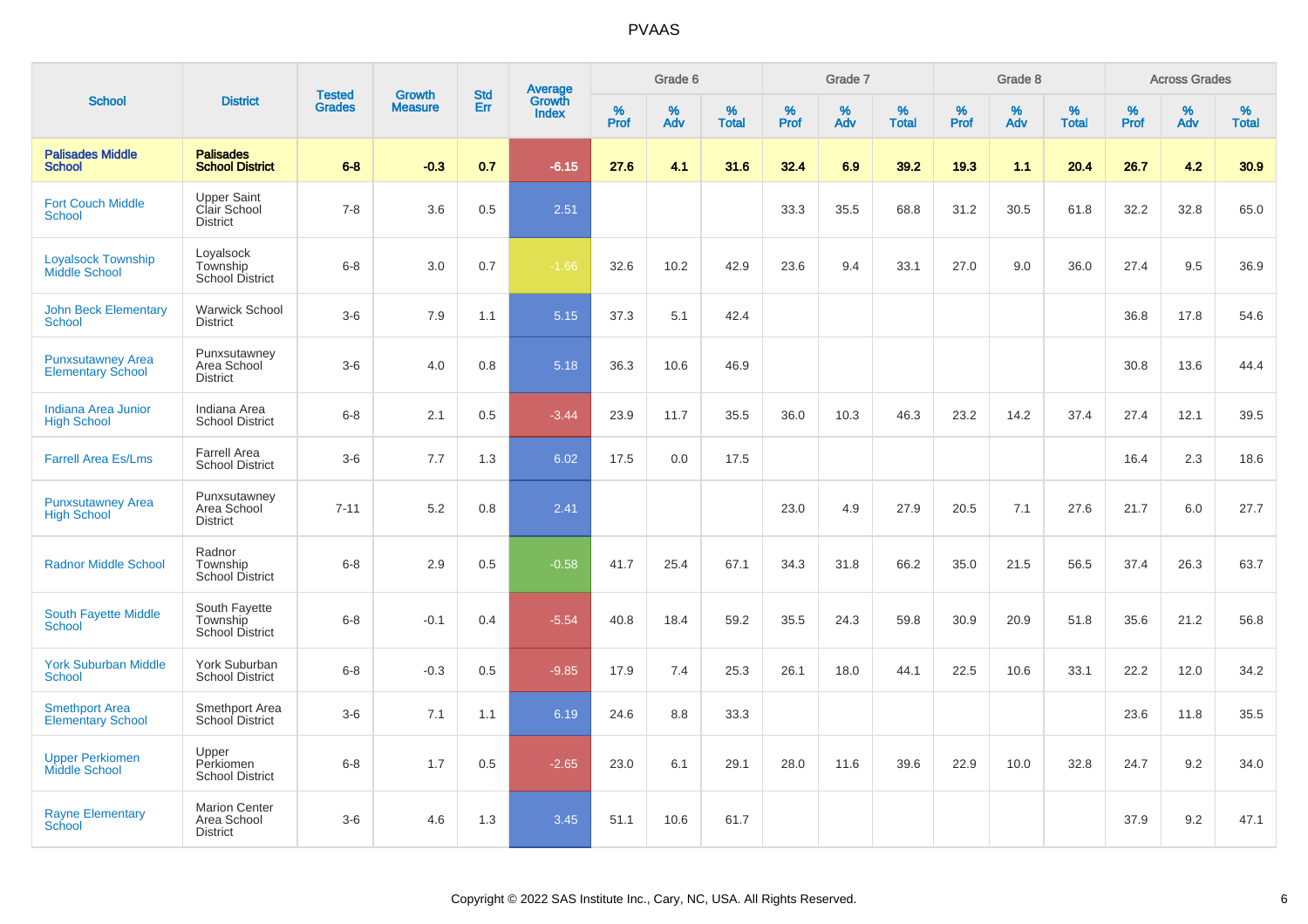|                                                               |                                                        |                                | <b>Growth</b>  | <b>Std</b> |                                          |                  | Grade 6  |                   |              | Grade 7  |                   |                  | Grade 8  |                   |                     | <b>Across Grades</b> |                   |
|---------------------------------------------------------------|--------------------------------------------------------|--------------------------------|----------------|------------|------------------------------------------|------------------|----------|-------------------|--------------|----------|-------------------|------------------|----------|-------------------|---------------------|----------------------|-------------------|
| <b>School</b>                                                 | <b>District</b>                                        | <b>Tested</b><br><b>Grades</b> | <b>Measure</b> | Err        | <b>Average</b><br>Growth<br><b>Index</b> | %<br><b>Prof</b> | %<br>Adv | %<br><b>Total</b> | $\%$<br>Prof | %<br>Adv | %<br><b>Total</b> | %<br><b>Prof</b> | %<br>Adv | %<br><b>Total</b> | $\%$<br><b>Prof</b> | $\%$<br>Adv          | %<br><b>Total</b> |
| <b>Palisades Middle</b><br><b>School</b>                      | <b>Palisades</b><br><b>School District</b>             | $6 - 8$                        | $-0.3$         | 0.7        | $-6.15$                                  | 27.6             | 4.1      | 31.6              | 32.4         | 6.9      | 39.2              | 19.3             | 1.1      | 20.4              | 26.7                | 4.2                  | 30.9              |
| <b>Blacklick Valley</b><br><b>Elementary Center</b>           | <b>Blacklick Valley</b><br>School District             | $3-6$                          | 10.2           | 1.5        | 6.14                                     | 34.2             | 10.5     | 44.7              |              |          |                   |                  |          |                   | 26.8                | 13.7                 | 40.5              |
| Saegertown<br><b>Elementary School</b>                        | Penncrest<br><b>School District</b>                    | $3-6$                          | 7.6            | 1.1        | 4.92                                     | 29.3             | 1.7      | 31.0              |              |          |                   |                  |          |                   | 26.6                | 8.9                  | 35.4              |
| <b>Rock L Butler Middle</b><br><b>School</b>                  | Wellsboro Area<br><b>School District</b>               | $5-8$                          | 3.0            | 0.6        | 0.15                                     | 16.2             | 5.0      | 21.2              | 20.5         | 13.7     | 34.2              | 24.5             | 13.3     | 37.8              | 23.1                | 9.8                  | 32.9              |
| <b>George A Ferrell</b><br><b>Elementary School</b>           | East Lycoming<br>School District                       | $3-6$                          | 12.8           | 1.9        | 4.06                                     | 31.8             | 22.7     | 54.6              |              |          |                   |                  |          |                   | 38.7                | 22.7                 | 61.3              |
| <b>Wattsburg Area Middle</b><br>School                        | Wattsburg Area<br>School District                      | $5-9$                          | 4.1            | 0.6        | 0.94                                     | 27.5             | 17.6     | 45.0              | 19.6         | 7.6      | 27.2              | 31.7             | 12.9     | 44.6              | 26.1                | 14.0                 | 40.0              |
| <b>Upper Dauphin Area</b><br><b>Middle School</b>             | <b>Upper Dauphin</b><br>Area School<br><b>District</b> | $5-8$                          | 1.0            | 0.7        | $-1.45$                                  | 18.3             | 8.4      | 26.8              | 18.9         | 6.8      | 25.7              | 24.3             | 7.1      | 31.4              | 18.0                | 6.9                  | 24.9              |
| <b>Avon Grove</b><br><b>Intermediate School</b>               | Avon Grove<br><b>School District</b>                   | $3-6$                          | 3.3            | 0.5        | 4.11                                     | 30.5             | 19.3     | 49.8              |              |          |                   |                  |          |                   | 30.3                | 18.6                 | 48.9              |
| <b>Mars Area Centennial</b><br><b>School</b>                  | Mars Area<br><b>School District</b>                    | $5-6$                          | 1.9            | 0.6        | 3.05                                     | 32.6             | 24.5     | 57.1              |              |          |                   |                  |          |                   | 32.0                | 22.7                 | 54.6              |
| <b>Conneaut Valley</b><br><b>Middle School</b>                | Conneaut<br><b>School District</b>                     | $5-8$                          | 2.5            | 0.7        | $-3.17$                                  | 22.4             | 3.4      | 25.9              | 25.8         | 4.6      | 30.3              | 21.1             | 5.6      | 26.8              | 23.9                | 5.6                  | 29.5              |
| <b>Smethport Area</b><br>Junior/Senior High<br>School         | Smethport Area<br>School District                      | $7 - 12$                       | 7.1            | 1.1        | 3.77                                     |                  |          |                   | 16.9         | 6.2      | 23.1              | 22.6             | 4.8      | 27.4              | 19.7                | 5.5                  | 25.2              |
| <b>Carbondale Area</b><br>Junior/Senior High<br><b>School</b> | Carbondale<br>Area School<br><b>District</b>           | $7 - 10$                       | 5.8            | 0.9        | 3.43                                     |                  |          |                   | 4.8          | 3.6      | 8.4               | 14.0             | 0.0      | 14.0              | 10.0                | 1.6                  | 11.6              |
| <b>Wendover Middle</b><br><b>School</b>                       | Hempfield Area<br><b>School District</b>               | $6 - 8$                        | 1.2            | 0.6        | $-4.45$                                  | 27.2             | 26.5     | 53.7              | 32.9         | 15.1     | 48.0              | 30.7             | 14.3     | 45.0              | 30.2                | 18.7                 | 49.0              |
| <b>Eagle View Middle</b><br>School                            | Cumberland<br><b>Valley School</b><br><b>District</b>  | $5 - 8$                        | 2.8            | 0.4        | 1.72                                     | 26.3             | 11.5     | 37.8              | 30.8         | 15.0     | 45.8              | 27.0             | 9.5      | 36.5              | 28.0                | 12.1                 | 40.1              |
| <b>Indian Crest Middle</b><br><b>School</b>                   | Souderton Area<br><b>School District</b>               | $6 - 8$                        | $-0.4$         | 0.5        | $-7.91$                                  | 25.9             | 4.7      | 30.6              | 26.1         | 6.4      | 32.4              | 25.1             | 3.4      | 28.6              | 25.7                | 4.8                  | 30.5              |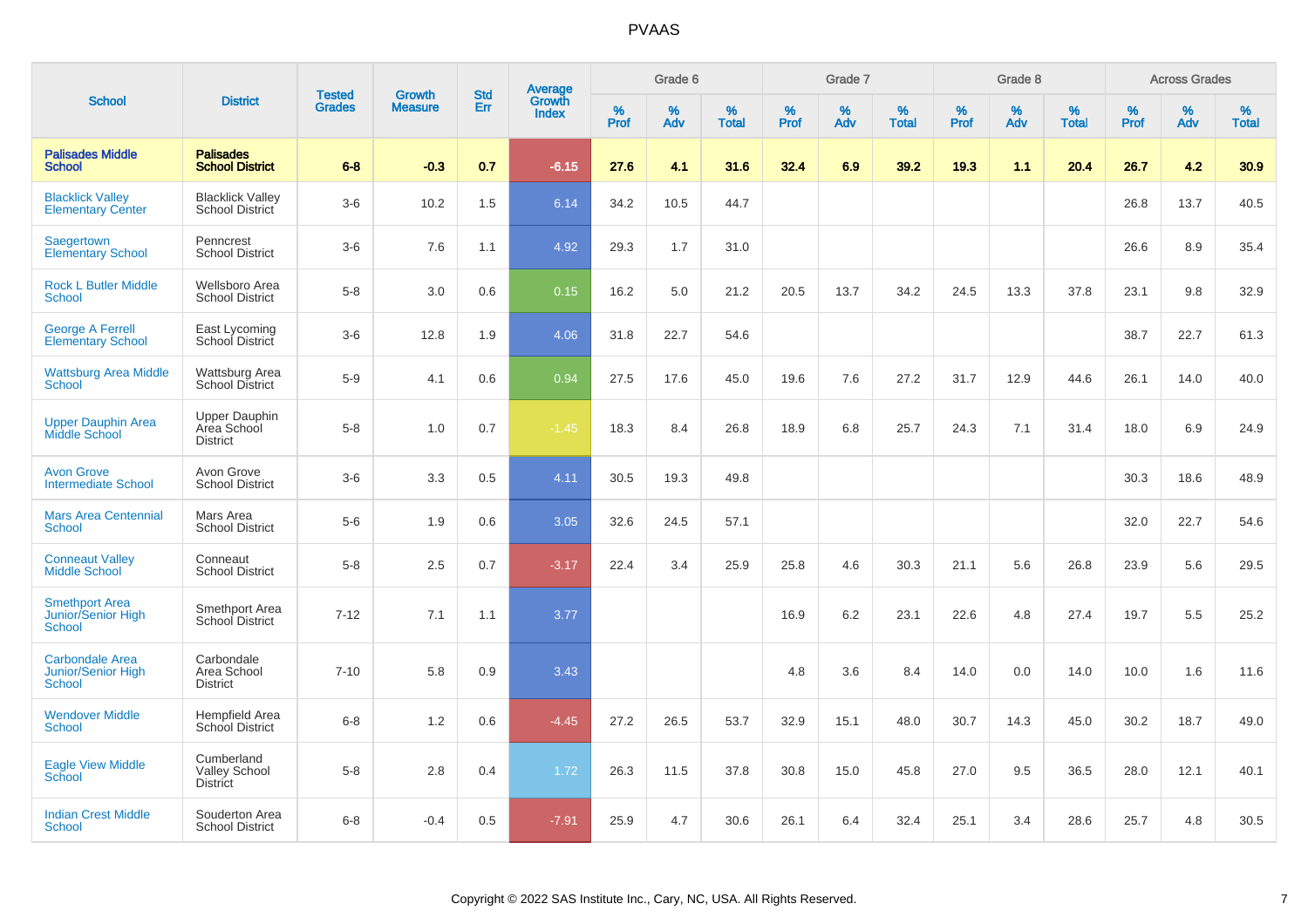| <b>School</b>                                         |                                                | <b>Tested</b> | <b>Growth</b>  | <b>Std</b> | Average                       |              | Grade 6     |                      |              | Grade 7     |                      |              | Grade 8     |                   |              | <b>Across Grades</b> |                   |
|-------------------------------------------------------|------------------------------------------------|---------------|----------------|------------|-------------------------------|--------------|-------------|----------------------|--------------|-------------|----------------------|--------------|-------------|-------------------|--------------|----------------------|-------------------|
|                                                       | <b>District</b>                                | <b>Grades</b> | <b>Measure</b> | <b>Err</b> | <b>Growth</b><br><b>Index</b> | $\%$<br>Prof | $\%$<br>Adv | $\%$<br><b>Total</b> | $\%$<br>Prof | $\%$<br>Adv | $\%$<br><b>Total</b> | $\%$<br>Prof | $\%$<br>Adv | %<br><b>Total</b> | $\%$<br>Prof | $\%$<br>Adv          | %<br><b>Total</b> |
| <b>Palisades Middle</b><br><b>School</b>              | <b>Palisades</b><br><b>School District</b>     | $6 - 8$       | $-0.3$         | 0.7        | $-6.15$                       | 27.6         | 4.1         | 31.6                 | 32.4         | 6.9         | 39.2                 | 19.3         | 1.1         | 20.4              | 26.7         | 4.2                  | 30.9              |
| Williamsburg<br>Community<br><b>Elementary School</b> | Williamsburg<br>Community<br>School District   | $3-6$         | 5.0            | 1.4        | 3.46                          | 34.3         | 8.6         | 42.9                 |              |             |                      |              |             |                   | 25.6         | 11.6                 | 37.2              |
| <b>Curtin Intermediate</b><br>School                  | Williamsport<br>Area School<br><b>District</b> | $4 - 6$       | 0.8            | 0.7        | 1.19                          | 19.8         | 15.3        | 35.0                 |              |             |                      |              |             |                   | 20.3         | 11.1                 | 31.3              |
| <b>Brownstown</b><br><b>Elementary School</b>         | Conestoga<br>Valley School<br><b>District</b>  | $3-6$         | 3.8            | 1.0        | 3.91                          | 46.2         | 14.1        | 60.3                 |              |             |                      |              |             |                   | 33.1         | 22.8                 | 55.9              |
| <b>Landis Run</b><br><b>Intermediate School</b>       | Manheim<br>Township<br><b>School District</b>  | $5-6$         | $-0.9$         | 0.4        | $-2.02$                       | 33.2         | 23.2        | 56.5                 |              |             |                      |              |             |                   | 31.5         | 20.2                 | 51.7              |
| <b>South Eastern</b><br><b>Intermediate School</b>    | South Eastern<br><b>School District</b>        | $5-6$         | 4.2            | 0.6        | 5.90                          | 25.9         | 14.7        | 40.6                 |              |             |                      |              |             |                   | 23.7         | 15.3                 | 39.0              |
| <b>Kane Area Middle</b><br><b>School</b>              | Kane Area<br><b>School District</b>            | $6 - 10$      | 5.0            | 0.8        | 0.86                          | 14.1         | 3.1         | 17.2                 | 29.8         | 17.9        | 47.8                 | 6.1          | 1.2         | 7.3               | 16.0         | 7.0                  | 23.0              |
| <b>Jamison Elementary</b><br><b>School</b>            | <b>Central Bucks</b><br><b>School District</b> | $3-6$         | 6.5            | $1.0$      | 2.10                          | 40.8         | 21.0        | 61.8                 |              |             |                      |              |             |                   | 35.7         | 27.4                 | 63.1              |
| <b>Manheim Central</b><br><b>Middle School</b>        | Manheim<br>Central School<br><b>District</b>   | $5-8$         | 2.8            | 0.4        | $-3.41$                       | 23.6         | 5.8         | 29.3                 | 15.0         | 5.2         | 20.2                 | 20.9         | 6.2         | 27.1              | 21.2         | 6.2                  | 27.4              |
| <b>Freeport Area Middle</b><br><b>School</b>          | <b>Freeport Area</b><br>School District        | $6 - 8$       | 2.8            | 0.6        | $-4.11$                       | 26.6         | 15.3        | 41.9                 | 34.3         | 12.7        | 47.0                 | 19.1         | 9.9         | 29.0              | 26.7         | 12.6                 | 39.3              |
| <b>Manor Middle School</b>                            | Penn Manor<br><b>School District</b>           | $7 - 8$       | 4.2            | 0.7        | 2.56                          |              |             |                      | 18.4         | 15.8        | 34.2                 | 30.6         | 14.4        | 45.0              | 24.7         | 15.1                 | 39.7              |
| <b>Conneaut Lake Middle</b><br><b>School</b>          | Conneaut<br><b>School District</b>             | $5-8$         | 4.6            | 0.7        | 1.95                          | 25.4         | 15.9        | 41.3                 | 13.4         | 9.0         | 22.4                 | 14.9         | 1.4         | 16.2              | 18.0         | 7.9                  | 25.9              |
| <b>Pequea Valley</b><br>Intermediate School           | Pequea Valley<br>School District               | $7 - 8$       | 4.6            | 0.8        | 2.22                          |              |             |                      | 12.0         | 2.4         | 14.4                 | 13.4         | 2.1         | 15.5              | 12.6         | 2.2                  | 14.9              |
| Rohrerstown<br><b>Elementary School</b>               | Hempfield<br><b>School District</b>            | $3-6$         | 7.3            | 1.1        | 6.04                          | 28.0         | 14.0        | 42.0                 |              |             |                      |              |             |                   | 31.2         | 17.2                 | 48.4              |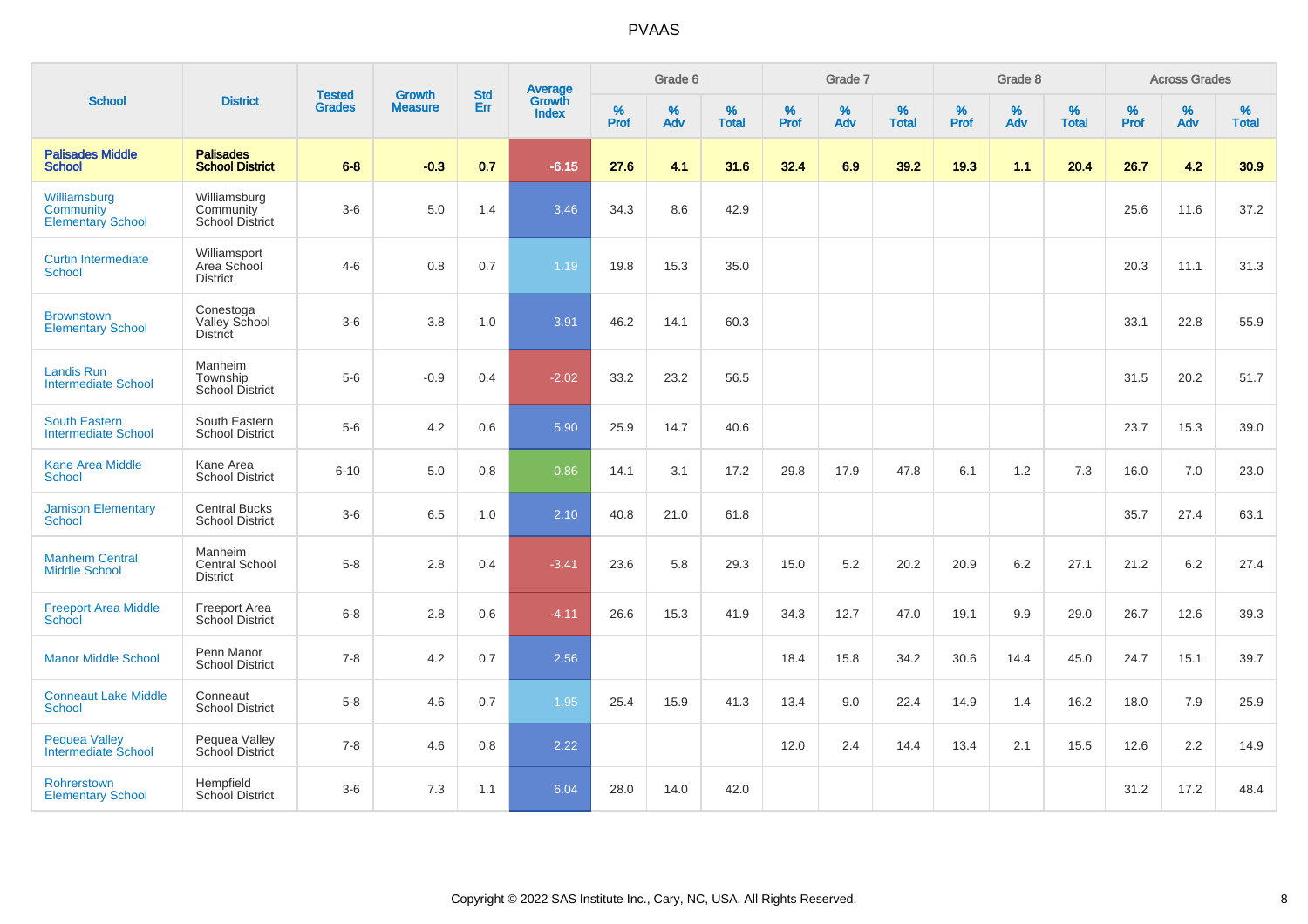|                                                                |                                                          | <b>Tested</b> | <b>Growth</b>  | <b>Std</b> | <b>Average</b><br>Growth |           | Grade 6     |                   |           | Grade 7  |                   |           | Grade 8  |                   |              | <b>Across Grades</b> |                   |
|----------------------------------------------------------------|----------------------------------------------------------|---------------|----------------|------------|--------------------------|-----------|-------------|-------------------|-----------|----------|-------------------|-----------|----------|-------------------|--------------|----------------------|-------------------|
| <b>School</b>                                                  | <b>District</b>                                          | <b>Grades</b> | <b>Measure</b> | Err        | <b>Index</b>             | %<br>Prof | $\%$<br>Adv | %<br><b>Total</b> | %<br>Prof | %<br>Adv | %<br><b>Total</b> | %<br>Prof | %<br>Adv | %<br><b>Total</b> | $\%$<br>Prof | $\%$<br>Adv          | %<br><b>Total</b> |
| <b>Palisades Middle</b><br><b>School</b>                       | <b>Palisades</b><br><b>School District</b>               | $6-8$         | $-0.3$         | 0.7        | $-6.15$                  | 27.6      | 4.1         | 31.6              | 32.4      | 6.9      | 39.2              | 19.3      | 1.1      | 20.4              | 26.7         | 4.2                  | 30.9              |
| Roy A. Hunt<br><b>Elementary School</b>                        | New<br>Kensington-<br>Arnold School<br><b>District</b>   | $3-6$         | 1.6            | 0.8        | 1.92                     | 12.9      | 5.9         | 18.8              |           |          |                   |           |          |                   | 14.8         | 3.5                  | 18.3              |
| <b>Tamaqua Area Middle</b><br>School                           | Tamagua Area<br>School District                          | $6 - 8$       | 1.6            | 0.6        | $-2.35$                  | 18.6      | 1.6         | 20.2              | 19.7      | 7.2      | 27.0              | 11.4      | 2.1      | 13.5              | 16.6         | 3.8                  | 20.4              |
| <b>Bangor Area Middle</b><br>School                            | Bangor Area<br>School District                           | $7 - 8$       | 4.3            | 0.7        | 3.67                     |           |             |                   | 20.4      | 13.6     | 34.0              | 23.2      | 6.0      | 29.1              | 21.8         | 9.7                  | 31.5              |
| <b>Welsh Valley Middle</b><br>School                           | <b>Lower Merion</b><br><b>School District</b>            | $6 - 10$      | 2.6            | 0.4        | 2.71                     | 31.6      | 34.9        | 66.5              | 33.3      | 31.6     | 64.9              | 29.8      | 29.1     | 59.0              | 31.6         | 31.9                 | 63.5              |
| <b>East Petersburg</b><br><b>Elementary School</b>             | Hempfield<br>School District                             | $3-6$         | 5.5            | 1.0        | 5.49                     | 21.7      | 15.9        | 37.7              |           |          |                   |           |          |                   | 28.4         | 14.4                 | 42.8              |
| <b>Westlake Middle</b><br><b>School</b>                        | <b>Millcreek</b><br>Township<br>School District          | $6 - 8$       | 0.7            | 0.6        | $-1.92$                  | 19.0      | 6.4         | 25.4              | 20.7      | 11.8     | 32.6              | 15.8      | 12.7     | 28.5              | 18.4         | 10.5                 | 28.9              |
| <b>Otto-Eldred</b><br><b>Elementary School</b>                 | Otto-Eldred<br><b>School District</b>                    | $3-6$         | 8.4            | 1.3        | 5.13                     | 45.0      | 12.5        | 57.5              |           |          |                   |           |          |                   | 31.8         | 15.9                 | 47.7              |
| <b>Riverside Elementary</b><br><b>School East</b>              | Riverside<br><b>School District</b>                      | $3-6$         | 5.2            | 0.8        | 3.33                     | 13.1      | 7.1         | 20.2              |           |          |                   |           |          |                   | 20.8         | 7.1                  | 27.9              |
| <b>Karns City High</b><br><b>School</b>                        | Karns City Area<br>School District                       | $7 - 11$      | 4.9            | 0.8        | 4.17                     |           |             |                   | 22.6      | 3.5      | 26.1              | 17.0      | 3.8      | 20.8              | 19.9         | 3.6                  | 23.5              |
| <b>Iroquois Elementary</b><br><b>School</b>                    | Iroquois School<br><b>District</b>                       | $3-6$         | 3.2            | 1.0        | 3.29                     | 21.0      | 16.0        | 37.0              |           |          |                   |           |          |                   | 28.3         | 13.2                 | 41.4              |
| Pennsylvania Virtual<br><b>Charter School</b>                  | Pennsylvania<br>Virtual Charter<br>School                | $3 - 11$      | 3.5            | 0.6        | 2.58                     | 17.6      | 3.3         | 20.9              | 10.1      | 6.1      | 16.2              | 14.8      | 5.7      | 20.4              | 18.4         | 5.2                  | 23.5              |
| <b>Westmont Hilltop</b><br>Junior/Senior High<br><b>School</b> | Westmont<br><b>Hilltop School</b><br><b>District</b>     | $7 - 11$      | 3.4            | 0.9        | $-0.70$                  |           |             |                   | 22.2      | 6.2      | 28.4              | 26.4      | 8.8      | 35.2              | 24.4         | 7.6                  | 32.0              |
| <b>Forest City Regional</b><br><b>High School</b>              | <b>Forest City</b><br>Regional<br><b>School District</b> | $7 - 12$      | 8.0            | 1.3        | 3.91                     |           |             |                   | 18.9      | 10.8     | 29.7              | 31.9      | 10.6     | 42.6              | 26.2         | 10.7                 | 36.9              |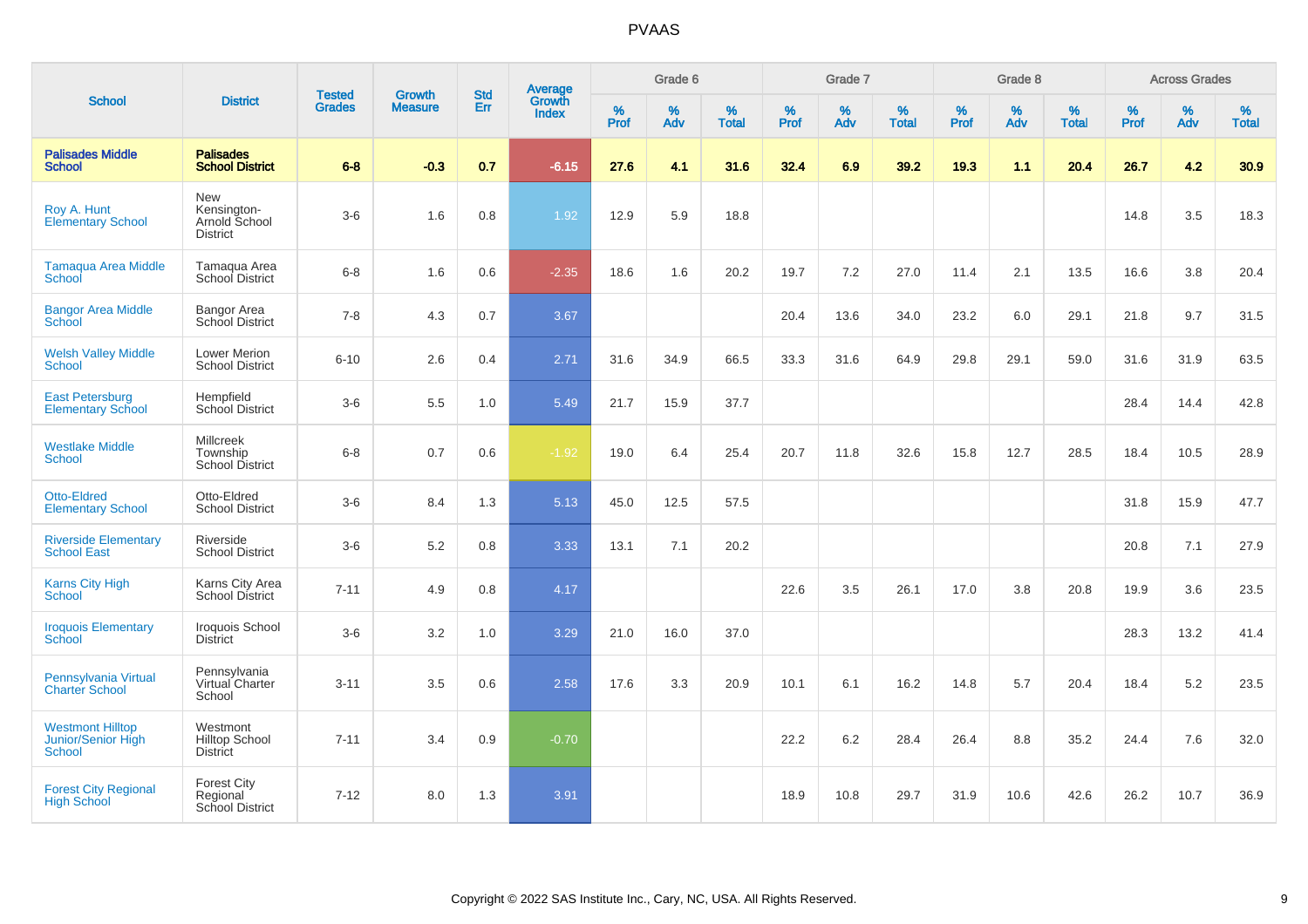|                                                                            |                                                           |                                | <b>Growth</b>  | <b>Std</b> |                                          |           | Grade 6  |                   |           | Grade 7     |                   |           | Grade 8     |                   |           | <b>Across Grades</b> |                   |
|----------------------------------------------------------------------------|-----------------------------------------------------------|--------------------------------|----------------|------------|------------------------------------------|-----------|----------|-------------------|-----------|-------------|-------------------|-----------|-------------|-------------------|-----------|----------------------|-------------------|
| <b>School</b>                                                              | <b>District</b>                                           | <b>Tested</b><br><b>Grades</b> | <b>Measure</b> | Err        | <b>Average</b><br>Growth<br><b>Index</b> | %<br>Prof | %<br>Adv | %<br><b>Total</b> | %<br>Prof | $\%$<br>Adv | %<br><b>Total</b> | %<br>Prof | $\%$<br>Adv | %<br><b>Total</b> | %<br>Prof | $\%$<br>Adv          | %<br><b>Total</b> |
| <b>Palisades Middle</b><br><b>School</b>                                   | <b>Palisades</b><br><b>School District</b>                | $6 - 8$                        | $-0.3$         | 0.7        | $-6.15$                                  | 27.6      | 4.1      | 31.6              | 32.4      | 6.9         | 39.2              | 19.3      | 1.1         | 20.4              | 26.7      | 4.2                  | 30.9              |
| <b>North Clarion County</b><br><b>Elementary School</b>                    | North Clarion<br><b>County School</b><br><b>District</b>  | $3-6$                          | 7.7            | 1.3        | 4.63                                     | 31.7      | 12.2     | 43.9              |           |             |                   |           |             |                   | 30.8      | 11.3                 | 42.1              |
| <b>Smoketown</b><br><b>Elementary School</b>                               | Conestoga<br>Valley School<br><b>District</b>             | $3-6$                          | 5.9            | 1.0        | 6.07                                     | 30.0      | 8.8      | 38.8              |           |             |                   |           |             |                   | 30.7      | 13.1                 | 43.8              |
| <b>Penn Wood Middle</b><br><b>School</b>                                   | <b>William Penn</b><br><b>School District</b>             | $7 - 8$                        | 2.2            | 0.7        | $-1.23$                                  |           |          |                   | 3.0       | 0.6         | 3.6               | 5.7       | 1.3         | 6.9               | 4.3       | 0.9                  | 5.2               |
| <b>Western Beaver</b><br><b>County Junior/Senior</b><br><b>High School</b> | Western Beaver<br><b>County School</b><br><b>District</b> | $6 - 11$                       | 6.6            | 1.1        | 0.57                                     | 32.6      | 11.6     | 44.2              | 29.2      | 4.2         | 33.3              | 27.8      | 2.8         | 30.6              | 29.9      | 6.3                  | 36.2              |
| <b>Millville Area</b><br>Junior/Senior High<br>School                      | Millville Area<br><b>School District</b>                  | $7 - 12$                       | 8.2            | 1.3        | 3.39                                     |           |          |                   | 15.9      | 9.1         | 25.0              | 18.4      | 2.6         | 21.0              | 17.1      | 6.1                  | 23.2              |
| <b>Twin Valley Middle</b><br>School                                        | <b>Twin Valley</b><br>School District                     | $5-8$                          | 1.9            | 0.4        | $-0.27$                                  | 29.4      | 8.5      | 37.8              | 30.5      | 14.7        | 45.3              | 25.4      | 10.9        | 36.3              | 30.9      | 11.7                 | 42.5              |
| Donegal Junior High<br>School                                              | Donegal School<br><b>District</b>                         | $7 - 8$                        | 3.9            | 0.6        | 4.13                                     |           |          |                   | 12.4      | 14.8        | 27.2              | 16.6      | 9.5         | 26.0              | 14.5      | 12.1                 | 26.6              |
| <b>Spring Cove Middle</b><br>School                                        | <b>Spring Cove</b><br>School District                     | $6 - 8$                        | 0.8            | 0.6        | $-2.78$                                  | 15.1      | 4.8      | 19.8              | 11.0      | 3.9         | 15.0              | 12.7      | 4.0         | 16.7              | 12.9      | 4.2                  | 17.2              |
| <b>Mcmurray Elementary</b><br>School                                       | Peters<br>Township<br><b>School District</b>              | $4 - 6$                        | $-0.2$         | 0.5        | $-0.42$                                  | 35.7      | 24.9     | 60.6              |           |             |                   |           |             |                   | 38.5      | 29.2                 | 67.8              |
| <b>Chester Community</b><br><b>Charter School</b>                          | Chester<br>Community<br>Charter School                    | $3 - 8$                        | 3.5            | 0.6        | 2.79                                     | 3.6       | 0.0      | 3.6               | 3.2       | 1.1         | 4.3               | 2.6       | 0.0         | 2.6               | 2.1       | 0.4                  | 2.5               |
| <b>Bala-Cynwyd Middle</b><br>School                                        | Lower Merion<br><b>School District</b>                    | $6 - 8$                        | 2.5            | 0.4        | 2.13                                     | 31.2      | 39.4     | 70.6              | 34.5      | 30.9        | 65.5              | 36.0      | 27.7        | 63.7              | 33.8      | 33.0                 | 66.8              |
| <b>Chestnut Ridge Senior</b><br><b>High School</b>                         | Chestnut Ridge<br>School District                         | $8 - 12$                       | 7.1            | 1.2        | 6.03                                     |           |          |                   |           |             |                   | 18.4      | 10.2        | 28.6              | 18.4      | 10.2                 | 28.6              |
| <b>Ward L Myers</b><br><b>Elementary School</b>                            | Muncy School<br><b>District</b>                           | $3-6$                          | 4.3            | 1.0        | 4.31                                     | 32.5      | 14.3     | 46.8              |           |             |                   |           |             |                   | 34.8      | 14.5                 | 49.3              |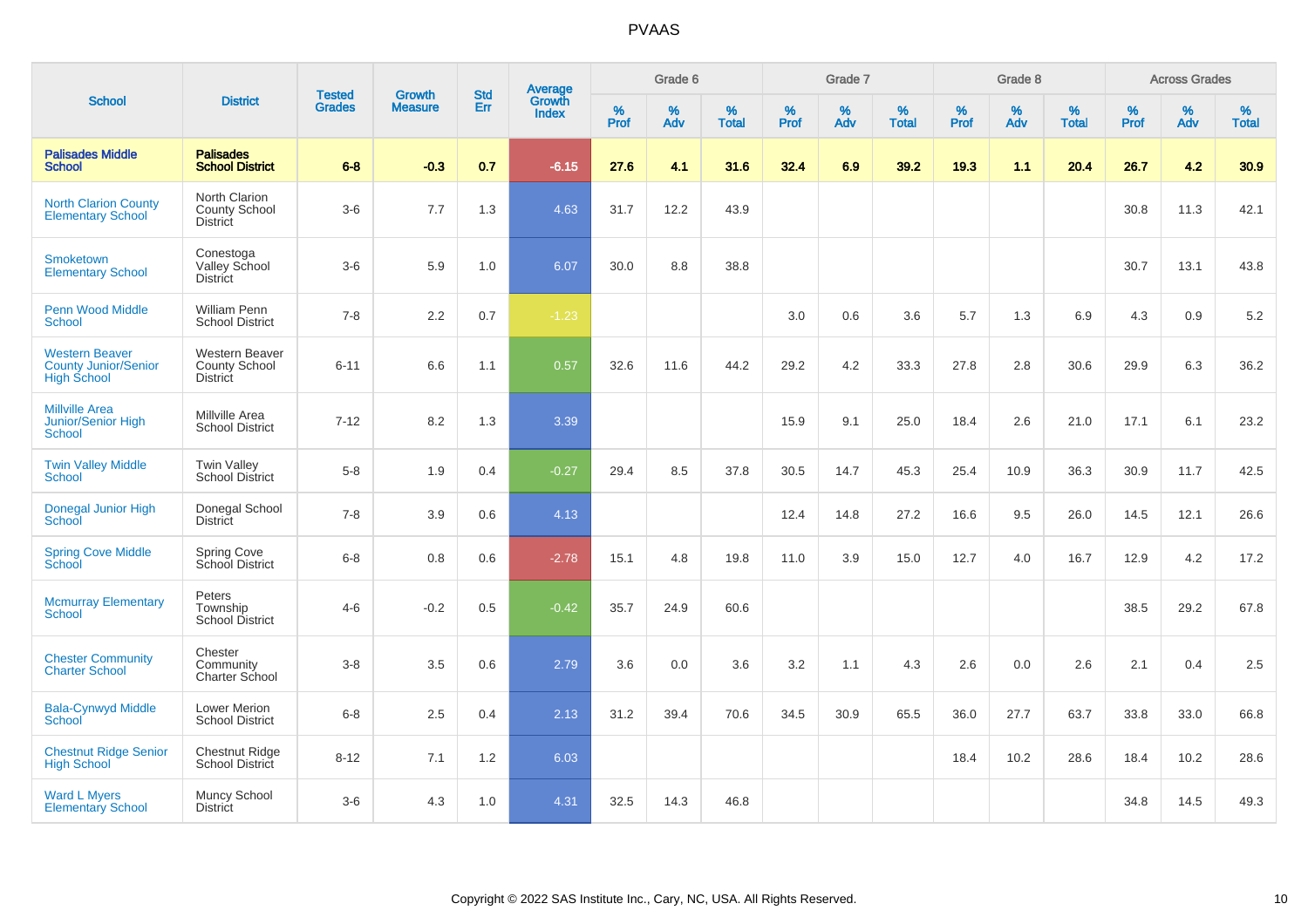|                                                                  |                                                          |                                |                                 | <b>Std</b> |                                          |                  | Grade 6  |                   |              | Grade 7     |                   |           | Grade 8  |                   |           | <b>Across Grades</b> |                   |
|------------------------------------------------------------------|----------------------------------------------------------|--------------------------------|---------------------------------|------------|------------------------------------------|------------------|----------|-------------------|--------------|-------------|-------------------|-----------|----------|-------------------|-----------|----------------------|-------------------|
| <b>School</b>                                                    | <b>District</b>                                          | <b>Tested</b><br><b>Grades</b> | <b>Growth</b><br><b>Measure</b> | Err        | <b>Average</b><br>Growth<br><b>Index</b> | %<br><b>Prof</b> | %<br>Adv | %<br><b>Total</b> | $\%$<br>Prof | $\%$<br>Adv | %<br><b>Total</b> | %<br>Prof | %<br>Adv | %<br><b>Total</b> | %<br>Prof | $\%$<br>Adv          | %<br><b>Total</b> |
| <b>Palisades Middle</b><br><b>School</b>                         | <b>Palisades</b><br><b>School District</b>               | $6 - 8$                        | $-0.3$                          | 0.7        | $-6.15$                                  | 27.6             | 4.1      | 31.6              | 32.4         | 6.9         | 39.2              | 19.3      | 1.1      | 20.4              | 26.7      | 4.2                  | 30.9 <sub>2</sub> |
| <b>Austin Area</b><br><b>Elementary School</b>                   | Austin Area<br><b>School District</b>                    | $3-6$                          | 13.5                            | 2.3        | 5.86                                     | 30.8             | 7.7      | 38.5              |              |             |                   |           |          |                   | 19.0      | 11.9                 | 31.0              |
| <b>Dorseyville Middle</b><br>School                              | Fox Chapel<br>Area School<br><b>District</b>             | $4 - 8$                        | 1.4                             | 0.4        | $-1.93$                                  | 31.9             | 28.4     | 60.2              | 32.7         | 30.2        | 62.9              | 28.3      | 27.6     | 55.8              | 30.9      | 28.7                 | 59.6              |
| <b>Shrewsbury</b><br><b>Elementary School</b>                    | Southern York<br><b>County School</b><br><b>District</b> | $3-6$                          | 3.0                             | 1.1        | 2.77                                     | 29.5             | 14.8     | 44.3              |              |             |                   |           |          |                   | 26.5      | 11.0                 | 37.6              |
| <b>Harlan Rowe Middle</b><br>School                              | Athens Area<br><b>School District</b>                    | $6 - 8$                        | 3.5                             | 0.6        | 0.76                                     | 28.2             | 5.9      | 34.1              | 22.2         | 5.2         | 27.4              | 19.3      | 10.7     | 30.0              | 23.2      | 7.3                  | 30.5              |
| <b>Mountain View</b><br><b>Elementary School</b>                 | Mountain View<br><b>School District</b>                  | $3-6$                          | 6.8                             | 1.1        | 1.24                                     | 16.3             | 2.0      | 18.4              |              |             |                   |           |          |                   | 18.8      | 2.2                  | 21.1              |
| <b>Lehighton Area Middle</b><br><b>School</b>                    | Lehighton Area<br>School District                        | $6 - 8$                        | 3.3                             | 0.6        | 2.17                                     | 26.0             | 4.1      | 30.1              | 12.1         | 5.8         | 17.8              | 14.7      | 1.8      | 16.6              | 16.7      | 3.9                  | 20.6              |
| <b>Springfield Township</b><br>Middle School                     | Springfield<br>Township<br><b>School District</b>        | $6 - 8$                        | 2.5                             | 0.5        | $-0.14$                                  | 26.9             | 11.1     | 38.0              | 28.4         | 21.9        | 50.3              | 31.7      | 17.2     | 49.0              | 28.9      | 16.7                 | 45.6              |
| <b>Newtown Middle</b><br>School                                  | Council Rock<br><b>School District</b>                   | $7 - 8$                        | 2.7                             | 0.4        | 3.56                                     |                  |          |                   | 29.4         | 20.0        | 49.4              | 26.6      | 22.0     | 48.6              | 28.1      | 21.0                 | 49.1              |
| <b>Defranco Elementary</b><br><b>School (8450)</b>               | <b>Bangor Area</b><br>School District                    | $5-6$                          | 4.0                             | 0.7        | 5.75                                     | 26.7             | 14.0     | 40.7              |              |             |                   |           |          |                   | 23.4      | 19.5                 | 42.9              |
| <b>Independence Charter</b><br>School                            | Independence<br>Charter School                           | $3 - 8$                        | 1.4                             | 0.7        | 1.36                                     | 26.8             | 4.9      | 31.7              | 21.0         | 4.9         | 25.9              | 24.1      | 8.6      | 32.8              | 19.7      | 7.2                  | 26.9              |
| <b>Elderton Elementary</b><br><b>School</b>                      | Armstrong<br><b>School District</b>                      | $3-6$                          | 9.4                             | 1.6        | 4.97                                     | 23.1             | 15.4     | 38.5              |              |             |                   |           |          |                   | 26.0      | 15.0                 | 41.0              |
| <b>Mifflin County Junior</b><br><b>High School</b>               | Mifflin County<br><b>School District</b>                 | $8 - 9$                        | 3.9                             | 0.7        | 5.91                                     |                  |          |                   |              |             |                   | 10.7      | 1.5      | 12.2              | 10.7      | 1.5                  | 12.2              |
| <b>Otto-Eldred</b><br><b>Junior/Senior High</b><br><b>School</b> | Otto-Eldred<br><b>School District</b>                    | $7 - 11$                       | 7.2                             | 1.2        | 3.89                                     |                  |          |                   | 20.0         | 15.6        | 35.6              | 25.0      | 6.2      | 31.2              | 22.6      | 10.8                 | 33.3              |
| <b>Cocalico Middle</b><br><b>School</b>                          | Cocalico School<br><b>District</b>                       | $6 - 8$                        | 1.5                             | 0.5        | $-2.75$                                  | 25.4             | 17.7     | 43.1              | 27.4         | 4.0         | 31.4              | 22.2      | 6.2      | 28.4              | 25.2      | 9.5                  | 34.7              |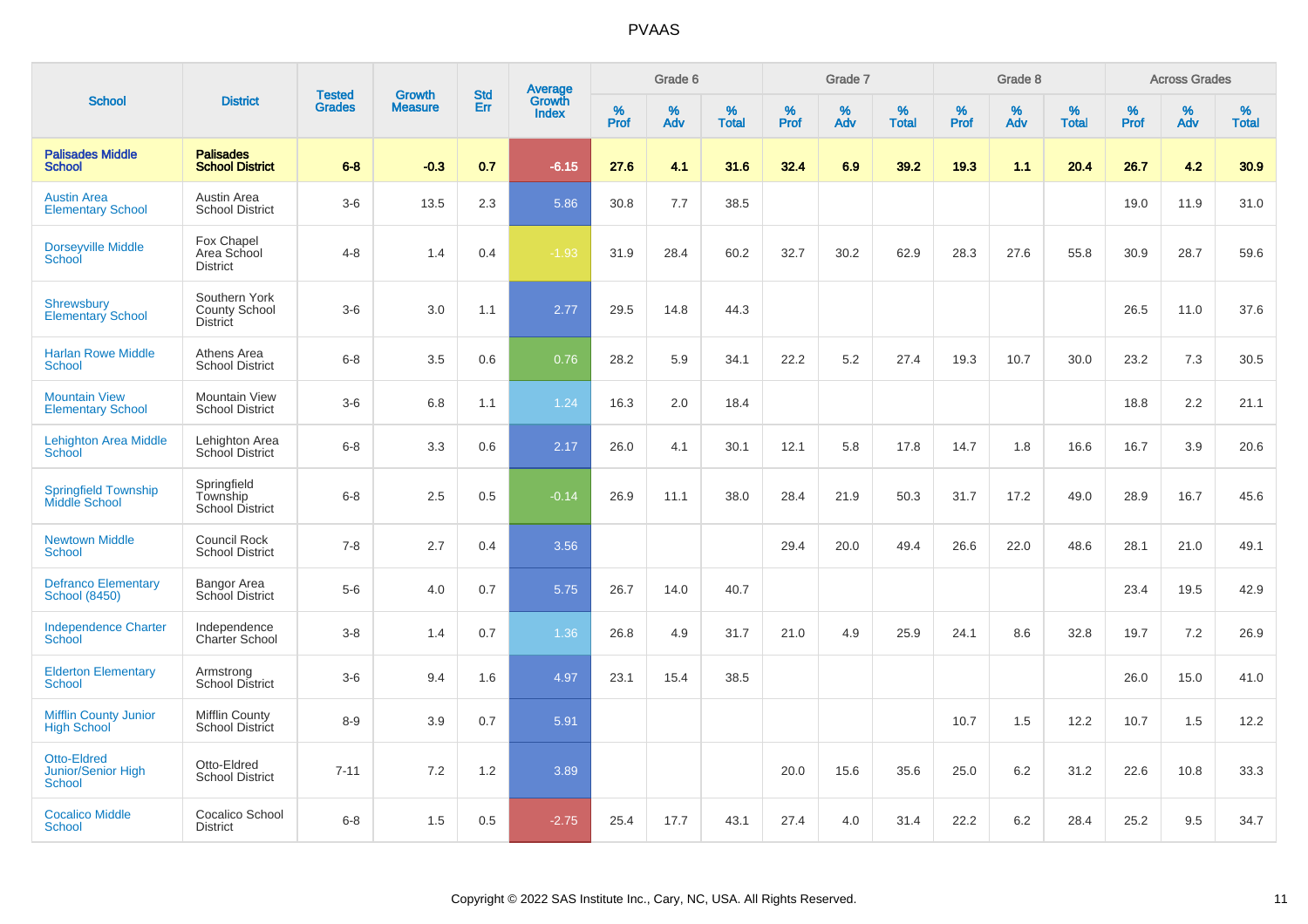|                                                                |                                                     |                                |                                 |                   |                                          |           | Grade 6  |                   |           | Grade 7  |                   |           | Grade 8  |                   |           | <b>Across Grades</b> |                   |
|----------------------------------------------------------------|-----------------------------------------------------|--------------------------------|---------------------------------|-------------------|------------------------------------------|-----------|----------|-------------------|-----------|----------|-------------------|-----------|----------|-------------------|-----------|----------------------|-------------------|
| <b>School</b>                                                  | <b>District</b>                                     | <b>Tested</b><br><b>Grades</b> | <b>Growth</b><br><b>Measure</b> | <b>Std</b><br>Err | <b>Average</b><br>Growth<br><b>Index</b> | %<br>Prof | %<br>Adv | %<br><b>Total</b> | %<br>Prof | %<br>Adv | %<br><b>Total</b> | %<br>Prof | %<br>Adv | %<br><b>Total</b> | %<br>Prof | %<br>Adv             | %<br><b>Total</b> |
| <b>Palisades Middle</b><br><b>School</b>                       | <b>Palisades</b><br><b>School District</b>          | $6 - 8$                        | $-0.3$                          | 0.7               | $-6.15$                                  | 27.6      | 4.1      | 31.6              | 32.4      | 6.9      | 39.2              | 19.3      | 1.1      | 20.4              | 26.7      | 4.2                  | 30.9              |
| Esperanza Academy<br><b>Charter School</b>                     | Esperanza<br>Academy<br>Charter School              | 4-11                           | 2.8                             | 0.5               | 2.75                                     | 1.5       | 0.0      | 1.5               | 4.2       | 0.0      | 4.2               | 0.5       | 0.0      | 0.5               | 1.8       | 0.0                  | 1.8               |
| <b>Upper Adams</b><br><b>Intermediate School</b>               | <b>Upper Adams</b><br>School District               | $4-6$                          | 4.0                             | 0.8               | 5.30                                     | 18.0      | 7.7      | 25.6              |           |          |                   |           |          |                   | 23.4      | 7.3                  | 30.7              |
| <b>Spring-Ford</b><br><b>Intermediate School</b><br>5th/6th    | Spring-Ford<br>Area School<br><b>District</b>       | $5-6$                          | 2.1                             | 0.4               | 5.60                                     | 33.2      | 16.5     | 49.7              |           |          |                   |           |          |                   | 34.9      | 14.8                 | 49.7              |
| <b>Bellwood Antis Middle</b><br><b>School</b>                  | Bellwood-Antis<br><b>School District</b>            | $5-8$                          | 2.2                             | 0.6               | $-0.86$                                  | 12.4      | 9.0      | 21.4              | 29.4      | 15.3     | 44.7              | 14.1      | 6.5      | 20.6              | 18.4      | 8.8                  | 27.1              |
| <b>North Schuylkill</b><br>Junior/Senior High<br><b>School</b> | North Schuylkill<br><b>School District</b>          | $7 - 11$                       | 4.0                             | $0.7\,$           | 3.79                                     |           |          |                   | 5.8       | 3.9      | 9.7               | 11.8      | 6.7      | 18.5              | 8.6       | 5.2                  | 13.8              |
| <b>Butler Elementary</b><br>School                             | <b>Central Bucks</b><br><b>School District</b>      | $3-6$                          | 2.2                             | 0.9               | 2.59                                     | 35.4      | 27.1     | 62.5              |           |          |                   |           |          |                   | 35.5      | 20.8                 | 56.3              |
| <b>Marshall Middle</b><br>School                               | North Allegheny<br>School District                  | $6 - 8$                        | 0.3                             | 0.5               | $-4.19$                                  | 39.2      | 14.6     | 53.8              | 32.5      | 29.0     | 61.4              | 32.6      | 19.1     | 51.7              | 34.6      | 21.0                 | 55.7              |
| <b>Chambersburg Area</b><br>Middle School - South              | Chambersburg<br>Area School<br><b>District</b>      | $6 - 8$                        | $-0.2$                          | 0.4               | $-3.93$                                  | 13.3      | 2.5      | 15.8              | 16.5      | 7.5      | 24.0              | 9.2       | 4.3      | 13.5              | 12.9      | 4.8                  | 17.6              |
| <b>Devers School</b>                                           | York City<br>School District                        | $3 - 8$                        | 2.8                             | 0.8               | $-0.20$                                  | 2.7       | 0.0      | 2.7               | 0.0       | 0.0      | 0.0               | 3.6       | 0.0      | 3.6               | 3.1       | 0.3                  | 3.4               |
| <b>Maple Avenue Middle</b><br>School                           | Littlestown Area<br><b>School District</b>          | $6 - 8$                        | 2.8                             | 0.6               | $-0.14$                                  | 16.3      | 1.6      | 17.9              | 14.0      | 4.7      | 18.7              | 21.0      | 4.0      | 25.0              | 17.2      | 3.4                  | 20.6              |
| <b>Innovative Arts</b><br><b>Academy Charter</b><br>School     | <b>Innovative Arts</b><br>Academy<br>Charter School | $6 - 11$                       | $-1.5$                          | 0.8               | $-4.99$                                  | 0.0       | 0.0      | 0.0               | 0.0       | 0.0      | 0.0               | 3.4       | 0.0      | 3.4               | 1.4       | 0.0                  | 1.4               |
| Palmyra Area Middle<br>School                                  | Palmyra Area<br>School District                     | $6 - 8$                        | 0.3                             | 0.4               | $-3.44$                                  | 27.2      | 8.3      | 35.4              | 25.5      | 12.2     | 37.6              | 29.8      | 12.2     | 42.0              | 27.5      | 10.8                 | 38.3              |
| <b>Mckinley School</b>                                         | York City<br>School District                        | $3 - 8$                        | 2.8                             | 0.8               | $-0.65$                                  | 1.4       | 0.0      | 1.4               | 3.9       | 0.0      | 3.9               | 0.0       | 0.0      | 0.0               | 3.2       | 1.7                  | 4.9               |
| <b>Montgomery</b><br><b>Elementary School</b>                  | North Penn<br><b>School District</b>                | $3-6$                          | 5.0                             | 0.9               | 5.28                                     | 26.4      | 19.5     | 46.0              |           |          |                   |           |          |                   | 33.7      | 24.5                 | 58.2              |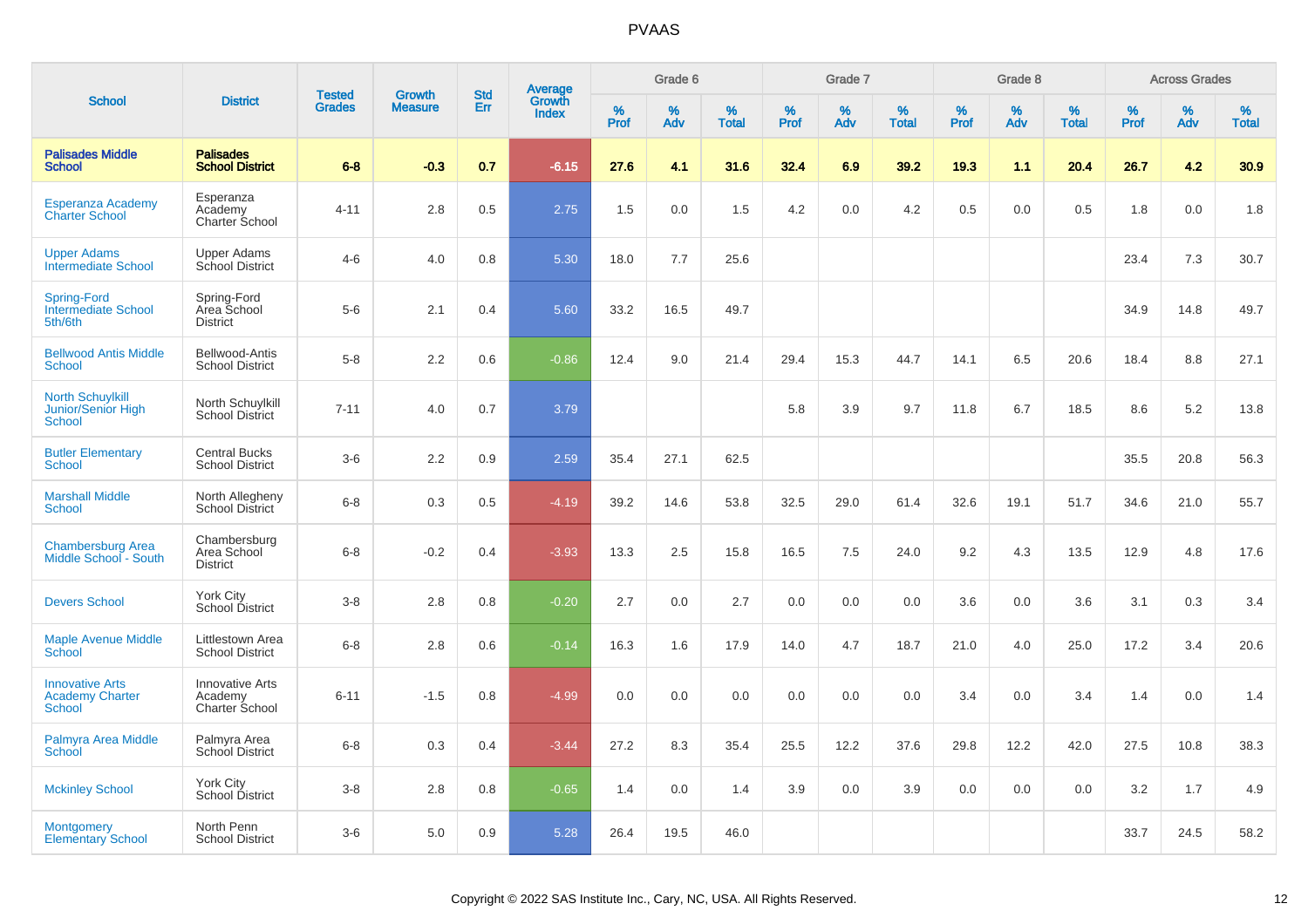|                                                                |                                                      | <b>Tested</b> | <b>Growth</b>  | <b>Std</b> |                                          |           | Grade 6     |                      |                  | Grade 7  |                   |                  | Grade 8     |                   |              | <b>Across Grades</b> |                   |
|----------------------------------------------------------------|------------------------------------------------------|---------------|----------------|------------|------------------------------------------|-----------|-------------|----------------------|------------------|----------|-------------------|------------------|-------------|-------------------|--------------|----------------------|-------------------|
| <b>School</b>                                                  | <b>District</b>                                      | <b>Grades</b> | <b>Measure</b> | Err        | <b>Average</b><br>Growth<br><b>Index</b> | %<br>Prof | $\%$<br>Adv | $\%$<br><b>Total</b> | %<br><b>Prof</b> | %<br>Adv | ℅<br><b>Total</b> | %<br><b>Prof</b> | $\%$<br>Adv | %<br><b>Total</b> | $\%$<br>Prof | $\%$<br>Adv          | %<br><b>Total</b> |
| <b>Palisades Middle</b><br><b>School</b>                       | <b>Palisades</b><br><b>School District</b>           | $6 - 8$       | $-0.3$         | 0.7        | $-6.15$                                  | 27.6      | 4.1         | 31.6                 | 32.4             | 6.9      | 39.2              | 19.3             | 1.1         | 20.4              | 26.7         | 4.2                  | 30.9              |
| <b>South Park Middle</b><br><b>School</b>                      | South Park<br><b>School District</b>                 | $5-8$         | 3.3            | 0.6        | 0.05                                     | 28.1      | 11.5        | 39.6                 | 22.0             | 17.0     | 39.0              | 24.0             | 8.6         | 32.7              | 26.4         | 12.4                 | 38.8              |
| <b>Emory H Markle</b><br>Middle School                         | South Western<br><b>School District</b>              | $6 - 8$       | 2.2            | 0.4        | 0.97                                     | 15.9      | 11.8        | 27.7                 | 18.0             | 6.1      | 24.1              | 19.5             | 10.3        | 29.8              | 17.8         | 9.4                  | 27.2              |
| <b>Snyder Elementary</b><br>School                             | Sayre Area<br>School District                        | $3-6$         | 5.9            | 1.1        | 1.06                                     | 36.2      | 5.0         | 41.2                 |                  |          |                   |                  |             |                   | 31.0         | 8.8                  | 39.8              |
| <b>Vida Charter School</b>                                     | Vida Charter<br>School                               | $3-6$         | 10.1           | 1.8        | 3.95                                     | 16.7      | 11.1        | 27.8                 |                  |          |                   |                  |             |                   | 20.4         | 7.8                  | 28.2              |
| <b>Wayne Highlands</b><br>Middle School                        | Wayne<br>Highlands<br>School District                | $6 - 8$       | 3.5            | 0.6        | 1.90                                     | 30.6      | 11.7        | 42.3                 | 27.0             | 15.6     | 42.6              | 26.2             | 3.3         | 29.5              | 27.9         | 10.1                 | 37.9              |
| <b>Bear Creek</b><br><b>Community Charter</b><br><b>School</b> | <b>Bear Creek</b><br>Community<br>Charter School     | $3-8$         | 4.4            | 0.8        | 1.78                                     | 19.6      | 13.7        | 33.3                 | 23.1             | 5.8      | 28.8              | 18.4             | 0.0         | 18.4              | 27.2         | 7.9                  | 35.1              |
| <b>Dubois Area Middle</b><br><b>School</b>                     | Dubois Area<br><b>School District</b>                | $5-8$         | 2.1            | 0.4        | 1.65                                     | 21.7      | 8.3         | 30.0                 | 18.8             | 5.9      | 24.6              | 14.2             | 5.3         | 19.5              | 19.2         | 7.6                  | 26.8              |
| <b>Bellefonte Area Middle</b><br>School                        | <b>Bellefonte Area</b><br><b>School District</b>     | $6 - 8$       | 1.8            | 0.5        | $-0.06$                                  | 31.6      | 7.3         | 39.0                 | 23.4             | 5.5      | 29.0              | 14.8             | 9.9         | 24.8              | 22.9         | 7.8                  | 30.7              |
| <b>First District</b><br><b>Elementary School</b>              | Crawford<br><b>Central School</b><br><b>District</b> | $3-6$         | 7.6            | 1.4        | 3.67                                     | 17.8      | 2.2         | 20.0                 |                  |          |                   |                  |             |                   | 24.9         | 8.1                  | 33.0              |
| <b>Maureen M Welch</b><br><b>Elementary School</b>             | <b>Council Rock</b><br><b>School District</b>        | $3-6$         | 2.5            | 1.0        | 2.67                                     | 35.1      | 14.3        | 49.4                 |                  |          |                   |                  |             |                   | 33.4         | 15.5                 | 49.0              |
| <b>Richland Elementary</b><br><b>School</b>                    | Richland<br><b>School District</b>                   | $3-6$         | 4.7            | 0.8        | 3.92                                     | 40.4      | 10.6        | 51.1                 |                  |          |                   |                  |             |                   | 38.5         | 19.1                 | 57.7              |
| <b>Mount Union Area</b><br><b>Junior High School</b>           | <b>Mount Union</b><br>Area School<br><b>District</b> | $6 - 8$       | 4.1            | 0.8        | 1.60                                     | 12.4      | 0.0         | 12.4                 | 13.4             | 2.4      | 15.8              | 0.0              | 1.2         | 1.2               | 8.5          | 1.2                  | 9.8               |
| <b>Delahunty Middle</b><br><b>School</b>                       | Hermitage<br>School District                         | $6 - 7$       | 3.7            | 0.7        | 3.34                                     | 34.3      | 21.7        | 55.9                 | 30.8             | 19.6     | 50.4              |                  |             |                   | 32.5         | 20.6                 | 53.2              |
| Sheffield M/Hs                                                 | <b>Warren County</b><br>School District              | $6 - 11$      | 5.2            | 1.2        | 0.95                                     | 10.8      | 2.7         | 13.5                 | 12.1             | 0.0      | 12.1              | 6.4              | 6.4         | 12.9              | 9.9          | 3.0                  | 12.9              |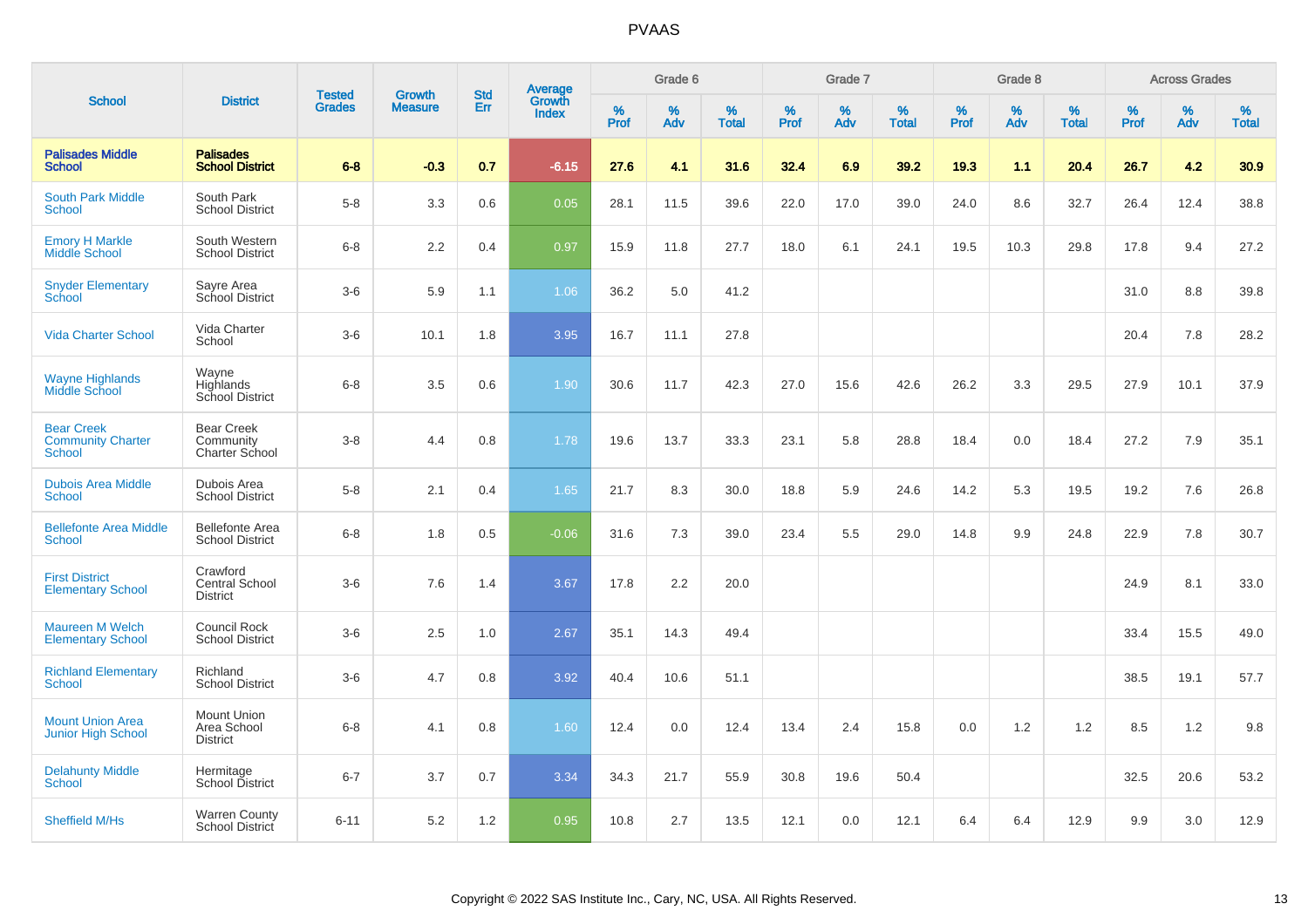|                                                              |                                                            |                                |                          | <b>Std</b> |                                          |           | Grade 6  |                   |           | Grade 7  |                   |           | Grade 8  |                   |              | <b>Across Grades</b> |            |
|--------------------------------------------------------------|------------------------------------------------------------|--------------------------------|--------------------------|------------|------------------------------------------|-----------|----------|-------------------|-----------|----------|-------------------|-----------|----------|-------------------|--------------|----------------------|------------|
| <b>School</b>                                                | <b>District</b>                                            | <b>Tested</b><br><b>Grades</b> | Growth<br><b>Measure</b> | Err        | <b>Average</b><br>Growth<br><b>Index</b> | %<br>Prof | %<br>Adv | %<br><b>Total</b> | %<br>Prof | %<br>Adv | %<br><b>Total</b> | %<br>Prof | %<br>Adv | %<br><b>Total</b> | $\%$<br>Prof | %<br>Adv             | %<br>Total |
| <b>Palisades Middle</b><br><b>School</b>                     | <b>Palisades</b><br><b>School District</b>                 | $6 - 8$                        | $-0.3$                   | 0.7        | $-6.15$                                  | 27.6      | 4.1      | 31.6              | 32.4      | 6.9      | 39.2              | 19.3      | 1.1      | 20.4              | 26.7         | 4.2                  | 30.9       |
| <b>Mohawk Elementary</b><br><b>School</b>                    | Mohawk Area<br><b>School District</b>                      | $3-6$                          | 4.4                      | 0.8        | 3.42                                     | 19.2      | 13.8     | 33.0              |           |          |                   |           |          |                   | 27.8         | 10.4                 | 38.2       |
| <b>Marticville Middle</b><br><b>School</b>                   | Penn Manor<br><b>School District</b>                       | $7 - 8$                        | 3.9                      | 0.7        | 3.14                                     |           |          |                   | 32.9      | 10.7     | 43.6              | 29.5      | 6.2      | 35.7              | 31.4         | 8.8                  | 40.2       |
| Maplewood<br>Junior/Senior High<br><b>School</b>             | Penncrest<br><b>School District</b>                        | $7 - 11$                       | 3.2                      | 1.0        | $-0.64$                                  |           |          |                   | 12.1      | 7.6      | 19.7              | 11.8      | 0.0      | 11.8              | 12.0         | 3.5                  | 15.5       |
| <b>Curwensville Area</b><br><b>Elementary School</b>         | Curwensville<br>Area School<br><b>District</b>             | $3-6$                          | 6.0                      | 1.1        | 1.93                                     | 21.7      | 7.2      | 29.0              |           |          |                   |           |          |                   | 36.9         | 16.0                 | 52.9       |
| Johnsonburg Area<br><b>High School</b>                       | Johnsonburg<br>Area School<br><b>District</b>              | $7 - 11$                       | 4.4                      | 1.2        | $-0.13$                                  |           |          |                   | 18.6      | 7.0      | 25.6              | 15.6      | 2.2      | 17.8              | 17.0         | 4.6                  | 21.6       |
| <b>Hatfield Elementary</b><br><b>School</b>                  | North Penn<br><b>School District</b>                       | $3-6$                          | 5.8                      | 1.1        | 4.11                                     | 26.5      | 7.4      | 33.8              |           |          |                   |           |          |                   | 27.4         | 11.1                 | 38.5       |
| <b>Bridle Path Elementary</b><br><b>School</b>               | North Penn<br><b>School District</b>                       | $3-6$                          | 4.5                      | 1.0        | 4.65                                     | 32.1      | 14.8     | 46.9              |           |          |                   |           |          |                   | 36.3         | 14.3                 | 50.6       |
| <b>Southern Elementary</b><br>School                         | Southern York<br>County School<br><b>District</b>          | $3-6$                          | 3.9                      | 1.1        | 3.69                                     | 47.5      | 6.2      | 53.8              |           |          |                   |           |          |                   | 42.0         | 9.9                  | 51.9       |
| <b>Panther Valley</b><br>Intermediate School                 | Panther Valley<br>School District                          | $4 - 6$                        | 2.4                      | 0.8        | 2.95                                     | 10.2      | 1.7      | 11.9              |           |          |                   |           |          |                   | 10.1         | 1.3                  | 11.4       |
| <b>Bucks County</b><br><b>Montessori Charter</b><br>School   | <b>Bucks County</b><br>Montessori<br><b>Charter School</b> | $3-6$                          | 9.5                      | 1.8        | 3.32                                     | 42.9      | 28.6     | 71.4              |           |          |                   |           |          |                   | 33.0         | 29.8                 | 62.8       |
| Steelton-Highspire<br><b>High School</b>                     | Steelton-<br>Highspire<br>School District                  | $7 - 11$                       | 4.5                      | 0.9        | 2.70                                     |           |          |                   | 0.0       | 0.0      | 0.0               | 0.0       | 0.0      | 0.0               | 0.0          | 0.0                  | 0.0        |
| <b>Cameron County</b><br>Junior/Senior High<br><b>School</b> | Cameron<br>County School<br><b>District</b>                | $7 - 12$                       | 6.7                      | 1.3        | 2.95                                     |           |          |                   | 7.3       | 2.4      | 9.8               | 13.5      | 0.0      | 13.5              | 10.3         | 1.3                  | 11.5       |
| <b>Gayman Elementary</b><br>School                           | <b>Central Bucks</b><br><b>School District</b>             | $3-6$                          | 5.6                      | 1.1        | 2.93                                     | 46.4      | 16.1     | 62.5              |           |          |                   |           |          |                   | 44.0         | 19.6                 | 63.6       |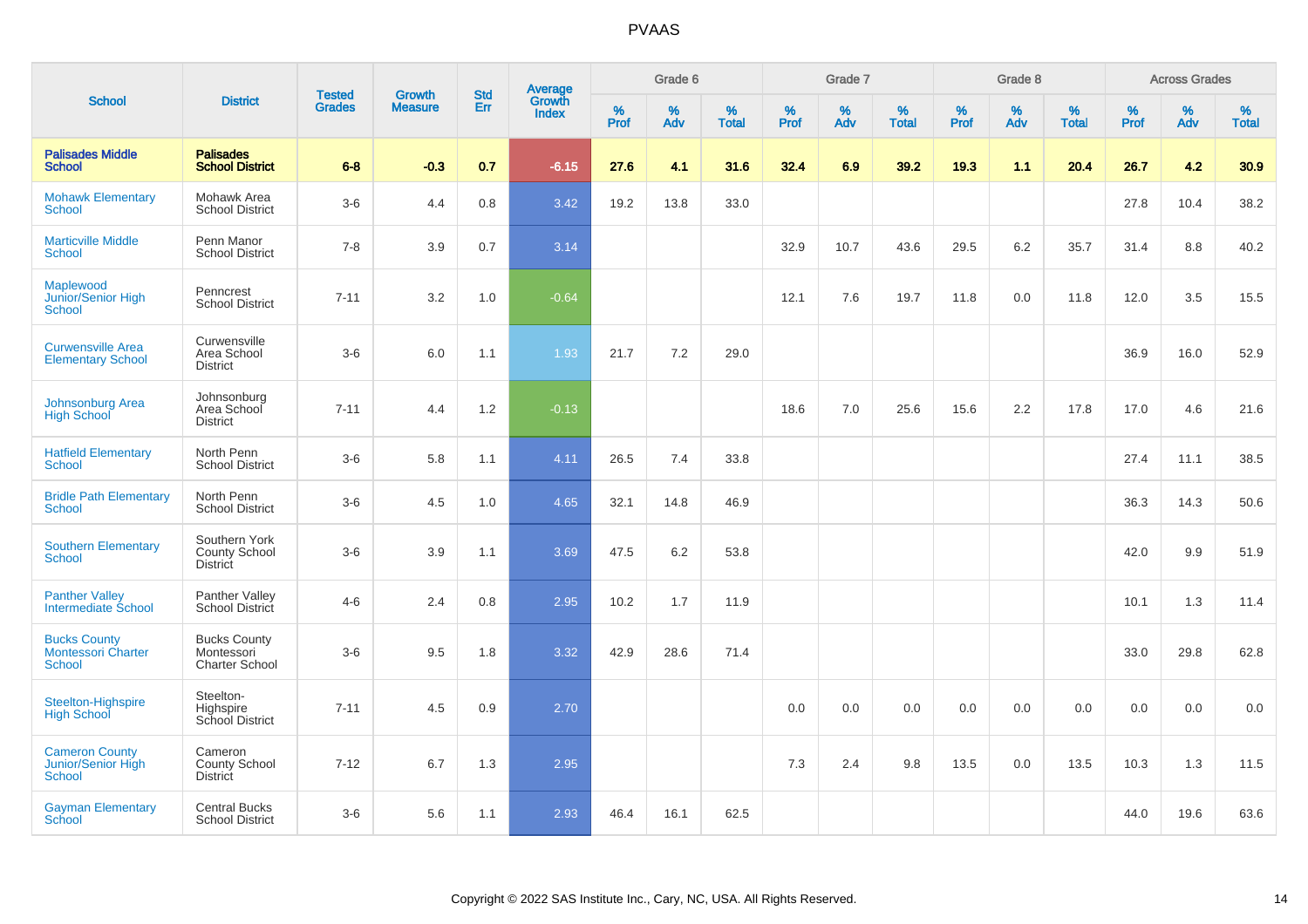|                                                                |                                               |                                | <b>Growth</b>  | <b>Std</b> |                                          |                  | Grade 6     |                      |           | Grade 7  |                   |           | Grade 8     |                   |              | <b>Across Grades</b> |                   |
|----------------------------------------------------------------|-----------------------------------------------|--------------------------------|----------------|------------|------------------------------------------|------------------|-------------|----------------------|-----------|----------|-------------------|-----------|-------------|-------------------|--------------|----------------------|-------------------|
| <b>School</b>                                                  | <b>District</b>                               | <b>Tested</b><br><b>Grades</b> | <b>Measure</b> | Err        | <b>Average</b><br>Growth<br><b>Index</b> | %<br><b>Prof</b> | $\%$<br>Adv | $\%$<br><b>Total</b> | %<br>Prof | %<br>Adv | %<br><b>Total</b> | %<br>Prof | $\%$<br>Adv | %<br><b>Total</b> | $\%$<br>Prof | $\%$<br>Adv          | %<br><b>Total</b> |
| <b>Palisades Middle</b><br><b>School</b>                       | <b>Palisades</b><br><b>School District</b>    | $6-8$                          | $-0.3$         | 0.7        | $-6.15$                                  | 27.6             | 4.1         | 31.6                 | 32.4      | 6.9      | 39.2              | 19.3      | 1.1         | 20.4              | 26.7         | 4.2                  | 30.9              |
| <b>Klinger Middle School</b>                                   | Centennial<br><b>School District</b>          | $6 - 8$                        | 1.5            | 0.5        | $-1.69$                                  | 19.3             | 3.0         | 22.3                 | 21.2      | 4.2      | 25.4              | 13.3      | 5.6         | 18.9              | 17.9         | 4.3                  | 22.2              |
| <b>Riverside</b><br>Junior/Senior High<br><b>School</b>        | Riverside<br><b>School District</b>           | $7 - 11$                       | 3.4            | 0.8        | 0.77                                     |                  |             |                      | 17.0      | 14.0     | 31.0              | 16.5      | 4.6         | 21.1              | 16.8         | 9.1                  | 25.8              |
| <b>Minersville Area</b><br><b>Elementary Center</b>            | Minersville Area<br><b>School District</b>    | $3-6$                          | 0.2            | 1.0        | 0.20                                     | 20.8             | 2.6         | 23.4                 |           |          |                   |           |             |                   | 19.8         | 4.6                  | 24.4              |
| <b>Russell Byers Charter</b><br><b>School</b>                  | <b>Russell Byers</b><br>Charter School        | $3-8$                          | 1.5            | 0.8        | $-2.64$                                  | 0.0              | 0.0         | 0.0                  | 0.0       | 0.0      | 0.0               | 0.0       | 0.0         | 0.0               | 3.2          | 1.9                  | 5.2               |
| <b>Locust Grove</b><br><b>Elementary School</b>                | Red Lion Area<br><b>School District</b>       | $3-6$                          | 5.5            | 1.2        | 4.59                                     | 27.3             | 11.4        | 38.6                 |           |          |                   |           |             |                   | 27.3         | 14.6                 | 41.9              |
| <b>Greenwood Middle</b><br><b>School</b>                       | Greenwood<br><b>School District</b>           | $6 - 10$                       | 4.6            | 0.9        | $-0.14$                                  | 32.1             | 7.6         | 39.6                 | 9.1       | 1.8      | 10.9              | 25.9      | 14.8        | 40.7              | 22.2         | 8.0                  | 30.2              |
| <b>Blacklick Valley</b><br>Junior/Senior High<br><b>School</b> | <b>Blacklick Valley</b><br>School District    | $7 - 11$                       | 6.3            | 1.3        | 3.08                                     |                  |             |                      | 17.0      | 0.0      | 17.0              | 14.3      | 4.8         | 19.0              | 15.7         | 2.2                  | 18.0              |
| Somerset Area Jr-Sr<br><b>High School</b>                      | Somerset Area<br><b>School District</b>       | $6 - 11$                       | $-0.2$         | 0.6        | $-3.87$                                  | 28.2             | 9.2         | 37.4                 | 20.4      | 9.5      | 29.9              | 24.5      | 4.9         | 29.4              | 24.3         | 7.8                  | 32.1              |
| <b>Galeton Area School</b>                                     | Galeton Area<br><b>School District</b>        | $3 - 11$                       | 2.7            | 1.3        | $-1.76$                                  | 23.8             | 4.8         | 28.6                 | 16.0      | 0.0      | 16.0              | 0.0       | 0.0         | 0.0               | 19.4         | 7.0                  | 26.4              |
| <b>Ridgway Area Middle</b><br><b>School</b>                    | Ridgway Area<br>School District               | $6 - 8$                        | 3.6            | 0.9        | $-2.46$                                  | 42.6             | 18.0        | 60.7                 | 25.0      | 13.3     | 38.3              | 28.3      | 5.0         | 33.3              | 32.0         | 12.2                 | 44.2              |
| <b>Centerville Middle</b><br><b>School</b>                     | Hempfield<br><b>School District</b>           | $7 - 8$                        | 2.8            | 0.6        | 2.73                                     |                  |             |                      | 22.0      | 21.6     | 43.6              | 24.7      | 20.1        | 44.8              | 23.3         | 20.9                 | 44.2              |
| <b>Cornell Elementary</b><br><b>School</b>                     | Cornell School<br><b>District</b>             | $3-6$                          | 1.4            | 1.5        | 0.94                                     | 14.0             | 0.0         | 14.0                 |           |          |                   |           |             |                   | 16.8         | 4.4                  | 21.2              |
| <b>Central Mountain</b><br><b>Middle School</b>                | Keystone<br>Central School<br><b>District</b> | $5-8$                          | 1.9            | 0.4        | $-1.56$                                  | 21.3             | 8.2         | 29.5                 | 12.4      | 3.7      | 16.0              | 10.4      | 2.4         | 12.8              | 15.4         | 5.7                  | 21.1              |
| <b>Camp Curtin Academy</b>                                     | Harrisburg City<br>School District            | $5 - 8$                        | 2.4            | 0.6        | 0.65                                     | 0.0              | 0.0         | 0.0                  | 0.8       | 0.0      | 0.8               | 0.0       | 0.0         | 0.0               | 0.4          | 0.0                  | 0.4               |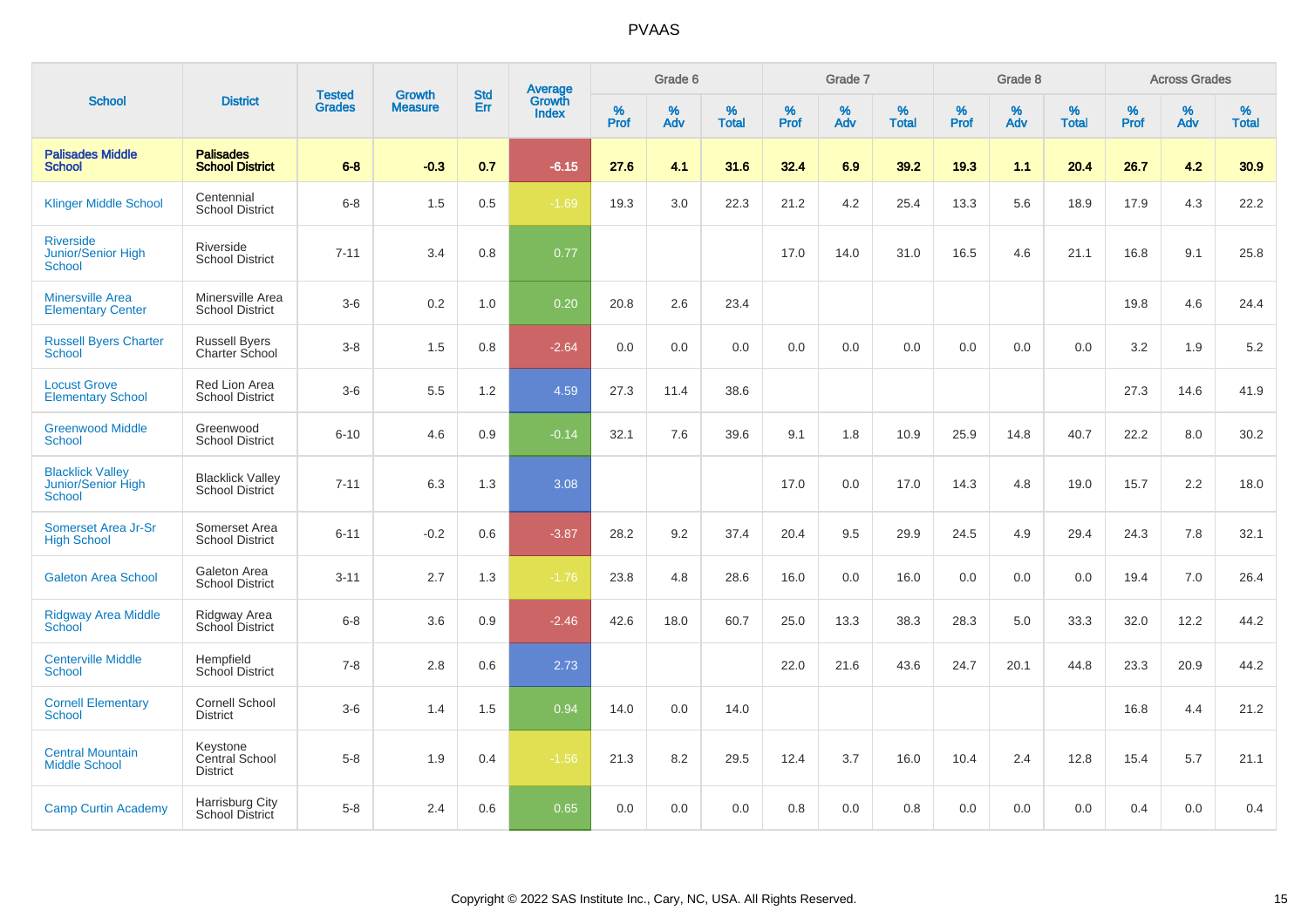|                                                       |                                                |                                |                                 | <b>Std</b> |                                          |                  | Grade 6     |                   |                  | Grade 7     |                   |                     | Grade 8     |                   |                     | <b>Across Grades</b> |                   |
|-------------------------------------------------------|------------------------------------------------|--------------------------------|---------------------------------|------------|------------------------------------------|------------------|-------------|-------------------|------------------|-------------|-------------------|---------------------|-------------|-------------------|---------------------|----------------------|-------------------|
| <b>School</b>                                         | <b>District</b>                                | <b>Tested</b><br><b>Grades</b> | <b>Growth</b><br><b>Measure</b> | Err        | <b>Average</b><br>Growth<br><b>Index</b> | %<br><b>Prof</b> | $\%$<br>Adv | %<br><b>Total</b> | %<br><b>Prof</b> | $\%$<br>Adv | %<br><b>Total</b> | $\%$<br><b>Prof</b> | $\%$<br>Adv | %<br><b>Total</b> | $\%$<br><b>Prof</b> | $\%$<br>Adv          | %<br><b>Total</b> |
| <b>Palisades Middle</b><br><b>School</b>              | <b>Palisades</b><br><b>School District</b>     | $6 - 8$                        | $-0.3$                          | 0.7        | $-6.15$                                  | 27.6             | 4.1         | 31.6              | 32.4             | 6.9         | 39.2              | 19.3                | 1.1         | 20.4              | 26.7                | 4.2                  | 30.9              |
| <b>Infinity Charter School</b>                        | <b>Infinity Charter</b><br>School              | $3-8$                          | 5.9                             | 1.2        | 2.44                                     | 46.2             | 11.5        | 57.7              | 41.7             | 45.8        | 87.5              | 38.1                | 19.0        | 57.1              | 38.7                | 29.6                 | 68.3              |
| <b>Newport Middle</b><br>School                       | Newport School<br><b>District</b>              | $6 - 8$                        | 3.7                             | 0.8        | $-0.63$                                  | 25.0             | 6.9         | 31.9              | 15.9             | 0.0         | 15.9              | 27.4                | 4.8         | 32.3              | 22.8                | 4.1                  | 26.9              |
| John B. Stetson<br><b>Charter School</b>              | John B. Stetson<br><b>Charter School</b>       | $5-8$                          | 0.5                             | 0.6        | $-4.43$                                  | 0.8              | 0.0         | 0.8               | 0.0              | 0.0         | 0.0               | 0.0                 | 0.0         | 0.0               | 0.4                 | 0.0                  | 0.4               |
| Pennsylvania Cyber<br><b>Charter School</b>           | Pennsylvania<br>Cyber Charter<br>School        | $3 - 11$                       | 1.9                             | 0.5        | 0.11                                     | 10.8             | 3.4         | 14.2              | 11.7             | 3.5         | 15.2              | 6.5                 | 1.6         | 8.1               | 12.6                | 4.4                  | 17.1              |
| <b>South Side Middle</b><br><b>School</b>             | South Side<br>Area School<br><b>District</b>   | $6 - 8$                        | $-0.6$                          | 0.8        | $-3.48$                                  | 17.7             | 0.0         | 17.7              | 26.6             | 7.8         | 34.4              | 12.7                | 2.8         | 15.5              | 18.8                | 3.6                  | 22.3              |
| <b>Murray Avenue School</b>                           | Lower Moreland<br>Township<br>School District  | $6 - 8$                        | 2.0                             | 0.5        | $-2.71$                                  | 38.8             | 19.4        | 58.2              | 30.7             | 17.2        | 47.8              | 25.4                | 15.1        | 40.5              | 31.2                | 17.1                 | 48.3              |
| <b>Juniata Valley</b><br>Junior/Senior High<br>School | Juniata Valley<br>School District              | $6 - 11$                       | 2.4                             | 0.9        | $-1.14$                                  | 5.4              | 3.6         | 8.9               | 21.0             | 5.3         | 26.3              | 12.5                | 2.1         | 14.6              | 13.0                | 3.7                  | 16.8              |
| Jefferson-Morgan<br><b>Middle/High School</b>         | Jefferson-<br>Morgan School<br><b>District</b> | $7 - 10$                       | 5.6                             | 1.2        | 2.45                                     |                  |             |                   | 10.9             | 3.6         | 14.6              | 24.4                | 2.2         | 26.7              | 17.0                | 3.0                  | 20.0              |
| <b>Ad Prima Charter</b><br><b>School</b>              | Ad Prima<br><b>Charter School</b>              | $3-8$                          | 1.5                             | 0.8        | 1.75                                     | 15.7             | 0.0         | 15.7              | 8.2              | 1.6         | 9.8               | 9.8                 | 1.6         | 11.5              | 10.9                | 0.7                  | 11.6              |
| <b>Maple Point Middle</b><br>School                   | Neshaminy<br><b>School District</b>            | $5-8$                          | $-0.5$                          | 0.4        | $-5.78$                                  | 19.7             | 4.4         | 24.1              | 23.3             | 5.1         | 28.4              | 19.1                | 6.2         | 25.3              | 22.6                | 5.8                  | 28.4              |
| <b>Palisades Middle</b><br><b>School</b>              | <b>Palisades</b><br><b>School District</b>     | $6 - 8$                        | $-0.3$                          | 0.7        | $-6.15$                                  | 27.6             | 4.1         | 31.6              | 32.4             | 6.9         | 39.2              | 19.3                | 1.1         | 20.4              | 26.7                | 4.2                  | 30.9              |
| <b>Highland Middle</b><br>School                      | <b>Blackhawk</b><br><b>School District</b>     | $5-8$                          | $-1.6$                          | 0.5        | $-8.94$                                  | 28.3             | 8.8         | 37.1              | 27.5             | 7.5         | 35.0              | 13.5                | 1.7         | 15.2              | 26.0                | 6.5                  | 32.5              |
| <b>Klein Elementary</b><br>School                     | <b>Harbor Creek</b><br><b>School District</b>  | $3-6$                          | 3.3                             | 1.1        | 2.98                                     | 47.5             | 25.4        | 72.9              |                  |             |                   |                     |             |                   | 41.5                | 24.6                 | 66.2              |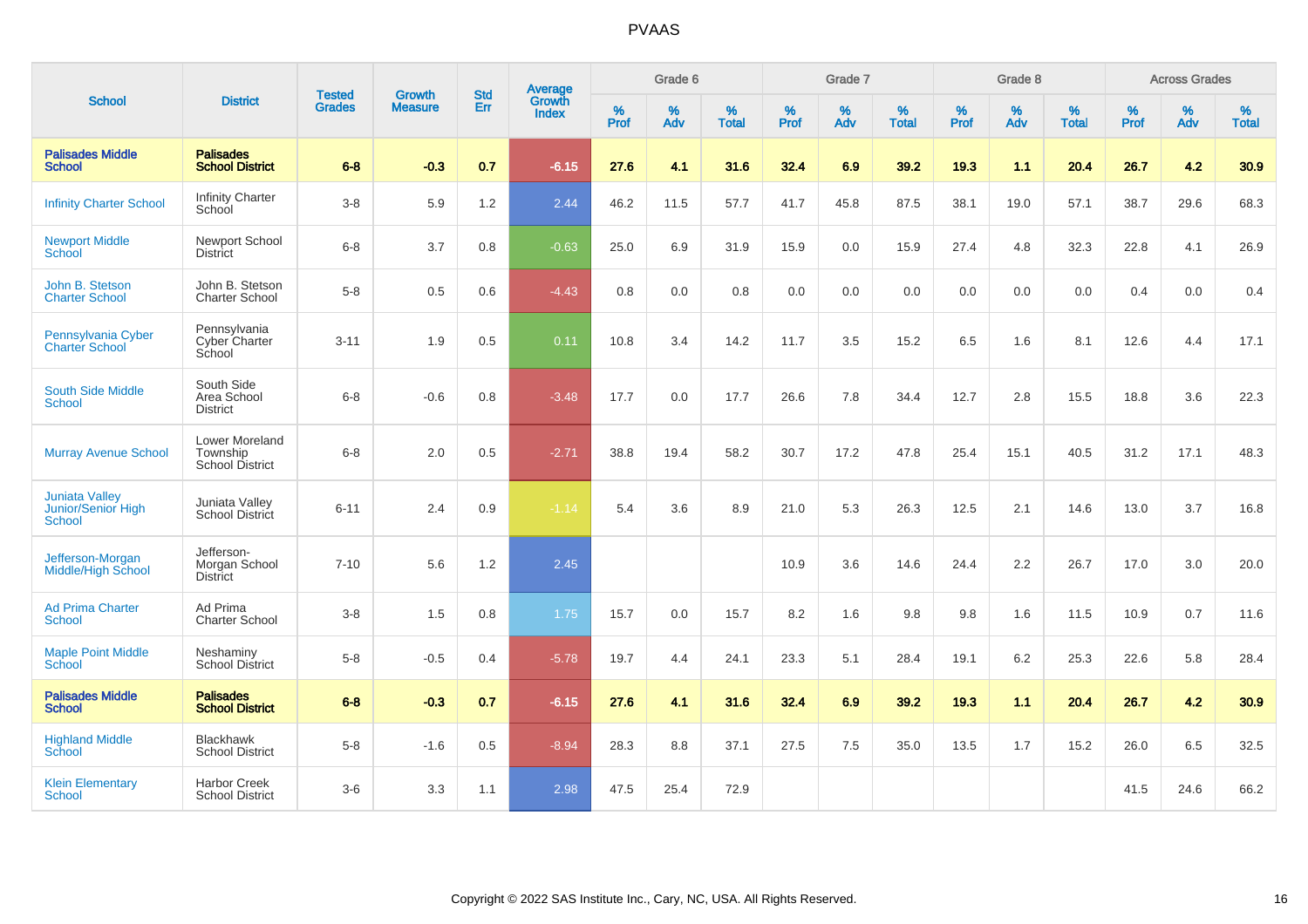|                                                    |                                                       | <b>Tested</b> | <b>Growth</b>  | <b>Std</b> |                                          |                  | Grade 6  |                   |                  | Grade 7  |                   |           | Grade 8  |                   |              | <b>Across Grades</b> |                   |
|----------------------------------------------------|-------------------------------------------------------|---------------|----------------|------------|------------------------------------------|------------------|----------|-------------------|------------------|----------|-------------------|-----------|----------|-------------------|--------------|----------------------|-------------------|
| <b>School</b>                                      | <b>District</b>                                       | <b>Grades</b> | <b>Measure</b> | Err        | <b>Average</b><br>Growth<br><b>Index</b> | %<br><b>Prof</b> | %<br>Adv | %<br><b>Total</b> | %<br><b>Prof</b> | %<br>Adv | %<br><b>Total</b> | %<br>Prof | %<br>Adv | %<br><b>Total</b> | $\%$<br>Prof | $\%$<br>Adv          | %<br><b>Total</b> |
| <b>Palisades Middle</b><br>School                  | <b>Palisades</b><br><b>School District</b>            | $6-8$         | $-0.3$         | 0.7        | $-6.15$                                  | 27.6             | 4.1      | 31.6              | 32.4             | 6.9      | 39.2              | 19.3      | 1.1      | 20.4              | 26.7         | 4.2                  | 30.9              |
| <b>Peters Township</b><br><b>Middle School</b>     | Peters<br>Township<br><b>School District</b>          | $6 - 8$       | 1.3            | 0.5        | $-1.25$                                  |                  |          |                   | 33.1             | 29.1     | 62.2              | 35.1      | 13.0     | 48.2              | 34.2         | 20.7                 | 54.8              |
| Shanksville-<br><b>Stonycreek Middle</b><br>School | Shanksville-<br>Stonycreek<br>School District         | $6 - 8$       | 6.9            | 1.5        | 1.88                                     | 25.0             | 4.2      | 29.2              | 20.0             | 5.0      | 25.0              | 22.2      | 0.0      | 22.2              | 22.6         | 3.2                  | 25.8              |
| <b>Rowland Academy</b>                             | Harrisburg City<br>School District                    | $5-8$         | 1.4            | 0.6        | $-0.71$                                  | 3.1              | 3.1      | 6.2               | 0.9              | 1.8      | 2.6               | 0.9       | 0.0      | 0.9               | 1.5          | 1.3                  | 2.9               |
| <b>Jersey Shore Middle</b><br>School               | Jersey Shore<br>Area School<br><b>District</b>        | $6 - 8$       | 1.5            | 0.5        | $-1.98$                                  | 32.5             | 7.1      | 39.7              | 22.6             | 6.9      | 29.6              | 18.1      | 1.6      | 19.8              | 23.6         | 4.9                  | 28.5              |
| <b>Upper Moreland</b><br>Middle School             | <b>Upper Moreland</b><br>Township<br>School District  | $6 - 8$       | $-0.2$         | 0.5        | $-5.22$                                  | 16.1             | 10.8     | 26.9              | 21.7             | 10.6     | 32.3              | 18.9      | 12.1     | 31.1              | 18.8         | 11.2                 | 29.9              |
| <b>Holicong Middle</b><br><b>School</b>            | <b>Central Bucks</b><br><b>School District</b>        | $7 - 9$       | $-0.1$         | 0.5        | $-4.77$                                  |                  |          |                   | 34.5             | 13.3     | 47.8              | 23.8      | 8.1      | 31.8              | 29.2         | 10.7                 | 40.0              |
| <b>Boyce Middle School</b>                         | <b>Upper Saint</b><br>Clair School<br><b>District</b> | $5-6$         | 2.4            | 0.5        | 4.05                                     | 41.1             | 27.5     | 68.6              |                  |          |                   |           |          |                   | 38.9         | 31.2                 | 70.1              |
| <b>Steel Valley Middle</b><br><b>School</b>        | <b>Steel Valley</b><br><b>School District</b>         | $5-8$         | $-2.9$         | 0.7        | $-5.80$                                  | 11.9             | 6.8      | 18.6              | 18.3             | 4.9      | 23.2              | 9.5       | 4.0      | 13.5              | 13.1         | 4.4                  | 17.4              |
| <b>Farmdale Elementary</b><br>School               | Hempfield<br>School District                          | $3-6$         | 4.8            | 1.0        | 2.60                                     | 35.8             | 13.2     | 49.1              |                  |          |                   |           |          |                   | 34.0         | 18.6                 | 52.6              |
| <b>New Hope-Solebury</b><br>Middle School          | New Hope-<br>Solebury<br><b>School District</b>       | $6 - 8$       | 3.0            | 0.7        | 1.17                                     | 41.2             | 11.8     | 52.9              | 25.5             | 17.0     | 42.6              | 37.6      | 19.3     | 56.9              | 35.1         | 16.1                 | 51.2              |
| <b>West End Elementary</b><br><b>School</b>        | Crawford<br><b>Central School</b><br><b>District</b>  | $3-6$         | 5.4            | 1.2        | 3.08                                     | 19.6             | 7.8      | 27.4              |                  |          |                   |           |          |                   | 26.9         | 10.9                 | 37.7              |
| <b>Pequea Elementary</b><br>School                 | Penn Manor<br><b>School District</b>                  | $3-6$         | 4.4            | 1.4        | 3.27                                     | 41.9             | 9.7      | 51.6              |                  |          |                   |           |          |                   | 35.8         | 19.9                 | 55.7              |
| <b>Delcroft School</b>                             | Southeast<br>Delco School<br><b>District</b>          | $3-8$         | $-0.7$         | 1.1        | $-2.86$                                  | 0.0              | 0.0      | 0.0               | 5.0              | 0.0      | 5.0               | 2.5       | 0.0      | 2.5               | 4.1          | 0.5                  | 4.6               |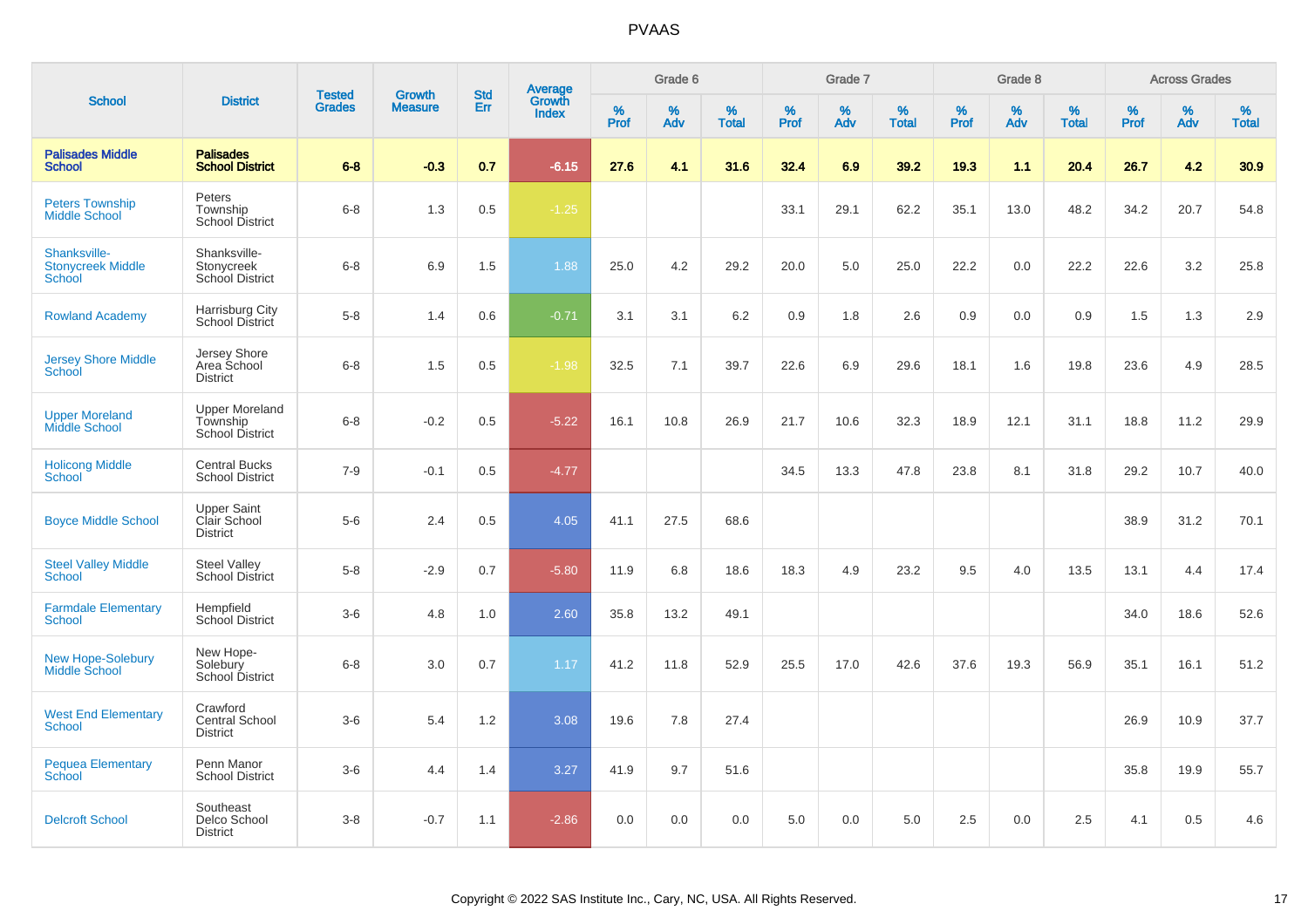|                                                               |                                                          |                                |                                 |                   |                                          |                  | Grade 6  |                   |           | Grade 7  |                   |           | Grade 8  |                   |              | <b>Across Grades</b> |                   |
|---------------------------------------------------------------|----------------------------------------------------------|--------------------------------|---------------------------------|-------------------|------------------------------------------|------------------|----------|-------------------|-----------|----------|-------------------|-----------|----------|-------------------|--------------|----------------------|-------------------|
| <b>School</b>                                                 | <b>District</b>                                          | <b>Tested</b><br><b>Grades</b> | <b>Growth</b><br><b>Measure</b> | <b>Std</b><br>Err | <b>Average</b><br>Growth<br><b>Index</b> | %<br><b>Prof</b> | %<br>Adv | %<br><b>Total</b> | %<br>Prof | %<br>Adv | %<br><b>Total</b> | %<br>Prof | %<br>Adv | %<br><b>Total</b> | $\%$<br>Prof | $\%$<br>Adv          | %<br><b>Total</b> |
| <b>Palisades Middle</b><br><b>School</b>                      | <b>Palisades</b><br><b>School District</b>               | $6-8$                          | $-0.3$                          | 0.7               | $-6.15$                                  | 27.6             | 4.1      | 31.6              | 32.4      | 6.9      | 39.2              | 19.3      | 1.1      | 20.4              | 26.7         | 4.2                  | 30.9              |
| <b>Avonworth Middle</b><br><b>School</b>                      | Avonworth<br><b>School District</b>                      | $6 - 8$                        | 3.4                             | 0.7               | 2.87                                     |                  |          |                   | 31.5      | 13.8     | 45.4              | 35.8      | 14.2     | 50.0              | 33.6         | 14.0                 | 47.6              |
| <b>Shikellamy Middle</b><br>School (8372)                     | Shikellamy<br><b>School District</b>                     | $6 - 8$                        | 2.2                             | 0.5               | 2.03                                     | 18.3             | 8.4      | 26.7              | 18.0      | 7.7      | 25.8              | 11.5      | 7.8      | 19.3              | 16.0         | 8.0                  | 24.0              |
| <b>Log College Middle</b><br>School                           | Centennial<br><b>School District</b>                     | $6 - 8$                        | 2.3                             | 0.5               | 0.69                                     | 17.4             | 3.0      | 20.4              | 23.5      | 6.2      | 29.6              | 12.7      | 11.0     | 23.7              | 17.7         | 6.8                  | 24.5              |
| <b>Wissahickon Charter</b><br>School                          | Wissahickon<br><b>Charter School</b>                     | $3 - 8$                        | $-0.8$                          | 0.7               | $-1.27$                                  | 2.4              | 0.0      | 2.4               | 3.7       | 0.0      | 3.7               | 1.5       | 0.0      | 1.5               | 4.0          | 0.2                  | 4.2               |
| <b>Lycoming Valley</b><br><b>Intermediate School</b>          | Williamsport<br>Area School<br><b>District</b>           | $4 - 6$                        | 1.4                             | 0.7               | 2.06                                     | 21.3             | 9.2      | 30.5              |           |          |                   |           |          |                   | 26.5         | 13.4                 | 39.9              |
| <b>Garden Spot Middle</b><br><b>School</b>                    | Eastern<br>Lancaster<br>County School<br><b>District</b> | $7 - 8$                        | 2.4                             | 0.6               | 1.19                                     |                  |          |                   | 15.8      | 3.6      | 19.4              | 16.8      | 6.0      | 22.7              | 16.3         | 4.7                  | 21.0              |
| Towamensing<br><b>Elementary School</b>                       | <b>Palmerton Area</b><br><b>School District</b>          | $3-6$                          | 7.0                             | 1.6               | 1.65                                     | 24.3             | 21.6     | 46.0              |           |          |                   |           |          |                   | 23.3         | 16.5                 | 39.8              |
| Dingman-Delaware<br><b>Middle School</b>                      | Delaware<br><b>Valley School</b><br><b>District</b>      | $6 - 8$                        | 1.2                             | 0.6               | $-1.09$                                  | 15.6             | 5.9      | 21.5              | 19.7      | 4.6      | 24.2              | 13.7      | 2.5      | 16.2              | 16.1         | 4.2                  | 20.3              |
| <b>Central Cambria</b><br><b>Middle School</b>                | Central<br>Cambria School<br><b>District</b>             | $6 - 8$                        | 2.8                             | 0.6               | 0.28                                     | 19.5             | 8.0      | 27.4              | 20.2      | 8.8      | 29.0              | 16.5      | 10.2     | 26.8              | 18.6         | 9.0                  | 27.7              |
| <b>Quaker Valley Middle</b><br><b>School</b>                  | Quaker Valley<br>School District                         | $6 - 8$                        | 1.1                             | 0.6               | $-1.55$                                  | 32.5             | 20.8     | 53.3              | 36.4      | 11.2     | 47.6              | 26.5      | 7.6      | 34.1              | 31.9         | 12.9                 | 44.8              |
| <b>Greater Nanticoke</b><br><b>Area Educational</b><br>Center | Greater<br>Nanticoke Area<br><b>School District</b>      | $6 - 8$                        | $-0.7$                          | 0.6               | $-3.27$                                  | 2.6              | 0.0      | 2.6               | 3.6       | 0.0      | 3.6               | 4.2       | 1.7      | 5.9               | 3.5          | 0.6                  | 4.0               |
| <b>Tyrone Area Middle</b><br>School                           | <b>Tyrone Area</b><br>School District                    | $5 - 8$                        | $-0.7$                          | 0.5               | $-1.32$                                  | 12.4             | 4.6      | 17.0              | 18.0      | 2.5      | 20.5              | 12.4      | 5.3      | 17.7              | 15.3         | 4.0                  | 19.3              |
| <b>Walnut Creek Middle</b><br><b>School</b>                   | <b>Millcreek</b><br>Township<br>School District          | $6 - 8$                        | 2.3                             | 0.6               | 0.91                                     | 29.7             | 16.7     | 46.4              | 26.4      | 17.6     | 43.9              | 25.9      | 14.4     | 40.3              | 27.3         | 16.2                 | 43.5              |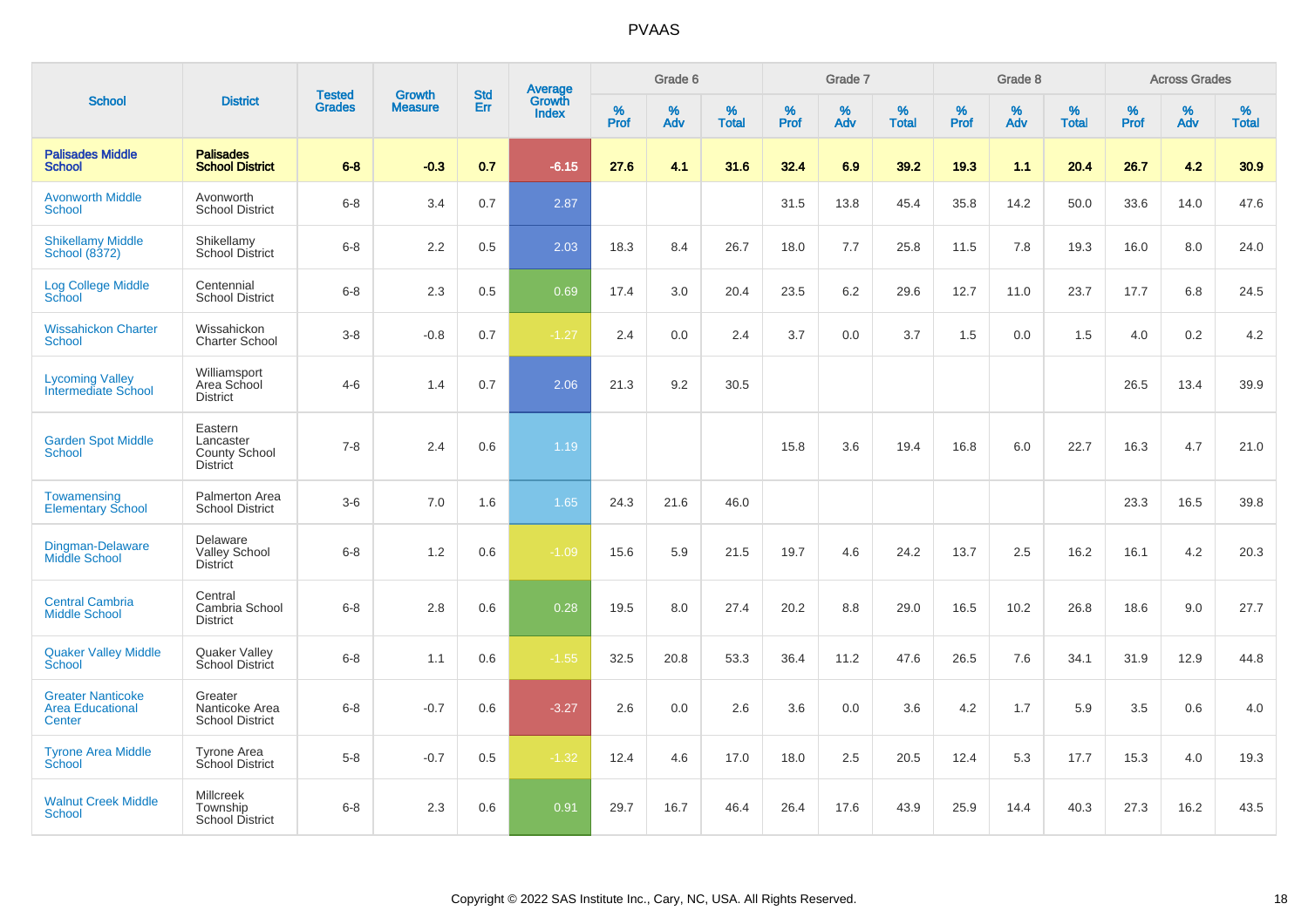|                                                                  |                                                     |                                | <b>Growth</b>  | <b>Std</b> |                                   |                     | Grade 6     |                   |                     | Grade 7     |                   |              | Grade 8     |                   |              | <b>Across Grades</b> |                   |
|------------------------------------------------------------------|-----------------------------------------------------|--------------------------------|----------------|------------|-----------------------------------|---------------------|-------------|-------------------|---------------------|-------------|-------------------|--------------|-------------|-------------------|--------------|----------------------|-------------------|
| <b>School</b>                                                    | <b>District</b>                                     | <b>Tested</b><br><b>Grades</b> | <b>Measure</b> | Err        | Average<br>Growth<br><b>Index</b> | $\%$<br><b>Prof</b> | $\%$<br>Adv | %<br><b>Total</b> | $\%$<br><b>Prof</b> | $\%$<br>Adv | %<br><b>Total</b> | $\%$<br>Prof | $\%$<br>Adv | %<br><b>Total</b> | $\%$<br>Prof | $\%$<br>Adv          | %<br><b>Total</b> |
| <b>Palisades Middle</b><br><b>School</b>                         | <b>Palisades</b><br><b>School District</b>          | $6 - 8$                        | $-0.3$         | 0.7        | $-6.15$                           | 27.6                | 4.1         | 31.6              | 32.4                | 6.9         | 39.2              | 19.3         | 1.1         | 20.4              | 26.7         | 4.2                  | 30.9              |
| <b>Hampton Middle</b><br>School                                  | Hampton<br>Township<br>School District              | $6 - 8$                        | $-1.1$         | 0.5        | $-7.49$                           | 30.8                | 13.0        | 43.8              | 33.5                | 27.0        | 60.5              | 33.0         | 21.4        | 54.3              | 32.4         | 20.6                 | 53.0              |
| <b>Meyersdale Area</b><br>Middle School                          | Meyersdale<br>Area School<br><b>District</b>        | $6 - 8$                        | 1.4            | 0.9        | $-3.63$                           | 26.6                | 15.6        | 42.2              | 18.9                | 0.0         | 18.9              | 11.9         | 8.5         | 20.3              | 19.3         | 8.5                  | 27.8              |
| <b>Smith Middle School</b>                                       | Solanco School<br><b>District</b>                   | $6 - 8$                        | 2.2            | 0.6        | $-2.18$                           | 7.4                 | 3.3         | 10.7              | 16.6                | 7.6         | 24.1              | 14.4         | 4.1         | 18.6              | 13.0         | 5.2                  | 18.2              |
| <b>Tunkhannock Area</b><br><b>Intermediate School</b>            | Tunkhannock<br>Area School<br><b>District</b>       | $3-6$                          | 3.1            | 0.7        | 3.29                              | 22.7                | 2.3         | 25.0              |                     |             |                   |              |             |                   | 20.4         | 6.2                  | 26.6              |
| <b>Grandview Elementary</b><br><b>School</b>                     | Derry Area<br>School District                       | $3-6$                          | 4.8            | 1.1        | 4.34                              |                     |             |                   |                     |             |                   |              |             |                   | 27.4         | 17.2                 | 44.6              |
| <b>Montgomery</b><br><b>Elementary School</b>                    | Montgomery<br>Area School<br><b>District</b>        | $3-6$                          | 4.2            | 1.0        | 4.14                              | 29.0                | 30.6        | 59.7              |                     |             |                   |              |             |                   | 29.6         | 17.4                 | 47.0              |
| <b>Shenango Elementary</b><br><b>School</b>                      | Shenango Area<br>School District                    | $3-6$                          | 2.5            | 1.0        | 2.46                              | 40.4                | 8.8         | 49.1              |                     |             |                   |              |             |                   | 27.1         | 11.8                 | 38.9              |
| <b>Avon Grove Charter</b><br><b>School</b>                       | Avon Grove<br><b>Charter School</b>                 | $3 - 11$                       | 1.8            | 0.6        | $-1.97$                           | 29.9                | 11.7        | 41.6              | 27.2                | 9.8         | 37.0              | 13.9         | 2.0         | 15.8              | 24.3         | 10.2                 | 34.6              |
| <b>Bridge Valley</b><br><b>Elementary School</b>                 | <b>Central Bucks</b><br><b>School District</b>      | $3-6$                          | 3.8            | $0.9\,$    | 4.00                              | 37.6                | 15.8        | 53.5              |                     |             |                   |              |             |                   | 35.3         | 24.4                 | 59.7              |
| Williamsburg<br>Community<br>Junior/Senior High<br><b>School</b> | Williamsburg<br>Community<br><b>School District</b> | $7 - 11$                       | 4.6            | 1.4        | 0.72                              |                     |             |                   | 26.2                | 4.8         | 31.0              | 40.6         | 0.0         | 40.6              | 32.4         | 2.7                  | 35.1              |
| <b>Souderton Charter</b><br><b>School Collaborative</b>          | Souderton<br><b>Charter School</b><br>Collaborative | $3 - 8$                        | 4.0            | 1.3        | 0.24                              | 44.0                | 24.0        | 68.0              | 28.6                | 38.1        | 66.7              | 41.2         | 11.8        | 52.9              | 40.1         | 26.8                 | 66.9              |
| <b>Hannah Penn</b>                                               | York City<br>School District                        | $3 - 8$                        | 3.8            | 0.9        | 0.25                              | 0.0                 | 2.0         | 2.0               | 0.0                 | 0.0         | 0.0               | 0.0          | 2.3         | 2.3               | 0.6          | 1.0                  | 1.6               |
| <b>Oakview Elementary</b><br><b>School</b>                       | West Middlesex<br>Area School<br><b>District</b>    | $4 - 6$                        | 3.9            | 1.1        | 3.46                              | 39.3                | 4.9         | 44.3              |                     |             |                   |              |             |                   | 34.5         | 8.2                  | 42.7              |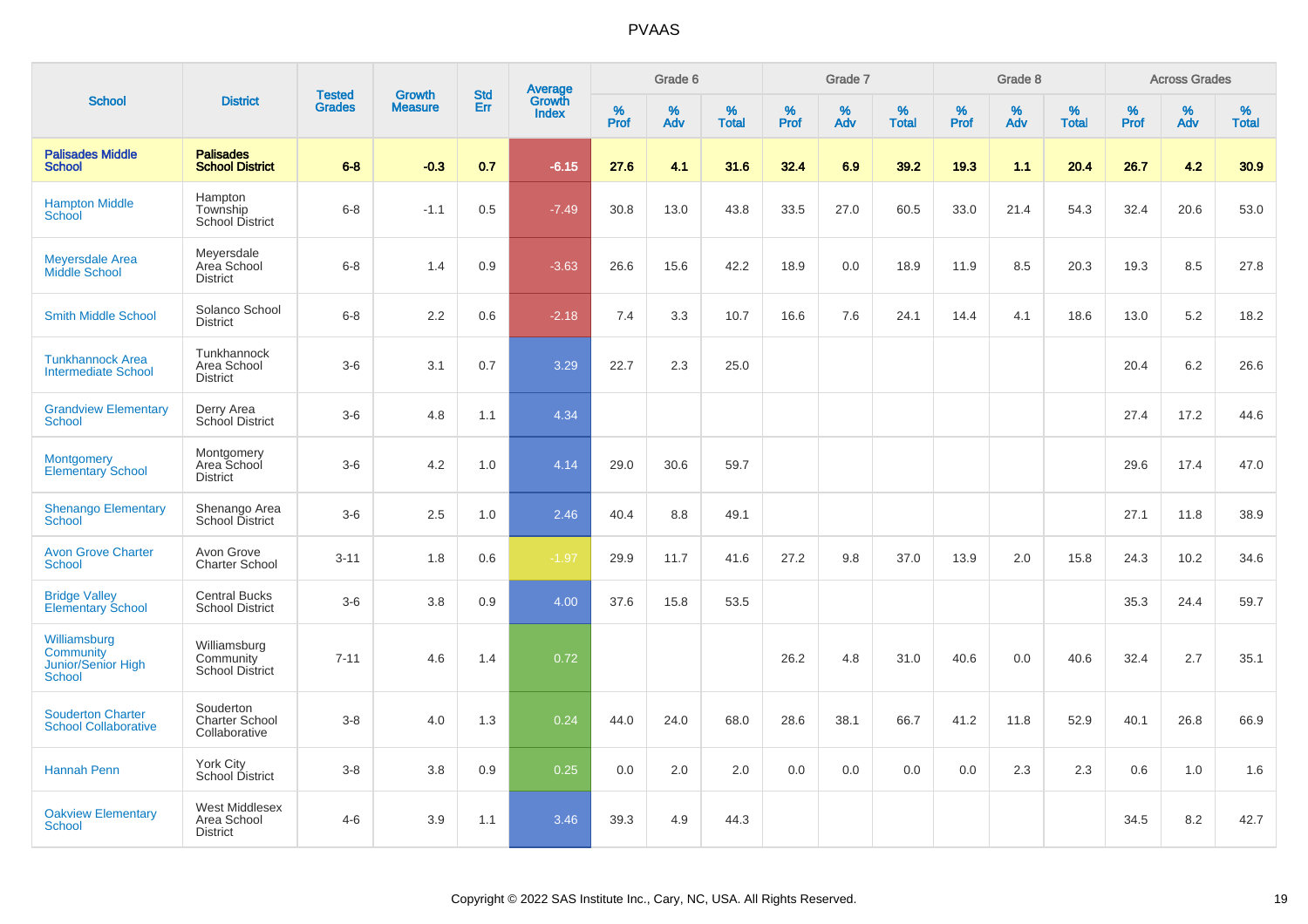|                                                               |                                                        |                                |                                 |                   |                                   |                  | Grade 6     |                   |           | Grade 7     |            |           | Grade 8  |                   |           | <b>Across Grades</b> |                   |
|---------------------------------------------------------------|--------------------------------------------------------|--------------------------------|---------------------------------|-------------------|-----------------------------------|------------------|-------------|-------------------|-----------|-------------|------------|-----------|----------|-------------------|-----------|----------------------|-------------------|
| <b>School</b>                                                 | <b>District</b>                                        | <b>Tested</b><br><b>Grades</b> | <b>Growth</b><br><b>Measure</b> | <b>Std</b><br>Err | <b>Average</b><br>Growth<br>Index | %<br><b>Prof</b> | $\%$<br>Adv | %<br><b>Total</b> | %<br>Prof | $\%$<br>Adv | %<br>Total | %<br>Prof | %<br>Adv | %<br><b>Total</b> | %<br>Prof | %<br>Adv             | %<br><b>Total</b> |
| <b>Palisades Middle</b><br><b>School</b>                      | <b>Palisades</b><br><b>School District</b>             | $6 - 8$                        | $-0.3$                          | 0.7               | $-6.15$                           | 27.6             | 4.1         | 31.6              | 32.4      | 6.9         | 39.2       | 19.3      | 1.1      | 20.4              | 26.7      | 4.2                  | 30.9              |
| <b>Bald Eagle Area</b><br><b>Junior/Senior High</b><br>School | <b>Bald Eagle</b><br>Area School<br><b>District</b>    | $6 - 11$                       | 2.7                             | 0.6               | 0.59                              | 25.7             | 8.9         | 34.6              | 17.0      | 6.8         | 23.7       | 15.0      | 10.6     | 25.7              | 19.0      | 8.7                  | 27.7              |
| <b>Hopewell Junior High</b><br>School                         | <b>Hopewell Area</b><br>School District                | $5-8$                          | $-1.7$                          | 0.5               | $-8.98$                           | 28.8             | 11.9        | 40.7              | 19.2      | 4.6         | 23.8       | 12.8      | 2.6      | 15.4              | 23.2      | 6.8                  | 30.1              |
| <b>Forrest Edwin School</b>                                   | Philadelphia<br>City School<br><b>District</b>         | $3-6$                          | 7.7                             | 1.8               | 4.03                              | 0.0              | 0.0         | 0.0               |           |             |            |           |          |                   | 1.0       | 0.0                  | 1.0               |
| <b>Harrold Middle School</b>                                  | Hempfield Area<br>School District                      | $6 - 8$                        | 2.4                             | 0.6               | 1.22                              | 24.0             | 5.8         | 29.8              | 29.2      | 15.0        | 44.2       | 22.2      | 8.6      | 30.8              | 25.1      | 9.8                  | 34.9              |
| <b>Richland High School</b>                                   | Richland<br><b>School District</b>                     | $7 - 11$                       | 3.0                             | 0.8               | 1.42                              |                  |             |                   | 39.8      | 10.9        | 50.8       | 25.5      | 13.2     | 38.7              | 33.3      | 12.0                 | 45.3              |
| Claysburg-Kimmel<br>High School                               | Claysburg-<br>Kimmel School<br><b>District</b>         | $7 - 11$                       | 4.6                             | 1.1               | 2.62                              |                  |             |                   | 21.8      | 1.8         | 23.6       | 10.5      | 1.8      | 12.3              | 16.1      | 1.8                  | 17.9              |
| <b>Northeast Bradford</b><br><b>Elementary School</b>         | Northeast<br><b>Bradford School</b><br><b>District</b> | $3-6$                          | 5.3                             | 1.3               | 0.65                              | 34.8             | 2.2         | 37.0              |           |             |            |           |          |                   | 36.6      | 7.4                  | 44.0              |
| <b>Boyertown Area</b><br>Middle School-East                   | Boyertown Area<br>School District                      | $6 - 8$                        | $-2.3$                          | 0.5               | $-8.55$                           | 27.0             | 5.2         | 32.2              | 27.1      | 20.1        | 47.2       | 26.2      | 7.9      | 34.1              | 26.8      | 11.8                 | 38.7              |
| Ephrata Intermediate<br>School                                | Ephrata Area<br>School District                        | $5-6$                          | 2.1                             | 0.5               | 0.49                              | 25.8             | 8.3         | 34.1              |           |             |            |           |          |                   | 30.5      | 10.8                 | 41.3              |
| <b>Universal Bluford</b><br><b>Charter School</b>             | Universal<br><b>Bluford Charter</b><br>School          | $3-6$                          | 4.8                             | 1.4               | 3.52                              | 2.7              | 0.0         | 2.7               |           |             |            |           |          |                   | 4.3       | 0.0                  | 4.3               |
| <b>Mastery Charter</b><br>School - Mann<br>Campus             | Mastery Charter<br>School-Mann<br>Campus               | $3-6$                          | 1.8                             | 1.6               | 1.13                              | 5.4              | 2.7         | 8.1               |           |             |            |           |          |                   | 2.2       | 1.4                  | 3.6               |
| <b>Mastery Charter</b><br>School - Thomas<br>Campus           | Mastery Charter<br>School -<br>Thomas<br>Campus        | $3 - 10$                       | 1.5                             | 0.9               | $-1.26$                           | 7.1              | 2.4         | 9.5               | 7.0       | 0.0         | 7.0        | 2.2       | 0.0      | 2.2               | 8.6       | 0.8                  | 9.4               |
| <b>Broughal Middle</b><br>School                              | <b>Bethlehem Area</b><br><b>School District</b>        | $6 - 8$                        | 3.6                             | 0.9               | 2.03                              | 8.1              | 1.4         | 9.5               | 4.8       | 0.0         | 4.8        | 3.4       | 3.4      | 6.8               | 5.6       | 1.5                  | 7.1               |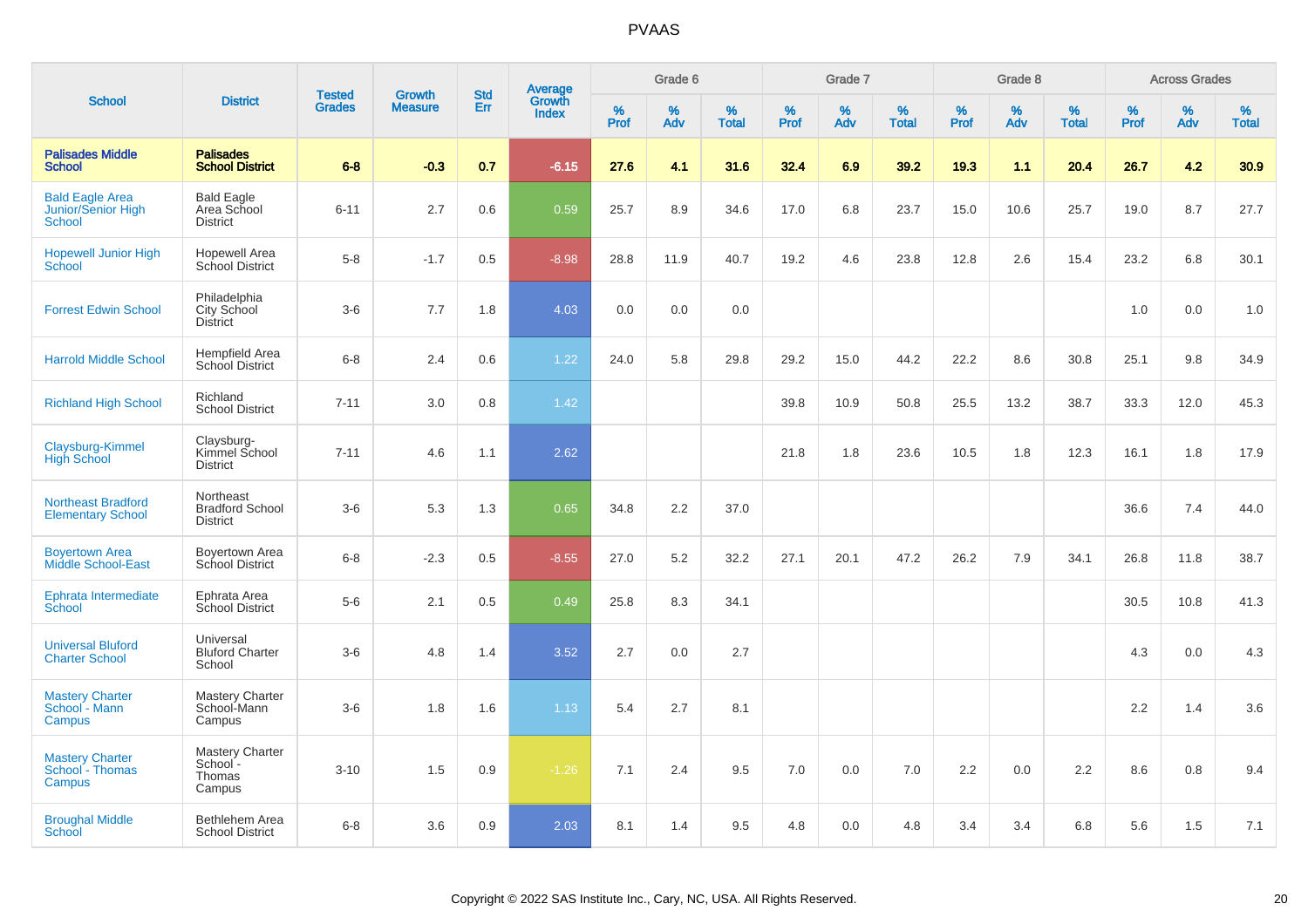|                                                                                            |                                                                                    |                                |                                 | <b>Std</b> |                                          |                  | Grade 6     |                   |           | Grade 7     |                   |           | Grade 8  |                   |              | <b>Across Grades</b> |                   |
|--------------------------------------------------------------------------------------------|------------------------------------------------------------------------------------|--------------------------------|---------------------------------|------------|------------------------------------------|------------------|-------------|-------------------|-----------|-------------|-------------------|-----------|----------|-------------------|--------------|----------------------|-------------------|
| <b>School</b>                                                                              | <b>District</b>                                                                    | <b>Tested</b><br><b>Grades</b> | <b>Growth</b><br><b>Measure</b> | Err        | <b>Average</b><br>Growth<br><b>Index</b> | %<br><b>Prof</b> | $\%$<br>Adv | %<br><b>Total</b> | %<br>Prof | $\%$<br>Adv | %<br><b>Total</b> | %<br>Prof | %<br>Adv | %<br><b>Total</b> | $\%$<br>Prof | $\%$<br>Adv          | %<br><b>Total</b> |
| <b>Palisades Middle</b><br><b>School</b>                                                   | <b>Palisades</b><br><b>School District</b>                                         | $6 - 8$                        | $-0.3$                          | 0.7        | $-6.15$                                  | 27.6             | 4.1         | 31.6              | 32.4      | 6.9         | 39.2              | 19.3      | 1.1      | 20.4              | 26.7         | 4.2                  | 30.9              |
| Lackawanna Trail<br><b>Elementary Center</b>                                               | Lackawanna<br><b>Trail School</b><br><b>District</b>                               | $3-6$                          | 2.4                             | 1.1        | 2.27                                     | 34.3             | 10.4        | 44.8              |           |             |                   |           |          |                   | 31.4         | 13.1                 | 44.4              |
| <b>United Elementary</b><br>School                                                         | <b>United School</b><br><b>District</b>                                            | $3-6$                          | 4.1                             | 1.0        | 3.90                                     | 31.8             | 12.7        | 44.4              |           |             |                   |           |          |                   | 29.8         | 9.3                  | 39.1              |
| <b>Beaty-Warren Middle</b><br>School                                                       | Warren County<br>School District                                                   | $5-8$                          | 1.9                             | 0.5        | $-1.28$                                  | 15.0             | 3.0         | 18.0              | 12.4      | 0.0         | 12.4              | 11.5      | 1.4      | 12.8              | 13.9         | 3.0                  | 16.8              |
| The Philadelphia<br><b>Charter School for Arts</b><br>and Sciences at HR<br><b>Edmunds</b> | The<br>Philadelphia<br>Charter School<br>for Arts and<br>Sciences at HR<br>Edmunds | $3-8$                          | 1.7                             | 0.6        | $-3.09$                                  | 0.0              | 0.0         | $0.0\,$           | 2.1       | 0.0         | 2.1               | 2.2       | 0.0      | 2.2               | 2.1          | 0.2                  | 2.3               |
| <b>Stroudsburg Middle</b><br><b>School</b>                                                 | Stroudsburg<br>Area School<br><b>District</b>                                      | $5 - 7$                        | 0.3                             | 0.5        | $-1.60$                                  | 18.8             | 4.9         | 23.8              | 21.7      | 2.7         | 24.4              |           |          |                   | 19.4         | 5.6                  | 25.0              |
| <b>Glendale Elementary</b><br><b>School</b>                                                | Glendale<br><b>School District</b>                                                 | $3-6$                          | 4.9                             | 1.2        | 2.35                                     | 26.4             | 5.7         | 32.1              |           |             |                   |           |          |                   | 33.7         | 6.8                  | 40.5              |
| <b>Neason Hill</b><br><b>Elementary School</b>                                             | Crawford<br>Central School<br><b>District</b>                                      | $3-6$                          | 5.7                             | 1.4        | 3.85                                     | 15.0             | 5.0         | 20.0              |           |             |                   |           |          |                   | 18.0         | 3.6                  | 21.6              |
| <b>Northeastern Middle</b><br><b>School</b>                                                | Northeastern<br>York School<br><b>District</b>                                     | $7 - 9$                        | 1.4                             | 0.5        | $-0.42$                                  |                  |             |                   | 21.6      | 6.0         | 27.6              | 29.3      | 15.0     | 44.3              | 25.5         | 10.7                 | 36.2              |
| <b>Childs George W</b><br><b>School</b>                                                    | Philadelphia<br>City School<br><b>District</b>                                     | $3-8$                          | 3.1                             | 1.8        | $-1.29$                                  |                  |             |                   | 0.0       | 10.0        | 10.0              | 5.6       | 0.0      | 5.6               | 8.8          | 2.6                  | 11.5              |
| <b>Mount Carmel Area</b><br><b>Elementary School</b>                                       | Mount Carmel<br>Area School<br><b>District</b>                                     | $3-6$                          | 0.4                             | 0.8        | 0.55                                     | 11.8             | 7.3         | 19.1              |           |             |                   |           |          |                   | 12.6         | 5.2                  | 17.8              |
| <b>Brentwood Middle</b><br><b>School</b>                                                   | <b>Brentwood</b><br>Borough School<br>District                                     | $6 - 8$                        | 0.1                             | 0.8        | $-3.93$                                  | 8.5              | 2.4         | 11.0              | 9.2       | 0.0         | 9.2               | 19.7      | 1.4      | 21.1              | 12.4         | 1.4                  | 13.8              |
| Philadelphia<br><b>Performing Arts</b><br><b>Charter School</b>                            | Philadelphia<br>Performing Arts<br><b>Charter School</b>                           | $3-9$                          | $-0.4$                          | 0.7        | $-2.63$                                  | 19.6             | 3.6         | 23.2              | 23.0      | 14.9        | 37.9              | 18.0      | 8.0      | 26.0              | 25.2         | 9.7                  | 34.9              |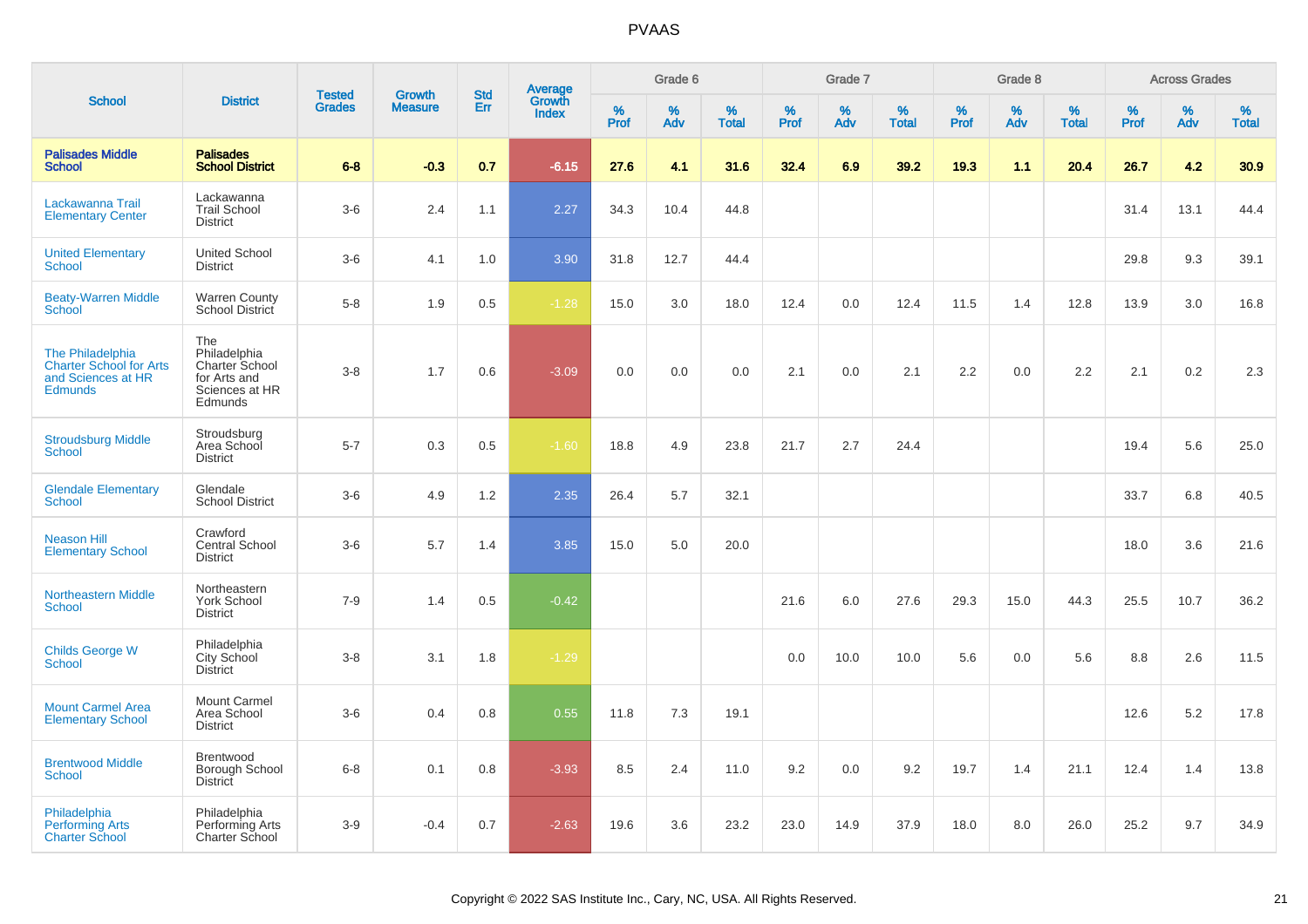|                                                                           |                                                         |                                | <b>Growth</b>  | <b>Std</b> | <b>Average</b><br>Growth |                  | Grade 6  |                   |           | Grade 7  |                   |           | Grade 8  |                   |           | <b>Across Grades</b> |                   |
|---------------------------------------------------------------------------|---------------------------------------------------------|--------------------------------|----------------|------------|--------------------------|------------------|----------|-------------------|-----------|----------|-------------------|-----------|----------|-------------------|-----------|----------------------|-------------------|
| <b>School</b>                                                             | <b>District</b>                                         | <b>Tested</b><br><b>Grades</b> | <b>Measure</b> | Err        | <b>Index</b>             | %<br><b>Prof</b> | %<br>Adv | %<br><b>Total</b> | %<br>Prof | %<br>Adv | %<br><b>Total</b> | %<br>Prof | %<br>Adv | %<br><b>Total</b> | %<br>Prof | $\%$<br>Adv          | %<br><b>Total</b> |
| <b>Palisades Middle</b><br><b>School</b>                                  | <b>Palisades</b><br><b>School District</b>              | $6 - 8$                        | $-0.3$         | 0.7        | $-6.15$                  | 27.6             | 4.1      | 31.6              | 32.4      | 6.9      | 39.2              | 19.3      | 1.1      | 20.4              | 26.7      | 4.2                  | 30.9              |
| <b>North Penn-Mansfield</b><br><b>Junior/Senior High</b><br>School        | Southern Tioga<br>School District                       | $7 - 10$                       | 2.1            | 0.9        | $-0.91$                  |                  |          |                   | 7.5       | 2.2      | 9.7               | 8.6       | 2.5      | 11.1              | 8.0       | 2.3                  | 10.3              |
| <b>Greenfield Albert M</b><br><b>School</b>                               | Philadelphia<br>City School<br><b>District</b>          | $3-8$                          | 4.7            | 1.2        | 0.83                     | 27.3             | 18.2     | 45.4              | 47.8      | 17.4     | 65.2              | 18.8      | 43.8     | 62.5              | 34.6      | 26.1                 | 60.6              |
| <b>Slippery Rock Area</b><br><b>Middle School</b>                         | Slippery Rock<br>Area School<br><b>District</b>         | $6 - 8$                        | 2.4            | 0.6        | 1.21                     | 28.6             | 26.3     | 54.9              | 26.4      | 13.2     | 39.7              | 26.2      | 10.3     | 36.5              | 27.1      | 16.8                 | 44.0              |
| <b>Provident Charter</b><br><b>School</b>                                 | Provident<br><b>Charter School</b>                      | $3 - 8$                        | 3.6            | 1.0        | 1.06                     | 10.5             | 0.0      | 10.5              | 9.1       | 0.0      | 9.1               | 0.0       | 3.3      | 3.3               | 9.2       | 2.5                  | 11.7              |
| Hollidaysburg Area<br>Junior High School                                  | Hollidaysburg<br>Area School<br><b>District</b>         | $7 - 9$                        | $-0.1$         | 0.5        | $-3.92$                  |                  |          |                   | 27.4      | 14.8     | 42.2              | 23.2      | 8.2      | 31.4              | 25.3      | 11.6                 | 36.9              |
| <b>Mountain View</b><br>Junior/Senior High<br><b>School</b>               | Mountain View<br><b>School District</b>                 | $7 - 11$                       | 4.4            | 1.1        | 1.75                     |                  |          |                   | 25.9      | 7.4      | 33.3              | 27.1      | 8.5      | 35.6              | 26.6      | 8.0                  | 34.5              |
| <b>Clarion-Limestone</b><br><b>Elementary School</b>                      | Clarion-<br>Limestone Area<br><b>School District</b>    | $3-6$                          | 4.5            | 1.1        | 1.44                     | 36.5             | 5.8      | 42.3              |           |          |                   |           |          |                   | 33.5      | 15.8                 | 49.3              |
| <b>Exeter Township</b><br>Junior High School                              | Exeter<br>Township<br><b>School District</b>            | $7 - 8$                        | 0.7            | 0.6        | $-1.83$                  |                  |          |                   | 24.1      | 6.9      | 31.0              | 20.2      | 8.6      | 28.8              | 22.3      | 7.7                  | 30.0              |
| <b>Hillcrest Intermediate</b><br>School                                   | Norwin School<br><b>District</b>                        | $5-6$                          | 0.7            | 0.4        | 1.55                     | 37.3             | 20.8     | 58.1              |           |          |                   |           |          |                   | 34.6      | 22.9                 | 57.5              |
| <b>Robert Benjamin Wiley</b><br><b>Community Charter</b><br><b>School</b> | Robert<br>Benjamin Wiley<br>Community<br>Charter School | $3-8$                          | 2.8            | 0.8        | 0.88                     | 0.0              | 0.0      | 0.0               | 7.3       | 0.0      | 7.3               | 4.4       | 0.0      | 4.4               | 5.7       | 1.7                  | 7.4               |
| <b>Daniel Boone Area</b><br><b>Middle School</b>                          | Daniel Boone<br>Area School<br><b>District</b>          | $6 - 8$                        | $-1.2$         | 0.5        | $-6.73$                  | 28.7             | 6.6      | 35.4              | 18.6      | 7.8      | 26.4              | 13.8      | 2.4      | 16.2              | 20.5      | 5.7                  | 26.2              |
| <b>James Buchanan</b><br><b>Middle School</b>                             | Tuscarora<br><b>School District</b>                     | $6 - 8$                        | $-3.1$         | 0.5        | $-11.00$                 | 11.3             | 2.7      | 14.0              | 13.4      | 4.5      | 17.9              | 11.0      | 2.1      | 13.1              | 11.9      | 3.1                  | 15.0              |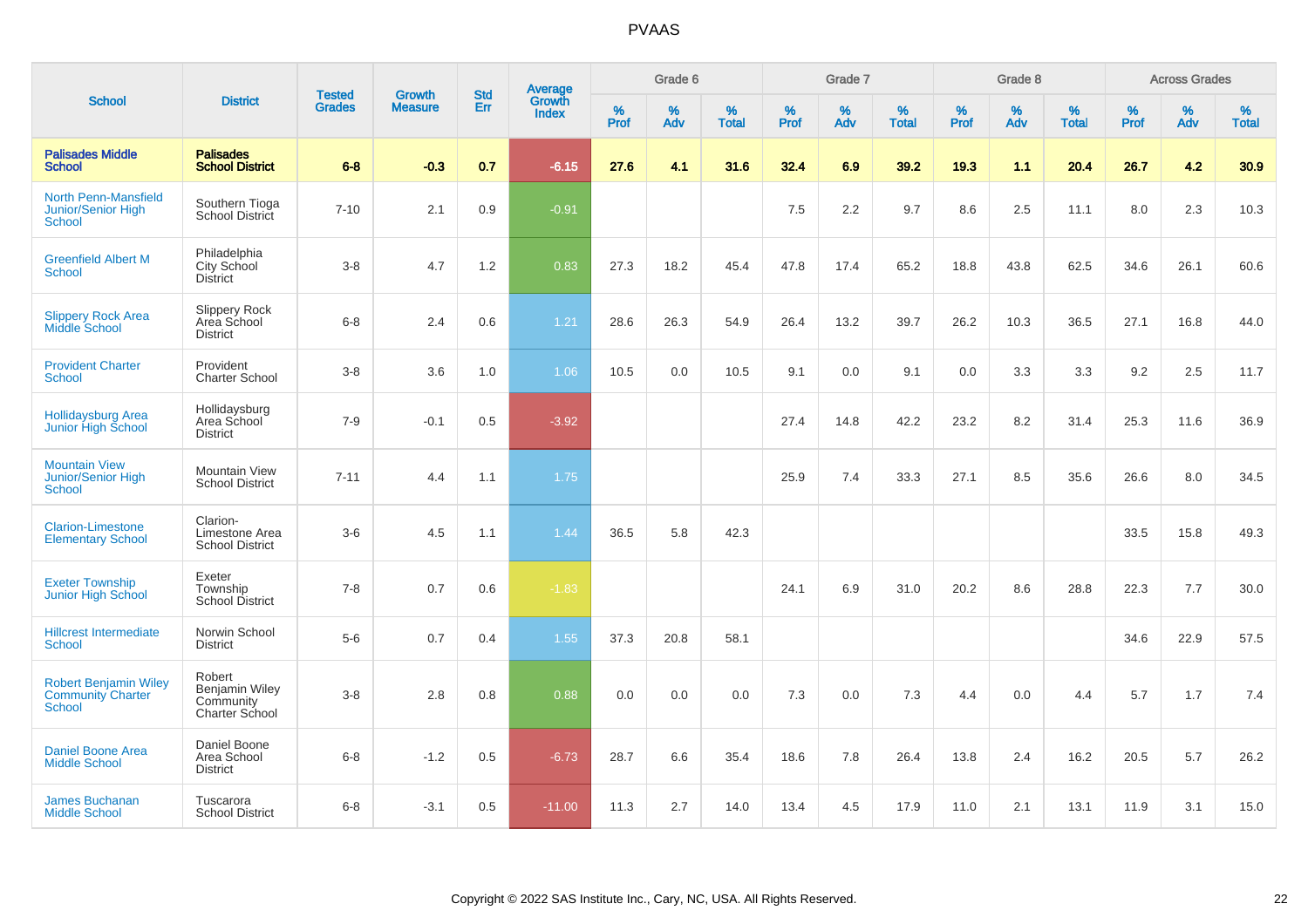|                                                                |                                               |                                |                                 | <b>Std</b> |                                          |                  | Grade 6     |                      |           | Grade 7  |                   |           | Grade 8  |                   |              | <b>Across Grades</b> |                   |
|----------------------------------------------------------------|-----------------------------------------------|--------------------------------|---------------------------------|------------|------------------------------------------|------------------|-------------|----------------------|-----------|----------|-------------------|-----------|----------|-------------------|--------------|----------------------|-------------------|
| <b>School</b>                                                  | <b>District</b>                               | <b>Tested</b><br><b>Grades</b> | <b>Growth</b><br><b>Measure</b> | Err        | <b>Average</b><br>Growth<br><b>Index</b> | %<br><b>Prof</b> | $\%$<br>Adv | $\%$<br><b>Total</b> | %<br>Prof | %<br>Adv | %<br><b>Total</b> | %<br>Prof | %<br>Adv | %<br><b>Total</b> | $\%$<br>Prof | $\%$<br>Adv          | %<br><b>Total</b> |
| <b>Palisades Middle</b><br><b>School</b>                       | <b>Palisades</b><br><b>School District</b>    | $6 - 8$                        | $-0.3$                          | 0.7        | $-6.15$                                  | 27.6             | 4.1         | 31.6                 | 32.4      | 6.9      | 39.2              | 19.3      | 1.1      | 20.4              | 26.7         | 4.2                  | 30.9              |
| <b>Annville-Cleona Middle</b><br>School                        | Annville-Cleona<br><b>School District</b>     | $6 - 8$                        | 2.3                             | 0.8        | 0.14                                     |                  |             |                      | 29.4      | 11.9     | 41.3              | 27.8      | 9.3      | 37.0              | 28.6         | 10.6                 | 39.2              |
| <b>Penn Middle School</b>                                      | Penn-Trafford<br><b>School District</b>       | $6 - 8$                        | $-3.6$                          | 0.5        | $-10.09$                                 | 35.6             | 23.1        | 58.8                 | 32.2      | 21.1     | 53.3              | 14.0      | 4.6      | 18.6              | 27.2         | 16.2                 | 43.4              |
| <b>Fritz Elementary</b><br><b>School</b>                       | Conestoga<br>Valley School<br><b>District</b> | $3-6$                          | 3.5                             | 0.9        | 0.01                                     | 11.5             | 3.4         | 14.9                 |           |          |                   |           |          |                   | 19.9         | 10.1                 | 30.1              |
| <b>Aspira Bilingual Cyber</b><br><b>Charter School</b>         | Aspira Bilingual<br>Cyber Charter<br>School   | $3 - 11$                       | 4.2                             | 1.5        | 0.16                                     | 0.0              | 0.0         | 0.0                  | 0.0       | 0.0      | 0.0               | 0.0       | 0.0      | 0.0               | 1.6          | 0.0                  | 1.6               |
| <b>Penns Manor Area</b><br>Junior/Senior High<br><b>School</b> | Penns Manor<br>Area School<br><b>District</b> | $6 - 12$                       | 1.6                             | 0.9        | $-3.79$                                  | 14.6             | 0.0         | 14.6                 | 18.9      | 1.9      | 20.8              | 17.0      | 8.5      | 25.4              | 16.8         | 3.6                  | 20.4              |
| <b>Case Avenue</b><br><b>Elementary School</b>                 | Sharon City<br><b>School District</b>         | $3-6$                          | 3.8                             | 1.0        | 3.38                                     | 16.4             | 4.9         | 21.3                 |           |          |                   |           |          |                   | 17.4         | 5.4                  | 22.7              |
| <b>West York Area Middle</b><br><b>School</b>                  | West York Area<br><b>School District</b>      | $6 - 8$                        | 1.8                             | 0.5        | 1.19                                     | 15.0             | 4.8         | 19.9                 | 15.1      | 5.8      | 21.0              | 16.1      | 4.3      | 20.4              | 15.4         | 5.0                  | 20.4              |
| <b>Hambright Elementary</b><br><b>School</b>                   | Penn Manor<br><b>School District</b>          | $3-6$                          | 3.5                             | 0.9        | 2.74                                     | 23.5             | 8.2         | 31.8                 |           |          |                   |           |          |                   | 32.8         | 8.5                  | 41.3              |
| <b>Canton Area</b><br><b>Elementary School</b>                 | Canton Area<br><b>School District</b>         | $3-6$                          | 2.3                             | 1.1        | 2.07                                     | 32.3             | 3.2         | 35.5                 |           |          |                   |           |          |                   | 31.6         | 8.9                  | 40.5              |
| <b>Warwick Middle</b><br><b>School</b>                         | <b>Warwick School</b><br><b>District</b>      | $7 - 8$                        | 1.8                             | 0.5        | 2.37                                     |                  |             |                      | 22.6      | 7.3      | 29.8              | 13.3      | 3.6      | 16.8              | 17.6         | 5.3                  | 23.0              |
| <b>Ross Elementary</b><br><b>School</b>                        | Lake-Lehman<br><b>School District</b>         | $3-6$                          | 6.0                             | 1.6        | 3.15                                     | 13.6             | 0.0         | 13.6                 |           |          |                   |           |          |                   | 27.8         | 4.6                  | 32.4              |
| Lehman-Jackson<br><b>Elementary School</b>                     | Lake-Lehman<br><b>School District</b>         | $3-6$                          | 2.3                             | 1.2        | 1.87                                     | 25.5             | 9.8         | 35.3                 |           |          |                   |           |          |                   | 32.4         | 9.9                  | 42.3              |
| <b>Knapp Elementary</b><br><b>School</b>                       | North Penn<br><b>School District</b>          | $3-6$                          | 4.2                             | 1.1        | $-0.46$                                  | 28.6             | 6.4         | 34.9                 |           |          |                   |           |          |                   | 30.1         | 8.8                  | 38.9              |
| <b>Tacony Academy</b><br><b>Charter School</b>                 | Tacony<br>Academy<br>Charter School           | $3 - 11$                       | $-3.3$                          | 0.8        | $-7.04$                                  | 2.9              | 0.0         | 2.9                  | 6.8       | 0.0      | 6.8               | 5.7       | 2.9      | 8.6               | 5.0          | 1.0                  | 6.0               |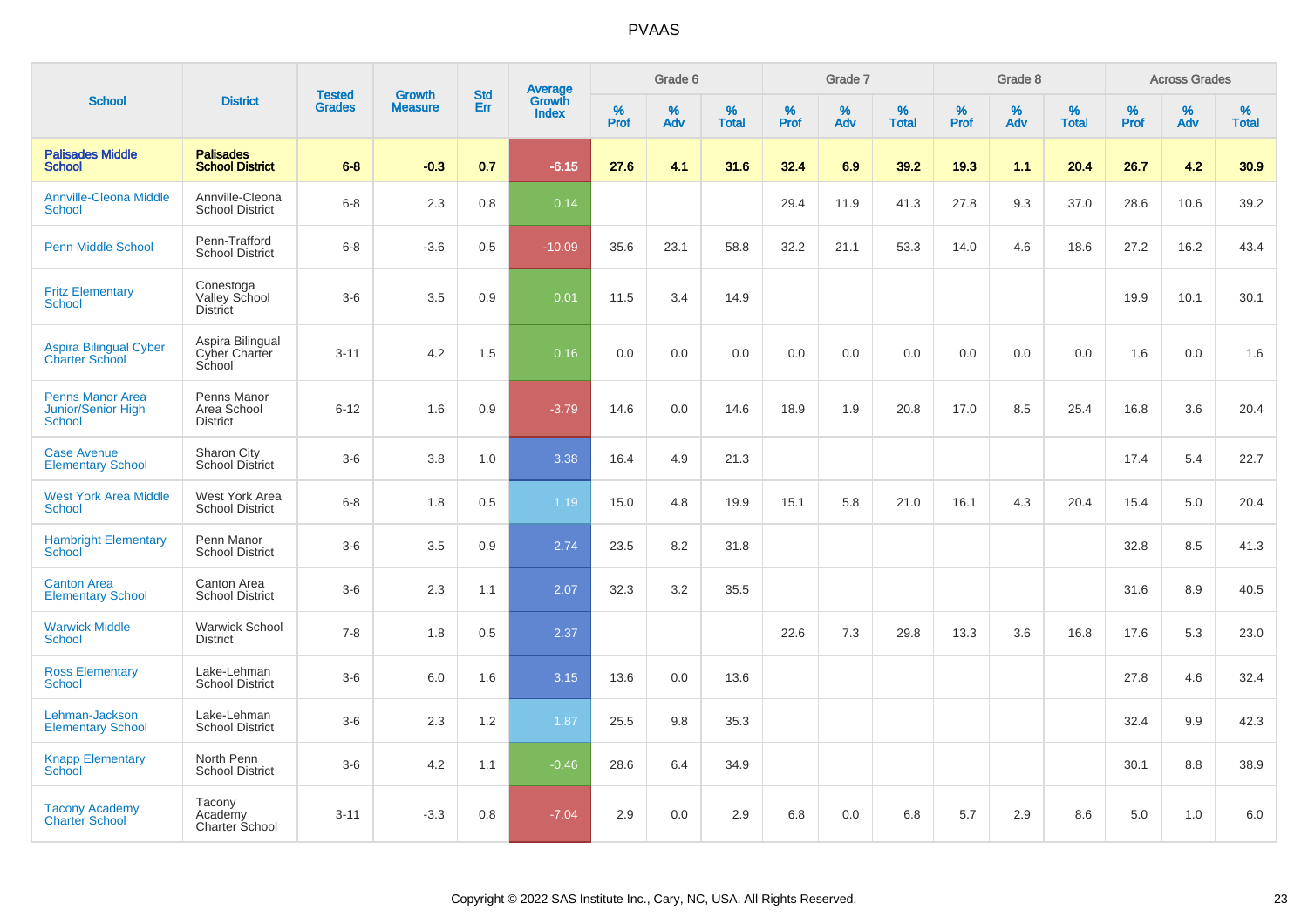|                                                             |                                                         |                                |                                 | <b>Std</b> |                                          |                     | Grade 6     |                   |              | Grade 7     |                      |              | Grade 8  |                   |                     | <b>Across Grades</b> |                   |
|-------------------------------------------------------------|---------------------------------------------------------|--------------------------------|---------------------------------|------------|------------------------------------------|---------------------|-------------|-------------------|--------------|-------------|----------------------|--------------|----------|-------------------|---------------------|----------------------|-------------------|
| <b>School</b>                                               | <b>District</b>                                         | <b>Tested</b><br><b>Grades</b> | <b>Growth</b><br><b>Measure</b> | Err        | <b>Average</b><br>Growth<br><b>Index</b> | $\%$<br><b>Prof</b> | $\%$<br>Adv | %<br><b>Total</b> | $\%$<br>Prof | $\%$<br>Adv | $\%$<br><b>Total</b> | $\%$<br>Prof | %<br>Adv | %<br><b>Total</b> | $\%$<br><b>Prof</b> | $\%$<br>Adv          | %<br><b>Total</b> |
| <b>Palisades Middle</b><br><b>School</b>                    | <b>Palisades</b><br><b>School District</b>              | $6 - 8$                        | $-0.3$                          | 0.7        | $-6.15$                                  | 27.6                | 4.1         | 31.6              | 32.4         | 6.9         | 39.2                 | 19.3         | 1.1      | 20.4              | 26.7                | 4.2                  | 30.9              |
| <b>KIPP Philadelphia</b><br><b>Charter School</b>           | <b>KIPP</b><br>Philadelphia<br>Charter School           | $3-8$                          | 0.0                             | 0.9        | $-1.89$                                  | 0.0                 | 0.0         | 0.0               | 2.6          | 0.0         | 2.6                  | 6.8          | 0.0      | 6.8               | 3.6                 | 0.0                  | 3.6               |
| <b>Vision Academy</b><br><b>Charter School</b>              | Vision Academy<br><b>Charter School</b>                 | $3-8$                          | 1.7                             | 1.1        | $-2.66$                                  | 0.0                 | 0.0         | 0.0               | 2.9          | 2.9         | 5.9                  | 9.5          | 4.8      | 14.3              | 6.4                 | 1.6                  | 8.0               |
| <b>Jeannette High School</b>                                | Jeannette City<br>School District                       | $7 - 11$                       | 4.2                             | 1.1        | 1.63                                     |                     |             |                   | 13.3         | 5.0         | 18.3                 | 15.4         | 3.8      | 19.2              | 14.3                | 4.5                  | 18.8              |
| <b>Mountville Elementary</b><br><b>School</b>               | Hempfield<br>School District                            | $3-6$                          | 4.1                             | 1.1        | 2.43                                     | 16.3                | 10.2        | 26.5              |              |             |                      |              |          |                   | 24.7                | 10.5                 | 35.2              |
| <b>Cougar Academy</b>                                       | Harrisburg City<br>School District                      | $3 - 10$                       | 3.8                             | 1.2        | 0.81                                     | 0.0                 | 0.0         | 0.0               | 4.0          | 0.0         | 4.0                  | 0.0          | 0.0      | 0.0               | 2.2                 | 0.0                  | 2.2               |
| <b>Environmental Charter</b><br><b>School At Frick Park</b> | Environmental<br><b>Charter School</b><br>At Frick Park | $3-9$                          | $-0.2$                          | 0.7        | $-0.50$                                  | 17.0                | 4.3         | 21.3              | 16.3         | 10.9        | 27.2                 | 10.0         | 4.3      | 14.3              | 22.6                | 13.4                 | 36.0              |
| <b>Fairview Middle</b><br><b>School</b>                     | <b>Fairview School</b><br><b>District</b>               | $5-8$                          | $-0.6$                          | 0.5        | $-1.94$                                  | 24.8                | 11.3        | 36.1              | 29.4         | 11.6        | 41.1                 | 30.8         | 12.0     | 42.9              | 29.2                | 11.9                 | 41.1              |
| Donegal Intermediate<br>School                              | Donegal School<br><b>District</b>                       | $3-6$                          | 2.1                             | 0.6        | 3.36                                     | 22.5                | 3.2         | 25.7              |              |             |                      |              |          |                   | 22.0                | 9.9                  | 32.0              |
| <b>Lathrop Street</b><br><b>Elementary School</b>           | Montrose Area<br><b>School District</b>                 | $3-6$                          | 4.6                             | 1.3        | 3.21                                     | 24.5                | 6.1         | 30.6              |              |             |                      |              |          |                   | 21.5                | 9.1                  | 30.6              |
| <b>Dallastown Area</b><br>Intermediate School               | Dallastown<br>Area School<br><b>District</b>            | $4 - 6$                        | 0.8                             | 0.4        | 1.72                                     | 31.2                | 11.7        | 42.9              |              |             |                      |              |          |                   | 29.8                | 14.7                 | 44.4              |
| <b>Nebinger George W</b><br>School                          | Philadelphia<br>City School<br><b>District</b>          | $3-8$                          | 0.6                             | 2.2        | $-3.15$                                  |                     |             |                   | 12.5         | 18.8        | 31.2                 | 7.1          | 0.0      | 7.1               | 18.4                | 10.2                 | 28.6              |
| <b>Colwyn Elementary</b><br><b>School</b>                   | William Penn<br><b>School District</b>                  | $3-6$                          | 4.9                             | 2.0        | 2.46                                     | 5.9                 | 0.0         | 5.9               |              |             |                      |              |          |                   | 10.4                | 1.5                  | 11.9              |
| <b>Middle Years</b><br><b>Alternative</b>                   | Philadelphia<br>City School<br><b>District</b>          | $5-8$                          | 4.9                             | 2.3        | $-0.32$                                  | 0.0                 | 0.0         | 0.0               | 6.7          | 0.0         | 6.7                  |              |          |                   | 2.4                 | 0.0                  | 2.4               |
| <b>Agora Cyber Charter</b><br>School                        | Agora Cyber<br>Charter School                           | $3 - 11$                       | $-0.3$                          | 0.6        | $-3.11$                                  | 7.8                 | 0.7         | 8.5               | 6.2          | 2.1         | 8.3                  | 3.3          | 1.3      | 4.6               | 9.7                 | 2.4                  | 12.1              |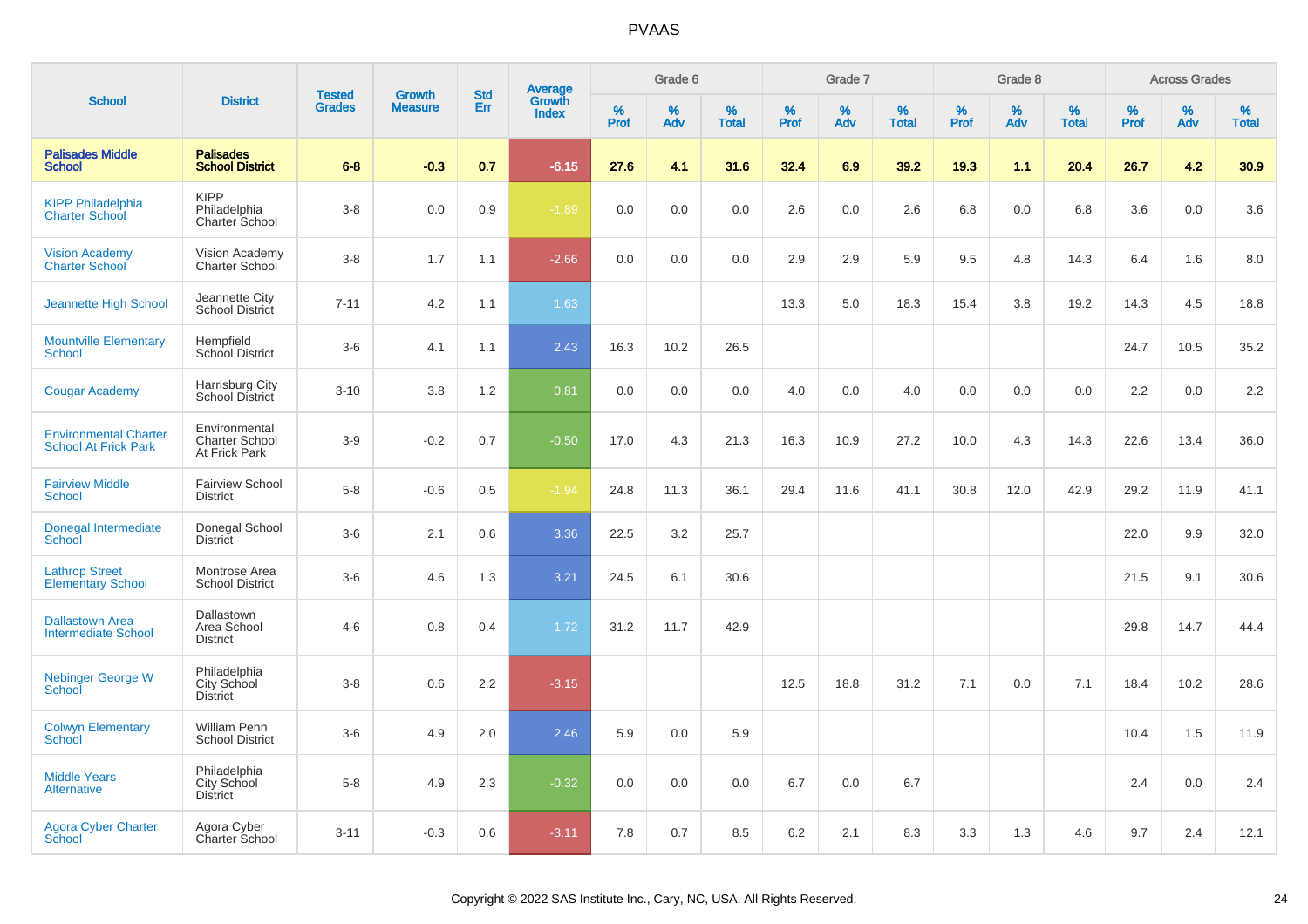|                                                |                                                 |                                |                                 | <b>Std</b> |                                          |                  | Grade 6  |                   |           | Grade 7  |                   |           | Grade 8  |                   |              | <b>Across Grades</b> |                   |
|------------------------------------------------|-------------------------------------------------|--------------------------------|---------------------------------|------------|------------------------------------------|------------------|----------|-------------------|-----------|----------|-------------------|-----------|----------|-------------------|--------------|----------------------|-------------------|
| <b>School</b>                                  | <b>District</b>                                 | <b>Tested</b><br><b>Grades</b> | <b>Growth</b><br><b>Measure</b> | Err        | <b>Average</b><br>Growth<br><b>Index</b> | %<br><b>Prof</b> | %<br>Adv | %<br><b>Total</b> | %<br>Prof | %<br>Adv | %<br><b>Total</b> | %<br>Prof | %<br>Adv | %<br><b>Total</b> | $\%$<br>Prof | $\%$<br>Adv          | %<br><b>Total</b> |
| <b>Palisades Middle</b><br><b>School</b>       | <b>Palisades</b><br><b>School District</b>      | $6 - 8$                        | $-0.3$                          | 0.7        | $-6.15$                                  | 27.6             | 4.1      | 31.6              | 32.4      | 6.9      | 39.2              | 19.3      | 1.1      | 20.4              | 26.7         | 4.2                  | 30.9              |
| <b>Wilson Woodrow</b><br><b>Middle School</b>  | Philadelphia<br>City School<br><b>District</b>  | $6 - 8$                        | 3.1                             | 1.3        | 0.23                                     | 4.4              | 4.4      | 8.7               | 5.6       | 2.8      | 8.3               | 0.0       | 2.8      | 2.8               | 3.2          | 3.2                  | 6.3               |
| <b>Ferguson School</b>                         | York City<br>School District                    | $3-8$                          | 2.9                             | 0.8        | 1.35                                     | 1.7              | 0.0      | 1.7               | 0.0       | 0.0      | 0.0               | 0.0       | 0.0      | 0.0               | 0.6          | 0.0                  | 0.6               |
| <b>Young Scholars</b><br><b>Charter School</b> | Young Scholars<br>Charter School                | $6 - 8$                        | 2.6                             | 0.8        | 0.61                                     | 1.8              | 0.0      | 1.8               | 4.6       | 0.0      | 4.6               | 0.0       | 0.0      | 0.0               | 2.0          | 0.0                  | 2.0               |
| <b>Mcconnellsburg Middle</b><br><b>School</b>  | <b>Central Fulton</b><br><b>School District</b> | $6 - 8$                        | 0.9                             | 0.9        | $-3.25$                                  | 15.9             | 1.4      | 17.4              | 13.2      | 14.7     | 27.9              | 12.7      | 14.6     | 27.3              | 14.1         | 9.9                  | 24.0              |
| <b>West Perry Middle</b><br><b>School</b>      | <b>West Perry</b><br><b>School District</b>     | $6-8$                          | 1.5                             | 0.5        | $-0.40$                                  | 20.9             | 5.7      | 26.6              | 14.0      | 6.7      | 20.7              | 15.2      | 8.5      | 23.6              | 16.6         | 7.0                  | 23.6              |
| <b>Avonworth Elementary</b><br>School          | Avonworth<br><b>School District</b>             | $3-6$                          | 2.1                             | 0.7        | 2.97                                     | 37.7             | 12.3     | 50.0              |           |          |                   |           |          |                   | 36.0         | 22.8                 | 58.8              |
| <b>Valley Elementary</b><br>School             | Bensalem<br>Township<br>School District         | $3-6$                          | 2.3                             | 0.9        | 2.47                                     | 15.4             | 1.3      | 16.7              |           |          |                   |           |          |                   | 13.4         | 3.8                  | 17.2              |
| <b>Freire Charter School</b>                   | <b>Freire Charter</b><br>School                 | $5 - 11$                       | 1.2                             | 0.6        | 1.92                                     | 1.5              | 0.0      | 1.5               | 3.0       | 0.0      | 3.0               | 7.6       | 0.0      | 7.6               | 3.3          | 0.0                  | 3.3               |
| <b>Linden Elementary</b><br><b>School</b>      | <b>Central Bucks</b><br><b>School District</b>  | $3-6$                          | 3.2                             | 1.3        | 2.47                                     | 22.7             | 36.4     | 59.1              |           |          |                   |           |          |                   | 38.6         | 28.5                 | 67.0              |
| <b>Southmoreland Middle</b><br><b>School</b>   | Southmoreland<br><b>School District</b>         | $6 - 8$                        | $-2.2$                          | 0.7        | $-6.84$                                  | 15.6             | 3.7      | 19.3              | 11.1      | 2.8      | 13.9              | 10.5      | 1.0      | 11.4              | 12.4         | 2.5                  | 14.9              |
| <b>Halifax Area Middle</b><br><b>School</b>    | Halifax Area<br><b>School District</b>          | $6 - 8$                        | $-0.0$                          | 0.8        | $-1.74$                                  | 18.5             | 3.7      | 22.2              | 9.1       | 3.9      | 13.0              | 5.3       | 1.3      | 6.6               | 10.1         | 2.9                  | 13.0              |
| <b>Lionville Middle School</b>                 | Downingtown<br>Area School<br><b>District</b>   | $7 - 8$                        | $-0.7$                          | 0.6        | $-6.41$                                  |                  |          |                   | 31.5      | 25.7     | 57.2              | 28.2      | 33.6     | 61.7              | 30.2         | 28.8                 | 59.0              |
| <b>Bloomsburg Area</b><br><b>Middle School</b> | Bloomsburg<br>Area School<br><b>District</b>    | $6 - 8$                        | 1.3                             | 0.7        | $-0.95$                                  | 16.7             | 3.3      | 20.0              | 14.8      | 4.0      | 18.8              | 16.8      | 9.9      | 26.7              | 16.1         | 5.8                  | 21.9              |
| <b>Kutz Elementary</b><br><b>School</b>        | <b>Central Bucks</b><br><b>School District</b>  | $3-6$                          | 2.6                             | 1.0        | 2.53                                     | 35.7             | 24.3     | 60.0              |           |          |                   |           |          |                   | 38.0         | 25.1                 | 63.1              |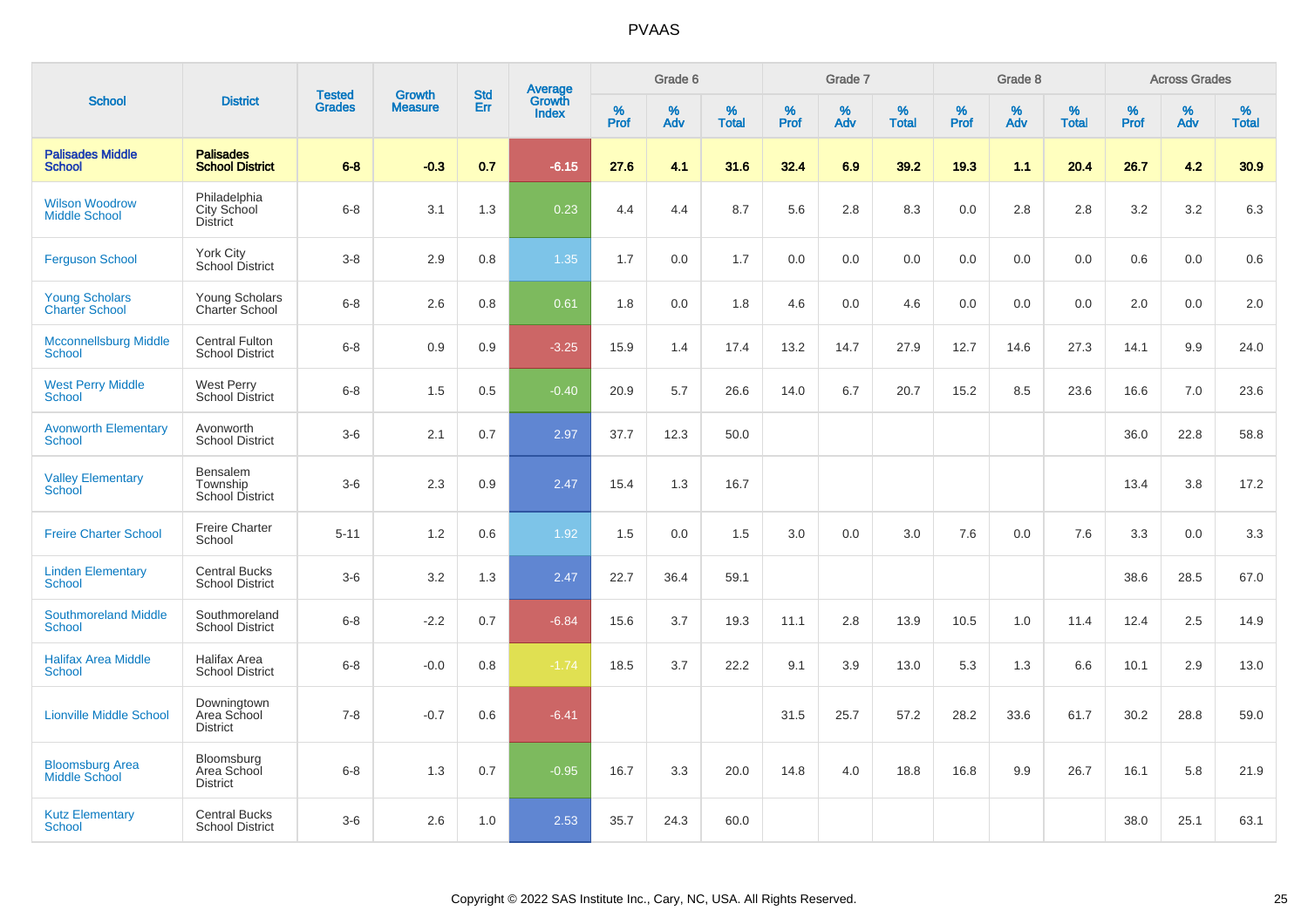|                                                                     |                                                       |                                | <b>Growth</b>  |                   |                                   |              | Grade 6     |                   |              | Grade 7     |                   |              | Grade 8     |                   |              | <b>Across Grades</b> |                      |
|---------------------------------------------------------------------|-------------------------------------------------------|--------------------------------|----------------|-------------------|-----------------------------------|--------------|-------------|-------------------|--------------|-------------|-------------------|--------------|-------------|-------------------|--------------|----------------------|----------------------|
| <b>School</b>                                                       | <b>District</b>                                       | <b>Tested</b><br><b>Grades</b> | <b>Measure</b> | <b>Std</b><br>Err | Average<br>Growth<br><b>Index</b> | $\%$<br>Prof | $\%$<br>Adv | %<br><b>Total</b> | $\%$<br>Prof | $\%$<br>Adv | %<br><b>Total</b> | $\%$<br>Prof | $\%$<br>Adv | %<br><b>Total</b> | $\%$<br>Prof | $\%$<br>Adv          | $\%$<br><b>Total</b> |
| <b>Palisades Middle</b><br><b>School</b>                            | <b>Palisades</b><br><b>School District</b>            | $6 - 8$                        | $-0.3$         | 0.7               | $-6.15$                           | 27.6         | 4.1         | 31.6              | 32.4         | 6.9         | 39.2              | 19.3         | 1.1         | 20.4              | 26.7         | 4.2                  | 30.9                 |
| <b>Northeast Middle</b><br><b>School</b>                            | <b>Reading School</b><br><b>District</b>              | $5-8$                          | 0.6            | 0.9               | $-1.20$                           | 3.1          | 1.5         | 4.6               | 2.0          | 0.0         | 2.0               | 8.1          | 0.0         | 8.1               | 4.5          | 0.4                  | 4.9                  |
| <b>Avalon Elementary</b><br><b>School</b>                           | Northgate<br>School District                          | $3-6$                          | 2.1            | 1.7               | 1.24                              | 17.2         | 3.4         | 20.7              |              |             |                   |              |             |                   | 15.1         | 8.5                  | 23.6                 |
| <b>East Middle School</b>                                           | Erie City School<br><b>District</b>                   | $6 - 8$                        | $-0.9$         | 0.6               | $-3.48$                           | 0.6          | 0.6         | 1.2               | 1.5          | 0.0         | 1.5               | 0.0          | 0.0         | 0.0               | 0.6          | 0.2                  | 0.9                  |
| <b>Martin Meylin Middle</b><br><b>School</b>                        | Lampeter-<br>Strasburg<br>School District             | $6 - 8$                        | $-0.1$         | 0.5               | $-5.97$                           | 32.0         | 4.9         | 37.0              | 36.2         | 7.1         | 43.4              | 22.4         | 10.7        | 33.2              | 30.2         | 7.6                  | 37.8                 |
| <b>Delaware Valley</b><br><b>Middle School</b>                      | Delaware<br><b>Valley School</b><br><b>District</b>   | $6 - 8$                        | $-0.1$         | 0.6               | $-5.78$                           | 22.9         | 11.4        | 34.4              | 24.2         | 12.1        | 36.3              | 23.3         | 4.6         | 27.9              | 23.4         | 9.4                  | 32.8                 |
| Mifflinburg Area Middle<br><b>School</b>                            | Mifflinburg Area<br>School District                   | $6-9$                          | 0.8            | 0.6               | $-2.01$                           | 29.7         | 4.5         | 34.2              | 17.5         | 8.3         | 25.8              | 25.2         | 7.8         | 33.0              | 24.0         | 6.9                  | 30.8                 |
| <b>Mahanoy Area</b><br><b>Junior/Senior High</b><br><b>School</b>   | Mahanoy Area<br>School District                       | $7 - 10$                       | 1.6            | 1.1               | $-1.10$                           |              |             |                   | 7.8          | 0.0         | 7.8               | 4.6          | 0.0         | 4.6               | 6.0          | 0.0                  | 6.0                  |
| <b>Clemente Roberto</b><br><b>Middle School</b>                     | Philadelphia<br>City School<br><b>District</b>        | $6 - 8$                        | 2.5            | 2.4               | $-1.65$                           | 7.1          | 0.0         | 7.1               |              |             |                   | 0.0          | 0.0         | 0.0               | 2.9          | 0.0                  | 2.9                  |
| <b>Westfield Area</b><br><b>Elementary School</b>                   | Northern Tioga<br><b>School District</b>              | $3-6$                          | 4.0            | 1.2               | 1.27                              | 24.4         | 4.9         | 29.3              |              |             |                   |              |             |                   | 24.2         | 5.9                  | 30.1                 |
| <b>Manchester Academic</b><br><b>Charter School</b>                 | Manchester<br>Academic<br><b>Charter School</b>       | $3 - 8$                        | 0.6            | 1.1               | 0.05                              | 3.4          | 0.0         | 3.4               | 3.6          | 0.0         | 3.6               | 0.0          | 0.0         | 0.0               | 4.9          | 0.5                  | 5.4                  |
| N Hopewell-<br>Winterstown<br><b>Elementary School</b>              | Red Lion Area<br><b>School District</b>               | $3-6$                          | 5.1            | 1.5               | 3.31                              | 37.5         | 12.5        | 50.0              |              |             |                   |              |             |                   | 31.6         | 14.5                 | 46.2                 |
| <b>Richard Allen</b><br><b>Preparatory Charter</b><br><b>School</b> | <b>Richard Allen</b><br>Preparatory<br>Charter School | $5-8$                          | 0.8            | 0.7               | 1.20                              | 1.0          | 0.0         | 1.0               | 1.8          | 0.9         | 2.7               | 0.9          | 0.0         | 0.9               | 1.1          | 0.3                  | 1.4                  |
| <b>Schuylkill Valley</b><br><b>Middle School</b>                    | <b>Schuylkill Valley</b><br>School District           | $5-8$                          | $-1.0$         | 0.5               | $-3.47$                           | 25.6         | 5.8         | 31.4              | 15.3         | 9.9         | 25.2              | 8.2          | 2.7         | 10.9              | 18.7         | 6.9                  | 25.7                 |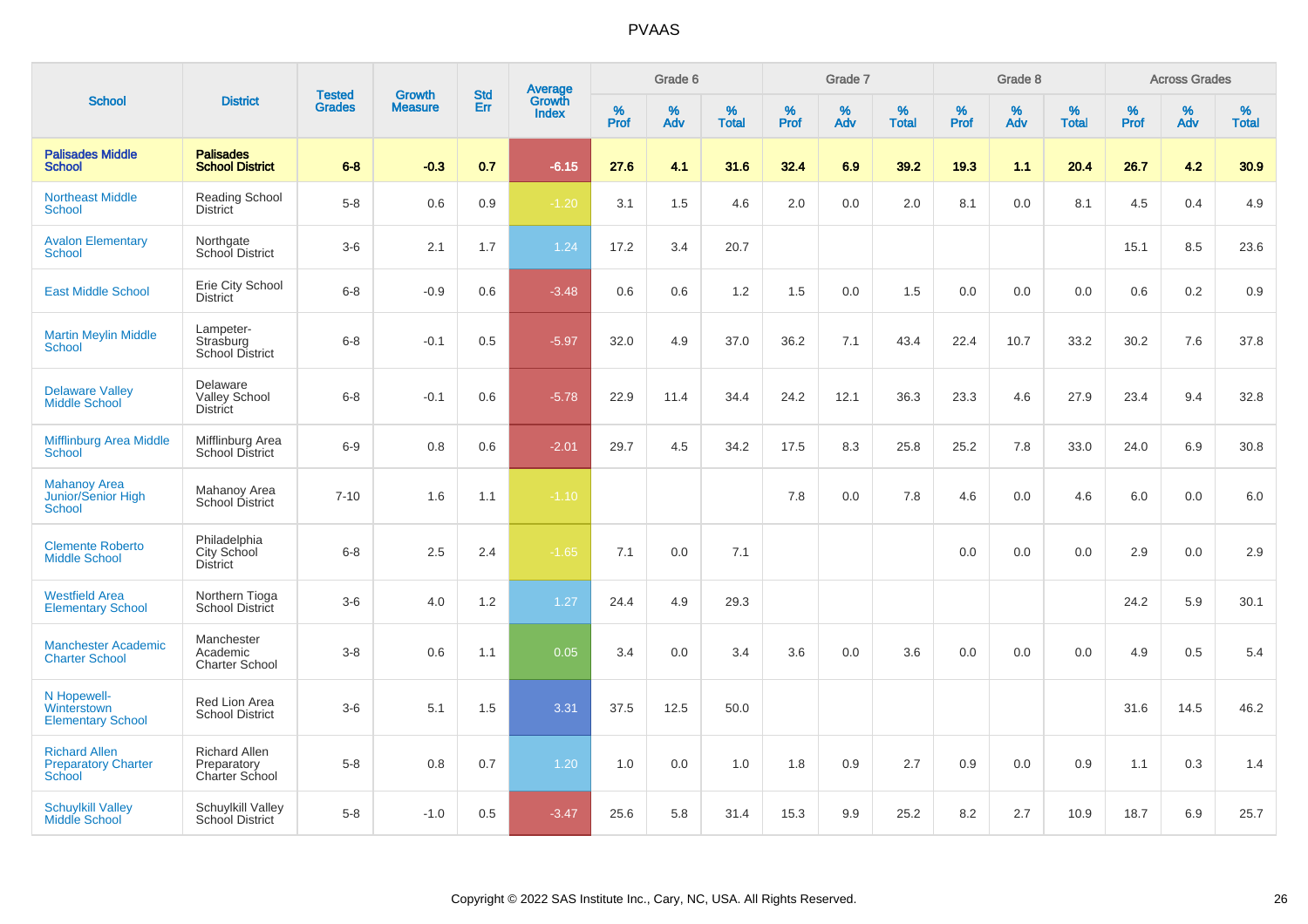|                                                                       |                                                             |                                |                                 | <b>Std</b> |                                          |                  | Grade 6  |                   |           | Grade 7  |                   |           | Grade 8  |                   |              | <b>Across Grades</b> |                   |
|-----------------------------------------------------------------------|-------------------------------------------------------------|--------------------------------|---------------------------------|------------|------------------------------------------|------------------|----------|-------------------|-----------|----------|-------------------|-----------|----------|-------------------|--------------|----------------------|-------------------|
| <b>School</b>                                                         | <b>District</b>                                             | <b>Tested</b><br><b>Grades</b> | <b>Growth</b><br><b>Measure</b> | Err        | <b>Average</b><br>Growth<br><b>Index</b> | %<br><b>Prof</b> | %<br>Adv | %<br><b>Total</b> | %<br>Prof | %<br>Adv | %<br><b>Total</b> | %<br>Prof | %<br>Adv | %<br><b>Total</b> | $\%$<br>Prof | %<br>Adv             | %<br><b>Total</b> |
| <b>Palisades Middle</b><br><b>School</b>                              | <b>Palisades</b><br><b>School District</b>                  | $6-8$                          | $-0.3$                          | 0.7        | $-6.15$                                  | 27.6             | 4.1      | 31.6              | 32.4      | 6.9      | 39.2              | 19.3      | 1.1      | 20.4              | 26.7         | 4.2                  | 30.9              |
| <b>Wilson Middle School</b>                                           | Carlisle Area<br><b>School District</b>                     | $6 - 8$                        | 0.6                             | 0.6        | $-2.24$                                  | 16.8             | 0.0      | 16.8              | 18.4      | 7.6      | 26.0              | 11.8      | 6.2      | 18.1              | 15.7         | 4.7                  | 20.4              |
| <b>Central Dauphin</b><br>Middle School                               | Central<br>Dauphin School<br><b>District</b>                | $6 - 8$                        | $-2.1$                          | 0.5        | $-8.59$                                  | 22.4             | 3.3      | 25.7              | 21.5      | 12.0     | 33.5              | 19.6      | 4.5      | 24.1              | 21.2         | 6.6                  | 27.8              |
| <b>Jeannette Mckee</b><br><b>Elementary School</b>                    | Jeannette City<br>School District                           | $3-6$                          | 1.8                             | 1.1        | 1.63                                     | 22.6             | 1.9      | 24.5              |           |          |                   |           |          |                   | 17.1         | 3.3                  | 20.4              |
| <b>North East Middle</b><br><b>School</b>                             | North East<br><b>School District</b>                        | $6 - 8$                        | 1.9                             | 0.6        | 0.16                                     | 23.1             | 9.7      | 32.8              | 26.8      | 9.4      | 36.2              | 31.4      | 13.1     | 44.5              | 27.1         | 10.8                 | 37.9              |
| <b>Universal Vare Charter</b><br><b>School</b>                        | <b>Universal Vare</b><br><b>Charter School</b>              | $6-8$                          | 1.8                             | 1.3        | $-0.56$                                  | 0.0              | 6.2      | 6.2               | 3.6       | 0.0      | 3.6               | 6.4       | 0.0      | 6.4               | 4.7          | 0.9                  | 5.7               |
| <b>Mastery Charter</b><br><b>School-Gratz Campus</b>                  | <b>Mastery Charter</b><br>School - Gratz<br>Campus          | $7 - 10$                       | $1.0$                           | 1.4        | $-1.85$                                  |                  |          |                   | 6.2       | 0.0      | 6.2               | 2.4       | 0.0      | 2.4               | 4.1          | 0.0                  | 4.1               |
| Lake-Noxen<br><b>Elementary School</b>                                | Lake-Lehman<br><b>School District</b>                       | $3-6$                          | 2.0                             | 1.5        | 1.33                                     | 18.8             | 6.2      | 25.0              |           |          |                   |           |          |                   | 29.6         | 6.7                  | 36.3              |
| <b>Northern Cambria</b><br><b>Middle School</b>                       | Northern<br>Cambria School<br><b>District</b>               | $5 - 11$                       | $-0.4$                          | 0.8        | $-1.66$                                  | 3.8              | 0.0      | 3.8               | 18.2      | 1.8      | 20.0              | 18.2      | 1.5      | 19.7              | 14.4         | 1.8                  | 16.2              |
| South Williamsport<br><b>Area Junior/Senior</b><br><b>High School</b> | South<br>Williamsport<br>Area School<br><b>District</b>     | $7 - 10$                       | 2.0                             | 0.9        | 0.00                                     |                  |          |                   | 15.5      | 2.4      | 17.9              | 15.1      | 0.0      | 15.1              | 15.3         | 1.2                  | 16.5              |
| <b>Tredyffrin-Easttown</b><br><b>Middle School</b>                    | Tredyffrin-<br>Easttown<br><b>School District</b>           | $5-8$                          | 1.9                             | 0.6        | 1.06                                     | 33.3             | 27.6     | 60.9              | 31.9      | 31.1     | 63.0              | 30.7      | 44.0     | 74.7              | 34.1         | 32.8                 | 66.8              |
| <b>Charles F Patton</b><br><b>Middle School</b>                       | Unionville-<br><b>Chadds Ford</b><br><b>School District</b> | $6-8$                          | $-0.6$                          | 0.4        | $-3.98$                                  | 38.4             | 17.1     | 55.5              | 37.6      | 16.8     | 54.5              | 29.8      | 24.9     | 54.7              | 35.4         | 19.5                 | 54.9              |
| Lake-Lehman<br><b>Junior/Senior High</b><br><b>School</b>             | Lake-Lehman<br><b>School District</b>                       | $7 - 11$                       | 2.5                             | 0.8        | 2.24                                     |                  |          |                   | 23.7      | 6.1      | 29.8              | 14.2      | 4.4      | 18.6              | 18.9         | 5.3                  | 24.2              |
| <b>People For People</b><br><b>Charter School</b>                     | People For<br>People Charter<br>School                      | $3 - 12$                       | $-1.1$                          | 1.0        | $-1.12$                                  | 0.0              | 0.0      | 0.0               | 2.4       | 0.0      | 2.4               | 0.0       | 0.0      | 0.0               | 1.3          | 0.0                  | 1.3               |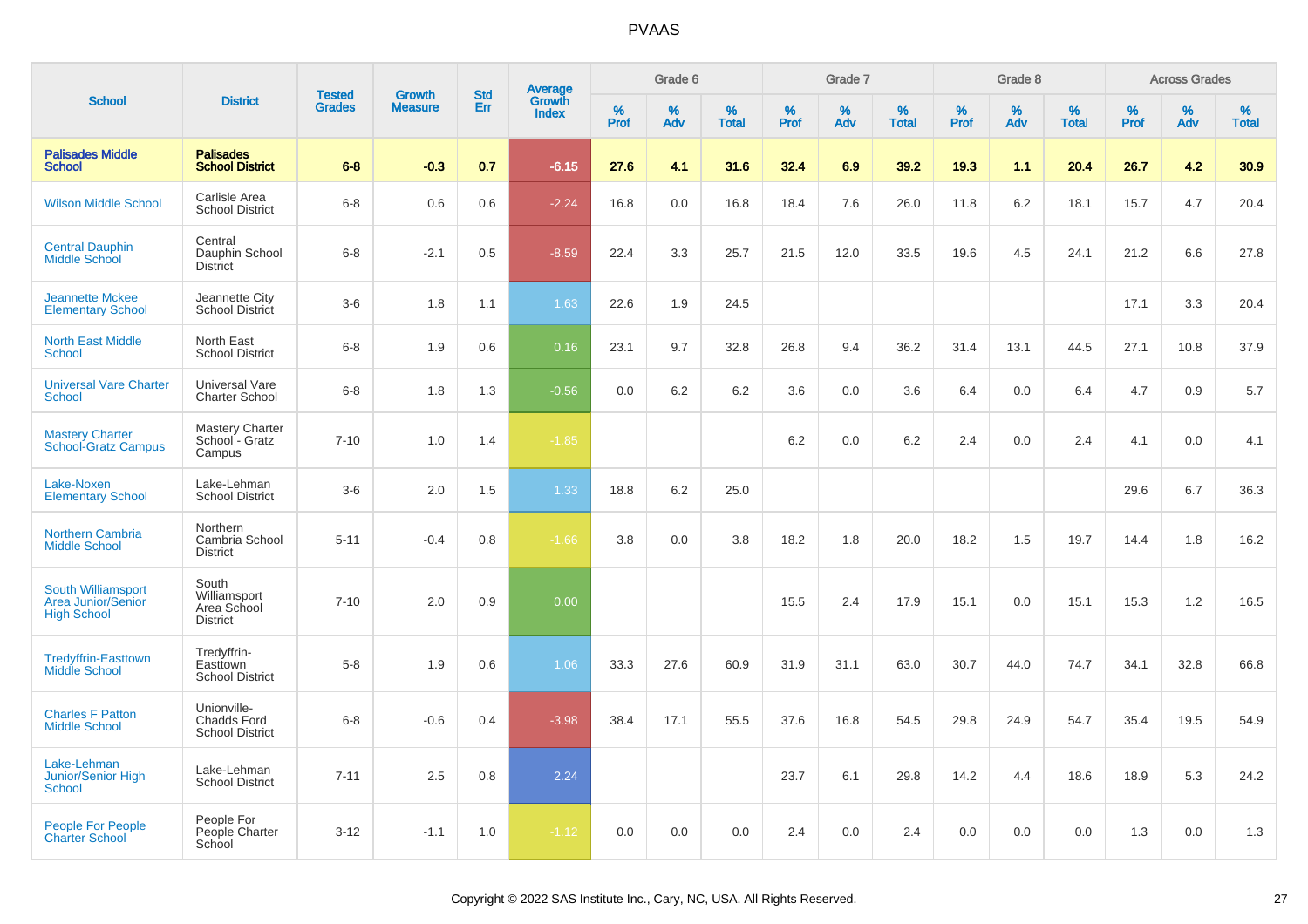|                                                               |                                                   | <b>Tested</b> | <b>Growth</b>  | <b>Std</b> |                                          |                  | Grade 6     |                   |              | Grade 7  |                   |           | Grade 8  |                   |           | <b>Across Grades</b> |                   |
|---------------------------------------------------------------|---------------------------------------------------|---------------|----------------|------------|------------------------------------------|------------------|-------------|-------------------|--------------|----------|-------------------|-----------|----------|-------------------|-----------|----------------------|-------------------|
| <b>School</b>                                                 | <b>District</b>                                   | <b>Grades</b> | <b>Measure</b> | Err        | <b>Average</b><br>Growth<br><b>Index</b> | %<br><b>Prof</b> | $\%$<br>Adv | %<br><b>Total</b> | $\%$<br>Prof | %<br>Adv | %<br><b>Total</b> | %<br>Prof | %<br>Adv | %<br><b>Total</b> | %<br>Prof | $\%$<br>Adv          | %<br><b>Total</b> |
| <b>Palisades Middle</b><br><b>School</b>                      | <b>Palisades</b><br><b>School District</b>        | $6 - 8$       | $-0.3$         | 0.7        | $-6.15$                                  | 27.6             | 4.1         | 31.6              | 32.4         | 6.9      | 39.2              | 19.3      | 1.1      | 20.4              | 26.7      | 4.2                  | 30.9              |
| <b>Pennridge Central</b><br>Middle School                     | Pennridge<br>School District                      | $6 - 8$       | $-3.8$         | 0.5        | $-9.48$                                  | 16.8             | 2.0         | 18.8              | 15.3         | 13.4     | 28.7              | 22.7      | 2.3      | 25.0              | 18.5      | 5.8                  | 24.3              |
| <b>Rochester Middle</b><br>School                             | Rochester Area<br><b>School District</b>          | $6 - 8$       | $-1.8$         | 1.0        | $-4.19$                                  | 24.5             | 3.8         | 28.3              | 2.0          | 0.0      | 2.0               | 15.4      | 0.0      | 15.4              | 14.3      | 1.3                  | 15.6              |
| <b>Cambridge Springs</b><br><b>Elementary School</b>          | Penncrest<br><b>School District</b>               | $3-6$         | 1.0            | 1.1        | 0.92                                     | 22.4             | 4.1         | 26.5              |              |          |                   |           |          |                   | 25.2      | 4.7                  | 29.9              |
| <b>Bucktail Area Middle</b><br><b>School</b>                  | Keystone<br>Central School<br><b>District</b>     | $5-8$         | $-2.3$         | 1.1        | $-2.04$                                  | 20.0             | 12.0        | 32.0              | 0.0          | 0.0      | 0.0               | 11.1      | 0.0      | 11.1              | 11.0      | 2.8                  | 13.8              |
| <b>Austin Area</b><br>Junior/Senior High<br><b>School</b>     | Austin Area<br><b>School District</b>             | $7 - 11$      | 6.7            | 2.1        | 1.98                                     |                  |             |                   | 40.0         | 0.0      | 40.0              | 31.2      | 0.0      | 31.2              | 35.5      | 0.0                  | 35.5              |
| <b>Williams Valley</b><br><b>Elementary School</b>            | <b>Williams Valley</b><br>School District         | $3-6$         | 3.8            | 1.2        | 0.26                                     | 5.3              | 0.0         | 5.3               |              |          |                   |           |          |                   | 15.8      | 1.8                  | 17.6              |
| <b>Valley Forge Middle</b><br><b>School</b>                   | Tredyffrin-<br>Easttown<br><b>School District</b> | $5 - 8$       | 1.9            | 0.6        | 1.12                                     | 41.2             | 29.4        | 70.6              | 32.5         | 35.9     | 68.4              | 22.4      | 37.3     | 59.7              | 33.6      | 35.0                 | 68.6              |
| <b>Clairton Middle/High</b><br><b>School</b>                  | <b>Clairton City</b><br><b>School District</b>    | $6 - 11$      | $-0.7$         | 0.9        | $-4.22$                                  | 1.5              | 0.0         | 1.5               | 1.6          | 0.0      | 1.6               | 0.0       | 0.0      | 0.0               | 1.1       | 0.0                  | 1.1               |
| <b>Holiday Park</b><br><b>Elementary School</b>               | Plum Borough<br>School District                   | $5-6$         | $-1.6$         | 0.6        | $-2.91$                                  | 32.3             | 19.5        | 51.8              |              |          |                   |           |          |                   | 33.1      | 14.7                 | 47.8              |
| <b>Gwyn-Nor Elementary</b><br><b>School</b>                   | North Penn<br><b>School District</b>              | $3-6$         | 3.5            | 1.1        | 2.46                                     | 28.8             | 6.8         | 35.6              |              |          |                   |           |          |                   | 30.2      | 14.5                 | 44.7              |
| <b>Clearview Elementary</b><br><b>School</b>                  | Red Lion Area<br><b>School District</b>           | $3-6$         | 3.3            | 1.4        | 2.38                                     | 16.2             | 13.5        | 29.7              |              |          |                   |           |          |                   | 22.1      | 10.7                 | 32.9              |
| Nazareth Area<br><b>Intermediate School</b>                   | Nazareth Area<br><b>School District</b>           | $4-6$         | $-0.6$         | 0.5        | $-1.11$                                  | 27.8             | 13.7        | 41.6              |              |          |                   |           |          |                   | 30.5      | 11.6                 | 42.1              |
| <b>Penn Cambria Middle</b><br>School                          | Penn Cambria<br><b>School District</b>            | $5 - 8$       | $-1.7$         | 0.6        | $-3.15$                                  | 20.8             | 2.0         | 22.8              | 12.3         | 0.0      | 12.3              | 12.1      | 1.6      | 13.7              | 16.8      | 1.4                  | 18.2              |
| <b>Northern Potter</b><br><b>Junior/Senior High</b><br>School | Northern Potter<br><b>School District</b>         | $7 - 12$      | 4.9            | 1.6        | 2.01                                     |                  |             |                   | 29.0         | 12.9     | 41.9              | 11.5      | 0.0      | 11.5              | 21.0      | 7.0                  | 28.1              |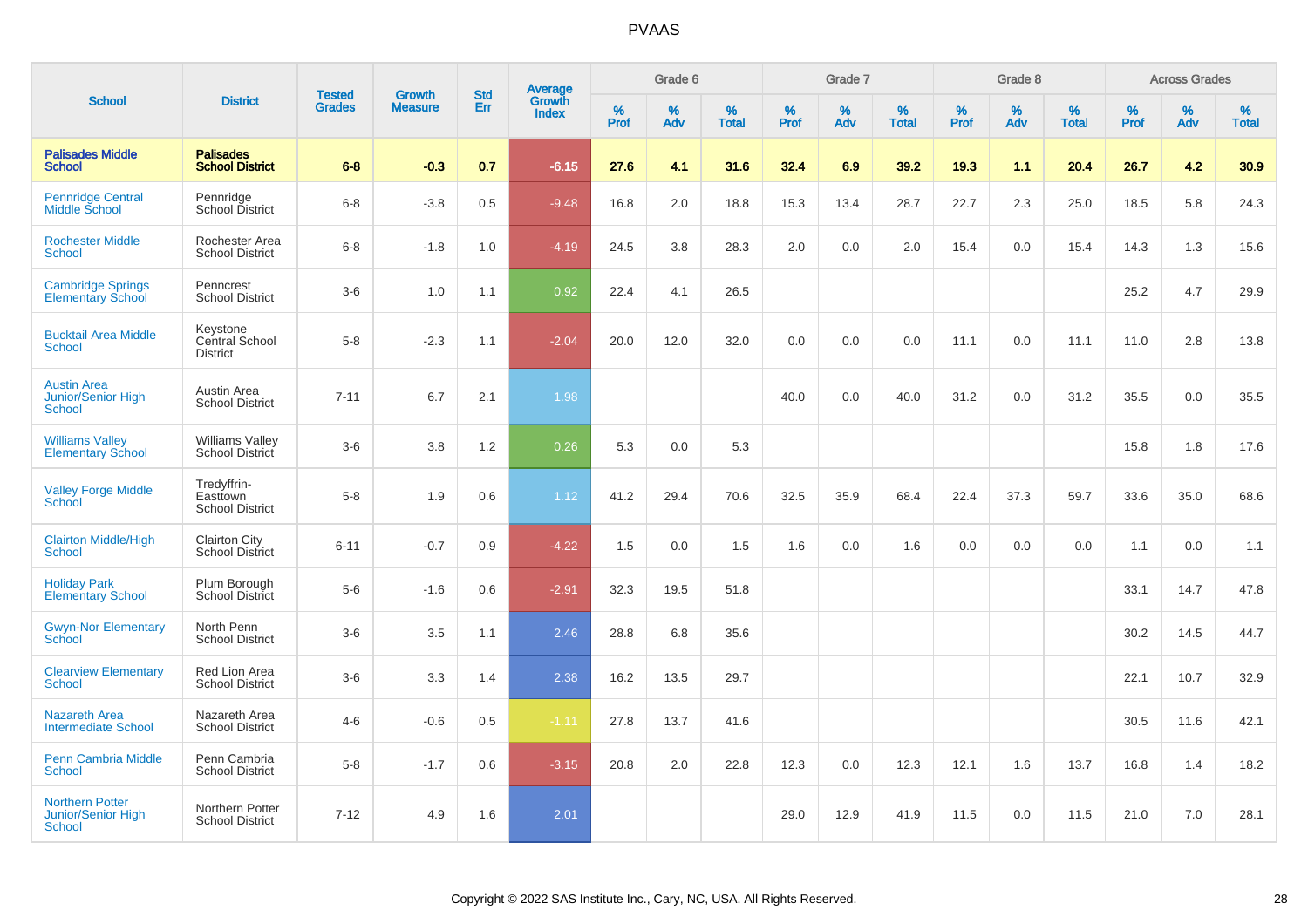|                                                                  |                                                     |                                |                                 | <b>Std</b> |                                          |           | Grade 6  |                   |           | Grade 7  |            |           | Grade 8  |                   |           | <b>Across Grades</b> |                   |
|------------------------------------------------------------------|-----------------------------------------------------|--------------------------------|---------------------------------|------------|------------------------------------------|-----------|----------|-------------------|-----------|----------|------------|-----------|----------|-------------------|-----------|----------------------|-------------------|
| <b>School</b>                                                    | <b>District</b>                                     | <b>Tested</b><br><b>Grades</b> | <b>Growth</b><br><b>Measure</b> | Err        | <b>Average</b><br>Growth<br><b>Index</b> | %<br>Prof | %<br>Adv | %<br><b>Total</b> | %<br>Prof | %<br>Adv | %<br>Total | %<br>Prof | %<br>Adv | %<br><b>Total</b> | %<br>Prof | %<br>Adv             | %<br><b>Total</b> |
| <b>Palisades Middle</b><br><b>School</b>                         | <b>Palisades</b><br><b>School District</b>          | $6 - 8$                        | $-0.3$                          | 0.7        | $-6.15$                                  | 27.6      | 4.1      | 31.6              | 32.4      | 6.9      | 39.2       | 19.3      | 1.1      | 20.4              | 26.7      | 4.2                  | 30.9              |
| <b>Susquenita Middle</b><br>School                               | Susquenita<br>School District                       | $5-8$                          | 1.6                             | 0.6        | $-2.37$                                  | 15.4      | 5.8      | 21.2              | 19.2      | 5.0      | 24.2       | 12.3      | 5.7      | 17.9              | 18.0      | 8.2                  | 26.2              |
| <b>West Greene</b><br><b>Junior/Senior High</b><br><b>School</b> | <b>West Greene</b><br><b>School District</b>        | $7 - 11$                       | 3.7                             | 1.2        | 2.08                                     |           |          |                   | 9.3       | 11.1     | 20.4       | 12.0      | 0.0      | 12.0              | 10.6      | 5.8                  | 16.4              |
| <b>Moshannon Valley</b><br>Junior/Senior High<br><b>School</b>   | Moshannon<br><b>Valley School</b><br>District       | $7 - 10$                       | 3.3                             | 1.1        | 1.96                                     |           |          |                   | 21.0      | 4.8      | 25.8       | 16.9      | 6.2      | 23.1              | 18.9      | 5.5                  | 24.4              |
| <b>General Nash</b><br><b>Elementary School</b>                  | North Penn<br><b>School District</b>                | $3-6$                          | 3.4                             | 1.1        | $-1.61$                                  | 31.8      | 9.5      | 41.3              |           |          |            |           |          |                   | 36.3      | 17.5                 | 53.8              |
| <b>Hope For Hyndman</b><br><b>Charter School</b>                 | Hope For<br>Hyndman<br>Charter School               | $3 - 11$                       | 4.1                             | 1.8        | $-0.16$                                  | 6.2       | 0.0      | 6.2               | 8.3       | 8.3      | 16.7       | 0.0       | 0.0      | 0.0               | 9.9       | 1.2                  | 11.1              |
| Northwestern Lehigh<br><b>Middle School</b>                      | Northwestern<br>Lehigh School<br><b>District</b>    | $6 - 8$                        | 0.1                             | 0.5        | $-1.79$                                  | 28.7      | 9.3      | 38.0              | 25.2      | 8.4      | 33.6       | 20.4      | 15.9     | 36.3              | 24.7      | 11.3                 | 35.9              |
| <b>Rice Avenue Middle</b><br><b>School</b>                       | <b>Girard School</b><br><b>District</b>             | $5 - 8$                        | 0.0                             | 0.6        | $-1.21$                                  | 27.4      | 13.7     | 41.0              | 23.2      | 21.3     | 44.4       | 15.6      | 5.5      | 21.1              | 25.1      | 13.9                 | 39.0              |
| <b>Darby Township</b><br><b>School</b>                           | Southeast<br>Delco School<br><b>District</b>        | $3-8$                          | $-2.6$                          | 1.0        | $-2.81$                                  | 0.0       | 0.0      | 0.0               | 3.3       | 0.0      | 3.3        | 6.4       | 0.0      | 6.4               | 6.6       | 0.9                  | 7.5               |
| Comegys Benjamin B<br><b>School</b>                              | Philadelphia<br>City School<br><b>District</b>      | $3-8$                          | 2.6                             | 2.4        | 1.09                                     |           |          |                   | 0.0       | 0.0      | 0.0        |           |          |                   | 0.0       | 0.0                  | 0.0               |
| Claysburg-Kimmel<br><b>Elementary School</b>                     | Claysburg-<br>Kimmel School<br><b>District</b>      | $3-6$                          | 1.3                             | 1.1        | 1.18                                     | 30.6      | 2.0      | 32.6              |           |          |            |           |          |                   | 29.1      | 7.9                  | 37.0              |
| <b>Propel Charter School-</b><br><b>Braddock Hills</b>           | Propel Charter<br>School -<br><b>Braddock Hills</b> | $3 - 11$                       | $-2.4$                          | 0.8        | $-3.18$                                  | 1.7       | 0.0      | 1.7               | 0.0       | 0.0      | 0.0        | 2.9       | 0.0      | 2.9               | 1.9       | 0.6                  | 2.5               |
| <b>Cairnbrook Elementary</b><br><b>School</b>                    | Shade-Central<br>City School<br><b>District</b>     | $3-6$                          | 4.5                             | 1.9        | 2.31                                     | 26.9      | 0.0      | 26.9              |           |          |            |           |          |                   | 29.6      | 2.3                  | 31.8              |
| <b>Ardmore Avenue</b><br><b>School</b>                           | William Penn<br><b>School District</b>              | $3-6$                          | 3.1                             | 1.4        | 2.16                                     | 0.0       | 0.0      | 0.0               |           |          |            |           |          |                   | 10.8      | 1.8                  | 12.6              |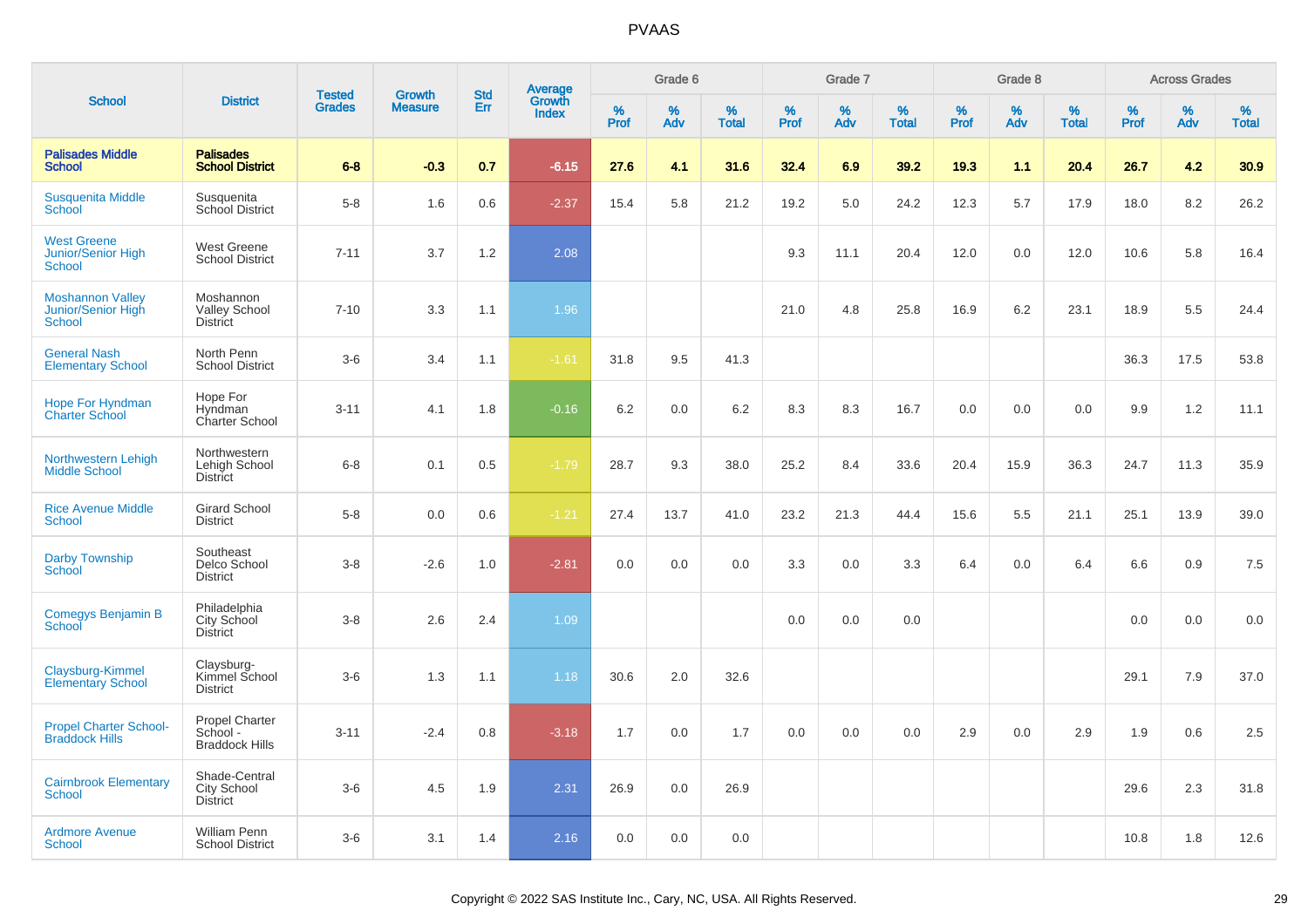|                                                            |                                                    |                                |                                 | <b>Std</b> |                                          |           | Grade 6  |                   |           | Grade 7  |                   |           | Grade 8  |                   |              | <b>Across Grades</b> |                   |
|------------------------------------------------------------|----------------------------------------------------|--------------------------------|---------------------------------|------------|------------------------------------------|-----------|----------|-------------------|-----------|----------|-------------------|-----------|----------|-------------------|--------------|----------------------|-------------------|
| <b>School</b>                                              | <b>District</b>                                    | <b>Tested</b><br><b>Grades</b> | <b>Growth</b><br><b>Measure</b> | Err        | <b>Average</b><br>Growth<br><b>Index</b> | %<br>Prof | %<br>Adv | %<br><b>Total</b> | %<br>Prof | %<br>Adv | %<br><b>Total</b> | %<br>Prof | %<br>Adv | %<br><b>Total</b> | $\%$<br>Prof | %<br>Adv             | %<br><b>Total</b> |
| <b>Palisades Middle</b><br><b>School</b>                   | <b>Palisades</b><br><b>School District</b>         | $6 - 8$                        | $-0.3$                          | 0.7        | $-6.15$                                  | 27.6      | 4.1      | 31.6              | 32.4      | 6.9      | 39.2              | 19.3      | 1.1      | 20.4              | 26.7         | 4.2                  | 30.9              |
| <b>Sharon Hill School</b>                                  | Southeast<br>Delco School<br><b>District</b>       | $3 - 8$                        | $-1.3$                          | 1.4        | $-2.39$                                  | 4.4       | 0.0      | 4.4               | 0.0       | 0.0      | 0.0               | 20.0      | 6.7      | 26.7              | 8.0          | 0.9                  | 8.9               |
| <b>Schuylkill Haven</b><br>Middle School                   | Schuylkill<br>Haven Area<br><b>School District</b> | $5 - 7$                        | $-2.1$                          | 0.7        | $-2.77$                                  | 5.0       | 0.0      | 5.0               | 20.6      | 4.4      | 25.0              |           |          |                   | 13.0         | 2.0                  | 15.0              |
| <b>Discovery Charter</b><br>School                         | <b>Discovery</b><br><b>Charter School</b>          | $3 - 8$                        | 2.6                             | 0.9        | 1.81                                     | 0.0       | 0.0      | 0.0               | 6.6       | 1.6      | 8.2               | 5.4       | 0.0      | 5.4               | 5.2          | 1.1                  | 6.2               |
| <b>Johnsonburg Area</b><br><b>Elementary School</b>        | Johnsonburg<br>Area School<br><b>District</b>      | $3-6$                          | $-0.0$                          | 1.4        | $-0.01$                                  | 21.2      | 12.1     | 33.3              |           |          |                   |           |          |                   | 30.6         | 13.6                 | 44.2              |
| Catasauqua Middle<br><b>School</b>                         | Catasauqua<br>Area School<br><b>District</b>       | $5-8$                          | 1.2                             | 0.6        | $-0.21$                                  | 23.0      | 4.0      | 27.0              | 9.8       | 4.9      | 14.7              | 9.1       | 3.4      | 12.5              | 13.0         | 4.5                  | 17.5              |
| <b>Pleasant Valley Middle</b><br><b>School</b>             | <b>Pleasant Valley</b><br>School District          | $7 - 8$                        | $-0.1$                          | 0.6        | $-2.82$                                  |           |          |                   | 23.2      | 3.6      | 26.8              | 8.4       | 3.2      | 11.6              | 16.6         | 3.4                  | 20.1              |
| <b>West Allegheny Middle</b><br><b>School</b>              | West Allegheny<br>School District                  | $6 - 8$                        | $-1.6$                          | 0.5        | $-6.11$                                  | 33.6      | 21.4     | 55.0              | 27.5      | 20.6     | 48.1              | 23.4      | 11.2     | 34.6              | 28.3         | 18.0                 | 46.3              |
| Aliquippa<br>Junior/Senior High<br><b>School</b>           | Aliquippa<br>School District                       | $7 - 11$                       | 1.0                             | 1.1        | $-1.50$                                  |           |          |                   | 6.9       | 0.0      | 6.9               | 0.0       | 0.0      | 0.0               | 3.7          | 0.0                  | 3.7               |
| <b>Sandburg Middle</b><br>School                           | Neshaminy<br>School District                       | $5 - 8$                        | $-0.6$                          | 0.5        | $-5.00$                                  | 16.0      | 3.8      | 19.8              | 13.6      | 8.8      | 22.4              | 14.6      | 4.4      | 19.0              | 16.1         | 5.7                  | 21.8              |
| <b>Harmony Area</b><br><b>Junior/Senior High</b><br>School | Harmony Area<br>School District                    | $7 - 10$                       | 8.6                             | 3.0        | 2.88                                     |           |          |                   | 0.0       | 0.0      | 0.0               |           |          |                   | 8.7          | 13.0                 | 21.7              |
| <b>Wyalusing Valley</b><br><b>Elementary School</b>        | <b>Wyalusing Area</b><br>School District           | $3-6$                          | 1.9                             | 0.9        | 2.21                                     | 17.8      | 4.0      | 21.8              |           |          |                   |           |          |                   | 18.9         | 5.6                  | 24.4              |
| <b>Windber Area Middle</b><br><b>School</b>                | Windber Area<br><b>School District</b>             | $6 - 8$                        | $-2.0$                          | 0.8        | $-3.71$                                  | 20.9      | 9.0      | 29.8              | 14.9      | 9.5      | 24.3              | 28.6      | 13.1     | 41.7              | 21.8         | 10.7                 | 32.4              |
| Valley<br><b>Elementary/Middle</b><br>School               | <b>Hazleton Area</b><br><b>School District</b>     | $3 - 8$                        | 2.7                             | 1.1        | 0.31                                     | 21.9      | 6.2      | 28.1              | 6.9       | 0.0      | 6.9               | 15.2      | 0.0      | 15.2              | 13.3         | 2.6                  | 15.9              |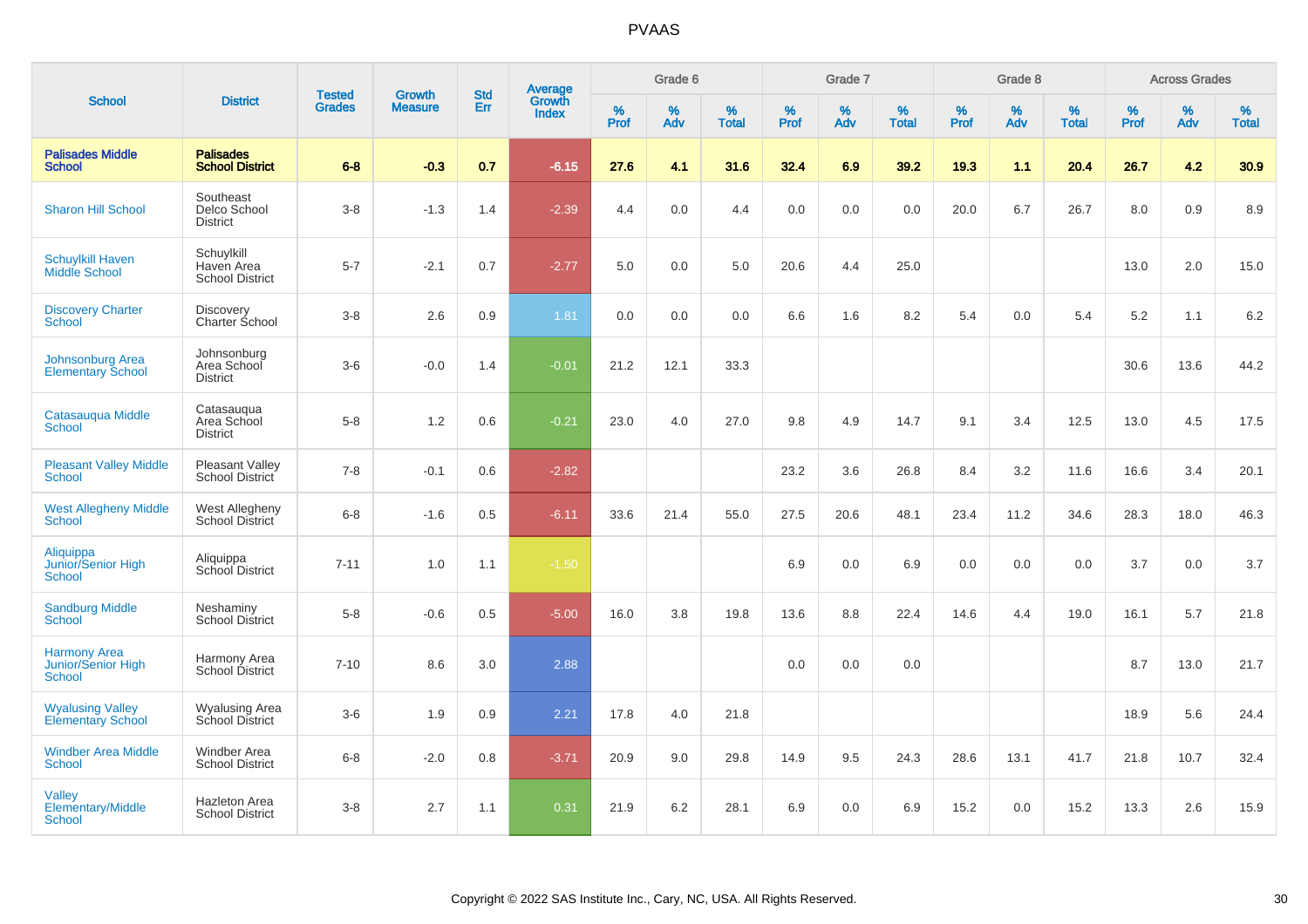|                                                      |                                                       |                                |                                 | <b>Std</b> |                                          |                  | Grade 6  |                   |                  | Grade 7  |                   |                  | Grade 8  |                   |                  | <b>Across Grades</b> |                   |
|------------------------------------------------------|-------------------------------------------------------|--------------------------------|---------------------------------|------------|------------------------------------------|------------------|----------|-------------------|------------------|----------|-------------------|------------------|----------|-------------------|------------------|----------------------|-------------------|
| <b>School</b>                                        | <b>District</b>                                       | <b>Tested</b><br><b>Grades</b> | <b>Growth</b><br><b>Measure</b> | Err        | <b>Average</b><br>Growth<br><b>Index</b> | %<br><b>Prof</b> | %<br>Adv | %<br><b>Total</b> | %<br><b>Prof</b> | %<br>Adv | %<br><b>Total</b> | %<br><b>Prof</b> | %<br>Adv | %<br><b>Total</b> | %<br><b>Prof</b> | %<br>Adv             | %<br><b>Total</b> |
| <b>Palisades Middle</b><br><b>School</b>             | <b>Palisades</b><br><b>School District</b>            | $6 - 8$                        | $-0.3$                          | 0.7        | $-6.15$                                  | 27.6             | 4.1      | 31.6              | 32.4             | 6.9      | 39.2              | 19.3             | 1.1      | 20.4              | 26.7             | 4.2                  | 30.9              |
| <b>Toby Farms</b><br><b>Intermediate School</b>      | Chester-Upland<br><b>School District</b>              | $5-8$                          | 0.1                             | 1.0        | $-2.37$                                  | 3.5              | 1.8      | 5.3               | 0.0              | 0.0      | 0.0               | 0.0              | 0.0      | 0.0               | 1.1              | 0.6                  | 1.7               |
| <b>Northwest Area</b><br><b>Intermediate School</b>  | Northwest Area<br><b>School District</b>              | $3-6$                          | 0.1                             | 1.1        | 0.09                                     | 19.3             | 3.5      | 22.8              |                  |          |                   |                  |          |                   | 17.0             | 1.8                  | 18.8              |
| <b>Purchase Line</b><br><b>Elementary School</b>     | Purchase Line<br><b>School District</b>               | $3-6$                          | 3.1                             | 1.1        | $-0.77$                                  | 6.1              | 3.0      | 9.1               |                  |          |                   |                  |          |                   | 21.8             | 4.3                  | 26.1              |
| <b>Elizabeth Forward</b><br><b>Middle School</b>     | Elizabeth<br><b>Forward School</b><br><b>District</b> | $6 - 8$                        | $-0.8$                          | 0.5        | $-4.39$                                  | 29.6             | 10.5     | 40.1              | 21.6             | 5.2      | 26.8              | 16.8             | 2.9      | 19.6              | 22.5             | 6.2                  | 28.7              |
| <b>Ingomar Middle School</b>                         | North Allegheny<br><b>School District</b>             | $6 - 8$                        | $-0.1$                          | 0.5        | $-2.11$                                  | 32.8             | 14.8     | 47.5              | 27.8             | 21.8     | 49.6              | 25.6             | 22.0     | 47.6              | 29.0             | 19.2                 | 48.1              |
| <b>Cranberry Elementary</b><br>School                | Cranberry Area<br>School District                     | $3-6$                          | 2.5                             | 0.9        | 2.10                                     | 26.0             | 2.1      | 28.1              |                  |          |                   |                  |          |                   | 25.6             | 4.4                  | 30.0              |
| <b>Laboratory Charter</b><br><b>School</b>           | Laboratory<br>Charter School                          | $3-8$                          | $-0.7$                          | 1.1        | $-0.61$                                  | 2.3              | 0.0      | 2.3               | 6.4              | 0.0      | 6.4               | $5.0\,$          | 0.0      | 5.0               | 5.3              | 0.0                  | 5.3               |
| <b>Central Valley Middle</b><br><b>School</b>        | <b>Central Valley</b><br>School District              | $6 - 8$                        | $-2.8$                          | 0.6        | $-8.85$                                  | 22.1             | 2.2      | 24.3              | 20.3             | 7.2      | 27.4              | 20.4             | 8.0      | 28.5              | 20.9             | 5.9                  | 26.8              |
| <b>Preston School</b>                                | Wayne<br>Highlands<br>School District                 | $3 - 8$                        | 4.2                             | 1.5        | $-0.29$                                  | 22.2             | 0.0      | 22.2              | 11.8             | 11.8     | 23.5              | 38.5             | 0.0      | 38.5              | 24.0             | 11.0                 | 35.0              |
| <b>Marshall Thurgood</b>                             | Philadelphia<br>City School<br><b>District</b>        | $3 - 8$                        | 4.5                             | 1.8        | 0.41                                     | 5.9              | 0.0      | 5.9               | 6.2              | 0.0      | 6.2               | 4.2              | 0.0      | 4.2               | 3.7              | 0.9                  | 4.6               |
| <b>Shawmont School</b>                               | Philadelphia<br>City School<br><b>District</b>        | $3-8$                          | 0.4                             | 1.6        | $-0.80$                                  | 11.1             | 0.0      | 11.1              | 15.8             | 5.3      | 21.0              |                  |          |                   | 16.1             | 2.2                  | 18.3              |
| Youngsville<br><b>Middle/High School</b>             | <b>Warren County</b><br>School District               | $6 - 11$                       | 2.1                             | 1.0        | 0.13                                     | 13.5             | 0.0      | 13.5              | 4.0              | 0.0      | 4.0               | 12.5             | 2.5      | 15.0              | 9.9              | 0.7                  | 10.6              |
| <b>Berlin Brothersvalley</b><br><b>Middle School</b> | <b>Berlin</b><br>Brothersvalley<br>School District    | $5-8$                          | 2.2                             | 0.8        | $-0.76$                                  | 21.2             | 3.0      | 24.2              | 30.8             | $3.8\,$  | 34.6              | 18.8             | 8.3      | 27.1              | 26.0             | 7.3                  | 33.3              |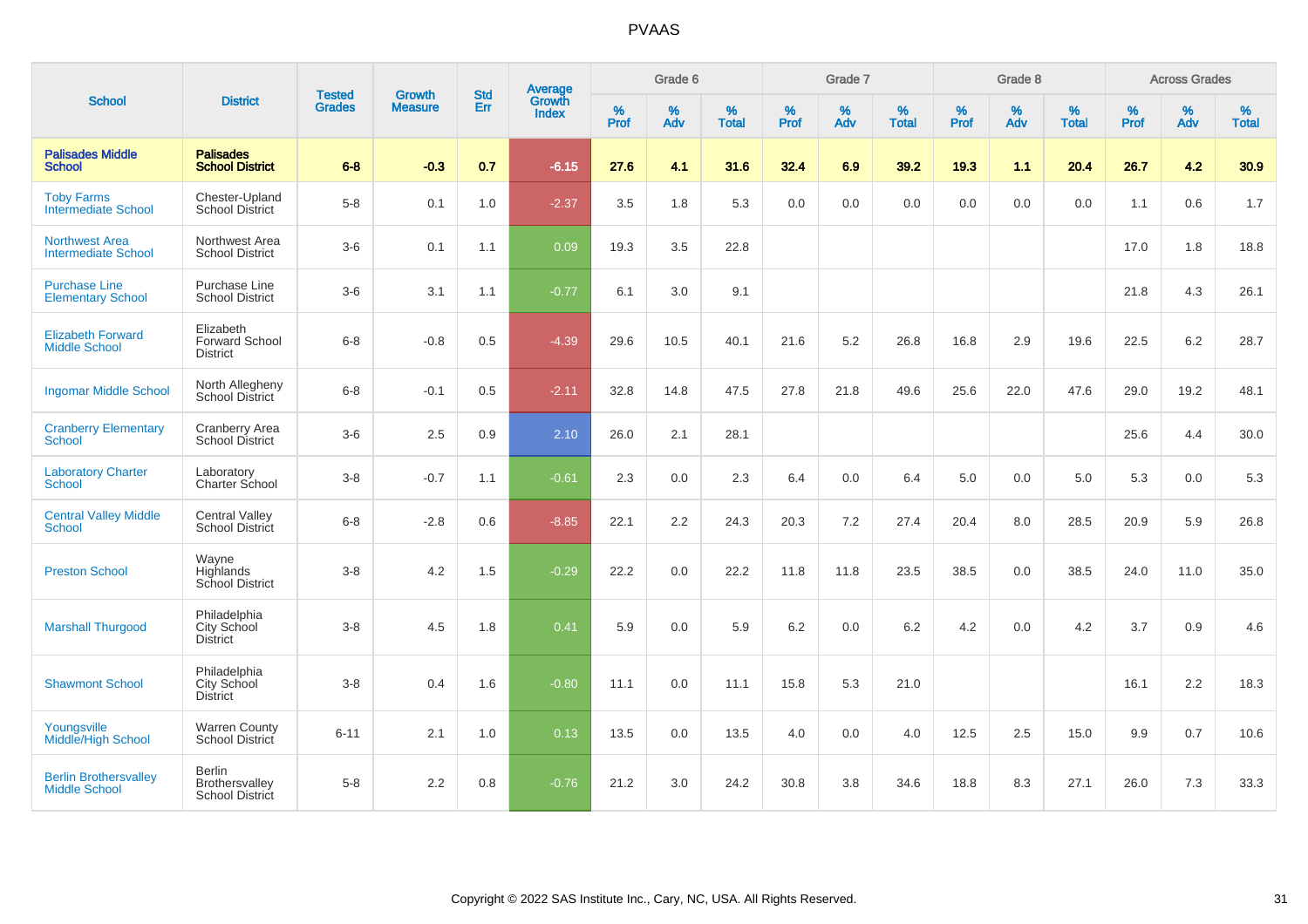|                                                             |                                                        |                                |                                 |                   |                                          |                  | Grade 6     |                   |              | Grade 7     |                      |              | Grade 8  |                   |              | <b>Across Grades</b> |                   |
|-------------------------------------------------------------|--------------------------------------------------------|--------------------------------|---------------------------------|-------------------|------------------------------------------|------------------|-------------|-------------------|--------------|-------------|----------------------|--------------|----------|-------------------|--------------|----------------------|-------------------|
| <b>School</b>                                               | <b>District</b>                                        | <b>Tested</b><br><b>Grades</b> | <b>Growth</b><br><b>Measure</b> | <b>Std</b><br>Err | <b>Average</b><br>Growth<br><b>Index</b> | %<br><b>Prof</b> | $\%$<br>Adv | %<br><b>Total</b> | $\%$<br>Prof | $\%$<br>Adv | $\%$<br><b>Total</b> | $\%$<br>Prof | %<br>Adv | %<br><b>Total</b> | $\%$<br>Prof | %<br>Adv             | %<br><b>Total</b> |
| <b>Palisades Middle</b><br><b>School</b>                    | <b>Palisades</b><br><b>School District</b>             | $6 - 8$                        | $-0.3$                          | 0.7               | $-6.15$                                  | 27.6             | 4.1         | 31.6              | 32.4         | 6.9         | 39.2                 | 19.3         | 1.1      | 20.4              | 26.7         | 4.2                  | 30.9              |
| <b>Conrad Weiser Middle</b><br><b>School</b>                | <b>Conrad Weiser</b><br>Area School<br><b>District</b> | $5-8$                          | $-1.9$                          | 0.4               | $-4.23$                                  | 18.5             | 2.6         | 21.2              | 15.6         | 1.6         | 17.2                 | 9.4          | 3.0      | 12.3              | 14.4         | 2.3                  | 16.7              |
| <b>Gettysburg Montessori</b><br><b>Charter School</b>       | Gettysburg<br>Montessori<br><b>Charter School</b>      | $3-6$                          | 5.4                             | 1.9               | 1.71                                     | 11.1             | 0.0         | 11.1              |              |             |                      |              |          |                   | 19.2         | 9.6                  | 28.7              |
| <b>Midland</b><br><b>Elementary/Middle</b><br><b>School</b> | Midland<br>Borough School<br><b>District</b>           | $3-8$                          | 2.3                             | 1.2               | $-0.50$                                  | 13.6             | 0.0         | 13.6              | 14.3         | 0.0         | 14.3                 | 9.5          | 4.8      | 14.3              | 15.7         | 2.9                  | 18.6              |
| <b>Fannett-Metal Middle</b><br><b>School</b>                | Fannett-Metal<br><b>School District</b>                | $6 - 8$                        | $-1.6$                          | 1.1               | $-3.34$                                  | 10.3             | 0.0         | 10.3              | 9.7          | 0.0         | 9.7                  | 8.9          | 2.2      | 11.1              | 9.5          | 1.0                  | 10.5              |
| <b>Harris School</b>                                        | Southeast<br>Delco School<br><b>District</b>           | $3-8$                          | 2.7                             | 1.1               | 0.62                                     | 3.4              | 0.0         | 3.4               | 2.1          | 2.1         | 4.3                  | 7.1          | 0.0      | 7.1               | 4.7          | 0.5                  | 5.3               |
| <b>Rockwood Area</b><br><b>Elementary School</b>            | Rockwood Area<br><b>School District</b>                | $3-6$                          | 3.5                             | 1.3               | 1.21                                     | 16.7             | 21.4        | 38.1              |              |             |                      |              |          |                   | 22.6         | 12.0                 | 34.6              |
| Arcola Intermediate<br>School                               | Methacton<br><b>School District</b>                    | $5-8$                          | $-0.4$                          | 0.5               | $-3.99$                                  |                  |             |                   | 27.1         | 11.2        | 38.3                 | 20.1         | 12.5     | 32.6              | 23.6         | 11.9                 | 35.4              |
| <b>Alliance For Progress</b><br><b>Charter School</b>       | Alliance For<br>Progress<br>Charter School             | $3-8$                          | $-5.0$                          | 1.1               | $-4.56$                                  | 0.0              | 0.0         | 0.0               | 0.0          | 0.0         | 0.0                  | 0.0          | 0.0      | 0.0               | 0.6          | 0.0                  | 0.6               |
| Cecil Intermediate<br><b>School</b>                         | Canon-<br>Mcmillan<br><b>School District</b>           | $5-6$                          | $-0.1$                          | 0.6               | $-0.22$                                  | 36.2             | 12.4        | 48.6              |              |             |                      |              |          |                   | 34.5         | 17.8                 | 52.3              |
| <b>Widener Partnership</b><br><b>Charter School</b>         | Widener<br>Partnership<br><b>Charter School</b>        | $3 - 7$                        | 2.8                             | 1.0               | 2.27                                     | 2.5              | 0.0         | 2.5               | 0.0          | 2.3         | 2.3                  |              |          |                   | 1.4          | 0.5                  | 1.9               |
| <b>Greater Johnstown</b><br><b>Middle School</b>            | Greater<br>Johnstown<br><b>School District</b>         | $5 - 7$                        | $-1.7$                          | 0.6               | $-3.96$                                  | 4.8              | 0.0         | 4.8               | 7.4          | 0.0         | 7.4                  |              |          |                   | 6.1          | 0.2                  | 6.3               |
| <b>Eyer Middle School</b>                                   | East Penn<br><b>School District</b>                    | $6 - 8$                        | 0.3                             | 0.5               | $-2.28$                                  | 29.3             | 8.7         | 38.0              | 24.9         | 16.9        | 41.8                 | 20.7         | 11.4     | 32.2              | 25.0         | 12.4                 | 37.4              |
| <b>Swatara Middle School</b>                                | Central<br>Dauphin School<br><b>District</b>           | $6 - 8$                        | 0.8                             | 0.5               | $-1.26$                                  | 12.0             | 1.3         | 13.3              | 9.9          | 2.9         | 12.9                 | 9.3          | 2.6      | 11.9              | 10.4         | 2.3                  | 12.7              |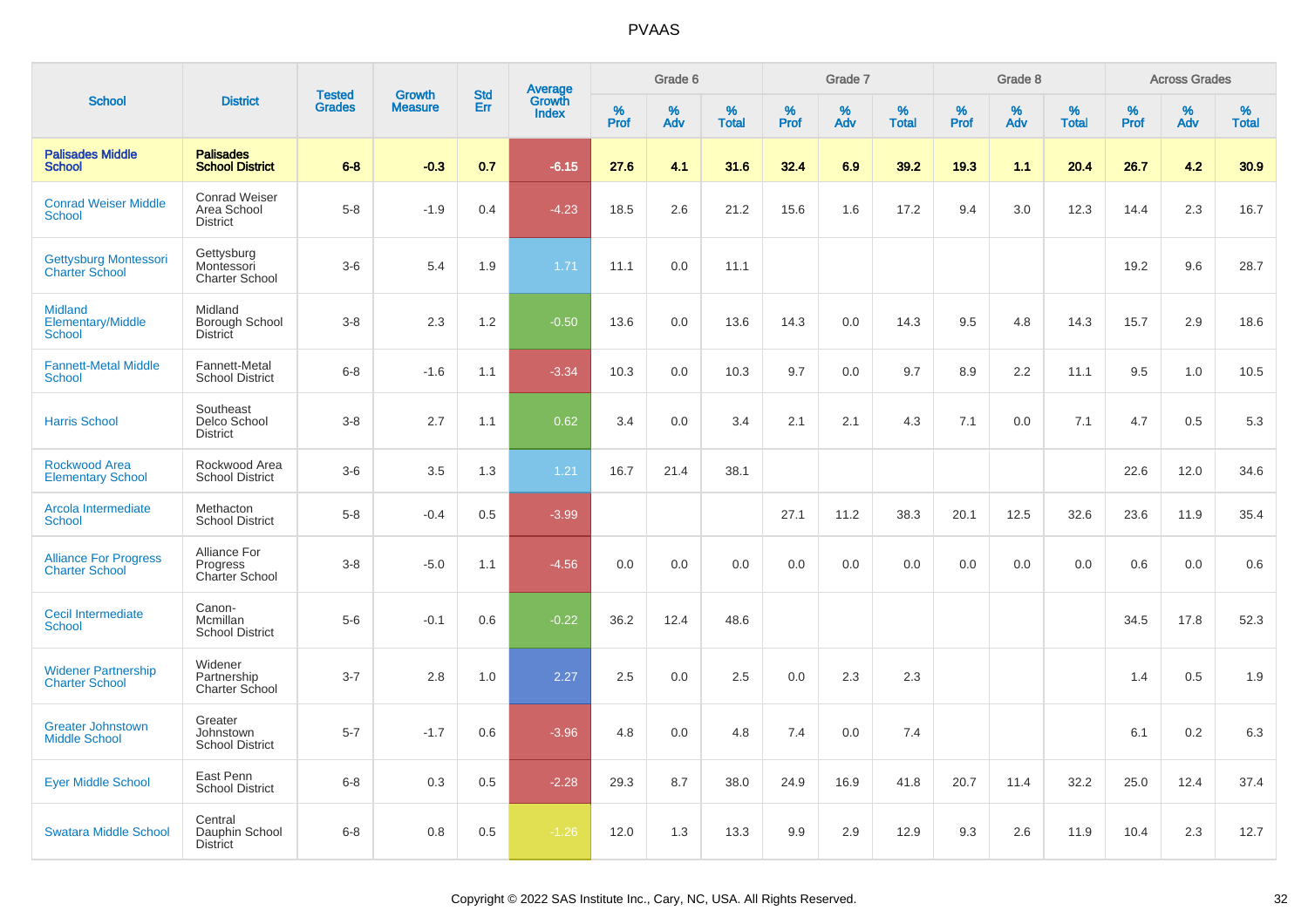|                                                           |                                                  |                                |                                 | <b>Std</b> |                                          |                  | Grade 6     |                   |              | Grade 7     |                   |           | Grade 8  |                   |              | <b>Across Grades</b> |                   |
|-----------------------------------------------------------|--------------------------------------------------|--------------------------------|---------------------------------|------------|------------------------------------------|------------------|-------------|-------------------|--------------|-------------|-------------------|-----------|----------|-------------------|--------------|----------------------|-------------------|
| <b>School</b>                                             | <b>District</b>                                  | <b>Tested</b><br><b>Grades</b> | <b>Growth</b><br><b>Measure</b> | Err        | <b>Average</b><br>Growth<br><b>Index</b> | %<br><b>Prof</b> | $\%$<br>Adv | %<br><b>Total</b> | $\%$<br>Prof | $\%$<br>Adv | %<br><b>Total</b> | %<br>Prof | %<br>Adv | %<br><b>Total</b> | $\%$<br>Prof | $\%$<br>Adv          | %<br><b>Total</b> |
| <b>Palisades Middle</b><br><b>School</b>                  | <b>Palisades</b><br><b>School District</b>       | $6 - 8$                        | $-0.3$                          | 0.7        | $-6.15$                                  | 27.6             | 4.1         | 31.6              | 32.4         | 6.9         | 39.2              | 19.3      | 1.1      | 20.4              | 26.7         | 4.2                  | 30.9              |
| <b>Indian Valley Middle</b><br><b>School</b>              | Souderton Area<br><b>School District</b>         | $6 - 8$                        | $-0.6$                          | 0.5        | $-2.91$                                  | 33.5             | 12.3        | 45.8              | 34.4         | 13.7        | 48.0              | 23.3      | 5.1      | 28.4              | 30.9         | 10.7                 | 41.6              |
| <b>Rice Elementary</b><br>School                          | Crestwood<br><b>School District</b>              | $3-6$                          | $-4.3$                          | 0.8        | $-5.14$                                  | 23.1             | 7.7         | 30.8              |              |             |                   |           |          |                   | 26.0         | 7.7                  | 33.7              |
| <b>Miller Middle School</b>                               | <b>Central Greene</b><br><b>School District</b>  | $7 - 8$                        | $-1.6$                          | 0.8        | $-5.71$                                  |                  |             |                   | 12.3         | 6.1         | 18.4              | 9.4       | 0.9      | 10.4              | 10.9         | 3.6                  | 14.6              |
| Pittsburgh King K-8                                       | Pittsburgh<br>School District                    | $3 - 8$                        | $-1.2$                          | 1.1        | $-2.75$                                  | 0.0              | 0.0         | 0.0               | 3.1          | 0.0         | 3.1               | 0.0       | 0.0      | 0.0               | 1.7          | 0.0                  | 1.7               |
| Midd-West High<br>School                                  | Midd-West<br><b>School District</b>              | $7 - 11$                       | 2.8                             | 1.1        | 2.63                                     |                  |             |                   |              |             |                   | 21.6      | 8.0      | 29.6              | 21.6         | 8.0                  | 29.6              |
| <b>Mcguffey Middle</b><br>School                          | Mcguffey<br>School District                      | $6-9$                          | $-2.2$                          | 0.6        | $-5.20$                                  | 13.9             | 2.0         | 15.8              | 4.7          | 0.0         | 4.7               | 5.6       | 3.2      | 8.9               | 7.8          | 1.8                  | 9.7               |
| <b>Pennbrook Middle</b><br><b>School</b>                  | North Penn<br><b>School District</b>             | $6-9$                          | $-0.8$                          | 0.6        | $-4.13$                                  |                  |             |                   | 35.4         | 9.8         | 45.1              | 32.4      | 9.6      | 42.0              | 34.0         | 9.7                  | 43.7              |
| <b>Turner Intermediate</b><br>School                      | Wilkinsburg<br>Borough School<br><b>District</b> | $3 - 6$                        | 3.6                             | 1.4        | $-1.51$                                  | 0.0              | 2.5         | 2.5               |              |             |                   |           |          |                   | 12.6         | 2.1                  | 14.7              |
| <b>Sugarcreek</b><br><b>Elementary School</b>             | Karns City Area<br><b>School District</b>        | $3-6$                          | 3.8                             | 1.5        | 1.21                                     | 37.1             | 0.0         | 37.1              |              |             |                   |           |          |                   | 28.2         | 4.8                  | 33.1              |
| <b>Frazier Middle School</b>                              | <b>Frazier School</b><br><b>District</b>         | $6 - 8$                        | $-1.0$                          | 0.8        | $-3.36$                                  | 17.5             | 2.5         | 20.0              | 15.1         | 10.5        | 25.6              | 4.0       | 0.0      | 4.0               | 13.4         | 5.1                  | 18.5              |
| <b>Oswayo Valley Middle</b><br>School                     | Oswayo Valley<br>School District                 | $6 - 8$                        | 1.3                             | 1.3        | $-1.05$                                  | 25.9             | 7.4         | 33.3              | 23.1         | 11.5        | 34.6              | 25.8      | 16.1     | 41.9              | 25.0         | 11.9                 | 36.9              |
| <b>Avella Area</b><br>Junior/Senior High<br><b>School</b> | Avella Area<br><b>School District</b>            | $7 - 12$                       | 2.7                             | 1.5        | 0.28                                     |                  |             |                   | 17.1         | 2.9         | 20.0              | 22.2      | 11.1     | 33.3              | 19.4         | 6.4                  | 25.8              |
| <b>Heights Terrace</b><br>Elementary/Middle<br>School     | Hazleton Area<br><b>School District</b>          | $3 - 8$                        | $-1.8$                          | 1.2        | $-2.50$                                  | 0.0              | 0.0         | 0.0               | 0.0          | 0.0         | 0.0               | 0.0       | 0.0      | 0.0               | 6.2          | 0.0                  | $6.2\,$           |
| <b>Keystone Academy</b><br><b>Charter School</b>          | Keystone<br>Academy<br>Charter School            | $3 - 8$                        | 0.8                             | 0.8        | $-0.44$                                  | 9.7              | 4.8         | 14.5              | 12.3         | 1.8         | 14.0              | 6.8       | 1.7      | 8.5               | 12.4         | 2.8                  | 15.1              |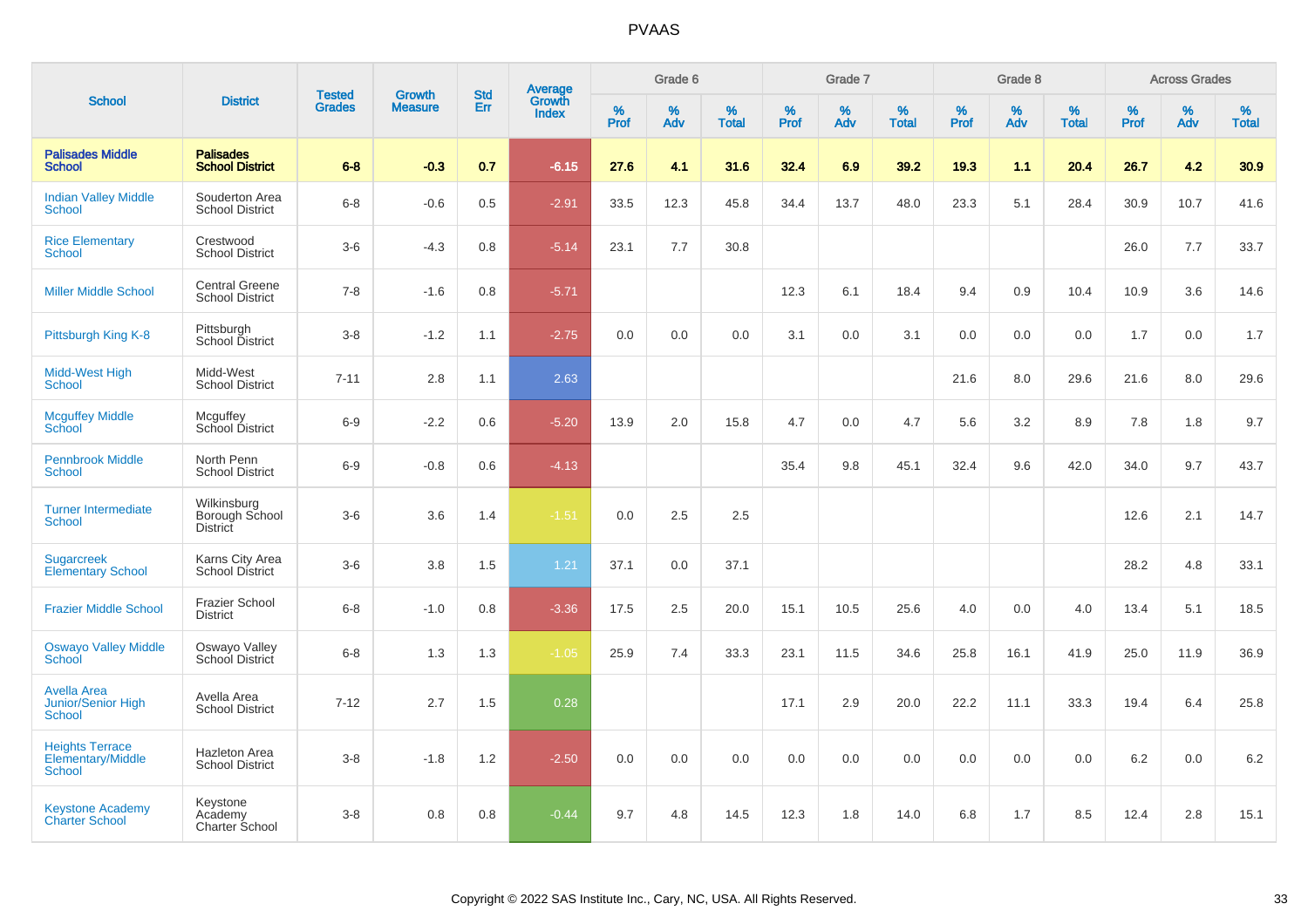|                                                                        |                                                        |                                |                                 | <b>Std</b> |                                          |                  | Grade 6     |                   |           | Grade 7  |                   |           | Grade 8  |                   |              | <b>Across Grades</b> |                   |
|------------------------------------------------------------------------|--------------------------------------------------------|--------------------------------|---------------------------------|------------|------------------------------------------|------------------|-------------|-------------------|-----------|----------|-------------------|-----------|----------|-------------------|--------------|----------------------|-------------------|
| <b>School</b>                                                          | <b>District</b>                                        | <b>Tested</b><br><b>Grades</b> | <b>Growth</b><br><b>Measure</b> | Err        | <b>Average</b><br>Growth<br><b>Index</b> | %<br><b>Prof</b> | $\%$<br>Adv | %<br><b>Total</b> | %<br>Prof | %<br>Adv | %<br><b>Total</b> | %<br>Prof | %<br>Adv | %<br><b>Total</b> | $\%$<br>Prof | $\%$<br>Adv          | %<br><b>Total</b> |
| <b>Palisades Middle</b><br><b>School</b>                               | <b>Palisades</b><br><b>School District</b>             | $6 - 8$                        | $-0.3$                          | 0.7        | $-6.15$                                  | 27.6             | 4.1         | 31.6              | 32.4      | 6.9      | 39.2              | 19.3      | 1.1      | 20.4              | 26.7         | 4.2                  | 30.9              |
| <b>Colonial Middle School</b>                                          | <b>Colonial School</b><br><b>District</b>              | $6 - 8$                        | $-1.5$                          | 0.4        | $-7.33$                                  | 35.6             | 15.3        | 50.9              | 29.4      | 16.8     | 46.2              | 21.2      | 15.0     | 36.2              | 28.9         | 15.7                 | 44.6              |
| <b>Hershey Middle</b><br><b>School</b>                                 | Derry Township<br>School District                      | $6 - 8$                        | 3.4                             | 1.6        | $-0.80$                                  | 51.5             | 21.2        | 72.7              | 32.0      | 36.0     | 68.0              | 14.3      | 71.4     | 85.7              | 37.5         | 36.1                 | 73.6              |
| <b>Frederick Douglass</b><br><b>Mastery Charter</b><br>School          | Frederick<br>Douglass<br>Mastery Charter<br>School     | $3-8$                          | $-1.0$                          | 1.2        | $-1.57$                                  | 0.0              | 0.0         | 0.0               | 0.0       | 0.0      | 0.0               | 3.4       | 3.4      | 6.9               | 1.5          | 0.8                  | 2.3               |
| <b>Groveland Elementary</b><br><b>School</b>                           | <b>Central Bucks</b><br><b>School District</b>         | $3-6$                          | 2.0                             | 0.8        | 1.47                                     | 37.9             | 8.9         | 46.8              |           |          |                   |           |          |                   | 33.0         | 15.0                 | 48.0              |
| <b>Carson Middle School</b>                                            | North Allegheny<br><b>School District</b>              | $6 - 8$                        | $-1.5$                          | 0.5        | $-5.06$                                  | 33.9             | 10.9        | 44.8              | 34.4      | 19.1     | 53.6              | 18.4      | 9.2      | 27.6              | 28.6         | 13.0                 | 41.6              |
| <b>Mercer Area</b><br><b>Elementary School</b>                         | Mercer Area<br><b>School District</b>                  | $3-6$                          | 2.6                             | 1.0        | 2.50                                     | 35.3             | 8.8         | 44.1              |           |          |                   |           |          |                   | 33.2         | 15.4                 | 48.6              |
| <b>Southwest Leadership</b><br><b>Academy Charter</b><br><b>School</b> | Southwest<br>Leadership<br>Academy<br>Charter School   | $3-8$                          | 0.7                             | 1.0        | $-1.34$                                  | 2.9              | 0.0         | 2.9               | 5.1       | 0.0      | 5.1               | 0.0       | 0.0      | 0.0               | 5.7          | 1.5                  | 7.2               |
| <b>Charleroi Area Middle</b><br><b>School</b>                          | Charleroi<br><b>School District</b>                    | $6 - 8$                        | $-3.3$                          | 0.7        | $-5.61$                                  | 13.1             | 0.0         | 13.1              | 8.5       | 3.8      | 12.3              | 11.6      | 1.0      | 12.6              | 11.0         | 1.7                  | 12.7              |
| <b>Allegheny-Clarion</b><br><b>Valley High School</b>                  | Allegheny-<br>Clarion Valley<br><b>School District</b> | $7 - 10$                       | 1.2                             | 1.3        | $-1.40$                                  |                  |             |                   | 4.8       | 0.0      | 4.8               | 8.6       | 0.0      | 8.6               | 6.5          | 0.0                  | 6.5               |
| <b>Poquessing Middle</b><br>School                                     | Neshaminy<br><b>School District</b>                    | $5-8$                          | $-0.5$                          | 0.5        | $-5.92$                                  | 18.3             | 2.3         | 20.6              | 23.3      | 6.8      | 30.1              | 16.7      | 5.4      | 22.0              | 21.9         | 6.5                  | 28.4              |
| <b>Inglewood Elementary</b><br>School                                  | North Penn<br><b>School District</b>                   | $3-6$                          | 2.8                             | 1.2        | $-0.13$                                  | 32.1             | 7.1         | 39.3              |           |          |                   |           |          |                   | 29.5         | 15.5                 | 45.0              |
| <b>Danville Area Middle</b><br><b>School</b>                           | Danville Area<br><b>School District</b>                | $6 - 8$                        | $-0.8$                          | 0.6        | $-6.79$                                  | 26.4             | 8.3         | 34.7              | 24.5      | 14.6     | 39.1              | 19.6      | 9.8      | 29.4              | 23.4         | 10.9                 | 34.4              |
| <b>Tussey Mountain</b><br>Middle School                                | Tussey<br>Mountain<br><b>School District</b>           | $5-8$                          | 0.2                             | 0.7        | 0.25                                     | 12.4             | 0.0         | 12.4              | 11.3      | 3.2      | 14.5              | 12.5      | 1.4      | 13.9              | 13.9         | 1.5                  | 15.4              |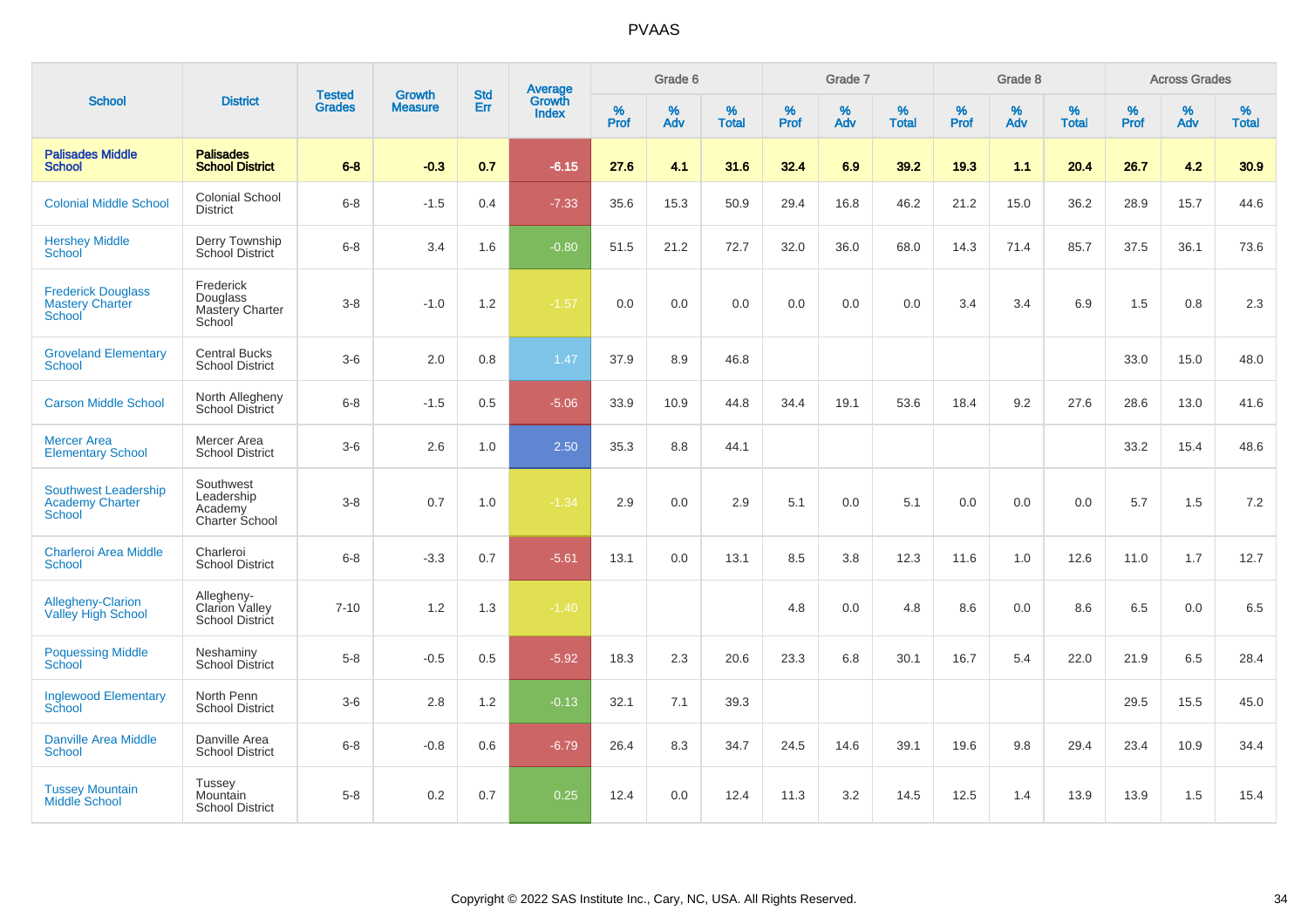|                                                                     |                                                          |                                |                                 |                   |                                          |                     | Grade 6     |                   |              | Grade 7     |                   |              | Grade 8     |                   |              | <b>Across Grades</b> |                   |
|---------------------------------------------------------------------|----------------------------------------------------------|--------------------------------|---------------------------------|-------------------|------------------------------------------|---------------------|-------------|-------------------|--------------|-------------|-------------------|--------------|-------------|-------------------|--------------|----------------------|-------------------|
| <b>School</b>                                                       | <b>District</b>                                          | <b>Tested</b><br><b>Grades</b> | <b>Growth</b><br><b>Measure</b> | <b>Std</b><br>Err | <b>Average</b><br>Growth<br><b>Index</b> | $\%$<br><b>Prof</b> | $\%$<br>Adv | %<br><b>Total</b> | $\%$<br>Prof | $\%$<br>Adv | %<br><b>Total</b> | $\%$<br>Prof | $\%$<br>Adv | %<br><b>Total</b> | $\%$<br>Prof | $\%$<br>Adv          | %<br><b>Total</b> |
| <b>Palisades Middle</b><br><b>School</b>                            | <b>Palisades</b><br><b>School District</b>               | $6 - 8$                        | $-0.3$                          | 0.7               | $-6.15$                                  | 27.6                | 4.1         | 31.6              | 32.4         | 6.9         | 39.2              | 19.3         | 1.1         | 20.4              | 26.7         | 4.2                  | 30.9              |
| <b>Oley Valley Middle</b><br>School                                 | Oley Valley<br>School District                           | $6 - 8$                        | 1.0                             | 0.7               | $-0.18$                                  | 30.8                | 11.2        | 42.1              | 19.0         | 7.8         | 26.7              | 12.8         | 2.3         | 15.1              | 21.4         | 7.4                  | 28.8              |
| <b>Iroquois Junior/Senior</b><br><b>High School</b>                 | Iroquois School<br><b>District</b>                       | $7 - 11$                       | 1.9                             | 0.8               | 0.71                                     |                     |             |                   | 11.5         | 9.4         | 20.8              | 21.0         | 6.0         | 27.0              | 16.3         | 7.6                  | 24.0              |
| <b>Choconut Valley</b><br><b>Elementary School</b>                  | Montrose Area<br><b>School District</b>                  | $3-6$                          | 3.6                             | 1.5               | $-1.81$                                  | 30.2                | 2.3         | 32.6              |              |             |                   |              |             |                   | 33.3         | 9.5                  | 42.9              |
| <b>Centre Learning</b><br><b>Community Charter</b><br><b>School</b> | Centre Learning<br>Community<br>Charter School           | $5-8$                          | 4.9                             | 2.0               | 1.22                                     |                     |             |                   | 25.0         | 12.5        | 37.5              | 0.0          | 17.6        | 17.6              | 24.1         | 18.5                 | 42.6              |
| <b>Sharpsville Area</b><br><b>Middle School</b>                     | Sharpsville<br>Area School<br><b>District</b>            | $6 - 8$                        | $-0.6$                          | 0.8               | $-2.70$                                  | 16.4                | 1.5         | 17.9              | 21.9         | 3.1         | 25.0              | 20.0         | 7.1         | 27.1              | 19.4         | 4.0                  | 23.4              |
| <b>Titus Elementary</b><br>School                                   | <b>Central Bucks</b><br><b>School District</b>           | $3-6$                          | 2.2                             | 0.9               | 2.20                                     | 25.6                | 21.1        | 46.7              |              |             |                   |              |             |                   | 31.4         | 19.4                 | 50.8              |
| <b>Sandy Run Middle</b><br><b>School</b>                            | Upper Dublin<br><b>School District</b>                   | $6 - 8$                        | 0.1                             | 0.5               | $-2.65$                                  | 38.5                | 24.8        | 63.3              | 30.8         | 29.7        | 60.5              | 24.1         | 14.8        | 38.9              | 31.4         | 23.1                 | 54.5              |
| <b>Mastery Charter</b><br>School-Harrity<br>Campus                  | <b>Mastery Charter</b><br>School - Harrity<br>Campus     | $3-8$                          | $-0.7$                          | 1.1               | $-1.30$                                  | 2.3                 | 0.0         | 2.3               | 0.0          | 0.0         | 0.0               | 3.1          | 0.0         | 3.1               | 5.5          | 1.0                  | 6.5               |
| <b>Charles W Longer</b><br><b>Elementary School</b>                 | Hollidaysburg<br>Area School<br><b>District</b>          | $3-6$                          | 2.5                             | 1.1               | $-1.47$                                  | 19.7                | 8.2         | 27.9              |              |             |                   |              |             |                   | 30.5         | 10.6                 | 41.2              |
| Young Scholars Of<br><b>Central PA Charter</b><br>School            | Young Scholars<br>Of Central PA<br><b>Charter School</b> | $3-8$                          | 1.7                             | 1.2               | 0.12                                     | 8.0                 | 4.0         | 12.0              | 28.6         | 14.3        | 42.9              | 0.0          | 0.0         | 0.0               | 21.7         | 11.1                 | 32.8              |
| <b>East Hills Middle</b><br><b>School</b>                           | Bethlehem Area<br><b>School District</b>                 | $6 - 8$                        | $-0.7$                          | 0.8               | $-4.51$                                  | 14.1                | 2.0         | 16.2              | 17.4         | 11.6        | 29.1              | 25.5         | 4.3         | 29.8              | 17.7         | 6.0                  | 23.7              |
| Gettysburg Area<br><b>Middle School</b>                             | Gettysburg<br>Area School<br><b>District</b>             | $6 - 8$                        | $-0.1$                          | 0.5               | $-2.95$                                  | 22.8                | 12.2        | 35.0              | 16.1         | 6.0         | 22.0              | 21.9         | 7.9         | 29.8              | 20.2         | 8.6                  | 28.7              |
| <b>Waynesboro Area</b><br>Middle School                             | Waynesboro<br>Area School<br><b>District</b>             | $6 - 8$                        | $-0.6$                          | 0.4               | $-2.74$                                  | 20.4                | 10.5        | 31.0              | 19.3         | 6.0         | 25.3              | 20.1         | 4.8         | 24.8              | 19.9         | 7.1                  | 27.0              |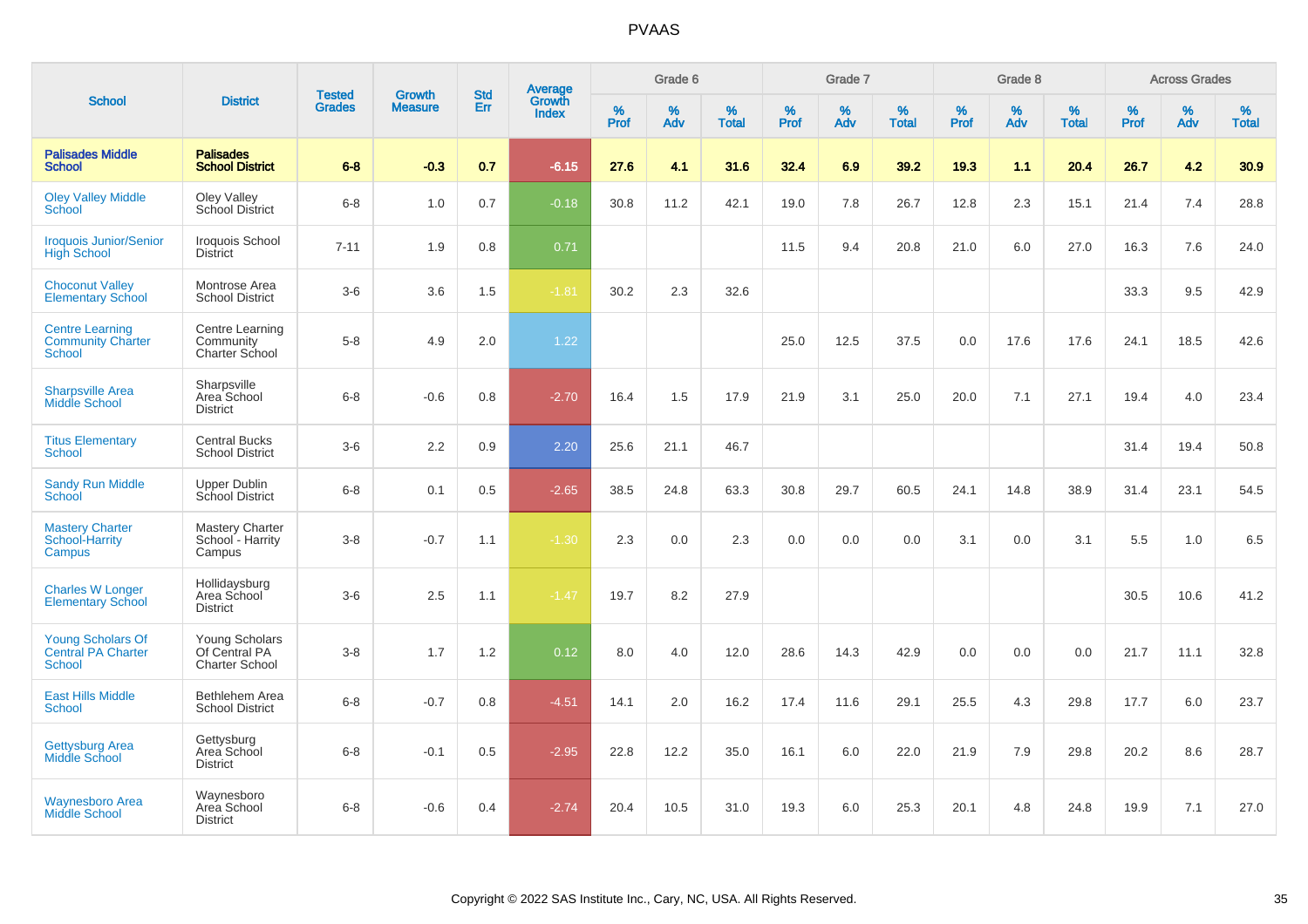| <b>School</b>                                                       | <b>District</b>                                      | <b>Tested</b><br><b>Grades</b> | <b>Growth</b><br><b>Measure</b> | <b>Std</b><br>Err | Average<br>Growth<br><b>Index</b> | Grade 6   |          |                   | Grade 7             |          |                   | Grade 8   |          |                   | <b>Across Grades</b> |             |                   |
|---------------------------------------------------------------------|------------------------------------------------------|--------------------------------|---------------------------------|-------------------|-----------------------------------|-----------|----------|-------------------|---------------------|----------|-------------------|-----------|----------|-------------------|----------------------|-------------|-------------------|
|                                                                     |                                                      |                                |                                 |                   |                                   | %<br>Prof | %<br>Adv | %<br><b>Total</b> | $\%$<br><b>Prof</b> | %<br>Adv | %<br><b>Total</b> | %<br>Prof | %<br>Adv | %<br><b>Total</b> | $\%$<br>Prof         | $\%$<br>Adv | %<br><b>Total</b> |
| <b>Palisades Middle</b><br><b>School</b>                            | <b>Palisades</b><br><b>School District</b>           | $6 - 8$                        | $-0.3$                          | 0.7               | $-6.15$                           | 27.6      | 4.1      | 31.6              | 32.4                | 6.9      | 39.2              | 19.3      | 1.1      | 20.4              | 26.7                 | 4.2         | 30.9              |
| <b>Penn-Kidder Campus</b>                                           | Jim Thorpe<br>Area School<br><b>District</b>         | $3-8$                          | $-0.6$                          | 0.9               | $-1.13$                           | 12.2      | 0.0      | 12.2              | 13.3                | 5.0      | 18.3              | 4.4       | 2.2      | 6.5               | 14.2                 | 3.7         | 18.0              |
| <b>Green Woods Charter</b><br><b>School</b>                         | Green Woods<br><b>Charter School</b>                 | $3 - 8$                        | $-0.3$                          | 0.8               | $-0.38$                           | 27.1      | 11.9     | 39.0              | 16.1                | 5.4      | 21.4              | 17.3      | 3.8      | 21.2              | 21.3                 | 8.3         | 29.6              |
| <b>New Foundations</b><br><b>Charter School</b>                     | New<br>Foundations<br><b>Charter School</b>          | $3 - 11$                       | $-1.5$                          | 0.7               | $-2.10$                           | 6.4       | 0.0      | 6.4               | 21.3                | 3.3      | 24.6              | 13.1      | 2.4      | 15.5              | 17.1                 | 2.9         | 20.0              |
| <b>Muncy Junior/Senior</b><br><b>High School</b>                    | Muncy School<br><b>District</b>                      | $7 - 11$                       | 0.5                             | 1.0               | $-1.76$                           |           |          |                   | 29.0                | 15.9     | 44.9              | 23.3      | 6.7      | 30.0              | 25.8                 | 10.7        | 36.5              |
| Cochranton<br><b>Junior/Senior High</b><br>School                   | Crawford<br>Central School<br><b>District</b>        | $7 - 11$                       | 2.4                             | 1.0               | 1.35                              |           |          |                   | 22.4                | 5.2      | 27.6              | 7.0       | 5.6      | 12.7              | 14.0                 | 5.4         | 19.4              |
| <b>Greencastle-Antrim</b><br><b>Middle School</b>                   | Greencastle-<br>Antrim School<br><b>District</b>     | $6 - 8$                        | $-0.5$                          | 0.4               | $-2.46$                           | 31.2      | 8.1      | 39.3              | 24.8                | 7.8      | 32.6              | 18.7      | 5.6      | 24.4              | 24.9                 | 7.2         | 32.1              |
| <b>Mastery Charter</b><br>School-Pickett<br>Campus                  | <b>Mastery Charter</b><br>School - Pickett<br>Campus | $6 - 10$                       | 1.2                             | 1.1               | $-2.96$                           | 0.0       | 0.0      | 0.0               | 0.0                 | 0.0      | 0.0               | 2.8       | 0.0      | 2.8               | 0.9                  | 0.0         | 0.9               |
| <b>Intermediate School</b>                                          | Governor Mifflin<br>School District                  | $5-6$                          | 0.5                             | 0.6               | 0.96                              | 18.9      | 4.8      | 23.7              |                     |          |                   |           |          |                   | 19.6                 | 7.0         | 26.6              |
| <b>Overlook School</b>                                              | Abington<br>School District                          | $3-6$                          | 2.5                             | 1.2               | 2.17                              | 29.4      | 17.6     | 47.1              |                     |          |                   |           |          |                   | 27.2                 | 13.0        | 40.2              |
| <b>Jamestown Area</b><br><b>Junior/Senior High</b><br><b>School</b> | Jamestown<br>Area School<br><b>District</b>          | $7 - 11$                       | 1.0                             | 1.8               | $-1.00$                           |           |          |                   | 24.1                | 3.4      | 27.6              | 19.0      | 0.0      | 19.0              | 22.0                 | 2.0         | 24.0              |
| <b>Highlands Middle</b><br>School                                   | Highlands<br>School District                         | $5 - 8$                        | 0.4                             | 0.5               | 0.71                              | 16.2      | 1.4      | 17.6              | 28.5                | 4.9      | 33.3              | 13.2      | 8.6      | 21.8              | 19.5                 | 4.9         | 24.5              |
| <b>Collegium Charter</b><br>School                                  | Collegium<br>Charter School                          | $3 - 10$                       | $-1.0$                          | 0.4               | $-2.89$                           | 10.6      | 1.1      | 11.6              | 8.0                 | 2.3      | 10.3              | 7.6       | 2.8      | 10.3              | 14.4                 | 3.4         | 17.8              |
| <b>Tohickon Middle</b><br><b>School</b>                             | <b>Central Bucks</b><br><b>School District</b>       | $7 - 9$                        | 0.3                             | 0.5               | $-1.63$                           |           |          |                   | 21.7                | 14.0     | 35.7              | 28.2      | 5.0      | 33.2              | 25.2                 | 9.3         | 34.4              |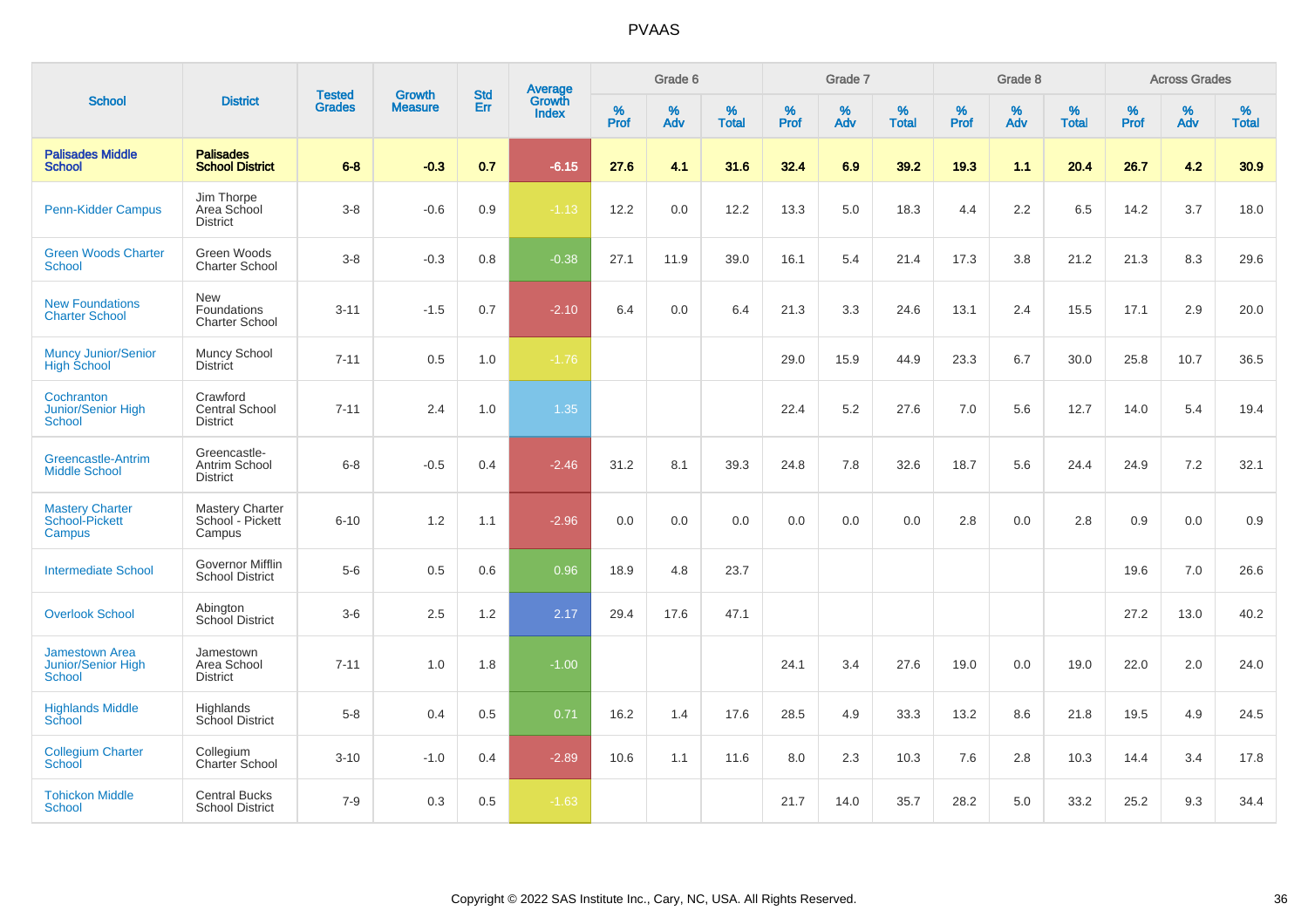|                                                                   |                                                 |                                |                          | <b>Std</b> |                                          |                  | Grade 6  |                   |           | Grade 7  |                   |           | Grade 8  |                   |           | <b>Across Grades</b> |                   |
|-------------------------------------------------------------------|-------------------------------------------------|--------------------------------|--------------------------|------------|------------------------------------------|------------------|----------|-------------------|-----------|----------|-------------------|-----------|----------|-------------------|-----------|----------------------|-------------------|
| <b>School</b>                                                     | <b>District</b>                                 | <b>Tested</b><br><b>Grades</b> | Growth<br><b>Measure</b> | Err        | <b>Average</b><br>Growth<br><b>Index</b> | %<br><b>Prof</b> | %<br>Adv | %<br><b>Total</b> | %<br>Prof | %<br>Adv | %<br><b>Total</b> | %<br>Prof | %<br>Adv | %<br><b>Total</b> | %<br>Prof | $\%$<br>Adv          | %<br><b>Total</b> |
| <b>Palisades Middle</b><br><b>School</b>                          | <b>Palisades</b><br><b>School District</b>      | $6 - 8$                        | $-0.3$                   | 0.7        | $-6.15$                                  | 27.6             | 4.1      | 31.6              | 32.4      | 6.9      | 39.2              | 19.3      | 1.1      | 20.4              | 26.7      | 4.2                  | 30.9              |
| <b>West Vincent</b><br><b>Elementary School</b>                   | Owen J Roberts<br><b>School District</b>        | $3-6$                          | 2.3                      | 1.0        | 1.65                                     | 38.6             | 28.6     | 67.1              |           |          |                   |           |          |                   | 39.8      | 27.6                 | 67.4              |
| <b>Boys Latin Of</b><br>Philadelphia Charter<br><b>School</b>     | Boys Latin Of<br>Philadelphia<br>Charter School | $6 - 12$                       | 0.1                      | 0.8        | $-1.69$                                  | 0.0              | 0.0      | 0.0               | 3.3       | 0.0      | 3.3               | 1.0       | 0.0      | 1.0               | 1.5       | 0.0                  | 1.5               |
| <b>Deep Roots Charter</b><br>School                               | Deep Roots<br><b>Charter School</b>             | $3-6$                          | $-0.9$                   | 1.3        | $-0.67$                                  | 0.0              | 0.0      | 0.0               |           |          |                   |           |          |                   | 1.3       | 0.0                  | 1.3               |
| <b>Canonsburg Middle</b><br>School                                | Canon-<br>Mcmillan<br><b>School District</b>    | $7 - 8$                        | 0.4                      | 0.5        | $-1.16$                                  |                  |          |                   | 26.1      | 10.4     | 36.5              | 27.9      | 10.7     | 38.6              | 27.0      | 10.5                 | 37.5              |
| <b>Tuscarora Middle</b><br><b>School</b>                          | Juniata County<br>School District               | $6 - 8$                        | 1.4                      | 0.6        | 0.79                                     | 13.0             | 5.6      | 18.5              | 13.3      | 1.6      | 14.8              | 14.5      | 2.6      | 17.1              | 13.6      | 3.1                  | 16.7              |
| <b>Pan American</b><br><b>Academy Charter</b><br><b>School</b>    | Pan American<br>Academy<br>Charter School       | $3-8$                          | 0.3                      | 0.8        | 0.43                                     | 2.3              | 0.0      | 2.3               | 3.4       | 0.0      | 3.4               | 0.0       | 0.0      | 0.0               | 2.4       | 0.3                  | 2.7               |
| <b>Clarion Area</b><br><b>Junior/Senior High</b><br><b>School</b> | <b>Clarion Area</b><br><b>School District</b>   | $7 - 11$                       | 0.1                      | 1.1        | $-2.50$                                  |                  |          |                   | 17.9      | 10.4     | 28.4              | 28.1      | 3.5      | 31.6              | 22.6      | 7.3                  | 29.8              |
| <b>Southwest Middle</b><br><b>School</b>                          | Reading School<br><b>District</b>               | $5 - 8$                        | $-0.7$                   | 1.0        | $-2.03$                                  | 0.0              | 0.0      | 0.0               | 4.3       | 0.0      | 4.3               | 0.0       | 0.0      | 0.0               | 1.1       | 0.6                  | 1.7               |
| Greenville<br><b>Junior/Senior High</b><br><b>School</b>          | Greenville Area<br><b>School District</b>       | $7 - 11$                       | $-0.1$                   | 0.9        | $-2.05$                                  |                  |          |                   | 16.7      | 5.9      | 22.6              | 10.0      | 2.5      | 12.5              | 13.7      | 4.4                  | 18.1              |
| Steelton-Highspire<br><b>Elementary School</b>                    | Steelton-<br>Highspire<br>School District       | $3-6$                          | 0.6                      | 1.0        | 0.60                                     | 0.0              | 0.0      | 0.0               |           |          |                   |           |          |                   | 1.4       | 0.7                  | 2.2               |
| <b>W B Evans Magnet</b><br><b>School</b>                          | <b>William Penn</b><br><b>School District</b>   | $3-6$                          | 2.6                      | 1.9        | 1.34                                     | 5.3              | 0.0      | 5.3               |           |          |                   |           |          |                   | 5.5       | 1.1                  | 6.6               |
| <b>Crafton Elementary</b><br><b>School</b>                        | Carlynton<br>School District                    | $3-6$                          | $-1.5$                   | 1.4        | $-1.05$                                  | 29.4             | 8.8      | 38.2              |           |          |                   |           |          |                   | 29.9      | 12.2                 | 42.2              |
| <b>Tidioute Community</b><br><b>Charter School</b>                | Tidioute<br>Community<br><b>Charter School</b>  | $3 - 11$                       | $-0.3$                   | 1.4        | $-2.20$                                  | 27.8             | 0.0      | 27.8              | 10.5      | 0.0      | 10.5              | 7.4       | 0.0      | 7.4               | 16.0      | 1.6                  | 17.6              |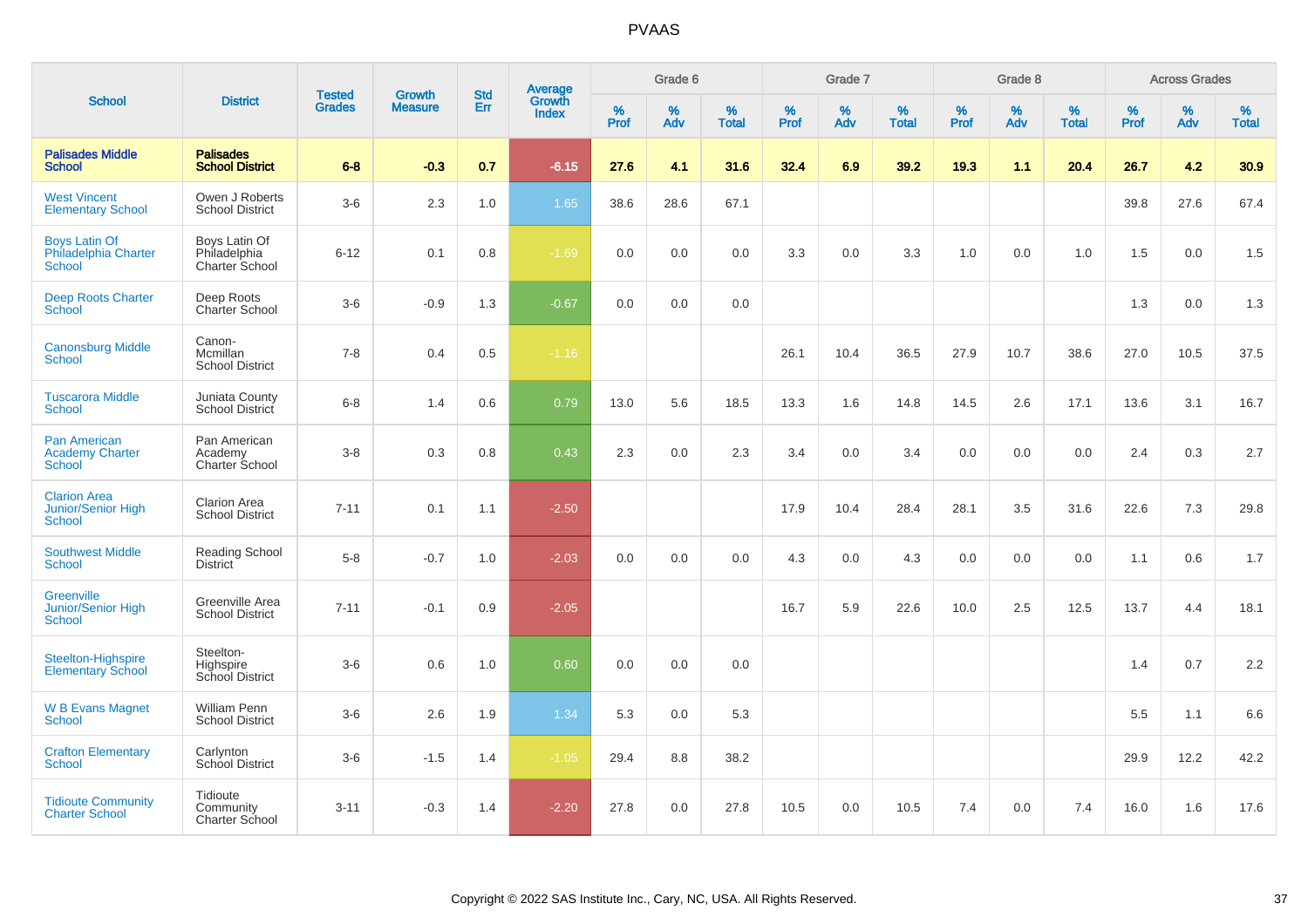|                                                                    |                                                         |                                | <b>Growth</b>  | <b>Std</b> |                                          |           | Grade 6  |                   |           | Grade 7  |                   |           | Grade 8  |                   |           | <b>Across Grades</b> |                   |
|--------------------------------------------------------------------|---------------------------------------------------------|--------------------------------|----------------|------------|------------------------------------------|-----------|----------|-------------------|-----------|----------|-------------------|-----------|----------|-------------------|-----------|----------------------|-------------------|
| <b>School</b>                                                      | <b>District</b>                                         | <b>Tested</b><br><b>Grades</b> | <b>Measure</b> | Err        | <b>Average</b><br>Growth<br><b>Index</b> | %<br>Prof | %<br>Adv | %<br><b>Total</b> | %<br>Prof | %<br>Adv | %<br><b>Total</b> | %<br>Prof | %<br>Adv | %<br><b>Total</b> | %<br>Prof | %<br>Adv             | %<br><b>Total</b> |
| <b>Palisades Middle</b><br><b>School</b>                           | <b>Palisades</b><br><b>School District</b>              | $6 - 8$                        | $-0.3$         | 0.7        | $-6.15$                                  | 27.6      | 4.1      | 31.6              | 32.4      | 6.9      | 39.2              | 19.3      | 1.1      | 20.4              | 26.7      | 4.2                  | 30.9              |
| <b>Mariana Bracetti</b><br><b>Academy Charter</b><br><b>School</b> | Mariana<br><b>Bracetti</b><br>Academy<br>Charter School | $3 - 10$                       | $-3.1$         | 0.9        | $-3.58$                                  | 2.2       | 0.0      | 2.2               | 7.3       | 0.0      | 7.3               | 0.0       | 0.0      | 0.0               | 4.4       | 0.0                  | 4.4               |
| <b>Rostraver Elementary</b><br><b>School</b>                       | <b>Belle Vernon</b><br>Area School<br><b>District</b>   | $3-6$                          | $-1.1$         | 1.2        | $-0.97$                                  | 30.8      | 3.8      | 34.6              |           |          |                   |           |          |                   | 28.7      | 8.4                  | 37.1              |
| <b>Shallow Brook Inter</b><br><b>School</b>                        | Northeastern<br><b>York School</b><br><b>District</b>   | $4 - 6$                        | 1.8            | 0.8        | 0.51                                     | 21.8      | 5.9      | 27.7              |           |          |                   |           |          |                   | 28.1      | 12.0                 | 40.1              |
| <b>Glendale Junior/Senior</b><br><b>High School</b>                | Glendale<br><b>School District</b>                      | $7 - 10$                       | $-2.4$         | 1.1        | $-4.61$                                  |           |          |                   | 22.7      | 15.2     | 37.9              | 7.8       | 2.0      | 9.8               | 16.2      | 9.4                  | 25.6              |
| <b>Panther Valley</b><br>Junior/Senior High<br>School              | Panther Valley<br><b>School District</b>                | $7 - 12$                       | $-0.8$         | 0.8        | $-3.47$                                  |           |          |                   | 11.2      | 1.9      | 13.1              | 4.8       | 0.0      | 4.8               | 8.0       | 0.9                  | 9.0               |
| <b>Westmont Hilltop</b><br><b>Elementary School</b>                | Westmont<br><b>Hilltop School</b><br><b>District</b>    | $3-6$                          | 1.8            | 0.8        | $-0.94$                                  | 18.4      | 8.2      | 26.5              |           |          |                   |           |          |                   | 24.0      | 13.5                 | 37.5              |
| <b>Universal Creighton</b><br><b>Charter School</b>                | Universal<br>Creighton<br>Charter School                | $3-8$                          | 1.1            | 0.7        | 0.56                                     | 3.5       | 1.2      | 4.7               | 7.7       | 6.2      | 13.8              | 4.7       | 4.7      | 9.4               | 8.6       | 4.4                  | 13.1              |
| Pennsylvania<br><b>Leadership Charter</b><br><b>School</b>         | Pennsylvania<br>Leadership<br><b>Charter School</b>     | $3 - 11$                       | $-1.4$         | 0.5        | $-4.74$                                  | 24.9      | 6.4      | 31.2              | 13.4      | 19.6     | 33.0              | 16.7      | 6.2      | 22.9              | 23.9      | 12.4                 | 36.4              |
| <b>Belmont Charter</b><br><b>School</b>                            | Belmont<br><b>Charter School</b>                        | $3 - 10$                       | $-0.8$         | 0.8        | $-1.19$                                  | 4.0       | 0.0      | 4.0               | 0.0       | 0.0      | 0.0               | 5.6       | 0.0      | 5.6               | 2.8       | 0.6                  | 3.4               |
| <b>Decatur Stephen</b><br>School                                   | Philadelphia<br>City School<br><b>District</b>          | $3 - 8$                        | 0.4            | 1.0        | $-0.43$                                  | 11.5      | 3.8      | 15.4              | 11.1      | 2.8      | 13.9              | 3.2       | 9.7      | 12.9              | 16.2      | 6.7                  | 22.9              |
| <b>Marshall Academy</b>                                            | Harrisburg City<br>School District                      | $5-8$                          | 2.4            | 1.7        | $-0.72$                                  | 0.0       | 0.0      | 0.0               | 0.0       | 0.0      | 0.0               | 0.0       | 0.0      | 0.0               | 0.0       | 0.0                  | 0.0               |
| <b>Port Allegany</b><br><b>Junior/Senior High</b><br><b>School</b> | Port Allegany<br>School District                        | $7 - 11$                       | 2.2            | 1.0        | 1.19                                     |           |          |                   | 17.4      | 2.9      | 20.3              | 13.1      | 9.8      | 23.0              | 15.4      | 6.2                  | 21.5              |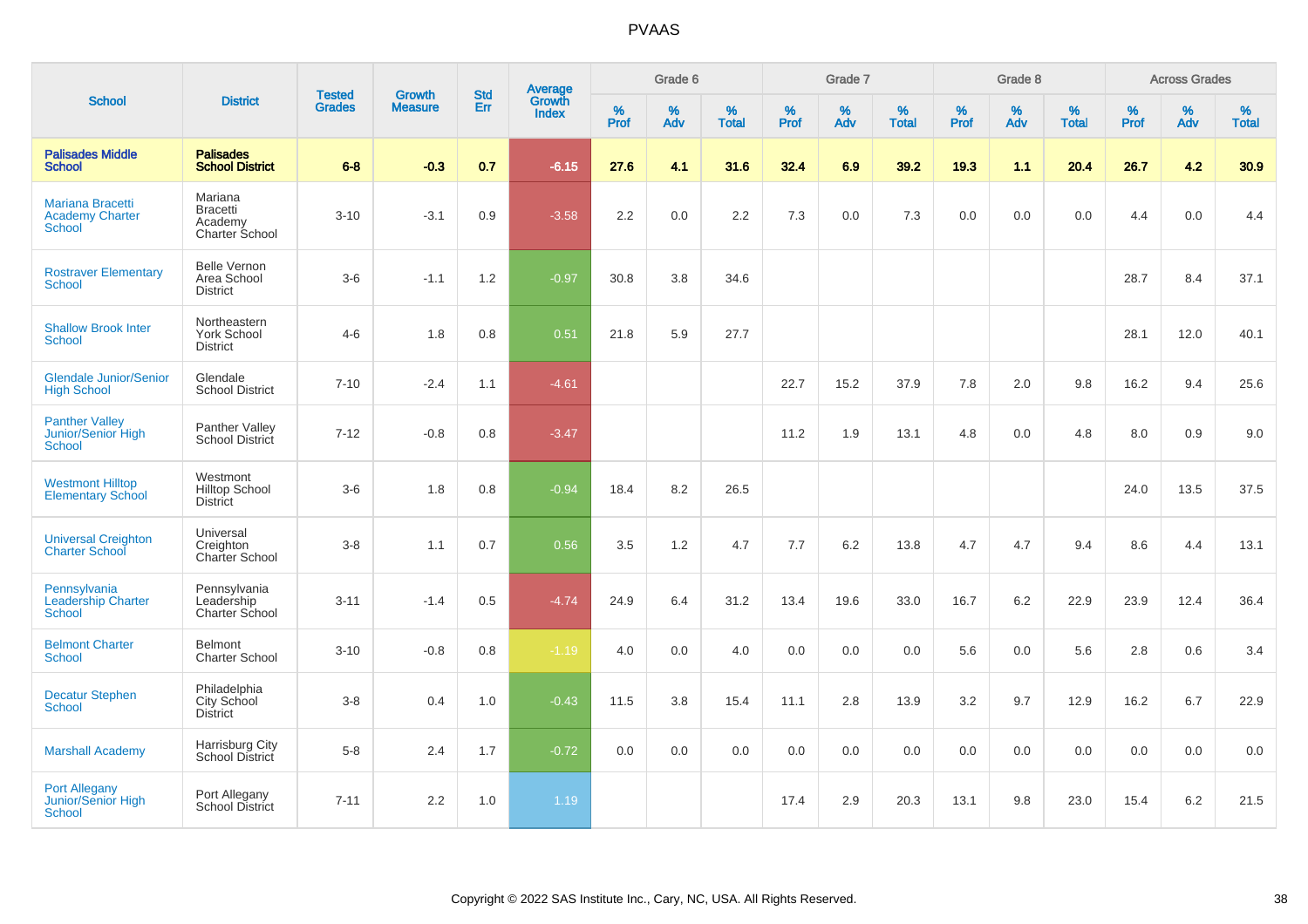|                                                                      |                                                          |                                |                                 | <b>Std</b> |                                          |                  | Grade 6  |                   |           | Grade 7  |                   |                  | Grade 8  |                   |              | <b>Across Grades</b> |                   |
|----------------------------------------------------------------------|----------------------------------------------------------|--------------------------------|---------------------------------|------------|------------------------------------------|------------------|----------|-------------------|-----------|----------|-------------------|------------------|----------|-------------------|--------------|----------------------|-------------------|
| <b>School</b>                                                        | <b>District</b>                                          | <b>Tested</b><br><b>Grades</b> | <b>Growth</b><br><b>Measure</b> | Err        | <b>Average</b><br>Growth<br><b>Index</b> | %<br><b>Prof</b> | %<br>Adv | %<br><b>Total</b> | %<br>Prof | %<br>Adv | %<br><b>Total</b> | %<br><b>Prof</b> | %<br>Adv | %<br><b>Total</b> | $\%$<br>Prof | %<br>Adv             | %<br><b>Total</b> |
| <b>Palisades Middle</b><br><b>School</b>                             | <b>Palisades</b><br><b>School District</b>               | $6 - 8$                        | $-0.3$                          | 0.7        | $-6.15$                                  | 27.6             | 4.1      | 31.6              | 32.4      | 6.9      | 39.2              | 19.3             | 1.1      | 20.4              | 26.7         | 4.2                  | 30.9              |
| <b>Portage Area</b><br>Junior/Senior High<br><b>School</b>           | Portage Area<br>School District                          | $7 - 10$                       | $-1.1$                          | 1.1        | $-3.25$                                  |                  |          |                   | 25.4      | 9.5      | 34.9              | 17.0             | 7.6      | 24.5              | 21.6         | 8.6                  | 30.2              |
| <b>North Clarion County</b><br>Junior/Senior High<br><b>School</b>   | North Clarion<br>County School<br><b>District</b>        | $7 - 12$                       | 2.5                             | 1.3        | 0.70                                     |                  |          |                   | 21.4      | 7.1      | 28.6              | 15.9             | 11.4     | 27.3              | 18.6         | 9.3                  | 27.9              |
| <b>Portage Area</b><br><b>Elementary School</b>                      | Portage Area<br>School District                          | $3-6$                          | 1.8                             | 1.2        | 1.44                                     | 30.0             | 10.0     | 40.0              |           |          |                   |                  |          |                   | 34.3         | 15.2                 | 49.5              |
| <b>New Holland</b><br>Elementary                                     | Eastern<br>Lancaster<br>County School<br><b>District</b> | $3-6$                          | 2.2                             | 1.1        | 1.77                                     | 26.1             | 5.8      | 31.9              |           |          |                   |                  |          |                   | 29.8         | 8.0                  | 37.8              |
| <b>Lincoln Leadership</b><br><b>Academy Charter</b><br><b>School</b> | Lincoln<br>Leadership<br>Academy<br>Charter School       | $3 - 12$                       | $-1.2$                          | 0.9        | $-1.72$                                  | 2.0              | 0.0      | 2.0               | 4.0       | 2.0      | 6.0               | 0.0              | 0.0      | 0.0               | 3.8          | 0.7                  | 4.4               |
| <b>Farrell Area High</b><br>School/Upper Middle<br><b>School</b>     | <b>Farrell Area</b><br><b>School District</b>            | $7 - 11$                       | 2.2                             | 1.3        | 0.34                                     |                  |          |                   | 2.3       | 0.0      | 2.3               | 5.1              | 0.0      | 5.1               | 3.7          | 0.0                  | 3.7               |
| <b>Pennwood Middle</b><br><b>School</b>                              | Pennsbury<br><b>School District</b>                      | $6-8$                          | $-3.1$                          | 0.5        | $-6.57$                                  | 26.1             | 10.3     | 36.4              | 18.0      | 7.2      | 25.3              | 13.0             | 8.8      | 21.9              | 19.0         | 8.8                  | 27.7              |
| <b>Lakeland Elementary</b><br>School - Mayfield<br>Campus            | Lakeland<br><b>School District</b>                       | $3-6$                          | 1.7                             | 1.4        | 1.20                                     | 21.0             | 0.0      | 21.0              |           |          |                   |                  |          |                   | 25.6         | 3.0                  | 28.6              |
| North Brandywine<br><b>Middle School</b>                             | Coatesville<br>Area School<br><b>District</b>            | $7 - 7$                        | 1.6                             | 0.8        | 2.07                                     |                  |          |                   | 8.6       | 1.3      | 9.8               |                  |          |                   | 8.6          | 1.3                  | 9.8               |
| <b>Mazie Gable</b><br><b>Elementary School</b>                       | Red Lion Area<br><b>School District</b>                  | $3-6$                          | 1.0                             | 1.1        | 0.92                                     | 10.3             | 1.5      | 11.8              |           |          |                   |                  |          |                   | 18.3         | 4.3                  | 22.6              |
| <b>Chichester Middle</b><br><b>School</b>                            | Chichester<br><b>School District</b>                     | $5 - 8$                        | $-3.8$                          | 0.7        | $-5.54$                                  | 7.0              | 2.8      | 9.9               | 5.1       | 6.3      | 11.4              | 4.4              | 0.0      | 4.4               | 5.9          | 2.6                  | 8.5               |
| Erie Rise Leadership<br><b>Academy Charter</b><br><b>School</b>      | Erie Rise<br>Leadership<br>Academy<br>Charter School     | $3 - 8$                        | $-0.6$                          | 1.1        | $-0.82$                                  | 0.0              | 0.0      | 0.0               | 0.0       | 0.0      | 0.0               | 0.0              | 0.0      | 0.0               | 1.6          | 1.0                  | 2.6               |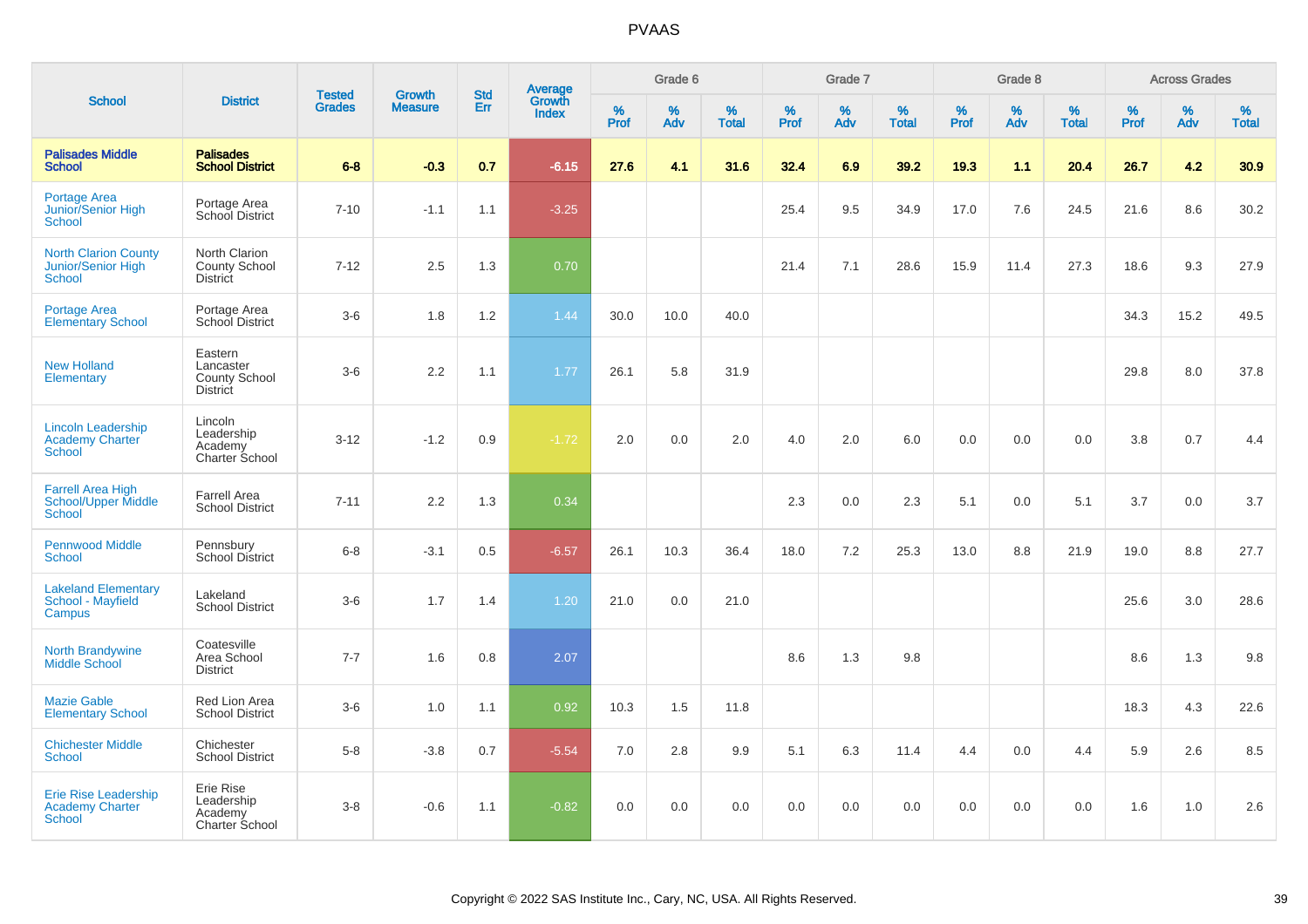|                                                                            |                                                                 |                                | <b>Growth</b>  | <b>Std</b> |                                          |                  | Grade 6     |                   |              | Grade 7  |                   |           | Grade 8  |                   |              | <b>Across Grades</b> |                   |
|----------------------------------------------------------------------------|-----------------------------------------------------------------|--------------------------------|----------------|------------|------------------------------------------|------------------|-------------|-------------------|--------------|----------|-------------------|-----------|----------|-------------------|--------------|----------------------|-------------------|
| <b>School</b>                                                              | <b>District</b>                                                 | <b>Tested</b><br><b>Grades</b> | <b>Measure</b> | Err        | <b>Average</b><br>Growth<br><b>Index</b> | %<br><b>Prof</b> | $\%$<br>Adv | %<br><b>Total</b> | $\%$<br>Prof | %<br>Adv | %<br><b>Total</b> | %<br>Prof | %<br>Adv | %<br><b>Total</b> | $\%$<br>Prof | $\%$<br>Adv          | %<br><b>Total</b> |
| <b>Palisades Middle</b><br><b>School</b>                                   | <b>Palisades</b><br><b>School District</b>                      | $6 - 8$                        | $-0.3$         | 0.7        | $-6.15$                                  | 27.6             | 4.1         | 31.6              | 32.4         | 6.9      | 39.2              | 19.3      | 1.1      | 20.4              | 26.7         | 4.2                  | 30.9              |
| <b>Shannock Valley</b><br><b>Elementary School</b>                         | Armstrong<br><b>School District</b>                             | $3-6$                          | 2.6            | 1.3        | 0.62                                     | 12.5             | 12.5        | 25.0              |              |          |                   |           |          |                   | 26.1         | 16.5                 | 42.6              |
| <b>Sto-Rox Upper</b><br><b>Elementary School</b>                           | Sto-Rox School<br><b>District</b>                               | $4 - 6$                        | 1.7            | 0.9        | 1.85                                     | 1.2              | 0.0         | 1.2               |              |          |                   |           |          |                   | 2.8          | 0.8                  | 3.6               |
| <b>Goode School</b>                                                        | York City<br>School District                                    | $3-8$                          | 0.3            | 0.8        | 0.40                                     | 3.0              | 0.0         | 3.0               | 5.3          | 0.0      | 5.3               | 0.0       | 0.0      | 0.0               | 3.6          | 0.3                  | 4.0               |
| <b>Second District</b><br><b>Elementary School</b>                         | Crawford<br>Central School<br><b>District</b>                   | $3-6$                          | 2.7            | 1.3        | 1.16                                     | 11.1             | 0.0         | 11.1              |              |          |                   |           |          |                   | 15.9         | 4.6                  | 20.5              |
| <b>Coudersport Area</b><br><b>Elementary School</b>                        | Coudersport<br>Area School<br><b>District</b>                   | $3-6$                          | 1.4            | 1.2        | 1.19                                     | 16.7             | 4.8         | 21.4              |              |          |                   |           |          |                   | 24.6         | 6.3                  | 30.9              |
| <b>Dallastown Area</b><br><b>Middle School</b>                             | Dallastown<br>Area School<br><b>District</b>                    | $7 - 8$                        | 0.3            | 0.4        | $-1.22$                                  |                  |             |                   | 24.2         | 7.7      | 31.9              | 19.2      | 9.4      | 28.6              | 21.9         | 8.5                  | 30.4              |
| <b>Fairfield Area Middle</b><br><b>School</b>                              | <b>Fairfield Area</b><br><b>School District</b>                 | $5-8$                          | $-1.2$         | 0.8        | $-1.64$                                  | 19.7             | 1.6         | 21.3              | 18.5         | 0.0      | 18.5              | 16.7      | 3.7      | 20.4              | 21.7         | 1.7                  | 23.5              |
| <b>Franklin Regional</b><br><b>Middle School</b>                           | Franklin<br>Regional<br>School District                         | $6 - 8$                        | $-0.2$         | 0.5        | $-1.46$                                  | 33.2             | 19.3        | 52.5              | 27.9         | 18.3     | 46.2              | 25.8      | 8.1      | 33.9              | 29.2         | 15.6                 | 44.7              |
| <b>Park Forest Middle</b><br><b>School</b>                                 | State College<br>Area School<br><b>District</b>                 | $6 - 8$                        | $-0.3$         | 0.6        | $-1.71$                                  | 26.7             | 15.2        | 41.8              | 32.1         | 12.4     | 44.5              | 22.8      | 9.6      | 32.5              | 27.4         | 12.7                 | 40.1              |
| <b>Linton Middle School</b>                                                | Penn Hills<br><b>School District</b>                            | $6 - 8$                        | $-3.5$         | 0.5        | $-10.87$                                 | 2.7              | 0.7         | 3.4               | 2.2          | 1.6      | 3.8               | 3.4       | 0.0      | 3.4               | 2.8          | 0.8                  | 3.6               |
| <b>Chester Charter</b><br><b>Scholars Academy</b><br><b>Charter School</b> | <b>Chester Charter</b><br>Scholars<br>Academy<br>Charter School | $3 - 12$                       | $-3.3$         | 0.8        | $-3.92$                                  | 2.1              | 0.0         | 2.1               | 6.2          | 0.0      | 6.2               | 0.0       | 0.0      | 0.0               | 1.8          | 0.4                  | 2.2               |
| <b>Dutch Ridge</b><br><b>Elementary School</b>                             | Beaver Area<br><b>School District</b>                           | $3-6$                          | 1.2            | 0.7        | 1.57                                     | 37.6             | 29.1        | 66.7              |              |          |                   |           |          |                   | 33.6         | 33.0                 | 66.6              |
| <b>Everett Area Middle</b><br><b>School</b>                                | Everett Area<br><b>School District</b>                          | $6 - 11$                       | $-1.4$         | 0.7        | $-2.66$                                  | 19.8             | 2.3         | 22.1              | 13.9         | 1.0      | 14.8              | 10.7      | 6.7      | 17.3              | 14.9         | 3.0                  | 17.9              |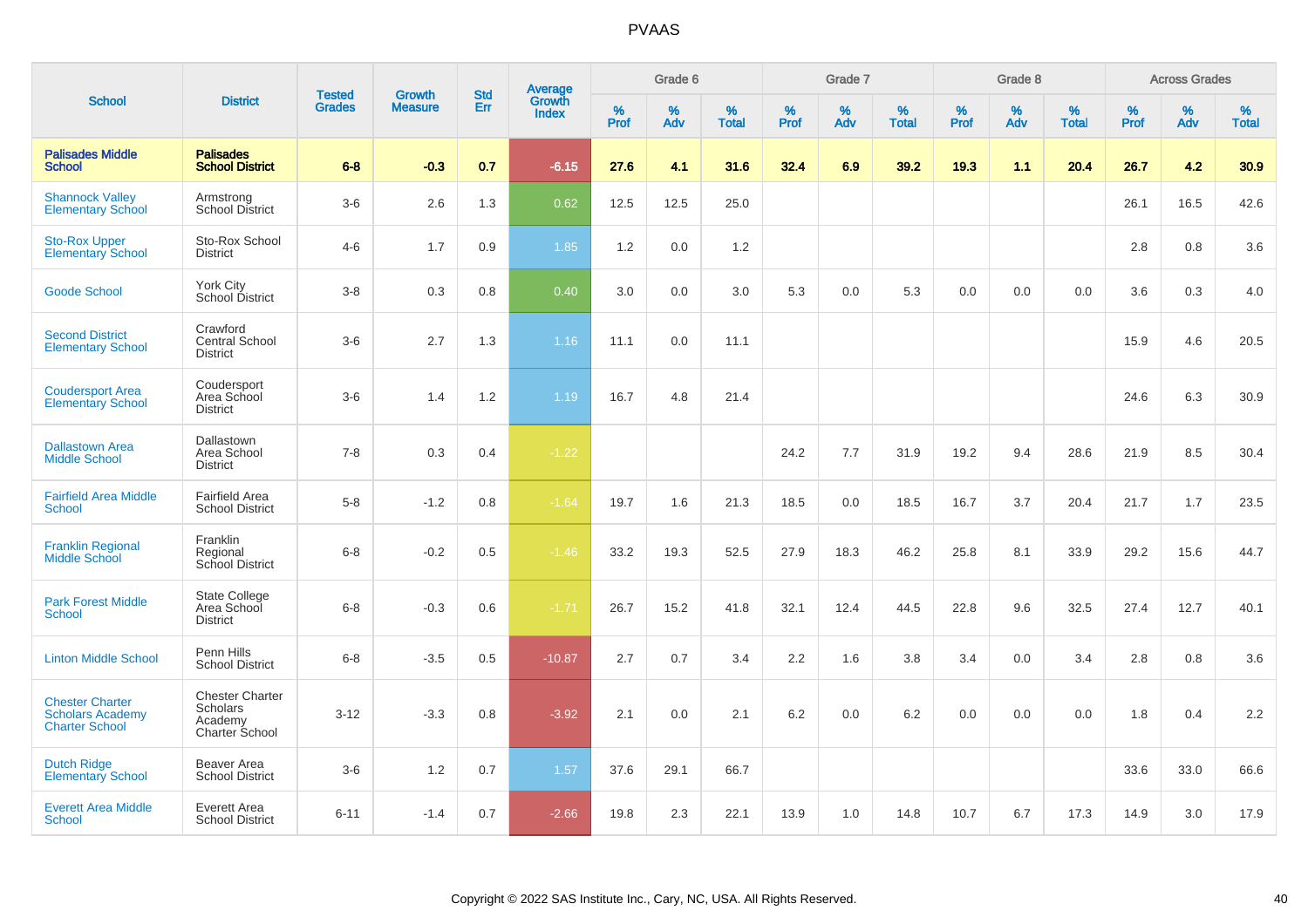|                                                            |                                                                   | <b>Tested</b> | <b>Growth</b>  | <b>Std</b> |                                          |                  | Grade 6  |                   |              | Grade 7  |                      |              | Grade 8  |                   |              | <b>Across Grades</b> |                   |
|------------------------------------------------------------|-------------------------------------------------------------------|---------------|----------------|------------|------------------------------------------|------------------|----------|-------------------|--------------|----------|----------------------|--------------|----------|-------------------|--------------|----------------------|-------------------|
| <b>School</b>                                              | <b>District</b>                                                   | <b>Grades</b> | <b>Measure</b> | Err        | <b>Average</b><br>Growth<br><b>Index</b> | %<br><b>Prof</b> | %<br>Adv | %<br><b>Total</b> | $\%$<br>Prof | %<br>Adv | $\%$<br><b>Total</b> | $\%$<br>Prof | %<br>Adv | %<br><b>Total</b> | $\%$<br>Prof | %<br>Adv             | %<br><b>Total</b> |
| <b>Palisades Middle</b><br><b>School</b>                   | <b>Palisades</b><br><b>School District</b>                        | $6 - 8$       | $-0.3$         | 0.7        | $-6.15$                                  | 27.6             | 4.1      | 31.6              | 32.4         | 6.9      | 39.2                 | 19.3         | 1.1      | 20.4              | 26.7         | 4.2                  | 30.9              |
| <b>Grove City Area</b><br><b>Middle School</b>             | Grove City Area<br><b>School District</b>                         | $6 - 8$       | $-0.3$         | 0.6        | $-2.73$                                  | 29.0             | 12.1     | 41.1              | 28.1         | 13.2     | 41.2                 | 19.5         | 8.5      | 28.0              | 25.6         | 11.2                 | 36.8              |
| <b>Penn Hills Charter</b><br>School of<br>Entrepreneurship | Penn Hills<br><b>Charter School</b><br>οf<br>Entrepreneurshi<br>p | $3 - 8$       | $-0.2$         | 0.9        | $-0.20$                                  | 13.5             | 10.8     | 24.3              | 15.4         | 2.6      | 18.0                 | 5.3          | 0.0      | 5.3               | 17.0         | 3.8                  | 20.8              |
| <b>Union City Middle</b><br><b>School</b>                  | Union City Area<br><b>School District</b>                         | $6 - 11$      | 0.2            | 0.8        | $-2.12$                                  | 19.4             | 11.3     | 30.6              | 23.4         | 3.9      | 27.3                 | 10.1         | 5.6      | 15.7              | 17.1         | 6.6                  | 23.7              |
| <b>Central Middle School</b>                               | <b>Reading School</b><br><b>District</b>                          | $5 - 8$       | $-0.6$         | 0.5        | $-3.70$                                  | 1.2              | 0.0      | 1.2               | 2.4          | 0.0      | 2.4                  | 0.0          | 0.0      | 0.0               | 1.4          | 0.5                  | 2.0               |
| <b>Eisenhower Middle</b><br>School                         | Norristown Area<br><b>School District</b>                         | $5-8$         | $-0.5$         | 0.7        | $-2.54$                                  | 8.4              | 0.0      | 8.4               | 8.0          | 0.0      | 8.0                  | 2.7          | 2.7      | 5.3               | 6.9          | 0.6                  | 7.5               |
| <b>Lower Dauphin Middle</b><br><b>School</b>               | Lower Dauphin<br><b>School District</b>                           | $6 - 8$       | $-2.8$         | 0.5        | $-7.25$                                  | 23.7             | 4.8      | 28.5              | 22.4         | 6.5      | 28.9                 | 18.6         | 9.6      | 28.2              | 21.6         | 6.9                  | 28.5              |
| <b>Walnut Street</b><br><b>Elementary School</b>           | William Penn<br><b>School District</b>                            | $3-6$         | 3.3            | 2.0        | 1.66                                     | 0.0              | 0.0      | 0.0               |              |          |                      |              |          |                   | 7.3          | 0.0                  | 7.3               |
| <b>Carmichaels Area</b><br><b>Middle School</b>            | Carmichaels<br>Area School<br><b>District</b>                     | $6 - 8$       | $-4.1$         | 0.8        | $-7.88$                                  | 1.5              | 0.0      | 1.5               | 3.0          | 3.0      | 6.0                  | 6.8          | 0.0      | 6.8               | 3.9          | 1.0                  | 4.8               |
| <b>Founders Hall Middle</b><br><b>School</b>               | Mckeesport<br>Area School<br><b>District</b>                      | $6 - 8$       | $-0.5$         | 0.5        | $-3.65$                                  | 3.9              | 0.0      | 3.9               | 1.0          | 0.0      | 1.0                  | 1.0          | 0.0      | 1.0               | 1.8          | $0.0\,$              | 1.8               |
| <b>Moshannon Valley</b><br><b>Elementary School</b>        | Moshannon<br><b>Valley School</b><br><b>District</b>              | $3-6$         | 1.4            | 1.2        | 1.17                                     | 15.1             | 18.9     | 34.0              |              |          |                      |              |          |                   | 20.7         | 10.3                 | 31.0              |
| <b>Kulp Elementary</b><br>School                           | North Penn<br><b>School District</b>                              | $3-6$         | 1.9            | 1.0        | 1.26                                     | 20.9             | 6.0      | 26.9              |              |          |                      |              |          |                   | 25.6         | 12.2                 | 37.8              |
| <b>Wyoming Valley West<br/>Middle School</b>               | <b>Wyoming Valley</b><br>West School<br><b>District</b>           | $6 - 8$       | 0.7            | 0.5        | $-1.32$                                  | 13.8             | 2.1      | 15.9              | 10.8         | 0.0      | 10.8                 | 10.5         | 2.9      | 13.4              | 11.8         | 1.7                  | 13.5              |
| Mcadoo-Kelayres<br>Elementary/Middle<br><b>School</b>      | <b>Hazleton Area</b><br><b>School District</b>                    | $3 - 8$       | 1.7            | 1.2        | 0.04                                     | 0.0              | 0.0      | 0.0               | 0.0          | 0.0      | 0.0                  | 0.0          | 0.0      | 0.0               | 1.2          | 0.0                  | 1.2               |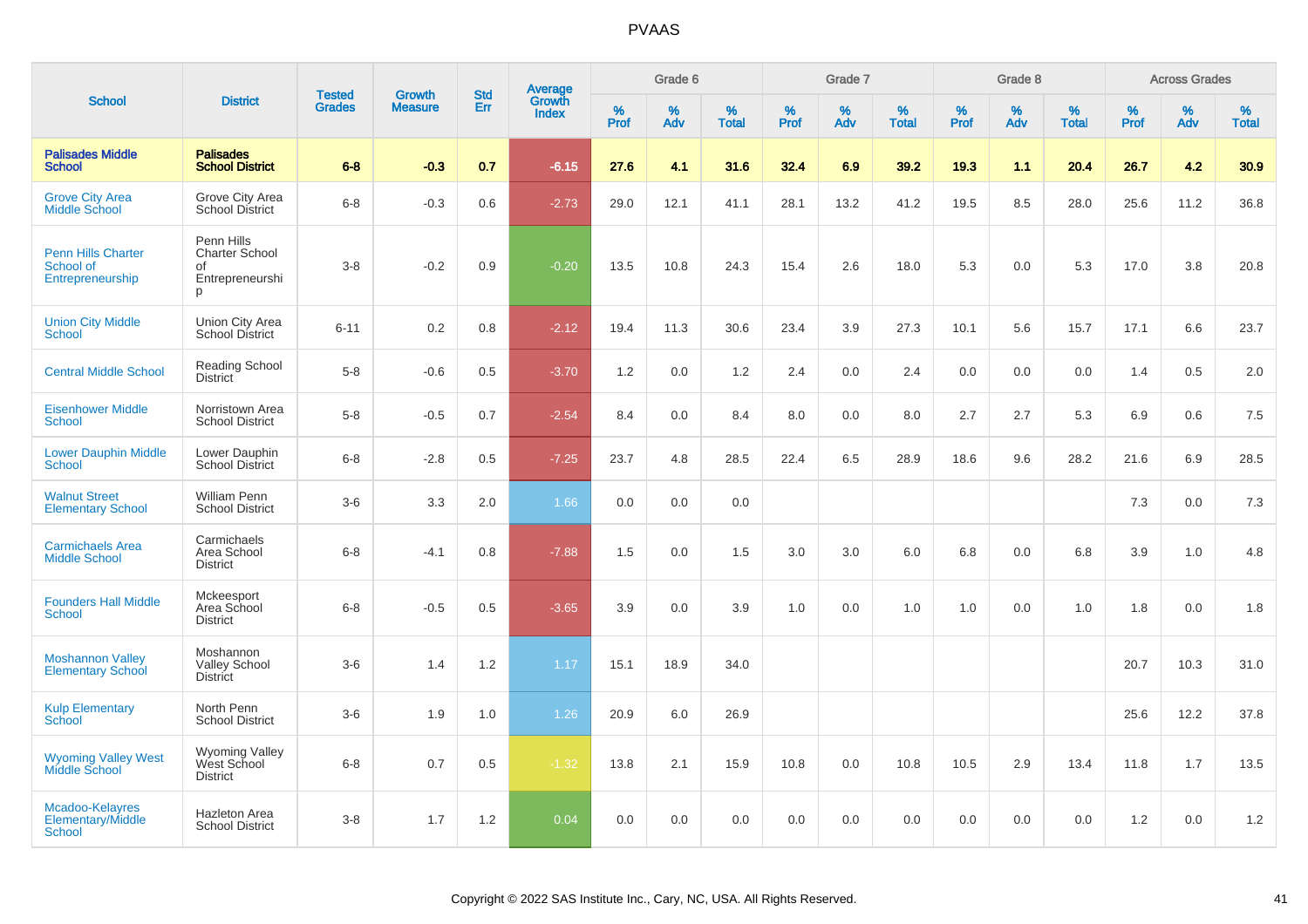|                                                            |                                                   |                                | <b>Growth</b>  | <b>Std</b> |                                          |           | Grade 6     |                   |           | Grade 7  |                   |           | Grade 8  |                   |              | <b>Across Grades</b> |                   |
|------------------------------------------------------------|---------------------------------------------------|--------------------------------|----------------|------------|------------------------------------------|-----------|-------------|-------------------|-----------|----------|-------------------|-----------|----------|-------------------|--------------|----------------------|-------------------|
| <b>School</b>                                              | <b>District</b>                                   | <b>Tested</b><br><b>Grades</b> | <b>Measure</b> | Err        | <b>Average</b><br>Growth<br><b>Index</b> | %<br>Prof | $\%$<br>Adv | %<br><b>Total</b> | %<br>Prof | %<br>Adv | %<br><b>Total</b> | %<br>Prof | %<br>Adv | %<br><b>Total</b> | $\%$<br>Prof | $\%$<br>Adv          | %<br><b>Total</b> |
| <b>Palisades Middle</b><br><b>School</b>                   | <b>Palisades</b><br><b>School District</b>        | $6-8$                          | $-0.3$         | 0.7        | $-6.15$                                  | 27.6      | 4.1         | 31.6              | 32.4      | 6.9      | 39.2              | 19.3      | 1.1      | 20.4              | 26.7         | 4.2                  | 30.9              |
| <b>West Branch Middle</b><br>School                        | West Branch<br>Area School<br><b>District</b>     | $5-8$                          | 0.5            | 0.7        | 0.53                                     | 7.8       | 4.7         | 12.5              | 19.7      | 14.5     | 34.2              | 18.8      | 6.2      | 25.0              | 15.8         | 7.5                  | 23.3              |
| <b>Pleasant Hills Middle</b><br><b>School</b>              | West Jefferson<br>Hills School<br><b>District</b> | $6 - 8$                        | $-2.4$         | 0.5        | $-6.21$                                  | 24.9      | 3.3         | 28.2              | 22.8      | 6.3      | 29.1              | 21.8      | 4.5      | 26.2              | 23.2         | 4.8                  | 27.9              |
| Pittsburgh Carmalt K-8                                     | Pittsburgh<br>School District                     | $3-8$                          | $-3.3$         | 0.9        | $-5.94$                                  | 4.2       | 4.2         | 8.3               | 15.2      | 0.0      | 15.2              | 0.0       | 0.0      | 0.0               | 12.9         | 2.9                  | 15.7              |
| <b>Northern Middle</b><br><b>School</b>                    | Northern York<br>County School<br><b>District</b> | $6 - 8$                        | 0.1            | $0.5\,$    | $-2.29$                                  | 24.5      | 8.2         | 32.7              | 20.5      | 5.4      | 25.8              | 10.9      | 0.9      | 11.8              | 18.5         | 4.7                  | 23.2              |
| <b>Blue Ridge Middle</b><br><b>School</b>                  | <b>Blue Ridge</b><br><b>School District</b>       | $6 - 8$                        | $-2.5$         | 0.8        | $-3.73$                                  | 14.9      | 0.0         | 14.9              | 25.8      | 3.2      | 29.0              | 12.9      | 4.3      | 17.1              | 17.5         | 2.4                  | 19.9              |
| <b>Derry Area Middle</b><br><b>School</b>                  | Derry Area<br>School District                     | $6-8$                          | $-2.3$         | 0.6        | $-7.05$                                  | 33.1      | 13.2        | 46.3              | 11.9      | 6.8      | 18.6              | 10.2      | 6.5      | 16.7              | 18.7         | 8.9                  | 27.7              |
| <b>Hamburg Area Middle</b><br><b>School</b>                | Hamburg Area<br>School District                   | $6 - 8$                        | 1.0            | 0.6        | 0.33                                     | 28.6      | 2.4         | 31.0              | 10.1      | 3.8      | 13.8              | 9.9       | 2.1      | 12.1              | 15.5         | 2.8                  | 18.3              |
| <b>West Hazleton</b><br>Elementary/Middle<br>School        | <b>Hazleton Area</b><br><b>School District</b>    | $3-8$                          | $-0.8$         | $1.2$      | $-1.22$                                  | 5.9       | 0.0         | 5.9               | 4.8       | 0.0      | 4.8               | 0.0       | 0.0      | 0.0               | 4.6          | 0.6                  | 5.2               |
| <b>Hillcrest Elementary</b><br><b>School</b>               | Council Rock<br><b>School District</b>            | $3-6$                          | 1.0            | 1.1        | 0.96                                     | 39.0      | 15.2        | 54.2              |           |          |                   |           |          |                   | 33.8         | 26.0                 | 59.8              |
| Pittsburgh Mifflin K-8                                     | Pittsburgh<br>School District                     | $3 - 8$                        | $-1.7$         | $1.2\,$    | $-1.85$                                  | 0.0       | 0.0         | 0.0               | 0.0       | 4.8      | 4.8               | 3.7       | 0.0      | 3.7               | 4.4          | 0.7                  | $5.2\,$           |
| <b>Penn Alexander</b><br>School                            | Philadelphia<br>City School<br><b>District</b>    | $3 - 8$                        | 1.5            | 1.3        | 1.16                                     | 29.0      | 13.2        | 42.1              | 26.1      | 47.8     | 73.9              |           |          |                   | 28.3         | 36.7                 | 65.0              |
| <b>Towanda Area</b><br><b>Junior/Senior High</b><br>School | Towanda Area<br><b>School District</b>            | $7 - 11$                       | $-1.6$         | 0.8        | $-4.76$                                  |           |             |                   | 14.5      | 7.7      | 22.2              | 17.2      | 8.6      | 25.9              | 15.9         | 8.2                  | 24.0              |
| <b>Fairview Elementary</b><br>School                       | Crestwood<br><b>School District</b>               | $3-6$                          | $-0.5$         | 1.1        | $-0.42$                                  | 27.0      | 8.1         | 35.1              |           |          |                   |           |          |                   | 24.0         | 10.1                 | 34.1              |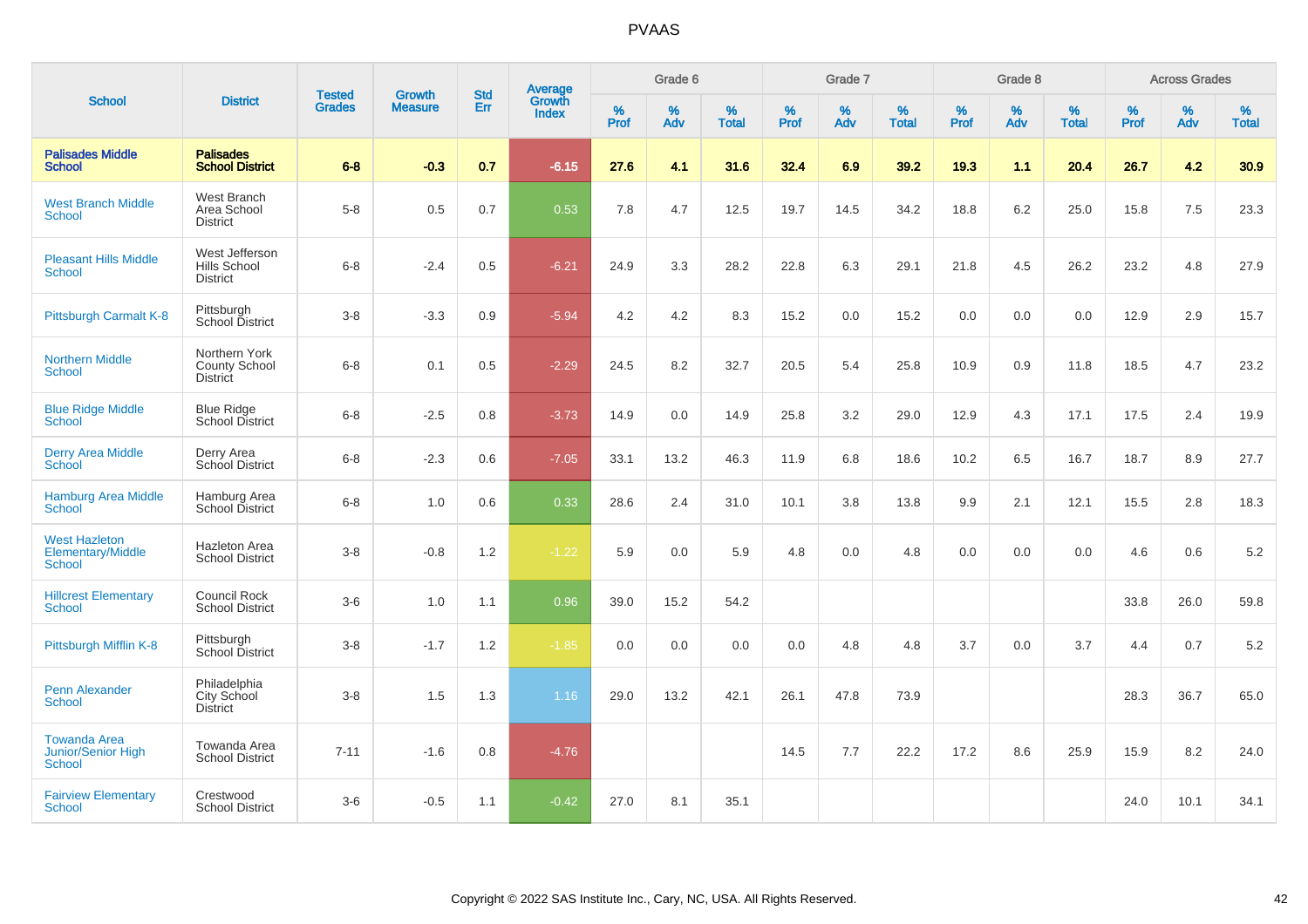|                                                           |                                                        |                                |                          | <b>Std</b> |                                          |           | Grade 6  |                   |           | Grade 7  |                   |           | Grade 8  |                   |           | <b>Across Grades</b> |                   |
|-----------------------------------------------------------|--------------------------------------------------------|--------------------------------|--------------------------|------------|------------------------------------------|-----------|----------|-------------------|-----------|----------|-------------------|-----------|----------|-------------------|-----------|----------------------|-------------------|
| <b>School</b>                                             | <b>District</b>                                        | <b>Tested</b><br><b>Grades</b> | Growth<br><b>Measure</b> | Err        | <b>Average</b><br>Growth<br><b>Index</b> | %<br>Prof | %<br>Adv | %<br><b>Total</b> | %<br>Prof | %<br>Adv | %<br><b>Total</b> | %<br>Prof | %<br>Adv | %<br><b>Total</b> | %<br>Prof | %<br>Adv             | %<br><b>Total</b> |
| <b>Palisades Middle</b><br><b>School</b>                  | <b>Palisades</b><br><b>School District</b>             | $6 - 8$                        | $-0.3$                   | 0.7        | $-6.15$                                  | 27.6      | 4.1      | 31.6              | 32.4      | 6.9      | 39.2              | 19.3      | 1.1      | 20.4              | 26.7      | 4.2                  | 30.9 <sub>2</sub> |
| <b>Roberto Clemente</b><br><b>Charter School</b>          | Roberto<br>Clemente<br><b>Charter School</b>           | $3 - 12$                       | $-4.0$                   | 0.9        | $-5.78$                                  | 0.0       | 0.0      | 0.0               | 0.0       | 0.0      | 0.0               | 0.0       | 0.0      | 0.0               | 3.0       | 0.0                  | 3.0               |
| Northwest Area High<br><b>School</b>                      | Northwest Area<br><b>School District</b>               | $7 - 10$                       | 1.8                      | 1.1        | 0.52                                     |           |          |                   | 7.3       | 1.8      | 9.1               | 5.4       | 0.0      | 5.4               | 6.4       | 0.9                  | 7.3               |
| <b>Riverside Middle</b><br><b>School</b>                  | Riverside<br><b>Beaver County</b><br>School District   | $6 - 8$                        | $-0.4$                   | 0.7        | $-1.61$                                  | 23.8      | 4.0      | 27.7              | 22.8      | 10.1     | 32.9              | 25.5      | 3.2      | 28.7              | 24.1      | 5.5                  | 29.6              |
| <b>West Hempfield</b><br><b>Middle School</b>             | <b>Hempfield Area</b><br><b>School District</b>        | $6 - 8$                        | 1.0                      | 0.6        | 0.53                                     | 21.2      | 10.6     | 31.8              | 27.9      | 10.7     | 38.6              | 26.4      | 8.8      | 35.2              | 25.2      | 10.1                 | 35.3              |
| <b>Mount Nittany Middle</b><br><b>School</b>              | <b>State College</b><br>Area School<br><b>District</b> | $6 - 8$                        | $-1.1$                   | 0.6        | $-3.33$                                  | 28.2      | 15.5     | 43.7              | 26.4      | 20.0     | 46.4              | 19.7      | 8.6      | 28.2              | 25.1      | 15.2                 | 40.3              |
| <b>Marshall Math Science</b><br>Academy                   | Harrisburg City<br>School District                     | $5-8$                          | $-2.3$                   | 0.7        | $-3.20$                                  | 5.4       | 0.0      | 5.4               | 12.7      | 1.6      | 14.3              | 11.8      | 1.5      | 13.2              | 9.2       | 1.8                  | 11.1              |
| <b>Northeast Middle</b><br><b>School</b>                  | Bethlehem Area<br><b>School District</b>               | $6-9$                          | 1.3                      | 1.1        | $-0.29$                                  | 13.5      | 1.9      | 15.4              | 13.9      | 2.8      | 16.7              | 2.9       | 5.7      | 8.6               | 10.6      | 3.2                  | 13.8              |
| <b>Mastery Charter</b><br>School - Shoemaker<br>Campus    | Mastery Charter<br>School-<br>Shoemaker<br>Campus      | $7 - 10$                       | 1.9                      | 1.6        | 0.13                                     |           |          |                   | 9.4       | 0.0      | 9.4               | 4.2       | 0.0      | 4.2               | 7.1       | 0.0                  | 7.1               |
| <b>Tulpehocken</b><br>Junior/Senior High<br><b>School</b> | Tulpehocken<br>Area School<br><b>District</b>          | $7 - 12$                       | $-2.6$                   | 0.8        | $-6.30$                                  |           |          |                   | 18.4      | 5.8      | 24.3              | 14.6      | 2.7      | 17.3              | 16.4      | 4.2                  | 20.7              |
| <b>Chicora Elementary</b><br><b>School</b>                | Karns City Area<br>School District                     | $3-6$                          | 1.9                      | 1.1        | 0.98                                     | 25.0      | 1.9      | 26.9              |           |          |                   |           |          |                   | 26.1      | 1.8                  | 27.9              |
| <b>Lamberton Middle</b><br><b>School</b>                  | Carlisle Area<br><b>School District</b>                | $6 - 8$                        | 0.4                      | 0.6        | $-0.63$                                  | 25.0      | 7.3      | 32.3              | 19.4      | 7.6      | 27.1              | 11.2      | 4.7      | 15.9              | 18.9      | 6.7                  | 25.6              |
| <b>Davis School</b>                                       | <b>York City</b><br>School District                    | $3 - 8$                        | 0.6                      | 1.0        | $-1.20$                                  | 0.0       | 0.0      | 0.0               | 0.0       | 0.0      | 0.0               | 2.4       | 0.0      | 2.4               | 3.4       | 0.0                  | 3.4               |
| W.A. Mccreery<br><b>Elementary School</b>                 | <b>Marion Center</b><br>Area School<br><b>District</b> | $3-6$                          | 1.6                      | 1.2        | 1.34                                     | 25.4      | 12.7     | 38.2              |           |          |                   |           |          |                   | 26.8      | 13.1                 | 39.9              |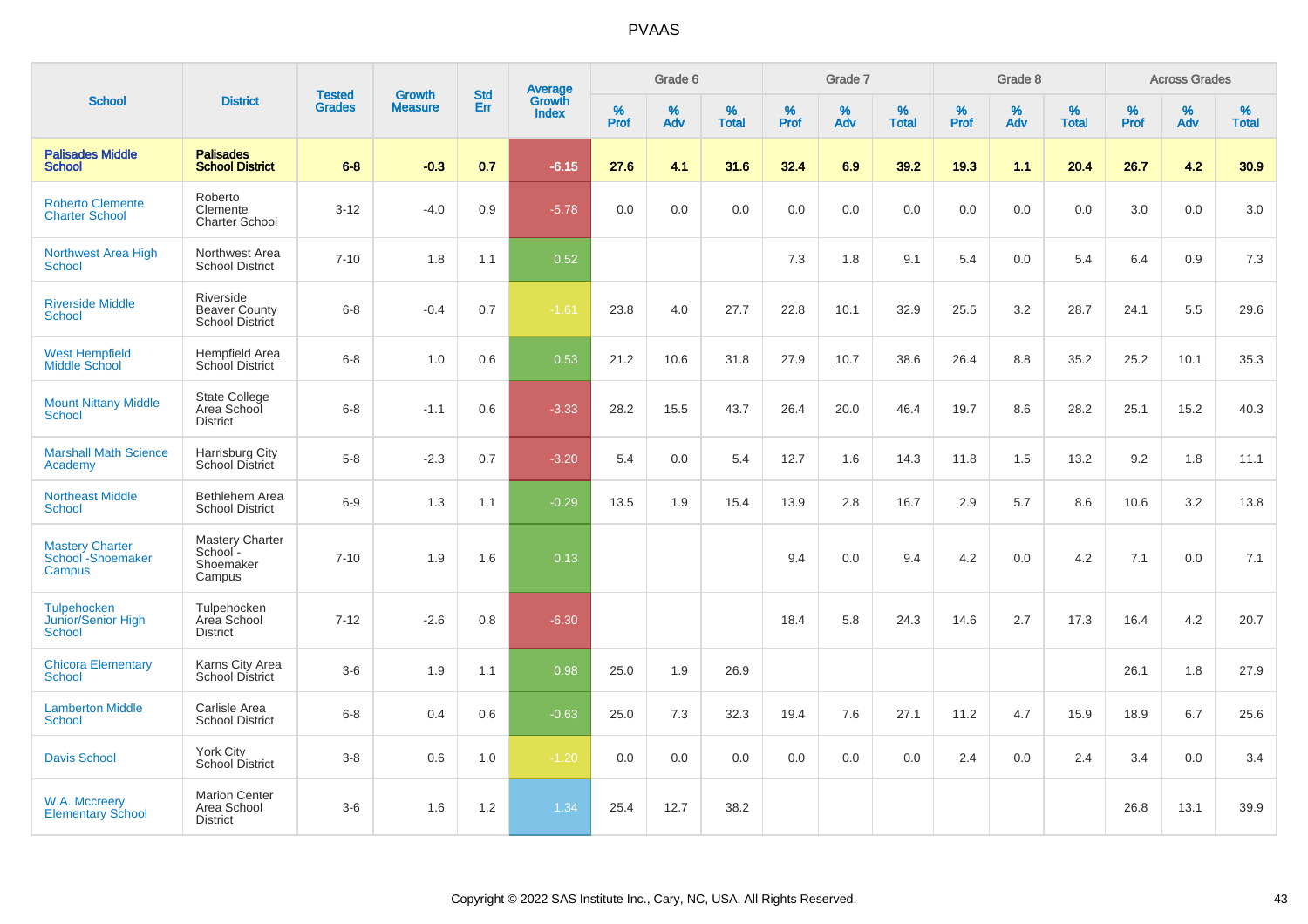|                                                                       |                                                            |                                |                                 | <b>Std</b> |                                          |                  | Grade 6  |                   |           | Grade 7  |                   |           | Grade 8  |                   |           | <b>Across Grades</b> |                   |
|-----------------------------------------------------------------------|------------------------------------------------------------|--------------------------------|---------------------------------|------------|------------------------------------------|------------------|----------|-------------------|-----------|----------|-------------------|-----------|----------|-------------------|-----------|----------------------|-------------------|
| <b>School</b>                                                         | <b>District</b>                                            | <b>Tested</b><br><b>Grades</b> | <b>Growth</b><br><b>Measure</b> | Err        | <b>Average</b><br>Growth<br><b>Index</b> | %<br><b>Prof</b> | %<br>Adv | %<br><b>Total</b> | %<br>Prof | %<br>Adv | %<br><b>Total</b> | %<br>Prof | %<br>Adv | %<br><b>Total</b> | %<br>Prof | %<br>Adv             | %<br><b>Total</b> |
| <b>Palisades Middle</b><br><b>School</b>                              | <b>Palisades</b><br><b>School District</b>                 | $6 - 8$                        | $-0.3$                          | 0.7        | $-6.15$                                  | 27.6             | 4.1      | 31.6              | 32.4      | 6.9      | 39.2              | 19.3      | 1.1      | 20.4              | 26.7      | 4.2                  | 30.9              |
| <b>Turkeyfoot Valley Area</b><br>Junior/Senior High<br><b>School</b>  | Turkeyfoot<br>Valley Area<br>School District               | $7 - 12$                       | 3.1                             | 1.8        | 1.14                                     |                  |          |                   | 30.0      | 0.0      | 30.0              | 12.5      | 4.2      | 16.7              | 20.4      | 2.3                  | 22.7              |
| Solomon/Plains<br><b>Elementary School</b>                            | <b>Wilkes-Barre</b><br>Area School<br><b>District</b>      | $3-6$                          | $-1.2$                          | 1.1        | $-1.08$                                  | 19.7             | 13.6     | 33.3              |           |          |                   |           |          |                   | 19.2      | 9.2                  | 28.3              |
| Academy at<br>Westinghouse                                            | Pittsburgh<br>School District                              | $5 - 11$                       | $-1.2$                          | 1.1        | $-1.75$                                  | 0.0              | 0.0      | 0.0               | 0.0       | 0.0      | 0.0               | 0.0       | 0.0      | 0.0               | 0.0       | 0.0                  | 0.0               |
| <b>First Philadelphia</b><br><b>Preparatory Charter</b><br>School     | First<br>Philadelphia<br>Preparatory<br>Charter School     | $3 - 8$                        | $-2.3$                          | 0.6        | $-4.91$                                  | 1.1              | 0.0      | 1.1               | 1.3       | 0.0      | 1.3               | 4.0       | 0.0      | 4.0               | 2.4       | $0.0\,$              | 2.4               |
| <b>Baggaley Elementary</b><br><b>School</b>                           | Greater Latrobe<br><b>School District</b>                  | $3-6$                          | $-1.9$                          | 0.9        | $-1.99$                                  | 33.8             | 2.5      | 36.2              |           |          |                   |           |          |                   | 35.8      | 12.8                 | 48.6              |
| <b>Spring Forge</b><br>Intermediate School                            | Northeastern<br><b>York School</b><br><b>District</b>      | $4-6$                          | 1.0                             | 0.8        | 1.19                                     | 20.6             | 10.3     | 30.9              |           |          |                   |           |          |                   | 26.7      | 11.7                 | 38.4              |
| <b>Freedom Area Middle</b><br><b>School</b>                           | Freedom Area<br><b>School District</b>                     | $5-8$                          | $-0.8$                          | 0.6        | $-3.29$                                  | 21.4             | 2.4      | 23.8              | 18.6      | 2.9      | 21.6              | 10.7      | 1.3      | 12.0              | 16.4      | 2.6                  | 19.0              |
| <b>Laurel Middle School</b>                                           | Laurel School<br><b>District</b>                           | $7 - 8$                        | 0.7                             | 1.0        | $-0.70$                                  |                  |          |                   | 29.5      | 5.1      | 34.6              | 18.8      | 8.7      | 27.5              | 24.5      | 6.8                  | 31.3              |
| <b>Executive Education</b><br><b>Academy Charter</b><br><b>School</b> | Executive<br>Education<br>Academy<br><b>Charter School</b> | $3 - 10$                       | $-2.5$                          | 1.7        | $-1.48$                                  |                  |          |                   | 18.2      | 0.0      | 18.2              | 4.8       | 0.0      | 4.8               | 9.1       | 1.7                  | 10.9              |
| <b>Forest Hills</b><br><b>Junior/Senior High</b><br><b>School</b>     | <b>Forest Hills</b><br><b>School District</b>              | $7 - 11$                       | 1.2                             | 0.7        | 0.68                                     |                  |          |                   | 18.6      | 5.6      | 24.2              | 10.7      | 3.3      | 13.9              | 14.6      | 4.5                  | 19.1              |
| <b>Lafayette Middle</b><br>School                                     | Uniontown Area<br><b>School District</b>                   | $6 - 8$                        | $-0.4$                          | 1.3        | $-1.58$                                  | 4.6              | 0.0      | 4.6               | 0.0       | 0.0      | 0.0               | 0.0       | 0.0      | 0.0               | 1.3       | 0.0                  | 1.3               |
| <b>Propel Charter School-</b><br>East                                 | <b>Propel Charter</b><br>School - East                     | $3 - 8$                        | $-4.2$                          | 1.0        | $-4.26$                                  | 11.4             | 0.0      | 11.4              | 9.4       | 3.1      | 12.5              | 0.0       | 0.0      | 0.0               | 9.4       | 0.5                  | 9.9               |
| <b>Linglestown Middle</b><br><b>School</b>                            | Central<br>Dauphin School<br><b>District</b>               | $6 - 8$                        | $-2.2$                          | 0.5        | $-8.38$                                  | 13.9             | 4.3      | 18.2              | 17.0      | 10.2     | 27.2              | 13.8      | 7.2      | 21.0              | 14.9      | 7.2                  | 22.1              |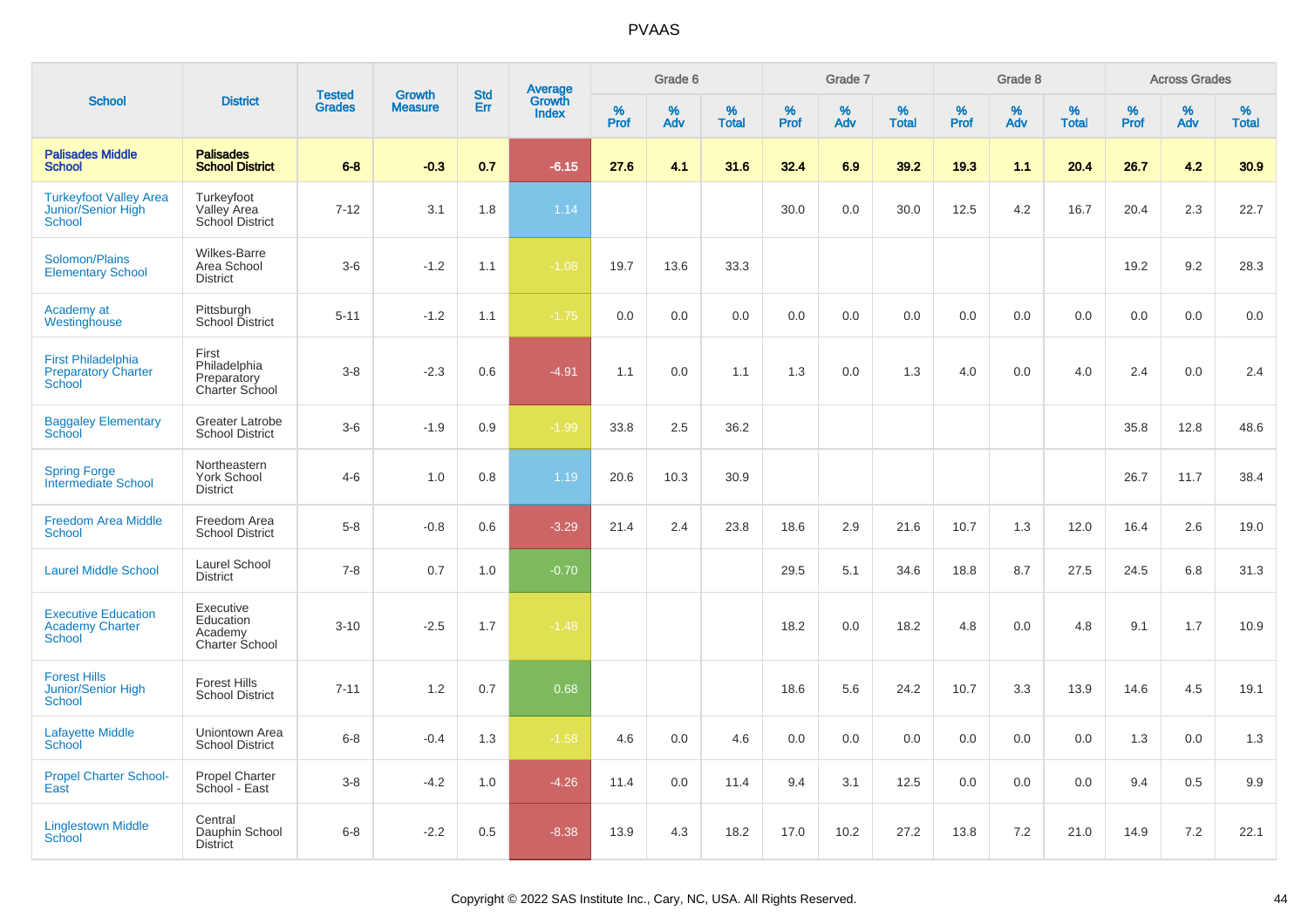|                                                             |                                                   |                                |                                 |                   |                                          |                  | Grade 6  |                   |           | Grade 7  |                   |           | Grade 8  |                   |           | <b>Across Grades</b> |                   |
|-------------------------------------------------------------|---------------------------------------------------|--------------------------------|---------------------------------|-------------------|------------------------------------------|------------------|----------|-------------------|-----------|----------|-------------------|-----------|----------|-------------------|-----------|----------------------|-------------------|
| <b>School</b>                                               | <b>District</b>                                   | <b>Tested</b><br><b>Grades</b> | <b>Growth</b><br><b>Measure</b> | <b>Std</b><br>Err | <b>Average</b><br>Growth<br><b>Index</b> | %<br><b>Prof</b> | %<br>Adv | %<br><b>Total</b> | %<br>Prof | %<br>Adv | %<br><b>Total</b> | %<br>Prof | %<br>Adv | %<br><b>Total</b> | %<br>Prof | %<br>Adv             | %<br><b>Total</b> |
| <b>Palisades Middle</b><br><b>School</b>                    | <b>Palisades</b><br><b>School District</b>        | $6 - 8$                        | $-0.3$                          | 0.7               | $-6.15$                                  | 27.6             | 4.1      | 31.6              | 32.4      | 6.9      | 39.2              | 19.3      | 1.1      | 20.4              | 26.7      | 4.2                  | 30.9              |
| <b>Manheim Township</b><br><b>Middle School</b>             | Manheim<br>Township<br><b>School District</b>     | $6 - 8$                        | $-0.6$                          | 0.4               | $-3.39$                                  |                  |          |                   | 29.2      | 9.7      | 38.9              | 18.2      | 11.3     | 29.6              | 23.7      | 10.5                 | 34.2              |
| <b>Mountain View</b><br><b>Elementary School</b>            | <b>Greater Latrobe</b><br><b>School District</b>  | $3-6$                          | $-0.5$                          | 0.9               | $-0.49$                                  | 42.7             | 8.5      | 51.2              |           |          |                   |           |          |                   | 38.9      | 17.4                 | 56.4              |
| <b>Southwark School</b>                                     | Philadelphia<br>City School<br><b>District</b>    | $3 - 8$                        | 1.7                             | 1.2               | 0.09                                     | 0.0              | 0.0      | 0.0               | 3.4       | 3.4      | 6.9               | 0.0       | 0.0      | 0.0               | 4.3       | 2.7                  | 6.9               |
| <b>Beverly Hills Middle</b><br>School                       | <b>Upper Darby</b><br>School District             | $6 - 8$                        | $-0.4$                          | 0.5               | $-3.66$                                  | 4.7              | 0.5      | 5.2               | 3.8       | 3.8      | 7.5               | 6.1       | 0.6      | 6.7               | 4.7       | 1.8                  | 6.5               |
| <b>Clark Elementary</b><br>School                           | <b>Harbor Creek</b><br><b>School District</b>     | $3-6$                          | 1.9                             | 1.2               | 0.97                                     | 39.2             | 5.9      | 45.1              |           |          |                   |           |          |                   | 40.7      | 18.0                 | 58.7              |
| <b>Kennett Middle School</b>                                | Kennett<br>Consolidated<br><b>School District</b> | $6 - 8$                        | 0.1                             | 0.4               | $-0.64$                                  | 20.2             | 8.3      | 28.5              | 20.3      | 11.6     | 32.0              | 10.9      | 6.9      | 17.8              | 17.6      | 9.2                  | 26.8              |
| <b>Pennridge South</b><br>Middle School                     | Pennridge<br>School District                      | $6 - 8$                        | $-2.8$                          | 0.7               | $-6.42$                                  | 14.6             | 4.6      | 19.1              | 12.8      | 4.9      | 17.6              | 20.2      | 2.9      | 23.1              | 15.8      | 4.1                  | 19.9              |
| <b>Keith Valley Middle</b><br>School                        | Hatboro-<br>Horsham<br><b>School District</b>     | $6 - 8$                        | 0.6                             | 0.4               | $-0.47$                                  | 30.0             | 11.1     | 41.1              | 20.8      | 5.2      | 26.0              | 19.7      | 5.7      | 25.4              | 23.3      | 7.2                  | 30.5              |
| <b>Purchase Line</b><br><b>Junior/Senior High</b><br>School | Purchase Line<br><b>School District</b>           | $7 - 12$                       | $-1.2$                          | 1.1               | $-3.36$                                  |                  |          |                   | 7.5       | 3.0      | 10.4              | 5.3       | 0.0      | 5.3               | 6.4       | 1.6                  | 8.1               |
| Altoona Area Jr High<br><b>School</b>                       | Altoona Area<br><b>School District</b>            | $6 - 8$                        | $-1.0$                          | 0.3               | $-4.95$                                  | 18.2             | 5.4      | 23.6              | 15.0      | 5.2      | 20.2              | 16.2      | 4.4      | 20.6              | 16.4      | 5.0                  | 21.4              |
| <b>Kutztown Area Middle</b><br><b>School</b>                | Kutztown Area<br><b>School District</b>           | $6-9$                          | $-3.6$                          | 0.9               | $-4.34$                                  | 24.6             | 3.3      | 27.9              | 25.6      | 10.3     | 35.9              | 10.8      | 10.8     | 21.5              | 19.4      | 7.9                  | 27.3              |
| <b>West Oak Lane</b><br><b>Charter School</b>               | West Oak Lane<br><b>Charter School</b>            | $3 - 8$                        | 0.7                             | 0.7               | 0.72                                     | 6.1              | 0.0      | 6.1               | 6.9       | 1.4      | 8.3               | 0.0       | 1.9      | 1.9               | 6.1       | 0.7                  | 6.8               |
| Norwood School                                              | Interboro<br><b>School District</b>               | $3 - 8$                        | $-0.9$                          | 0.9               | $-1.03$                                  | 8.5              | 0.0      | 8.5               | 26.4      | 7.6      | 34.0              | 10.8      | 0.0      | 10.8              | 19.7      | 3.2                  | 23.0              |
| <b>Chartiers Valley</b><br><b>Middle School</b>             | <b>Chartiers Valley</b><br><b>School District</b> | $6 - 8$                        | $-2.7$                          | 0.5               | $-8.46$                                  | 16.9             | 5.3      | 22.2              | 15.6      | 7.4      | 23.0              | 10.8      | 4.2      | 15.1              | 14.5      | 5.7                  | 20.2              |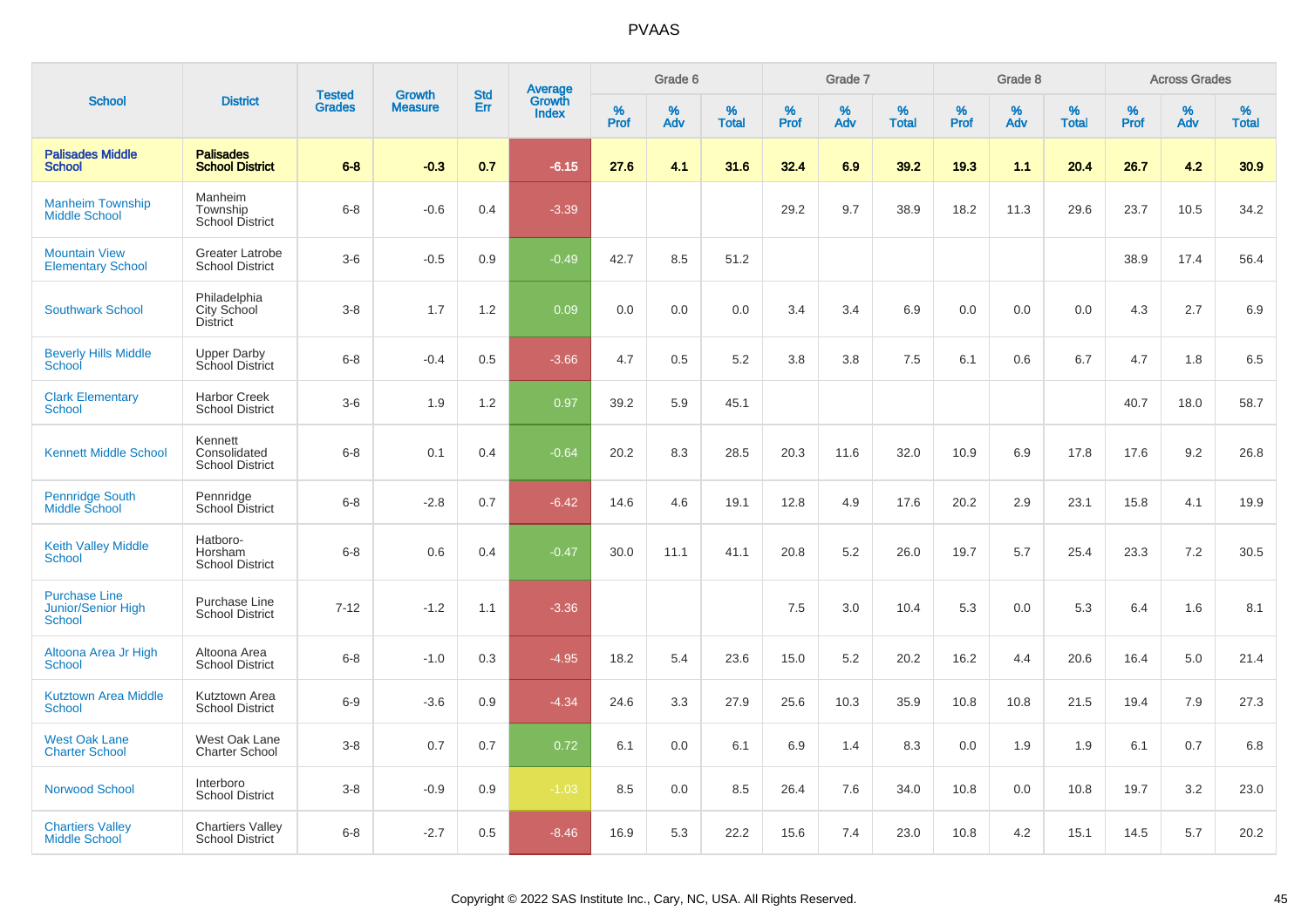|                                                                 |                                                           | <b>Tested</b> | <b>Growth</b>  | <b>Std</b> |                                          |                  | Grade 6  |                   |           | Grade 7  |                   |           | Grade 8  |                   |           | <b>Across Grades</b> |                   |
|-----------------------------------------------------------------|-----------------------------------------------------------|---------------|----------------|------------|------------------------------------------|------------------|----------|-------------------|-----------|----------|-------------------|-----------|----------|-------------------|-----------|----------------------|-------------------|
| <b>School</b>                                                   | <b>District</b>                                           | <b>Grades</b> | <b>Measure</b> | Err        | <b>Average</b><br>Growth<br><b>Index</b> | %<br><b>Prof</b> | %<br>Adv | %<br><b>Total</b> | %<br>Prof | %<br>Adv | %<br><b>Total</b> | %<br>Prof | %<br>Adv | %<br><b>Total</b> | %<br>Prof | %<br>Adv             | %<br><b>Total</b> |
| <b>Palisades Middle</b><br><b>School</b>                        | <b>Palisades</b><br><b>School District</b>                | $6 - 8$       | $-0.3$         | 0.7        | $-6.15$                                  | 27.6             | 4.1      | 31.6              | 32.4      | 6.9      | 39.2              | 19.3      | 1.1      | 20.4              | 26.7      | 4.2                  | 30.9              |
| <b>Neil Armstrong 5-6</b><br><b>Middle School</b>               | <b>Bethel Park</b><br><b>School District</b>              | $5-6$         | $-0.5$         | 0.6        | $-0.80$                                  | 27.1             | 17.1     | 44.3              |           |          |                   |           |          |                   | 29.4      | 17.4                 | 46.8              |
| <b>Wind Gap Middle</b><br><b>School</b>                         | Pen Argyl Area<br>School District                         | $4 - 8$       | 0.7            | 0.6        | $-0.31$                                  | 26.8             | 0.0      | 26.8              | 17.1      | 5.4      | 22.5              | 14.8      | 5.9      | 20.8              | 21.7      | 7.0                  | 28.8              |
| <b>Dunmore</b><br>Junior/Senior High<br><b>School</b>           | Dunmore<br><b>School District</b>                         | $7 - 11$      | $-0.5$         | 0.9        | $-2.67$                                  |                  |          |                   | 10.4      | 0.9      | 11.3              | 9.5       | 3.6      | 13.1              | 10.0      | 2.1                  | 12.1              |
| Freeland<br><b>Elementary/Middle</b><br><b>School</b>           | <b>Hazleton Area</b><br><b>School District</b>            | $3 - 8$       | $-0.3$         | 1.2        | $-1.51$                                  | 3.1              | 0.0      | 3.1               | 5.3       | 5.3      | 10.5              | 14.3      | 0.0      | 14.3              | 5.4       | 0.6                  | 6.0               |
| <b>Benjamin Rush</b><br><b>Elementary School</b>                | Bensalem<br>Township<br>School District                   | $3-6$         | 1.4            | 1.2        | 1.09                                     | 5.4              | 7.1      | 12.5              |           |          |                   |           |          |                   | 5.3       | 3.7                  | 9.0               |
| <b>Spring Grove Area</b><br>Middle School                       | Spring Grove<br>Area School<br><b>District</b>            | $7 - 8$       | $-1.7$         | 0.5        | $-5.90$                                  |                  |          |                   | 23.5      | 11.3     | 34.8              | 5.2       | 3.2      | 8.4               | 14.3      | 7.3                  | 21.6              |
| Larry J. Macaluso<br><b>Elementary School</b>                   | Red Lion Area<br><b>School District</b>                   | $3-6$         | 1.5            | 1.0        | 0.91                                     | 26.0             | 0.0      | 26.0              |           |          |                   |           |          |                   | 31.9      | 7.0                  | 38.9              |
| Commonwealth<br><b>Charter Academy</b><br><b>Charter School</b> | Commonwealth<br>Charter<br>Academy<br>Charter School      | $3 - 10$      | $-2.6$         | 0.8        | $-3.07$                                  | 26.0             | 4.0      | 30.0              | 17.2      | 3.4      | 20.7              | 14.6      | 2.1      | 16.7              | 23.9      | 5.7                  | 29.6              |
| <b>Disston Hamilton</b><br><b>School</b>                        | Philadelphia<br>City School<br><b>District</b>            | $3 - 8$       | 4.6            | 3.1        | 1.49                                     | 0.0              | 0.0      | 0.0               |           |          |                   |           |          |                   | 0.0       | 0.0                  | 0.0               |
| <b>Warren L Miller</b><br><b>Elementary School</b>              | Southern Tioga<br>School District                         | $3-6$         | 1.7            | 1.1        | $-0.50$                                  | 25.8             | 3.0      | 28.8              |           |          |                   |           |          |                   | 25.4      | 5.4                  | 30.8              |
| <b>Beaver Falls Middle</b><br><b>School</b>                     | <b>Big Beaver</b><br>Falls Area<br><b>School District</b> | $6 - 8$       | $-2.9$         | 0.7        | $-5.18$                                  | 5.4              | 0.9      | 6.4               | 8.3       | 1.0      | 9.4               | 1.0       | 1.0      | 2.1               | 5.0       | 1.0                  | 6.0               |
| <b>Dayton Elementary</b><br>School                              | Armstrong<br>School District                              | $3-6$         | $-1.4$         | 1.6        | $-0.88$                                  | 50.0             | 0.0      | 50.0              |           |          |                   |           |          |                   | 41.9      | 12.4                 | 54.3              |
| Saegertown<br><b>Junior/Senior High</b><br><b>School</b>        | Penncrest<br><b>School District</b>                       | $7 - 11$      | 1.4            | 1.0        | 0.51                                     |                  |          |                   | 29.4      | 5.9      | 35.3              | 20.6      | 8.8      | 29.4              | 25.0      | 7.4                  | 32.4              |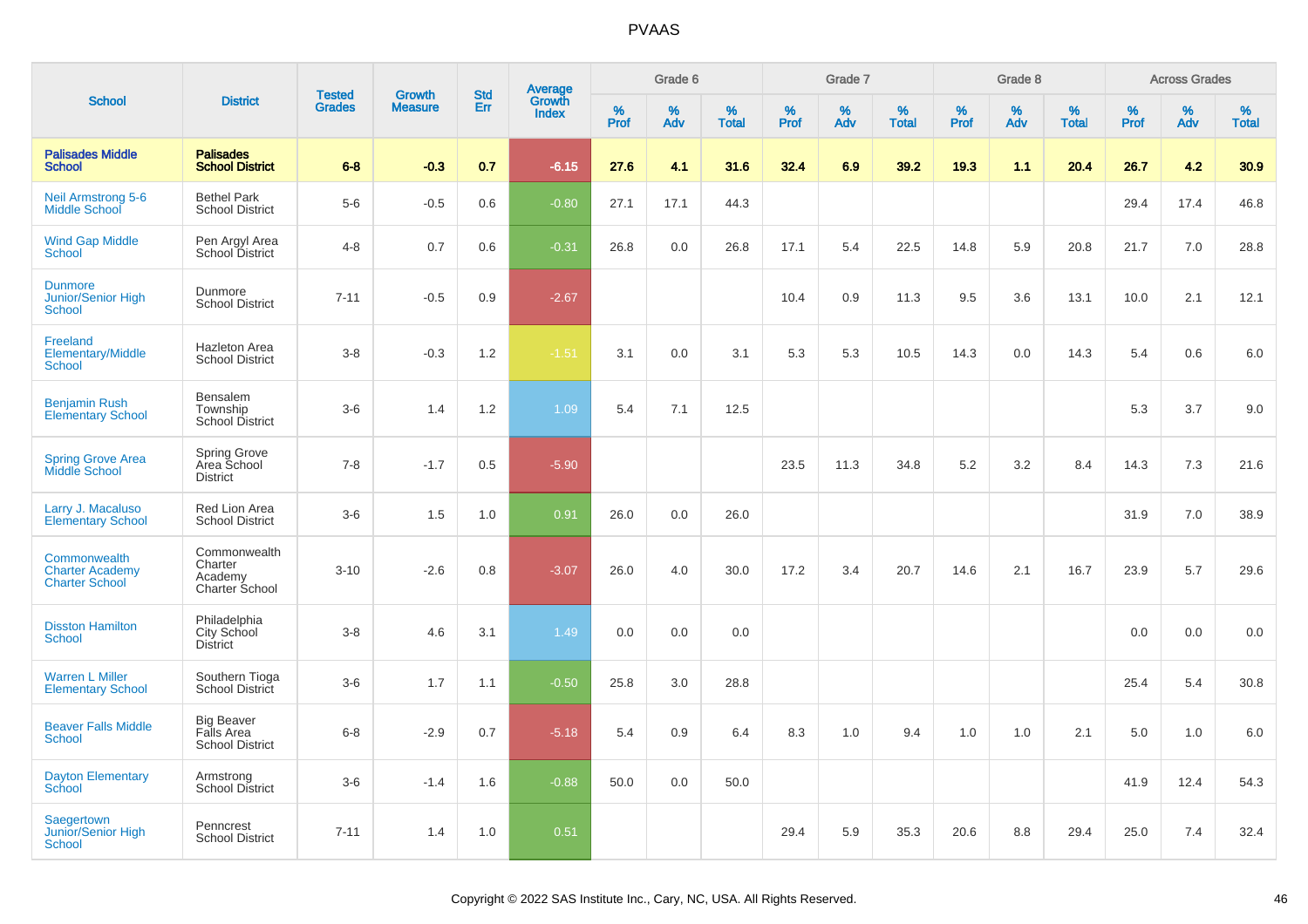|                                                                                          |                                                                           |                                |                                 | <b>Std</b> |                                          |                  | Grade 6  |                   |           | Grade 7  |                   |           | Grade 8  |                   |              | <b>Across Grades</b> |                   |
|------------------------------------------------------------------------------------------|---------------------------------------------------------------------------|--------------------------------|---------------------------------|------------|------------------------------------------|------------------|----------|-------------------|-----------|----------|-------------------|-----------|----------|-------------------|--------------|----------------------|-------------------|
| <b>School</b>                                                                            | <b>District</b>                                                           | <b>Tested</b><br><b>Grades</b> | <b>Growth</b><br><b>Measure</b> | <b>Err</b> | <b>Average</b><br>Growth<br><b>Index</b> | %<br><b>Prof</b> | %<br>Adv | %<br><b>Total</b> | %<br>Prof | %<br>Adv | %<br><b>Total</b> | %<br>Prof | %<br>Adv | %<br><b>Total</b> | $\%$<br>Prof | %<br>Adv             | %<br><b>Total</b> |
| <b>Palisades Middle</b><br><b>School</b>                                                 | <b>Palisades</b><br><b>School District</b>                                | $6 - 8$                        | $-0.3$                          | 0.7        | $-6.15$                                  | 27.6             | 4.1      | 31.6              | 32.4      | 6.9      | 39.2              | 19.3      | 1.1      | 20.4              | 26.7         | 4.2                  | 30.9              |
| Octorara Intermediate<br><b>School</b>                                                   | Octorara Area<br><b>School District</b>                                   | $5-6$                          | 1.1                             | 0.8        | 0.67                                     | 17.6             | 4.2      | 21.8              |           |          |                   |           |          |                   | 21.4         | 5.4                  | 26.8              |
| <b>Rhodes E Washington</b><br><b>School</b>                                              | Philadelphia<br>City School<br><b>District</b>                            | $3-8$                          | 2.5                             | 1.7        | 0.61                                     |                  |          |                   | 0.0       | 0.0      | 0.0               | 0.0       | 0.0      | 0.0               | 0.0          | 0.0                  | 0.0               |
| <b>Cambridge Springs</b><br>Junior/Senior High<br>School                                 | Penncrest<br><b>School District</b>                                       | $7 - 11$                       | 1.1                             | 1.1        | $-0.06$                                  |                  |          |                   | 10.6      | 1.5      | 12.1              | 20.8      | 1.9      | 22.6              | 15.1         | 1.7                  | 16.8              |
| <b>Leola Elementary</b><br>School                                                        | Conestoga<br>Valley School<br><b>District</b>                             | $3-6$                          | 1.7                             | 1.2        | 0.12                                     | 7.8              | 3.9      | 11.8              |           |          |                   |           |          |                   | 16.4         | 6.6                  | 23.0              |
| <b>Coudersport Area</b><br>Junior/Senior High<br>School                                  | Coudersport<br>Area School<br><b>District</b>                             | $7 - 11$                       | 1.5                             | 1.1        | 0.42                                     |                  |          |                   | 18.9      | 5.7      | 24.5              | 15.1      | 3.8      | 18.9              | 17.0         | 4.7                  | 21.7              |
| East Pennsboro Area<br><b>Middle School</b>                                              | East Pennsboro<br>Area School<br><b>District</b>                          | $6 - 8$                        | $-2.6$                          | 0.5        | $-6.68$                                  | 9.9              | 3.7      | 13.7              | 11.8      | 2.4      | 14.1              | 10.3      | 4.2      | 14.6              | 10.7         | 3.4                  | 14.1              |
| <b>Southern Middle</b><br>School                                                         | Reading School<br>District                                                | $5-8$                          | 1.1                             | 0.8        | 0.80                                     | 1.4              | 0.0      | 1.4               | 0.0       | 0.0      | 0.0               | 0.0       | 2.0      | 2.0               | 2.1          | 0.8                  | 2.9               |
| Pittsburgh Arsenal 6-8                                                                   | Pittsburgh<br>School District                                             | $6 - 8$                        | 0.2                             | 1.1        | $-0.88$                                  | 2.4              | 0.0      | 2.4               | 16.7      | 0.0      | 16.7              | 2.6       | 0.0      | 2.6               | 7.4          | 0.0                  | 7.4               |
| <b>Bentworth Middle</b><br><b>School</b>                                                 | Bentworth<br><b>School District</b>                                       | $5-8$                          | $-1.7$                          | 0.7        | $-2.61$                                  | 9.6              | 0.0      | 9.6               | 16.9      | 7.8      | 24.7              | 21.2      | 1.5      | 22.7              | 19.1         | 4.3                  | 23.4              |
| <b>Victory Elementary</b><br>School                                                      | <b>Franklin Area</b><br><b>School District</b>                            | $3-6$                          | 1.6                             | 1.5        | 1.09                                     | 39.4             | 6.1      | 45.4              |           |          |                   |           |          |                   | 33.3         | 5.4                  | 38.8              |
| <b>Memphis Street</b><br><b>Academy Charter</b><br>School @ Jp Jones                     | <b>Memphis Street</b><br>Academy<br>Charter School<br>@ JP Jones          | $5-8$                          | 0.7                             | 0.7        | $-0.62$                                  | 0.0              | 0.0      | 0.0               | 0.0       | 0.0      | 0.0               | 0.0       | 0.0      | 0.0               | 0.0          | 0.6                  | 0.6               |
| <b>Global Leadership</b><br><b>Academy Charter</b><br>School Southwest at<br><b>Huey</b> | Global<br>Leadership<br>Academy<br>Charter School<br>Southwest at<br>Huey | $3-8$                          | 1.0                             | 1.7        | $-0.18$                                  | 0.0              | 0.0      | 0.0               |           |          |                   | 0.0       | 0.0      | 0.0               | 0.0          | 0.0                  | 0.0               |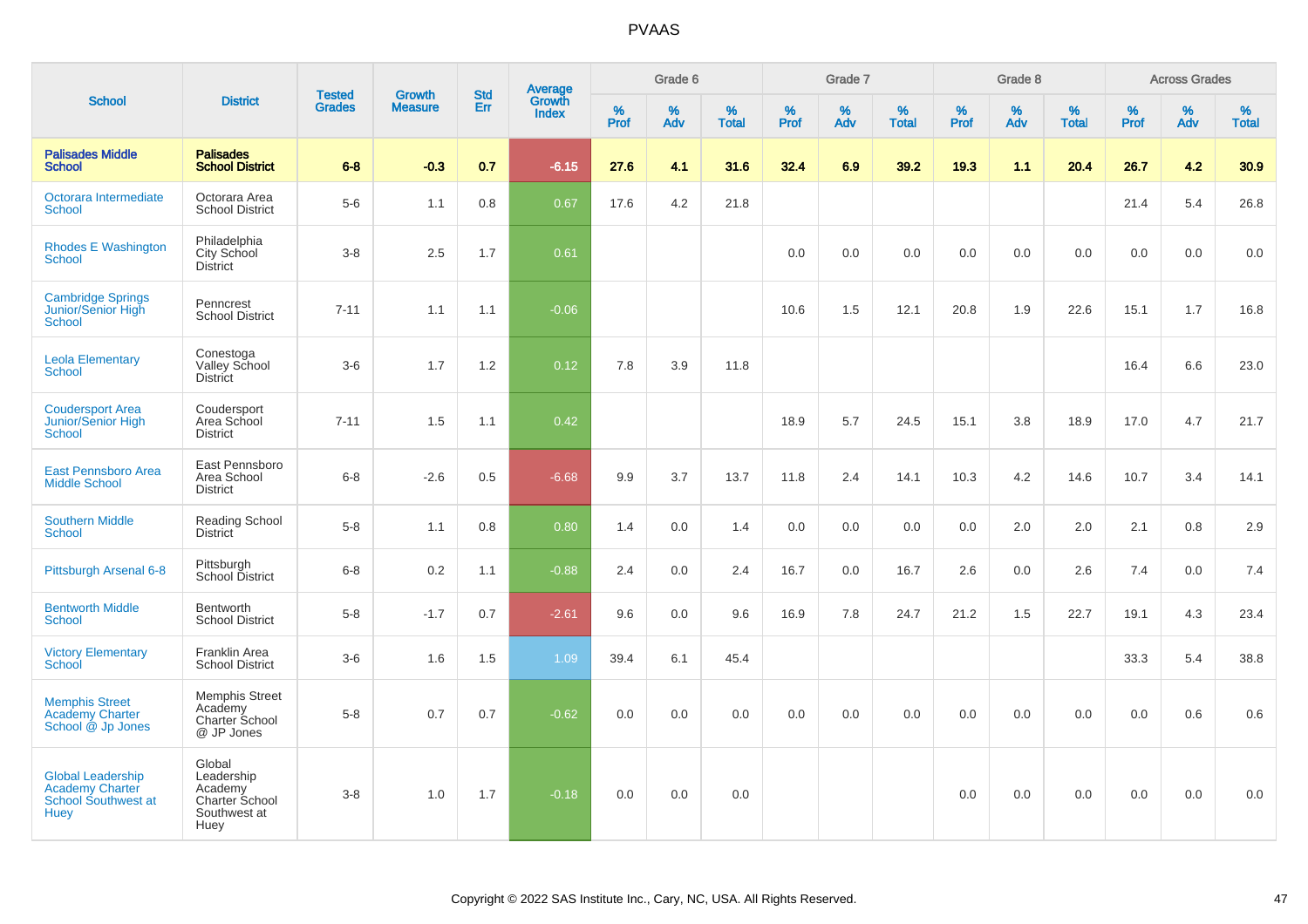|                                                                               |                                                                    |                                |                                 | <b>Std</b> |                                          |           | Grade 6  |                   |           | Grade 7  |                   |           | Grade 8  |                   |           | <b>Across Grades</b> |                   |
|-------------------------------------------------------------------------------|--------------------------------------------------------------------|--------------------------------|---------------------------------|------------|------------------------------------------|-----------|----------|-------------------|-----------|----------|-------------------|-----------|----------|-------------------|-----------|----------------------|-------------------|
| <b>School</b>                                                                 | <b>District</b>                                                    | <b>Tested</b><br><b>Grades</b> | <b>Growth</b><br><b>Measure</b> | <b>Err</b> | <b>Average</b><br>Growth<br><b>Index</b> | %<br>Prof | %<br>Adv | %<br><b>Total</b> | %<br>Prof | %<br>Adv | %<br><b>Total</b> | %<br>Prof | %<br>Adv | %<br><b>Total</b> | %<br>Prof | %<br>Adv             | %<br><b>Total</b> |
| <b>Palisades Middle</b><br><b>School</b>                                      | <b>Palisades</b><br><b>School District</b>                         | $6 - 8$                        | $-0.3$                          | 0.7        | $-6.15$                                  | 27.6      | 4.1      | 31.6              | 32.4      | 6.9      | 39.2              | 19.3      | 1.1      | 20.4              | 26.7      | 4.2                  | 30.9              |
| <b>Ligonier Valley Middle</b><br>School                                       | <b>Ligonier Valley</b><br>School District                          | $6 - 8$                        | $-2.5$                          | 0.7        | $-7.18$                                  | 16.5      | 0.0      | 16.5              | 12.3      | 0.0      | 12.3              | 6.9       | 0.0      | 6.9               | 11.8      | 0.0                  | 11.8              |
| <b>Avella Elementary</b><br>Center                                            | Avella Area<br><b>School District</b>                              | $3-6$                          | $-0.4$                          | 1.4        | $-0.27$                                  | 36.4      | 6.1      | 42.4              |           |          |                   |           |          |                   | 23.9      | 10.9                 | 34.8              |
| <b>Mohawk Junior High</b><br><b>School</b>                                    | Mohawk Area<br><b>School District</b>                              | $7 - 8$                        | $-0.6$                          | 0.8        | $-2.18$                                  |           |          |                   | 27.4      | 11.8     | 39.2              | 22.8      | 8.7      | 31.5              | 25.3      | 10.3                 | 35.6              |
| <b>Saint Clair Area</b><br>Elementary/Middle<br>School                        | Saint Clair Area<br><b>School District</b>                         | $3-8$                          | 1.1                             | 0.9        | $-2.27$                                  | 24.0      | 4.0      | 28.0              | 19.2      | 7.7      | 26.9              | 12.5      | 2.5      | 15.0              | 24.2      | 7.2                  | 31.4              |
| <b>Lehigh Valley Dual</b><br>Language Charter<br>School                       | Lehigh Valley<br>Dual Language<br>Charter School                   | $3 - 8$                        | 3.1                             | 2.3        | 1.31                                     | 7.7       | 0.0      | 7.7               |           |          |                   |           |          |                   | 4.2       | 0.0                  | 4.2               |
| <b>Propel Charter School</b><br>- Hazelwood                                   | Propel Charter<br>School-<br>Hazelwood                             | $3-8$                          | $-1.6$                          | 1.2        | $-1.96$                                  | 0.0       | 0.0      | 0.0               | 0.0       | 4.8      | 4.8               | 0.0       | 0.0      | 0.0               | 0.6       | 0.6                  | 1.3               |
| <b>Kissel Hill Elementary</b><br><b>School</b>                                | <b>Warwick School</b><br><b>District</b>                           | $3-6$                          | 1.4                             | 1.0        | 1.22                                     | 25.7      | 5.7      | 31.4              |           |          |                   |           |          |                   | 29.1      | 12.7                 | 41.8              |
| <b>Haine Middle School</b>                                                    | Seneca Valley<br>School District                                   | $5-6$                          | 0.6                             | 0.5        | 1.17                                     | 35.2      | 10.5     | 45.7              |           |          |                   |           |          |                   | 32.1      | 15.8                 | 47.9              |
| <b>Independence Charter</b><br><b>School West</b>                             | Independence<br><b>Charter School</b><br>West                      | $3 - 7$                        | $-1.0$                          | 1.7        | $-0.57$                                  | 16.7      | 0.0      | 16.7              | 5.6       | 0.0      | 5.6               |           |          |                   | 6.2       | 1.8                  | 8.0               |
| <b>New Brighton Area</b><br>Middle School                                     | New Brighton<br>Area School<br><b>District</b>                     | $6 - 8$                        | $-1.1$                          | 0.7        | $-2.53$                                  | 7.9       | 0.0      | 7.9               | 9.0       | 3.0      | 12.0              | 4.8       | 1.0      | 5.8               | 7.2       | 1.3                  | 8.5               |
| <b>Hazleton</b><br><b>Elementary/Middle</b><br><b>School</b>                  | <b>Hazleton Area</b><br><b>School District</b>                     | $3 - 8$                        | $-0.1$                          | 1.2        | $-2.40$                                  | 0.0       | 0.0      | 0.0               | 0.0       | 0.0      | 0.0               | 0.0       | 3.3      | 3.3               | 1.5       | 0.5                  | 2.0               |
| <b>Young Scholars of</b><br><b>Greater Allegheny</b><br><b>Charter School</b> | Young Scholars<br>of Greater<br>Allegheny<br><b>Charter School</b> | $3 - 8$                        | $-1.4$                          | 1.6        | $-0.85$                                  | 6.2       | 0.0      | 6.2               | 10.0      | 0.0      | 10.0              |           |          |                   | 6.6       | 0.0                  | 6.6               |
| <b>Taggart John H School</b>                                                  | Philadelphia<br>City School<br><b>District</b>                     | $3 - 8$                        | 2.6                             | 2.0        | 0.45                                     | 5.6       | 0.0      | 5.6               |           |          |                   |           |          |                   | 5.0       | 1.0                  | 6.1               |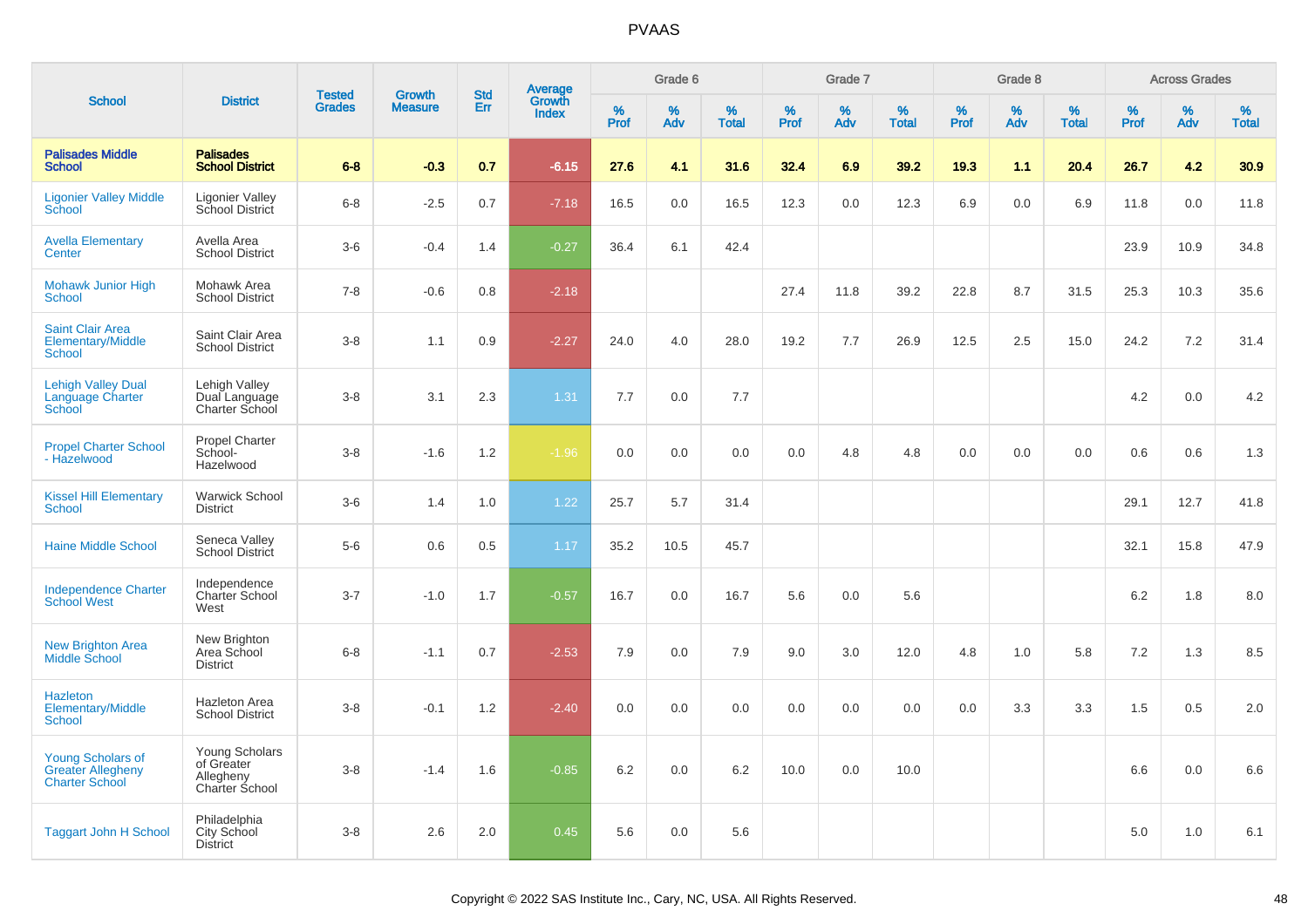|                                                                           |                                                                       |                                | <b>Growth</b>  | <b>Std</b> |                                          |                     | Grade 6     |                      |              | Grade 7     |                      |              | Grade 8     |                      |                     | <b>Across Grades</b> |                      |
|---------------------------------------------------------------------------|-----------------------------------------------------------------------|--------------------------------|----------------|------------|------------------------------------------|---------------------|-------------|----------------------|--------------|-------------|----------------------|--------------|-------------|----------------------|---------------------|----------------------|----------------------|
| <b>School</b>                                                             | <b>District</b>                                                       | <b>Tested</b><br><b>Grades</b> | <b>Measure</b> | Err        | <b>Average</b><br>Growth<br><b>Index</b> | $\%$<br><b>Prof</b> | $\%$<br>Adv | $\%$<br><b>Total</b> | $\%$<br>Prof | $\%$<br>Adv | $\%$<br><b>Total</b> | $\%$<br>Prof | $\%$<br>Adv | $\%$<br><b>Total</b> | $\%$<br><b>Prof</b> | $\%$<br>Adv          | $\%$<br><b>Total</b> |
| <b>Palisades Middle</b><br><b>School</b>                                  | <b>Palisades</b><br><b>School District</b>                            | $6 - 8$                        | $-0.3$         | 0.7        | $-6.15$                                  | 27.6                | 4.1         | 31.6                 | 32.4         | 6.9         | 39.2                 | 19.3         | 1.1         | 20.4                 | 26.7                | 4.2                  | 30.9                 |
| <b>Mastery Charter</b><br>School - Hardy<br><b>Williams</b>               | <b>Mastery Charter</b><br>School - Hardy<br>Williams                  | $3 - 11$                       | $-0.1$         | 1.2        | $-0.05$                                  | 11.4                | 2.9         | 14.3                 | 5.6          | 0.0         | 5.6                  |              |             |                      | 6.9                 | 0.6                  | 7.5                  |
| <b>Pollock Robert B</b><br><b>School</b>                                  | Philadelphia<br><b>City School</b><br><b>District</b>                 | $3-6$                          | 2.5            | 2.2        | 1.12                                     | 26.3                | 5.3         | 31.6                 |              |             |                      |              |             |                      | 11.8                | 4.7                  | 16.5                 |
| <b>Deburgos Bilingual</b><br><b>Magnet Middle School</b>                  | Philadelphia<br>City School<br><b>District</b>                        | $3-8$                          | 2.1            | 2.2        | 0.05                                     | 0.0                 | $0.0\,$     | 0.0                  |              |             |                      | 5.9          | 0.0         | 5.9                  | 3.3                 | 1.7                  | $5.0\,$              |
| <b>Pittsburgh Sunnyside</b><br>$K-8$                                      | Pittsburgh<br>School District                                         | $3 - 8$                        | $-2.3$         | 1.4        | $-2.57$                                  | 0.0                 | 0.0         | 0.0                  | 10.0         | 0.0         | 10.0                 | 5.3          | 0.0         | 5.3                  | 11.1                | 0.0                  | 11.1                 |
| <b>Bell Avenue School</b>                                                 | <b>William Penn</b><br><b>School District</b>                         | $3-6$                          | 0.5            | 1.6        | 0.33                                     | 0.0                 | 0.0         | 0.0                  |              |             |                      |              |             |                      | 0.9                 | 0.0                  | 0.9                  |
| Lackawanna Trail<br>Junior/Senior High<br><b>School</b>                   | Lackawanna<br><b>Trail School</b><br><b>District</b>                  | $7 - 10$                       | 0.4            | 1.0        | $-0.66$                                  |                     |             |                      | 12.7         | 11.3        | 23.9                 | 12.0         | 6.7         | 18.7                 | 12.3                | 8.9                  | 21.2                 |
| <b>Northwest Middle</b><br><b>School</b>                                  | <b>Reading School</b><br><b>District</b>                              | $5-8$                          | 0.1            | 1.0        | $-0.32$                                  | 2.4                 | 0.0         | 2.4                  | 0.0          | 0.0         | 0.0                  | 3.8          | 0.0         | 3.8                  | 4.0                 | 0.0                  | 4.0                  |
| <b>Young Scholars Of</b><br>Western Pennsylvania<br><b>Charter School</b> | <b>Young Scholars</b><br>Of Western<br>Pennsylvania<br>Charter School | $3-8$                          | $-0.4$         | 1.1        | $-0.37$                                  | 5.9                 | 5.9         | 11.8                 | 20.7         | 3.4         | 24.1                 | 8.7          | 0.0         | 8.7                  | 12.3                | 4.8                  | 17.1                 |
| <b>Finletter Thomas K</b><br><b>School</b>                                | Philadelphia<br><b>City School</b><br><b>District</b>                 | $3-8$                          | $-1.7$         | 1.8        | $-0.90$                                  |                     |             |                      | 0.0          | 14.3        | 14.3                 | 0.0          | 11.8        | 11.8                 | 7.1                 | 4.0                  | 11.1                 |
| <b>Harmony Area</b><br><b>Elementary School</b>                           | Harmony Area<br>School District                                       | $3-6$                          | $-2.9$         | 2.0        | $-1.46$                                  | 41.7                | 4.2         | 45.8                 |              |             |                      |              |             |                      | 33.3                | 5.6                  | 38.9                 |
| <b>Warrior Run Middle</b><br><b>School</b>                                | <b>Warrior Run</b><br><b>School District</b>                          | $4 - 8$                        | $-0.7$         | 0.6        | $-1.17$                                  | 25.7                | 1.8         | 27.5                 | 16.8         | 11.2        | 28.0                 | 15.6         | 12.2        | 27.8                 | 20.9                | 9.2                  | 30.1                 |
| <b>Trafford Middle School</b>                                             | Penn-Trafford<br><b>School District</b>                               | $6-8$                          | $-2.4$         | 0.7        | $-4.63$                                  | 36.9                | 16.7        | 53.6                 | 35.9         | 14.1        | 50.0                 | 28.9         | 2.1         | 30.9                 | 33.7                | 10.6                 | 44.3                 |
| <b>Mastery Charter</b><br>School-Clymer<br>Elementary                     | <b>Mastery Charter</b><br>School - Clymer<br>Elementary               | $3-6$                          | 1.9            | 1.5        | 0.86                                     | 3.8                 | 0.0         | 3.8                  |              |             |                      |              |             |                      | 2.6                 | 0.8                  | 3.4                  |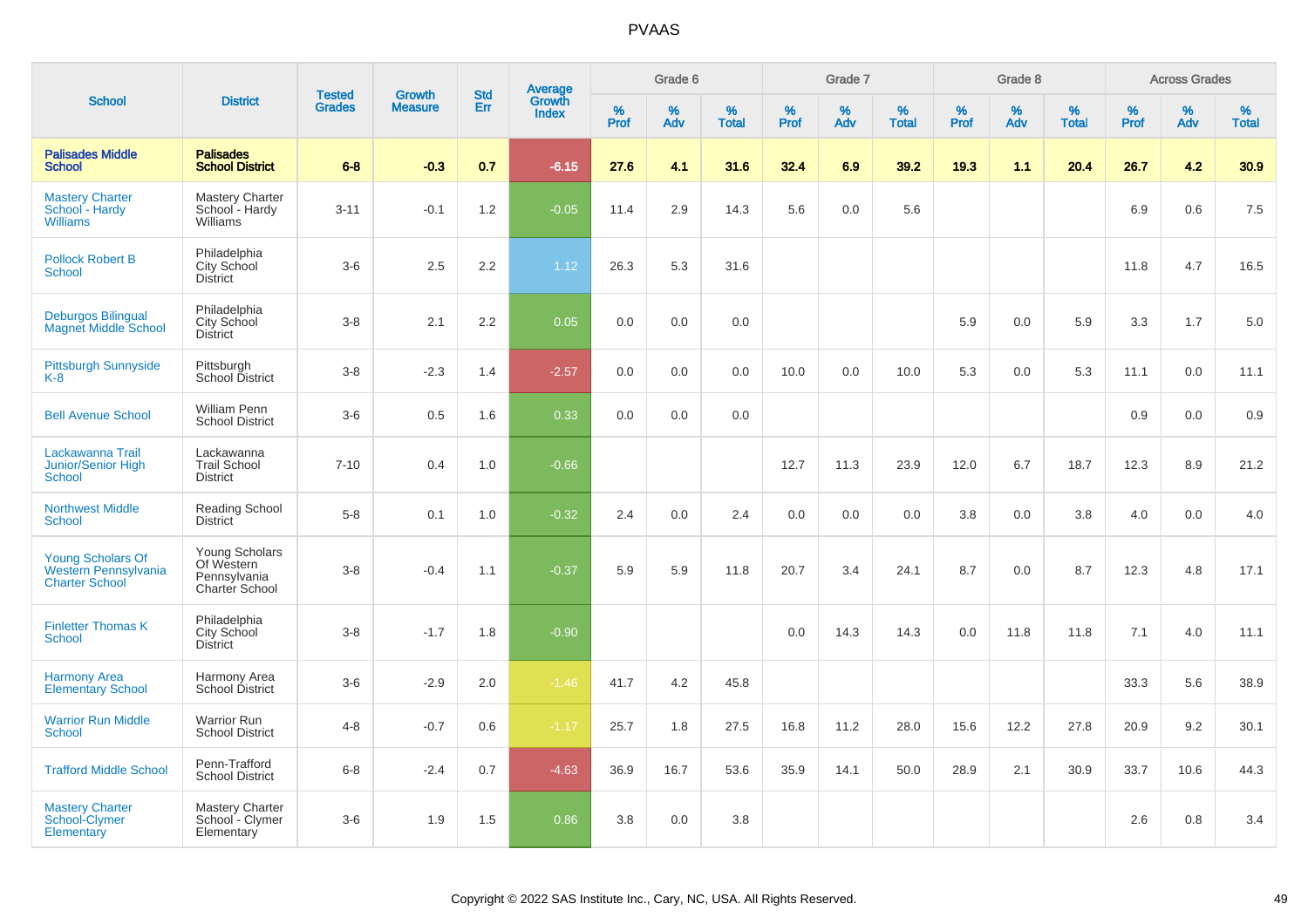|                                                                        |                                                          |                                |                                 | <b>Std</b> |                                          |                  | Grade 6  |                   |           | Grade 7  |                   |           | Grade 8  |                   |           | <b>Across Grades</b> |                   |
|------------------------------------------------------------------------|----------------------------------------------------------|--------------------------------|---------------------------------|------------|------------------------------------------|------------------|----------|-------------------|-----------|----------|-------------------|-----------|----------|-------------------|-----------|----------------------|-------------------|
| <b>School</b>                                                          | <b>District</b>                                          | <b>Tested</b><br><b>Grades</b> | <b>Growth</b><br><b>Measure</b> | Err        | <b>Average</b><br>Growth<br><b>Index</b> | %<br><b>Prof</b> | %<br>Adv | %<br><b>Total</b> | %<br>Prof | %<br>Adv | %<br><b>Total</b> | %<br>Prof | %<br>Adv | %<br><b>Total</b> | %<br>Prof | %<br>Adv             | %<br><b>Total</b> |
| <b>Palisades Middle</b><br><b>School</b>                               | <b>Palisades</b><br><b>School District</b>               | $6 - 8$                        | $-0.3$                          | 0.7        | $-6.15$                                  | 27.6             | 4.1      | 31.6              | 32.4      | 6.9      | 39.2              | 19.3      | 1.1      | 20.4              | 26.7      | 4.2                  | 30.9              |
| <b>Port Allegany</b><br>Elementary School                              | Port Allegany<br>School District                         | $3-6$                          | 1.2                             | 1.0        | 0.96                                     | 7.4              | 1.5      | 8.8               |           |          |                   |           |          |                   | 17.5      | 5.4                  | 23.0              |
| <b>Hamilton Andrew</b><br><b>School</b>                                | Philadelphia<br>City School<br><b>District</b>           | $3-8$                          | 4.1                             | 3.4        | 1.22                                     | 8.3              | 0.0      | 8.3               |           |          |                   |           |          |                   | 1.9       | 0.0                  | 1.9               |
| <b>Richboro Elementary</b><br>School                                   | Council Rock<br><b>School District</b>                   | $3-6$                          | 0.8                             | 1.1        | 0.72                                     | 34.6             | 5.4      | 40.0              |           |          |                   |           |          |                   | 38.3      | 7.9                  | 46.3              |
| <b>Lengel Middle School</b>                                            | Pottsville Area<br><b>School District</b>                | $5-8$                          | $-0.6$                          | 0.5        | $-3.87$                                  | 17.6             | 4.7      | 22.3              | 14.2      | 4.3      | 18.5              | 16.2      | 2.4      | 18.6              | 17.1      | 5.6                  | 22.7              |
| <b>Carl G Renn</b><br><b>Elementary School</b>                         | East Lycoming<br>School District                         | $3-6$                          | 1.8                             | 1.5        | 0.24                                     | 29.2             | 16.7     | 45.8              |           |          |                   |           |          |                   | 37.5      | 17.9                 | 55.4              |
| <b>Charles A Huston</b><br><b>Middle School</b>                        | <b>Burrell School</b><br><b>District</b>                 | $6 - 8$                        | $-3.1$                          | 0.8        | $-4.55$                                  | 15.4             | 3.8      | 19.2              | 21.5      | 7.6      | 29.1              | 17.5      | 0.0      | 17.5              | 18.2      | 4.2                  | 22.4              |
| <b>Edgar Fahs Smith</b><br><b>Steam Academy</b>                        | <b>York City</b><br>School District                      | $3 - 8$                        | $-0.8$                          | 0.8        | $-1.00$                                  | 5.7              | 0.0      | 5.7               | 6.4       | 0.0      | 6.4               | 2.1       | 0.0      | 2.1               | 6.4       | 0.3                  | 6.7               |
| <b>Albert Gallatin South</b><br><b>Middle School</b>                   | <b>Albert Gallatin</b><br>Area School<br><b>District</b> | $6-8$                          | $-0.9$                          | 0.7        | $-3.46$                                  | 13.8             | 2.1      | 16.0              | 7.8       | 3.3      | 11.1              | 20.0      | 3.5      | 23.5              | 13.8      | 3.0                  | 16.7              |
| <b>Acmetonia Elementary</b><br><b>School</b>                           | Allegheny<br>Valley School<br><b>District</b>            | $3-6$                          | $-0.5$                          | 1.1        | $-0.43$                                  | 11.1             | 5.6      | 16.7              |           |          |                   |           |          |                   | 19.8      | 6.5                  | 26.3              |
| <b>California Area</b><br><b>Intermediate Middle</b><br><b>School</b>  | California Area<br><b>School District</b>                | $5-6$                          | 1.3                             | 1.1        | $-1.69$                                  | 14.1             | 0.0      | 14.1              |           |          |                   |           |          |                   | 20.2      | 2.5                  | 22.7              |
| <b>Valley View Middle</b><br><b>School</b>                             | <b>Valley View</b><br>School District                    | $6 - 8$                        | $-3.0$                          | 0.9        | $-5.50$                                  | 5.8              | 1.2      | 6.9               | 9.8       | 2.4      | 12.2              | 7.9       | 0.0      | 7.9               | 7.3       | 1.0                  | 8.4               |
| <b>Lower Macungie</b><br>Middle School                                 | East Penn<br><b>School District</b>                      | $6 - 8$                        | 0.2                             | 0.4        | $-0.94$                                  | 13.6             | 7.0      | 20.5              | 22.4      | 6.5      | 28.9              | 15.6      | 6.4      | 21.9              | 17.2      | 6.6                  | 23.8              |
| <b>Chartiers-Houston</b><br><b>Junior/Senior High</b><br><b>School</b> | Chartiers-<br><b>Houston School</b><br><b>District</b>   | $7 - 10$                       | $-2.5$                          | 1.0        | $-4.93$                                  |                  |          |                   | 21.0      | 1.3      | 22.4              | 18.8      | 5.8      | 24.6              | 20.0      | 3.4                  | 23.4              |
| <b>South Scranton</b><br><b>Intermediate School</b>                    | Scranton<br><b>School District</b>                       | $6 - 8$                        | $-0.5$                          | 0.8        | $-2.87$                                  | 1.0              | 1.9      | 2.9               | 2.6       | 0.0      | 2.6               | 1.8       | 5.3      | 7.0               | 1.7       | 2.1                  | 3.8               |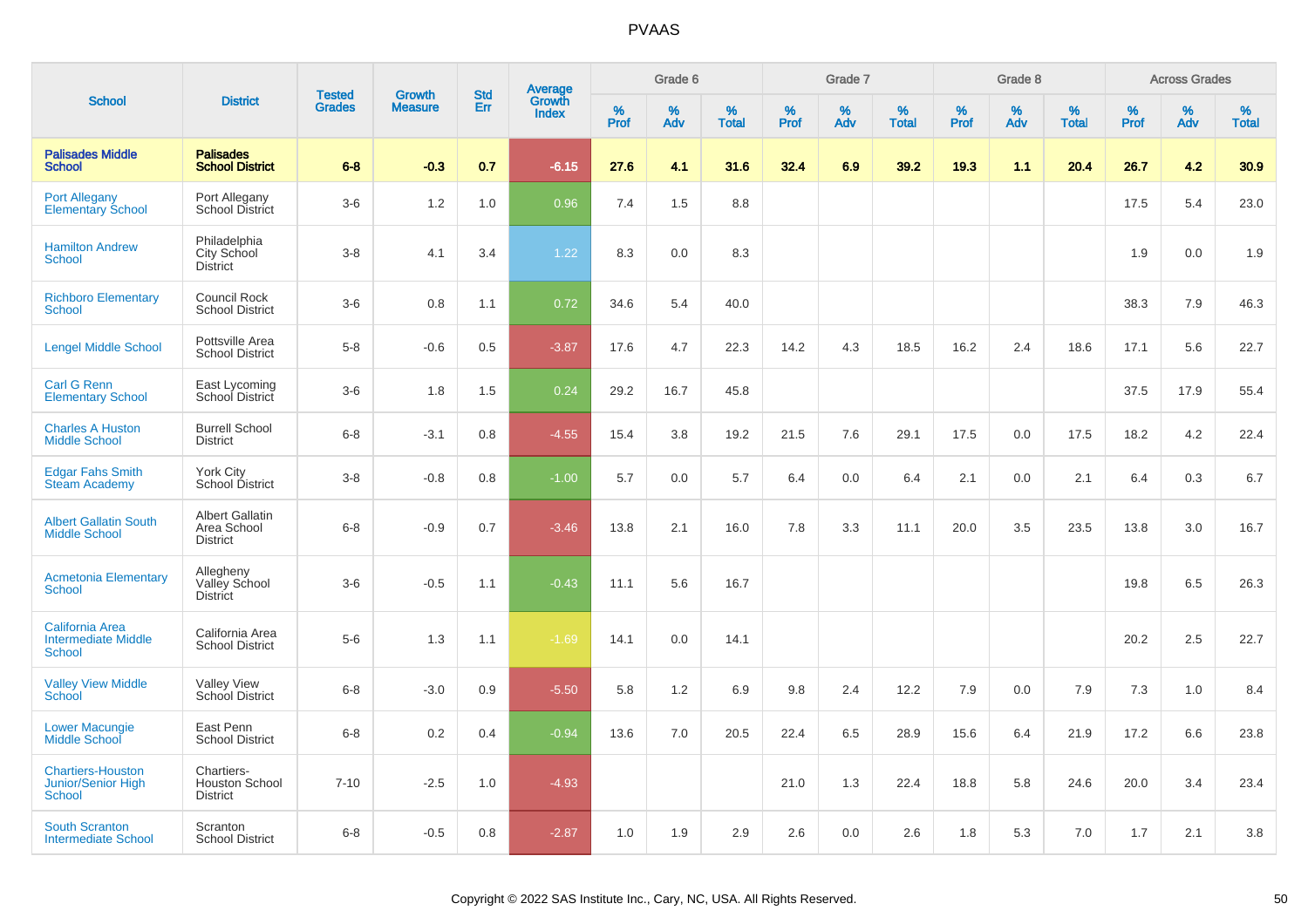| <b>School</b>                                                          |                                                              |                                |                                 | <b>Std</b> |                                          |           | Grade 6  |                   |           | Grade 7  |                   |           | Grade 8  |                   |              | <b>Across Grades</b> |                   |
|------------------------------------------------------------------------|--------------------------------------------------------------|--------------------------------|---------------------------------|------------|------------------------------------------|-----------|----------|-------------------|-----------|----------|-------------------|-----------|----------|-------------------|--------------|----------------------|-------------------|
|                                                                        | <b>District</b>                                              | <b>Tested</b><br><b>Grades</b> | <b>Growth</b><br><b>Measure</b> | Err        | <b>Average</b><br>Growth<br><b>Index</b> | %<br>Prof | %<br>Adv | %<br><b>Total</b> | %<br>Prof | %<br>Adv | %<br><b>Total</b> | %<br>Prof | %<br>Adv | %<br><b>Total</b> | $\%$<br>Prof | $\%$<br>Adv          | %<br><b>Total</b> |
| <b>Palisades Middle</b><br><b>School</b>                               | <b>Palisades</b><br><b>School District</b>                   | $6 - 8$                        | $-0.3$                          | 0.7        | $-6.15$                                  | 27.6      | 4.1      | 31.6              | 32.4      | 6.9      | 39.2              | 19.3      | 1.1      | 20.4              | 26.7         | 4.2                  | 30.9              |
| <b>Keystone Elementary</b><br>School                                   | Keystone<br>School District                                  | $3-6$                          | 0.7                             | 1.1        | 0.64                                     | 32.1      | 1.9      | 34.0              |           |          |                   |           |          |                   | 32.9         | 11.7                 | 44.6              |
| <b>Ferndale Elementary</b><br><b>School</b>                            | Ferndale Area<br><b>School District</b>                      | $3-6$                          | $-1.8$                          | 1.3        | $-1.41$                                  | 19.5      | 7.3      | 26.8              |           |          |                   |           |          |                   | 21.6         | 8.8                  | 30.4              |
| <b>Holland Elementary</b><br><b>School</b>                             | Council Rock<br><b>School District</b>                       | $3-6$                          | 1.2                             | 1.1        | 0.97                                     | 32.7      | 16.4     | 49.1              |           |          |                   |           |          |                   | 32.3         | 21.3                 | 53.5              |
| <b>Heights/Murray</b><br><b>Elementary School</b>                      | Wilkes-Barre<br>Area School<br><b>District</b>               | $3-6$                          | 0.5                             | 1.3        | 0.42                                     | 2.6       | 0.0      | 2.6               |           |          |                   |           |          |                   | 8.6          | 0.6                  | 9.1               |
| <b>Rhoads James School</b>                                             | Philadelphia<br><b>City School</b><br><b>District</b>        | $3-8$                          | 3.8                             | 3.3        | 1.14                                     | 7.7       | 0.0      | 7.7               |           |          |                   |           |          |                   | 1.8          | 3.5                  | 5.3               |
| <b>Folk Arts-Cultural</b><br><b>Treasures Charter</b><br><b>School</b> | Folk Arts-<br>Cultural<br>Treasures<br><b>Charter School</b> | $3 - 7$                        | $-1.8$                          | 1.0        | $-1.76$                                  | 28.9      | 4.4      | 33.3              | 20.4      | 2.3      | 22.7              |           |          |                   | 28.1         | 6.2                  | 34.4              |
| <b>Cranberry Area</b><br><b>Junior/Senior High</b><br><b>School</b>    | Cranberry Area<br>School District                            | $7 - 12$                       | $-0.8$                          | 0.9        | $-2.01$                                  |           |          |                   | 14.7      | 3.2      | 17.9              | 18.7      | 2.7      | 21.3              | 16.5         | 2.9                  | 19.4              |
| Hartman Intermediate<br><b>School</b>                                  | Ellwood City<br>Area School<br><b>District</b>               | $5-6$                          | $-0.8$                          | 0.8        | $-1.07$                                  | 19.0      | 2.6      | 21.6              |           |          |                   |           |          |                   | 19.7         | 5.0                  | 24.8              |
| <b>Allen Middle School</b>                                             | West Shore<br><b>School District</b>                         | $6-8$                          | 0.6                             | 0.6        | 0.11                                     | 29.9      | 4.1      | 34.0              | 18.1      | 8.7      | 26.8              | 17.6      | 9.8      | 27.4              | 21.9         | 7.5                  | 29.4              |
| <b>East Coventry</b><br><b>Elementary School</b>                       | Owen J Roberts<br><b>School District</b>                     | $3-6$                          | 0.3                             | 1.0        | 0.35                                     | 27.8      | 20.8     | 48.6              |           |          |                   |           |          |                   | 34.2         | 16.7                 | 51.0              |
| <b>Maritime Academy</b><br><b>Charter School</b>                       | Maritime<br>Academy<br>Charter School                        | $3 - 10$                       | $-3.7$                          | 0.6        | $-5.88$                                  | 1.2       | 3.6      | 4.8               | 7.9       | 5.6      | 13.5              | 3.3       | 0.0      | 3.3               | 4.6          | 2.1                  | 6.7               |
| <b>Sandycreek</b><br><b>Elementary School</b>                          | Franklin Area<br><b>School District</b>                      | $3-6$                          | 1.4                             | 1.3        | $-0.37$                                  | 16.3      | 0.0      | 16.3              |           |          |                   |           |          |                   | 27.4         | 8.4                  | 35.8              |
| <b>Ephrata Middle School</b>                                           | Ephrata Area<br><b>School District</b>                       | $6-9$                          | $-0.5$                          | 0.5        | $-2.55$                                  |           |          |                   | 18.0      | 4.2      | 22.3              | 19.1      | 4.3      | 23.4              | 18.2         | 4.2                  | 22.3              |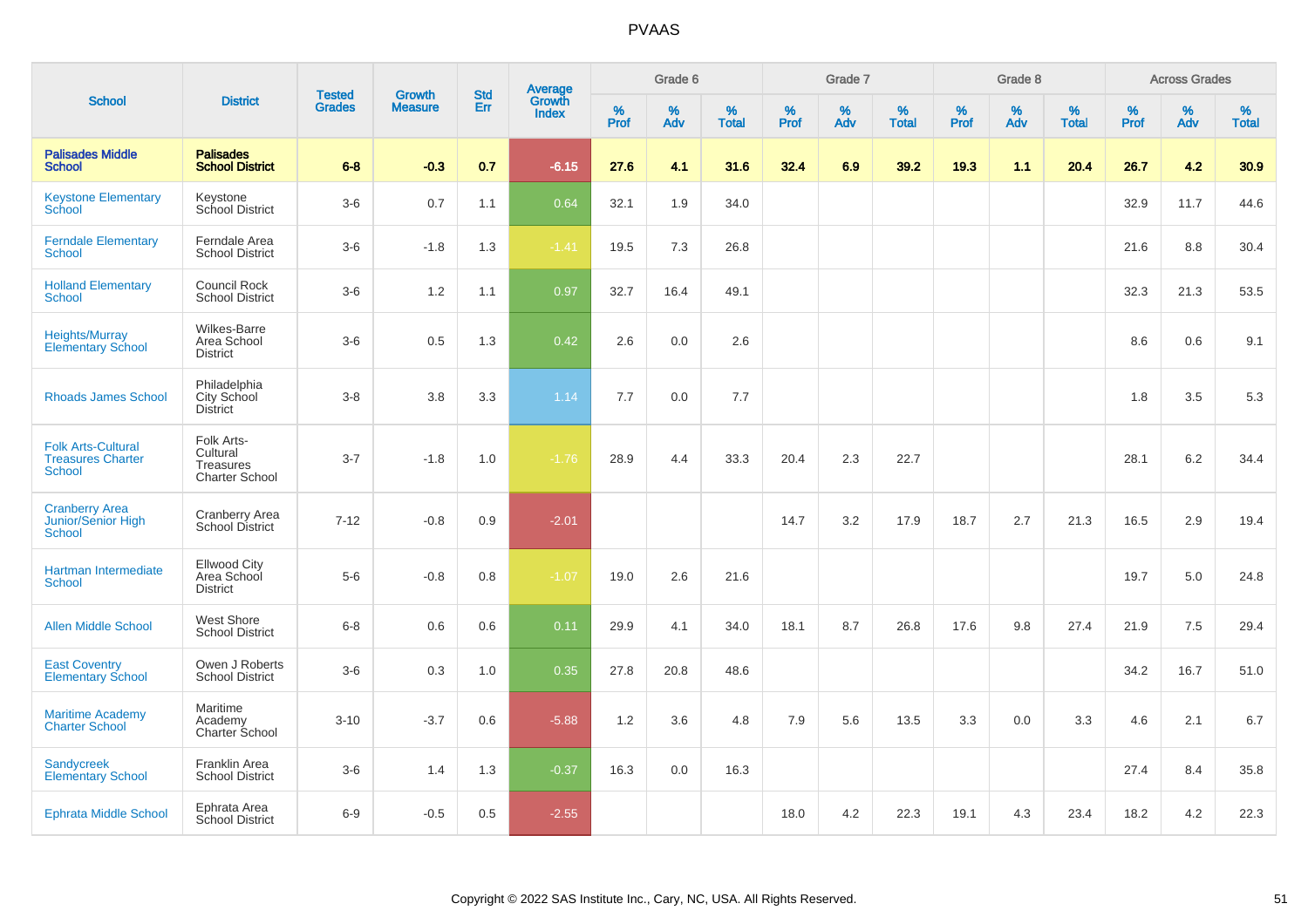| <b>School</b>                                            |                                                         |                                |                                 | <b>Std</b>    |                                          |                  | Grade 6  |                   |                  | Grade 7  |                   |                  | Grade 8  |                   |                  | <b>Across Grades</b> |                   |
|----------------------------------------------------------|---------------------------------------------------------|--------------------------------|---------------------------------|---------------|------------------------------------------|------------------|----------|-------------------|------------------|----------|-------------------|------------------|----------|-------------------|------------------|----------------------|-------------------|
|                                                          | <b>District</b>                                         | <b>Tested</b><br><b>Grades</b> | <b>Growth</b><br><b>Measure</b> | Err           | <b>Average</b><br>Growth<br><b>Index</b> | %<br><b>Prof</b> | %<br>Adv | %<br><b>Total</b> | %<br><b>Prof</b> | %<br>Adv | %<br><b>Total</b> | %<br><b>Prof</b> | %<br>Adv | %<br><b>Total</b> | %<br><b>Prof</b> | %<br>Adv             | %<br><b>Total</b> |
| <b>Palisades Middle</b><br><b>School</b>                 | <b>Palisades</b><br><b>School District</b>              | $6 - 8$                        | $-0.3$                          | 0.7           | $-6.15$                                  | 27.6             | 4.1      | 31.6              | 32.4             | 6.9      | 39.2              | 19.3             | 1.1      | 20.4              | 26.7             | 4.2                  | 30.9              |
| <b>Conemaugh Valley</b><br>Junior/Senior High<br>School  | Conemaugh<br>Valley School<br><b>District</b>           | $7 - 12$                       | 0.6                             | 1.1           | $-0.33$                                  |                  |          |                   | 19.2             | 7.7      | 26.9              | 9.4              | 1.9      | 11.3              | 14.3             | 4.8                  | 19.0              |
| Churchville<br><b>Elementary School</b>                  | <b>Council Rock</b><br><b>School District</b>           | $3-6$                          | 0.1                             | 1.0           | 0.14                                     | 29.9             | 10.3     | 40.2              |                  |          |                   |                  |          |                   | 31.4             | 14.2                 | 45.6              |
| <b>Charles H Boehm</b><br><b>Middle School</b>           | Pennsbury<br><b>School District</b>                     | $6 - 8$                        | $-2.4$                          | 0.5           | $-5.86$                                  | 18.1             | 9.9      | 28.1              | 20.0             | 5.8      | 25.8              | 19.5             | 10.7     | 30.2              | 19.2             | 8.9                  | 28.0              |
| <b>Prospect Park School</b>                              | Interboro<br><b>School District</b>                     | $3-8$                          | $-4.4$                          | 0.8           | $-5.48$                                  | 16.7             | 5.6      | 22.2              | 5.6              | 3.7      | 9.3               | 13.7             | 5.9      | 19.6              | 13.4             | 4.6                  | 18.0              |
| <b>York Academy</b><br><b>Regional Charter</b><br>School | York Academy<br>Regional<br><b>Charter School</b>       | $3 - 11$                       | $-4.4$                          | 0.8           | $-5.58$                                  | 13.6             | 6.8      | 20.3              | 7.3              | 5.4      | 12.7              | 19.3             | 0.0      | 19.3              | 18.4             | 9.5                  | 27.9              |
| <b>Aliquippa Elementary</b><br>School                    | Aliquippa<br>School District                            | $3-6$                          | $-0.9$                          | 1.1           | $-0.80$                                  | 0.0              | 1.6      | 1.6               |                  |          |                   |                  |          |                   | 1.2              | 0.8                  | 2.0               |
| <b>Propel Charter School-</b><br><b>Montour</b>          | <b>Propel Charter</b><br>School-Montour                 | $3 - 10$                       | $-2.8$                          | 0.7           | $-3.84$                                  | 4.6              | 0.0      | 4.6               | 3.1              | 0.0      | 3.1               | 3.2              | 0.0      | 3.2               | 4.8              | 1.6                  | 6.4               |
| <b>Holland Middle School</b><br>(8447)                   | <b>Council Rock</b><br><b>School District</b>           | $7 - 8$                        | $-1.9$                          | $0.4^{\circ}$ | $-7.03$                                  |                  |          |                   | 25.3             | 12.3     | 37.6              | 16.5             | 5.0      | 21.5              | 21.0             | 8.6                  | 29.6              |
| <b>Central Manor</b><br><b>Elementary School</b>         | Penn Manor<br><b>School District</b>                    | $3-6$                          | $-1.0$                          | 0.9           | $-1.18$                                  | 26.9             | 9.7      | 36.6              |                  |          |                   |                  |          |                   | 29.8             | 20.8                 | 50.6              |
| <b>Knoch Middle School</b>                               | South Butler<br><b>County School</b><br><b>District</b> | $6 - 8$                        | $-0.3$                          | 0.6           | $-1.53$                                  | 22.9             | 5.0      | 27.9              | 21.2             | 11.4     | 32.6              | 13.3             | 1.6      | 14.8              | 19.2             | 6.0                  | 25.2              |
| <b>Northern Bedford</b><br><b>County Middle School</b>   | Northern<br><b>Bedford County</b><br>School District    | $6 - 8$                        | $-2.4$                          | 0.9           | $-3.70$                                  | 30.5             | 1.7      | 32.2              | 19.0             | 1.7      | 20.7              | 9.4              | 3.1      | 12.5              | 19.3             | 2.2                  | 21.6              |
| <b>Baden Academy</b><br><b>Charter School</b>            | Baden<br>Academy<br>Charter School                      | $3-6$                          | 0.1                             | 1.1           | 0.05                                     | 22.4             | 8.6      | 31.0              |                  |          |                   |                  |          |                   | 20.8             | 6.4                  | 27.2              |
| <b>Shaler Area Middle</b><br>School                      | Shaler Area<br><b>School District</b>                   | $7 - 8$                        | $-0.2$                          | 0.5           | $-1.52$                                  |                  |          |                   | 22.2             | 5.6      | 27.8              | 19.7             | 5.2      | 24.9              | 21.0             | 5.4                  | 26.4              |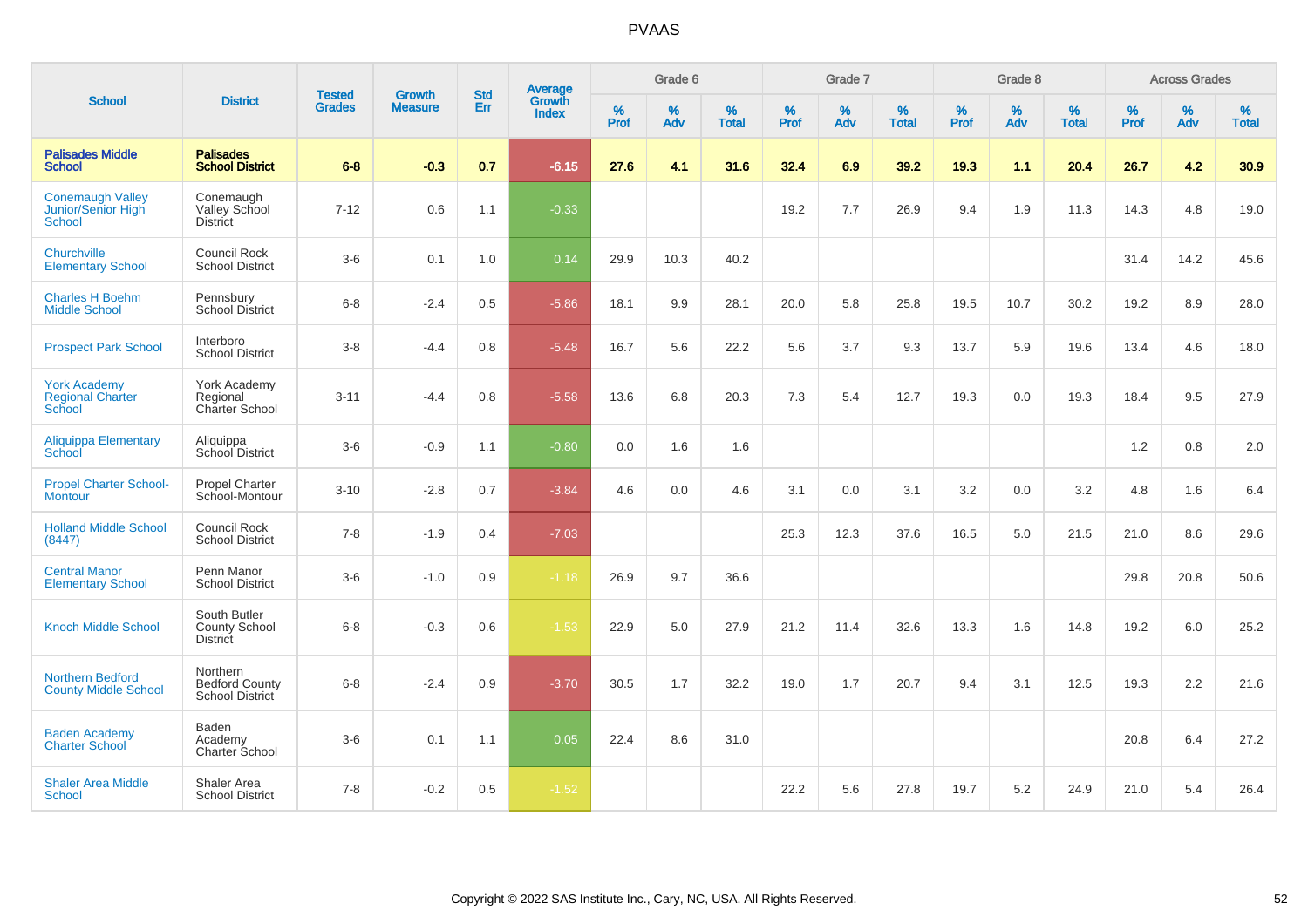|                                                                  |                                                  |                                |                          | <b>Std</b> |                                          |                  | Grade 6  |                   |           | Grade 7  |                   |              | Grade 8  |                   |           | <b>Across Grades</b> |                   |
|------------------------------------------------------------------|--------------------------------------------------|--------------------------------|--------------------------|------------|------------------------------------------|------------------|----------|-------------------|-----------|----------|-------------------|--------------|----------|-------------------|-----------|----------------------|-------------------|
| <b>School</b>                                                    | <b>District</b>                                  | <b>Tested</b><br><b>Grades</b> | Growth<br><b>Measure</b> | Err        | <b>Average</b><br>Growth<br><b>Index</b> | %<br><b>Prof</b> | %<br>Adv | %<br><b>Total</b> | %<br>Prof | %<br>Adv | %<br><b>Total</b> | $\%$<br>Prof | %<br>Adv | %<br><b>Total</b> | %<br>Prof | %<br>Adv             | %<br><b>Total</b> |
| <b>Palisades Middle</b><br><b>School</b>                         | <b>Palisades</b><br><b>School District</b>       | $6 - 8$                        | $-0.3$                   | 0.7        | $-6.15$                                  | 27.6             | 4.1      | 31.6              | 32.4      | 6.9      | 39.2              | 19.3         | 1.1      | 20.4              | 26.7      | 4.2                  | 30.9 <sub>2</sub> |
| <b>Propel Charter School-</b><br><b>Mckeesport</b>               | <b>Propel Charter</b><br>School-<br>Mckeesport   | $3-8$                          | $-3.2$                   | 1.0        | $-4.03$                                  | 2.7              | 0.0      | 2.7               | 5.3       | 7.9      | 13.2              | 2.7          | 2.7      | 5.4               | 5.4       | 2.3                  | 7.7               |
| <b>Tinicum School</b>                                            | Interboro<br><b>School District</b>              | $3-8$                          | $-2.1$                   | 1.0        | $-2.52$                                  | 12.2             | 0.0      | 12.2              | 14.3      | 0.0      | 14.3              | 0.0          | 0.0      | 0.0               | 20.6      | 1.9                  | 22.4              |
| Pennridge North<br>Middle School                                 | Pennridge<br>School District                     | $6-8$                          | $-2.3$                   | 0.5        | $-8.80$                                  | 24.7             | 2.7      | 27.3              | 31.5      | 19.7     | 51.1              | 21.4         | 5.0      | 26.4              | 26.1      | 9.6                  | 35.7              |
| <b>Solomon/Plains Middle</b><br><b>School</b>                    | Wilkes-Barre<br>Area School<br><b>District</b>   | $7 - 8$                        | $-1.4$                   | 0.9        | $-3.01$                                  |                  |          |                   | 6.2       | 0.0      | 6.2               | 2.4          | 0.0      | 2.4               | 4.3       | 0.0                  | 4.3               |
| <b>Menallen School</b>                                           | Uniontown Area<br><b>School District</b>         | $3-6$                          | $-1.9$                   | 1.7        | $-1.07$                                  | 24.1             | 0.0      | 24.1              |           |          |                   |              |          |                   | 32.1      | 4.7                  | 36.8              |
| <b>North Penn-Liberty</b><br>Junior/Senior High<br><b>School</b> | Southern Tioga<br><b>School District</b>         | $7 - 11$                       | $-0.3$                   | 1.3        | $-1.47$                                  |                  |          |                   | 9.1       | 2.3      | 11.4              | 15.4         | 2.6      | 18.0              | 12.0      | 2.4                  | 14.5              |
| <b>Clear Run</b><br><b>Intermediate School</b>                   | Pocono<br>Mountain<br><b>School District</b>     | $3-6$                          | $-1.4$                   | 1.1        | $-1.28$                                  | 11.5             | 3.3      | 14.8              |           |          |                   |              |          |                   | 14.8      | 5.1                  | 19.9              |
| <b>Western Wayne</b><br><b>Middle School</b>                     | Western Wayne<br><b>School District</b>          | $6 - 8$                        | $-2.6$                   | 0.7        | $-5.07$                                  | 18.7             | 0.9      | 19.6              | 21.6      | 2.9      | 24.5              | 14.1         | 5.4      | 19.6              | 18.3      | 3.0                  | 21.3              |
| <b>Esperanza Cyber</b><br><b>Charter School</b>                  | Esperanza<br>Cyber Charter<br>School             | $3 - 11$                       | 0.4                      | 1.3        | $-0.72$                                  | 0.0              | 0.0      | 0.0               | 2.6       | 0.0      | 2.6               | 0.0          | 0.0      | 0.0               | 1.6       | 0.0                  | 1.6               |
| <b>Salisbury Middle</b><br><b>School</b>                         | Salisbury<br>Township<br><b>School District</b>  | $5-8$                          | $-2.3$                   | 0.6        | $-4.27$                                  | 14.3             | 2.2      | 16.5              | 13.0      | 1.1      | 14.1              | 17.2         | 3.4      | 20.7              | 14.8      | 3.8                  | 18.7              |
| <b>Williamson Senior</b><br><b>High School</b>                   | Northern Tioga<br>School District                | $7 - 10$                       | 0.3                      | 0.9        | $-0.50$                                  |                  |          |                   | 11.6      | 1.2      | 12.8              | 22.8         | 6.9      | 29.7              | 17.6      | 4.3                  | 21.9              |
| <b>Neshannock Memorial</b><br><b>Elementary School</b>           | Neshannock<br>Township<br><b>School District</b> | $3-6$                          | 0.9                      | 0.9        | 0.44                                     | 30.9             | 13.2     | 44.1              |           |          |                   |              |          |                   | 26.5      | 11.0                 | 37.5              |
| <b>Brockway Area</b><br>Junior/Senior High<br>School             | <b>Brockway Area</b><br><b>School District</b>   | $7 - 11$                       | $-1.1$                   | 0.9        | $-2.47$                                  |                  |          |                   | 22.5      | 7.5      | 30.0              | 20.8         | 5.6      | 26.4              | 21.7      | 6.6                  | 28.3              |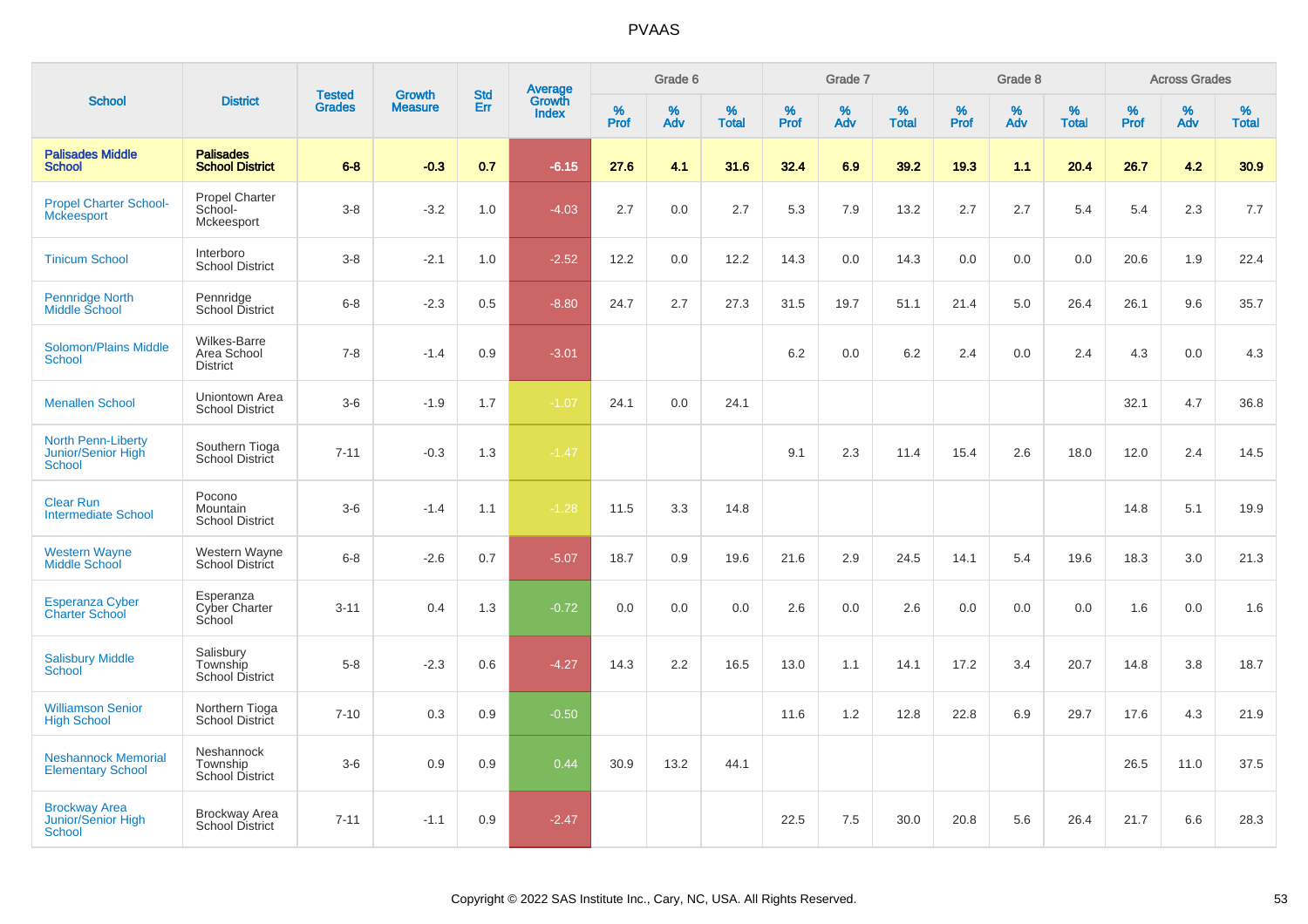|                                                          |                                                        |                                |                                 | <b>Std</b> |                                   |                  | Grade 6     |                   |           | Grade 7     |                   |           | Grade 8  |                   |           | <b>Across Grades</b> |                   |
|----------------------------------------------------------|--------------------------------------------------------|--------------------------------|---------------------------------|------------|-----------------------------------|------------------|-------------|-------------------|-----------|-------------|-------------------|-----------|----------|-------------------|-----------|----------------------|-------------------|
| <b>School</b>                                            | <b>District</b>                                        | <b>Tested</b><br><b>Grades</b> | <b>Growth</b><br><b>Measure</b> | Err        | <b>Average</b><br>Growth<br>Index | %<br><b>Prof</b> | $\%$<br>Adv | %<br><b>Total</b> | %<br>Prof | $\%$<br>Adv | %<br><b>Total</b> | %<br>Prof | %<br>Adv | %<br><b>Total</b> | %<br>Prof | %<br>Adv             | %<br><b>Total</b> |
| <b>Palisades Middle</b><br><b>School</b>                 | <b>Palisades</b><br><b>School District</b>             | $6 - 8$                        | $-0.3$                          | 0.7        | $-6.15$                           | 27.6             | 4.1         | 31.6              | 32.4      | 6.9         | 39.2              | 19.3      | 1.1      | 20.4              | 26.7      | 4.2                  | 30.9              |
| <b>Jamestown Area</b><br><b>Elementary School</b>        | Jamestown<br>Area School<br><b>District</b>            | $3-6$                          | 0.5                             | 1.4        | 0.32                              | 16.7             | 0.0         | 16.7              |           |             |                   |           |          |                   | 16.7      | 7.9                  | 24.6              |
| <b>Sullivan Co</b><br><b>Elementary School</b><br>(8180) | <b>Sullivan County</b><br>School District              | $3-6$                          | $-1.5$                          | 1.3        | $-1.16$                           | 30.0             | 4.0         | 34.0              |           |             |                   |           |          |                   | 24.9      | 5.5                  | 30.4              |
| <b>Duquesne Elementary</b><br>School                     | <b>Duquesne City</b><br>School District                | $3-6$                          | 1.2                             | 1.3        | $-0.49$                           | 5.6              | 0.0         | 5.6               |           |             |                   |           |          |                   | 3.5       | 1.7                  | 5.2               |
| <b>Marion Center Area</b><br>Jr/Sr High School           | <b>Marion Center</b><br>Area School<br><b>District</b> | $7 - 10$                       | $-1.3$                          | 0.9        | $-3.16$                           |                  |             |                   | 19.0      | 10.7        | 29.8              | 22.6      | 8.6      | 31.2              | 20.9      | 9.6                  | 30.5              |
| <b>Mill Creek Elementary</b><br><b>School</b>            | <b>Central Bucks</b><br><b>School District</b>         | $3-6$                          | 0.0                             | 0.8        | 0.04                              | 28.7             | 17.6        | 46.3              |           |             |                   |           |          |                   | 36.4      | 19.1                 | 55.6              |
| <b>Pine-Richland Middle</b><br><b>School</b>             | Pine-Richland<br><b>School District</b>                | $6 - 8$                        | 0.0                             | 0.5        | $-0.86$                           |                  |             |                   | 37.1      | 18.2        | 55.4              | 30.1      | 15.8     | 45.9              | 33.5      | 17.0                 | 50.5              |
| <b>Brookville</b><br>Junior/Senior High<br>School        | <b>Brookville Area</b><br><b>School District</b>       | $7 - 11$                       | $-0.3$                          | 0.8        | $-1.37$                           |                  |             |                   | 13.8      | 2.4         | 16.3              | 19.4      | 9.3      | 28.7              | 16.4      | 5.6                  | 22.1              |
| <b>Fort Leboeuf Middle</b><br>School                     | Fort Leboeuf<br><b>School District</b>                 | $6 - 8$                        | $-1.5$                          | 0.5        | $-4.39$                           | 25.7             | 18.8        | 44.4              | 21.7      | 14.4        | 36.1              | 22.6      | 11.6     | 34.2              | 23.2      | 14.9                 | 38.1              |
| <b>Penns Valley Area</b><br>Junior/Senior High<br>School | Penns Valley<br>Area School<br><b>District</b>         | $6 - 12$                       | $-0.6$                          | 0.8        | $-2.00$                           |                  |             |                   | 25.7      | 9.5         | 35.2              | 16.0      | 9.4      | 25.5              | 20.8      | 9.5                  | 30.3              |
| <b>Mifflin County Middle</b><br>School                   | <b>Mifflin County</b><br><b>School District</b>        | $6 - 7$                        | $-1.6$                          | 0.4        | $-5.98$                           | 13.8             | 4.6         | 18.4              | 10.3      | 3.8         | 14.1              |           |          |                   | 12.0      | 4.2                  | 16.2              |
| <b>West Forest</b><br><b>Elementary School</b>           | Forest Area<br><b>School District</b>                  | $3-6$                          | 2.0                             | 2.3        | $-0.06$                           | 13.3             | 0.0         | 13.3              |           |             |                   |           |          |                   | 29.1      | 5.4                  | 34.6              |
| <b>Mitchell Elementary</b><br><b>School</b>              | Philadelphia<br>City School<br><b>District</b>         | $3 - 8$                        | 3.1                             | 3.5        | 0.89                              |                  |             |                   |           |             |                   | 0.0       | 0.0      | 0.0               | 0.0       | 0.0                  | 0.0               |
| <b>Propel Charter School-</b><br><b>Northside</b>        | Propel Charter<br>School-<br>Northside                 | $3 - 8$                        | $-1.6$                          | 0.9        | $-1.74$                           | 2.4              | 0.0         | 2.4               | 0.0       | 0.0         | 0.0               | 0.0       | 0.0      | 0.0               | 0.4       | 0.0                  | 0.4               |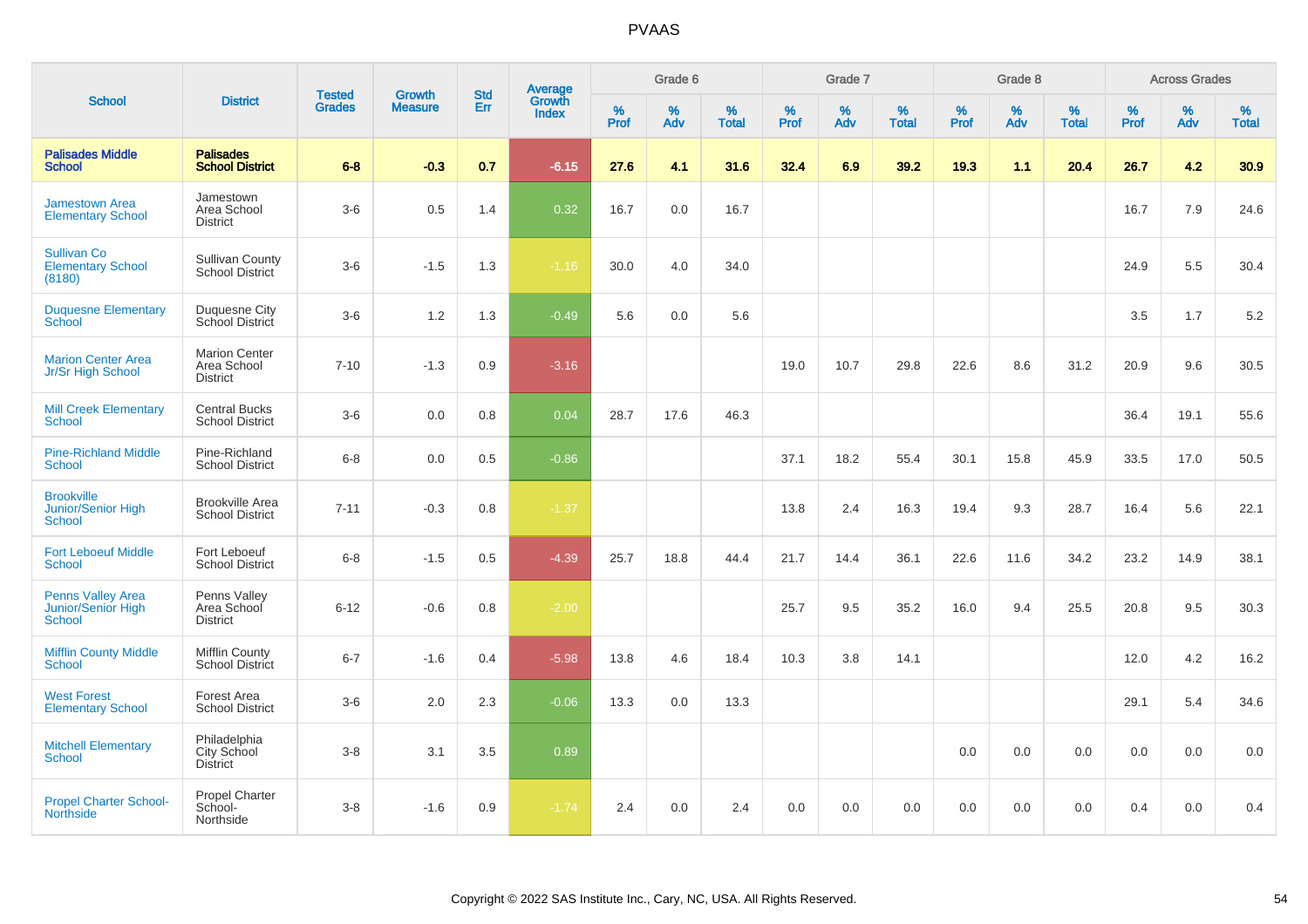|                                                                          |                                                          |                                |                                 | <b>Std</b> |                                          |           | Grade 6  |                   |           | Grade 7  |                   |           | Grade 8  |                   |              | <b>Across Grades</b> |                   |
|--------------------------------------------------------------------------|----------------------------------------------------------|--------------------------------|---------------------------------|------------|------------------------------------------|-----------|----------|-------------------|-----------|----------|-------------------|-----------|----------|-------------------|--------------|----------------------|-------------------|
| <b>School</b>                                                            | <b>District</b>                                          | <b>Tested</b><br><b>Grades</b> | <b>Growth</b><br><b>Measure</b> | Err        | <b>Average</b><br>Growth<br><b>Index</b> | %<br>Prof | %<br>Adv | %<br><b>Total</b> | %<br>Prof | %<br>Adv | %<br><b>Total</b> | %<br>Prof | %<br>Adv | %<br><b>Total</b> | $\%$<br>Prof | %<br>Adv             | %<br><b>Total</b> |
| <b>Palisades Middle</b><br><b>School</b>                                 | <b>Palisades</b><br><b>School District</b>               | $6 - 8$                        | $-0.3$                          | 0.7        | $-6.15$                                  | 27.6      | 4.1      | 31.6              | 32.4      | 6.9      | 39.2              | 19.3      | 1.1      | 20.4              | 26.7         | 4.2                  | 30.9              |
| <b>Southern Fulton</b><br><b>Junior/Senior High</b><br><b>School</b>     | Southern Fulton<br><b>School District</b>                | $7 - 11$                       | $-0.9$                          | 1.2        | $-1.82$                                  |           |          |                   | 12.3      | 1.8      | 14.0              | 5.9       | 3.9      | 9.8               | 9.3          | 2.8                  | 12.0              |
| <b>Stem At Showalter</b>                                                 | Chester-Upland<br><b>School District</b>                 | $7 - 10$                       | $-0.3$                          | 2.1        | $-0.89$                                  |           |          |                   | 0.0       | 0.0      | 0.0               | 0.0       | 0.0      | 0.0               | 0.0          | 0.0                  | 0.0               |
| <b>Great Valley Middle</b><br>School                                     | <b>Great Valley</b><br><b>School District</b>            | $6 - 8$                        | $-0.5$                          | 0.4        | $-3.82$                                  | 38.1      | 8.6      | 46.6              | 26.6      | 17.4     | 44.0              | 26.7      | 17.6     | 44.3              | 30.5         | 14.4                 | 45.0              |
| <b>Friendship Elementary</b><br><b>School</b>                            | Southern York<br><b>County School</b><br><b>District</b> | $3-6$                          | 0.3                             | 1.4        | 0.22                                     | 23.7      | 5.3      | 29.0              |           |          |                   |           |          |                   | 20.9         | 9.4                  | 30.4              |
| <b>Greenville Elementary</b><br><b>School</b>                            | Greenville Area<br><b>School District</b>                | $3-6$                          | 0.8                             | 0.9        | $-0.48$                                  | 19.2      | 5.1      | 24.4              |           |          |                   |           |          |                   | 29.3         | 6.0                  | 35.3              |
| <b>Maple Manor</b><br><b>Elementary/Middle</b><br><b>School</b>          | <b>Hazleton Area</b><br><b>School District</b>           | $3 - 8$                        | $-0.1$                          | 1.1        | $-0.71$                                  | 8.6       | 2.9      | 11.4              | 0.0       | 0.0      | 0.0               | 0.0       | 0.0      | 0.0               | 3.1          | 0.9                  | 4.0               |
| <b>Keystone Oaks Middle</b><br>School                                    | <b>Keystone Oaks</b><br>School District                  | $6 - 8$                        | $-3.4$                          | 0.6        | $-6.71$                                  | 19.5      | 11.5     | 31.0              | 19.5      | 10.6     | 30.1              | 17.5      | 12.3     | 29.8              | 18.8         | 11.5                 | 30.3              |
| <b>New Cumberland</b><br><b>Middle School</b>                            | West Shore<br><b>School District</b>                     | $6 - 8$                        | $-0.3$                          | 0.5        | $-2.67$                                  | 19.6      | 2.4      | 22.1              | 8.6       | 4.6      | 13.2              | 12.1      | 5.4      | 17.4              | 13.4         | 4.1                  | 17.5              |
| <b>Bermudian Springs</b><br>Middle School                                | Bermudian<br>Springs School<br>District                  | $5-8$                          | 0.4                             | 0.5        | $-1.75$                                  | 17.5      | 3.9      | 21.4              | 20.5      | 5.1      | 25.6              | 11.2      | 4.3      | 15.5              | 17.8         | 6.5                  | 24.3              |
| <b>West Middlesex Area</b><br><b>Junior/Senior High</b><br><b>School</b> | <b>West Middlesex</b><br>Area School<br><b>District</b>  | $7 - 10$                       | $-2.1$                          | 1.2        | $-3.06$                                  |           |          |                   | 30.0      | 2.0      | 32.0              | 7.1       | 0.0      | 7.1               | 19.6         | 1.1                  | 20.6              |
| <b>Highland School</b>                                                   | Abington<br>School District                              | $3-6$                          | 0.9                             | 1.2        | 0.35                                     | 34.0      | 20.8     | 54.7              |           |          |                   |           |          |                   | 28.1         | 17.1                 | 45.2              |
| <b>Achievement House</b><br><b>Charter School</b>                        | Achievement<br><b>House Charter</b><br>School            | $7 - 11$                       | $-0.3$                          | 1.5        | $-1.19$                                  |           |          |                   | 20.0      | 0.0      | 20.0              | 7.1       | 2.4      | 9.5               | 11.9         | 1.5                  | 13.4              |
| <b>Central Dauphin East</b><br><b>Middle School</b>                      | Central<br>Dauphin School<br><b>District</b>             | $6 - 8$                        | $-0.2$                          | 0.5        | $-0.86$                                  | 9.8       | 1.0      | 10.9              | 10.1      | 2.4      | 12.6              | 6.4       | 2.1      | 8.6               | 8.9          | 1.9                  | 10.7              |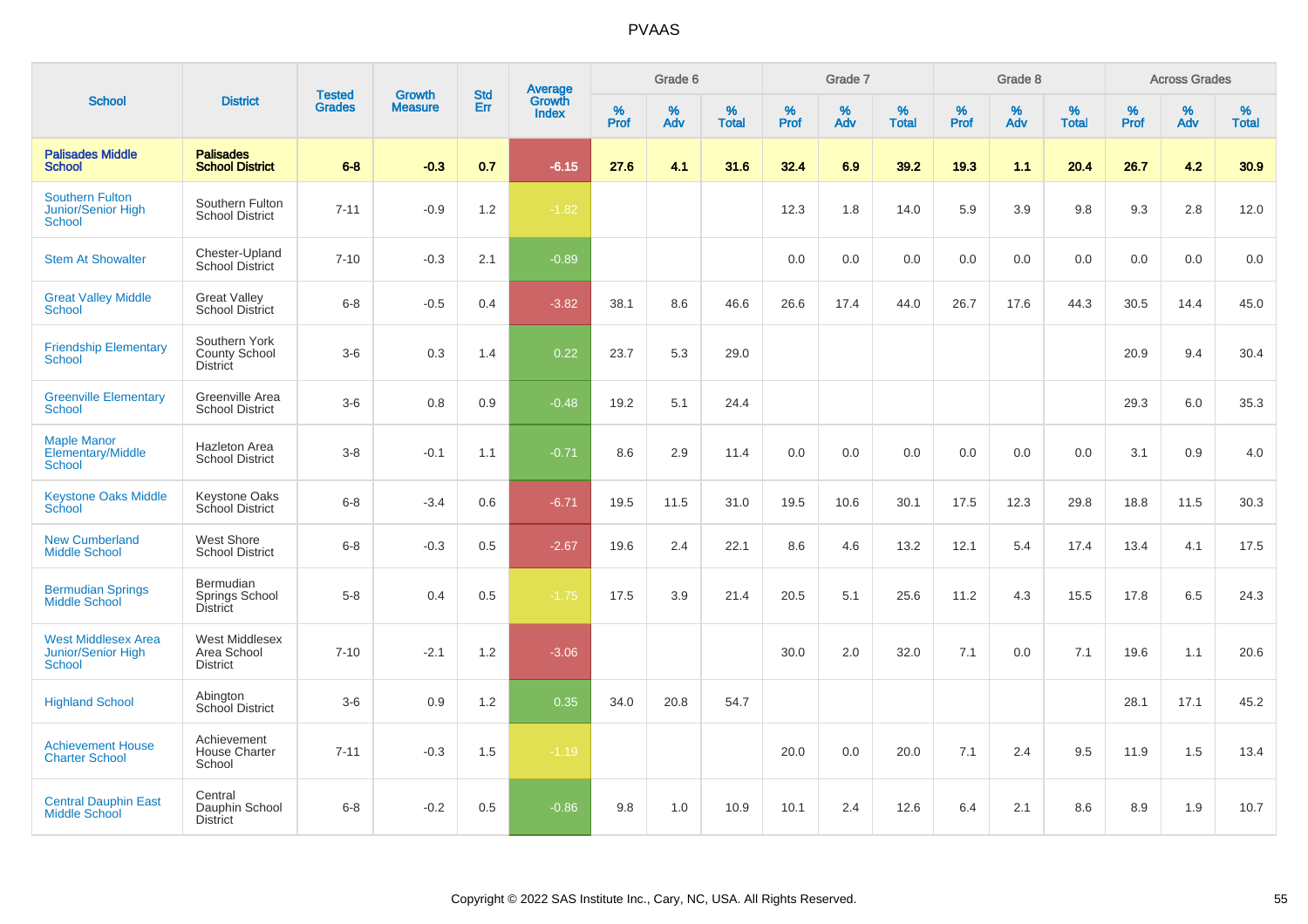|                                                          |                                                |                                |                                 | <b>Std</b> |                                          |                  | Grade 6  |                   |           | Grade 7  |                   |           | Grade 8  |                   |           | <b>Across Grades</b> |                   |
|----------------------------------------------------------|------------------------------------------------|--------------------------------|---------------------------------|------------|------------------------------------------|------------------|----------|-------------------|-----------|----------|-------------------|-----------|----------|-------------------|-----------|----------------------|-------------------|
| <b>School</b>                                            | <b>District</b>                                | <b>Tested</b><br><b>Grades</b> | <b>Growth</b><br><b>Measure</b> | Err        | <b>Average</b><br>Growth<br><b>Index</b> | %<br><b>Prof</b> | %<br>Adv | %<br><b>Total</b> | %<br>Prof | %<br>Adv | %<br><b>Total</b> | %<br>Prof | %<br>Adv | %<br><b>Total</b> | %<br>Prof | %<br>Adv             | %<br><b>Total</b> |
| <b>Palisades Middle</b><br><b>School</b>                 | <b>Palisades</b><br><b>School District</b>     | $6 - 8$                        | $-0.3$                          | 0.7        | $-6.15$                                  | 27.6             | 4.1      | 31.6              | 32.4      | 6.9      | 39.2              | 19.3      | 1.1      | 20.4              | 26.7      | 4.2                  | 30.9              |
| <b>Carnegie Elementary</b><br>School                     | Carlynton<br>School District                   | $3-6$                          | 0.9                             | 1.2        | $-0.41$                                  | 40.0             | 6.0      | 46.0              |           |          |                   |           |          |                   | 24.1      | 6.8                  | 30.9              |
| Coatesville<br><b>Intermediate High</b><br><b>School</b> | Coatesville<br>Area School<br><b>District</b>  | $8 - 9$                        | 0.6                             | 0.8        | 0.77                                     |                  |          |                   |           |          |                   | 7.0       | 0.5      | 7.5               | 7.0       | 0.5                  | 7.5               |
| <b>Southern Fulton</b><br><b>Elementary School</b>       | Southern Fulton<br><b>School District</b>      | $3-6$                          | $-3.6$                          | 1.2        | $-3.05$                                  | 15.2             | 10.2     | 25.4              |           |          |                   |           |          |                   | 23.9      | 5.3                  | 29.2              |
| <b>Red Lion Area Junior</b><br><b>High School</b>        | Red Lion Area<br><b>School District</b>        | $7 - 8$                        | $-0.1$                          | 0.5        | $-1.25$                                  |                  |          |                   | 16.8      | 9.2      | 26.0              | 14.5      | 6.6      | 21.2              | 15.8      | 8.0                  | 23.7              |
| <b>Oil City Area Middle</b><br>School                    | Oil City Area<br>School District               | $5-8$                          | $-3.7$                          | 0.5        | $-7.18$                                  | 7.9              | 0.8      | 8.7               | 10.3      | 2.4      | 12.7              | 3.8       | 0.0      | 3.8               | 9.5       | 1.5                  | 11.0              |
| <b>Clarion Area</b><br><b>Elementary School</b>          | <b>Clarion Area</b><br><b>School District</b>  | $3-6$                          | $-0.3$                          | 1.2        | $-0.24$                                  | 32.1             | 7.1      | 39.3              |           |          |                   |           |          |                   | 28.8      | 12.0                 | 40.9              |
| <b>Eden Hall Upper</b><br><b>Elementary School</b>       | Pine-Richland<br><b>School District</b>        | $4 - 6$                        | $-3.6$                          | 0.5        | $-7.79$                                  | 35.8             | 11.5     | 47.4              |           |          |                   |           |          |                   | 34.3      | 17.8                 | 52.1              |
| <b>Mayfair School</b>                                    | Philadelphia<br>City School<br><b>District</b> | $3 - 8$                        | $-1.9$                          | 1.1        | $-1.69$                                  | 6.2              | 0.0      | 6.2               | 2.4       | 0.0      | 2.4               | 0.0       | 6.7      | 6.7               | 3.1       | 1.0                  | 4.2               |
| <b>Nitschmann Middle</b><br><b>School</b>                | Bethlehem Area<br><b>School District</b>       | $6 - 8$                        | $-2.4$                          | 0.7        | $-5.69$                                  | 16.1             | 5.4      | 21.4              | 19.2      | 4.2      | 23.3              | 10.5      | 4.0      | 14.5              | 15.9      | 4.6                  | 20.4              |
| <b>Roslyn School</b>                                     | Abington<br><b>School District</b>             | $3-6$                          | 0.8                             | 1.1        | 0.64                                     | 17.9             | 10.7     | 28.6              |           |          |                   |           |          |                   | 25.9      | 12.5                 | 38.4              |
| <b>Ridley Middle School</b>                              | <b>Ridley School</b><br><b>District</b>        | $6 - 8$                        | $-2.1$                          | 0.4        | $-8.42$                                  | 16.6             | 2.2      | 18.8              | 11.2      | 6.6      | 17.8              | 12.6      | 6.5      | 19.1              | 13.4      | 5.2                  | 18.5              |
| <b>Pittsburgh Greenfield</b><br>K-8                      | Pittsburgh<br>School District                  | $3-8$                          | $-8.7$                          | 1.1        | $-8.03$                                  | 22.0             | 9.8      | 31.7              | 26.3      | 0.0      | 26.3              | 0.0       | 0.0      | 0.0               | 22.9      | 6.5                  | 29.4              |
| <b>New Day Charter</b><br><b>School</b>                  | New Day<br>Charter School                      | $7 - 11$                       | 2.2                             | 3.1        | 0.71                                     |                  |          |                   |           |          |                   | 0.0       | 0.0      | 0.0               | 0.0       | 0.0                  | 0.0               |
| <b>Fleetwood Middle</b><br><b>School</b>                 | Fleetwood Area<br><b>School District</b>       | $5 - 8$                        | $-1.9$                          | 0.5        | $-3.85$                                  | 20.0             | 4.0      | 24.0              | 21.0      | 4.9      | 25.9              | 21.5      | 2.5      | 24.0              | 21.1      | 3.8                  | 24.8              |
| <b>Laurel Elementary</b><br>School                       | Laurel School<br><b>District</b>               | $3-6$                          | $-1.5$                          | 1.0        | $-1.53$                                  | 23.9             | 12.7     | 36.6              |           |          |                   |           |          |                   | 30.7      | 17.1                 | 47.7              |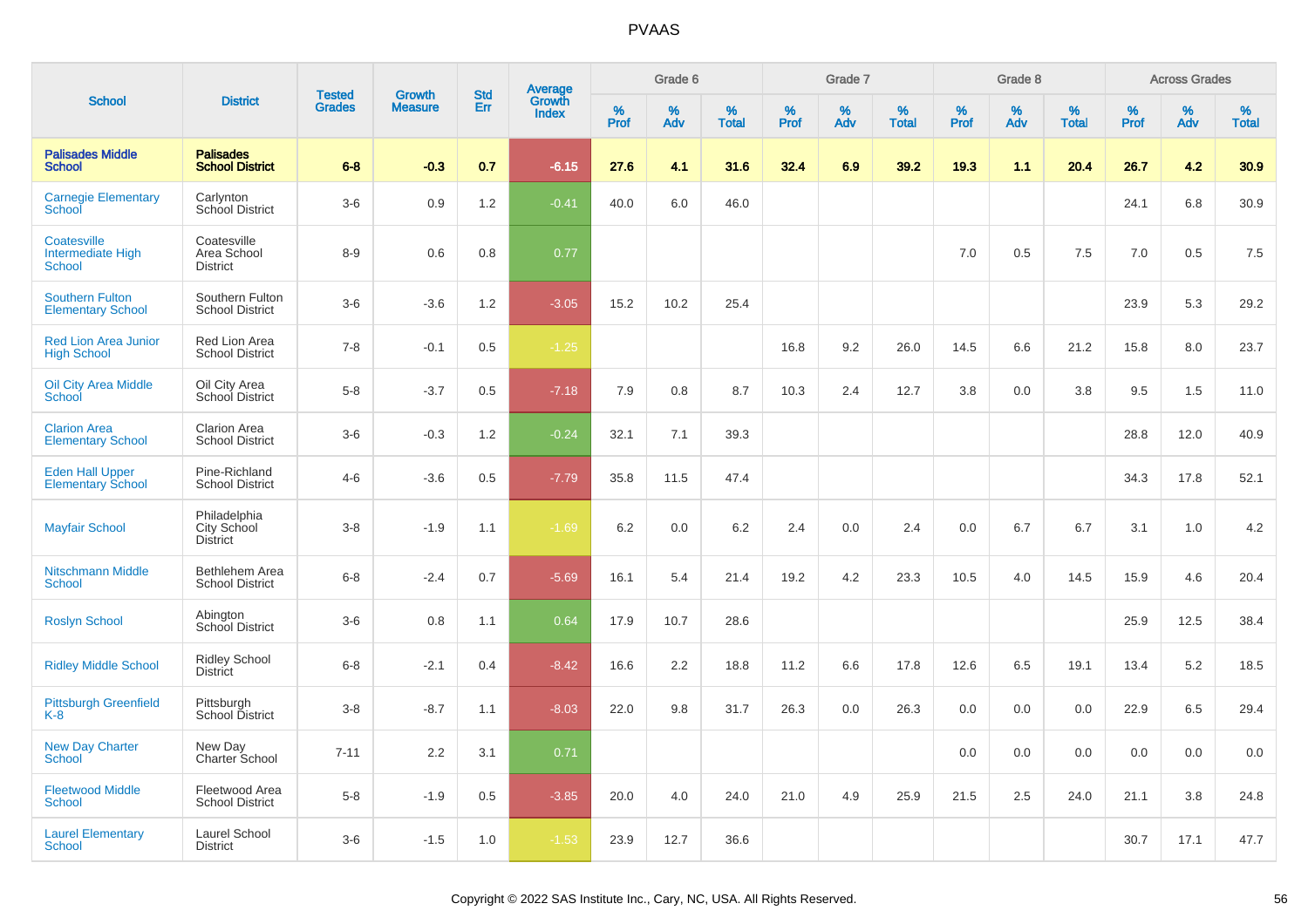| <b>School</b>                                               |                                                     |                                | <b>Growth</b>  | <b>Std</b> |                                          |                     | Grade 6     |                   |              | Grade 7     |                      |              | Grade 8  |                   |              | <b>Across Grades</b> |                   |
|-------------------------------------------------------------|-----------------------------------------------------|--------------------------------|----------------|------------|------------------------------------------|---------------------|-------------|-------------------|--------------|-------------|----------------------|--------------|----------|-------------------|--------------|----------------------|-------------------|
|                                                             | <b>District</b>                                     | <b>Tested</b><br><b>Grades</b> | <b>Measure</b> | <b>Err</b> | <b>Average</b><br>Growth<br><b>Index</b> | $\%$<br><b>Prof</b> | $\%$<br>Adv | %<br><b>Total</b> | $\%$<br>Prof | $\%$<br>Adv | $\%$<br><b>Total</b> | $\%$<br>Prof | %<br>Adv | %<br><b>Total</b> | $\%$<br>Prof | $\%$<br>Adv          | %<br><b>Total</b> |
| <b>Palisades Middle</b><br><b>School</b>                    | <b>Palisades</b><br><b>School District</b>          | $6 - 8$                        | $-0.3$         | 0.7        | $-6.15$                                  | 27.6                | 4.1         | 31.6              | 32.4         | 6.9         | 39.2                 | 19.3         | 1.1      | 20.4              | 26.7         | 4.2                  | 30.9 <sub>2</sub> |
| <b>Forest Hills</b><br><b>Elementary School</b>             | <b>Forest Hills</b><br><b>School District</b>       | $3-6$                          | 0.5            | 0.7        | $-3.52$                                  | 20.8                | 3.3         | 24.2              |              |             |                      |              |          |                   | 28.8         | 14.4                 | 43.2              |
| <b>Independence Middle</b><br><b>School</b>                 | <b>Bethel Park</b><br><b>School District</b>        | $5-8$                          | 0.0            | 0.5        | $-0.58$                                  |                     |             |                   | 29.8         | 13.1        | 42.9                 | 27.1         | 8.9      | 36.0              | 28.6         | 11.2                 | 39.8              |
| Eugenio Maria De<br><b>Hostos Charter School</b>            | Eugenio Maria<br>De Hostos<br><b>Charter School</b> | $3 - 8$                        | $-1.0$         | 1.4        | $-0.82$                                  | 5.6                 | 5.6         | 11.1              | 4.4          | 8.7         | 13.0                 | 28.6         | 7.1      | 35.7              | 9.3          | 3.4                  | 12.7              |
| <b>Ferndale Area</b><br><b>Junior/Senior High</b><br>School | Ferndale Area<br><b>School District</b>             | $7 - 10$                       | $-0.0$         | 1.3        | $-0.70$                                  |                     |             |                   | 31.6         | 2.6         | 34.2                 | 11.1         | 8.9      | 20.0              | 20.5         | 6.0                  | 26.5              |
| <b>Yellow Breeches</b><br><b>Middle School</b>              | South<br>Middleton<br><b>School District</b>        | $6 - 8$                        | $-2.5$         | 0.6        | $-5.91$                                  | 23.8                | 4.0         | 27.8              | 20.7         | 7.1         | 27.8                 | 16.8         | 9.2      | 26.0              | 20.4         | 6.8                  | 27.2              |
| <b>Swift Middle School</b>                                  | Solanco School<br><b>District</b>                   | $6 - 8$                        | $-1.2$         | 0.7        | $-2.19$                                  | 19.4                | 8.6         | 28.0              | 18.1         | 7.2         | 25.3                 | 9.9          | 1.8      | 11.7              | 15.3         | 5.6                  | 20.9              |
| <b>Hughesville</b><br>Junior/Senior High<br><b>School</b>   | East Lycoming<br>School District                    | $7 - 11$                       | $-0.2$         | 0.7        | $-1.10$                                  |                     |             |                   | 26.4         | 20.7        | 47.1                 | 27.9         | 14.8     | 42.6              | 27.2         | 17.7                 | 44.9              |
| <b>Amy At Martin</b>                                        | Philadelphia<br>City School<br>District             | $6-8$                          | 0.0            | 1.7        | $-0.38$                                  | 5.6                 | 11.1        | 16.7              | 0.0          | 0.0         | 0.0                  | 0.0          | 0.0      | 0.0               | 2.0          | 4.1                  | 6.1               |
| <b>Cecelia Snyder Middle</b><br>School                      | Bensalem<br>Township<br><b>School District</b>      | $7 - 8$                        | $-0.5$         | 0.7        | $-1.51$                                  |                     |             |                   | 9.8          | 3.0         | 12.8                 | 7.9          | 0.0      | 7.9               | 8.9          | 1.5                  | 10.4              |
| <b>Buckingham</b><br><b>Elementary School</b>               | <b>Central Bucks</b><br><b>School District</b>      | $3-6$                          | $-0.1$         | 1.1        | $-0.13$                                  | 29.4                | 16.2        | 45.6              |              |             |                      |              |          |                   | 38.8         | 19.1                 | 57.9              |
| <b>Landisville Middle</b><br><b>School</b>                  | Hempfield<br><b>School District</b>                 | $7 - 8$                        | 0.3            | 0.6        | $-0.09$                                  |                     |             |                   | 23.3         | 14.8        | 38.1                 | 23.9         | 17.0     | 40.9              | 23.6         | 15.8                 | 39.4              |
| <b>Martic Elementary</b><br>School                          | Penn Manor<br><b>School District</b>                | $3-6$                          | $-2.0$         | 1.4        | $-1.41$                                  | 38.7                | 9.7         | 48.4              |              |             |                      |              |          |                   | 34.0         | 16.7                 | 50.6              |
| <b>Pine Grove Area</b><br><b>Middle School</b>              | Pine Grove<br>Area School<br><b>District</b>        | $5-8$                          | $-2.2$         | 0.5        | $-4.03$                                  | 19.7                | 3.4         | 23.1              | 17.1         | 0.8         | 17.9                 | 20.9         | 0.8      | 21.7              | 20.0         | 2.2                  | 22.2              |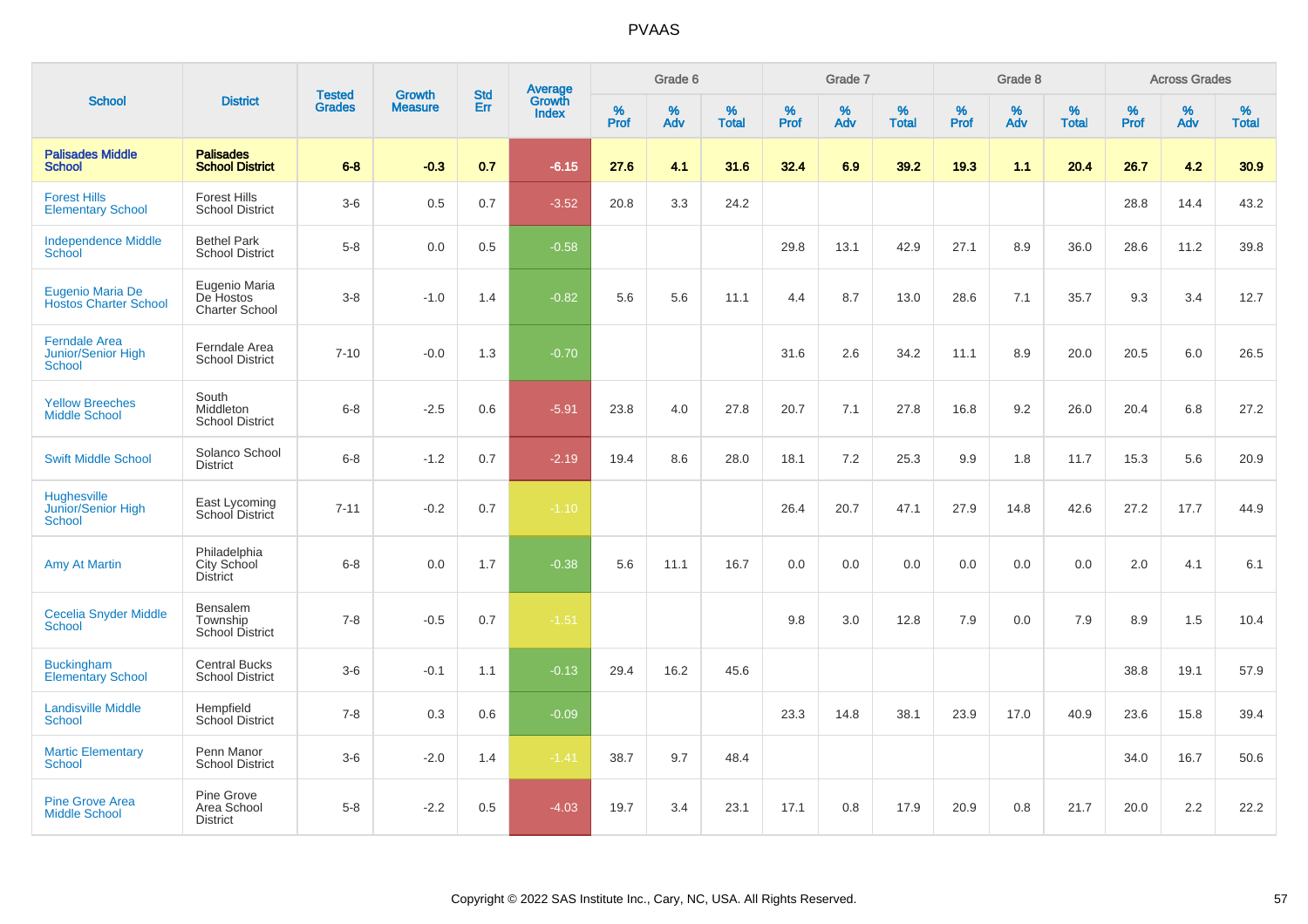|                                                               |                                                       |                                | <b>Growth</b>  | <b>Std</b> |                                          |                  | Grade 6  |                   |                     | Grade 7  |                   |              | Grade 8  |                   |              | <b>Across Grades</b> |                   |
|---------------------------------------------------------------|-------------------------------------------------------|--------------------------------|----------------|------------|------------------------------------------|------------------|----------|-------------------|---------------------|----------|-------------------|--------------|----------|-------------------|--------------|----------------------|-------------------|
| <b>School</b>                                                 | <b>District</b>                                       | <b>Tested</b><br><b>Grades</b> | <b>Measure</b> | Err        | <b>Average</b><br>Growth<br><b>Index</b> | %<br><b>Prof</b> | %<br>Adv | %<br><b>Total</b> | $\%$<br><b>Prof</b> | %<br>Adv | %<br><b>Total</b> | $\%$<br>Prof | %<br>Adv | %<br><b>Total</b> | $\%$<br>Prof | $\%$<br>Adv          | %<br><b>Total</b> |
| <b>Palisades Middle</b><br><b>School</b>                      | <b>Palisades</b><br><b>School District</b>            | $6 - 8$                        | $-0.3$         | 0.7        | $-6.15$                                  | 27.6             | 4.1      | 31.6              | 32.4                | 6.9      | 39.2              | 19.3         | 1.1      | 20.4              | 26.7         | 4.2                  | 30.9              |
| <b>Jackson School</b>                                         | York City<br>School District                          | $3 - 8$                        | 0.3            | 1.0        | $-0.44$                                  | 0.0              | 0.0      | 0.0               | 5.3                 | 5.3      | 10.5              | 2.6          | 0.0      | 2.6               | 1.5          | 0.7                  | 2.2               |
| Daniel J Flood<br><b>Elementary School</b>                    | Wilkes-Barre<br>Area School<br><b>District</b>        | $3-6$                          | 0.9            | 1.5        | 0.40                                     | 6.4              | 0.0      | 6.4               |                     |          |                   |              |          |                   | 14.4         | 0.0                  | 14.4              |
| <b>Mccall Gen George A</b><br><b>School</b>                   | Philadelphia<br>City School<br>District               | $3 - 8$                        | 1.7            | 2.9        | 0.59                                     |                  |          |                   |                     |          |                   |              |          |                   | 31.2         | 30.1                 | 61.3              |
| <b>Evans City Middle</b><br><b>School</b>                     | Seneca Valley<br>School District                      | $5-6$                          | $-1.7$         | 0.5        | $-3.18$                                  | 32.7             | 8.9      | 41.5              |                     |          |                   |              |          |                   | 30.7         | 9.4                  | 40.1              |
| <b>Commodore Perry</b><br>Junior/Senior High<br><b>School</b> | Commodore<br>Perry School<br><b>District</b>          | $7 - 11$                       | $-0.7$         | 1.5        | $-1.03$                                  |                  |          |                   | 8.1                 | 2.7      | 10.8              | 20.0         | 8.0      | 28.0              | 12.9         | 4.8                  | 17.7              |
| <b>Mars Area Middle</b><br><b>School</b>                      | Mars Area<br><b>School District</b>                   | $7 - 8$                        | $-0.9$         | 0.6        | $-2.52$                                  |                  |          |                   | 24.0                | 16.6     | 40.6              | 24.5         | 6.4      | 30.8              | 24.2         | 11.8                 | 36.0              |
| <b>Lakeland Junior/Senior</b><br><b>High School</b>           | Lakeland<br><b>School District</b>                    | $7 - 11$                       | $-3.6$         | 0.8        | $-6.19$                                  |                  |          |                   | 26.9                | 4.8      | 31.7              | 5.7          | 0.0      | 5.7               | 17.2         | 2.6                  | 19.8              |
| <b>Warwick Elementary</b><br><b>School</b>                    | <b>Central Bucks</b><br><b>School District</b>        | $3-6$                          | 0.6            | 1.0        | $-0.19$                                  | 32.3             | 12.3     | 44.6              |                     |          |                   |              |          |                   | 39.1         | 18.0                 | 57.1              |
| <b>Lakeview Middle-High</b><br><b>School</b>                  | Lakeview<br><b>School District</b>                    | $6 - 11$                       | $-4.2$         | 0.8        | $-5.34$                                  | 30.0             | 7.1      | 37.1              | 22.2                | 1.6      | 23.8              | 21.0         | 1.6      | 22.6              | 24.6         | 3.6                  | 28.2              |
| <b>Appleman Elementary</b><br>School                          | <b>Benton Area</b><br><b>School District</b>          | $3-6$                          | $-0.8$         | 1.2        | $-0.67$                                  | 17.4             | 4.4      | 21.7              |                     |          |                   |              |          |                   | 25.9         | 9.0                  | 34.9              |
| <b>Franklin Area</b><br>Junior/Senior High<br><b>School</b>   | Franklin Area<br><b>School District</b>               | $7 - 11$                       | $-1.3$         | 0.7        | $-3.14$                                  |                  |          |                   | 10.1                | 4.2      | 14.3              | 8.3          | 0.8      | 9.0               | 9.1          | 2.4                  | 11.5              |
| <b>Bethune Mary Mcleod</b><br><b>School</b>                   | Philadelphia<br>City School<br>District               | $3 - 8$                        | $-4.5$         | 2.2        | $-2.03$                                  | 0.0              | 0.0      | 0.0               |                     |          |                   |              |          |                   | 0.0          | 0.0                  | 0.0               |
| <b>Stetson Middle School</b>                                  | <b>West Chester</b><br>Area School<br><b>District</b> | $6 - 8$                        | $-3.4$         | 0.6        | $-7.15$                                  | 34.8             | 9.1      | 43.8              | 23.9                | 6.5      | 30.4              | 17.9         | 13.7     | 31.6              | 27.0         | 9.0                  | 36.0              |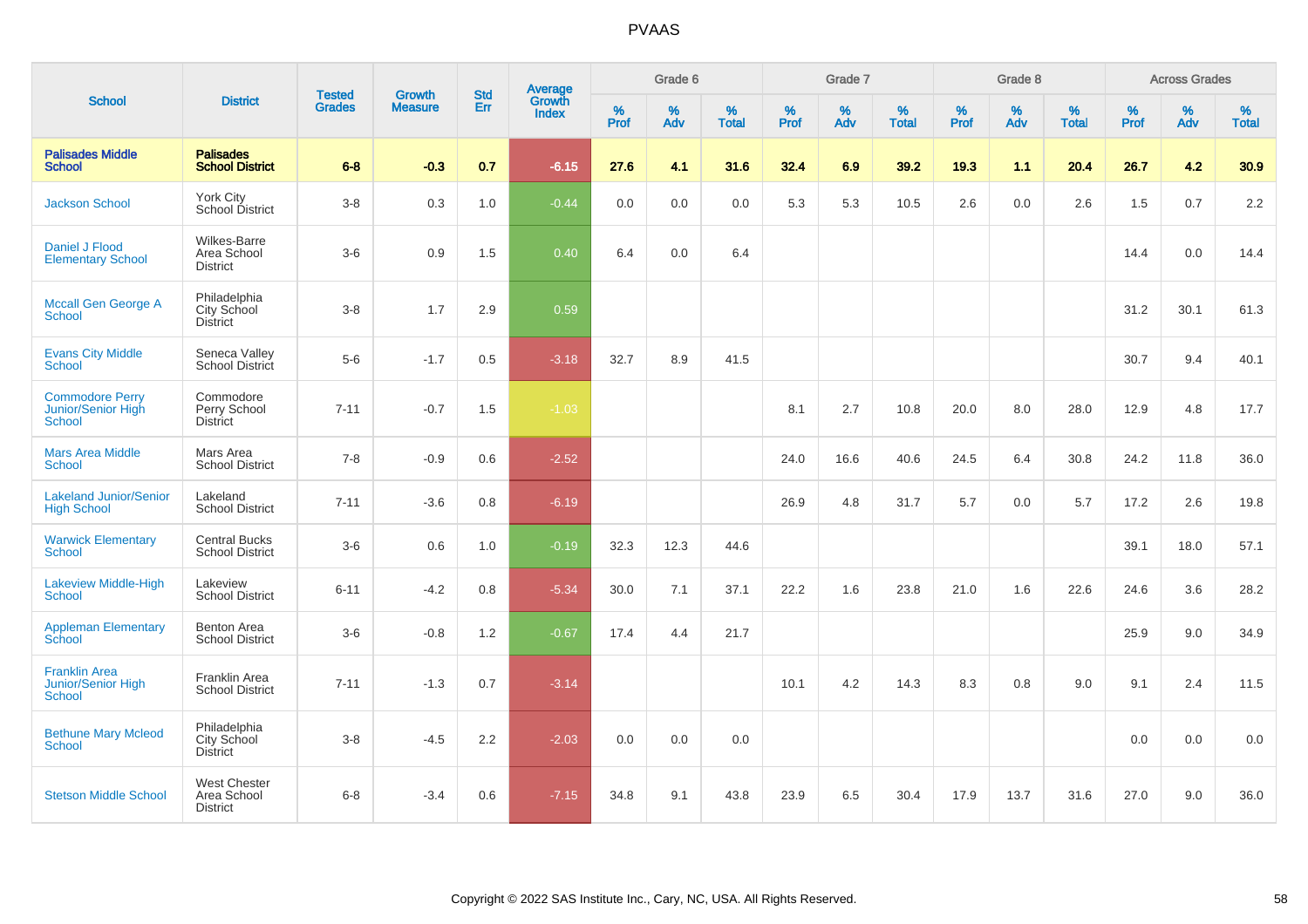|                                                            |                                                       |                                |                                 |                   |                                          |           | Grade 6     |                   |           | Grade 7  |                   |           | Grade 8  |                   |           | <b>Across Grades</b> |                   |
|------------------------------------------------------------|-------------------------------------------------------|--------------------------------|---------------------------------|-------------------|------------------------------------------|-----------|-------------|-------------------|-----------|----------|-------------------|-----------|----------|-------------------|-----------|----------------------|-------------------|
| <b>School</b>                                              | <b>District</b>                                       | <b>Tested</b><br><b>Grades</b> | <b>Growth</b><br><b>Measure</b> | <b>Std</b><br>Err | <b>Average</b><br>Growth<br><b>Index</b> | %<br>Prof | $\%$<br>Adv | %<br><b>Total</b> | %<br>Prof | %<br>Adv | %<br><b>Total</b> | %<br>Prof | %<br>Adv | %<br><b>Total</b> | %<br>Prof | $\%$<br>Adv          | %<br><b>Total</b> |
| <b>Palisades Middle</b><br><b>School</b>                   | <b>Palisades</b><br><b>School District</b>            | $6-8$                          | $-0.3$                          | 0.7               | $-6.15$                                  | 27.6      | 4.1         | 31.6              | 32.4      | 6.9      | 39.2              | 19.3      | 1.1      | 20.4              | 26.7      | 4.2                  | 30.9              |
| <b>Fell Charter School</b>                                 | <b>Fell Charter</b><br>School                         | $3-8$                          | 1.1                             | 2.2               | $-0.51$                                  | 6.7       | 0.0         | 6.7               |           |          |                   |           |          |                   | 17.1      | 4.0                  | 21.0              |
| <b>Cedar Crest Middle</b><br><b>School</b>                 | Cornwall-<br>Lebanon<br><b>School District</b>        | $6 - 8$                        | $-1.2$                          | 0.4               | $-4.33$                                  | 18.2      | 6.2         | 24.4              | 16.1      | 4.9      | 21.0              | 16.4      | 9.4      | 25.8              | 17.0      | 6.8                  | 23.8              |
| <b>Feltonville School Of</b><br><b>Arts &amp; Sciences</b> | Philadelphia<br>City School<br><b>District</b>        | $6 - 8$                        | 1.5                             | 3.1               | 0.49                                     | 0.0       | 0.0         | 0.0               |           |          |                   |           |          |                   | 2.6       | 0.0                  | 2.6               |
| <b>School Lane Charter</b><br><b>School</b>                | School Lane<br><b>Charter School</b>                  | $3 - 11$                       | $-4.8$                          | 0.7               | $-6.68$                                  | 11.9      | 1.7         | 13.6              | 7.0       | 2.8      | 9.9               | 18.8      | 3.1      | 21.9              | 21.0      | 6.5                  | 27.5              |
| <b>Pennfield Middle</b><br><b>School</b>                   | North Penn<br><b>School District</b>                  | $6-9$                          | $-1.4$                          | 0.5               | $-4.19$                                  |           |             |                   | 28.0      | 9.2      | 37.2              | 25.0      | 6.8      | 31.8              | 26.4      | 7.9                  | 34.3              |
| <b>Penndale Middle</b><br><b>School</b>                    | North Penn<br><b>School District</b>                  | $7-9$                          | $-2.6$                          | 0.5               | $-7.40$                                  |           |             |                   | 26.6      | 8.0      | 34.7              | 21.6      | 7.3      | 29.0              | 24.5      | 7.7                  | 32.2              |
| <b>Shenandoah Valley</b><br><b>Elementary School</b>       | Shenandoah<br><b>Valley School</b><br><b>District</b> | $3-6$                          | $-2.5$                          | 1.2               | $-2.16$                                  | 19.6      | 2.0         | 21.6              |           |          |                   |           |          |                   | 16.2      | 4.2                  | 20.4              |
| <b>Meehan Austin Middle</b><br><b>School</b>               | Philadelphia<br>City School<br><b>District</b>        | $7 - 8$                        | $-4.2$                          | 1.6               | $-4.02$                                  |           |             |                   | 12.9      | 0.0      | 12.9              | 3.2       | 3.2      | 6.4               | 8.1       | 1.6                  | 9.7               |
| <b>Troy Area</b><br>Junior/Senior High<br><b>School</b>    | <b>Troy Area</b><br>School District                   | $7 - 10$                       | $-1.6$                          | 0.8               | $-3.28$                                  |           |             |                   | 14.1      | 0.0      | 14.1              | 6.8       | 0.8      | 7.7               | 10.0      | 0.5                  | 10.5              |
| <b>French Creek</b><br><b>Elementary School</b>            | Owen J Roberts<br><b>School District</b>              | $3-6$                          | $0.5\,$                         | 1.1               | $-0.61$                                  | 38.7      | 17.7        | 56.4              |           |          |                   |           |          |                   | 38.2      | 16.5                 | 54.8              |
| Penn Bernville<br><b>Elementary School</b>                 | Tulpehocken<br>Area School<br><b>District</b>         | $3-6$                          | 0.1                             | 1.2               | 0.07                                     | 15.5      | 19.0        | 34.5              |           |          |                   |           |          |                   | 22.0      | 16.6                 | 38.5              |
| <b>Norwin Middle School</b>                                | Norwin School<br><b>District</b>                      | $7 - 8$                        | $-1.6$                          | 0.5               | $-5.29$                                  |           |             |                   | 42.7      | 14.9     | 57.6              | 32.5      | 5.4      | 37.8              | 37.7      | 10.2                 | 47.9              |
| Jefferson-Morgan<br><b>Elementary School</b>               | Jefferson-<br>Morgan School<br><b>District</b>        | $3-6$                          | $-6.4$                          | 1.1               | $-5.96$                                  | 23.6      | 0.0         | 23.6              |           |          |                   |           |          |                   | 17.1      | 5.6                  | 22.6              |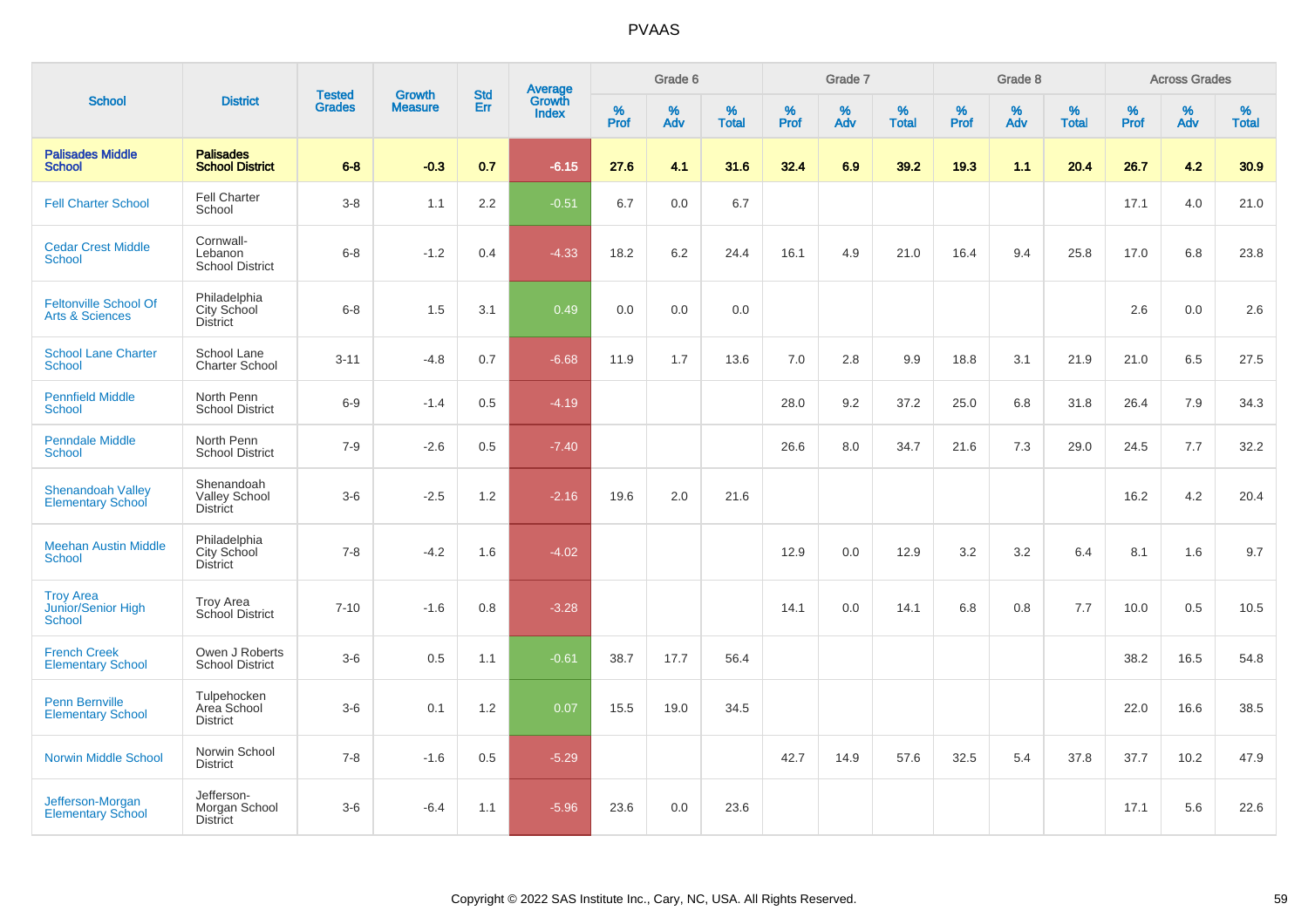|                                                                     |                                                          |                                |                                 | <b>Std</b> |                                          |           | Grade 6  |                   |           | Grade 7  |                   |           | Grade 8  |                   |           | <b>Across Grades</b> |                   |
|---------------------------------------------------------------------|----------------------------------------------------------|--------------------------------|---------------------------------|------------|------------------------------------------|-----------|----------|-------------------|-----------|----------|-------------------|-----------|----------|-------------------|-----------|----------------------|-------------------|
| <b>School</b>                                                       | <b>District</b>                                          | <b>Tested</b><br><b>Grades</b> | <b>Growth</b><br><b>Measure</b> | Err        | <b>Average</b><br>Growth<br><b>Index</b> | %<br>Prof | %<br>Adv | %<br><b>Total</b> | %<br>Prof | %<br>Adv | %<br><b>Total</b> | %<br>Prof | %<br>Adv | %<br><b>Total</b> | %<br>Prof | %<br>Adv             | %<br><b>Total</b> |
| <b>Palisades Middle</b><br><b>School</b>                            | <b>Palisades</b><br><b>School District</b>               | $6 - 8$                        | $-0.3$                          | 0.7        | $-6.15$                                  | 27.6      | 4.1      | 31.6              | 32.4      | 6.9      | 39.2              | 19.3      | 1.1      | 20.4              | 26.7      | 4.2                  | 30.9              |
| <b>Blue Mountain Middle</b><br><b>School</b>                        | <b>Blue Mountain</b><br><b>School District</b>           | $6 - 8$                        | $-0.9$                          | 0.5        | $-3.49$                                  | 24.3      | 0.6      | 24.8              | 16.3      | 10.1     | 26.4              | 20.3      | 6.1      | 26.4              | 20.2      | 5.7                  | 25.9              |
| <b>Lindley Academy</b><br><b>Charter School At</b><br><b>Birney</b> | Lindley<br>Academy<br>Charter School<br>At Birney        | $3 - 8$                        | $-3.0$                          | 0.7        | $-4.25$                                  | 2.6       | 0.0      | 2.6               | 0.0       | 0.0      | 0.0               | 0.0       | 1.6      | 1.6               | 1.0       | 0.3                  | 1.3               |
| <b>Hickory High School</b>                                          | Hermitage<br>School District                             | $7 - 12$                       | 0.4                             | 1.0        | 0.41                                     |           |          |                   |           |          |                   | 26.2      | 4.1      | 30.3              | 26.2      | 4.1                  | 30.3              |
| <b>Perkiomen Valley</b><br><b>Middle School-West</b>                | Perkiomen<br><b>Valley School</b><br><b>District</b>     | $6 - 8$                        | $-1.4$                          | 0.5        | $-4.26$                                  | 21.0      | 10.0     | 31.0              | 26.2      | 18.6     | 44.8              | 16.3      | 4.6      | 20.9              | 21.1      | 10.9                 | 32.0              |
| <b>Meadville Middle</b><br><b>School</b>                            | Crawford<br><b>Central School</b><br><b>District</b>     | $7 - 8$                        | $-0.6$                          | 0.6        | $-1.79$                                  |           |          |                   | 15.1      | 3.5      | 18.6              | 10.0      | 1.6      | 11.6              | 12.4      | 2.5                  | 14.9              |
| Pennsylvania Distance<br>Learning Charter<br><b>School</b>          | Pennsylvania<br>Distance<br>Learning<br>Charter School   | $3 - 12$                       | $-1.7$                          | 0.7        | $-2.55$                                  | 1.3       | 0.0      | 1.3               | 4.6       | 1.2      | 5.8               | 2.3       | 0.0      | 2.3               | 5.4       | 0.4                  | 5.8               |
| <b>Nazareth Area Middle</b><br><b>School</b>                        | Nazareth Area<br><b>School District</b>                  | $7 - 8$                        | $-3.8$                          | 0.5        | $-10.49$                                 |           |          |                   | 28.1      | 6.8      | 35.0              | 17.3      | 3.5      | 20.9              | 22.8      | 5.2                  | 28.0              |
| <b>Wissahickon Middle</b><br><b>School</b>                          | Wissahickon<br><b>School District</b>                    | $6-8$                          | $-1.7$                          | 0.4        | $-5.84$                                  | 34.6      | 16.3     | 50.9              | 31.3      | 19.5     | 50.8              | 20.1      | 18.0     | 38.1              | 28.7      | 17.9                 | 46.6              |
| <b>Blue Ball Elementary</b><br><b>School</b>                        | Eastern<br>Lancaster<br>County School<br><b>District</b> | $3-6$                          | $-0.2$                          | 1.1        | $-0.14$                                  | 9.7       | 1.6      | 11.3              |           |          |                   |           |          |                   | 24.4      | 7.1                  | 31.6              |
| <b>Sto-Rox Junior/Senior</b><br><b>High School</b>                  | Sto-Rox School<br><b>District</b>                        | $7 - 10$                       | $-2.3$                          | 1.5        | $-2.36$                                  |           |          |                   | 0.0       | 0.0      | 0.0               | 0.0       | 0.0      | 0.0               | 0.0       | 0.0                  | 0.0               |
| <b>Old Forge</b><br>Junior/Senior High<br><b>School</b>             | Old Forge<br>School District                             | $7 - 12$                       | $-1.6$                          | 1.1        | $-2.36$                                  |           |          |                   | 19.0      | 4.8      | 23.8              | 5.9       | 0.0      | 5.9               | 13.2      | 2.6                  | 15.8              |
| Amy NW                                                              | Philadelphia<br><b>City School</b><br><b>District</b>    | $6 - 8$                        | $-2.2$                          | 1.4        | $-1.95$                                  | 0.0       | 0.0      | 0.0               | 4.0       | 0.0      | 4.0               | 0.0       | 0.0      | 0.0               | 1.4       | 0.0                  | 1.4               |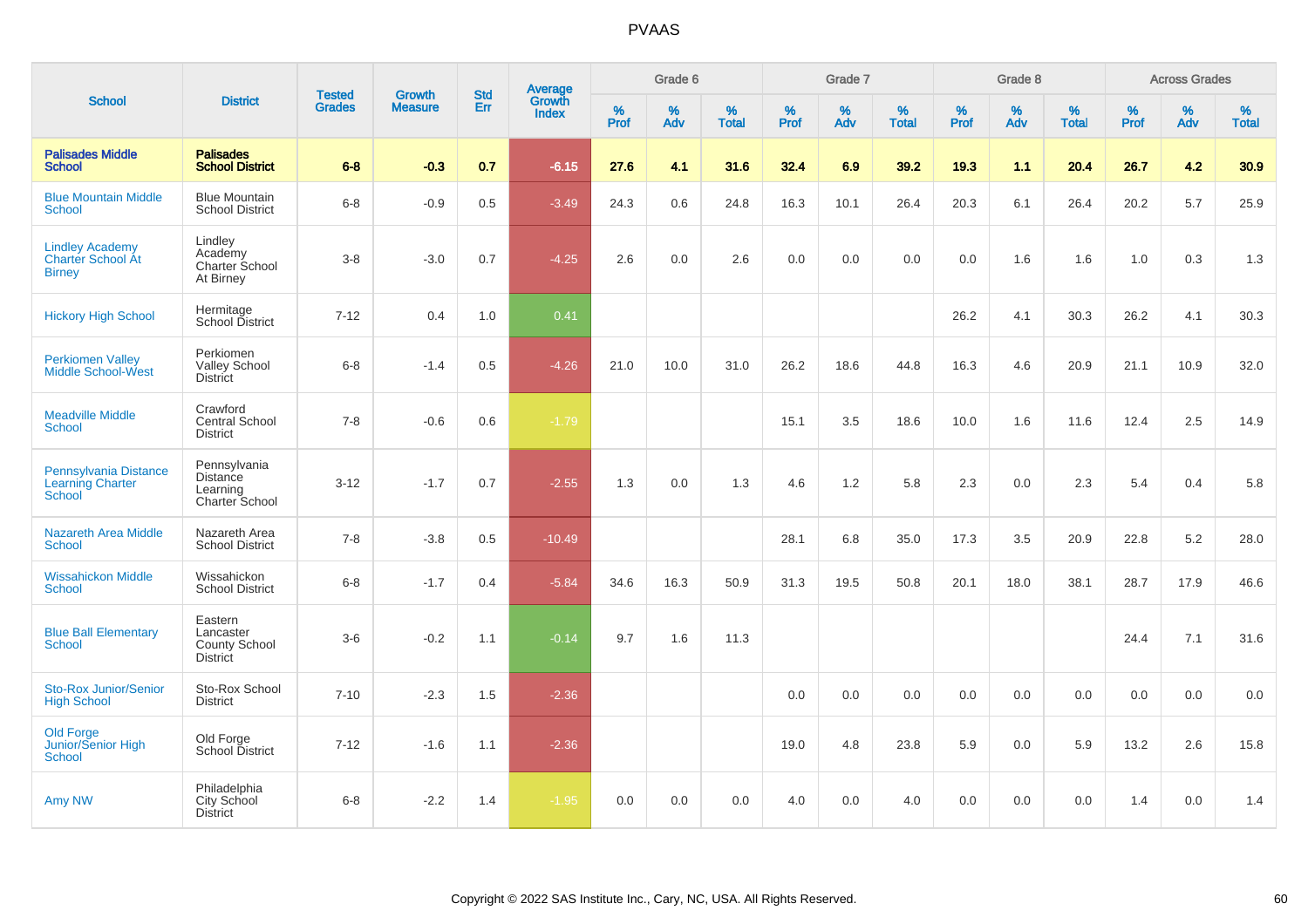|                                                                     |                                                       |                                |                                 | <b>Std</b> |                                          |           | Grade 6  |                   |           | Grade 7  |                   |           | Grade 8  |                   |           | <b>Across Grades</b> |                   |
|---------------------------------------------------------------------|-------------------------------------------------------|--------------------------------|---------------------------------|------------|------------------------------------------|-----------|----------|-------------------|-----------|----------|-------------------|-----------|----------|-------------------|-----------|----------------------|-------------------|
| <b>School</b>                                                       | <b>District</b>                                       | <b>Tested</b><br><b>Grades</b> | <b>Growth</b><br><b>Measure</b> | <b>Err</b> | <b>Average</b><br>Growth<br><b>Index</b> | %<br>Prof | %<br>Adv | %<br><b>Total</b> | %<br>Prof | %<br>Adv | %<br><b>Total</b> | %<br>Prof | %<br>Adv | %<br><b>Total</b> | %<br>Prof | %<br>Adv             | %<br><b>Total</b> |
| <b>Palisades Middle</b><br><b>School</b>                            | <b>Palisades</b><br><b>School District</b>            | $6 - 8$                        | $-0.3$                          | 0.7        | $-6.15$                                  | 27.6      | 4.1      | 31.6              | 32.4      | 6.9      | 39.2              | 19.3      | 1.1      | 20.4              | 26.7      | 4.2                  | 30.9              |
| <b>Millersburg Area</b><br>Middle School                            | Millersburg<br>Area School<br><b>District</b>         | $6-9$                          | $-5.1$                          | 0.9        | $-6.20$                                  | 15.4      | 3.8      | 19.2              | 18.8      | 1.6      | 20.3              | 8.1       | 1.6      | 9.7               | 14.0      | 2.2                  | 16.3              |
| <b>Reynolds</b><br>Junior/Senior High<br><b>School</b>              | Reynolds<br>School District                           | $7 - 10$                       | $-1.2$                          | 1.1        | $-1.74$                                  |           |          |                   | 14.3      | 10.2     | 24.5              | 11.8      | 1.5      | 13.2              | 12.8      | 5.1                  | 18.0              |
| <b>Elmer L Meyers</b><br><b>Junior/Senior High</b><br><b>School</b> | <b>Wilkes-Barre</b><br>Area School<br><b>District</b> | $7 - 11$                       | $-0.2$                          | 1.5        | $-0.65$                                  |           |          |                   | 8.2       | 6.1      | 14.3              | 10.0      | 6.7      | 16.7              | 8.9       | 6.3                  | 15.2              |
| <b>Aldan Elementary</b><br><b>School</b>                            | <b>William Penn</b><br><b>School District</b>         | $3-6$                          | $-1.9$                          | 2.0        | $-0.97$                                  | 0.0       | 0.0      | 0.0               |           |          |                   |           |          |                   | 10.0      | 9.0                  | 19.0              |
| <b>Strath Haven Middle</b><br><b>School</b>                         | Wallingford-<br>Swarthmore<br><b>School District</b>  | $6 - 8$                        | $-1.6$                          | 0.5        | $-4.93$                                  | 29.9      | 20.5     | 50.4              | 27.6      | 17.6     | 45.3              | 29.4      | 14.7     | 44.2              | 29.1      | 17.8                 | 46.9              |
| <b>York Avenue</b><br><b>Elementary School</b>                      | North Penn<br><b>School District</b>                  | $3-6$                          | $-1.0$                          | 1.5        | $-0.67$                                  | 9.4       | 28.1     | 37.5              |           |          |                   |           |          |                   | 25.0      | 20.7                 | 45.7              |
| <b>West Forest</b><br>Junior/Senior High<br><b>School</b>           | Forest Area<br><b>School District</b>                 | $7 - 11$                       | $-1.3$                          | 1.8        | $-1.21$                                  |           |          |                   | 13.6      | 0.0      | 13.6              | 5.0       | 0.0      | 5.0               | 9.5       | 0.0                  | 9.5               |
| <b>Kearny Gen Philip</b><br>School                                  | Philadelphia<br>City School<br><b>District</b>        | $3 - 8$                        | 1.0                             | 3.4        | 0.30                                     |           |          |                   | 0.0       | 0.0      | 0.0               |           |          |                   | 0.0       | 0.0                  | 0.0               |
| <b>Marion Elementary</b><br><b>School</b>                           | <b>Belle Vernon</b><br>Area School<br><b>District</b> | $3-6$                          | $-1.4$                          | 1.1        | $-1.26$                                  | 25.8      | 11.3     | 37.1              |           |          |                   |           |          |                   | 24.7      | 9.3                  | 34.0              |
| <b>KIPP West</b><br>Philadelphia Charter<br><b>School</b>           | <b>KIPP West</b><br>Philadelphia<br>Charter School    | $3 - 8$                        | $-2.0$                          | 1.2        | $-1.75$                                  | 0.0       | 0.0      | 0.0               | 0.0       | 0.0      | 0.0               | 0.0       | 0.0      | 0.0               | 2.6       | 0.0                  | 2.6               |
| <b>Paradise Elementary</b><br><b>School</b>                         | Pequea Valley<br>School District                      | $3-6$                          | 0.3                             | 1.0        | $-0.86$                                  | 11.1      | 3.2      | 14.3              |           |          |                   |           |          |                   | 18.0      | 3.3                  | 21.2              |
| <b>Mount Carmel Area JH</b>                                         | Mount Carmel<br>Area School<br><b>District</b>        | $7 - 8$                        | $-0.1$                          | 0.8        | $-0.44$                                  |           |          |                   | 13.6      | 3.6      | 17.3              | 8.8       | 2.6      | 11.5              | 11.2      | 3.1                  | 14.4              |
| <b>Pittsburgh Allegheny</b><br>$6 - 8$                              | Pittsburgh<br>School District                         | $6 - 8$                        | $-3.6$                          | 1.0        | $-3.85$                                  | 0.0       | 0.0      | 0.0               | 1.9       | 0.0      | 1.9               | 0.0       | 0.0      | 0.0               | 0.8       | 0.0                  | 0.8               |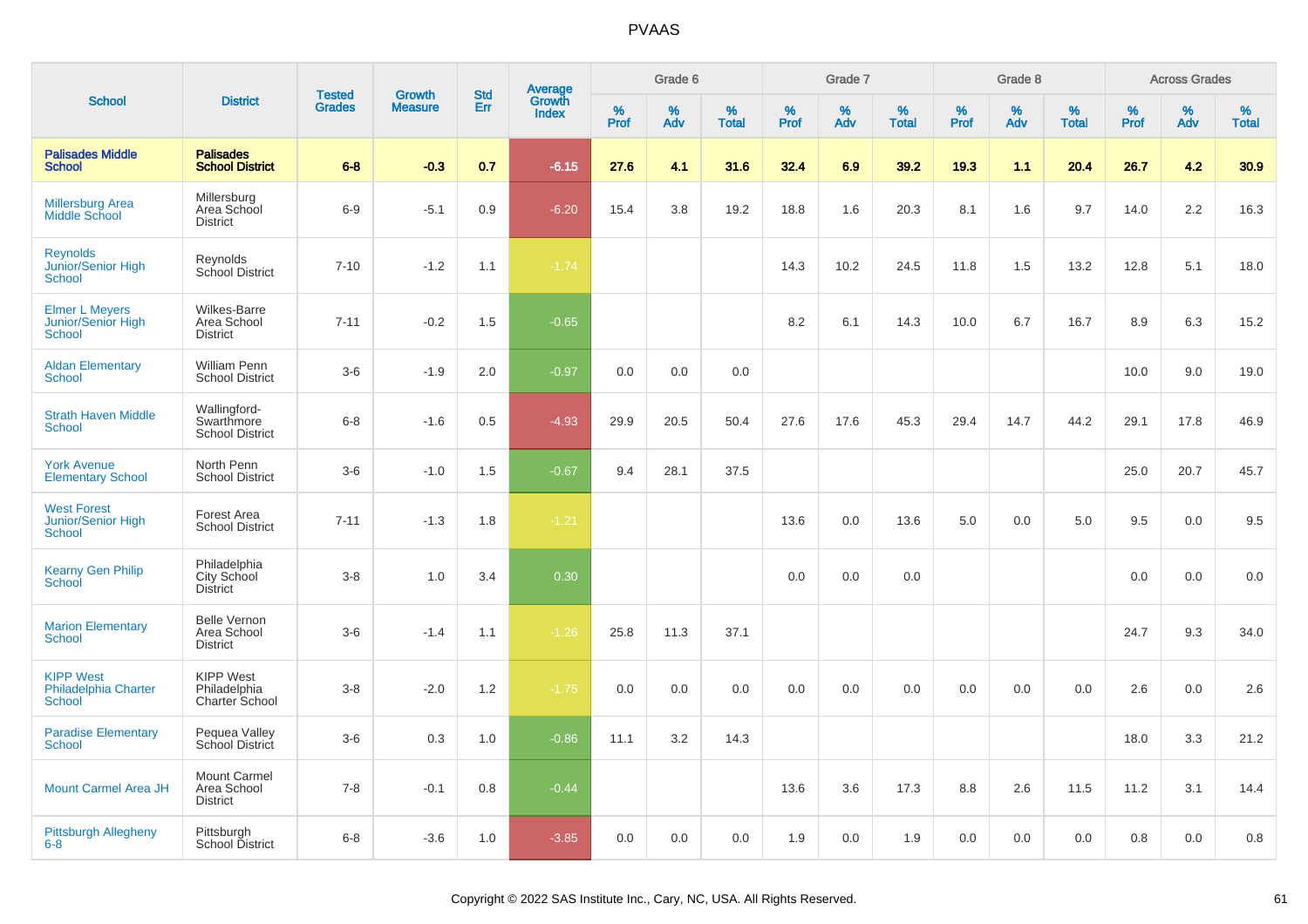|                                                                            |                                                                 |                                |                                 | <b>Std</b> |                                          |           | Grade 6  |                   |           | Grade 7  |                   |           | Grade 8  |                   |           | <b>Across Grades</b> |                   |
|----------------------------------------------------------------------------|-----------------------------------------------------------------|--------------------------------|---------------------------------|------------|------------------------------------------|-----------|----------|-------------------|-----------|----------|-------------------|-----------|----------|-------------------|-----------|----------------------|-------------------|
| <b>School</b>                                                              | <b>District</b>                                                 | <b>Tested</b><br><b>Grades</b> | <b>Growth</b><br><b>Measure</b> | <b>Err</b> | <b>Average</b><br>Growth<br><b>Index</b> | %<br>Prof | %<br>Adv | %<br><b>Total</b> | %<br>Prof | %<br>Adv | %<br><b>Total</b> | %<br>Prof | %<br>Adv | %<br><b>Total</b> | %<br>Prof | %<br>Adv             | %<br><b>Total</b> |
| <b>Palisades Middle</b><br><b>School</b>                                   | <b>Palisades</b><br><b>School District</b>                      | $6 - 8$                        | $-0.3$                          | 0.7        | $-6.15$                                  | 27.6      | 4.1      | 31.6              | 32.4      | 6.9      | 39.2              | 19.3      | 1.1      | 20.4              | 26.7      | 4.2                  | 30.9              |
| <b>Universal Alcorn</b><br><b>Charter School</b>                           | Universal<br>Alcorn Charter<br>School                           | $3 - 8$                        | $-0.7$                          | 0.8        | $-2.71$                                  | 3.9       | 0.0      | 3.9               | 8.8       | 0.0      | 8.8               | 5.1       | 0.0      | 5.1               | 6.4       | 1.7                  | 8.1               |
| <b>Swiftwater</b><br><b>Intermediate School</b><br>(8281)                  | Pocono<br><b>Mountain</b><br><b>School District</b>             | $4 - 6$                        | $-0.9$                          | 0.9        | $-0.94$                                  | 13.7      | 6.8      | 20.6              |           |          |                   |           |          |                   | 21.9      | 8.9                  | 30.9              |
| <b>Meredith William M</b><br>School                                        | Philadelphia<br>City School<br>District                         | $3 - 8$                        | $-7.8$                          | 1.3        | $-5.90$                                  | 25.9      | 11.1     | 37.0              | 19.0      | 14.3     | 33.3              | 38.5      | 7.7      | 46.2              | 29.6      | 25.1                 | 54.8              |
| <b>Franklin School</b>                                                     | Uniontown Area<br><b>School District</b>                        | $3-6$                          | 0.5                             | 2.0        | 0.09                                     | 26.7      | 13.3     | 40.0              |           |          |                   |           |          |                   | 22.2      | 11.1                 | 33.3              |
| <b>Albert Gallatin North</b><br><b>Middle School</b>                       | <b>Albert Gallatin</b><br>Area School<br><b>District</b>        | $6 - 8$                        | $-2.3$                          | 0.8        | $-3.76$                                  | 23.9      | 1.1      | 25.0              | 17.8      | 2.2      | 20.0              | 7.9       | 0.0      | 7.9               | 17.6      | 1.2                  | 18.8              |
| <b>Line Mountain Middle</b><br><b>School</b>                               | Line Mountain<br><b>School District</b>                         | $5 - 8$                        | $-0.5$                          | 0.7        | $-0.65$                                  | 15.3      | 2.8      | 18.1              | 13.3      | 6.1      | 19.4              | 9.9       | 2.8      | 12.7              | 14.3      | 5.9                  | 20.2              |
| <b>Upper Merion Middle</b><br>School                                       | <b>Upper Merion</b><br>Area School<br><b>District</b>           | $5-8$                          | $-1.3$                          | 0.4        | $-5.74$                                  | 27.9      | 11.7     | 39.6              | 26.4      | 7.1      | 33.5              | 11.7      | 7.8      | 19.4              | 25.3      | 10.7                 | 36.0              |
| <b>Mastery Charter</b><br>School-Francis D.<br><b>Pastorius Elementary</b> | Mastery Charter<br>School-Francis<br>D. Pastorius<br>Elementary | $3-8$                          | 0.3                             | 1.3        | $-0.22$                                  | 3.7       | 0.0      | 3.7               | 0.0       | 0.0      | 0.0               | 0.0       | 0.0      | 0.0               | 3.1       | 0.0                  | 3.1               |
| <b>Bridesburg School</b>                                                   | Philadelphia<br>City School<br>District                         | $3 - 8$                        | $-3.6$                          | 1.4        | $-2.94$                                  |           |          |                   | 8.3       | 4.2      | 12.5              | 3.2       | 3.2      | 6.4               | 7.8       | 2.3                  | 10.2              |
| <b>Cowanesque Valley</b><br>Junior/Senior High<br>School                   | Northern Tioga<br>School District                               | $7 - 12$                       | $-0.4$                          | 1.3        | $-0.55$                                  |           |          |                   | 23.2      | 4.4      | 27.5              | 27.6      | 3.4      | 31.0              | 24.5      | 4.1                  | 28.6              |
| Sayre Area High<br>School                                                  | Sayre Area<br>School District                                   | $7 - 11$                       | $-1.9$                          | 1.0        | $-2.82$                                  |           |          |                   | 21.7      | 3.6      | 25.3              | 13.4      | 0.0      | 13.4              | 17.6      | 1.8                  | 19.4              |
| Pittsburgh Schiller 6-8                                                    | Pittsburgh<br>School District                                   | $6 - 8$                        | $-4.3$                          | 0.9        | $-5.92$                                  | 11.1      | 1.4      | 12.5              | 6.4       | 6.4      | 12.8              | 7.0       | 2.3      | 9.3               | 8.3       | 3.6                  | 11.9              |
| <b>Slatington Elementary</b><br>School                                     | Northern Lehigh<br><b>School District</b>                       | $3-6$                          | $-1.9$                          | 0.9        | $-2.13$                                  | 13.8      | 0.0      | 13.8              |           |          |                   |           |          |                   | 21.1      | 5.3                  | 26.4              |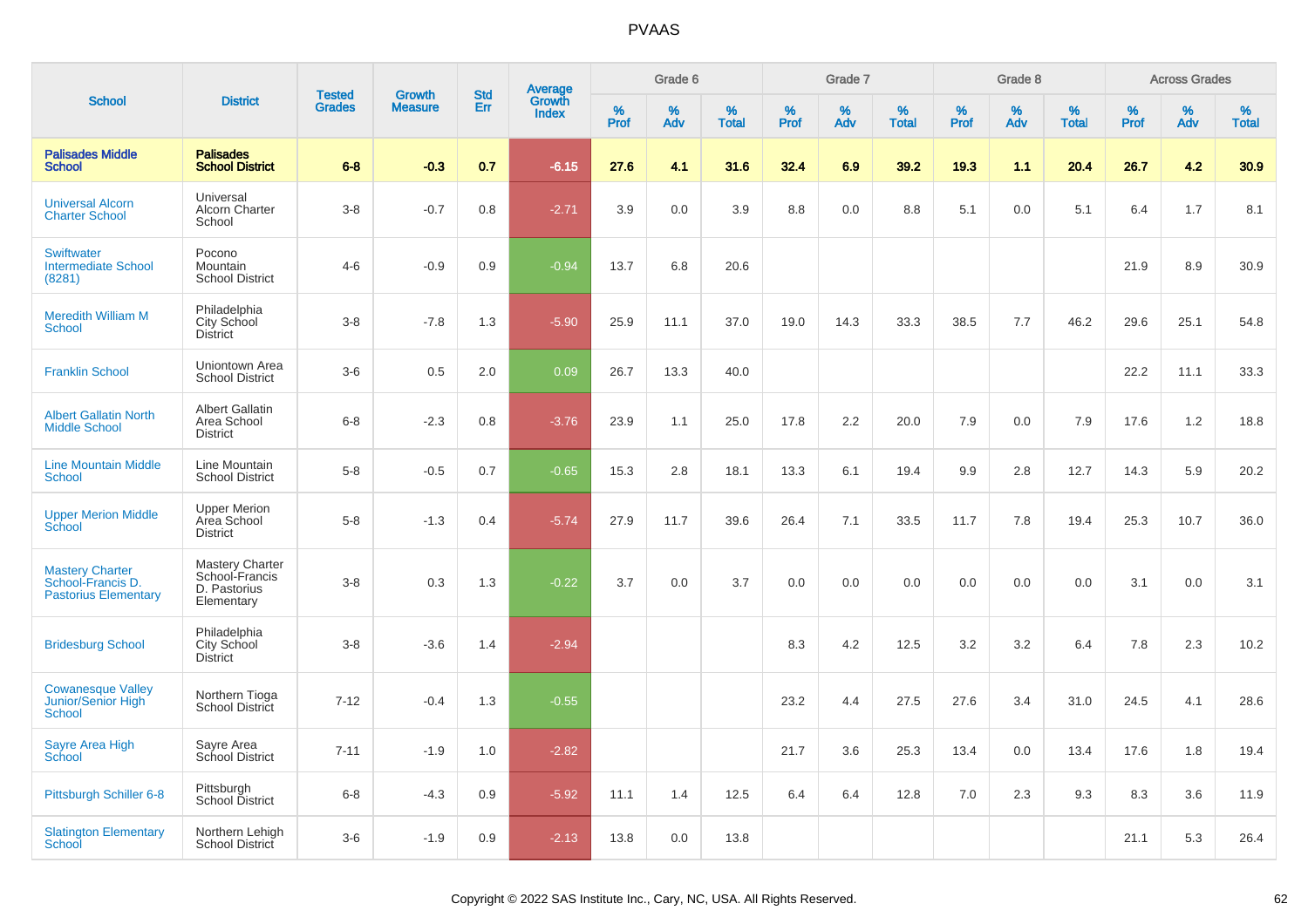|                                                            |                                                                 | <b>Tested</b> | <b>Growth</b>  | <b>Std</b> |                                          |                  | Grade 6     |                   |              | Grade 7  |                   |              | Grade 8  |                   |              | <b>Across Grades</b> |                   |
|------------------------------------------------------------|-----------------------------------------------------------------|---------------|----------------|------------|------------------------------------------|------------------|-------------|-------------------|--------------|----------|-------------------|--------------|----------|-------------------|--------------|----------------------|-------------------|
| <b>School</b>                                              | <b>District</b>                                                 | <b>Grades</b> | <b>Measure</b> | Err        | <b>Average</b><br>Growth<br><b>Index</b> | %<br><b>Prof</b> | $\%$<br>Adv | %<br><b>Total</b> | $\%$<br>Prof | %<br>Adv | %<br><b>Total</b> | $\%$<br>Prof | %<br>Adv | %<br><b>Total</b> | $\%$<br>Prof | %<br>Adv             | %<br><b>Total</b> |
| <b>Palisades Middle</b><br><b>School</b>                   | <b>Palisades</b><br><b>School District</b>                      | $6 - 8$       | $-0.3$         | 0.7        | $-6.15$                                  | 27.6             | 4.1         | 31.6              | 32.4         | 6.9      | 39.2              | 19.3         | 1.1      | 20.4              | 26.7         | 4.2                  | 30.9              |
| <b>Sharon Middle School</b>                                | Sharon City<br><b>School District</b>                           | $7 - 8$       | $-1.7$         | 0.7        | $-3.41$                                  |                  |             |                   | 6.0          | 1.7      | 7.8               | 5.9          | 1.5      | 7.4               | 6.0          | 1.6                  | 7.6               |
| Philadelphia Academy<br><b>Charter School</b>              | Philadelphia<br>Academy<br>Charter School                       | $3 - 11$      | $-2.5$         | 0.7        | $-3.55$                                  | 25.0             | 7.9         | 32.9              | 13.2         | 19.1     | 32.4              | 22.2         | 16.7     | 38.9              | 24.3         | 9.8                  | 34.2              |
| <b>Mastery Charter</b><br>School - Cleveland<br>Elementary | Mastery Charter<br>School-<br>Cleveland<br>Elementary           | $3 - 8$       | $-1.3$         | 1.2        | $-1.89$                                  | 5.9              | 0.0         | 5.9               | 3.6          | 0.0      | 3.6               | 3.8          | 3.8      | 7.7               | 2.4          | 1.8                  | 4.3               |
| <b>Harding Warren G</b><br><b>Middle School</b>            | Philadelphia<br>City School<br><b>District</b>                  | $6-8$         | $-0.7$         | 1.5        | $-0.49$                                  | 2.9              | 5.7         | 8.6               | 10.0         | 0.0      | 10.0              | 5.6          | 2.8      | 8.3               | 6.3          | 2.7                  | 9.0               |
| <b>South Eastern Middle</b><br><b>School</b>               | South Eastern<br><b>School District</b>                         | $7 - 8$       | $-0.6$         | 0.6        | $-1.35$                                  |                  |             |                   | 21.1         | 4.0      | 25.1              | 20.6         | 5.3      | 25.9              | 20.9         | 4.6                  | 25.5              |
| <b>Salisbury Elementary</b><br><b>School</b>               | Pequea Valley<br>School District                                | $3-6$         | 0.2            | 1.4        | 0.01                                     | 20.0             | 0.0         | 20.0              |              |          |                   |              |          |                   | 22.7         | 6.7                  | 29.3              |
| <b>North Wales</b><br><b>Elementary School</b>             | North Penn<br><b>School District</b>                            | $3-6$         | 0.2            | 1.3        | $-1.66$                                  | 15.0             | 2.5         | 17.5              |              |          |                   |              |          |                   | 30.0         | 15.6                 | 45.6              |
| Salisbury-Elk Lick<br><b>Junior/Senior High</b><br>School  | Salisbury-Elk<br>Lick School<br><b>District</b>                 | $7 - 11$      | $-1.4$         | 1.8        | $-1.27$                                  |                  |             |                   | 15.8         | 0.0      | 15.8              | 14.3         | 4.8      | 19.0              | 15.0         | 2.5                  | 17.5              |
| <b>Dover Area Middle</b><br>School                         | Dover Area<br><b>School District</b>                            | $6 - 8$       | $-1.2$         | 0.4        | $-2.74$                                  | 25.1             | 3.7         | 28.8              | 22.7         | 9.2      | 31.9              | 14.4         | 6.3      | 20.6              | 20.9         | 6.4                  | 27.3              |
| <b>Universal Institute</b><br><b>Charter School</b>        | Universal<br><b>Institute Charter</b><br>School                 | $3 - 8$       | $-2.3$         | 0.7        | $-3.43$                                  | 1.3              | 0.0         | 1.3               | 0.0          | 0.0      | 0.0               | 2.3          | 0.0      | 2.3               | 1.7          | 0.2                  | 2.0               |
| <b>Palmerton Area Junior</b><br><b>High School</b>         | Palmerton Area<br><b>School District</b>                        | $7 - 8$       | $-1.0$         | 0.8        | $-1.89$                                  |                  |             |                   | 20.9         | 6.2      | 27.1              | 17.9         | 4.7      | 22.6              | 19.6         | 5.5                  | 25.1              |
| <b>Brecknock Elementary</b><br><b>School</b>               | Eastern<br>Lancaster<br><b>County School</b><br><b>District</b> | $3-6$         | $-2.5$         | 1.1        | $-2.30$                                  | 6.7              | 1.7         | 8.3               |              |          |                   |              |          |                   | 16.7         | 7.9                  | 24.6              |
| <b>Pittston Area Middle</b><br>School                      | <b>Pittston Area</b><br><b>School District</b>                  | $5-8$         | $-8.4$         | 0.7        | $-11.51$                                 | 4.3              | 0.0         | 4.3               | 4.8          | 3.2      | 7.9               | 7.1          | 1.8      | 8.9               | 5.3          | 1.1                  | 6.4               |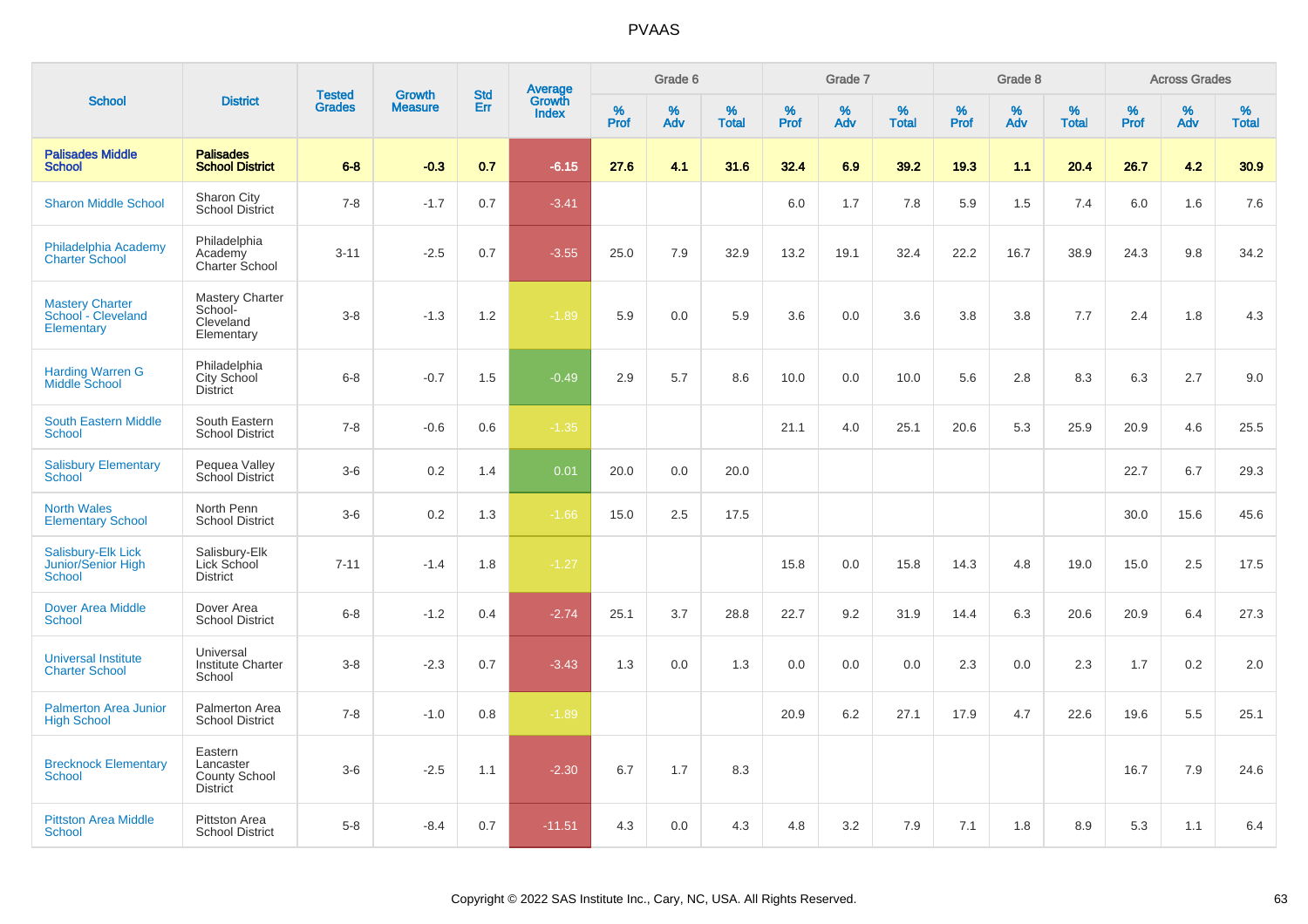| <b>School</b>                                      |                                                        |                                |                                 | <b>Std</b> |                                          |              | Grade 6     |                   |                  | Grade 7         |                   |                     | Grade 8  |                   |              | <b>Across Grades</b> |                   |
|----------------------------------------------------|--------------------------------------------------------|--------------------------------|---------------------------------|------------|------------------------------------------|--------------|-------------|-------------------|------------------|-----------------|-------------------|---------------------|----------|-------------------|--------------|----------------------|-------------------|
|                                                    | <b>District</b>                                        | <b>Tested</b><br><b>Grades</b> | <b>Growth</b><br><b>Measure</b> | Err        | <b>Average</b><br>Growth<br><b>Index</b> | $\%$<br>Prof | $\%$<br>Adv | %<br><b>Total</b> | %<br><b>Prof</b> | %<br><b>Adv</b> | %<br><b>Total</b> | $\%$<br><b>Prof</b> | %<br>Adv | %<br><b>Total</b> | $\%$<br>Prof | $\%$<br>Adv          | %<br><b>Total</b> |
| <b>Palisades Middle</b><br><b>School</b>           | <b>Palisades</b><br><b>School District</b>             | $6 - 8$                        | $-0.3$                          | 0.7        | $-6.15$                                  | 27.6         | 4.1         | 31.6              | 32.4             | 6.9             | 39.2              | 19.3                | 1.1      | 20.4              | 26.7         | 4.2                  | 30.9              |
| <b>Tunkhannock High</b><br><b>School</b>           | Tunkhannock<br>Area School<br><b>District</b>          | $8 - 11$                       | 0.1                             | 1.0        | 0.10                                     |              |             |                   |                  |                 |                   | 14.7                | 1.4      | 16.1              | 14.7         | 1.4                  | 16.1              |
| <b>Stetser Elementary</b><br><b>School</b>         | Chester-Upland<br>School District                      | $3-6$                          | 0.2                             | 2.7        | 0.09                                     | 0.0          | 0.0         | 0.0               |                  |                 |                   |                     |          |                   | 10.1         | 1.0                  | 11.1              |
| <b>Milton Area Middle</b><br><b>School</b>         | <b>Milton Area</b><br><b>School District</b>           | $6 - 11$                       | $-0.6$                          | 0.6        | $-1.70$                                  | 17.3         | 3.2         | 20.5              | 20.2             | 7.5             | 27.6              | 19.8                | 12.7     | 32.5              | 19.1         | 7.8                  | 26.9              |
| <b>Middletown Area</b><br><b>Middle School</b>     | Middletown<br>Area School<br><b>District</b>           | $6 - 8$                        | $-2.0$                          | 0.6        | $-3.31$                                  | 6.1          | 0.8         | 6.9               | 16.1             | 9.8             | 25.9              | 11.8                | 2.0      | 13.7              | 11.4         | 4.5                  | 16.0              |
| <b>New Castle Junior</b><br><b>High School</b>     | New Castle<br>Area School<br><b>District</b>           | $6 - 8$                        | $-1.4$                          | 0.5        | $-3.00$                                  | 3.3          | 1.9         | 5.2               | 7.8              | 1.5             | 9.3               | 3.4                 | 1.0      | 4.4               | 4.8          | 1.4                  | 6.3               |
| <b>Corry Area Middle</b><br><b>School</b>          | Corry Area<br>School District                          | $6 - 8$                        | $-0.7$                          | 0.6        | $-2.10$                                  | 25.2         | 3.6         | 28.8              | 17.4             | 5.1             | 22.5              | 15.8                | 1.4      | 17.1              | 19.0         | 3.3                  | 22.3              |
| <b>North Pocono Middle</b><br><b>School</b>        | North Pocono<br><b>School District</b>                 | $6 - 8$                        | $-3.4$                          | 0.6        | $-7.30$                                  | 12.8         | 1.8         | 14.7              | 24.2             | 8.3             | 32.5              | 19.5                | 8.0      | 27.4              | 19.0         | 6.1                  | 25.2              |
| <b>Barclay Elementary</b><br>School                | <b>Central Bucks</b><br><b>School District</b>         | $3-6$                          | 0.1                             | 1.0        | $-0.19$                                  | 20.9         | 6.0         | 26.9              |                  |                 |                   |                     |          |                   | 29.4         | 10.5                 | 39.9              |
| <b>Sugar Valley Rural</b><br><b>Charter School</b> | <b>Sugar Valley</b><br><b>Rural Charter</b><br>School  | $3 - 11$                       | $-0.5$                          | 1.0        | $-2.23$                                  | 8.3          | 0.0         | 8.3               | 5.1              | 2.6             | 7.7               | 2.8                 | 0.0      | 2.8               | 16.0         | 2.8                  | 18.9              |
| <b>Rydal East School</b>                           | Abington<br>School District                            | $3-6$                          | $-1.2$                          | 1.0        | $-1.16$                                  | 34.8         | 8.7         | 43.5              |                  |                 |                   |                     |          |                   | 36.9         | 17.9                 | 54.8              |
| <b>Martin School</b>                               | Lancaster<br><b>School District</b>                    | $3-8$                          | $-2.8$                          | 0.9        | $-3.35$                                  | 6.1          | 0.0         | 6.1               | 9.1              | 1.5             | 10.6              | 0.0                 | 2.4      | 2.4               | 8.3          | 2.3                  | 10.6              |
| Philipsburg-Osceola<br>Area Middle School          | Philipsburg-<br>Osceola Area<br><b>School District</b> | $6 - 8$                        | $-3.4$                          | 0.7        | $-5.15$                                  | 27.8         | 7.4         | 35.2              | 23.0             | 3.2             | 26.2              | 15.8                | 5.3      | 21.0              | 22.5         | 5.2                  | 27.7              |
| <b>Goodnoe Elementary</b><br><b>School</b>         | Council Rock<br><b>School District</b>                 | $3-6$                          | $-3.9$                          | 0.8        | $-4.96$                                  | 35.8         | 19.2        | 55.0              |                  |                 |                   |                     |          |                   | 33.6         | 29.4                 | 63.0              |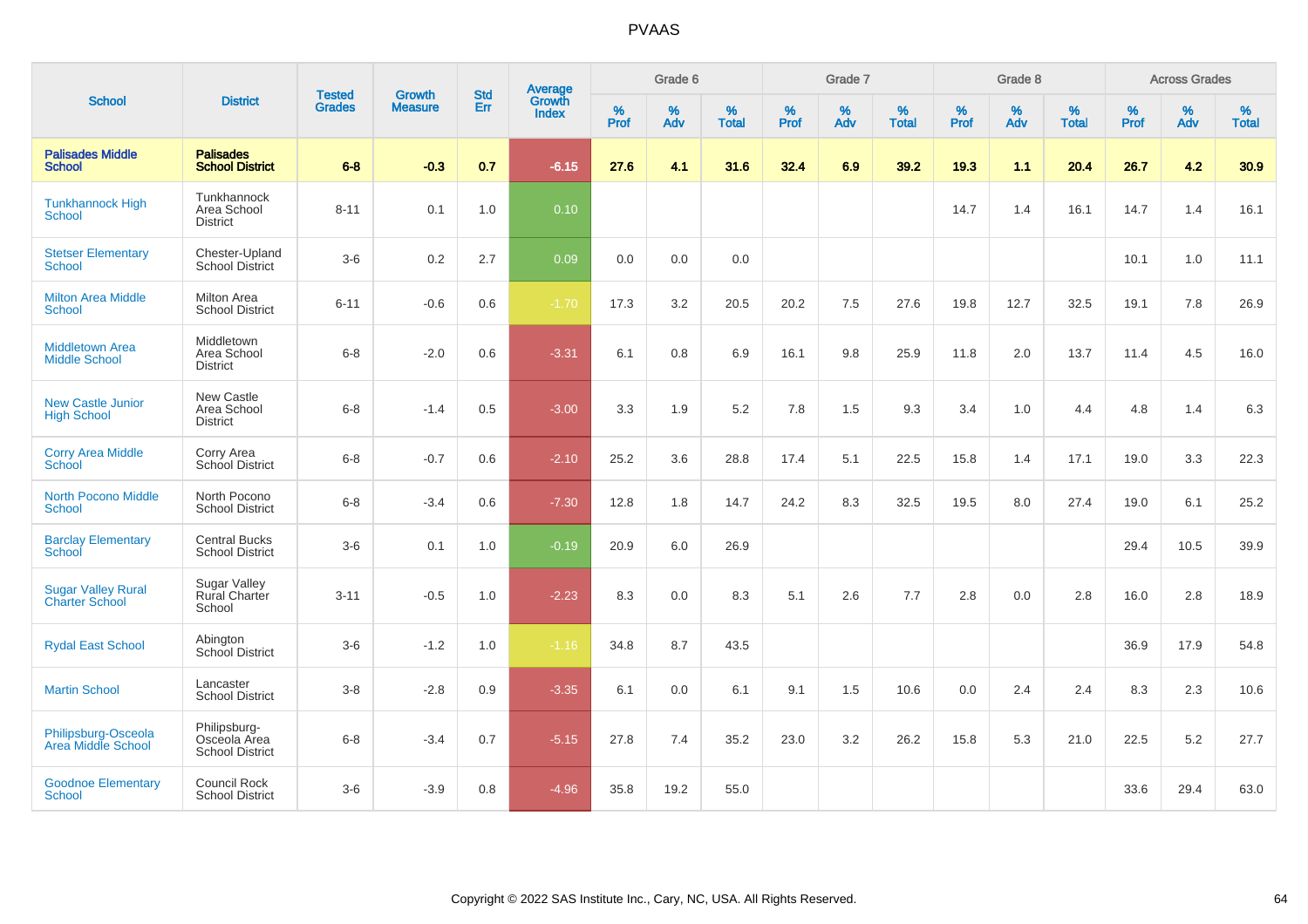| <b>School</b>                                                    |                                                        |                                |                          | <b>Std</b> |                                   |                  | Grade 6     |                   |              | Grade 7     |                      |                     | Grade 8  |                   |              | <b>Across Grades</b> |                   |
|------------------------------------------------------------------|--------------------------------------------------------|--------------------------------|--------------------------|------------|-----------------------------------|------------------|-------------|-------------------|--------------|-------------|----------------------|---------------------|----------|-------------------|--------------|----------------------|-------------------|
|                                                                  | <b>District</b>                                        | <b>Tested</b><br><b>Grades</b> | Growth<br><b>Measure</b> | Err        | Average<br>Growth<br><b>Index</b> | %<br><b>Prof</b> | $\%$<br>Adv | %<br><b>Total</b> | $\%$<br>Prof | $\%$<br>Adv | $\%$<br><b>Total</b> | $\%$<br><b>Prof</b> | %<br>Adv | %<br><b>Total</b> | $\%$<br>Prof | $\%$<br>Adv          | %<br><b>Total</b> |
| <b>Palisades Middle</b><br><b>School</b>                         | <b>Palisades</b><br><b>School District</b>             | $6 - 8$                        | $-0.3$                   | 0.7        | $-6.15$                           | 27.6             | 4.1         | 31.6              | 32.4         | 6.9         | 39.2                 | 19.3                | 1.1      | 20.4              | 26.7         | 4.2                  | 30.9              |
| <b>Fitzpatrick Aloysius L</b><br>School                          | Philadelphia<br>City School<br><b>District</b>         | $3 - 8$                        | 0.1                      | 2.9        | 0.03                              |                  |             |                   |              |             |                      |                     |          |                   | 13.3         | 0.0                  | 13.3              |
| <b>Verner Elementary</b><br><b>School</b>                        | Riverview<br><b>School District</b>                    | $3-6$                          | $-4.4$                   | 1.8        | $-2.42$                           | 36.7             | 6.7         | 43.3              |              |             |                      |                     |          |                   | 20.4         | 25.8                 | 46.2              |
| <b>Rolling Hills</b><br><b>Elementary School</b>                 | Council Rock<br><b>School District</b>                 | $3-6$                          | $-0.6$                   | 1.1        | $-0.50$                           | 19.6             | 10.7        | 30.4              |              |             |                      |                     |          |                   | 30.0         | 15.0                 | 45.0              |
| <b>Northeast Bradford</b><br><b>Junior/Senior High</b><br>School | Northeast<br><b>Bradford School</b><br><b>District</b> | $7 - 10$                       | $-1.6$                   | 1.1        | $-2.08$                           |                  |             |                   | 24.0         | 2.0         | 26.0                 | 12.3                | 5.3      | 17.5              | 17.8         | 3.7                  | 21.5              |
| Urban Pathways 6-12<br><b>Charter School</b>                     | Urban<br>Pathways 6-12<br>Charter School               | $6 - 11$                       | $-1.8$                   | 1.6        | $-1.26$                           | 0.0              | 0.0         | 0.0               | 0.0          | 0.0         | 0.0                  | 0.0                 | 0.0      | 0.0               | 0.0          | 0.0                  | 0.0               |
| <b>Bethel Elementary</b><br>School                               | Tulpehocken<br>Area School<br><b>District</b>          | $3-6$                          | $-0.0$                   | 1.3        | $-2.94$                           | 16.3             | 2.3         | 18.6              |              |             |                      |                     |          |                   | 27.9         | 12.8                 | 40.8              |
| Saltsburg Middle/High<br><b>School</b>                           | Blairsville-<br>Saltsburg<br><b>School District</b>    | $6 - 11$                       | $-2.2$                   | 1.2        | $-1.88$                           | 15.8             | 18.4        | 34.2              | 21.9         | 12.5        | 34.4                 | 23.3                | 10.0     | 33.3              | 20.0         | 14.0                 | 34.0              |
| Pittsburgh Milliones 6-<br>12 <sup>2</sup>                       | Pittsburgh<br>School District                          | $6 - 11$                       | $-4.2$                   | 1.5        | $-3.94$                           | 0.0              | 0.0         | 0.0               | 0.0          | 0.0         | 0.0                  | 0.0                 | 0.0      | 0.0               | 0.0          | 0.0                  | 0.0               |
| <b>Haverford Middle</b><br><b>School</b>                         | Haverford<br>Township<br><b>School District</b>        | $6 - 8$                        | $-0.7$                   | 0.3        | $-3.36$                           | 26.4             | 15.0        | 41.4              | 28.5         | 12.8        | 41.3                 | 33.9                | 15.2     | 49.1              | 29.2         | 14.3                 | 43.5              |
| Vare-Washington<br><b>Elementary School</b>                      | Philadelphia<br>City School<br><b>District</b>         | $3-8$                          | $-0.2$                   | 3.1        | $-0.07$                           |                  |             |                   |              |             |                      | 11.8                | 11.8     | 23.5              | 11.9         | 11.9                 | 23.9              |
| <b>Glenolden School</b>                                          | Interboro<br><b>School District</b>                    | $3 - 8$                        | $-3.9$                   | 0.7        | $-5.29$                           | 10.3             | 3.4         | 13.8              | 12.9         | 1.6         | 14.5                 | 14.1                | 1.6      | 15.6              | 14.1         | 2.7                  | 16.8              |
| <b>Pleasant View</b><br><b>Elementary School</b>                 | Red Lion Area<br><b>School District</b>                | $3-6$                          | $-0.8$                   | 1.1        | $-0.71$                           | 15.4             | 3.1         | 18.5              |              |             |                      |                     |          |                   | 26.6         | 7.0                  | 33.6              |
| <b>Damascus Area</b><br><b>School</b>                            | Wayne<br>Highlands<br><b>School District</b>           | $3 - 8$                        | $-0.6$                   | 1.1        | $-0.50$                           | 45.0             | 20.0        | 65.0              | 25.7         | 11.4        | 37.1                 | 28.6                | 14.3     | 42.9              | 33.5         | 24.1                 | 57.6              |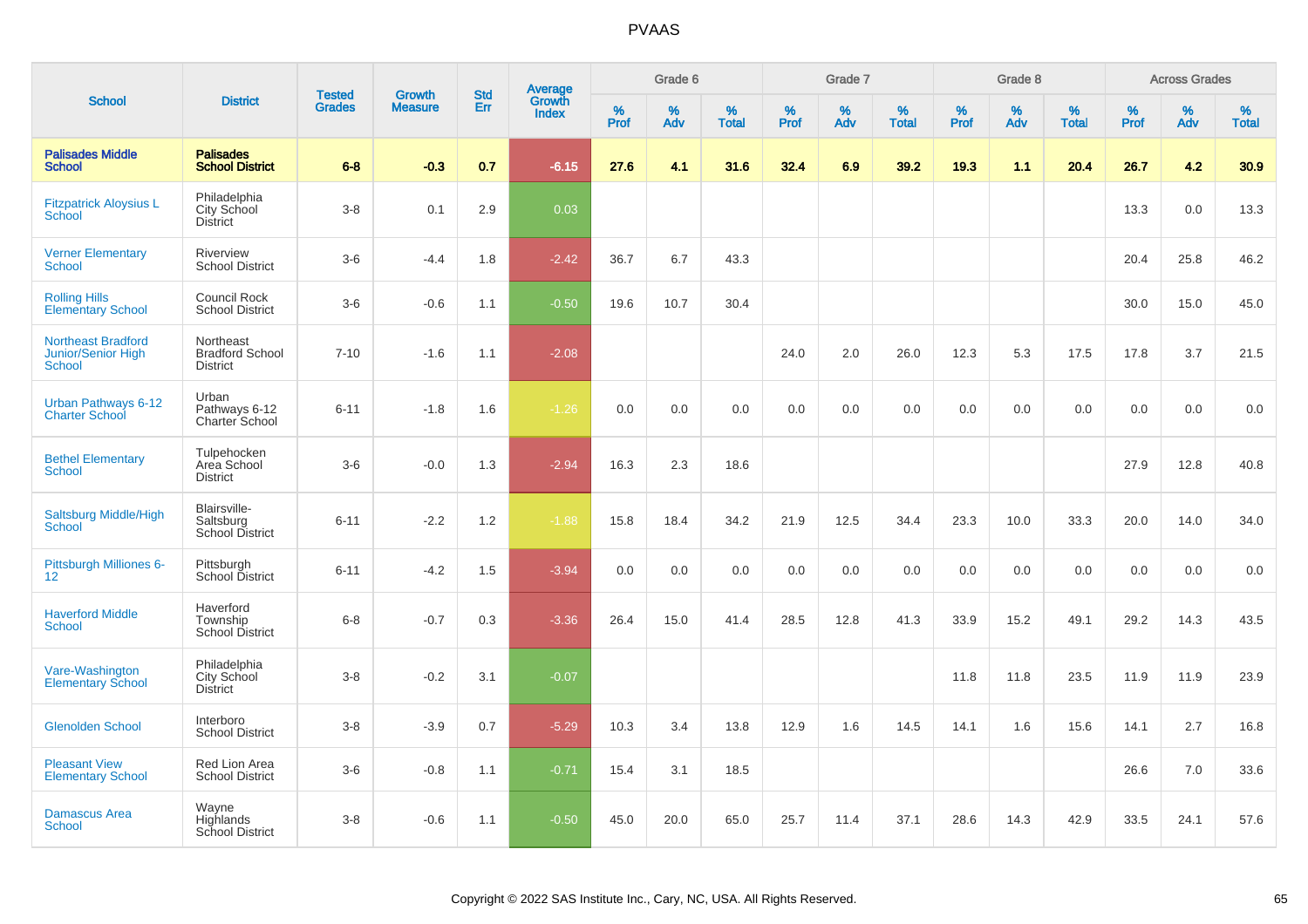|                                                 |                                                            |                                |                                 |                   |                                          |                  | Grade 6     |                   |           | Grade 7  |                   |           | Grade 8     |                   |           | <b>Across Grades</b> |                   |
|-------------------------------------------------|------------------------------------------------------------|--------------------------------|---------------------------------|-------------------|------------------------------------------|------------------|-------------|-------------------|-----------|----------|-------------------|-----------|-------------|-------------------|-----------|----------------------|-------------------|
| <b>School</b>                                   | <b>District</b>                                            | <b>Tested</b><br><b>Grades</b> | <b>Growth</b><br><b>Measure</b> | <b>Std</b><br>Err | <b>Average</b><br>Growth<br><b>Index</b> | %<br><b>Prof</b> | $\%$<br>Adv | %<br><b>Total</b> | %<br>Prof | %<br>Adv | %<br><b>Total</b> | %<br>Prof | $\%$<br>Adv | %<br><b>Total</b> | %<br>Prof | $\%$<br>Adv          | %<br><b>Total</b> |
| <b>Palisades Middle</b><br><b>School</b>        | <b>Palisades</b><br><b>School District</b>                 | $6 - 8$                        | $-0.3$                          | 0.7               | $-6.15$                                  | 27.6             | 4.1         | 31.6              | 32.4      | 6.9      | 39.2              | 19.3      | 1.1         | 20.4              | 26.7      | 4.2                  | 30.9              |
| <b>Washington Junior</b><br><b>High School</b>  | Washington<br>School District                              | $7 - 8$                        | $-1.1$                          | 1.0               | $-1.41$                                  |                  |             |                   | 15.0      | 1.2      | 16.2              | 0.0       | 1.5         | 1.5               | 8.3       | 1.4                  | 9.7               |
| <b>Brownsville Area</b><br><b>Middle School</b> | <b>Brownsville</b><br>Area School<br><b>District</b>       | $6 - 8$                        | $-1.6$                          | 0.8               | $-2.03$                                  | 7.2              | 1.2         | 8.4               | 6.4       | 1.3      | 7.7               | 4.2       | 1.4         | 5.6               | 6.0       | 1.3                  | 7.3               |
| Masterman Julia R<br><b>Sec School</b>          | Philadelphia<br>City School<br><b>District</b>             | $5 - 10$                       | $-7.7$                          | 1.3               | $-5.99$                                  | 59.4             | 31.2        | 90.6              | 54.6      | 45.4     | 100.0             | 40.0      | 36.0        | 76.0              | 49.1      | 40.0                 | 89.1              |
| <b>Newtown Elementary</b><br>School             | <b>Council Rock</b><br><b>School District</b>              | $3-6$                          | $-3.7$                          | 0.9               | $-4.21$                                  | 35.2             | 19.3        | 54.6              |           |          |                   |           |             |                   | 33.9      | 23.6                 | 57.5              |
| <b>C E Mccall Middle</b><br><b>School</b>       | Montoursville<br>Area School<br><b>District</b>            | $5-8$                          | $-1.9$                          | 0.5               | $-3.70$                                  | 28.8             | 8.0         | 36.8              | 25.4      | 6.7      | 32.1              | 19.9      | 8.5         | 28.4              | 26.2      | 9.0                  | 35.2              |
| Gamp                                            | Philadelphia<br><b>City School</b><br><b>District</b>      | $5 - 10$                       | $-4.0$                          | 1.7               | $-2.36$                                  | 40.0             | 5.0         | 45.0              | 40.0      | 6.7      | 46.7              |           |             |                   | 35.3      | 11.8                 | 47.1              |
| Southern Huntingdon<br>County HS/MS             | Southern<br>Huntingdon<br>County School<br><b>District</b> | $6 - 11$                       | $-3.0$                          | 0.7               | $-4.96$                                  | 9.0              | 1.3         | 10.3              | 10.1      | 1.1      | 11.2              | 6.1       | 0.0         | 6.1               | 8.4       | 0.8                  | 9.2               |
| <b>Ben Franklin School</b>                      | Uniontown Area<br><b>School District</b>                   | $3-8$                          | $-5.5$                          | 1.1               | $-10.14$                                 | 27.3             | 9.1         | 36.4              | 12.5      | 0.0      | 12.5              | 0.0       | 0.0         | 0.0               | 14.7      | 3.8                  | 18.5              |
| <b>Propel Charter School-</b><br>Homestead      | Propel Charter<br>School-<br>Homestead                     | $3 - 11$                       | $-2.7$                          | 1.0               | $-2.78$                                  | 0.0              | 5.4         | 5.4               | 2.9       | 0.0      | 2.9               | 0.0       | 0.0         | 0.0               | 2.7       | 1.4                  | 4.1               |
| Pittsburgh Classical 6-<br>8                    | Pittsburgh<br>School District                              | $6 - 8$                        | $-3.2$                          | 0.9               | $-4.41$                                  | 0.0              | 0.0         | 0.0               | 9.2       | 0.0      | 9.2               | 0.0       | 0.0         | 0.0               | 4.0       | 0.0                  | 4.0               |
| <b>Upper Adams Middle</b><br>School             | <b>Upper Adams</b><br>School District                      | $7 - 8$                        | $-0.7$                          | 0.8               | $-0.99$                                  |                  |             |                   | 18.3      | 1.9      | 20.2              | 11.4      | 3.8         | 15.3              | 14.5      | 3.0                  | 17.4              |
| <b>North Star East Middle</b><br><b>School</b>  | North Star<br><b>School District</b>                       | $5-8$                          | $-2.8$                          | 0.7               | $-4.12$                                  | 23.4             | 4.7         | 28.1              | 11.1      | 1.4      | 12.5              | 14.1      | 2.2         | 16.3              | 15.0      | 4.6                  | 19.6              |
| <b>Lebanon Middle</b><br><b>School</b>          | Lebanon<br><b>School District</b>                          | $6 - 8$                        | $-1.0$                          | 0.4               | $-3.26$                                  | 5.4              | 1.6         | 7.0               | 3.4       | 0.6      | 4.1               | 4.5       | 0.8         | 5.4               | 4.5       | 1.0                  | 5.5               |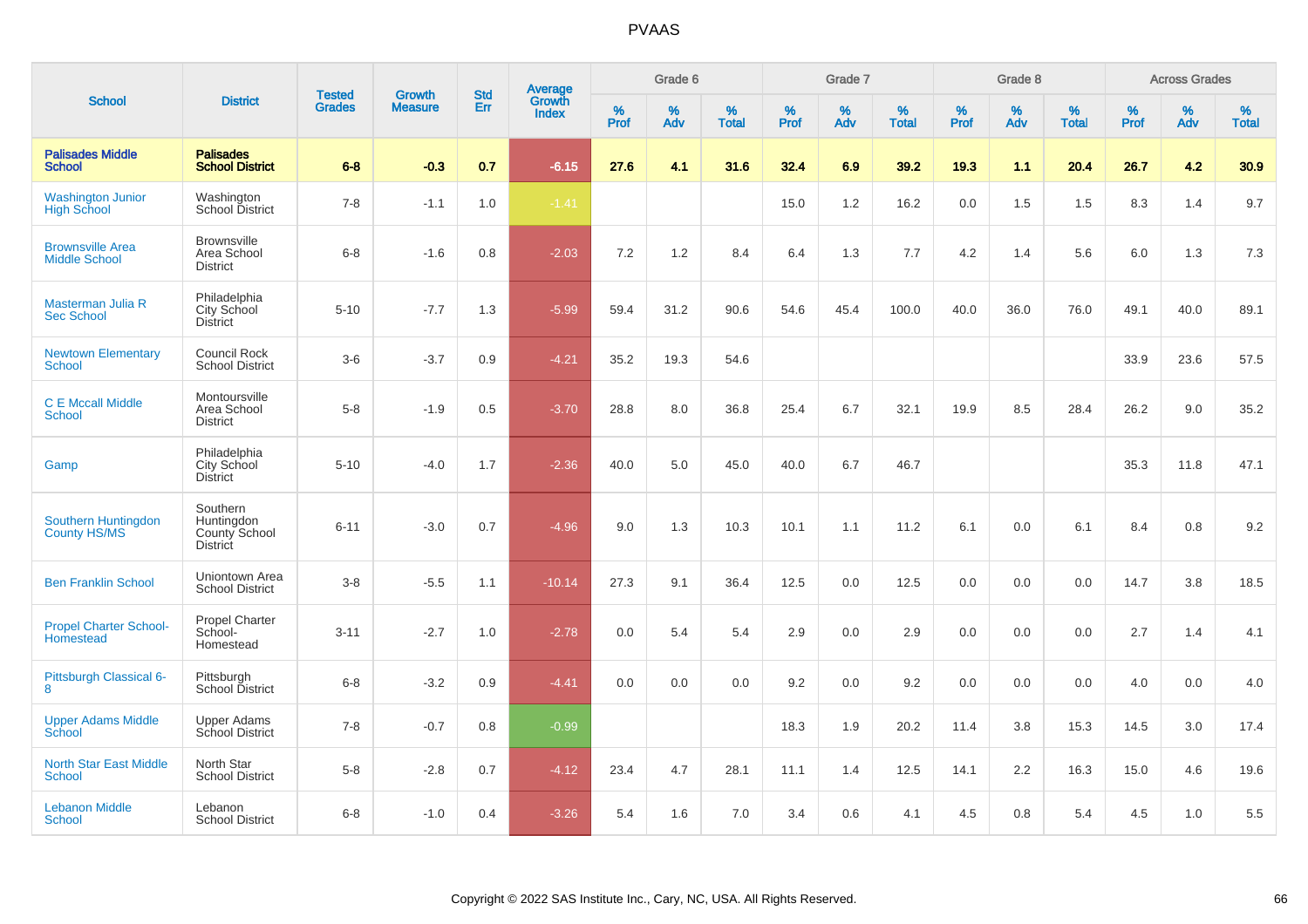| <b>School</b>                                                        |                                                                     | <b>Tested</b> | <b>Growth</b>  | <b>Std</b> |                                          |                  | Grade 6  |                   |           | Grade 7  |                   |           | Grade 8  |                   |           | <b>Across Grades</b> |                   |
|----------------------------------------------------------------------|---------------------------------------------------------------------|---------------|----------------|------------|------------------------------------------|------------------|----------|-------------------|-----------|----------|-------------------|-----------|----------|-------------------|-----------|----------------------|-------------------|
|                                                                      | <b>District</b>                                                     | <b>Grades</b> | <b>Measure</b> | Err        | <b>Average</b><br>Growth<br><b>Index</b> | %<br><b>Prof</b> | %<br>Adv | %<br><b>Total</b> | %<br>Prof | %<br>Adv | %<br><b>Total</b> | %<br>Prof | %<br>Adv | %<br><b>Total</b> | %<br>Prof | %<br>Adv             | %<br><b>Total</b> |
| <b>Palisades Middle</b><br><b>School</b>                             | <b>Palisades</b><br><b>School District</b>                          | $6 - 8$       | $-0.3$         | 0.7        | $-6.15$                                  | 27.6             | 4.1      | 31.6              | 32.4      | 6.9      | 39.2              | 19.3      | 1.1      | 20.4              | 26.7      | 4.2                  | 30.9              |
| <b>Science Leadership</b><br><b>Academy Middle</b><br><b>School</b>  | Philadelphia<br>City School<br>District                             | $5-8$         | $-7.1$         | 1.4        | $-5.15$                                  | 0.0              | 0.0      | 0.0               | 5.6       | 0.0      | 5.6               | 0.0       | 0.0      | 0.0               | 5.0       | 1.2                  | $6.2\,$           |
| <b>Berwick Area Middle</b><br><b>School</b>                          | <b>Berwick Area</b><br><b>School District</b>                       | $5-8$         | $-3.7$         | 0.5        | $-7.82$                                  | 19.0             | 3.4      | 22.4              | 18.5      | 3.8      | 22.3              | 12.8      | 2.3      | 15.1              | 17.1      | 4.1                  | 21.2              |
| <b>G A R Middle School</b>                                           | Wilkes-Barre<br>Area School<br><b>District</b>                      | $7 - 11$      | $-0.4$         | 1.3        | $-0.33$                                  |                  |          |                   | 2.9       | 0.0      | 2.9               | 0.0       | 0.0      | 0.0               | 1.2       | 0.0                  | 1.2               |
| <b>Center For Student</b><br><b>Lrng Charter School</b><br>Pennsbury | Center For<br>Student<br>Learning<br>Charter School<br>At Pennsbury | $6 - 12$      | $-0.6$         | 3.1        | $-0.20$                                  |                  |          |                   |           |          |                   | 0.0       | 0.0      | 0.0               | 3.4       | 0.0                  | 3.4               |
| <b>Mt Penn Elementary</b><br><b>School</b>                           | Antietam<br><b>School District</b>                                  | $3-6$         | $-0.7$         | 1.1        | $-0.67$                                  | 10.2             | 3.4      | 13.6              |           |          |                   |           |          |                   | 9.6       | 1.8                  | 11.4              |
| <b>Reynolds Elementary</b><br><b>School</b>                          | Reynolds<br>School District                                         | $3-6$         | $-5.4$         | 1.0        | $-5.50$                                  | 18.2             | 1.3      | 19.5              |           |          |                   |           |          |                   | 16.3      | 1.8                  | 18.2              |
| <b>Dodson Elementary</b><br><b>School</b>                            | Wilkes-Barre<br>Area School<br><b>District</b>                      | $3-6$         | $-0.4$         | 1.7        | $-0.24$                                  | 0.0              | 0.0      | 0.0               |           |          |                   |           |          |                   | 3.0       | 2.0                  | 5.0               |
| <b>East Lansdowne</b><br><b>Elementary School</b>                    | <b>William Penn</b><br><b>School District</b>                       | $3-6$         | $-1.8$         | 1.6        | $-1.13$                                  | 7.1              | 0.0      | 7.1               |           |          |                   |           |          |                   | 10.8      | 1.1                  | 11.8              |
| <b>Fort Cherry</b><br><b>Elementary Center</b>                       | Fort Cherry<br><b>School District</b>                               | $3-6$         | $-2.9$         | 1.1        | $-2.65$                                  | 29.8             | 8.8      | 38.6              |           |          |                   |           |          |                   | 28.3      | 12.4                 | 40.8              |
| <b>Park Lane Elementary</b><br><b>School</b>                         | <b>William Penn</b><br><b>School District</b>                       | $3-6$         | $-0.4$         | 1.9        | $-1.34$                                  | 0.0              | 0.0      | 0.0               |           |          |                   |           |          |                   | 1.0       | 0.0                  | 1.0               |
| <b>Munoz-Marin Luis</b>                                              | Philadelphia<br>City School<br><b>District</b>                      | $3 - 8$       | $-0.8$         | 3.4        | $-0.23$                                  |                  |          |                   |           |          |                   |           |          |                   | 1.6       | 1.6                  | 3.3               |
| <b>Shenango High School</b>                                          | Shenango Area<br>School District                                    | $7 - 11$      | $-2.4$         | 0.9        | $-3.48$                                  |                  |          |                   | 16.5      | 1.0      | 17.5              | 14.4      | 1.1      | 15.6              | 15.5      | 1.1                  | 16.6              |
| <b>Hanover Middle</b><br>School                                      | <b>Hanover Public</b><br><b>School District</b>                     | $5-8$         | $-2.3$         | 0.5        | $-4.57$                                  | 19.8             | 2.2      | 22.1              | 18.1      | 5.5      | 23.6              | 11.5      | 4.9      | 16.4              | 18.6      | 4.3                  | 22.9              |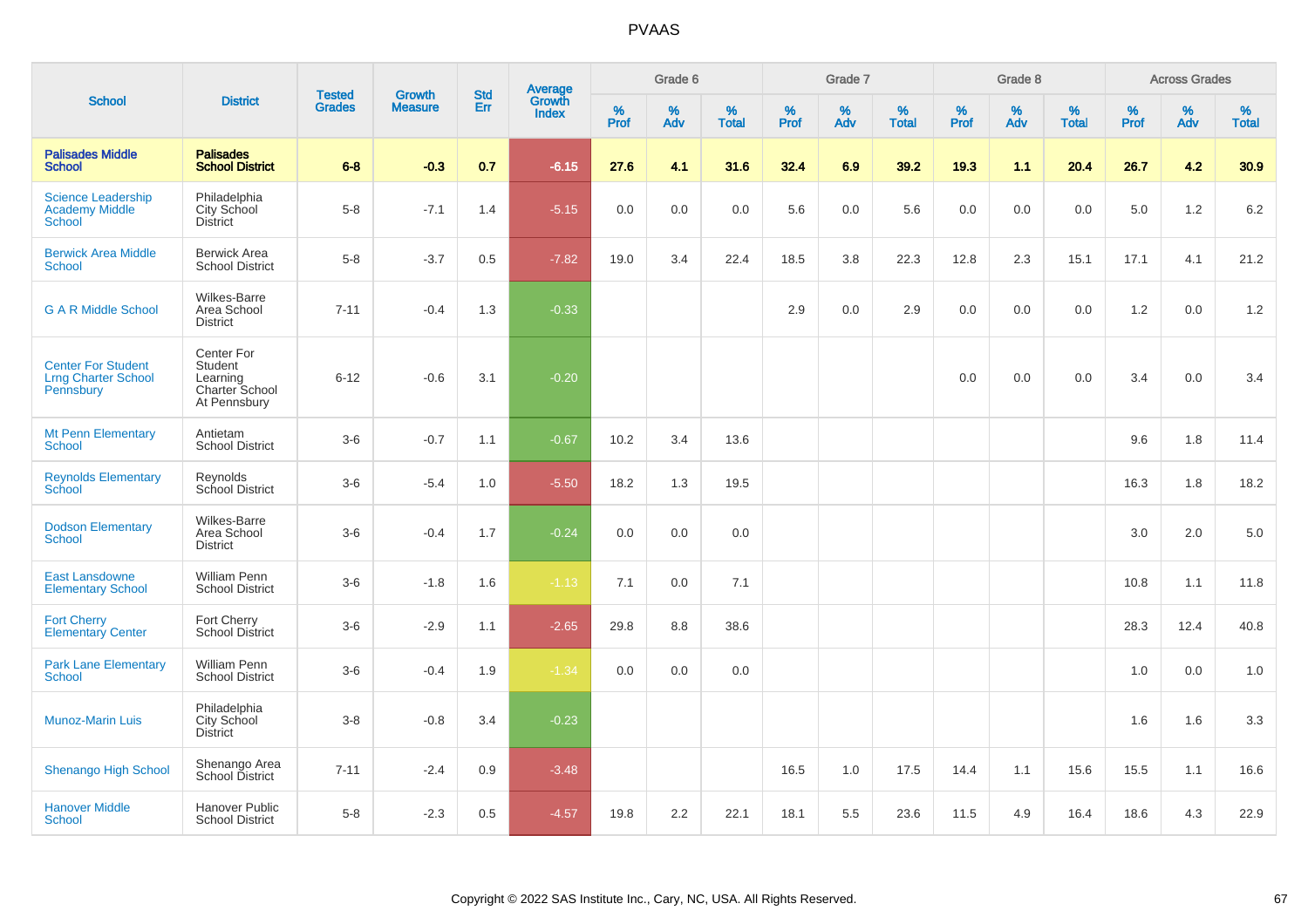|                                                          |                                                       |                                |                                 |                   |                                          |           | Grade 6  |                   |           | Grade 7  |                   |           | Grade 8  |                   |           | <b>Across Grades</b> |                   |
|----------------------------------------------------------|-------------------------------------------------------|--------------------------------|---------------------------------|-------------------|------------------------------------------|-----------|----------|-------------------|-----------|----------|-------------------|-----------|----------|-------------------|-----------|----------------------|-------------------|
| <b>School</b>                                            | <b>District</b>                                       | <b>Tested</b><br><b>Grades</b> | <b>Growth</b><br><b>Measure</b> | <b>Std</b><br>Err | <b>Average</b><br>Growth<br><b>Index</b> | %<br>Prof | %<br>Adv | %<br><b>Total</b> | %<br>Prof | %<br>Adv | %<br><b>Total</b> | %<br>Prof | %<br>Adv | %<br><b>Total</b> | %<br>Prof | %<br>Adv             | %<br><b>Total</b> |
| <b>Palisades Middle</b><br><b>School</b>                 | <b>Palisades</b><br><b>School District</b>            | $6 - 8$                        | $-0.3$                          | 0.7               | $-6.15$                                  | 27.6      | 4.1      | 31.6              | 32.4      | 6.9      | 39.2              | 19.3      | 1.1      | 20.4              | 26.7      | 4.2                  | 30.9              |
| <b>Samuel K Faust</b><br><b>Elementary School</b>        | Bensalem<br>Township<br>School District               | $3-6$                          | $-2.4$                          | 1.0               | $-2.34$                                  | 9.1       | 0.0      | 9.1               |           |          |                   |           |          |                   | 8.6       | 0.4                  | 9.0               |
| <b>Doyle Elementary</b><br>School                        | <b>Central Bucks</b><br><b>School District</b>        | $3-6$                          | $-0.3$                          | 1.1               | $-0.30$                                  | 32.6      | 10.2     | 42.9              |           |          |                   |           |          |                   | 34.8      | 17.0                 | 51.7              |
| <b>Springton Lake Middle</b><br>School                   | Rose Tree<br>Media School<br><b>District</b>          | $6-8$                          | $-1.2$                          | 0.4               | $-2.59$                                  | 31.4      | 15.3     | 46.7              | 31.6      | 20.9     | 52.4              | 18.4      | 13.9     | 32.3              | 27.4      | 16.6                 | 44.0              |
| <b>Drums</b><br>Elementary/Middle<br><b>School</b>       | Hazleton Area<br><b>School District</b>               | $3-8$                          | $-3.3$                          | 1.0               | $-3.22$                                  | 2.6       | 0.0      | 2.6               | 5.7       | 0.0      | 5.7               | 14.3      | 0.0      | 14.3              | 12.8      | 3.7                  | 16.5              |
| <b>Mechanicsburg Middle</b><br><b>School</b>             | Mechanicsburg<br>Area School<br><b>District</b>       | $6 - 8$                        | $-2.2$                          | 0.4               | $-6.61$                                  | 16.3      | 2.8      | 19.1              | 20.3      | 5.4      | 25.8              | 14.5      | 4.6      | 19.1              | 17.3      | 4.4                  | 21.7              |
| <b>Latrobe Elementary</b><br><b>School</b>               | <b>Greater Latrobe</b><br><b>School District</b>      | $3-6$                          | $-0.3$                          | 0.9               | $-0.43$                                  | 34.9      | 4.8      | 39.8              |           |          |                   |           |          |                   | 36.8      | 17.3                 | 54.1              |
| <b>Logan Elementary</b><br>School                        | East Allegheny<br>School District                     | $3-6$                          | $-3.1$                          | 0.9               | $-3.36$                                  | 8.6       | 2.5      | 11.1              |           |          |                   |           |          |                   | 8.8       | 3.0                  | 11.8              |
| <b>Montgomery</b><br>Junior/Senior High<br><b>School</b> | Montgomery<br>Area School<br><b>District</b>          | $7 - 11$                       | $-2.7$                          | 1.0               | $-3.15$                                  |           |          |                   | 33.3      | 6.9      | 40.3              | 17.2      | 1.7      | 19.0              | 26.2      | 4.6                  | 30.8              |
| <b>Pittsburgh Manchester</b><br>$K-8$                    | Pittsburgh<br>School District                         | $3 - 8$                        | $-4.9$                          | 2.2               | $-3.26$                                  | 4.2       | 0.0      | 4.2               | 0.0       | 0.0      | 0.0               |           |          |                   | 4.0       | 5.9                  | 9.9               |
| <b>Stanton Edwin M</b><br><b>School</b>                  | Philadelphia<br>City School<br><b>District</b>        | $3 - 7$                        | $-1.2$                          | 2.2               | $-0.52$                                  |           |          |                   | 0.0       | 0.0      | 0.0               |           |          |                   | 3.1       | 3.1                  | 6.2               |
| <b>Monessen Middle</b><br><b>School</b>                  | Monessen City<br><b>School District</b>               | $6 - 8$                        | $-1.5$                          | 1.3               | $-1.54$                                  | 2.6       | 0.0      | 2.6               | 0.0       | 0.0      | 0.0               | 0.0       | 0.0      | 0.0               | 1.1       | 0.0                  | 1.1               |
| Dr David W Kistler<br><b>Elementary School</b>           | <b>Wilkes-Barre</b><br>Area School<br><b>District</b> | $3-6$                          | $-4.3$                          | 1.3               | $-3.16$                                  | 12.5      | 0.0      | 12.5              |           |          |                   |           |          |                   | 8.8       | 2.6                  | 11.4              |
| <b>Eastern York Middle</b><br>School                     | Eastern York<br><b>School District</b>                | $6 - 8$                        | $-0.6$                          | 0.5               | $-1.06$                                  | 23.0      | 6.1      | 29.0              | 21.9      | 14.2     | 36.1              | 17.6      | 9.9      | 27.5              | 20.6      | 10.2                 | 30.9              |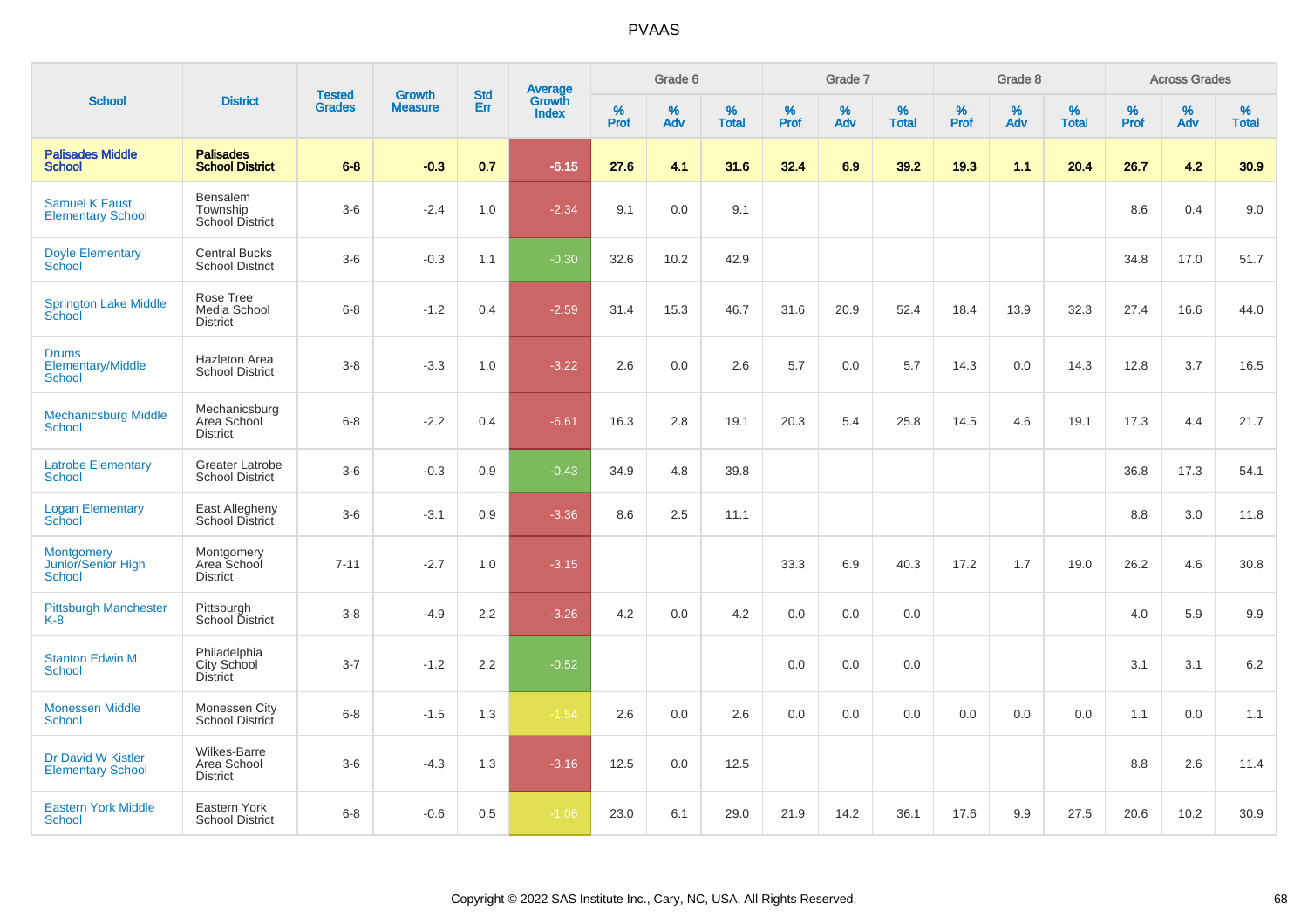| <b>School</b>                                                        |                                                           |                                | <b>Growth</b>  | <b>Std</b> |                                   |                  | Grade 6     |                   |              | Grade 7  |                      |              | Grade 8     |                   |              | <b>Across Grades</b> |                   |
|----------------------------------------------------------------------|-----------------------------------------------------------|--------------------------------|----------------|------------|-----------------------------------|------------------|-------------|-------------------|--------------|----------|----------------------|--------------|-------------|-------------------|--------------|----------------------|-------------------|
|                                                                      | <b>District</b>                                           | <b>Tested</b><br><b>Grades</b> | <b>Measure</b> | Err        | Average<br>Growth<br><b>Index</b> | %<br><b>Prof</b> | $\%$<br>Adv | %<br><b>Total</b> | $\%$<br>Prof | %<br>Adv | $\%$<br><b>Total</b> | $\%$<br>Prof | $\%$<br>Adv | %<br><b>Total</b> | $\%$<br>Prof | %<br>Adv             | %<br><b>Total</b> |
| <b>Palisades Middle</b><br><b>School</b>                             | <b>Palisades</b><br><b>School District</b>                | $6 - 8$                        | $-0.3$         | 0.7        | $-6.15$                           | 27.6             | 4.1         | 31.6              | 32.4         | 6.9      | 39.2                 | 19.3         | 1.1         | 20.4              | 26.7         | 4.2                  | 30.9              |
| <b>Sullivan County</b><br>Junior/Senior High<br><b>School</b>        | <b>Sullivan County</b><br>School District                 | $7 - 10$                       | $-4.4$         | 1.5        | $-3.73$                           |                  |             |                   | 18.8         | 0.0      | 18.8                 | 9.1          | 0.0         | 9.1               | 13.8         | 0.0                  | 13.8              |
| <b>Stewart Middle School</b>                                         | Norristown Area<br><b>School District</b>                 | $5 - 8$                        | $-3.4$         | 0.7        | $-4.80$                           | 4.0              | 1.4         | 5.4               | 5.4          | 0.0      | 5.4                  | 7.6          | 1.5         | 9.1               | 5.2          | 0.7                  | 5.9               |
| <b>Community Academy</b><br>Of Philadelphia<br><b>Charter School</b> | Community<br>Academy Of<br>Philadelphia<br>Charter School | $3 - 11$                       | $-5.7$         | 0.9        | $-6.09$                           | 0.0              | $0.0\,$     | 0.0               | 0.0          | 0.0      | 0.0                  | 0.0          | 0.0         | 0.0               | 2.4          | 1.0                  | 3.5               |
| <b>Mastery Charter</b><br><b>School-Smedley</b><br>Campus            | <b>Mastery Charter</b><br>School -<br>Smedley<br>Campus   | $3-6$                          | $-0.6$         | 1.2        | $-0.51$                           | 3.5              | 0.0         | 3.5               |              |          |                      |              |             |                   | 3.5          | 0.0                  | 3.5               |
| <b>Musser Elementary</b><br><b>School</b>                            | Sharon City<br>School District                            | $3-6$                          | $-1.5$         | 1.6        | $-0.98$                           | 19.2             | 3.8         | 23.1              |              |          |                      |              |             |                   | 15.5         | 1.6                  | 17.0              |
| <b>Spring Grove Area</b><br>Intermediate School                      | Spring Grove<br>Area School<br><b>District</b>            | $5-6$                          | $-2.1$         | 0.5        | $-3.89$                           | 31.3             | 15.8        | 47.2              |              |          |                      |              |             |                   | 31.2         | 13.8                 | 45.0              |
| <b>Mid Valley Secondary</b><br>Center                                | Mid Valley<br>School District                             | $7 - 10$                       | $-2.9$         | 0.7        | $-5.47$                           |                  |             |                   | 15.3         | 0.0      | 15.3                 | 6.7          | 0.7         | 7.4               | 10.6         | 0.4                  | 11.0              |
| <b>Titusville Middle</b><br><b>School</b>                            | <b>Titusville Area</b><br><b>School District</b>          | $6 - 8$                        | $-2.4$         | 0.6        | $-4.04$                           | 19.0             | 4.2         | 23.2              | 18.0         | 3.9      | 21.9                 | 8.0          | 3.6         | 11.7              | 15.0         | 3.9                  | 18.9              |
| <b>Washington Martha</b><br><b>School</b>                            | Philadelphia<br>City School<br><b>District</b>            | $3 - 8$                        | $-1.3$         | 3.3        | $-0.39$                           |                  |             |                   |              |          |                      | 0.0          | 0.0         | 0.0               | 9.3          | 2.3                  | 11.6              |
| <b>Fred S Engle Middle</b><br><b>School</b>                          | Avon Grove<br><b>School District</b>                      | $7 - 8$                        | $-1.8$         | 0.5        | $-4.41$                           |                  |             |                   | 35.5         | 20.3     | 55.9                 | 28.1         | 14.4        | 42.6              | 32.0         | 17.6                 | 49.6              |
| <b>Williams Valley</b><br>Junior/Senior High<br><b>School</b>        | <b>Williams Valley</b><br>School District                 | $7 - 11$                       | $-3.8$         | 1.0        | $-5.29$                           |                  |             |                   | 8.1          | 1.4      | 9.5                  | 9.5          | 1.6         | 11.1              | 8.8          | 1.5                  | 10.2              |
| <b>Canton Junior/Senior</b><br><b>High School</b>                    | Canton Area<br><b>School District</b>                     | $7 - 11$                       | $-3.3$         | 1.1        | $-3.86$                           |                  |             |                   | 9.1          | 1.8      | 10.9                 | 4.8          | 0.0         | 4.8               | 6.8          | 0.8                  | 7.7               |
| Welsh John School                                                    | Philadelphia<br><b>City School</b><br><b>District</b>     | $3 - 7$                        | $-1.3$         | 3.2        | $-0.41$                           |                  |             |                   |              |          |                      |              |             |                   | 0.0          | 0.0                  | 0.0               |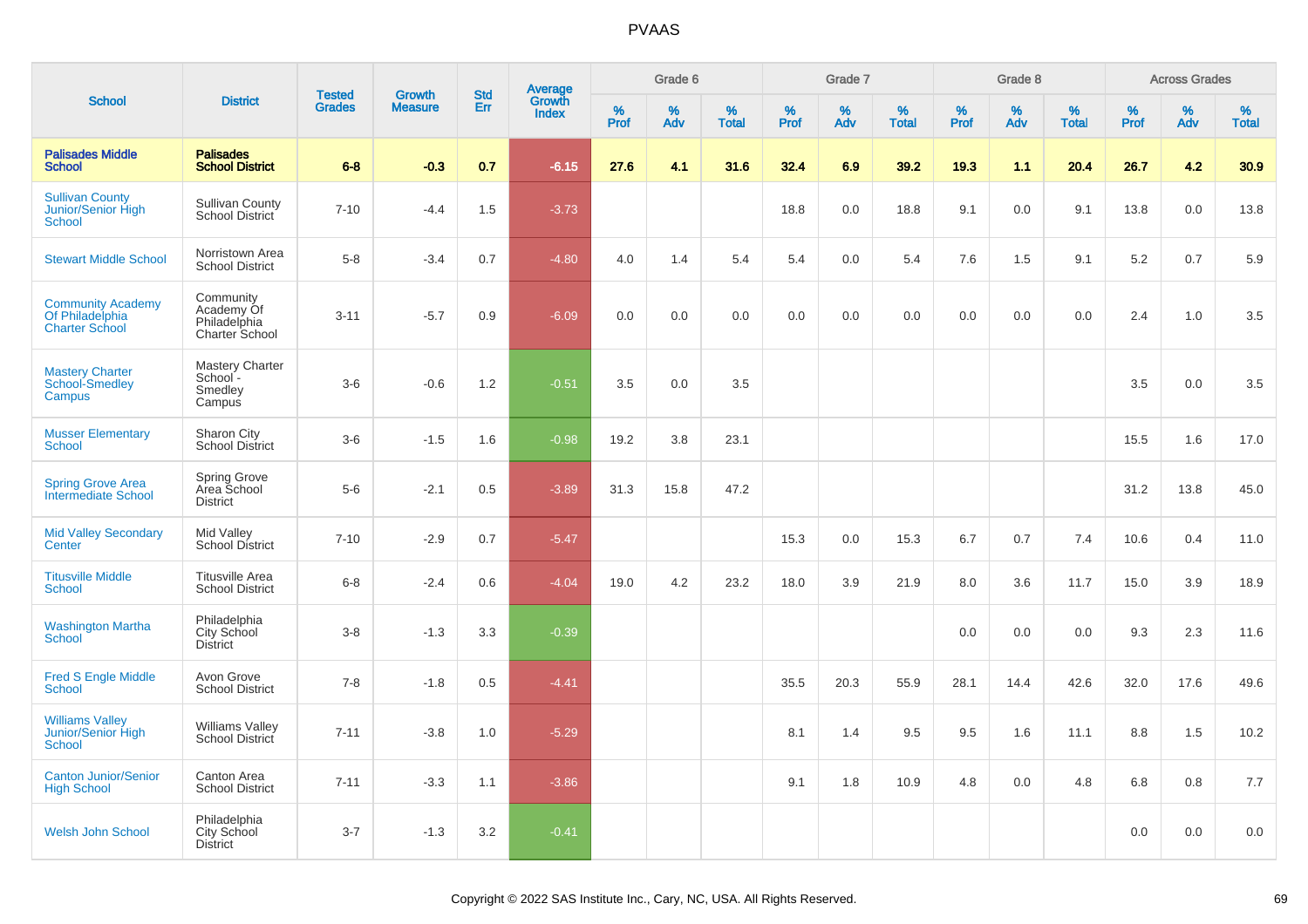| <b>School</b>                                                          |                                                       |                                | <b>Growth</b>  |                   |                                          |                  | Grade 6     |                   |           | Grade 7  |                   |           | Grade 8  |                   |              | <b>Across Grades</b> |                   |
|------------------------------------------------------------------------|-------------------------------------------------------|--------------------------------|----------------|-------------------|------------------------------------------|------------------|-------------|-------------------|-----------|----------|-------------------|-----------|----------|-------------------|--------------|----------------------|-------------------|
|                                                                        | <b>District</b>                                       | <b>Tested</b><br><b>Grades</b> | <b>Measure</b> | <b>Std</b><br>Err | <b>Average</b><br>Growth<br><b>Index</b> | %<br><b>Prof</b> | $\%$<br>Adv | %<br><b>Total</b> | %<br>Prof | %<br>Adv | %<br><b>Total</b> | %<br>Prof | %<br>Adv | %<br><b>Total</b> | $\%$<br>Prof | $\%$<br>Adv          | %<br><b>Total</b> |
| <b>Palisades Middle</b><br><b>School</b>                               | <b>Palisades</b><br><b>School District</b>            | $6-8$                          | $-0.3$         | 0.7               | $-6.15$                                  | 27.6             | 4.1         | 31.6              | 32.4      | 6.9      | 39.2              | 19.3      | 1.1      | 20.4              | 26.7         | 4.2                  | 30.9              |
| <b>Dunmore Elementary</b><br>Center                                    | Dunmore<br><b>School District</b>                     | $3-6$                          | $-0.4$         | 0.9               | $-2.42$                                  | 20.9             | 2.2         | 23.1              |           |          |                   |           |          |                   | 23.3         | 8.1                  | 31.4              |
| <b>Montrose Area</b><br><b>Junior/Senior High</b><br><b>School</b>     | Montrose Area<br><b>School District</b>               | $7 - 10$                       | $-0.9$         | 1.0               | $-0.94$                                  |                  |             |                   | 25.0      | 4.4      | 29.4              | 14.5      | 2.4      | 16.9              | 19.2         | 3.3                  | 22.5              |
| J T Lambert<br><b>Intermediate School</b>                              | East<br>Stroudsburg<br>Area School<br><b>District</b> | $6 - 8$                        | $-3.9$         | 0.7               | $-7.96$                                  | 7.8              | 1.7         | 9.5               | 11.6      | 2.9      | 14.6              | 6.6       | 1.3      | 7.9               | 8.8          | 2.0                  | 10.8              |
| <b>Wheatland Middle</b><br>School                                      | Lancaster<br><b>School District</b>                   | $6-8$                          | $-3.0$         | 0.6               | $-5.52$                                  | 2.6              | 0.6         | 3.2               | 6.4       | 1.4      | 7.8               | 0.0       | 1.0      | 1.0               | 3.2          | 1.0                  | 4.2               |
| <b>Pittsburgh Science</b><br><b>And Technology</b><br>Academy 6-12     | Pittsburgh<br>School District                         | $6 - 11$                       | $-3.4$         | 1.0               | $-3.92$                                  | 32.5             | 5.0         | 37.5              | 17.0      | 17.0     | 34.0              | 20.6      | 9.6      | 30.1              | 22.5         | 10.6                 | 33.1              |
| <b>Mahanoy Area</b><br><b>Elementary School</b>                        | Mahanoy Area<br>School District                       | $3-6$                          | $-2.2$         | 1.1               | $-2.05$                                  | 4.0              | 0.0         | 4.0               |           |          |                   |           |          |                   | 12.3         | 1.1                  | 13.4              |
| <b>Reach Cyber Charter</b><br><b>School</b>                            | Reach Cyber<br>Charter School                         | $3 - 11$                       | $-2.4$         | 0.9               | $-2.71$                                  | 9.1              | 0.0         | 9.1               | 17.0      | 3.8      | 20.8              | 17.5      | 5.3      | 22.8              | 21.3         | 4.7                  | 26.0              |
| <b>Lincoln Park</b><br><b>Performing Arts</b><br><b>Charter School</b> | Lincoln Park<br>Performing Arts<br>Charter School     | $7 - 11$                       | $-4.4$         | 1.0               | $-6.06$                                  |                  |             |                   | 33.9      | 5.4      | 39.3              | 11.5      | 3.4      | 14.9              | 20.3         | 4.2                  | 24.5              |
| <b>East Juniata</b><br><b>Elementary School</b>                        | Juniata County<br><b>School District</b>              | $3-6$                          | $-2.5$         | 1.0               | $-2.41$                                  | 7.4              | 0.0         | 7.4               |           |          |                   |           |          |                   | 23.7         | 6.4                  | 30.1              |
| A J Mcmullen School                                                    | Uniontown Area<br><b>School District</b>              | $6 - 8$                        | $-3.3$         | 1.3               | $-2.48$                                  | 12.5             | 0.0         | 12.5              | 5.9       | 2.9      | 8.8               | 0.0       | 0.0      | 0.0               | 6.7          | 1.1                  | 7.8               |
| <b>Benton Area Middle</b><br><b>School</b>                             | <b>Benton Area</b><br><b>School District</b>          | $7 - 8$                        | $-0.9$         | 1.2               | $-0.75$                                  |                  |             |                   | 13.6      | 3.4      | 17.0              | 10.3      | 2.6      | 12.8              | 12.2         | 3.1                  | 15.3              |
| Cook-Wissahickon<br><b>School</b>                                      | Philadelphia<br>City School<br><b>District</b>        | $3 - 8$                        | $-1.5$         | 3.0               | $-0.49$                                  | 13.3             | 0.0         | 13.3              |           |          |                   |           |          |                   | 14.9         | 5.3                  | 20.2              |
| <b>Willow Hill School</b>                                              | Abington<br><b>School District</b>                    | $3-6$                          | $-0.8$         | 1.4               | $-0.58$                                  | 23.5             | 5.9         | 29.4              |           |          |                   |           |          |                   | 29.2         | 7.4                  | 36.6              |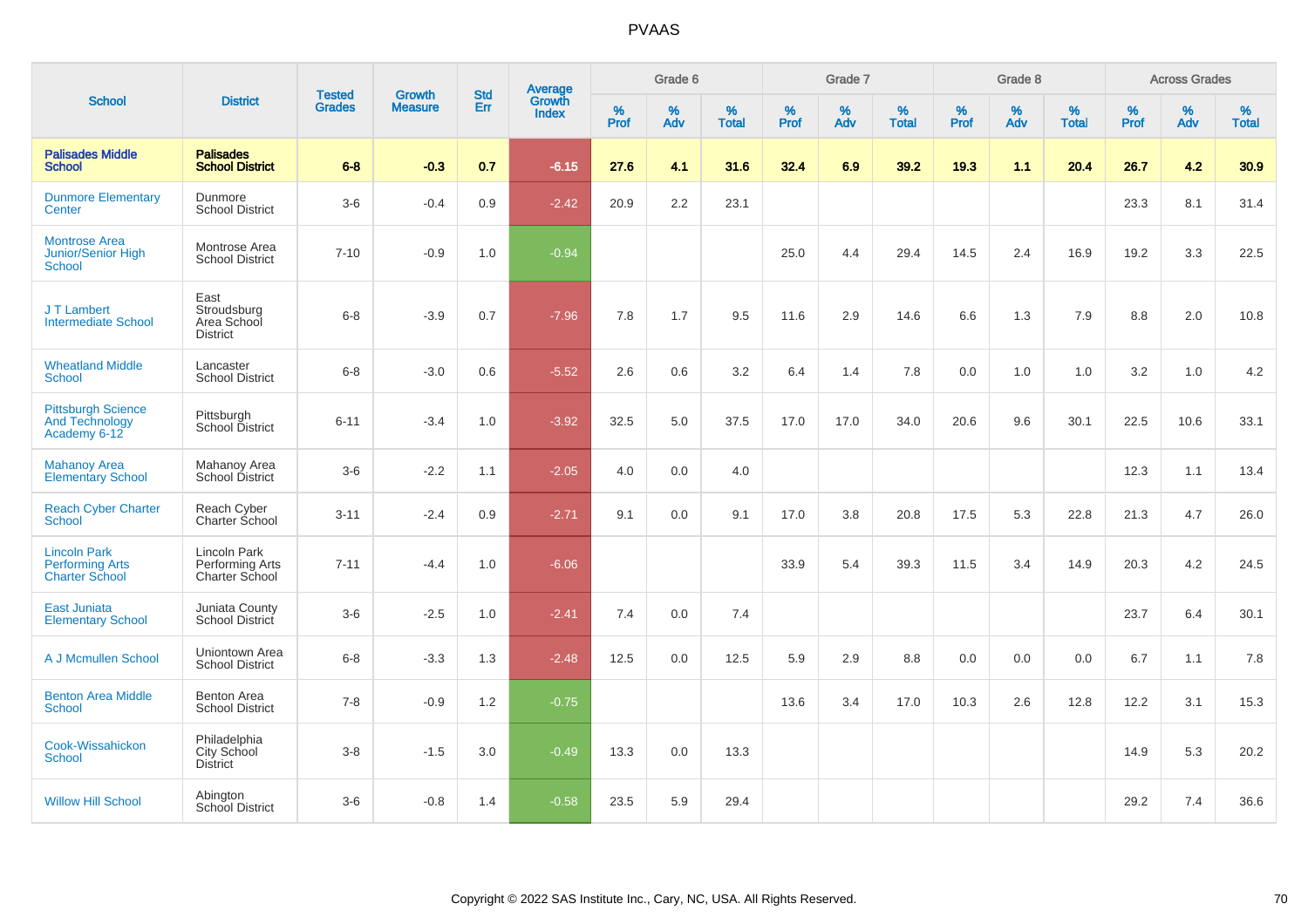| <b>School</b>                                                         |                                                        |                                |                                 |                   |                                   |              | Grade 6     |                   |              | Grade 7     |                   |              | Grade 8     |                   |              | <b>Across Grades</b> |                   |
|-----------------------------------------------------------------------|--------------------------------------------------------|--------------------------------|---------------------------------|-------------------|-----------------------------------|--------------|-------------|-------------------|--------------|-------------|-------------------|--------------|-------------|-------------------|--------------|----------------------|-------------------|
|                                                                       | <b>District</b>                                        | <b>Tested</b><br><b>Grades</b> | <b>Growth</b><br><b>Measure</b> | <b>Std</b><br>Err | Average<br>Growth<br><b>Index</b> | $\%$<br>Prof | $\%$<br>Adv | %<br><b>Total</b> | $\%$<br>Prof | $\%$<br>Adv | %<br><b>Total</b> | $\%$<br>Prof | $\%$<br>Adv | %<br><b>Total</b> | $\%$<br>Prof | $\%$<br>Adv          | %<br><b>Total</b> |
| <b>Palisades Middle</b><br><b>School</b>                              | <b>Palisades</b><br><b>School District</b>             | $6 - 8$                        | $-0.3$                          | 0.7               | $-6.15$                           | 27.6         | 4.1         | 31.6              | 32.4         | 6.9         | 39.2              | 19.3         | 1.1         | 20.4              | 26.7         | 4.2                  | 30.9              |
| <b>Reynolds Middle</b><br>School                                      | Lancaster<br><b>School District</b>                    | $6 - 8$                        | $-3.4$                          | 0.7               | $-5.67$                           | 6.2          | 2.3         | 8.5               | 5.4          | 0.0         | 5.4               | 5.6          | 1.4         | 7.0               | 5.8          | 1.3                  | 7.0               |
| <b>Millville Area</b><br><b>Elementary School</b>                     | Millville Area<br><b>School District</b>               | $3-6$                          | $-0.6$                          | 1.2               | $-0.53$                           | 18.9         | 1.9         | 20.8              |              |             |                   |              |             |                   | 28.2         | 4.0                  | 32.2              |
| <b>Jackson Middle School</b>                                          | Lancaster<br><b>School District</b>                    | $6 - 8$                        | $-1.3$                          | 0.6               | $-1.99$                           | 1.7          | 0.0         | 1.7               | 0.8          | 0.0         | 0.8               | 1.0          | 0.0         | 1.0               | 1.2          | 0.0                  | $1.2$             |
| <b>New Oxford Middle</b><br><b>School</b>                             | Conewago<br>Valley School<br><b>District</b>           | $7 - 8$                        | $-2.1$                          | 0.5               | $-5.26$                           |              |             |                   | 20.1         | 3.8         | 23.9              | 17.4         | 1.1         | 18.4              | 18.7         | 2.4                  | 21.2              |
| <b>Strayer Middle School</b>                                          | Quakertown<br>Community<br>School District             | $6 - 8$                        | $-1.3$                          | 0.4               | $-3.53$                           |              |             |                   | 17.8         | 8.4         | 26.2              | 21.0         | 9.1         | 30.1              | 19.3         | 8.7                  | 28.1              |
| <b>Minersville Area</b><br><b>Junior/Senior High</b><br><b>School</b> | Minersville Area<br><b>School District</b>             | $7 - 11$                       | $-1.9$                          | $1.0$             | $-2.17$                           |              |             |                   | 10.4         | 0.0         | 10.4              | 2.7          | 1.3         | 4.0               | 6.3          | 0.7                  | 7.0               |
| <b>Easton Area Middle</b><br><b>School</b>                            | Easton Area<br><b>School District</b>                  | $6 - 8$                        | $-1.0$                          | 0.4               | $-2.52$                           | 14.7         | 3.4         | 18.0              | 11.2         | 7.0         | 18.3              | 10.3         | 2.2         | 12.4              | 12.2         | 4.3                  | 16.4              |
| <b>Northern Potter</b><br><b>Childrens School</b>                     | Northern Potter<br><b>School District</b>              | $3-6$                          | $-1.0$                          | 1.4               | $-0.67$                           | 9.5          | 2.4         | 11.9              |              |             |                   |              |             |                   | 18.1         | 7.6                  | 25.7              |
| <b>Shade Junior/Senior</b><br><b>High School</b>                      | Shade-Central<br><b>City School</b><br><b>District</b> | $7 - 11$                       | $-1.8$                          | 1.8               | $-0.95$                           |              |             |                   | 20.0         | 10.0        | 30.0              | 34.8         | 0.0         | 34.8              | 27.9         | 4.6                  | 32.6              |
| <b>Big Spring Middle</b><br><b>School</b>                             | <b>Big Spring</b><br>School District                   | $6 - 8$                        | $-1.9$                          | 0.5               | $-3.53$                           | 22.0         | 3.8         | 25.8              | 20.9         | 6.7         | 27.6              | 10.9         | 3.3         | 14.1              | 17.7         | 4.4                  | 22.0              |
| <b>Chambersburg Area</b><br>Middle School - North                     | Chambersburg<br>Area School<br><b>District</b>         | $6 - 8$                        | $-1.2$                          | 0.4               | $-3.66$                           | 15.4         | 5.1         | 20.5              | 14.1         | 2.4         | 16.5              | 13.9         | 4.9         | 18.7              | 14.4         | 4.1                  | 18.5              |
| <b>Carver High School</b>                                             | Philadelphia<br>City School<br><b>District</b>         | $7 - 11$                       | $-2.0$                          | 3.2               | $-0.61$                           |              |             |                   | 35.3         | 11.8        | 47.1              |              |             |                   | 33.3         | 8.3                  | 41.7              |
| <b>Tilden William T</b><br><b>Middle School</b>                       | Philadelphia<br>City School<br><b>District</b>         | $6 - 8$                        | $-2.1$                          | 3.5               | $-0.61$                           |              |             |                   |              |             |                   | 7.1          | 0.0         | 7.1               | 9.7          | 0.0                  | 9.7               |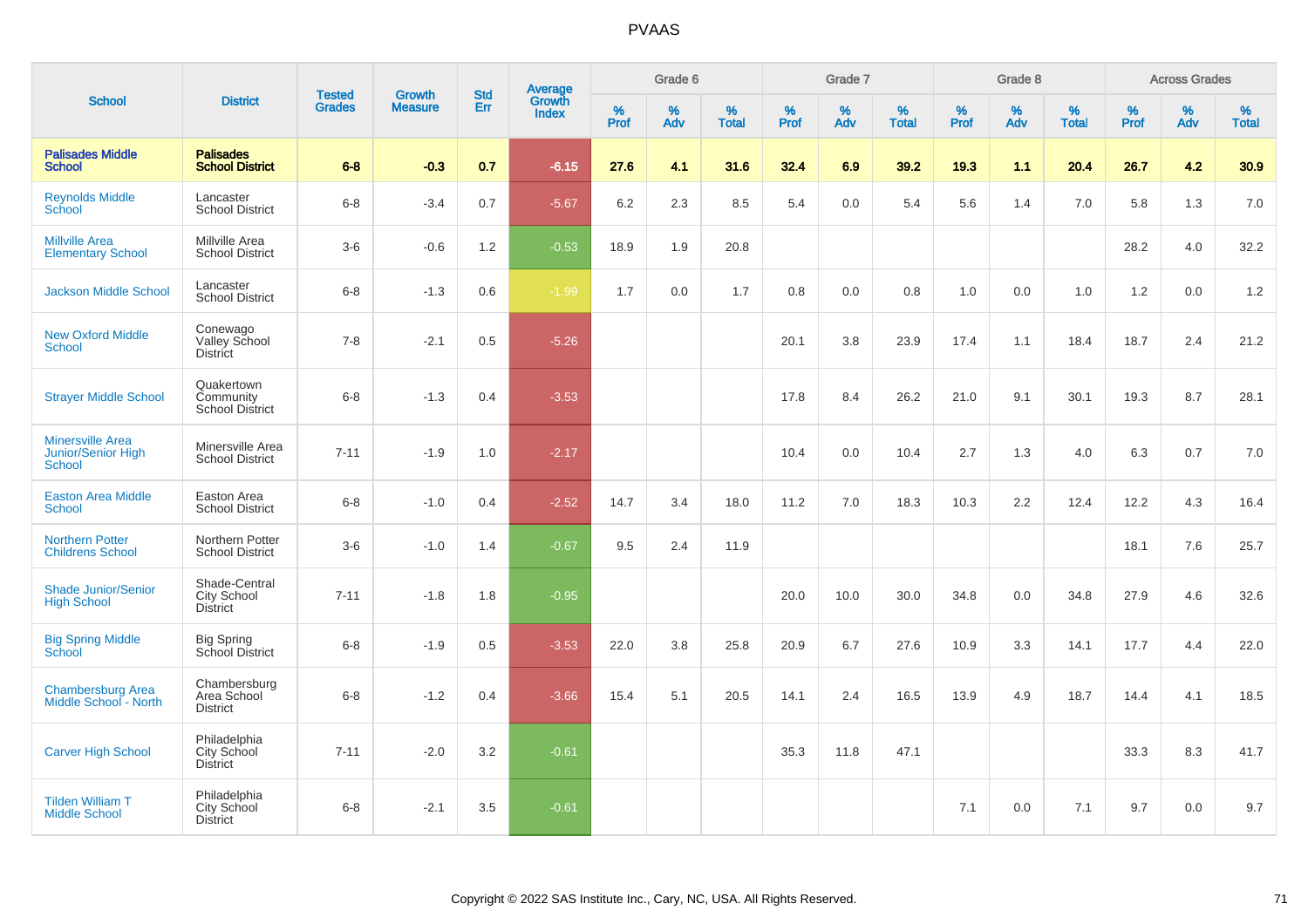|                                                                  |                                                               |                                |                                 |                   |                                          |                  | Grade 6  |                   |              | Grade 7  |                   |           | Grade 8  |                   |              | <b>Across Grades</b> |                   |
|------------------------------------------------------------------|---------------------------------------------------------------|--------------------------------|---------------------------------|-------------------|------------------------------------------|------------------|----------|-------------------|--------------|----------|-------------------|-----------|----------|-------------------|--------------|----------------------|-------------------|
| <b>School</b>                                                    | <b>District</b>                                               | <b>Tested</b><br><b>Grades</b> | <b>Growth</b><br><b>Measure</b> | <b>Std</b><br>Err | <b>Average</b><br>Growth<br><b>Index</b> | %<br><b>Prof</b> | %<br>Adv | %<br><b>Total</b> | $\%$<br>Prof | %<br>Adv | %<br><b>Total</b> | %<br>Prof | %<br>Adv | %<br><b>Total</b> | $\%$<br>Prof | %<br>Adv             | %<br><b>Total</b> |
| <b>Palisades Middle</b><br><b>School</b>                         | <b>Palisades</b><br><b>School District</b>                    | $6-8$                          | $-0.3$                          | 0.7               | $-6.15$                                  | 27.6             | 4.1      | 31.6              | 32.4         | 6.9      | 39.2              | 19.3      | 1.1      | 20.4              | 26.7         | 4.2                  | 30.9              |
| <b>Tamanend Middle</b><br><b>School</b>                          | <b>Central Bucks</b><br><b>School District</b>                | $7 - 9$                        | $-1.2$                          | 0.6               | $-2.15$                                  |                  |          |                   | 28.6         | 12.6     | 41.2              | 22.5      | 8.3      | 30.8              | 26.0         | 10.8                 | 36.9              |
| <b>L B Morris Elementary</b><br><b>School</b>                    | Jim Thorpe<br>Area School<br><b>District</b>                  | $3 - 8$                        | $-3.6$                          | 0.7               | $-4.91$                                  | 11.7             | 0.0      | 11.7              | $5.2\,$      | 11.7     | 16.9              | 14.1      | 1.4      | 15.5              | 15.9         | 4.3                  | 20.2              |
| <b>Union Area Middle</b><br><b>School</b>                        | <b>Union Area</b><br><b>School District</b>                   | $6-8$                          | $-1.7$                          | 0.9               | $-1.83$                                  | 32.8             | 5.2      | 37.9              | 26.8         | 3.6      | 30.4              | 17.8      | 0.0      | 17.8              | 26.4         | 3.1                  | 29.6              |
| Warren Snyder-John<br><b>Girotti Elementary</b><br><b>School</b> | <b>Bristol Borough</b><br>School District                     | $3-6$                          | $-0.6$                          | 0.9               | $-0.64$                                  | 17.8             | 7.8      | 25.6              |              |          |                   |           |          |                   | 18.6         | 5.6                  | 24.2              |
| <b>John Hancock</b><br><b>Demonstration School</b>               | Philadelphia<br>City School<br><b>District</b>                | $3 - 8$                        | $-5.2$                          | 1.3               | $-4.03$                                  | 6.7              | 0.0      | 6.7               | 19.4         | 3.2      | 22.6              | 3.1       | 0.0      | 3.1               | 14.5         | 4.6                  | 19.1              |
| <b>Tenth Street</b><br><b>Elementary School</b>                  | Riverview<br><b>School District</b>                           | $3-6$                          | $-6.8$                          | 1.3               | $-5.17$                                  | 26.7             | 11.1     | 37.8              |              |          |                   |           |          |                   | 36.3         | 17.9                 | 54.2              |
| Leechburg Area<br>Middle School                                  | Leechburg Area<br><b>School District</b>                      | $6-8$                          | $-2.9$                          | 1.0               | $-3.07$                                  | 16.2             | 5.4      | 21.6              | 8.0          | 0.0      | 8.0               | 23.8      | 7.1      | 31.0              | 15.5         | 3.9                  | 19.4              |
| Northwood Academy<br><b>Charter School</b>                       | Northwood<br>Academy<br>Charter School                        | $3 - 8$                        | $-3.7$                          | 0.7               | $-5.33$                                  | 5.2              | 0.0      | 5.2               | 8.7          | 1.4      | 10.1              | 10.7      | 1.8      | 12.5              | 6.3          | 0.9                  | 7.2               |
| <b>Oak Park Elementary</b><br><b>School</b>                      | North Penn<br><b>School District</b>                          | $3-6$                          | $-0.8$                          | 1.1               | $-0.72$                                  | 9.3              | 5.6      | 14.8              |              |          |                   |           |          |                   | 26.3         | 12.7                 | 39.0              |
| Pittsburgh Langley K-8                                           | Pittsburgh<br>School District                                 | $3 - 8$                        | $-1.9$                          | 1.0               | $-2.33$                                  | 0.0              | 2.3      | 2.3               | 3.8          | 0.0      | 3.8               | 0.0       | 0.0      | 0.0               | 2.8          | 1.2                  | 4.0               |
| Armstrong<br><b>Junior/Senior High</b><br><b>School</b>          | Armstrong<br><b>School District</b>                           | $6 - 11$                       | $-1.1$                          | 0.5               | $-2.24$                                  |                  |          |                   | 21.5         | 5.2      | 26.6              | 24.3      | 4.5      | 28.8              | 23.0         | 4.8                  | 27.8              |
| <b>Cambria Heights</b><br><b>Middle School</b>                   | Cambria<br><b>Heights School</b><br><b>District</b>           | $6 - 8$                        | $-2.0$                          | 0.7               | $-2.95$                                  | 17.0             | 0.0      | 17.0              | 13.5         | 1.0      | 14.6              | 4.4       | 0.9      | 5.3               | 11.3         | 0.6                  | 12.0              |
| <b>Eastern Lebanon</b><br><b>County Middle School</b>            | Eastern<br>Lebanon<br><b>County School</b><br><b>District</b> | $6 - 8$                        | $-5.0$                          | 0.5               | $-10.24$                                 | 9.1              | 0.6      | 9.7               | 13.1         | 3.1      | 16.2              | 8.9       | 1.8      | 10.6              | 10.3         | 1.8                  | 12.1              |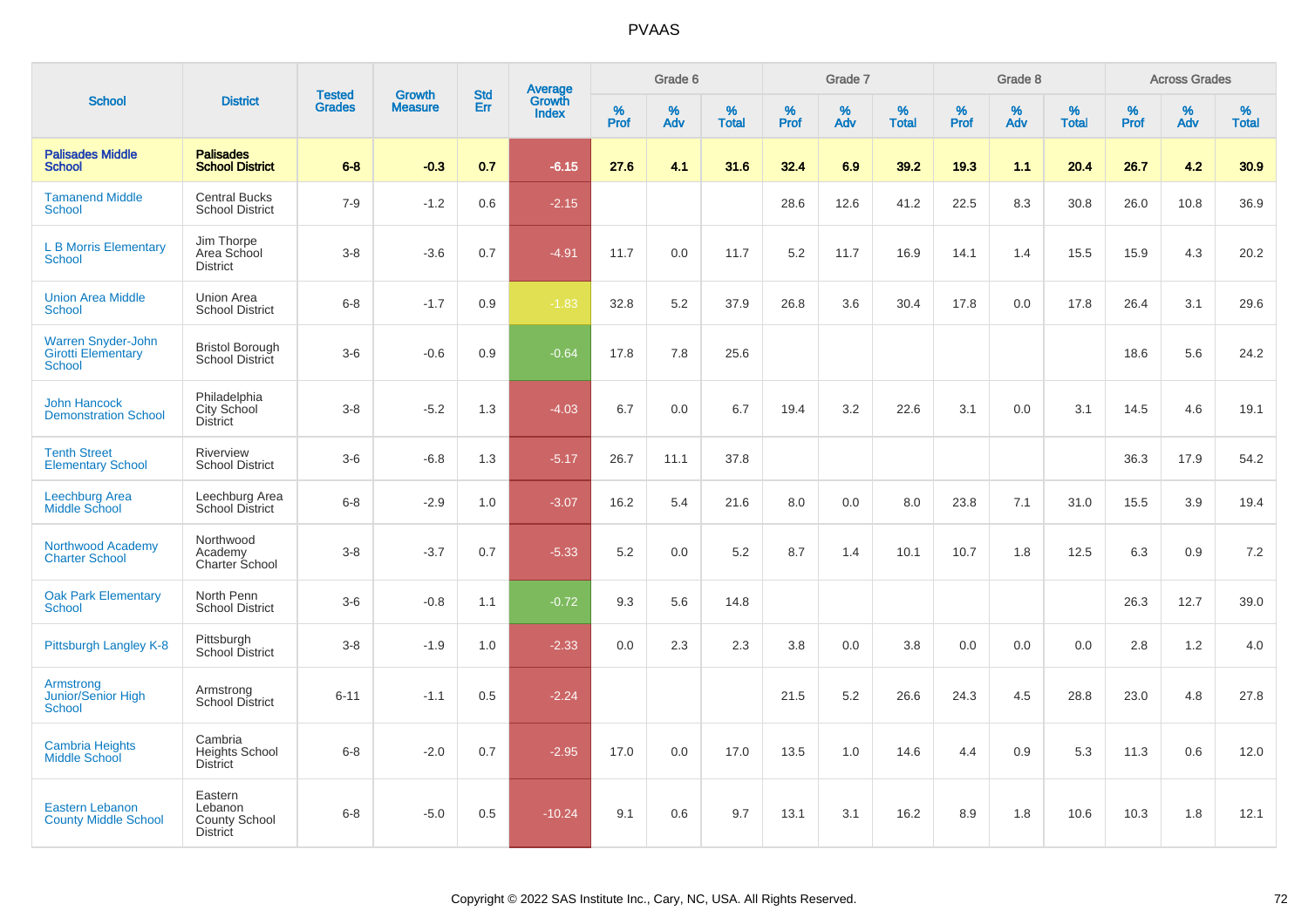| <b>School</b>                                        |                                                               | <b>Tested</b> | <b>Growth</b>  | <b>Std</b> |                                   |           | Grade 6  |                   |           | Grade 7  |                   |                     | Grade 8  |                   |              | <b>Across Grades</b> |                   |
|------------------------------------------------------|---------------------------------------------------------------|---------------|----------------|------------|-----------------------------------|-----------|----------|-------------------|-----------|----------|-------------------|---------------------|----------|-------------------|--------------|----------------------|-------------------|
|                                                      | <b>District</b>                                               | <b>Grades</b> | <b>Measure</b> | Err        | Average<br>Growth<br><b>Index</b> | %<br>Prof | %<br>Adv | %<br><b>Total</b> | %<br>Prof | %<br>Adv | %<br><b>Total</b> | $\%$<br><b>Prof</b> | %<br>Adv | %<br><b>Total</b> | $\%$<br>Prof | %<br>Adv             | %<br><b>Total</b> |
| <b>Palisades Middle</b><br><b>School</b>             | <b>Palisades</b><br><b>School District</b>                    | $6 - 8$       | $-0.3$         | 0.7        | $-6.15$                           | 27.6      | 4.1      | 31.6              | 32.4      | 6.9      | 39.2              | 19.3                | 1.1      | 20.4              | 26.7         | 4.2                  | 30.9              |
| <b>Copper Beech School</b>                           | Abington<br>School District                                   | $3-6$         | $-1.2$         | 0.8        | $-1.54$                           | 32.5      | 6.5      | 39.0              |           |          |                   |                     |          |                   | 29.1         | 10.5                 | 39.6              |
| Lehman Intermediate<br><b>School</b>                 | East<br>Stroudsburg<br>Area School<br><b>District</b>         | $5-8$         | $-4.8$         | 0.8        | $-5.77$                           | 10.5      | 1.3      | 11.8              | 6.8       | 3.4      | 10.2              | 8.9                 | 2.5      | 11.4              | 8.9          | 2.3                  | 11.2              |
| <b>Centerville Elementary</b><br>School              | Hempfield<br><b>School District</b>                           | $3-6$         | $-1.9$         | 1.2        | $-1.63$                           | 27.4      | 17.7     | 45.2              |           |          |                   |                     |          |                   | 34.1         | 20.0                 | 54.1              |
| <b>Neil A Armstrong</b><br><b>Middle School</b>      | <b>Bristol</b><br>Township<br><b>School District</b>          | $6 - 8$       | $-4.5$         | 0.6        | $-7.10$                           | 2.3       | 0.0      | 2.3               | 8.1       | 1.6      | 9.8               | 5.2                 | 0.0      | 5.2               | 5.2          | 0.5                  | 5.7               |
| <b>Mckinley School</b>                               | Abington<br>School District                                   | $3-6$         | $-2.1$         | 1.0        | $-2.17$                           | 36.9      | 9.2      | 46.2              |           |          |                   |                     |          |                   | 28.4         | 11.2                 | 39.5              |
| <b>E N Peirce Middle</b><br><b>School</b>            | <b>West Chester</b><br>Area School<br><b>District</b>         | $6 - 8$       | $-2.0$         | 0.5        | $-4.56$                           | 25.8      | 8.3      | 34.2              | 29.2      | 13.2     | 42.4              | 23.6                | 12.0     | 35.6              | 26.3         | 11.0                 | 37.3              |
| Carlynton<br>Junior/Senior High<br><b>School</b>     | Carlynton<br>School District                                  | $7 - 11$      | $-2.3$         | 0.9        | $-2.62$                           |           |          |                   | 9.5       | 3.8      | 13.3              | 11.7                | 0.0      | 11.7              | 10.4         | 2.2                  | 12.6              |
| <b>Pittsburgh South Hills</b><br>$6-8$               | Pittsburgh<br>School District                                 | $6 - 8$       | $-2.0$         | 0.7        | $-2.87$                           | 4.0       | 0.0      | 4.0               | 7.2       | 1.0      | 8.2               | 0.0                 | 1.0      | 1.0               | 3.7          | 0.7                  | 4.4               |
| <b>Allegheny-Clarion</b><br><b>Valley Elementary</b> | Allegheny-<br><b>Clarion Valley</b><br><b>School District</b> | $3-6$         | $-0.9$         | 1.2        | $-1.07$                           | 14.6      | 1.8      | 16.4              |           |          |                   |                     |          |                   | 17.5         | 11.5                 | 29.0              |
| Keystone<br>Junior/Senior High<br><b>School</b>      | Keystone<br>School District                                   | $7 - 11$      | $-2.6$         | 1.0        | $-2.73$                           |           |          |                   | 12.3      | 1.4      | 13.7              | 6.4                 | 0.0      | 6.4               | 9.6          | 0.7                  | 10.4              |
| <b>Blaine James G</b><br><b>School</b>               | Philadelphia<br>City School<br>District                       | $3-8$         | $-5.0$         | 2.3        | $-2.21$                           | 0.0       | 0.0      | 0.0               |           |          |                   |                     |          |                   | 1.4          | 0.0                  | 1.4               |
| <b>Apollo-Ridge Middle</b><br>School                 | Apollo-Ridge<br><b>School District</b>                        | $6-8$         | $-1.7$         | 0.7        | $-2.33$                           | 12.0      | 1.2      | 13.2              | 8.5       | 1.2      | 9.8               | 10.4                | 2.6      | 13.0              | 10.3         | 1.6                  | 12.0              |
| <b>Connellsville Area</b><br><b>Middle School</b>    | Connellsville<br>Area School<br><b>District</b>               | $6 - 8$       | $-3.7$         | 0.4        | $-8.82$                           | 10.8      | 3.6      | 14.3              | 9.5       | 2.4      | 11.9              | 9.4                 | 2.2      | 11.6              | 9.9          | 2.7                  | 12.6              |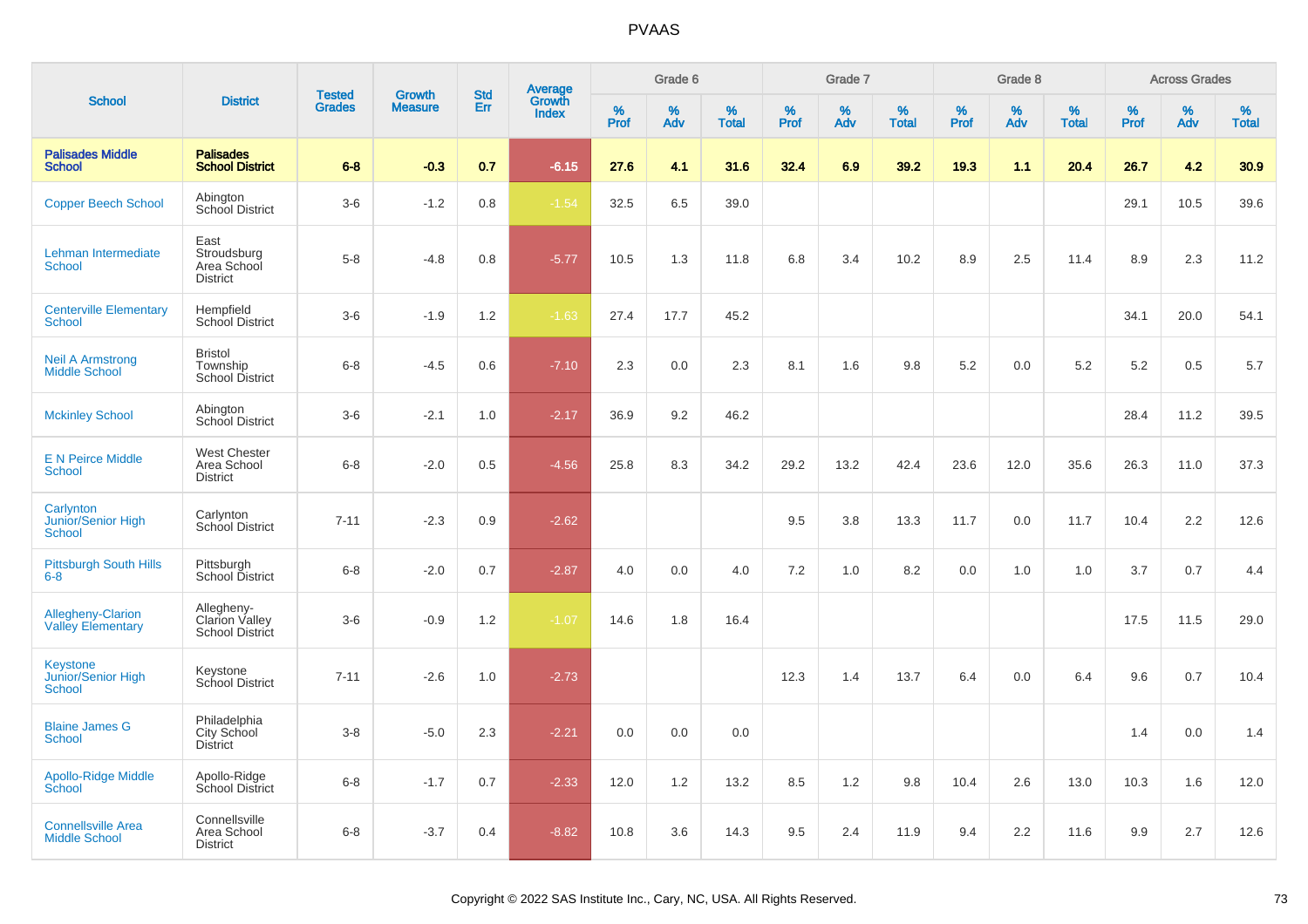| <b>School</b>                                                       |                                                        | <b>Tested</b> | <b>Growth</b>  | <b>Std</b> |                                          |                  | Grade 6     |                   |                     | Grade 7     |                   |              | Grade 8     |                   |              | <b>Across Grades</b> |                   |
|---------------------------------------------------------------------|--------------------------------------------------------|---------------|----------------|------------|------------------------------------------|------------------|-------------|-------------------|---------------------|-------------|-------------------|--------------|-------------|-------------------|--------------|----------------------|-------------------|
|                                                                     | <b>District</b>                                        | <b>Grades</b> | <b>Measure</b> | Err        | <b>Average</b><br>Growth<br><b>Index</b> | %<br><b>Prof</b> | $\%$<br>Adv | %<br><b>Total</b> | $\%$<br><b>Prof</b> | $\%$<br>Adv | %<br><b>Total</b> | $\%$<br>Prof | $\%$<br>Adv | %<br><b>Total</b> | $\%$<br>Prof | $\%$<br>Adv          | %<br><b>Total</b> |
| <b>Palisades Middle</b><br>School                                   | <b>Palisades</b><br><b>School District</b>             | $6 - 8$       | $-0.3$         | 0.7        | $-6.15$                                  | 27.6             | 4.1         | 31.6              | 32.4                | 6.9         | 39.2              | 19.3         | 1.1         | 20.4              | 26.7         | 4.2                  | 30.9              |
| <b>Global Leadership</b><br><b>Academy Charter</b><br><b>School</b> | Global<br>Leadership<br>Academy<br>Charter School      | $3 - 8$       | $-3.1$         | 1.9        | $-1.63$                                  |                  |             |                   | 0.0                 | 0.0         | 0.0               | 9.1          | 0.0         | 9.1               | 2.5          | 0.0                  | 2.5               |
| <b>Forbes Road</b><br>Junior/Senior High<br><b>School</b>           | <b>Forbes Road</b><br><b>School District</b>           | $7 - 11$      | $-4.7$         | 1.9        | $-2.71$                                  |                  |             |                   | 44.4                | 0.0         | 44.4              | 15.0         | 0.0         | 15.0              | 29.0         | 0.0                  | 29.0              |
| <b>Lyndwood Elementary</b><br>School                                | Hanover Area<br><b>School District</b>                 | $6-6$         | $-1.4$         | 1.7        | $-0.83$                                  | 10.0             | 4.0         | 14.0              |                     |             |                   |              |             |                   | 10.0         | 4.0                  | 14.0              |
| <b>Abington Heights</b><br>Middle School                            | Abington<br>Heights School<br><b>District</b>          | $5 - 11$      | $-1.7$         | 0.4        | $-6.09$                                  | 21.2             | 6.3         | 27.5              | 31.5                | 7.9         | 39.4              |              |             |                   | 27.4         | 9.1                  | 36.5              |
| <b>Liberty Elementary</b><br>School                                 | Southern Tioga<br>School District                      | $3-6$         | $-1.5$         | 1.8        | $-0.92$                                  | 11.1             | 0.0         | 11.1              |                     |             |                   |              |             |                   | 24.4         | 4.6                  | 29.1              |
| <b>East Norriton Middle</b><br><b>School</b>                        | Norristown Area<br><b>School District</b>              | $5-8$         | $-3.1$         | 0.6        | $-5.03$                                  | 13.7             | 2.1         | 15.8              | 14.1                | $3.5\,$     | 17.6              | 11.9         | 4.8         | 16.7              | 14.4         | 2.8                  | 17.2              |
| <b>Allison Park</b><br><b>Elementary School</b>                     | Chartiers-<br><b>Houston School</b><br><b>District</b> | $3-6$         | $-2.5$         | 0.9        | $-2.74$                                  | 35.1             | 2.6         | 37.7              |                     |             |                   |              |             |                   | 32.8         | 10.2                 | 43.0              |
| <b>Pocono Mountain East</b><br><b>Junior High School</b>            | Pocono<br>Mountain<br><b>School District</b>           | $7 - 8$       | $-2.0$         | 1.3        | $-1.52$                                  |                  |             |                   | 11.1                | 5.6         | 16.7              | 17.8         | 2.2         | 20.0              | 14.1         | 4.0                  | 18.2              |
| <b>Ryan Gloyer Middle</b><br>School                                 | Seneca Valley<br>School District                       | $7 - 8$       | $-3.7$         | 0.4        | $-12.40$                                 |                  |             |                   | 26.6                | 12.0        | 38.6              | 18.7         | 6.1         | 24.8              | 22.8         | 9.2                  | 32.0              |
| <b>Bethlehem-Center</b><br><b>Middle School</b>                     | Bethlehem-<br>Center School<br><b>District</b>         | $6 - 8$       | $-5.9$         | 0.8        | $-7.12$                                  | 0.0              | 0.0         | 0.0               | 4.0                 | 0.0         | 4.0               | 3.2          | 1.6         | 4.8               | 2.5          | 0.5                  | 3.0               |
| <b>Bellevue Elementary</b><br><b>School</b>                         | Northgate<br>School District                           | $3-6$         | $-1.4$         | 1.5        | $-1.52$                                  | 13.3             | 0.0         | 13.3              |                     |             |                   |              |             |                   | 21.1         | 2.8                  | 23.8              |
| <b>Dassa Mckinney</b><br><b>Elementary School</b>                   | Moniteau<br><b>School District</b>                     | $3-6$         | $-0.8$         | 0.9        | $-1.13$                                  | 22.9             | 8.4         | 31.3              |                     |             |                   |              |             |                   | 29.5         | 12.7                 | 42.2              |
| Cochranton<br><b>Elementary School</b>                              | Crawford<br><b>Central School</b><br><b>District</b>   | $3-6$         | $-2.1$         | 1.2        | $-1.80$                                  | 16.7             | 4.2         | 20.8              |                     |             |                   |              |             |                   | 24.2         | 6.8                  | 31.0              |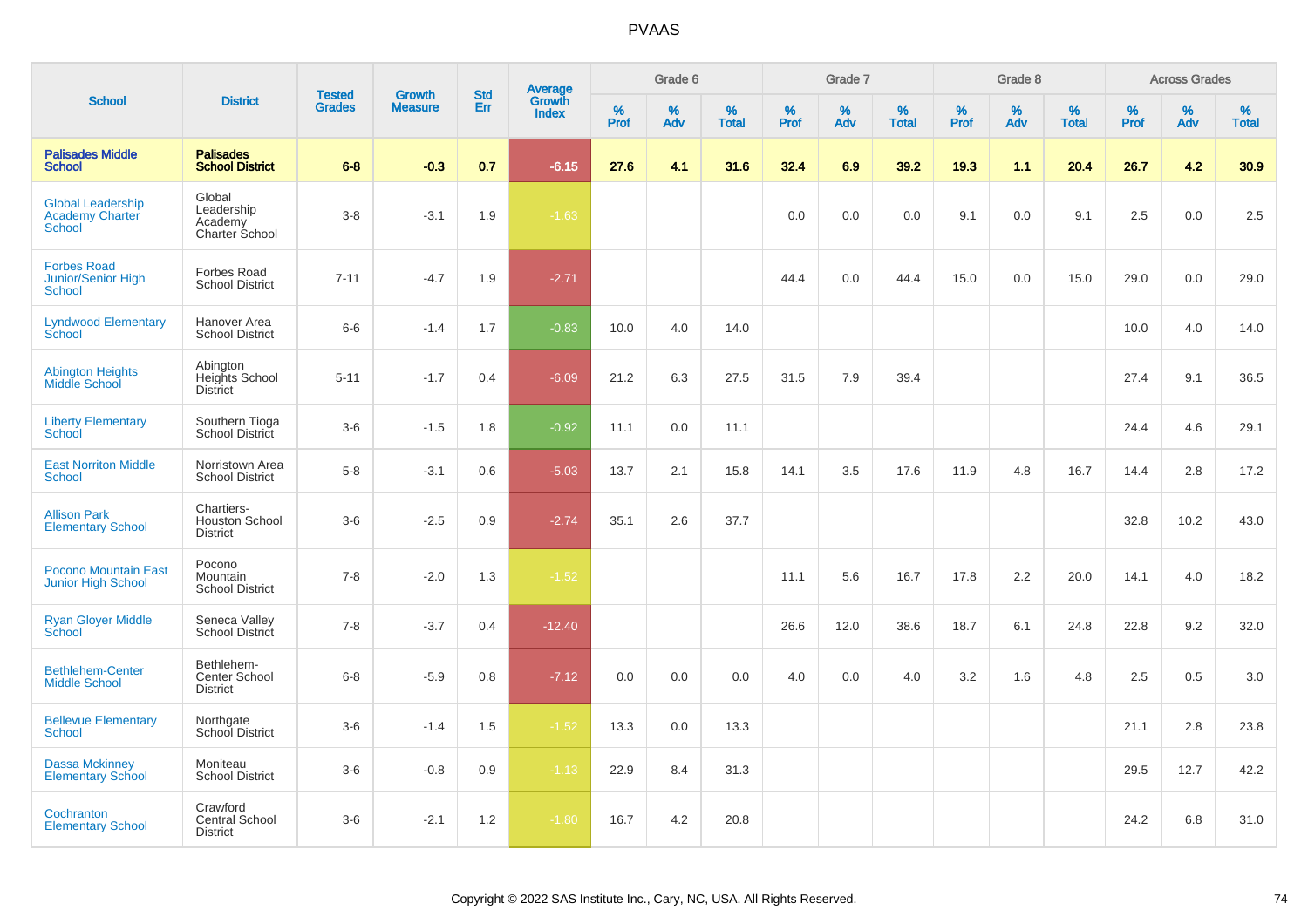| <b>School</b>                                              |                                                       | <b>Tested</b> | <b>Growth</b>  | <b>Std</b> |                                          |                  | Grade 6  |                   |           | Grade 7  |                   |              | Grade 8  |                   |           | <b>Across Grades</b> |                   |
|------------------------------------------------------------|-------------------------------------------------------|---------------|----------------|------------|------------------------------------------|------------------|----------|-------------------|-----------|----------|-------------------|--------------|----------|-------------------|-----------|----------------------|-------------------|
|                                                            | <b>District</b>                                       | <b>Grades</b> | <b>Measure</b> | Err        | <b>Average</b><br>Growth<br><b>Index</b> | %<br><b>Prof</b> | %<br>Adv | %<br><b>Total</b> | %<br>Prof | %<br>Adv | %<br><b>Total</b> | $\%$<br>Prof | %<br>Adv | %<br><b>Total</b> | %<br>Prof | %<br>Adv             | %<br><b>Total</b> |
| <b>Palisades Middle</b><br><b>School</b>                   | <b>Palisades</b><br><b>School District</b>            | $6 - 8$       | $-0.3$         | 0.7        | $-6.15$                                  | 27.6             | 4.1      | 31.6              | 32.4      | 6.9      | 39.2              | 19.3         | 1.1      | 20.4              | 26.7      | 4.2                  | 30.9              |
| <b>Perkiomen Valley</b><br><b>Middle School-East</b>       | Perkiomen<br><b>Valley School</b><br><b>District</b>  | $6 - 8$       | $-2.1$         | 0.5        | $-5.56$                                  | 21.9             | 12.5     | 34.4              | 28.1      | 15.7     | 43.8              | 26.1         | 9.4      | 35.6              | 25.4      | 12.7                 | 38.1              |
| La Academia<br><b>Partnership Charter</b><br><b>School</b> | La Academia<br>Partnership<br>Charter School          | $6 - 11$      | $-5.6$         | 1.8        | $-3.97$                                  | 0.0              | 0.0      | 0.0               | 0.0       | 0.0      | 0.0               | 0.0          | 0.0      | 0.0               | 0.0       | 0.0                  | 0.0               |
| <b>Cornwells Elementary</b><br><b>School</b>               | Bensalem<br>Township<br>School District               | $3-6$         | $-2.0$         | 1.2        | $-1.69$                                  | 10.3             | 0.0      | 10.3              |           |          |                   |              |          |                   | 16.4      | 2.8                  | 19.2              |
| <b>Lakeland Elementary</b><br><b>School - Scott Campus</b> | Lakeland<br><b>School District</b>                    | $3-6$         | $-2.2$         | 1.2        | $-1.83$                                  | 28.6             | 10.7     | 39.3              |           |          |                   |              |          |                   | 29.4      | 9.8                  | 39.2              |
| <b>Wilmington Area</b><br><b>Middle School</b>             | Wilmington<br>Area School<br><b>District</b>          | $5-8$         | $-0.8$         | 0.8        | $-1.87$                                  | 12.7             | 1.6      | 14.3              | 29.4      | 3.9      | 33.3              | 13.6         | 3.4      | 17.0              | 22.6      | 4.8                  | 27.4              |
| <b>Juniata Park Academy</b>                                | Philadelphia<br>City School<br><b>District</b>        | $3-8$         | $-2.7$         | 2.8        | $-0.96$                                  |                  |          |                   |           |          |                   |              |          |                   | 6.2       | 1.6                  | 7.8               |
| <b>Crestwood Secondary</b><br>Campus                       | Crestwood<br><b>School District</b>                   | $7 - 11$      | $-2.6$         | 0.7        | $-4.03$                                  |                  |          |                   | 21.8      | 9.0      | 30.8              | 19.7         | 6.8      | 26.5              | 20.8      | 7.9                  | 28.7              |
| <b>Southern Lehigh</b><br>Middle School                    | Southern<br>Lehigh School<br><b>District</b>          | $7 - 8$       | $-1.0$         | 0.6        | $-1.59$                                  |                  |          |                   | 40.4      | 12.7     | 53.0              | 32.2         | 12.8     | 45.0              | 36.6      | 12.7                 | 49.4              |
| Pittsburgh Colfax K-8                                      | Pittsburgh<br>School District                         | $3 - 8$       | $-4.8$         | 0.7        | $-6.48$                                  | 30.5             | 15.2     | 45.8              | 17.6      | 22.1     | 39.7              | 23.8         | 4.8      | 28.6              | 27.7      | 18.6                 | 46.3              |
| <b>Mount Pleasant Area</b><br><b>Junior High School</b>    | Mount Pleasant<br>Area School<br><b>District</b>      | $7 - 8$       | $-4.1$         | 0.7        | $-6.57$                                  |                  |          |                   | 12.7      | 2.8      | 15.5              | 7.4          | 0.8      | 8.3               | 10.3      | 1.9                  | 12.2              |
| Susquehanna<br><b>Township Middle</b><br><b>School</b>     | Susquehanna<br>Township<br><b>School District</b>     | $6 - 8$       | $-4.6$         | 0.5        | $-9.97$                                  | 3.2              | 0.5      | 3.7               | 6.4       | 2.3      | 8.7               | 10.0         | 0.5      | 10.5              | 6.6       | 1.1                  | 7.6               |
| <b>Forbes Road</b><br><b>Elementary School</b>             | <b>Forbes Road</b><br><b>School District</b>          | $3-6$         | $-6.7$         | 1.9        | $-3.57$                                  | 26.7             | 0.0      | 26.7              |           |          |                   |              |          |                   | 33.0      | 4.0                  | 37.0              |
| <b>Baldi C C A Middle</b><br>School                        | Philadelphia<br><b>City School</b><br><b>District</b> | $6 - 8$       | $-4.3$         | 1.3        | $-3.22$                                  | 16.7             | 2.8      | 19.4              | 25.9      | 10.3     | 36.2              |              |          |                   | 23.3      | 7.8                  | 31.1              |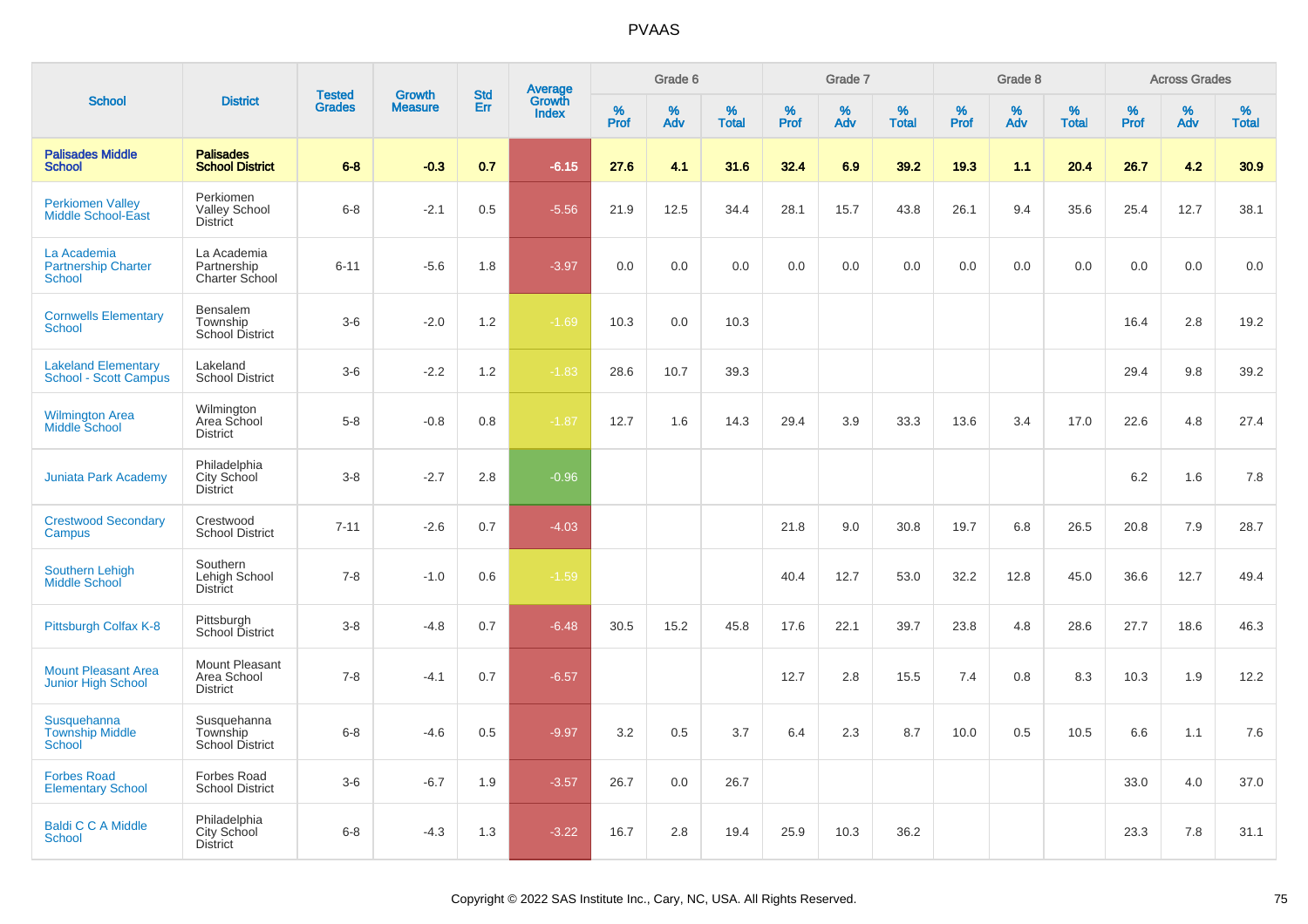| <b>School</b>                                            |                                                   |                                |                                 |                   |                                          |           | Grade 6     |                   |           | Grade 7     |                   |           | Grade 8  |                   |              | <b>Across Grades</b> |                   |
|----------------------------------------------------------|---------------------------------------------------|--------------------------------|---------------------------------|-------------------|------------------------------------------|-----------|-------------|-------------------|-----------|-------------|-------------------|-----------|----------|-------------------|--------------|----------------------|-------------------|
|                                                          | <b>District</b>                                   | <b>Tested</b><br><b>Grades</b> | <b>Growth</b><br><b>Measure</b> | <b>Std</b><br>Err | <b>Average</b><br>Growth<br><b>Index</b> | %<br>Prof | $\%$<br>Adv | %<br><b>Total</b> | %<br>Prof | $\%$<br>Adv | %<br><b>Total</b> | %<br>Prof | %<br>Adv | %<br><b>Total</b> | $\%$<br>Prof | $\%$<br>Adv          | %<br><b>Total</b> |
| <b>Palisades Middle</b><br><b>School</b>                 | <b>Palisades</b><br><b>School District</b>        | $6 - 8$                        | $-0.3$                          | 0.7               | $-6.15$                                  | 27.6      | 4.1         | 31.6              | 32.4      | 6.9         | 39.2              | 19.3      | 1.1      | 20.4              | 26.7         | 4.2                  | 30.9              |
| <b>Insight PA Cyber</b><br><b>Charter School</b>         | Insight PA<br>Cyber Charter<br>School             | $3 - 11$                       | $-6.7$                          | 1.5               | $-4.37$                                  | 0.0       | 0.0         | 0.0               | 3.7       | 3.7         | 7.4               | 11.1      | 3.7      | 14.8              | 9.0          | 3.7                  | 12.7              |
| <b>Pittsburgh Sterrett 6-8</b>                           | Pittsburgh<br>School District                     | $5 - 8$                        | $-3.4$                          | 0.8               | $-4.32$                                  | 6.8       | 0.0         | 6.8               | 1.2       | 2.3         | 3.4               | 3.1       | 1.5      | 4.6               | 3.5          | 1.3                  | 4.8               |
| <b>West Reading</b><br><b>Elementary Center</b>          | Wyomissing<br>Area School<br><b>District</b>      | $5-6$                          | $-0.8$                          | 0.8               | $-2.76$                                  | 30.0      | 7.3         | 37.3              |           |             |                   |           |          |                   | 31.1         | 10.5                 | 41.7              |
| <b>Shamokin Area Middle</b><br><b>School</b>             | Shamokin Area<br><b>School District</b>           | $7 - 8$                        | $-2.3$                          | 0.7               | $-3.48$                                  |           |             |                   | 10.3      | 0.7         | 11.0              | 8.4       | 3.9      | 12.3              | 9.3          | 2.4                  | 11.7              |
| <b>Wagner Gen Louis</b><br>Middle School                 | Philadelphia<br>City School<br>District           | $6 - 8$                        | $-3.6$                          | 3.2               | $-1.10$                                  |           |             |                   | 0.0       | 0.0         | 0.0               |           |          |                   | 0.0          | 0.0                  | 0.0               |
| <b>Northgate Middle</b><br>School High School            | Northgate<br>School District                      | $7 - 11$                       | $-4.2$                          | 1.1               | $-4.06$                                  |           |             |                   | 10.2      | 0.0         | 10.2              | 12.5      | 4.2      | 16.7              | 11.2         | 1.9                  | 13.1              |
| <b>Conestoga Elementary</b><br><b>School</b>             | Penn Manor<br><b>School District</b>              | $3-6$                          | $-4.3$                          | 1.2               | $-3.50$                                  | 23.3      | 14.0        | 37.2              |           |             |                   |           |          |                   | 33.7         | 17.7                 | 51.4              |
| <b>Kiski Area Ihs</b>                                    | Kiski Area<br><b>School District</b>              | $7 - 8$                        | $-1.1$                          | 0.6               | $-1.70$                                  |           |             |                   | 23.0      | 5.1         | 28.1              | 9.6       | 2.8      | 12.4              | 16.3         | 3.9                  | 20.3              |
| <b>Governor Mifflin</b><br><b>Middle School</b>          | <b>Governor Mifflin</b><br><b>School District</b> | $7 - 8$                        | $-3.7$                          | 0.5               | $-8.82$                                  |           |             |                   | 20.6      | 3.2         | 23.7              | 11.2      | 2.2      | 13.4              | 15.4         | 2.7                  | 18.1              |
| <b>Troy Intermediate</b><br>School                       | <b>Troy Area</b><br>School District               | $3-6$                          | $-2.1$                          | 0.8               | $-2.50$                                  | 4.0       | 4.0         | 8.0               |           |             |                   |           |          |                   | 12.8         | 2.9                  | 15.7              |
| <b>West Scranton</b><br><b>Intermediate School</b>       | Scranton<br><b>School District</b>                | $6 - 8$                        | $-4.0$                          | 0.9               | $-4.53$                                  | 2.9       | 1.4         | 4.4               | 3.6       | 0.0         | 3.6               | 3.4       | 0.0      | 3.4               | 3.3          | 0.6                  | 3.8               |
| <b>Gillingham Charter</b><br>School                      | Gillingham<br>Charter School                      | $3 - 11$                       | $-5.9$                          | 2.0               | $-3.00$                                  | 0.0       | 0.0         | 0.0               |           |             |                   | 0.0       | 0.0      | 0.0               | 4.4          | 1.4                  | 5.8               |
| <b>Tri-Valley</b><br>Junior/Senior High<br><b>School</b> | Tri-Valley<br>School District                     | $7 - 10$                       | $-4.6$                          | 1.2               | $-4.64$                                  |           |             |                   | 7.3       | 0.0         | 7.3               | 2.4       | 7.3      | 9.8               | 5.2          | 3.1                  | 8.3               |
| <b>Cedarbrook Middle</b><br><b>School</b>                | Cheltenham<br><b>School District</b>              | $7 - 8$                        | $-2.5$                          | 0.8               | $-3.70$                                  |           |             |                   | 26.9      | 11.0        | 37.9              | 12.1      | 3.3      | 15.4              | 21.1         | 8.0                  | 29.1              |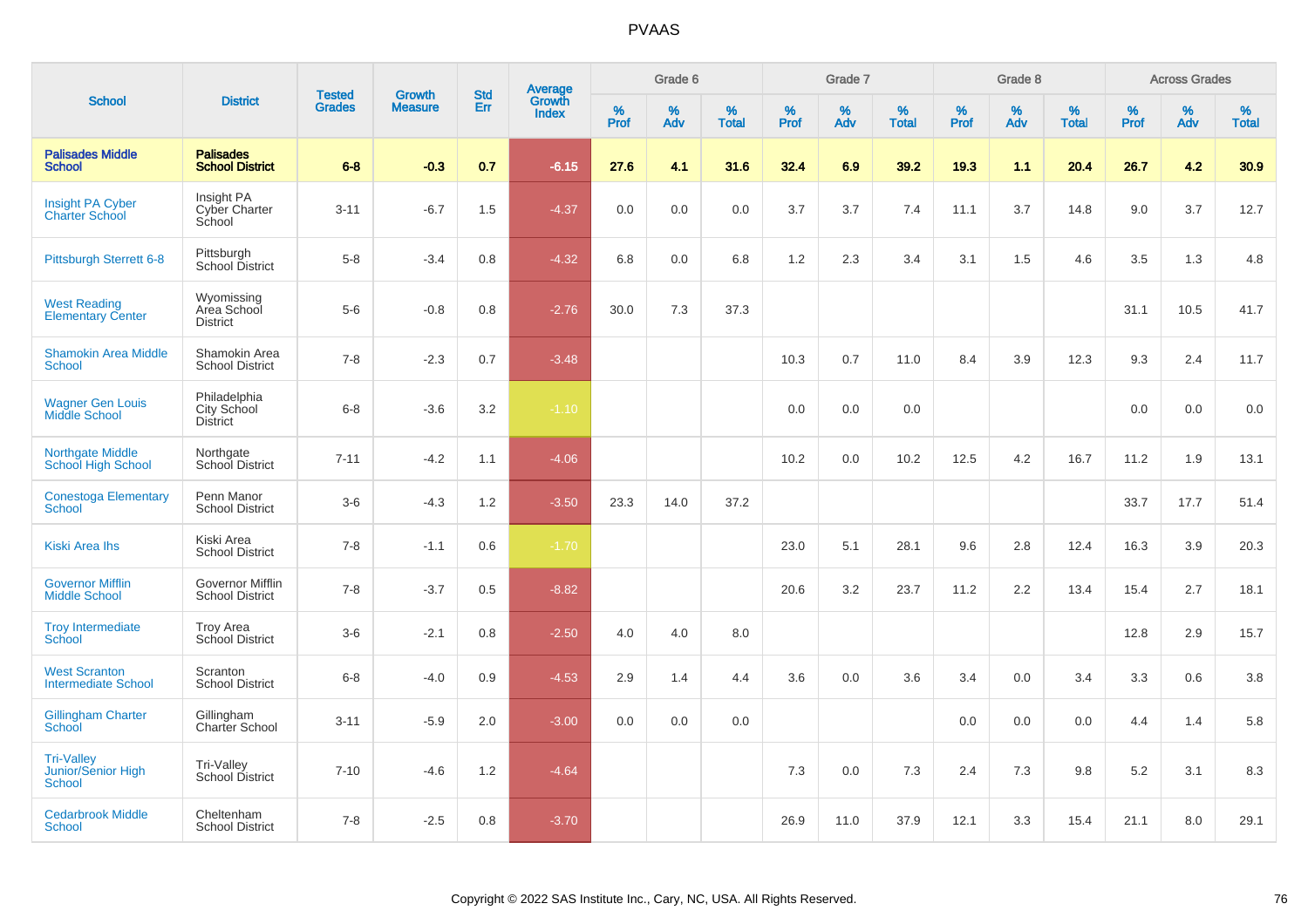|                                                                         |                                                                        |                                |                          | <b>Std</b> |                                          |                  | Grade 6  |                   |           | Grade 7  |                   |           | Grade 8  |                   |           | <b>Across Grades</b> |                   |
|-------------------------------------------------------------------------|------------------------------------------------------------------------|--------------------------------|--------------------------|------------|------------------------------------------|------------------|----------|-------------------|-----------|----------|-------------------|-----------|----------|-------------------|-----------|----------------------|-------------------|
| <b>School</b>                                                           | <b>District</b>                                                        | <b>Tested</b><br><b>Grades</b> | Growth<br><b>Measure</b> | Err        | <b>Average</b><br>Growth<br><b>Index</b> | %<br><b>Prof</b> | %<br>Adv | %<br><b>Total</b> | %<br>Prof | %<br>Adv | %<br><b>Total</b> | %<br>Prof | %<br>Adv | %<br><b>Total</b> | %<br>Prof | %<br>Adv             | %<br><b>Total</b> |
| <b>Palisades Middle</b><br><b>School</b>                                | <b>Palisades</b><br><b>School District</b>                             | $6 - 8$                        | $-0.3$                   | 0.7        | $-6.15$                                  | 27.6             | 4.1      | 31.6              | 32.4      | 6.9      | 39.2              | 19.3      | 1.1      | 20.4              | 26.7      | 4.2                  | 30.9              |
| <b>Olney Elementary</b><br><b>School</b>                                | Philadelphia<br>City School<br><b>District</b>                         | $3-8$                          | $-5.9$                   | 1.7        | $-3.41$                                  | 0.0              | 0.0      | 0.0               |           |          |                   | 4.6       | 0.0      | 4.6               | 2.1       | 0.0                  | 2.1               |
| <b>Elkins Park School</b>                                               | Cheltenham<br>School District                                          | $5-6$                          | $-1.0$                   | 0.8        | $-2.60$                                  | 21.9             | 4.8      | 26.7              |           |          |                   |           |          |                   | 20.8      | 11.3                 | 32.0              |
| <b>Annville Elementary</b><br><b>School</b>                             | Annville-Cleona<br><b>School District</b>                              | $3-6$                          | $-1.5$                   | 0.9        | $-1.66$                                  | 16.7             | 2.1      | 18.8              |           |          |                   |           |          |                   | 26.9      | 8.7                  | 35.6              |
| <b>Hill Freedman World</b><br>Academy                                   | Philadelphia<br>City School<br><b>District</b>                         | $6 - 10$                       | $-2.9$                   | 2.4        | $-1.21$                                  | 3.6              | 0.0      | 3.6               |           |          |                   |           |          |                   | 6.5       | 0.0                  | 6.5               |
| <b>Northampton Area</b><br>Middle School                                | Northampton<br>Area School<br><b>District</b>                          | $6 - 8$                        | $-4.2$                   | 0.8        | $-5.40$                                  | 23.9             | 5.3      | 29.2              | 17.8      | 5.5      | 23.3              | 14.0      | 1.8      | 15.8              | 19.8      | 4.5                  | 24.3              |
| Pittsburgh Morrow K-8                                                   | Pittsburgh<br>School District                                          | $3-8$                          | $-4.4$                   | 0.9        | $-4.75$                                  | 0.0              | 0.0      | 0.0               | 0.0       | 1.9      | 1.9               | 6.9       | 0.0      | 6.9               | 1.9       | 2.2                  | 4.1               |
| Susquehanna<br>Community<br><b>Junior/Senior High</b><br><b>School</b>  | Susquehanna<br>Community<br><b>School District</b>                     | $7 - 11$                       | $-2.6$                   | 1.2        | $-2.17$                                  |                  |          |                   | 13.3      | 11.1     | 24.4              | 2.0       | 2.0      | 4.1               | 7.4       | 6.4                  | 13.8              |
| <b>Oblock Junior High</b><br><b>School</b>                              | Plum Borough<br><b>School District</b>                                 | $7 - 8$                        | $-4.5$                   | 0.6        | $-9.46$                                  |                  |          |                   | 22.7      | 12.7     | 35.4              | 17.7      | 4.3      | 22.0              | 20.5      | 8.9                  | 29.4              |
| <b>Howard Gardner</b><br>Multiple Intelligence<br><b>Charter School</b> | Howard<br>Gardner<br><b>Multiple</b><br>Intelligence<br>Charter School | $3-8$                          | $-3.7$                   | 1.1        | $-3.28$                                  | 9.4              | 0.0      | 9.4               | 9.1       | 0.0      | 9.1               | 7.4       | 11.1     | 18.5              | 14.7      | 3.5                  | 18.2              |
| <b>Curwensville Area</b><br><b>Junior/Senior High</b><br>School         | Curwensville<br>Area School<br><b>District</b>                         | $7 - 11$                       | $-2.4$                   | 1.0        | $-2.47$                                  |                  |          |                   | 27.5      | 4.4      | 31.9              | 21.7      | 2.9      | 24.6              | 24.6      | 3.6                  | 28.3              |
| Springdale<br>Junior/Senior High<br><b>School</b>                       | Allegheny<br>Valley School<br><b>District</b>                          | $7 - 11$                       | $-1.9$                   | 1.0        | $-1.82$                                  |                  |          |                   | 16.2      | 7.4      | 23.5              | 13.1      | 8.2      | 21.3              | 14.7      | 7.8                  | 22.5              |
| <b>Moniteau</b><br>Junior/Senior High<br><b>School</b>                  | Moniteau<br><b>School District</b>                                     | $7 - 11$                       | $-4.5$                   | 0.9        | $-5.77$                                  |                  |          |                   | 11.0      | 2.4      | 13.4              | 11.1      | 0.0      | 11.1              | 11.0      | 1.3                  | 12.3              |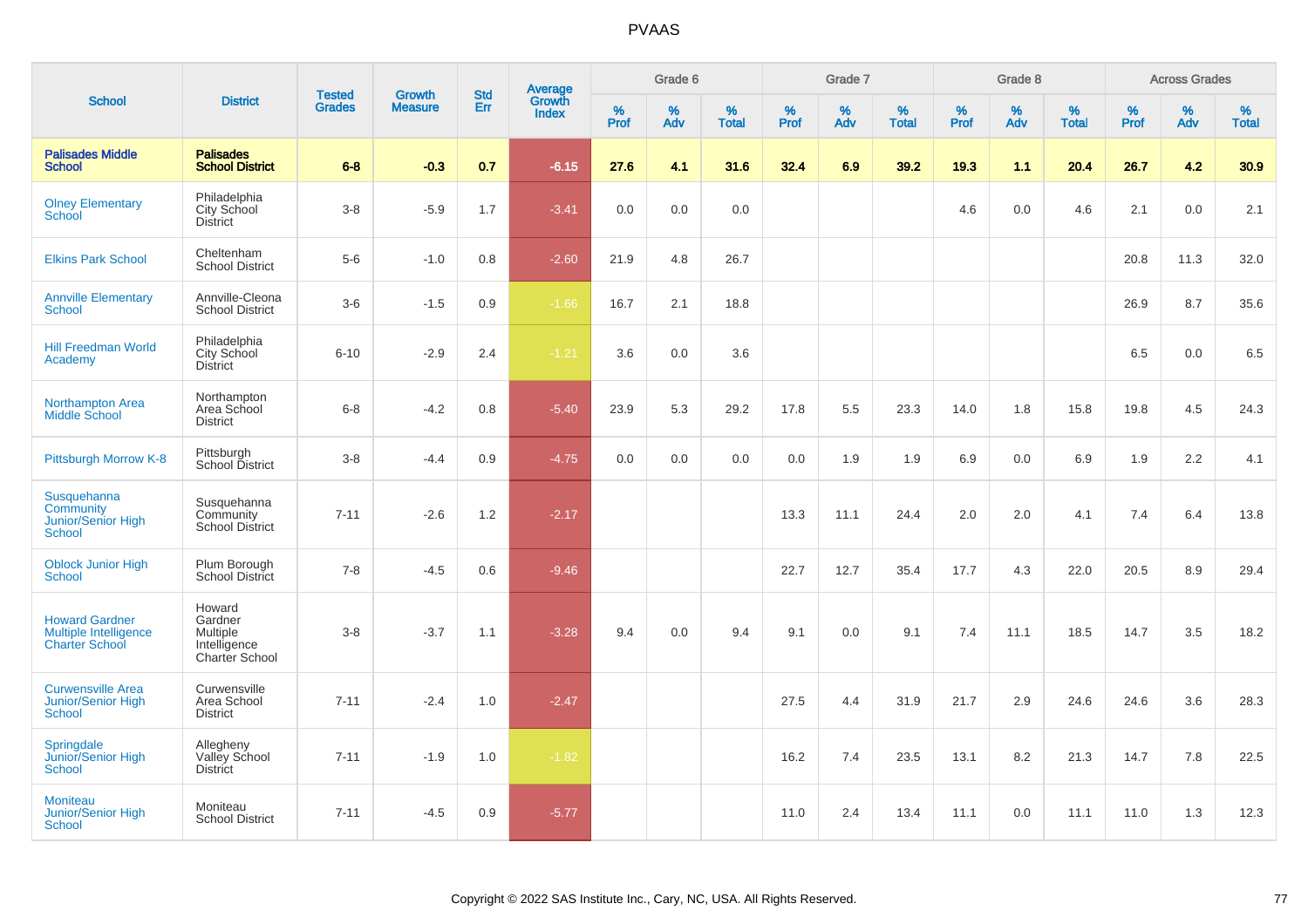| <b>School</b>                                                         |                                                         | <b>Tested</b> | <b>Growth</b>  | <b>Std</b> |                                          |                  | Grade 6  |                   |           | Grade 7  |                   |              | Grade 8  |                   |              | <b>Across Grades</b> |                   |
|-----------------------------------------------------------------------|---------------------------------------------------------|---------------|----------------|------------|------------------------------------------|------------------|----------|-------------------|-----------|----------|-------------------|--------------|----------|-------------------|--------------|----------------------|-------------------|
|                                                                       | <b>District</b>                                         | <b>Grades</b> | <b>Measure</b> | Err        | <b>Average</b><br>Growth<br><b>Index</b> | %<br><b>Prof</b> | %<br>Adv | %<br><b>Total</b> | %<br>Prof | %<br>Adv | %<br><b>Total</b> | $\%$<br>Prof | %<br>Adv | %<br><b>Total</b> | $\%$<br>Prof | %<br>Adv             | %<br><b>Total</b> |
| <b>Palisades Middle</b><br><b>School</b>                              | <b>Palisades</b><br><b>School District</b>              | $6 - 8$       | $-0.3$         | 0.7        | $-6.15$                                  | 27.6             | 4.1      | 31.6              | 32.4      | 6.9      | 39.2              | 19.3         | 1.1      | 20.4              | 26.7         | 4.2                  | 30.9              |
| Northeast Intermediate<br><b>School</b>                               | Scranton<br><b>School District</b>                      | $6 - 8$       | $-3.3$         | 0.9        | $-3.62$                                  | 3.2              | 0.0      | 3.2               | 5.6       | 3.7      | 9.3               | 5.2          | 1.7      | 6.9               | 4.6          | 1.7                  | 6.3               |
| <b>Hanover Area</b><br>Junior/Senior High<br>School                   | Hanover Area<br><b>School District</b>                  | $7 - 11$      | $-2.5$         | 1.3        | $-1.95$                                  |                  |          |                   | 5.3       | 1.8      | 7.0               | 0.0          | 0.0      | 0.0               | 3.3          | 1.1                  | 4.4               |
| Antonia Pantoja<br><b>Community Charter</b><br>School                 | Antonia Pantoja<br>Community<br><b>Charter School</b>   | $3 - 8$       | $-3.9$         | 0.8        | $-4.62$                                  | 0.0              | 0.0      | 0.0               | 4.6       | 2.3      | 7.0               | 5.6          | 0.0      | 5.6               | 1.8          | 0.9                  | 2.8               |
| <b>Perseus House</b><br><b>Charter School Of</b><br><b>Excellence</b> | Perseus House<br><b>Charter School</b><br>Of Excellence | $6 - 11$      | $-4.8$         | 1.1        | $-4.24$                                  | 0.0              | 0.0      | 0.0               | 1.8       | 0.0      | 1.8               | 1.5          | 0.0      | 1.5               | 1.4          | 0.0                  | 1.4               |
| <b>Unami Middle School</b>                                            | <b>Central Bucks</b><br><b>School District</b>          | $7 - 9$       | $-4.3$         | 0.6        | $-9.51$                                  |                  |          |                   | 32.4      | 15.0     | 47.3              | 16.6         | 9.2      | 25.8              | 24.3         | 12.0                 | 36.3              |
| <b>Pine Run Elementary</b><br><b>School</b>                           | <b>Central Bucks</b><br><b>School District</b>          | $3-6$         | $-2.7$         | 1.2        | $-2.32$                                  | 16.7             | 12.5     | 29.2              |           |          |                   |              |          |                   | 31.4         | 22.3                 | 53.6              |
| <b>Wilson West Middle</b><br><b>School</b>                            | Wilson School<br><b>District</b>                        | $6 - 8$       | $-2.8$         | 0.8        | $-3.58$                                  | 24.6             | 4.8      | 29.4              | 19.8      | 7.6      | 27.4              | 20.0         | 17.1     | 37.1              | 22.1         | 7.5                  | 29.6              |
| <b>North Hills Middle</b><br><b>School</b>                            | North Hills<br><b>School District</b>                   | $6 - 8$       | $-3.6$         | 0.4        | $-9.09$                                  | 30.1             | 11.4     | 41.5              | 28.2      | 11.6     | 39.7              | 21.9         | 9.6      | 31.5              | 26.8         | 10.8                 | 37.6              |
| <b>Turkeyfoot Valley Area</b><br><b>Elementary School</b>             | Turkeyfoot<br>Valley Area<br><b>School District</b>     | $3 - 11$      | $-4.7$         | 1.8        | $-2.62$                                  | 14.3             | 0.0      | 14.3              |           |          |                   |              |          |                   | 19.7         | 2.8                  | 22.5              |
| Tobyhanna<br><b>Elementary Center</b>                                 | Pocono<br>Mountain<br><b>School District</b>            | $3-6$         | $-4.7$         | 2.0        | $-2.36$                                  | 6.7              | 0.0      | 6.7               |           |          |                   |              |          |                   | 30.4         | 9.8                  | 40.2              |
| <b>Greenberg Joseph</b><br><b>School</b>                              | Philadelphia<br>City School<br><b>District</b>          | $3 - 8$       | $-7.7$         | 1.7        | $-4.50$                                  | 22.7             | 0.0      | 22.7              | 35.0      | 15.0     | 50.0              |              |          |                   | 30.6         | 12.4                 | 43.0              |
| Pittsburgh Arlington K-<br>8                                          | Pittsburgh<br>School District                           | $3 - 8$       | $-5.1$         | 1.2        | $-4.29$                                  | 0.0              | 0.0      | 0.0               | 0.0       | 0.0      | 0.0               | 0.0          | 0.0      | 0.0               | 1.7          | 0.0                  | 1.7               |
| J R Fugett Middle<br>School                                           | <b>West Chester</b><br>Area School<br><b>District</b>   | $6 - 8$       | $-3.3$         | 0.6        | $-5.29$                                  | 28.4             | 12.3     | 40.6              | 27.2      | 14.9     | 42.1              | 24.1         | 13.9     | 38.0              | 26.8         | 13.5                 | 40.3              |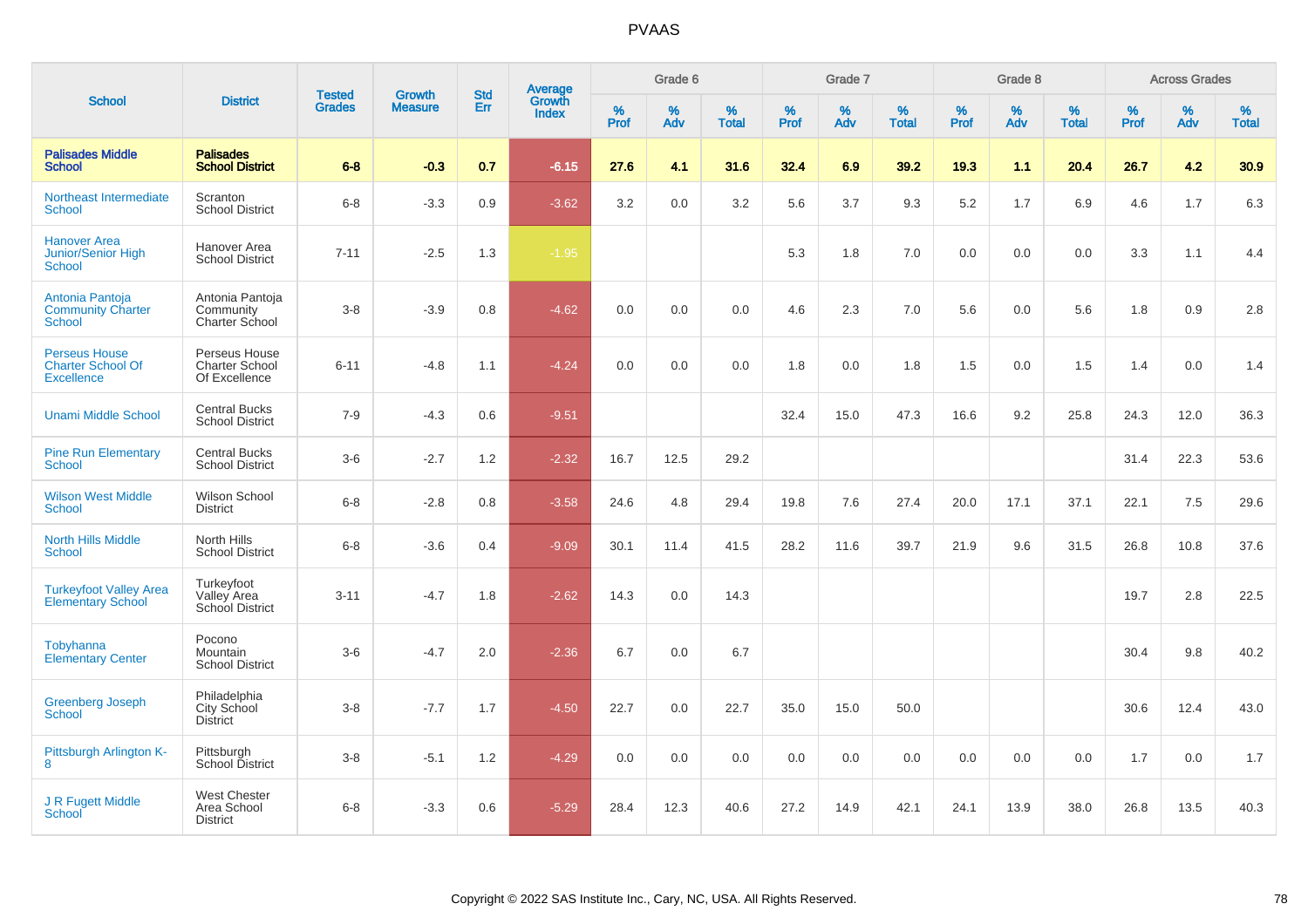| <b>School</b>                                             |                                                          |                                |                                 | <b>Std</b> |                                   |                  | Grade 6  |                   |           | Grade 7  |                   |           | Grade 8  |                   |           | <b>Across Grades</b> |                   |
|-----------------------------------------------------------|----------------------------------------------------------|--------------------------------|---------------------------------|------------|-----------------------------------|------------------|----------|-------------------|-----------|----------|-------------------|-----------|----------|-------------------|-----------|----------------------|-------------------|
|                                                           | <b>District</b>                                          | <b>Tested</b><br><b>Grades</b> | <b>Growth</b><br><b>Measure</b> | Err        | Average<br>Growth<br><b>Index</b> | %<br><b>Prof</b> | %<br>Adv | %<br><b>Total</b> | %<br>Prof | %<br>Adv | %<br><b>Total</b> | %<br>Prof | %<br>Adv | %<br><b>Total</b> | %<br>Prof | %<br>Adv             | %<br><b>Total</b> |
| <b>Palisades Middle</b><br><b>School</b>                  | <b>Palisades</b><br><b>School District</b>               | $6 - 8$                        | $-0.3$                          | 0.7        | $-6.15$                           | 27.6             | 4.1      | 31.6              | 32.4      | 6.9      | 39.2              | 19.3      | 1.1      | 20.4              | 26.7      | 4.2                  | 30.9              |
| <b>Belle Vernon Area</b><br><b>Middle School</b>          | <b>Belle Vernon</b><br>Area School<br><b>District</b>    | $7 - 8$                        | $-2.0$                          | 0.9        | $-2.35$                           |                  |          |                   | 11.2      | 0.9      | 12.2              | 10.6      | 2.4      | 12.9              | 10.9      | 1.6                  | 12.5              |
| <b>Montessori Regional</b><br><b>Charter School</b>       | Montessori<br>Regional<br>Charter School                 | $3-6$                          | $-2.6$                          | 1.1        | $-2.40$                           | 5.1              | 1.7      | 6.8               |           |          |                   |           |          |                   | 11.1      | 6.3                  | 17.3              |
| <b>Camp Hill Middle</b><br>School                         | Camp Hill<br>School District                             | $6 - 8$                        | $-2.5$                          | 0.7        | $-3.54$                           | 24.0             | 4.0      | 28.0              | 17.6      | 9.9      | 27.5              | 22.0      | 3.7      | 25.7              | 21.1      | 5.8                  | 26.9              |
| <b>Morrisville High School</b><br>(8381)                  | Morrisville<br>Borough School<br>District                | $6 - 11$                       | $-4.6$                          | 1.0        | $-4.62$                           | 1.9              | 0.0      | 1.9               | 3.9       | 0.0      | 3.9               | 0.0       | 0.0      | 0.0               | 2.0       | 0.0                  | 2.0               |
| <b>West Hill Elementary</b><br><b>School</b>              | Sharon City<br><b>School District</b>                    | $3-6$                          | $-2.1$                          | 1.4        | $-1.70$                           | 5.9              | 2.9      | 8.8               |           |          |                   |           |          |                   | 10.7      | 1.5                  | 12.2              |
| <b>Mellon Middle School</b>                               | Mt Lebanon<br><b>School District</b>                     | $6 - 8$                        | $-3.2$                          | 0.6        | $-6.22$                           | 40.1             | 16.8     | 56.9              | 32.4      | 19.2     | 51.7              | 26.9      | 20.9     | 47.8              | 33.6      | 18.8                 | 52.4              |
| <b>Belmont Hills</b><br><b>Elementary School</b>          | Bensalem<br>Township<br><b>School District</b>           | $3-6$                          | $-4.1$                          | 1.1        | $-3.73$                           | 6.4              | 0.0      | 6.4               |           |          |                   |           |          |                   | 18.1      | 5.2                  | 23.3              |
| <b>Tunkhannock Stem</b><br>Academy                        | Tunkhannock<br>Area School<br><b>District</b>            | $7 - 7$                        | $-1.6$                          | 1.0        | $-1.49$                           |                  |          |                   | 12.6      | 5.5      | 18.1              |           |          |                   | 12.6      | 5.5                  | 18.1              |
| <b>Keystone Education</b><br><b>Center Charter School</b> | Keystone<br>Education<br><b>Center Charter</b><br>School | $3 - 12$                       | $-4.8$                          | 3.2        | $-1.50$                           |                  |          |                   |           |          |                   | 0.0       | 0.0      | 0.0               | 0.0       | 0.0                  | 0.0               |
| <b>Jenkintown</b><br><b>Middle/High School</b>            | Jenkintown<br><b>School District</b>                     | $6 - 11$                       | $-7.5$                          | 1.6        | $-5.20$                           |                  |          |                   | 16.0      | 0.0      | 16.0              | 8.0       | 4.0      | 12.0              | 12.0      | 2.0                  | 14.0              |
| <b>Boyertown Area</b><br><b>Middle School-West</b>        | <b>Boyertown Area</b><br>School District                 | $6 - 8$                        | $-3.0$                          | 0.6        | $-5.43$                           | 22.4             | 4.1      | 26.5              | 30.0      | 6.4      | 36.4              | 23.6      | 3.8      | 27.4              | 25.2      | 4.8                  | 30.0              |
| <b>Rocky Grove</b><br>Junior/Senior High<br>School        | <b>Valley Grove</b><br>School District                   | $7 - 10$                       | $-2.5$                          | 1.1        | $-2.23$                           |                  |          |                   | 18.5      | 5.6      | 24.1              | 15.1      | 1.9      | 17.0              | 16.8      | 3.7                  | 20.6              |
| 21st Century Cyber<br><b>Charter School</b>               | 21st Century<br>Cyber Charter<br>School                  | $6 - 12$                       | $-3.4$                          | 0.7        | $-5.20$                           | 19.1             | 9.1      | 28.2              | 21.6      | 6.0      | 27.6              | 11.3      | 3.3      | 14.7              | 17.0      | 5.8                  | 22.8              |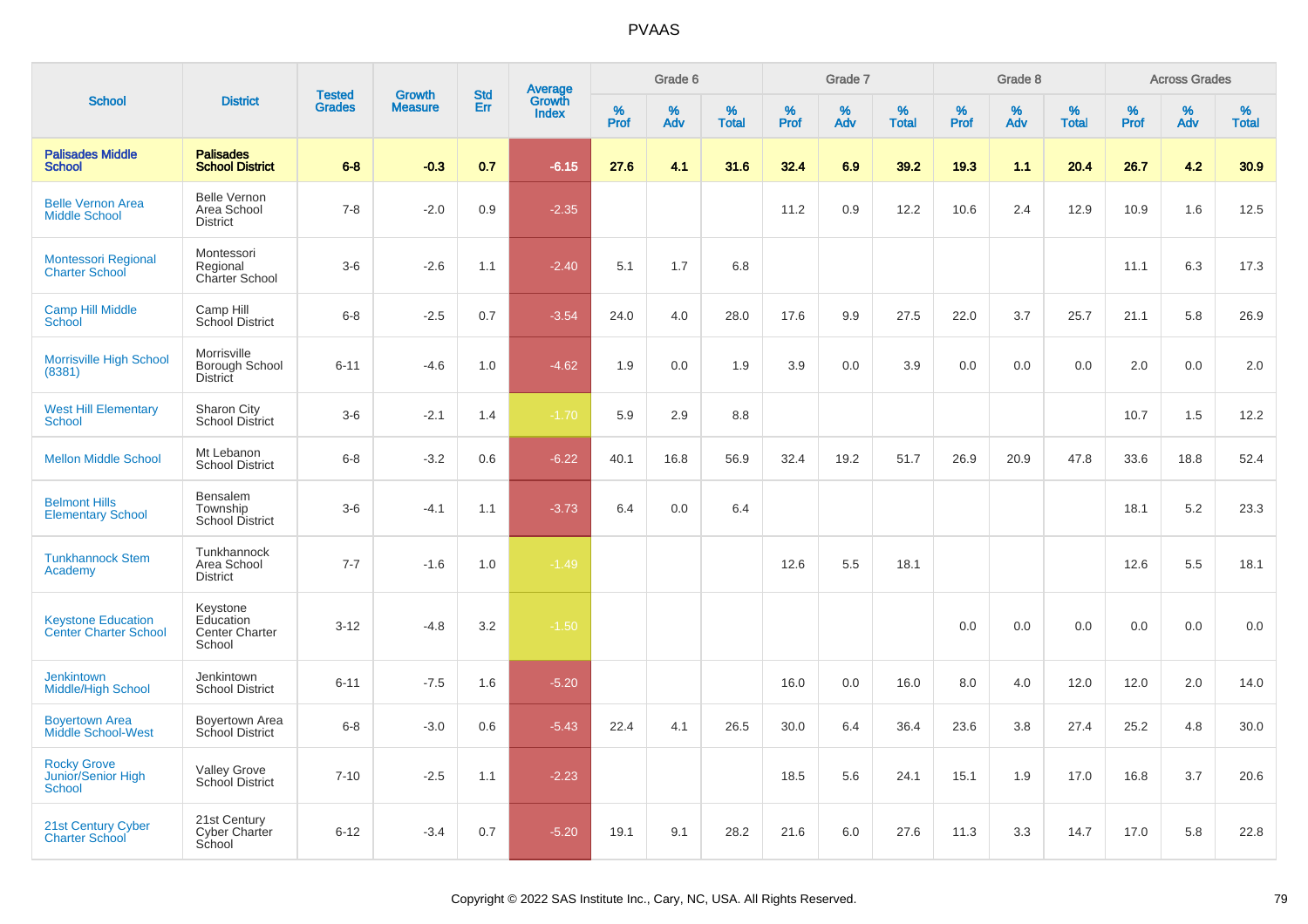| <b>School</b>                                        |                                                |                                |                                 | <b>Std</b> |                                          |           | Grade 6  |                   |           | Grade 7  |                   |           | Grade 8  |                   |           | <b>Across Grades</b> |                   |
|------------------------------------------------------|------------------------------------------------|--------------------------------|---------------------------------|------------|------------------------------------------|-----------|----------|-------------------|-----------|----------|-------------------|-----------|----------|-------------------|-----------|----------------------|-------------------|
|                                                      | <b>District</b>                                | <b>Tested</b><br><b>Grades</b> | <b>Growth</b><br><b>Measure</b> | Err        | <b>Average</b><br>Growth<br><b>Index</b> | %<br>Prof | %<br>Adv | %<br><b>Total</b> | %<br>Prof | %<br>Adv | %<br><b>Total</b> | %<br>Prof | %<br>Adv | %<br><b>Total</b> | %<br>Prof | $\%$<br>Adv          | %<br><b>Total</b> |
| <b>Palisades Middle</b><br><b>School</b>             | <b>Palisades</b><br><b>School District</b>     | $6 - 8$                        | $-0.3$                          | 0.7        | $-6.15$                                  | 27.6      | 4.1      | 31.6              | 32.4      | 6.9      | 39.2              | 19.3      | 1.1      | 20.4              | 26.7      | 4.2                  | 30.9              |
| <b>East Juniata</b><br>Junior/Senior High<br>School  | Juniata County<br>School District              | $7 - 12$                       | $-4.6$                          | 1.1        | $-4.18$                                  |           |          |                   | 12.7      | 3.6      | 16.4              | 5.9       | 0.0      | 5.9               | 9.4       | 1.9                  | 11.3              |
| <b>Anderson Add B</b><br><b>School</b>               | Philadelphia<br>City School<br><b>District</b> | $3 - 8$                        | $-4.4$                          | 1.7        | $-2.53$                                  | 0.0       | 0.0      | 0.0               |           |          |                   | 0.0       | 0.0      | 0.0               | 1.4       | 0.0                  | 1.4               |
| <b>Valley Grove</b><br><b>Elementary School</b>      | Valley Grove<br>School District                | $3-6$                          | $-2.7$                          | 1.1        | $-2.39$                                  | 27.6      | 1.7      | 29.3              |           |          |                   |           |          |                   | 30.4      | 8.4                  | 38.8              |
| <b>William Penn Middle</b><br>School                 | Pennsbury<br><b>School District</b>            | $6 - 8$                        | $-3.3$                          | 0.5        | $-6.97$                                  | 24.8      | 12.4     | 37.2              | 20.5      | 7.9      | 28.4              | 16.2      | 10.5     | 26.7              | 20.7      | 10.3                 | 30.9              |
| <b>Drexel Hill Middle</b><br><b>School</b>           | <b>Upper Darby</b><br>School District          | $6 - 8$                        | $-2.5$                          | 0.5        | $-5.28$                                  | 8.9       | 0.8      | 9.8               | 7.3       | 2.3      | 9.6               | 9.0       | 2.1      | 11.2              | 8.4       | 1.7                  | 10.1              |
| <b>South Allegheny</b><br>Middle School              | South<br>Allegheny<br>School District          | $6 - 8$                        | $-3.9$                          | 1.0        | $-3.74$                                  | 2.1       | 2.1      | 4.2               | 7.9       | 2.6      | 10.5              | 12.5      | 2.5      | 15.0              | 7.1       | 2.4                  | 9.5               |
| <b>Gateway Middle</b><br><b>School</b>               | Gateway<br>School District                     | $7 - 8$                        | $-2.9$                          | 0.6        | $-5.42$                                  |           |          |                   | 14.8      | 4.3      | 19.0              | 16.3      | 7.0      | 23.3              | 15.5      | 5.6                  | 21.2              |
| <b>Pleasant Valley</b><br><b>Intermediate School</b> | Pleasant Valley<br>School District             | $4 - 6$                        | $-4.6$                          | 0.6        | $-8.19$                                  | 17.8      | 2.3      | 20.1              |           |          |                   |           |          |                   | 18.8      | 5.1                  | 23.9              |
| <b>Blairsville Middle</b><br>School                  | Blairsville-<br>Saltsburg<br>School District   | $6 - 8$                        | $-5.6$                          | 0.9        | $-6.16$                                  | 15.4      | 3.8      | 19.2              | 18.2      | 6.1      | 24.2              | 16.4      | 7.3      | 23.6              | 16.8      | 5.8                  | 22.5              |
| <b>Columbia Middle</b><br>School                     | Columbia<br>Borough School<br><b>District</b>  | $5-8$                          | $-4.8$                          | 0.7        | $-6.66$                                  | 1.4       | 0.0      | 1.4               | 6.2       | 1.5      | 7.7               | 0.0       | 0.0      | 0.0               | 5.6       | 0.7                  | 6.4               |
| <b>Lincoln Junior/Senior</b><br><b>High School</b>   | Ellwood City<br>Area School<br><b>District</b> | $7 - 11$                       | $-2.6$                          | $0.8\,$    | $-3.36$                                  |           |          |                   | 21.8      | 2.5      | 24.4              | 5.5       | 2.8      | 8.3               | 14.0      | 2.6                  | 16.7              |
| <b>Cornell High School</b>                           | Cornell School<br><b>District</b>              | $7 - 11$                       | $-7.6$                          | 1.4        | $-5.86$                                  |           |          |                   | 7.7       | 0.0      | 7.7               | 0.0       | 0.0      | 0.0               | 4.0       | 0.0                  | 4.0               |
| <b>Pittsburgh South</b><br>Brook 6-8                 | Pittsburgh<br>School District                  | $6 - 8$                        | $-5.3$                          | 0.8        | $-6.90$                                  | 6.6       | 0.0      | 6.6               | 12.2      | 1.0      | 13.3              | 3.2       | 1.6      | 4.8               | 8.0       | 0.8                  | 8.9               |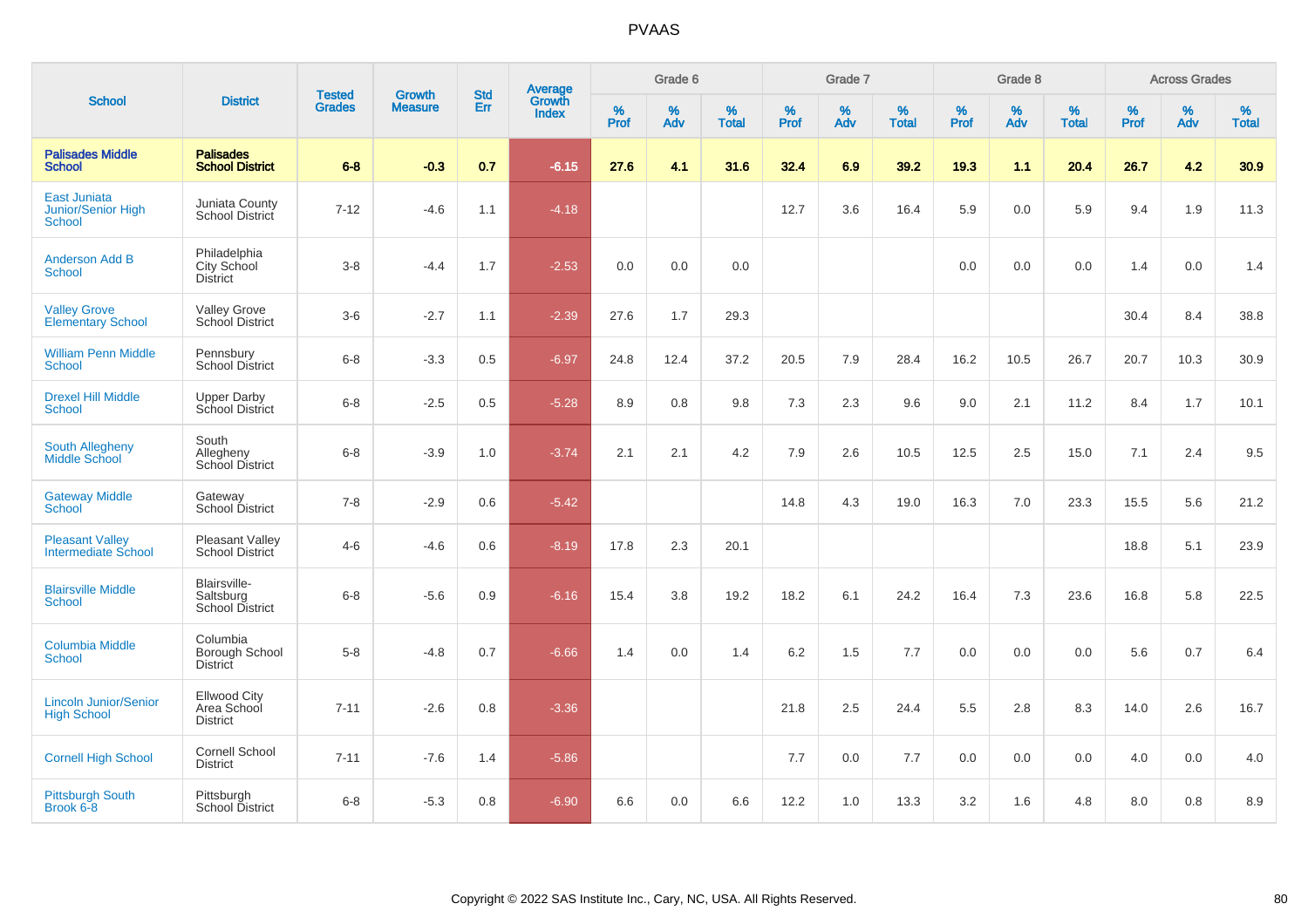|                                                                          |                                                         | <b>Tested</b> | <b>Growth</b>  | <b>Std</b> |                                          |                  | Grade 6     |                   |              | Grade 7  |                   |              | Grade 8  |                   |              | <b>Across Grades</b> |                   |
|--------------------------------------------------------------------------|---------------------------------------------------------|---------------|----------------|------------|------------------------------------------|------------------|-------------|-------------------|--------------|----------|-------------------|--------------|----------|-------------------|--------------|----------------------|-------------------|
| <b>School</b>                                                            | <b>District</b>                                         | <b>Grades</b> | <b>Measure</b> | Err        | <b>Average</b><br>Growth<br><b>Index</b> | %<br><b>Prof</b> | $\%$<br>Adv | %<br><b>Total</b> | $\%$<br>Prof | %<br>Adv | %<br><b>Total</b> | $\%$<br>Prof | %<br>Adv | %<br><b>Total</b> | $\%$<br>Prof | %<br>Adv             | %<br><b>Total</b> |
| <b>Palisades Middle</b><br><b>School</b>                                 | <b>Palisades</b><br><b>School District</b>              | $6 - 8$       | $-0.3$         | 0.7        | $-6.15$                                  | 27.6             | 4.1         | 31.6              | 32.4         | 6.9      | 39.2              | 19.3         | 1.1      | 20.4              | 26.7         | 4.2                  | 30.9              |
| Wrightstown<br><b>Elementary School</b>                                  | <b>Council Rock</b><br><b>School District</b>           | $3-6$         | $-3.7$         | 1.1        | $-3.26$                                  | 30.8             | 11.5        | 42.3              |              |          |                   |              |          |                   | 36.8         | 19.3                 | 56.0              |
| <b>United Junior/Senior</b><br><b>High School</b>                        | <b>United School</b><br><b>District</b>                 | $7 - 11$      | $-3.4$         | 1.0        | $-3.38$                                  |                  |             |                   | 29.2         | 10.8     | 40.0              | 20.9         | 9.0      | 29.8              | 25.0         | 9.8                  | 34.8              |
| <b>Woodrow Wilson</b><br><b>Middle School</b>                            | Erie City School<br><b>District</b>                     | $6 - 8$       | $-2.2$         | 0.5        | $-4.34$                                  | 4.3              | 0.0         | 4.3               | 4.4          | 1.1      | 5.5               | 5.4          | 1.1      | 6.5               | 4.7          | 0.7                  | 5.4               |
| <b>Northern Lebanon</b><br><b>Middle School</b>                          | Northern<br>Lebanon<br><b>School District</b>           | $6 - 8$       | $-4.4$         | 0.6        | $-8.58$                                  | 12.8             | 0.8         | 13.6              | 8.1          | 2.7      | 10.8              | 7.2          | 0.7      | 7.9               | 9.2          | 1.4                  | 10.6              |
| <b>Lenape Middle School</b>                                              | <b>Central Bucks</b><br><b>School District</b>          | $7 - 9$       | $-4.0$         | 0.6        | $-8.06$                                  |                  |             |                   | 29.7         | 12.6     | 42.3              | 23.6         | 7.1      | 30.7              | 26.7         | 9.9                  | 36.6              |
| <b>Southern Lehigh</b><br><b>Intermediate School</b>                     | Southern<br>Lehigh School<br>District                   | $4-6$         | $-1.2$         | 0.6        | $-4.70$                                  | 28.3             | 16.8        | 45.1              |              |          |                   |              |          |                   | 31.6         | 23.8                 | 55.4              |
| <b>Lehigh Valley</b><br><b>Academy Regional</b><br><b>Charter School</b> | Lehigh Valley<br>Academy<br>Regional<br>Charter School  | $3 - 11$      | $-3.0$         | 0.5        | $-5.67$                                  | 16.4             | 3.1         | 19.5              | 7.4          | 1.8      | 9.3               | 5.5          | 0.9      | 6.4               | 17.4         | 4.4                  | 21.8              |
| Greensburg-Salem<br>Middle School                                        | Greensburg<br>Salem School<br><b>District</b>           | $6 - 8$       | $-4.4$         | 0.5        | $-9.95$                                  | 12.0             | 1.2         | 13.2              | 16.5         | 3.8      | 20.3              | 17.6         | 4.6      | 22.2              | 15.5         | 3.2                  | 18.7              |
| <b>Rommelt Elementary</b><br><b>School</b>                               | South<br>Williamsport<br>Area School<br><b>District</b> | $5-6$         | $-3.2$         | 0.9        | $-3.59$                                  | 26.1             | 4.6         | 30.7              |              |          |                   |              |          |                   | 23.0         | 2.8                  | 25.8              |
| <b>Antietam Middle/High</b><br><b>School</b>                             | Antietam<br><b>School District</b>                      | $7 - 10$      | $-4.2$         | 1.2        | $-3.52$                                  |                  |             |                   | 5.6          | 0.0      | 5.6               | 5.8          | 0.0      | 5.8               | 5.7          | 0.0                  | 5.7               |
| <b>Propel Charter School-</b><br>Pitcairn                                | <b>Propel Charter</b><br>School-Pitcairn                | $3 - 8$       | $-5.7$         | 1.1        | $-5.23$                                  | 7.4              | 0.0         | 7.4               | 0.0          | 0.0      | 0.0               | 0.0          | 0.0      | 0.0               | 5.5          | 0.0                  | 5.5               |
| <b>Paxon Hollow Middle</b><br><b>School</b>                              | Marple<br>Newtown<br><b>School District</b>             | $6 - 8$       | $-3.2$         | 0.5        | $-6.31$                                  | 31.7             | 20.2        | 51.9              | 27.4         | 8.4      | 35.8              | 21.1         | 6.2      | 27.3              | 27.2         | 12.2                 | 39.4              |
| <b>California Area Middle</b><br><b>School</b>                           | California Area<br><b>School District</b>               | $7 - 9$       | $-3.2$         | 1.1        | $-2.87$                                  |                  |             |                   | 25.0         | 1.8      | 26.8              | 20.4         | 5.6      | 25.9              | 22.7         | 3.6                  | 26.4              |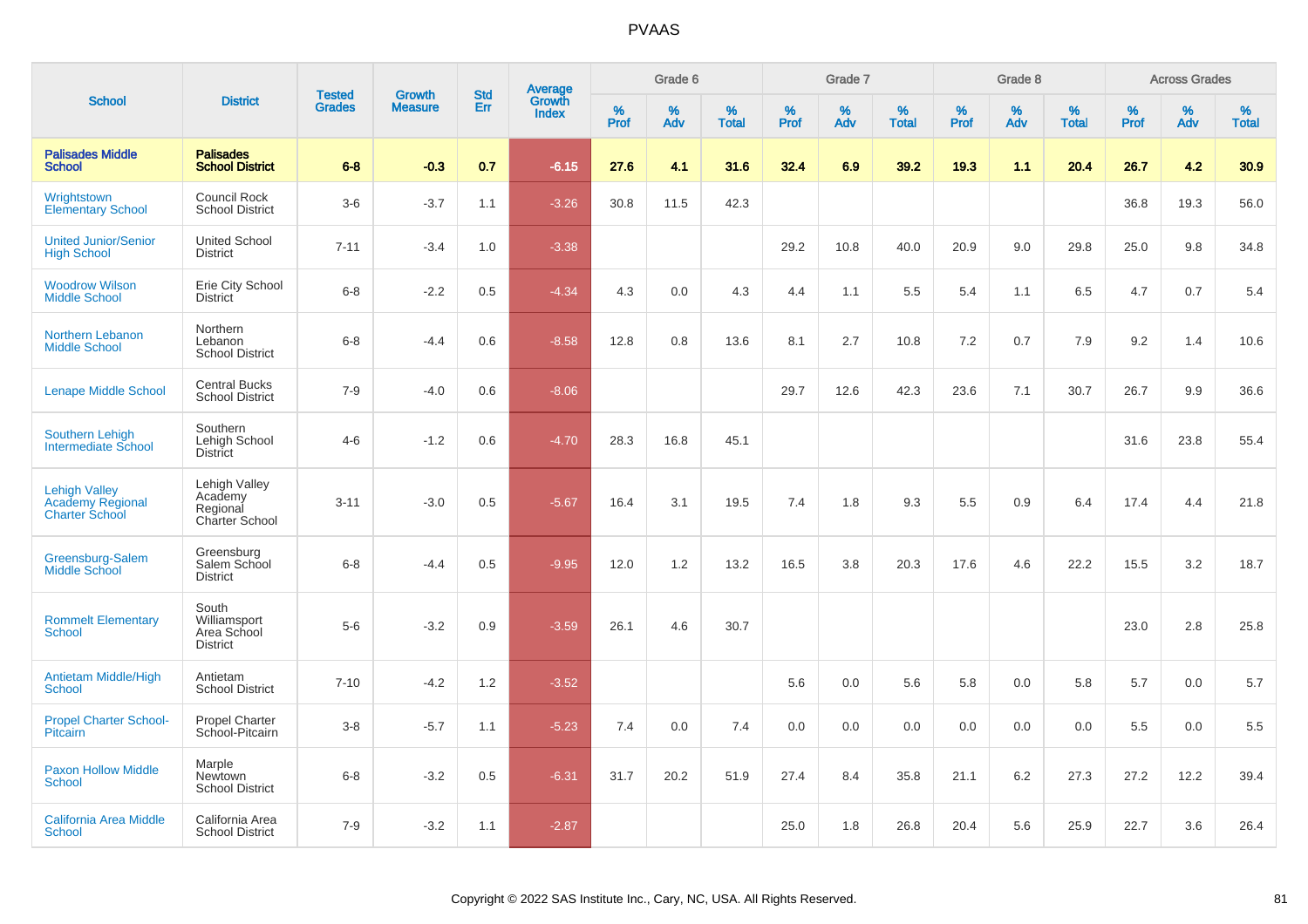| <b>School</b>                                         |                                                       |                                | <b>Growth</b>  | <b>Std</b> |                                          |           | Grade 6  |                   |           | Grade 7  |                   |           | Grade 8  |                   |           | <b>Across Grades</b> |                   |
|-------------------------------------------------------|-------------------------------------------------------|--------------------------------|----------------|------------|------------------------------------------|-----------|----------|-------------------|-----------|----------|-------------------|-----------|----------|-------------------|-----------|----------------------|-------------------|
|                                                       | <b>District</b>                                       | <b>Tested</b><br><b>Grades</b> | <b>Measure</b> | Err        | <b>Average</b><br>Growth<br><b>Index</b> | %<br>Prof | %<br>Adv | %<br><b>Total</b> | %<br>Prof | %<br>Adv | %<br><b>Total</b> | %<br>Prof | %<br>Adv | %<br><b>Total</b> | %<br>Prof | %<br>Adv             | %<br><b>Total</b> |
| <b>Palisades Middle</b><br><b>School</b>              | <b>Palisades</b><br><b>School District</b>            | $6 - 8$                        | $-0.3$         | 0.7        | $-6.15$                                  | 27.6      | 4.1      | 31.6              | 32.4      | 6.9      | 39.2              | 19.3      | 1.1      | 20.4              | 26.7      | 4.2                  | 30.9              |
| <b>Blossburg Elementary</b><br><b>School</b>          | Southern Tioga<br>School District                     | $3-6$                          | $-5.8$         | 1.8        | $-3.22$                                  | 0.0       | 0.0      | 0.0               |           |          |                   |           |          |                   | 16.0      | 4.7                  | 20.8              |
| <b>Hopkinson Francis</b><br>School                    | Philadelphia<br>City School<br><b>District</b>        | $3-8$                          | $-6.7$         | 3.5        | $-1.93$                                  |           |          |                   |           |          |                   |           |          |                   | 4.4       | 0.0                  | 4.4               |
| <b>Weatherly Area Middle</b><br><b>School</b>         | Weatherly Area<br><b>School District</b>              | $6 - 8$                        | $-8.2$         | 1.2        | $-6.91$                                  | 12.1      | 0.0      | 12.1              | 7.1       | 0.0      | 7.1               | 5.6       | 0.0      | 5.6               | 8.2       | 0.0                  | 8.2               |
| <b>Southern Middle</b><br><b>School</b>               | Southern York<br>County School<br><b>District</b>     | $7 - 8$                        | $-3.3$         | 0.6        | $-5.75$                                  |           |          |                   | 18.8      | 5.4      | 24.3              | 11.6      | 3.0      | 14.6              | 15.2      | 4.2                  | 19.4              |
| <b>Old Forge Elementary</b><br><b>School</b>          | Old Forge<br>School District                          | $3-6$                          | $-2.7$         | 1.1        | $-2.48$                                  | 11.3      | 0.0      | 11.3              |           |          |                   |           |          |                   | 14.4      | 3.1                  | 17.5              |
| <b>Roosevelt Middle</b><br><b>School</b>              | <b>Bristol</b><br>Township<br>School District         | $6 - 8$                        | $-4.8$         | 0.5        | $-9.09$                                  | 3.0       | 1.2      | 4.2               | 7.0       | 0.6      | 7.6               | 2.9       | 0.6      | 3.5               | 4.3       | 0.8                  | 5.1               |
| <b>Key Francis Scott</b><br>School                    | Philadelphia<br>City School<br><b>District</b>        | $3-6$                          | $-4.8$         | 1.7        | $-2.83$                                  | 0.0       | 0.0      | 0.0               |           |          |                   |           |          |                   | 4.0       | 0.0                  | 4.0               |
| <b>Laurel Highlands</b><br><b>Middle School</b>       | Laurel<br>Highlands<br>School District                | $6 - 8$                        | $-4.2$         | 0.6        | $-8.67$                                  | 9.7       | 7.1      | 16.9              | 11.1      | 4.0      | 15.1              | 12.6      | 4.8      | 17.5              | 11.2      | 5.4                  | 16.6              |
| Pittsburgh Obama 6-<br>12 <sup>2</sup>                | Pittsburgh<br>School District                         | $6 - 11$                       | $-4.6$         | 0.7        | $-6.96$                                  | 8.9       | 2.7      | 11.6              | 4.6       | 0.9      | 5.5               | 7.3       | 0.0      | 7.3               | 6.9       | 1.3                  | 8.2               |
| <b>Dobson James School</b>                            | Philadelphia<br>City School<br><b>District</b>        | $3-8$                          | $-6.4$         | 3.1        | $-2.08$                                  |           |          |                   |           |          |                   |           |          |                   | 20.5      | 15.4                 | 35.9              |
| <b>Kirkbride Eliza B</b><br><b>School</b>             | Philadelphia<br>City School<br><b>District</b>        | $3-8$                          | $-7.8$         | 2.2        | $-3.53$                                  |           |          |                   | 7.7       | 0.0      | 7.7               |           |          |                   | 10.6      | 1.2                  | 11.8              |
| <b>Greater Johnstown</b><br><b>Senior High School</b> | Greater<br>Johnstown<br><b>School District</b>        | $8 - 11$                       | $-2.0$         | 1.0        | $-2.09$                                  |           |          |                   |           |          |                   | 0.6       | 0.6      | 1.3               | 0.6       | 0.6                  | 1.3               |
| <b>Fanny Jackson Coppin</b><br><b>School</b>          | Philadelphia<br><b>City School</b><br><b>District</b> | $3 - 8$                        | $-5.7$         | 2.7        | $-2.10$                                  |           |          |                   |           |          |                   |           |          |                   | 20.3      | 3.1                  | 23.4              |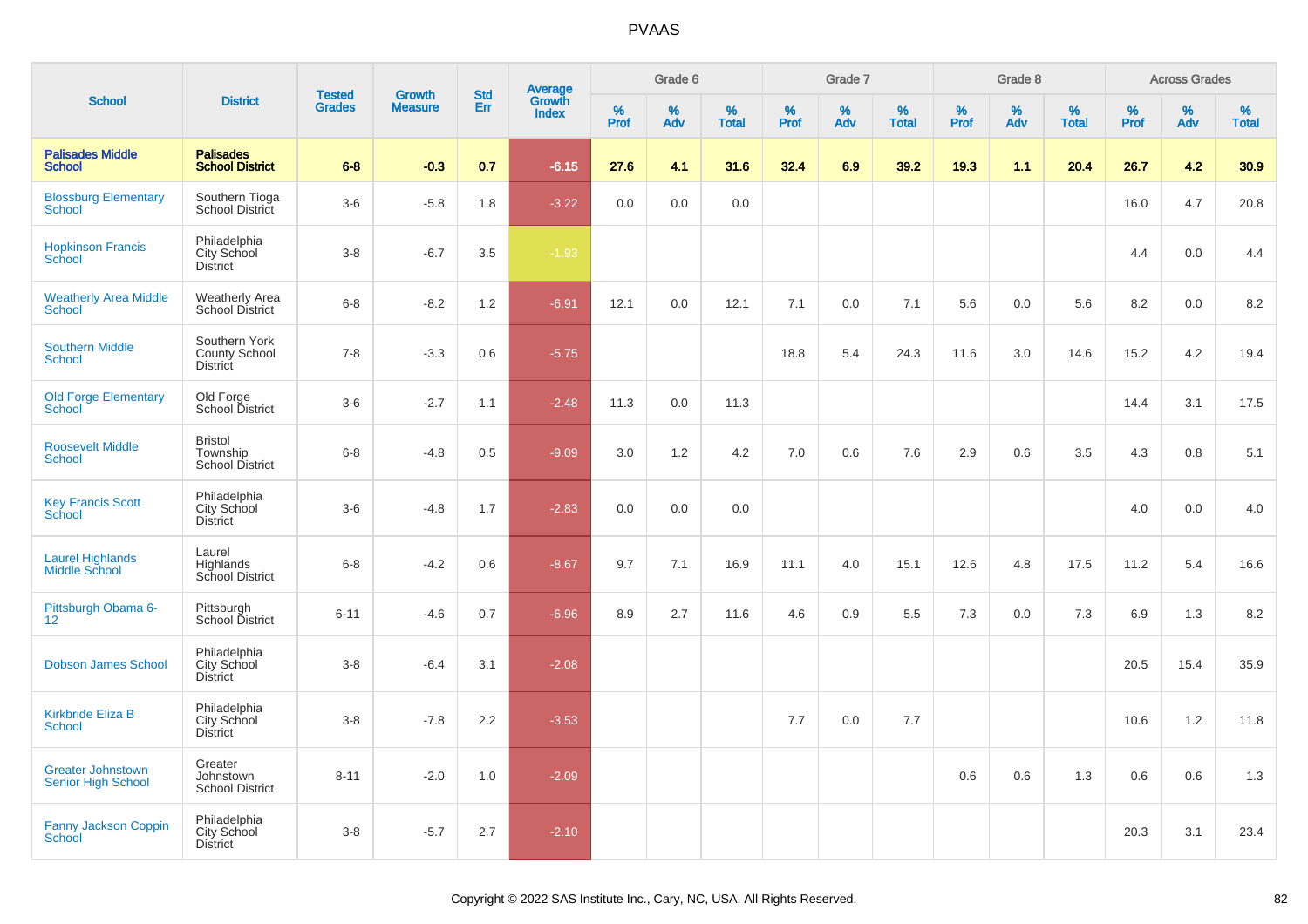| <b>School</b>                                               |                                                              | <b>Tested</b> | <b>Growth</b>  | <b>Std</b> |                                          |              | Grade 6  |                   |           | Grade 7  |                   |           | Grade 8  |                   |              | <b>Across Grades</b> |                   |
|-------------------------------------------------------------|--------------------------------------------------------------|---------------|----------------|------------|------------------------------------------|--------------|----------|-------------------|-----------|----------|-------------------|-----------|----------|-------------------|--------------|----------------------|-------------------|
|                                                             | <b>District</b>                                              | <b>Grades</b> | <b>Measure</b> | Err        | <b>Average</b><br>Growth<br><b>Index</b> | $\%$<br>Prof | %<br>Adv | %<br><b>Total</b> | %<br>Prof | %<br>Adv | %<br><b>Total</b> | %<br>Prof | %<br>Adv | %<br><b>Total</b> | $\%$<br>Prof | $\%$<br>Adv          | %<br><b>Total</b> |
| <b>Palisades Middle</b><br><b>School</b>                    | <b>Palisades</b><br><b>School District</b>                   | $6 - 8$       | $-0.3$         | 0.7        | $-6.15$                                  | 27.6         | 4.1      | 31.6              | 32.4      | 6.9      | 39.2              | 19.3      | 1.1      | 20.4              | 26.7         | 4.2                  | 30.9              |
| <b>North Schuylkill</b><br><b>Elementary School</b>         | North Schuylkill<br>School District                          | $3-6$         | $-2.9$         | 0.7        | $-3.90$                                  | 4.8          | 0.8      | 5.6               |           |          |                   |           |          |                   | 13.9         | 3.5                  | 17.4              |
| <b>Springhouse Middle</b><br>School                         | Parkland<br><b>School District</b>                           | $6 - 8$       | $-2.3$         | 0.4        | $-5.84$                                  | 36.0         | 19.9     | 55.8              | 28.7      | 22.8     | 51.5              | 28.2      | 15.4     | 43.6              | 31.0         | 19.6                 | 50.7              |
| <b>MaST Community</b><br><b>Charter School III</b>          | MaST<br>Community<br><b>Charter School</b><br>$\mathbf{III}$ | $3-6$         | $-3.6$         | 0.8        | $-4.68$                                  | 6.8          | 1.5      | 8.3               |           |          |                   |           |          |                   | 8.3          | 2.2                  | 10.5              |
| <b>Russell C Struble</b><br><b>Elementary School</b>        | Bensalem<br>Township<br>School District                      | $3-6$         | $-3.1$         | 1.2        | $-2.64$                                  | 31.2         | 6.6      | 37.7              |           |          |                   |           |          |                   | 18.6         | 6.4                  | 25.0              |
| Susquehanna<br><b>Community</b><br><b>Elementary School</b> | Susquehanna<br>Community<br><b>School District</b>           | $3-6$         | $-3.0$         | 1.1        | $-2.69$                                  | 15.5         | 1.7      | 17.2              |           |          |                   |           |          |                   | 24.8         | 6.3                  | 31.1              |
| Pittsburgh Capa 6-12                                        | Pittsburgh<br>School District                                | $6 - 11$      | $-5.7$         | 0.7        | $-8.34$                                  | 25.3         | 4.2      | 29.5              | 28.3      | 8.8      | 37.2              | 18.6      | 10.8     | 29.4              | 24.2         | 8.1                  | 32.3              |
| <b>Fort Cherry</b><br>Junior/Senior High<br><b>School</b>   | Fort Cherry<br><b>School District</b>                        | $7 - 10$      | $-4.7$         | 1.0        | $-4.70$                                  |              |          |                   | 14.3      | 5.4      | 19.6              | 9.3       | 4.6      | 14.0              | 11.3         | 4.9                  | 16.2              |
| <b>Downingtown Middle</b><br><b>School</b>                  | Downingtown<br>Area School<br><b>District</b>                | $7 - 8$       | $-5.6$         | 1.0        | $-6.89$                                  |              |          |                   | 31.1      | 12.6     | 43.7              | 24.5      | 15.1     | 39.6              | 29.1         | 13.4                 | 42.4              |
| Carbondale<br><b>Elementary School</b>                      | Carbondale<br>Area School<br><b>District</b>                 | $3-6$         | $-3.6$         | 0.9        | $-3.97$                                  | 4.3          | 0.0      | 4.3               |           |          |                   |           |          |                   | 9.1          | 0.3                  | 9.4               |
| <b>Jenkintown</b><br><b>Elementary School</b>               | Jenkintown<br><b>School District</b>                         | $3-6$         | $-2.8$         | 1.3        | $-2.86$                                  | 18.9         | 8.1      | 27.0              |           |          |                   |           |          |                   | 33.7         | 20.2                 | 53.9              |
| <b>Holme Thomas School</b>                                  | Philadelphia<br>City School<br><b>District</b>               | $3-6$         | $-6.2$         | 2.8        | $-2.23$                                  |              |          |                   |           |          |                   |           |          |                   | 15.9         | 1.6                  | 17.5              |
| Northern Lehigh<br>Middle School                            | Northern Lehigh<br>School District                           | $7 - 8$       | $-3.3$         | 0.9        | $-3.72$                                  |              |          |                   | 15.1      | 1.7      | 16.8              | 12.9      | 0.0      | 12.9              | 14.3         | 1.1                  | 15.3              |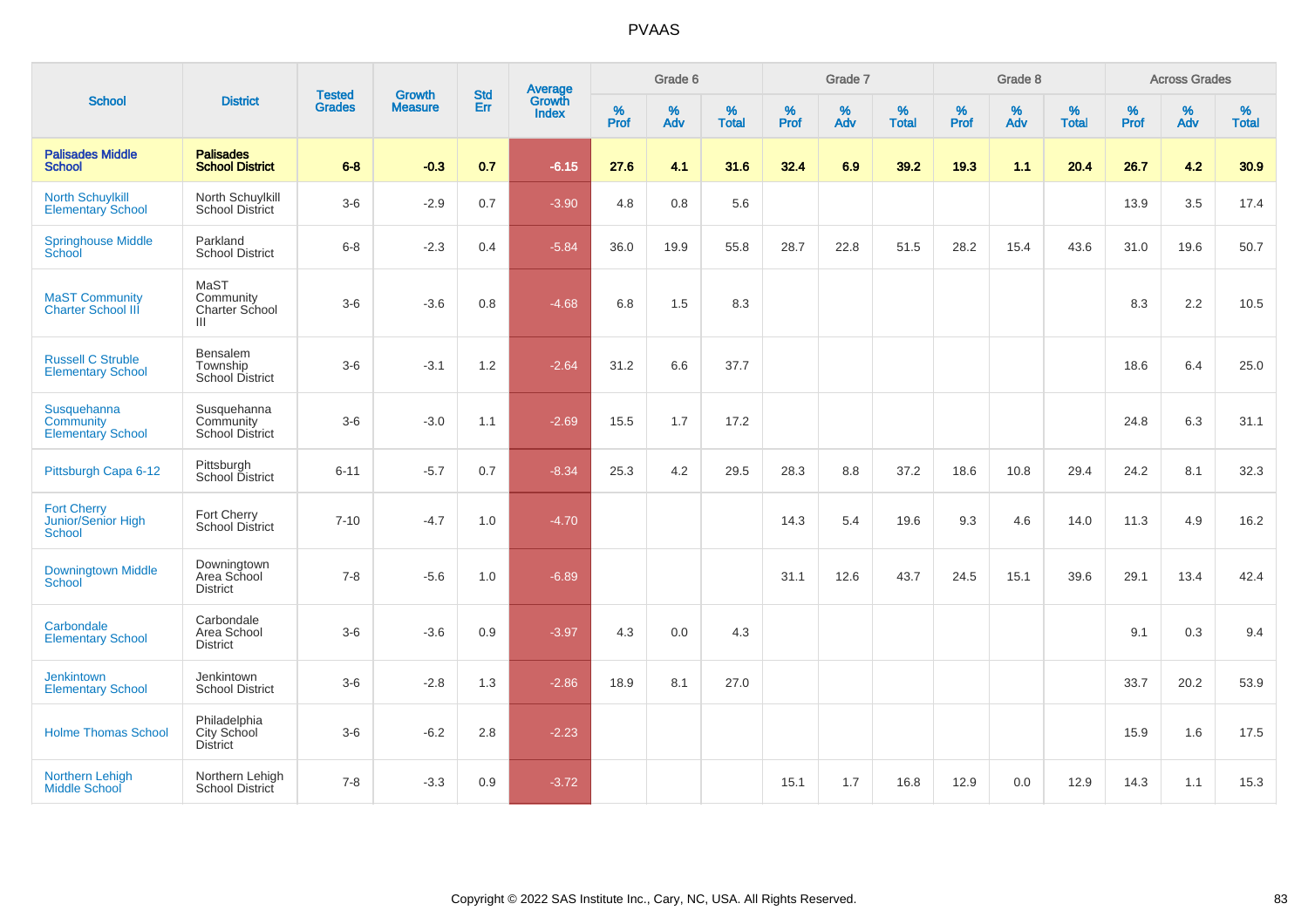| <b>School</b>                                                         |                                                               | <b>Tested</b> | <b>Growth</b>  | <b>Std</b> |                                          |              | Grade 6     |                   |           | Grade 7     |                   |           | Grade 8  |                   |              | <b>Across Grades</b> |                   |
|-----------------------------------------------------------------------|---------------------------------------------------------------|---------------|----------------|------------|------------------------------------------|--------------|-------------|-------------------|-----------|-------------|-------------------|-----------|----------|-------------------|--------------|----------------------|-------------------|
|                                                                       | <b>District</b>                                               | <b>Grades</b> | <b>Measure</b> | Err        | <b>Average</b><br>Growth<br><b>Index</b> | $\%$<br>Prof | $\%$<br>Adv | %<br><b>Total</b> | %<br>Prof | $\%$<br>Adv | %<br><b>Total</b> | %<br>Prof | %<br>Adv | %<br><b>Total</b> | $\%$<br>Prof | $\%$<br>Adv          | %<br><b>Total</b> |
| <b>Palisades Middle</b><br><b>School</b>                              | <b>Palisades</b><br><b>School District</b>                    | $6 - 8$       | $-0.3$         | 0.7        | $-6.15$                                  | 27.6         | 4.1         | 31.6              | 32.4      | 6.9         | 39.2              | 19.3      | 1.1      | 20.4              | 26.7         | 4.2                  | 30.9              |
| <b>Franklin Towne</b><br><b>Charter Elementary</b><br><b>School</b>   | Franklin Towne<br>Charter<br>Elementary<br>School             | $3-8$         | $-6.2$         | 1.2        | $-5.29$                                  | 18.5         | 14.8        | 33.3              | 14.3      | 3.6         | 17.9              | 4.6       | 0.0      | 4.6               | 24.3         | 9.6                  | 33.9              |
| <b>Bristol Middle School</b>                                          | <b>Bristol Borough</b><br>School District                     | $7 - 8$       | $-4.3$         | 0.9        | $-4.50$                                  |              |             |                   | 15.2      | 1.3         | 16.5              | 7.6       | 1.3      | 8.9               | 11.4         | 1.3                  | 12.7              |
| <b>Valley Junior/Senior</b><br><b>High School</b>                     | <b>New</b><br>Kensington-<br>Arnold School<br><b>District</b> | $7 - 11$      | $-5.4$         | 0.9        | $-6.05$                                  |              |             |                   | 4.4       | 0.0         | 4.4               | 1.2       | 0.0      | 1.2               | 2.8          | 0.0                  | 2.8               |
| <b>Penn's Grove School</b>                                            | Oxford Area<br><b>School District</b>                         | $7 - 8$       | $-3.0$         | 0.6        | $-5.15$                                  |              |             |                   | 20.2      | 9.9         | 30.0              | 11.5      | 5.5      | 17.0              | 16.0         | 7.8                  | 23.7              |
| <b>Pottstown Middle</b><br><b>School</b>                              | Pottstown<br><b>School District</b>                           | $5-8$         | $-5.0$         | 0.5        | $-10.19$                                 | 2.1          | 0.0         | 2.1               | 5.3       | 0.7         | 5.9               | 5.6       | 0.0      | 5.6               | 4.8          | $1.2$                | 6.0               |
| <b>Jefferson Middle</b><br><b>School</b>                              | Mt Lebanon<br><b>School District</b>                          | $6 - 8$       | $-4.7$         | 0.6        | $-7.87$                                  | 44.1         | 14.5        | 58.6              | 32.8      | 22.7        | 55.5              | 36.4      | 14.3     | 50.7              | 38.1         | 16.8                 | 55.0              |
| <b>Fell D Newlin School</b>                                           | Philadelphia<br>City School<br><b>District</b>                | $3-8$         | $-7.7$         | 3.2        | $-2.40$                                  |              |             |                   |           |             |                   |           |          |                   | 3.4          | 3.4                  | 6.9               |
| <b>Robert K Shafer</b><br><b>Middle School</b>                        | Bensalem<br>Township<br>School District                       | $6 - 8$       | $-4.3$         | 0.6        | $-7.41$                                  |              |             |                   | 9.8       | 5.7         | 15.5              | 8.4       | 3.1      | 11.5              | 9.1          | 4.4                  | 13.5              |
| Pittsburgh Brookline K-<br>8                                          | Pittsburgh<br>School District                                 | $3 - 8$       | $-6.4$         | 1.0        | $-6.38$                                  | 25.0         | 0.0         | 25.0              | 9.1       | 3.0         | 12.1              | 3.4       | 0.0      | 3.4               | 16.9         | 2.7                  | 19.6              |
| <b>Conemaugh Township</b><br>Area Middle/Senior<br><b>High School</b> | Conemaugh<br>Township Area<br>School District                 | $6 - 12$      | $-3.5$         | 0.8        | $-4.28$                                  | 23.0         | 16.4        | 39.3              | 29.2      | 20.8        | 50.0              | 28.8      | 5.5      | 34.2              | 27.2         | 14.1                 | 41.3              |
| <b>Shamokin Area</b><br><b>Intermediate School</b>                    | Shamokin Area<br><b>School District</b>                       | $5-6$         | $-1.8$         | 0.7        | $-4.03$                                  | 8.8          | 2.9         | 11.8              |           |             |                   |           |          |                   | 13.1         | 3.6                  | 16.7              |
| <b>St Marys Area Middle</b><br>School                                 | <b>Saint Marys</b><br>Area School<br><b>District</b>          | $5-8$         | $-3.2$         | 0.6        | $-5.37$                                  | 21.8         | 1.6         | 23.4              | 10.0      | 5.4         | 15.4              | 13.3      | 1.3      | 14.7              | 14.8         | 2.7                  | 17.6              |
| <b>Ambridge Area Middle</b><br><b>School</b>                          | Ambridge Area<br><b>School District</b>                       | $6 - 8$       | $-4.4$         | 0.6        | $-6.98$                                  | 13.3         | 1.0         | 14.3              | 11.3      | 0.8         | 12.1              | 11.2      | 0.9      | 12.1              | 11.9         | 0.9                  | 12.8              |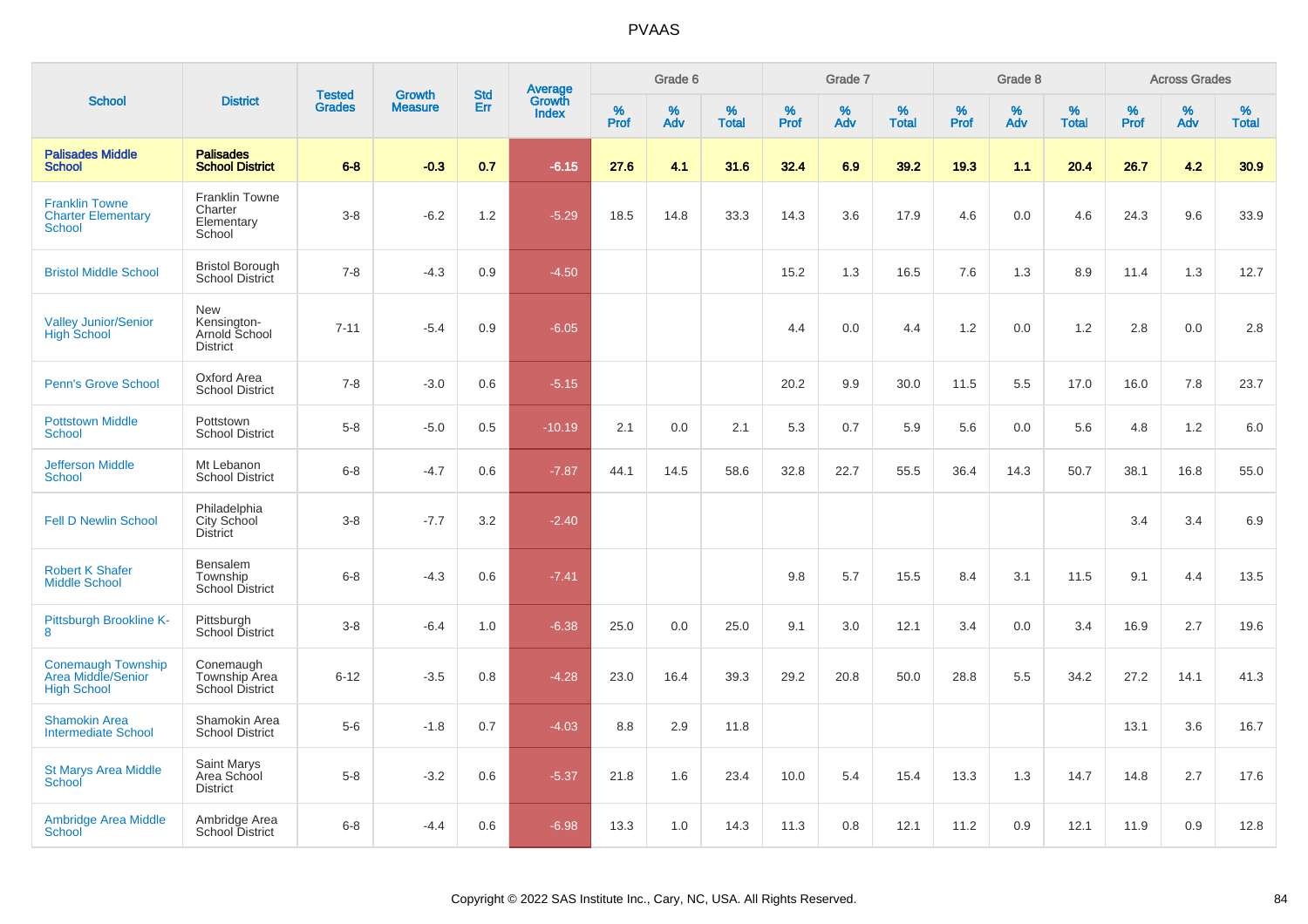|                                                               | <b>District</b>                                 | <b>Tested</b> |                                 | <b>Std</b>    |                                          |           | Grade 6  |                   |           | Grade 7  |                   |           | Grade 8  |                   |           | <b>Across Grades</b> |                   |
|---------------------------------------------------------------|-------------------------------------------------|---------------|---------------------------------|---------------|------------------------------------------|-----------|----------|-------------------|-----------|----------|-------------------|-----------|----------|-------------------|-----------|----------------------|-------------------|
| <b>School</b>                                                 |                                                 | <b>Grades</b> | <b>Growth</b><br><b>Measure</b> | Err           | <b>Average</b><br>Growth<br><b>Index</b> | %<br>Prof | %<br>Adv | %<br><b>Total</b> | %<br>Prof | %<br>Adv | %<br><b>Total</b> | %<br>Prof | %<br>Adv | %<br><b>Total</b> | %<br>Prof | $\%$<br>Adv          | %<br><b>Total</b> |
| <b>Palisades Middle</b><br><b>School</b>                      | <b>Palisades</b><br><b>School District</b>      | $6 - 8$       | $-0.3$                          | 0.7           | $-6.15$                                  | 27.6      | 4.1      | 31.6              | 32.4      | 6.9      | 39.2              | 19.3      | 1.1      | 20.4              | 26.7      | 4.2                  | 30.9              |
| <b>Stroudsburg Junior</b><br><b>High School</b>               | Stroudsburg<br>Area School<br><b>District</b>   | $8-9$         | $-2.0$                          | 0.8           | $-2.50$                                  |           |          |                   |           |          |                   | 15.4      | 1.8      | 17.1              | 15.4      | 1.8                  | 17.1              |
| <b>Dickson Prep STEAM</b><br>Academy                          | <b>Woodland Hills</b><br><b>School District</b> | $6-8$         | $-5.6$                          | 0.6           | $-9.59$                                  | 4.8       | 1.4      | 6.2               | 8.9       | 3.0      | 11.8              | 2.3       | 2.3      | 4.6               | 5.4       | 2.2                  | 7.6               |
| Harrison-Morton<br><b>Middle School</b>                       | <b>Allentown City</b><br>School District        | $6-8$         | $-3.5$                          | 0.8           | $-4.63$                                  | 4.2       | 0.0      | 4.2               | 0.8       | 0.8      | 1.5               |           |          |                   | 2.7       | 0.4                  | 3.1               |
| <b>East Vincent</b><br><b>Elementary School</b>               | Owen J Roberts<br><b>School District</b>        | $3-6$         | $-2.9$                          | 1.0           | $-2.89$                                  | 25.4      | 14.3     | 39.7              |           |          |                   |           |          |                   | 34.5      | 18.0                 | 52.6              |
| <b>Bregy F Amedee</b><br>School                               | Philadelphia<br>City School<br><b>District</b>  | $3 - 8$       | $-9.1$                          | 3.6           | $-2.55$                                  |           |          |                   |           |          |                   | 7.1       | 0.0      | 7.1               | 9.3       | 3.7                  | 13.0              |
| <b>West Mifflin Area</b><br><b>Middle School</b>              | West Mifflin<br>Area School<br><b>District</b>  | $4 - 11$      | $-8.5$                          | 0.5           | $-18.36$                                 | 6.8       | 0.7      | 7.5               | 6.8       | 0.0      | 6.8               | 5.5       | 0.0      | 5.5               | 9.5       | 2.0                  | 11.6              |
| <b>Clearfield Area</b><br><b>Junior/Senior High</b><br>School | Clearfield Area<br><b>School District</b>       | $7 - 10$      | $-2.8$                          | 0.7           | $-3.89$                                  |           |          |                   | 9.3       | 0.8      | 10.1              | 6.3       | 3.5      | 9.8               | 7.7       | 2.2                  | 9.9               |
| Mahantongo<br><b>Elementary School</b>                        | Tri-Valley<br>School District                   | $3-6$         | $-4.8$                          | 1.8           | $-2.71$                                  | 20.0      | 0.0      | 20.0              |           |          |                   |           |          |                   | 28.2      | 3.5                  | 31.8              |
| <b>Conemaugh Valley</b><br><b>Elementary School</b>           | Conemaugh<br>Valley School<br>District          | $3-6$         | $-5.8$                          | 1.1           | $-5.02$                                  | 22.0      | 4.0      | 26.0              |           |          |                   |           |          |                   | 23.2      | 7.2                  | 30.4              |
| <b>Garnet Valley Middle</b><br>School                         | <b>Garnet Valley</b><br>School District         | $6 - 8$       | $-2.0$                          | $0.4^{\circ}$ | $-4.82$                                  | 30.8      | 18.2     | 49.0              | 28.0      | 20.7     | 48.7              | 21.5      | 10.3     | 31.8              | 26.9      | 16.7                 | 43.6              |
| <b>Washington Park</b><br><b>Elementary School</b>            | Washington<br>School District                   | $3-6$         | $-4.0$                          | 0.9           | $-4.65$                                  | 5.2       | 2.1      | 7.2               |           |          |                   |           |          |                   | 13.0      | 4.2                  | 17.2              |
| <b>Whitehall-Coplay</b><br><b>Middle School</b>               | Whitehall-<br>Coplay School<br><b>District</b>  | $6 - 8$       | $-3.6$                          | 0.4           | $-8.82$                                  | 12.8      | 1.9      | 14.7              | 11.1      | 2.5      | 13.6              | 10.5      | 3.2      | 13.7              | 11.4      | 2.6                  | 14.0              |
| <b>Richardson Middle</b><br><b>School</b>                     | Springfield<br>School District                  | $6 - 8$       | $-3.6$                          | 0.4           | $-8.92$                                  | 30.6      | 7.7      | 38.4              | 35.8      | 10.7     | 46.5              | 26.0      | 12.6     | 38.6              | 31.0      | 10.2                 | 41.2              |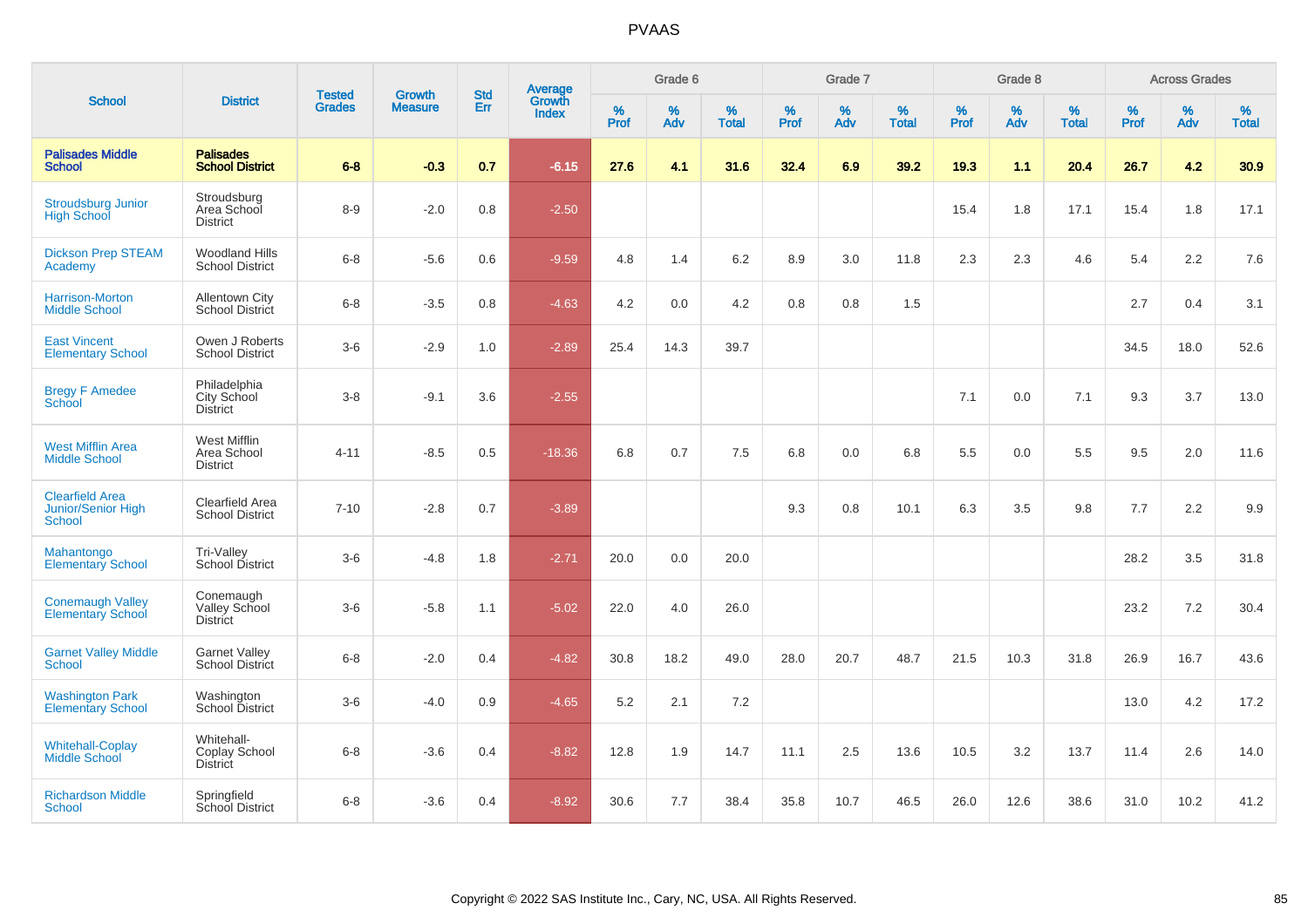| <b>School</b>                                                               | <b>District</b>                                      | <b>Tested</b> | <b>Growth</b>  | <b>Std</b> | <b>Average</b><br>Growth |                  | Grade 6  |                   |           | Grade 7  |                   |           | Grade 8  |                   |           | <b>Across Grades</b> |                   |
|-----------------------------------------------------------------------------|------------------------------------------------------|---------------|----------------|------------|--------------------------|------------------|----------|-------------------|-----------|----------|-------------------|-----------|----------|-------------------|-----------|----------------------|-------------------|
|                                                                             |                                                      | <b>Grades</b> | <b>Measure</b> | Err        | <b>Index</b>             | %<br><b>Prof</b> | %<br>Adv | %<br><b>Total</b> | %<br>Prof | %<br>Adv | %<br><b>Total</b> | %<br>Prof | %<br>Adv | %<br><b>Total</b> | %<br>Prof | %<br>Adv             | %<br><b>Total</b> |
| <b>Palisades Middle</b><br><b>School</b>                                    | <b>Palisades</b><br><b>School District</b>           | $6 - 8$       | $-0.3$         | 0.7        | $-6.15$                  | 27.6             | 4.1      | 31.6              | 32.4      | 6.9      | 39.2              | 19.3      | 1.1      | 20.4              | 26.7      | 4.2                  | 30.9 <sub>2</sub> |
| <b>Redbank Valley High</b><br><b>School</b>                                 | <b>Redbank Valley</b><br><b>School District</b>      | $6 - 11$      | $-4.3$         | 0.8        | $-5.43$                  | 12.7             | 0.0      | 12.7              | 19.5      | 9.2      | 28.7              | 9.5       | 0.0      | 9.5               | 14.4      | 3.5                  | 17.9              |
| <b>Clarion-Limestone</b><br><b>Area Junior/Senior</b><br><b>High School</b> | Clarion-<br>Limestone Area<br><b>School District</b> | $7 - 12$      | $-6.7$         | 1.3        | $-5.38$                  |                  |          |                   | 27.9      | 11.6     | 39.5              | 7.8       | 3.9      | 11.8              | 17.0      | 7.4                  | 24.5              |
| <b>Trexler Middle School</b>                                                | <b>Allentown City</b><br><b>School District</b>      | $6 - 8$       | $-2.7$         | 0.7        | $-3.89$                  | 0.7              | 1.4      | 2.1               | 2.7       | 0.0      | 2.7               |           |          |                   | 1.7       | 0.7                  | 2.4               |
| Hartranft John F<br>School                                                  | Philadelphia<br>City School<br><b>District</b>       | $3 - 8$       | $-9.7$         | 3.5        | $-2.77$                  |                  |          |                   |           |          |                   |           |          |                   | 3.1       | 0.0                  | 3.1               |
| <b>Waynesburg Central</b><br><b>Elementary School</b>                       | <b>Central Greene</b><br><b>School District</b>      | $3-6$         | $-2.3$         | 0.8        | $-5.83$                  | 17.3             | 0.0      | 17.3              |           |          |                   |           |          |                   | 17.4      | 3.9                  | 21.2              |
| <b>Elk Lake Junior/Senior</b><br><b>High School</b>                         | Elk Lake School<br><b>District</b>                   | $7 - 11$      | $-3.7$         | 0.9        | $-4.15$                  |                  |          |                   | 11.4      | 3.4      | 14.8              | 8.5       | 4.9      | 13.4              | 10.0      | 4.1                  | 14.1              |
| <b>Wilson Southern</b><br><b>Middle School</b>                              | Wilson School<br><b>District</b>                     | $6 - 8$       | $-5.6$         | 0.8        | $-6.71$                  | 25.0             | 3.4      | 28.4              | 21.0      | 6.4      | 27.4              | 8.9       | 5.4      | 14.3              | 19.4      | 4.8                  | 24.3              |
| <b>Sol Feinstone</b><br><b>Elementary School</b>                            | <b>Council Rock</b><br><b>School District</b>        | $3-6$         | $-4.9$         | 0.8        | $-6.00$                  | 37.9             | 12.6     | 50.5              |           |          |                   |           |          |                   | 39.1      | 24.5                 | 63.6              |
| <b>Forest City Regional</b><br><b>Elementary School</b>                     | <b>Forest City</b><br>Regional<br>School District    | $3-6$         | $-4.9$         | 1.2        | $-4.02$                  | 14.3             | 2.0      | 16.3              |           |          |                   |           |          |                   | 20.3      | 10.7                 | 31.0              |
| <b>Salisbury-Elk Lick</b><br><b>Elementary School</b>                       | Salisbury-Elk<br>Lick School<br><b>District</b>      | $3-6$         | $-6.9$         | 1.7        | $-4.11$                  | 37.5             | 0.0      | 37.5              |           |          |                   |           |          |                   | 35.8      | 7.4                  | 43.2              |
| <b>Mercer Area Middle</b><br>School                                         | Mercer Area<br><b>School District</b>                | $7 - 10$      | $-5.0$         | 1.0        | $-5.03$                  |                  |          |                   | 25.0      | 11.8     | 36.8              | 18.7      | 4.0      | 22.7              | 21.8      | 8.0                  | 29.8              |
| <b>Mapletown</b><br>Junior/Senior High<br><b>School</b>                     | Southeastern<br>Greene School<br><b>District</b>     | $7 - 10$      | $-10.2$        | 1.2        | $-8.85$                  |                  |          |                   | 8.2       | 4.1      | 12.2              | 25.6      | 2.3      | 27.9              | 16.3      | 3.3                  | 19.6              |
| <b>Moon Area Upper</b><br><b>Middle School</b>                              | Moon Area<br><b>School District</b>                  | $7 - 8$       | $-3.0$         | 0.5        | $-5.89$                  |                  |          |                   | 28.0      | 11.5     | 39.4              | 20.6      | 10.9     | 31.5              | 24.3      | 11.2                 | 35.5              |
| <b>Arts Academy Charter</b><br>School                                       | Arts Academy<br>Charter School                       | $5-8$         | $-7.7$         | 1.1        | $-6.85$                  | 2.4              | 0.0      | 2.4               | 8.3       | 0.0      | 8.3               | 0.0       | 0.0      | 0.0               | 4.4       | 0.0                  | 4.4               |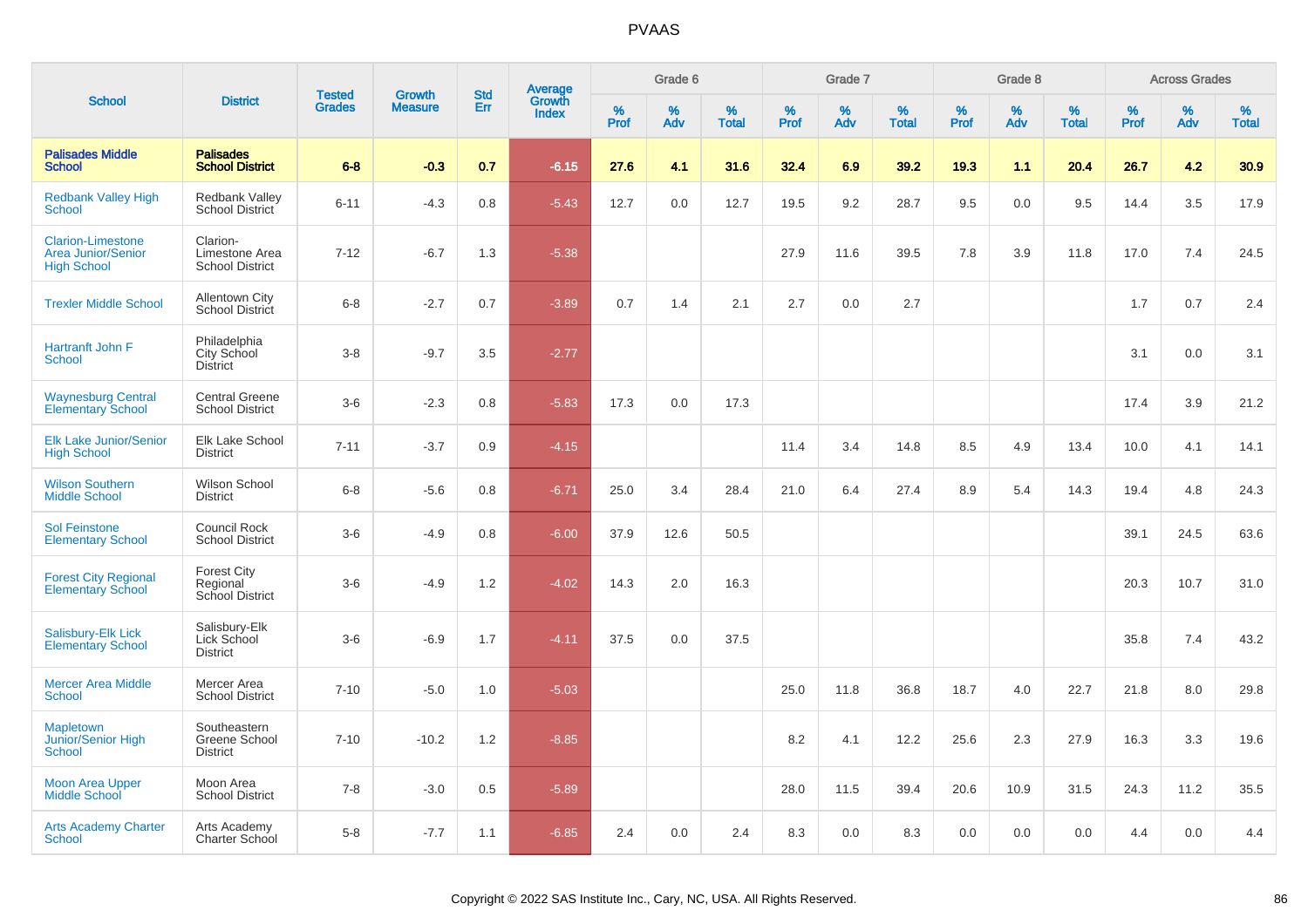|                                                             |                                                | <b>Tested</b> |                                 | <b>Std</b> |                                          |                  | Grade 6     |                   |           | Grade 7  |                   |              | Grade 8  |                   |           | <b>Across Grades</b> |                   |
|-------------------------------------------------------------|------------------------------------------------|---------------|---------------------------------|------------|------------------------------------------|------------------|-------------|-------------------|-----------|----------|-------------------|--------------|----------|-------------------|-----------|----------------------|-------------------|
| <b>School</b>                                               | <b>District</b>                                | <b>Grades</b> | <b>Growth</b><br><b>Measure</b> | Err        | <b>Average</b><br>Growth<br><b>Index</b> | %<br><b>Prof</b> | $\%$<br>Adv | %<br><b>Total</b> | %<br>Prof | %<br>Adv | %<br><b>Total</b> | $\%$<br>Prof | %<br>Adv | %<br><b>Total</b> | %<br>Prof | %<br>Adv             | %<br><b>Total</b> |
| <b>Palisades Middle</b><br><b>School</b>                    | <b>Palisades</b><br><b>School District</b>     | $6 - 8$       | $-0.3$                          | 0.7        | $-6.15$                                  | 27.6             | 4.1         | 31.6              | 32.4      | 6.9      | 39.2              | 19.3         | 1.1      | 20.4              | 26.7      | 4.2                  | 30.9              |
| <b>West Greene</b><br><b>Elementary Center</b>              | West Greene<br><b>School District</b>          | $3-6$         | $-6.8$                          | 1.4        | $-4.84$                                  | 7.9              | 7.9         | 15.8              |           |          |                   |              |          |                   | 25.1      | 13.7                 | 38.9              |
| <b>Woodland Elementary</b><br><b>School</b>                 | Cameron<br>County School<br>District           | $3-6$         | $-4.7$                          | 1.4        | $-3.32$                                  | 29.0             | 2.6         | 31.6              |           |          |                   |              |          |                   | 40.4      | 9.6                  | 50.0              |
| Maplewood<br><b>Elementary School</b>                       | Penncrest<br><b>School District</b>            | $3-6$         | $-3.4$                          | 1.0        | $-3.63$                                  | 14.3             | 0.0         | 14.3              |           |          |                   |              |          |                   | 22.7      | 4.0                  | 26.7              |
| Pocono Mountain<br><b>West Junior High</b><br><b>School</b> | Pocono<br>Mountain<br><b>School District</b>   | $7 - 8$       | $-6.5$                          | 1.2        | $-5.61$                                  |                  |             |                   | 10.5      | 1.8      | 12.3              | 0.0          | 3.8      | 3.8               | 5.4       | 2.7                  | 8.2               |
| <b>Moss Side Middle</b><br><b>School</b>                    | Gateway<br>School District                     | $5-6$         | $-5.8$                          | 0.6        | $-10.23$                                 | 16.6             | 7.1         | 23.7              |           |          |                   |              |          |                   | 16.1      | 7.3                  | 23.4              |
| <b>Bache-Martin School</b>                                  | Philadelphia<br>City School<br><b>District</b> | $3 - 8$       | $-8.3$                          | 2.5        | $-3.47$                                  |                  |             |                   |           |          |                   | 7.7          | 0.0      | 7.7               | 16.7      | 19.6                 | 36.3              |
| <b>Penrose School</b>                                       | Philadelphia<br>City School<br><b>District</b> | $3 - 8$       | $-10.3$                         | 3.1        | $-3.35$                                  |                  |             |                   |           |          |                   |              |          |                   | 0.0       | 1.7                  | 1.7               |
| Burgettstown<br><b>Middle/High School</b>                   | Burgettstown<br>Area School<br><b>District</b> | $6 - 11$      | $-5.3$                          | 0.8        | $-6.74$                                  | 15.4             | 0.0         | 15.4              | 3.6       | 2.4      | 6.0               | 9.3          | 4.0      | 13.3              | 8.9       | 2.2                  | 11.2              |
| <b>Rolling Ridge</b><br>Elementary School                   | <b>Harbor Creek</b><br><b>School District</b>  | $3-6$         | $-7.5$                          | 1.0        | $-7.29$                                  | 25.0             | 11.2        | 36.2              |           |          |                   |              |          |                   | 32.6      | 21.6                 | 54.2              |
| <b>Strong Vincent Middle</b><br>School                      | Erie City School<br><b>District</b>            | $6 - 8$       | $-3.9$                          | 0.5        | $-8.04$                                  | 3.9              | 1.0         | 4.9               | 9.7       | 3.2      | 13.0              | 8.9          | 0.0      | 8.9               | 7.5       | 1.4                  | 9.0               |
| <b>Shippensburg Area</b><br>Middle School                   | Shippensburg<br>Area School<br><b>District</b> | $6 - 8$       | $-5.1$                          | 0.4        | $-11.47$                                 | 13.2             | 4.2         | 17.4              | 13.5      | 2.4      | 15.9              | 13.8         | 4.0      | 17.8              | 13.5      | 3.5                  | 17.0              |
| <b>Skyview Upper</b><br><b>Elementary School</b>            | Methacton<br><b>School District</b>            | $5-6$         | $-2.6$                          | 0.5        | $-5.56$                                  | 28.3             | 9.9         | 38.2              |           |          |                   |              |          |                   | 29.3      | 12.0                 | 41.4              |
| <b>North Coventry</b><br><b>Elementary School</b>           | Owen J Roberts<br><b>School District</b>       | $3-6$         | $-4.2$                          | 1.1        | $-3.97$                                  | 16.7             | 4.6         | 21.2              |           |          |                   |              |          |                   | 27.1      | 22.0                 | 49.0              |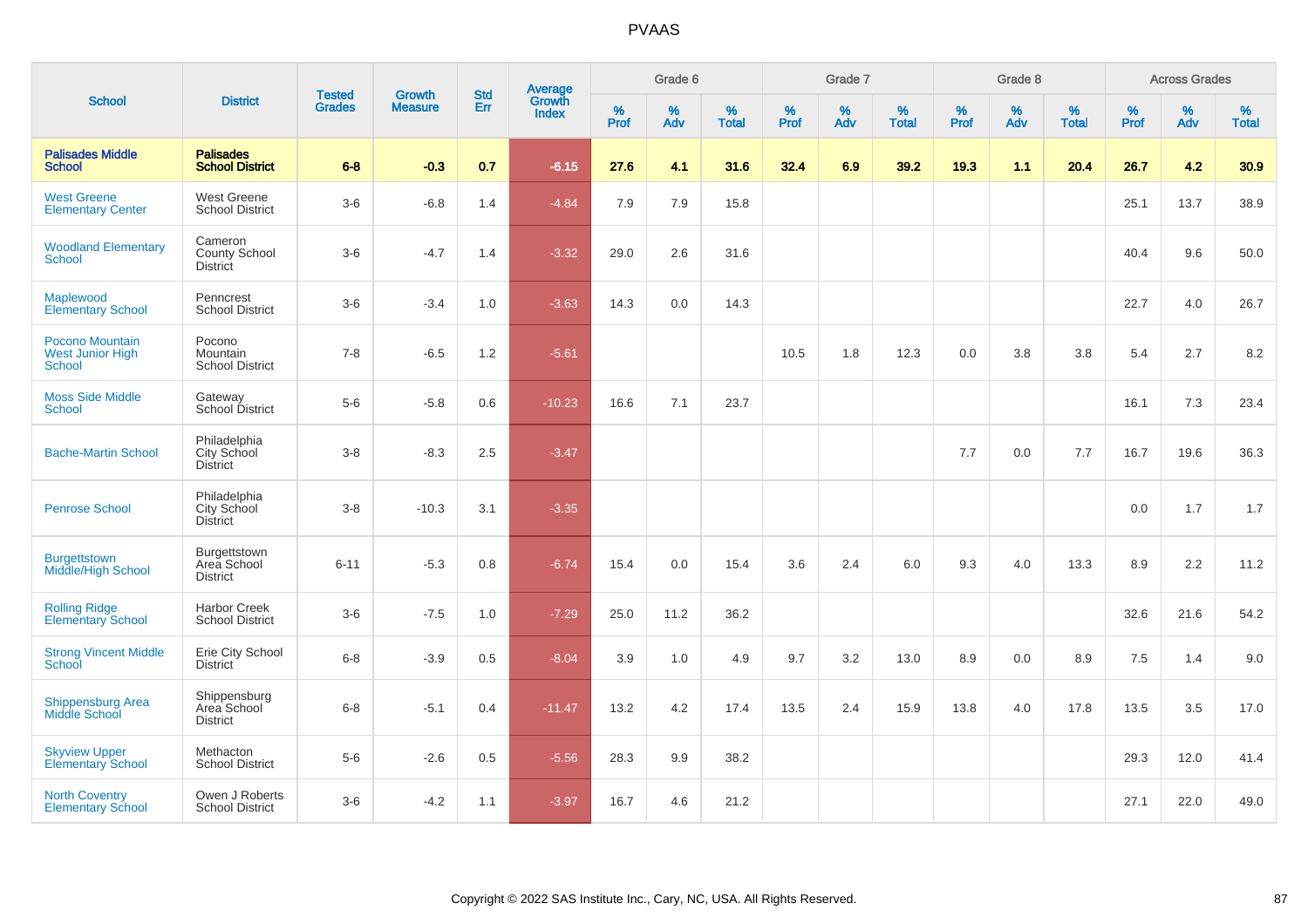| <b>School</b>                                            |                                                       | <b>Tested</b><br><b>District</b><br><b>Grades</b> | <b>Growth</b>  | <b>Std</b> |                                          |                  | Grade 6     |                   |              | Grade 7     |                      |              | Grade 8  |                   |              | <b>Across Grades</b> |                      |
|----------------------------------------------------------|-------------------------------------------------------|---------------------------------------------------|----------------|------------|------------------------------------------|------------------|-------------|-------------------|--------------|-------------|----------------------|--------------|----------|-------------------|--------------|----------------------|----------------------|
|                                                          |                                                       |                                                   | <b>Measure</b> | Err        | <b>Average</b><br>Growth<br><b>Index</b> | %<br><b>Prof</b> | $\%$<br>Adv | %<br><b>Total</b> | $\%$<br>Prof | $\%$<br>Adv | $\%$<br><b>Total</b> | $\%$<br>Prof | %<br>Adv | %<br><b>Total</b> | $\%$<br>Prof | $\%$<br>Adv          | $\%$<br><b>Total</b> |
| <b>Palisades Middle</b><br><b>School</b>                 | <b>Palisades</b><br><b>School District</b>            | $6-8$                                             | $-0.3$         | 0.7        | $-6.15$                                  | 27.6             | 4.1         | 31.6              | 32.4         | 6.9         | 39.2                 | 19.3         | 1.1      | 20.4              | 26.7         | 4.2                  | 30.9                 |
| <b>East Allegheny</b><br>Junior/Senior High<br>School    | East Allegheny<br>School District                     | $7 - 11$                                          | $-4.8$         | 0.9        | $-5.23$                                  |                  |             |                   | 13.8         | 0.0         | 13.8                 | 5.8          | 0.0      | 5.8               | 9.6          | 0.0                  | 9.6                  |
| <b>Shenandoah Valley</b><br>Junior/Senior High<br>School | Shenandoah<br><b>Valley School</b><br><b>District</b> | $7 - 11$                                          | $-7.7$         | 1.1        | $-6.92$                                  |                  |             |                   | 1.7          | 3.4         | 5.1                  | 3.6          | 0.0      | 3.6               | 2.6          | 1.7                  | 4.4                  |
| <b>West Shamokin</b><br>Junior/Senior High<br>School     | Armstrong<br><b>School District</b>                   | $7 - 10$                                          | $-7.1$         | 0.8        | $-8.81$                                  |                  |             |                   | 21.2         | 2.6         | 23.9                 | 10.7         | 1.9      | 12.6              | 16.2         | 2.3                  | 18.5                 |
| <b>MaST Community</b><br><b>Charter School</b>           | MaST<br>Community<br>Charter School                   | $3 - 10$                                          | $-8.7$         | 0.6        | $-15.16$                                 | 20.0             | 3.8         | 23.8              | 24.3         | 3.9         | 28.2                 | 17.5         | 1.9      | 19.4              | 23.1         | 3.6                  | 26.7                 |
| <b>North Salem</b><br><b>Elementary School</b>           | Dover Area<br><b>School District</b>                  | $3-6$                                             | $-5.6$         | 1.5        | $-3.78$                                  |                  |             |                   |              |             |                      |              |          |                   | 30.5         | 17.4                 | 47.9                 |
| <b>Renaissance Academy</b><br><b>Charter School</b>      | Renaissance<br>Academy<br>Charter School              | $3 - 11$                                          | $-5.7$         | 0.7        | $-8.29$                                  | 19.2             | 4.1         | 23.3              | 20.0         | 1.3         | 21.3                 | 10.1         | 7.2      | 17.4              | 18.7         | 5.7                  | 24.4                 |
| <b>Moon Area Lower</b><br><b>Middle School</b>           | Moon Area<br><b>School District</b>                   | $5-6$                                             | $-2.1$         | 0.5        | $-3.93$                                  | 26.9             | 9.1         | 36.0              |              |             |                      |              |          |                   | 29.4         | 12.4                 | 41.8                 |
| <b>Crossroads Middle</b><br><b>School</b>                | West Shore<br><b>School District</b>                  | $6 - 8$                                           | $-4.2$         | 0.5        | $-8.72$                                  | 24.4             | 6.1         | 30.5              | 14.5         | 8.9         | 23.4                 | 17.9         | 6.6      | 24.5              | 18.8         | 7.2                  | 26.0                 |
| <b>Northwestern Middle</b><br><b>School</b>              | Northwestern<br><b>School District</b>                | $6 - 8$                                           | $-7.2$         | 0.7        | $-10.61$                                 | 21.8             | 1.2         | 23.0              | 17.0         | 7.6         | 24.5                 | 9.1          | 1.8      | 10.9              | 15.5         | 3.6                  | 19.1                 |
| <b>Schuylkill Haven</b><br>Senior High School            | Schuylkill<br>Haven Area<br><b>School District</b>    | $8 - 11$                                          | $-5.2$         | 1.3        | $-3.96$                                  |                  |             |                   |              |             |                      | 5.8          | 0.0      | 5.8               | 5.8          | 0.0                  | 5.8                  |
| <b>Harbor Creek Junior</b><br><b>High School</b>         | <b>Harbor Creek</b><br><b>School District</b>         | $7 - 8$                                           | $-4.6$         | 0.7        | $-6.72$                                  |                  |             |                   | 25.9         | 13.3        | 39.2                 | 20.8         | 7.1      | 27.9              | 23.2         | 10.1                 | 33.3                 |
| <b>Spruance Gilbert</b><br>School                        | Philadelphia<br>City School<br><b>District</b>        | $3-8$                                             | $-11.7$        | 2.9        | $-4.03$                                  |                  |             |                   |              |             |                      |              |          |                   | 4.5          | 0.0                  | 4.5                  |
| <b>Ringgold Middle</b><br>School                         | Ringgold<br>School District                           | $5-8$                                             | $-4.9$         | 0.4        | $-10.85$                                 | 5.7              | 0.0         | 5.7               | 8.3          | 1.2         | 9.5                  | 6.4          | 0.5      | 6.9               | 8.3          | 0.9                  | 9.2                  |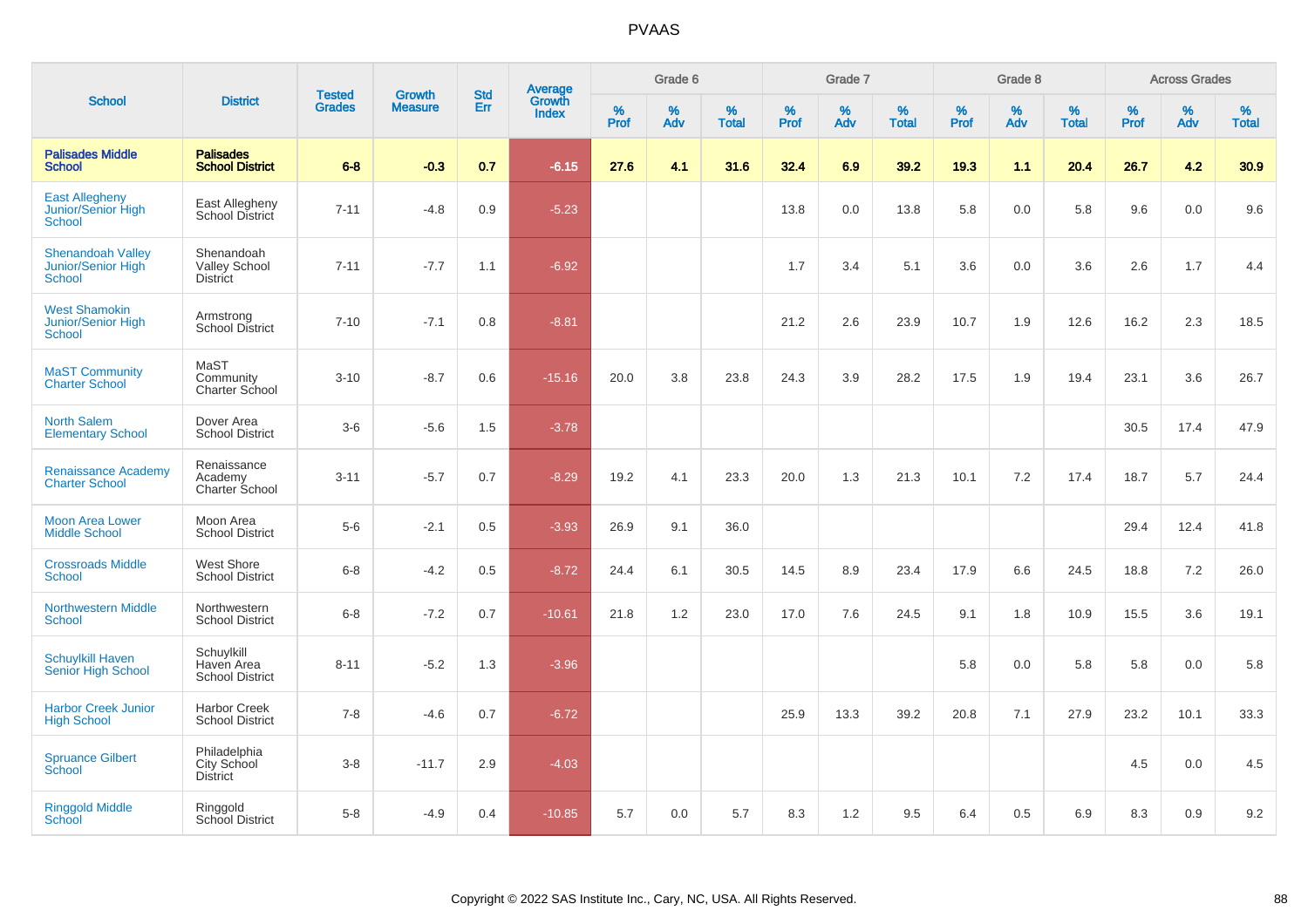|                                                                      | <b>District</b>                                     | <b>Tested</b> | <b>Growth</b>  | <b>Std</b> |                                          |                  | Grade 6  |                   |                  | Grade 7  |                   |           | Grade 8  |                   |           | <b>Across Grades</b> |                   |
|----------------------------------------------------------------------|-----------------------------------------------------|---------------|----------------|------------|------------------------------------------|------------------|----------|-------------------|------------------|----------|-------------------|-----------|----------|-------------------|-----------|----------------------|-------------------|
| <b>School</b>                                                        |                                                     | <b>Grades</b> | <b>Measure</b> | Err        | <b>Average</b><br>Growth<br><b>Index</b> | %<br><b>Prof</b> | %<br>Adv | %<br><b>Total</b> | %<br><b>Prof</b> | %<br>Adv | %<br><b>Total</b> | %<br>Prof | %<br>Adv | %<br><b>Total</b> | %<br>Prof | %<br>Adv             | %<br><b>Total</b> |
| <b>Palisades Middle</b><br><b>School</b>                             | <b>Palisades</b><br><b>School District</b>          | $6 - 8$       | $-0.3$         | 0.7        | $-6.15$                                  | 27.6             | 4.1      | 31.6              | 32.4             | 6.9      | 39.2              | 19.3      | 1.1      | 20.4              | 26.7      | 4.2                  | 30.9              |
| <b>Francis D Raub Middle</b><br><b>School</b>                        | <b>Allentown City</b><br>School District            | $6 - 8$       | $-4.5$         | 0.6        | $-6.98$                                  | 2.1              | 0.0      | 2.1               | 2.8              | 0.0      | 2.8               |           |          |                   | 2.4       | 0.0                  | 2.4               |
| Elizabethtown Area<br><b>Middle School</b>                           | Elizabethtown<br>Area School<br><b>District</b>     | $7 - 8$       | $-4.2$         | 0.6        | $-7.45$                                  |                  |          |                   | 20.8             | 2.8      | 23.7              | 20.8      | 3.3      | 24.1              | 20.8      | 3.1                  | 23.9              |
| Yough<br>Intermediate/Middle<br><b>School</b>                        | Yough School<br><b>District</b>                     | $5-8$         | $-4.9$         | 0.5        | $-9.11$                                  | 17.8             | 5.2      | 23.0              | 16.5             | 1.0      | 17.5              | 6.6       | 0.8      | 7.4               | 15.1      | 3.3                  | 18.4              |
| <b>Riverview</b><br><b>Junior/Senior High</b><br><b>School</b>       | Riverview<br><b>School District</b>                 | $7 - 11$      | $-7.5$         | 1.0        | $-7.34$                                  |                  |          |                   | 22.0             | 3.4      | 25.4              | 13.2      | 5.3      | 18.4              | 17.0      | 4.4                  | 21.5              |
| <b>Wyomissing Area</b><br><b>Junior/Senior High</b><br><b>School</b> | Wyomissing<br>Area School<br><b>District</b>        | $7 - 12$      | $-6.2$         | 0.8        | $-8.02$                                  |                  |          |                   | 12.3             | 6.6      | 18.8              | 13.8      | 6.4      | 20.2              | 13.0      | 6.5                  | 19.5              |
| <b>Rockwood Area</b><br><b>Junior/Senior High</b><br><b>School</b>   | Rockwood Area<br><b>School District</b>             | $7 - 11$      | $-7.6$         | 1.1        | $-6.74$                                  |                  |          |                   | 15.6             | 2.2      | 17.8              | 12.7      | 7.9      | 20.6              | 13.9      | 5.6                  | 19.4              |
| <b>Pottsgrove Middle</b><br>School                                   | Pottsgrove<br>School District                       | $6-8$         | $-4.4$         | 0.5        | $-8.78$                                  | 10.2             | 5.4      | 15.6              | 21.6             | 4.1      | 25.7              | 9.8       | 1.6      | 11.4              | 13.7      | 3.7                  | 17.4              |
| <b>6th Grade Center</b>                                              | Quakertown<br>Community<br>School District          | $6-6$         | $-3.1$         | 0.7        | $-4.57$                                  | 31.4             | 7.6      | 39.0              |                  |          |                   |           |          |                   | 31.4      | 7.6                  | 39.0              |
| <b>MaST Community</b><br><b>Charter School II</b>                    | MaST<br>Community<br>Charter School<br>$\mathbf{H}$ | $3 - 10$      | $-8.4$         | 0.7        | $-12.33$                                 | 7.2              | 1.0      | 8.2               | 8.9              | 2.0      | 10.9              |           |          |                   | 12.6      | 3.2                  | 15.8              |
| <b>Trinity Middle School</b>                                         | <b>Trinity Area</b><br><b>School District</b>       | $6 - 8$       | $-6.3$         | 0.4        | $-14.11$                                 | 21.0             | 3.2      | 24.2              | 21.6             | 8.0      | 29.7              | 15.3      | 3.2      | 18.6              | 19.2      | 4.8                  | 24.0              |
| <b>Northley Middle</b><br><b>School</b>                              | Penn-Delco<br><b>School District</b>                | $6-8$         | $-5.5$         | 0.5        | $-11.25$                                 | 20.2             | 6.6      | 26.8              | 22.0             | 6.8      | 28.8              | 11.0      | 1.6      | 12.6              | 17.8      | 5.0                  | 22.8              |
| Octorara Area<br>Junior/Senior High<br><b>School</b>                 | Octorara Area<br><b>School District</b>             | $7 - 11$      | $-6.7$         | 0.7        | $-8.89$                                  |                  |          |                   | 14.0             | 0.0      | 14.0              | 10.2      | 0.0      | 10.2              | 12.2      | 0.0                  | 12.2              |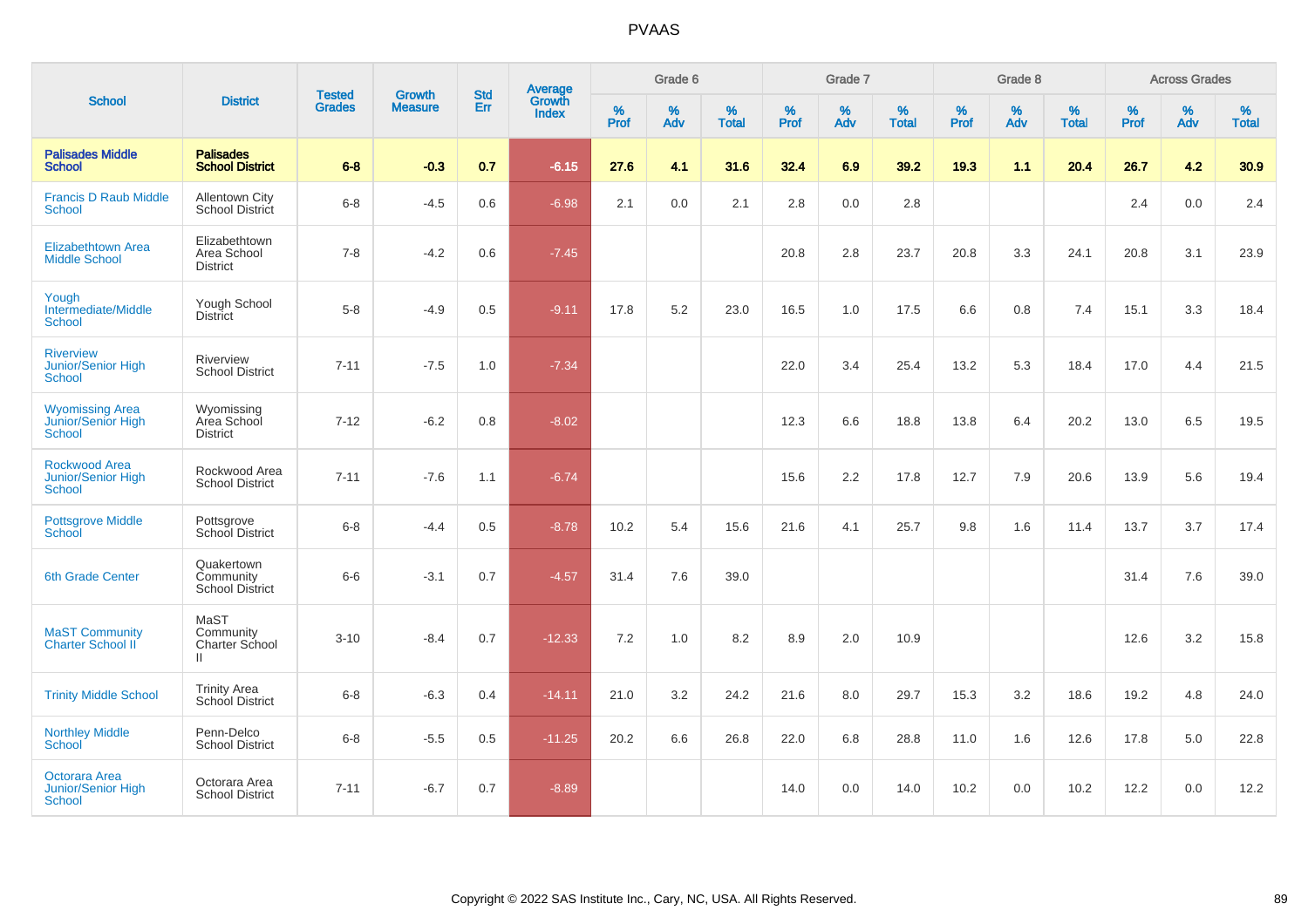| <b>School</b>                                            | <b>Tested</b><br><b>District</b>                 |               | <b>Growth</b>  | <b>Std</b> |                                          |                     | Grade 6     |                   |              | Grade 7     |                      |              | Grade 8  |                   |                     | <b>Across Grades</b> |                   |
|----------------------------------------------------------|--------------------------------------------------|---------------|----------------|------------|------------------------------------------|---------------------|-------------|-------------------|--------------|-------------|----------------------|--------------|----------|-------------------|---------------------|----------------------|-------------------|
|                                                          |                                                  | <b>Grades</b> | <b>Measure</b> | <b>Err</b> | <b>Average</b><br>Growth<br><b>Index</b> | $\%$<br><b>Prof</b> | $\%$<br>Adv | %<br><b>Total</b> | $\%$<br>Prof | $\%$<br>Adv | $\%$<br><b>Total</b> | $\%$<br>Prof | %<br>Adv | %<br><b>Total</b> | $\%$<br><b>Prof</b> | $\%$<br>Adv          | %<br><b>Total</b> |
| <b>Palisades Middle</b><br><b>School</b>                 | <b>Palisades</b><br><b>School District</b>       | $6 - 8$       | $-0.3$         | 0.7        | $-6.15$                                  | 27.6                | 4.1         | 31.6              | 32.4         | 6.9         | 39.2                 | 19.3         | 1.1      | 20.4              | 26.7                | 4.2                  | 30.9              |
| <b>Scott Middle School</b>                               | Coatesville<br>Area School<br><b>District</b>    | $6-6$         | $-3.7$         | 0.8        | $-4.92$                                  | 8.6                 | 0.0         | 8.6               |              |             |                      |              |          |                   | 8.6                 | 0.0                  | 8.6               |
| <b>Baldwin Senior High</b><br>School                     | Baldwin-<br>Whitehall<br><b>School District</b>  | $7 - 11$      | $-6.9$         | 0.5        | $-13.26$                                 |                     |             |                   | 16.0         | 1.6         | 17.7                 | 11.5         | 2.1      | 13.6              | 13.8                | 1.9                  | 15.7              |
| <b>Wyoming Area</b><br>Intermediate Center               | <b>Wyoming Area</b><br>School District           | $4 - 6$       | $-4.1$         | 0.8        | $-5.97$                                  | 4.8                 | 1.0         | 5.8               |              |             |                      |              |          |                   | 12.1                | 4.8                  | 16.9              |
| <b>Marsh Creek Sixth</b><br><b>Grade Center</b>          | Downingtown<br>Area School<br><b>District</b>    | $6-6$         | $-3.6$         | 0.7        | $-5.15$                                  | 28.9                | 24.6        | 53.5              |              |             |                      |              |          |                   | 28.9                | 24.6                 | 53.5              |
| <b>Spring-Ford Middle</b><br>School 8th Grade<br>Center  | Spring-Ford<br>Area School<br><b>District</b>    | $8 - 8$       | $-2.9$         | 0.5        | $-5.36$                                  |                     |             |                   |              |             |                      | 23.1         | 9.8      | 32.9              | 23.1                | 9.8                  | 32.9              |
| <b>Butler Area Ihs</b>                                   | <b>Butler Area</b><br><b>School District</b>     | $7 - 9$       | $-3.2$         | 0.4        | $-8.05$                                  |                     |             |                   | 15.4         | 9.1         | 24.6                 | 16.7         | 9.1      | 25.8              | 16.1                | 9.1                  | 25.2              |
| <b>Neshannock</b><br>Junior/Senior High<br><b>School</b> | Neshannock<br>Township<br><b>School District</b> | $7 - 10$      | $-7.3$         | 0.9        | $-8.26$                                  |                     |             |                   | 20.0         | 7.0         | 27.0                 | 15.6         | 3.9      | 19.5              | 18.1                | 5.6                  | 23.7              |
| <b>Commodore Perry</b><br><b>School</b>                  | Commodore<br>Perry School<br>District            | $3-6$         | $-9.7$         | 1.5        | $-6.52$                                  | 9.7                 | 0.0         | 9.7               |              |             |                      |              |          |                   | 24.6                | 8.5                  | 33.0              |
| <b>Lincoln Middle School</b>                             | Lancaster<br><b>School District</b>              | $6 - 8$       | $-7.6$         | 0.6        | $-11.93$                                 | 5.2                 | 0.7         | 5.9               | 4.6          | 1.6         | 6.2                  | 5.3          | 0.0      | 5.3               | 5.0                 | 0.8                  | 5.9               |
| J.E. Harrison<br><b>Education Center</b>                 | Baldwin-<br>Whitehall<br><b>School District</b>  | $3-6$         | $-3.9$         | 0.7        | $-9.58$                                  | 18.7                | 1.2         | 19.8              |              |             |                      |              |          |                   | 21.3                | 5.0                  | 26.3              |
| <b>Owen J Roberts</b><br><b>Middle School</b>            | Owen J Roberts<br><b>School District</b>         | $7 - 8$       | $-5.7$         | 0.5        | $-12.25$                                 |                     |             |                   | 28.3         | 12.5        | 40.8                 | 22.8         | 5.5      | 28.4              | 25.8                | 9.3                  | 35.1              |
| <b>South Mountain Middle</b><br>School                   | <b>Allentown City</b><br><b>School District</b>  | $6 - 8$       | $-6.2$         | 0.6        | $-11.14$                                 | 1.7                 | 1.3         | 3.0               | 2.4          | 0.4         | 2.8                  |              |          |                   | 2.2                 | 0.8                  | 3.0               |
| <b>Ramsay Elementary</b><br>School                       | Mount Pleasant<br>Area School<br><b>District</b> | $4 - 6$       | $-7.4$         | 0.7        | $-9.86$                                  | 12.8                | 2.4         | 15.2              |              |             |                      |              |          |                   | 17.2                | 1.7                  | 18.9              |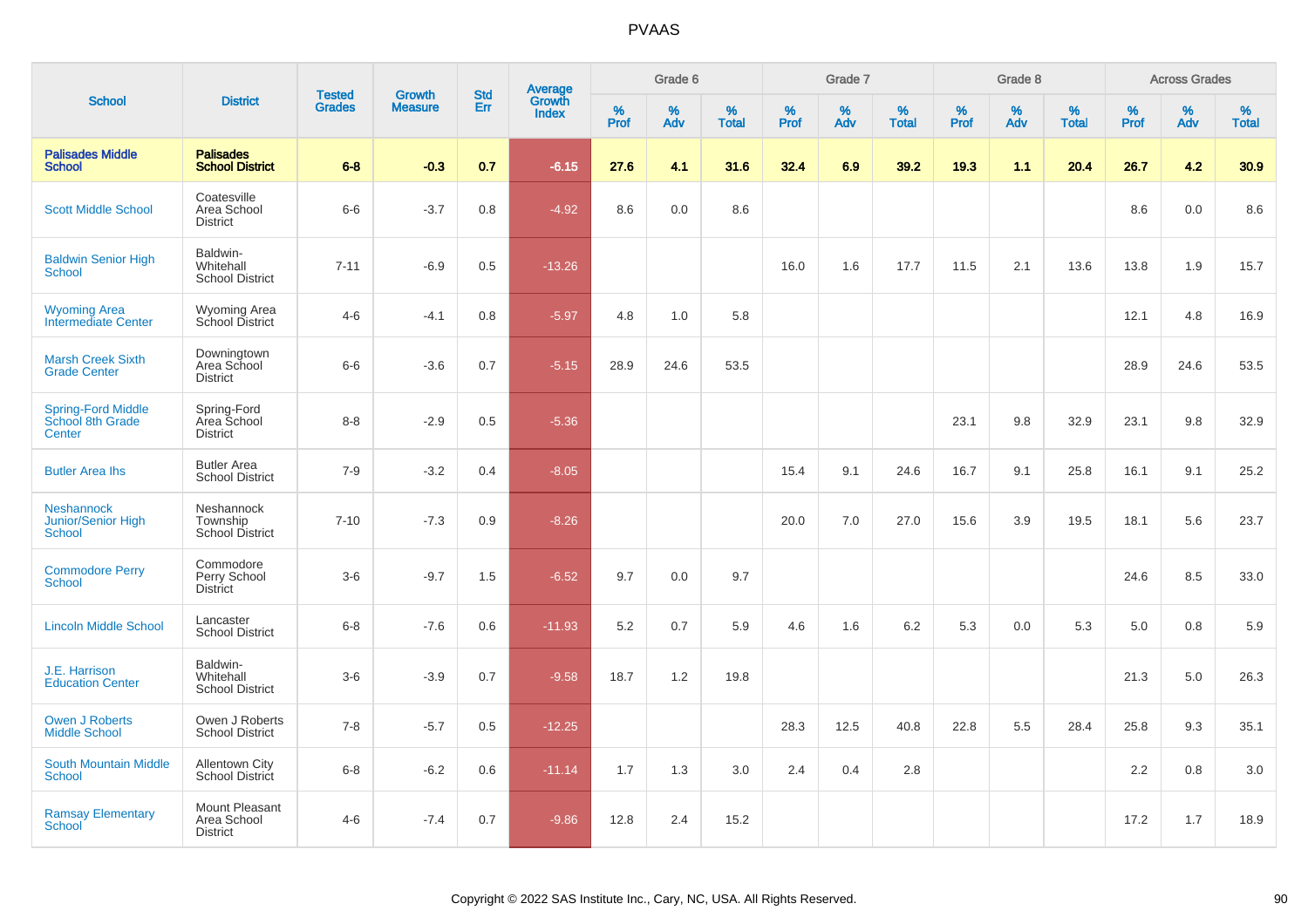| <b>School</b>                                       | <b>District</b>                                  | <b>Tested</b> |                                 | <b>Std</b> |                                          |                     | Grade 6     |                   |              | Grade 7     |                   |           | Grade 8     |                   |              | <b>Across Grades</b> |                   |
|-----------------------------------------------------|--------------------------------------------------|---------------|---------------------------------|------------|------------------------------------------|---------------------|-------------|-------------------|--------------|-------------|-------------------|-----------|-------------|-------------------|--------------|----------------------|-------------------|
|                                                     |                                                  | <b>Grades</b> | <b>Growth</b><br><b>Measure</b> | Err        | <b>Average</b><br>Growth<br><b>Index</b> | $\%$<br><b>Prof</b> | $\%$<br>Adv | %<br><b>Total</b> | $\%$<br>Prof | $\%$<br>Adv | %<br><b>Total</b> | %<br>Prof | $\%$<br>Adv | %<br><b>Total</b> | $\%$<br>Prof | $\%$<br>Adv          | %<br><b>Total</b> |
| <b>Palisades Middle</b><br><b>School</b>            | <b>Palisades</b><br><b>School District</b>       | $6 - 8$       | $-0.3$                          | 0.7        | $-6.15$                                  | 27.6                | 4.1         | 31.6              | 32.4         | 6.9         | 39.2              | 19.3      | 1.1         | 20.4              | 26.7         | 4.2                  | 30.9              |
| <b>Hegins-Hubley</b><br><b>Elementary School</b>    | Tri-Valley<br>School District                    | $3-6$         | $-10.2$                         | 1.3        | $-7.88$                                  | 9.1                 | 0.0         | 9.1               |              |             |                   |           |             |                   | 15.6         | 4.0                  | 19.6              |
| <b>Clearfield Area</b><br><b>Elementary School</b>  | Clearfield Area<br><b>School District</b>        | $3-6$         | $-5.0$                          | 0.7        | $-7.13$                                  | 4.7                 | 1.6         | 6.3               |              |             |                   |           |             |                   | 14.6         | 2.7                  | 17.3              |
| <b>C</b> E Cole Intermediate<br><b>School</b>       | Muhlenberg<br><b>School District</b>             | $4 - 6$       | $-6.1$                          | 0.5        | $-11.12$                                 | 2.5                 | 0.8         | 3.4               |              |             |                   |           |             |                   | 6.1          | 1.0                  | 7.2               |
| <b>Orefield Middle School</b>                       | Parkland<br><b>School District</b>               | $6 - 8$       | $-6.3$                          | 0.5        | $-13.03$                                 | 30.4                | 10.4        | 40.9              | 25.1         | 11.2        | 36.4              | 16.6      | 7.0         | 23.6              | 24.3         | 9.6                  | 33.8              |
| <b>Phoenixville Area</b><br><b>Middle School</b>    | Phoenixville<br>Area School<br><b>District</b>   | $6 - 8$       | $-6.0$                          | 0.5        | $-12.94$                                 | 17.7                | 8.6         | 26.4              | 18.6         | 3.8         | 22.5              | 13.4      | 3.6         | 17.0              | 16.8         | 5.4                  | 22.2              |
| <b>Dallas Middle School</b>                         | Dallas School<br><b>District</b>                 | $6 - 8$       | $-9.4$                          | 0.6        | $-15.89$                                 | 24.3                | 2.8         | 27.1              | 18.1         | 6.3         | 24.4              | 17.9      | 0.0         | 17.9              | 20.3         | 3.0                  | 23.4              |
| <b>Bobtown Elementary</b><br><b>School</b>          | Southeastern<br>Greene School<br><b>District</b> | $3-6$         | $-13.3$                         | 1.5        | $-8.93$                                  | 32.4                | 2.9         | 35.3              |              |             |                   |           |             |                   | 33.3         | 19.2                 | 52.5              |
| Abington Junior High<br><b>School</b>               | Abington<br>School District                      | $7 - 9$       | $-7.3$                          | 0.5        | $-15.76$                                 |                     |             |                   | 23.9         | 6.4         | 30.3              | 15.0      | 1.1         | 16.1              | 20.2         | 4.2                  | 24.4              |
| <b>Beaver Area Middle</b><br><b>School</b>          | Beaver Area<br><b>School District</b>            | $7 - 8$       | $-9.9$                          | 0.8        | $-12.47$                                 |                     |             |                   | 22.3         | 13.4        | 35.7              | 17.1      | 7.2         | 24.3              | 19.7         | 10.3                 | 30.0              |
| <b>Wyoming Area Sec</b><br>Center                   | Wyoming Area<br>School District                  | $7 - 10$      | $-11.3$                         | 0.8        | $-13.80$                                 |                     |             |                   | 9.4          | 3.1         | 12.5              | 7.4       | 1.8         | 9.3               | 8.3          | 2.4                  | 10.8              |
| <b>Kiski Area Upper</b><br><b>Elementary School</b> | Kiski Area<br><b>School District</b>             | $5-6$         | $-8.7$                          | 0.6        | $-15.29$                                 | 11.2                | 1.4         | 12.6              |              |             |                   |           |             |                   | 13.4         | 3.5                  | 16.9              |
| <b>North Strabane</b><br><b>Intermediate School</b> | Canon-<br>Mcmillan<br><b>School District</b>     | $5-6$         | $-6.3$                          | 0.7        | $-9.39$                                  | 19.6                | 7.0         | 26.6              |              |             |                   |           |             |                   | 22.6         | 13.9                 | 36.6              |
| <b>Wilson Area</b><br><b>Intermediate School</b>    | Wilson Area<br><b>School District</b>            | $5-8$         | $-11.7$                         | 0.5        | $-23.16$                                 | 16.7                | 5.8         | 22.5              | 13.8         | 3.8         | 17.6              | 6.7       | 3.0         | 9.7               | 13.6         | 4.6                  | 18.3              |
| <b>Muhlenberg Middle</b><br><b>School</b>           | Muhlenberg<br><b>School District</b>             | $7 - 9$       | $-8.6$                          | 0.5        | $-17.19$                                 |                     |             |                   | 7.0          | 1.2         | 8.1               | 7.5       | 0.7         | 8.2               | 7.2          | 0.9                  | 8.2               |